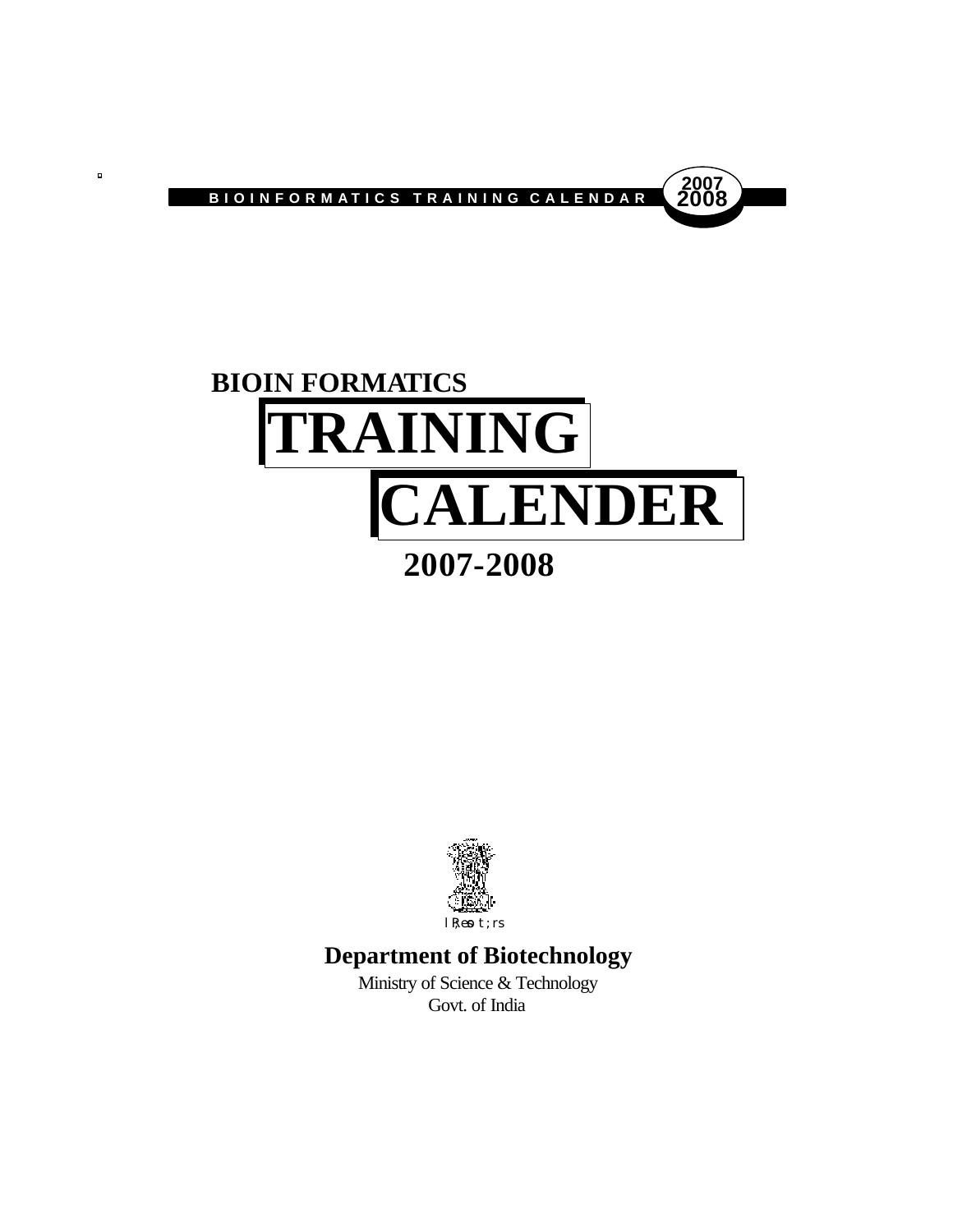

# **EDITORIAL TEAM**

- 1. Dr. T. Madan Mohan
- 2. Dr. Gulsham Wadhwa
- 3. Ms. Reema Sexena

Published by Apex Biotechnology Information Centre Department of Biotechnology, Ministry of Science & Technology, Govt. of India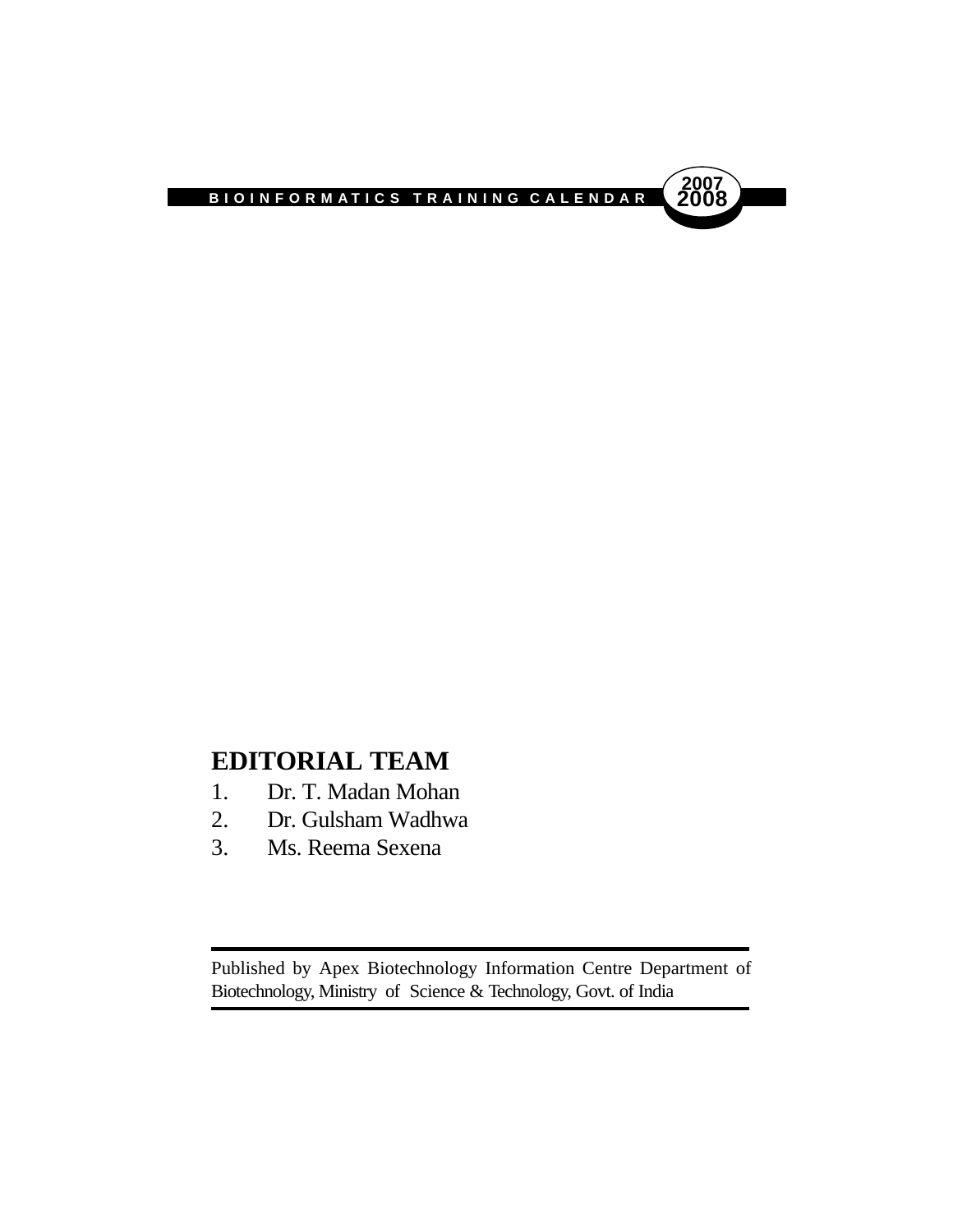**2007**

# **CONTENTS**

Foreword

Preface

# **APENDICES**

| 1. | <b>Bioinformatics Centres under BTISNet</b><br>Pragramme     | $1 - 18$  |
|----|--------------------------------------------------------------|-----------|
| 2. | List of Training / Symposia/Workshops                        | $19 - 25$ |
| 3. | Training Programme: Centre-wise<br><b>Details of Courses</b> | 26-216    |
| 4. | Directory of E-mail and Web Addresses                        | 217-226   |
| 5. | <b>Nomination Form</b>                                       | 227       |
| 6. | Calendar at a Glance                                         | 228       |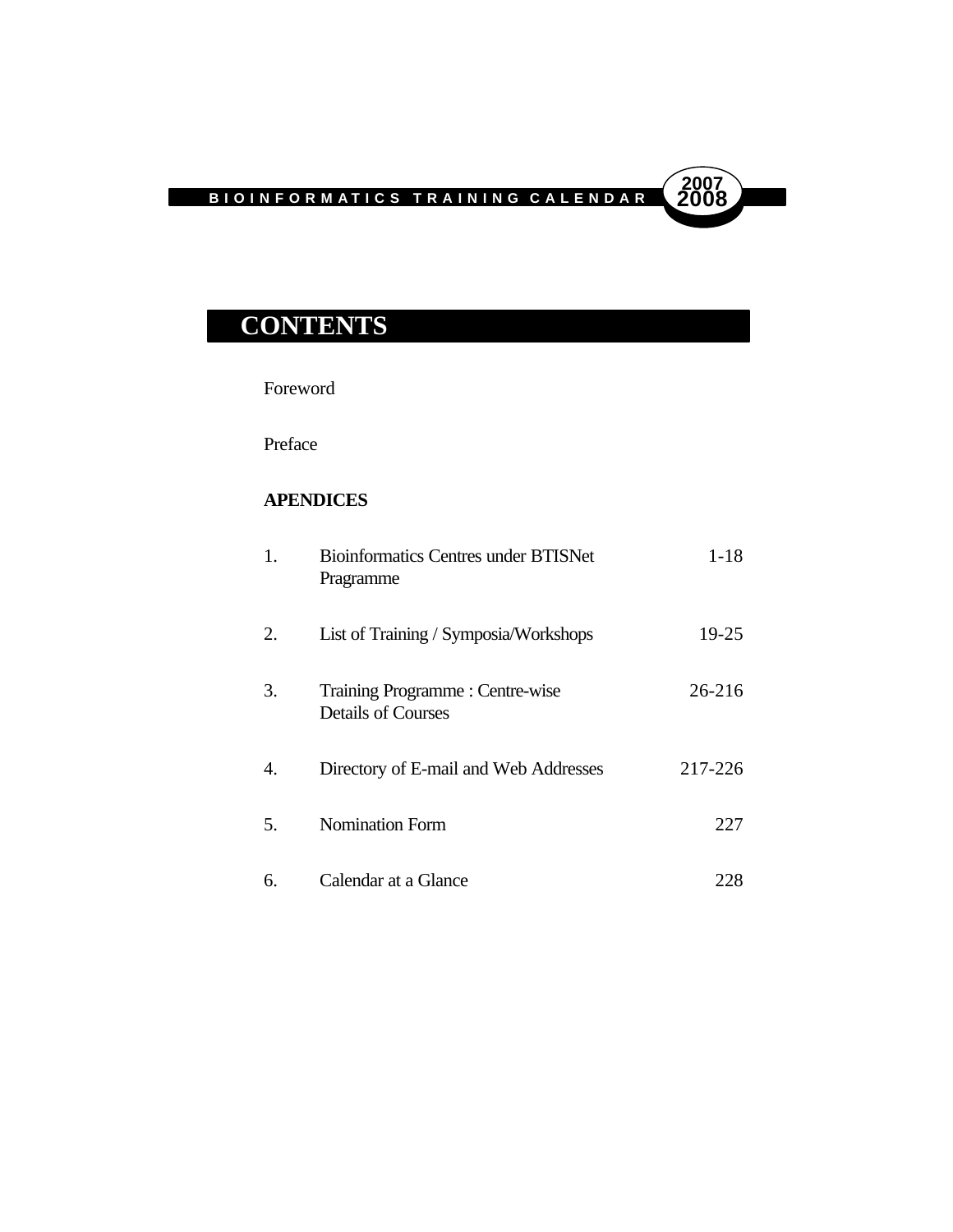# **2007**

# **FOREWORD**

Bioinformatics is setting a new pace for biotechnology research by reducing the lead time for various processes involved in the chain of biotechnology research and developments like assignment of the gene/ protein function, locating of the similar gene sequences in different organisms, selection and online testing of the potential drug targets and so on. Growth of bioinformatics has accelerated particularly during the last decade due to path breaking advancement in biology and new technologies that produce huge data like high throughput full genome sequencing projects including the human genome and other genome projects. The data mining and analysis of such large data and extract of knowledge from this data is being made possible only with the help of new software tools and computational intensive techniques. The researchers need to learn and use all new technological developments which are taking place in bioinformatics to solve complex biological problems leading to advancement in health care and crop improvement systems to facilitate overall growth and improvement.

The Department of Biotechnology, Govt. of India has established a nationwide bioinformatics network in India namely Biotechnology Information System Network (BTISnet) in 1987. The main purpose of this network is to harness the scientific knowledge for rapid advancement in biotechnology and sustainable utilization of the biological resources. Since bioinformatics is an important area, its usage has become inevitable to the research community who are engaged in molecular biology and biotechnology. In order to impart training to the researchers and research scholars with innovative development in bioinformatics, the Bioinformatics centres under the BTISnet are organizing various short term training courses during 2007-08.

Over One hundred twenty such selective trainings have been planned for this year and are listed in this publication. The trainings were evolved by understanding the current demand and I'm sure these short term courses will be highly useful for understanding various latest developments in different fields of Bioinformatics. The publication is also accessible from our website **http://www.btisnet.gov.in.**

> **Dr. M. K. Bhan** Secretary Department of Biotechnology, Govt. of India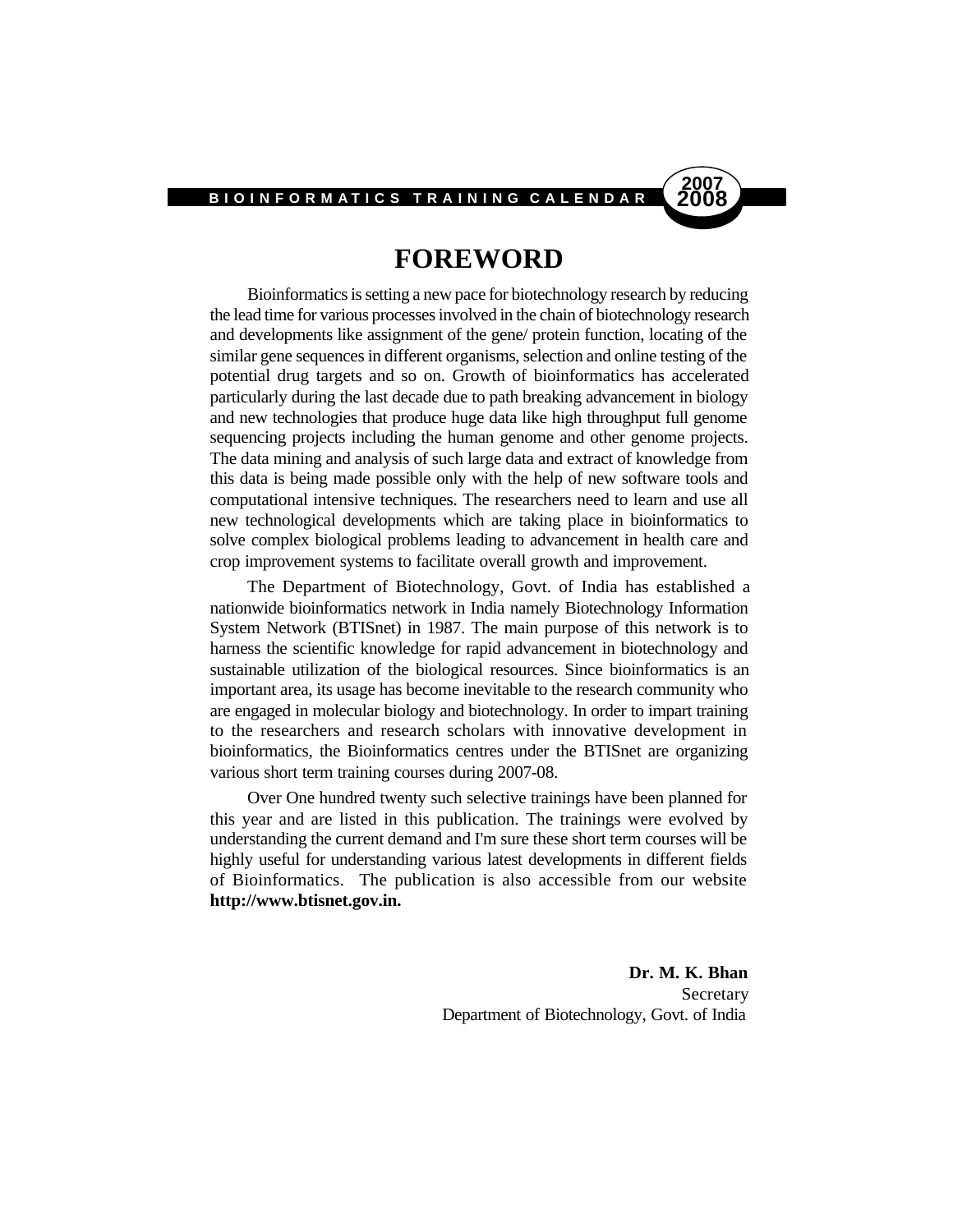# **2007**

# **PREFACE**

The Biotechnology Information System Network (BTISnet) is a major distributed bioinformatics network established by the Department of Biotechnology, Govt. of India in the year 1987. The network spread across the country with various subject specialization in biotechnology. Large information resources have been collated and developed as databases including several useful software packages for biotechnology applications. The network provides biotechnology information services, trained human resources and computational facilities to R&D, Educational and industrial organizations.

The network has been geared up to undertake advanced research in frontier areas of biotechnology with the intensive application of bioinformatics, develop world class human resource in bioinformatics, establish effective academia-industry interface, pursue and promote international cooperation with leading institutions, organizations and to create world class platforms for technology development, transfer and commercialization.

Human resource development in computational biology and bioinformatics is an important activity for effective sustenance of this emerging area. For meeting the need of trained bioinformatics professionals, long term courses are being dealt by several reputed Universities and institutions, which are as part of this programme. The BTISnet centres are organizing several short term training/ workshop programmes in several areas of this subject, towards offering exposure, hands on intensive training in the systems biology, applications in medical, agriculture, genomics and proteomics. We take this opportunity to thank all our coordinators of BTISnet centres for their valuable inputs and the cooperation extended for bringing out this publication. We do believe that this publication will be highly useful to the target groups. The electronic version of this publication is also available on http://www.btisnet.gov.in.

> **(Dr. T. Madhan Mohan)** Adviser Biotechnology Information Centre (BTIC) Department of Biotechnology Ministry of Science & Technology, Govt. of India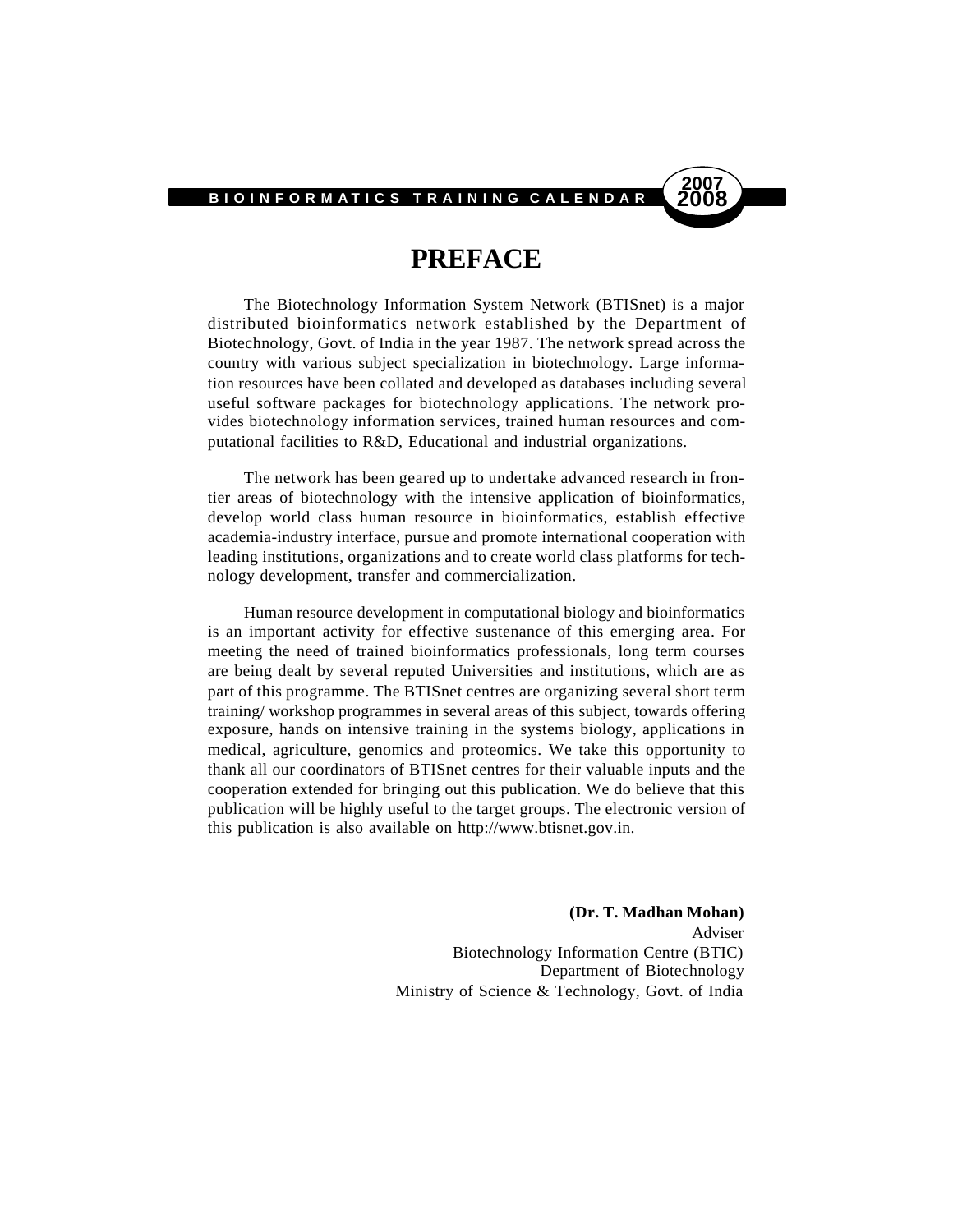

# **BIOINFORMATICS CENTRES UNDER BTISNet PROGRAMME**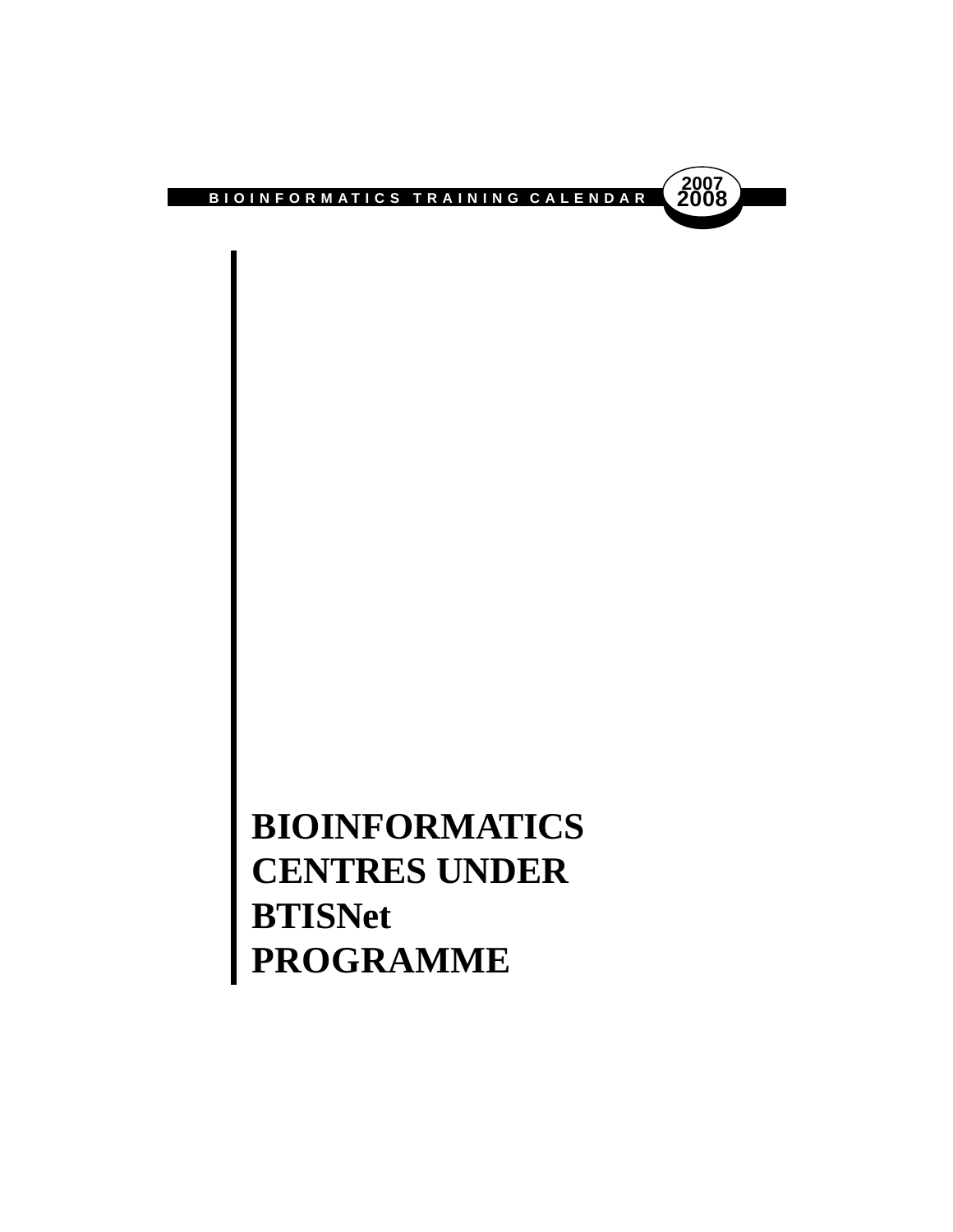

# **CENTRES OF EXCELLENCE IN BIOINFORMATICS (CoEs) & BTIC**

Coordinator Coordinator Bioinformatics Centre Bioinformatics Centre Acharya J. C. Bose Centenary Building, Raman Building P-1/12, C.I. T. Scheme VII M BANGALORE - 560 012. KOLKATA - 700 054. Phone: 91-080-23601409 Phone: 91-033-23346626 Fax: 91-080-23600551 Fax : 91-033-23343886 Email : ramak@physics.iisc.ernet.in Email : dicdbt@boseinst.ernet.in

# **Jawaharlal Nehru University Madurai Kamaraj University Prof. Alok Bhattacharya Dr. S. Krishnaswamy**

Coordinator Coordinator Bioinformatics Centre Bioinformatics Centre Hall no. 4, Lecture Hall Complex, School of Biotechnology New Mehrauli Road MADURAI - 625 021. New Delhi - 110 067. Phone: 91-0452-2459141 Phone: 91-011-26717584 Fax: 91-0452-2459105 Fax : 91-011-26717586 Email : krishna@mrna.tn.nic.in Email : alok0200@mail.jnu.ac.in

Coordinator Adviser Bioinformatics Centre Department of Biotechnology Ganeshkhind Ministry of Science and Technology PUNE -411 007. Block 2, 7th Floor, CGO Complex, Phone: 91-020-25690195, 25692039 Lodhi Road, NEW DELHI-110 003. Fax : 91-020-25690087 Phone: 91-011-24362788 Email: director@bioinfo.ernet.in Fax : 91-011-24361813

### **Bose Institute Indian Institute of Science Dr. P. Chakrabarti Prof. S. Ramakumar**

# **University of Pune Apex Bioinformatics Centre Dr. Indira Ghosh Dr. T. Madhan Mohan**

Email : madhan@dbt.nic.in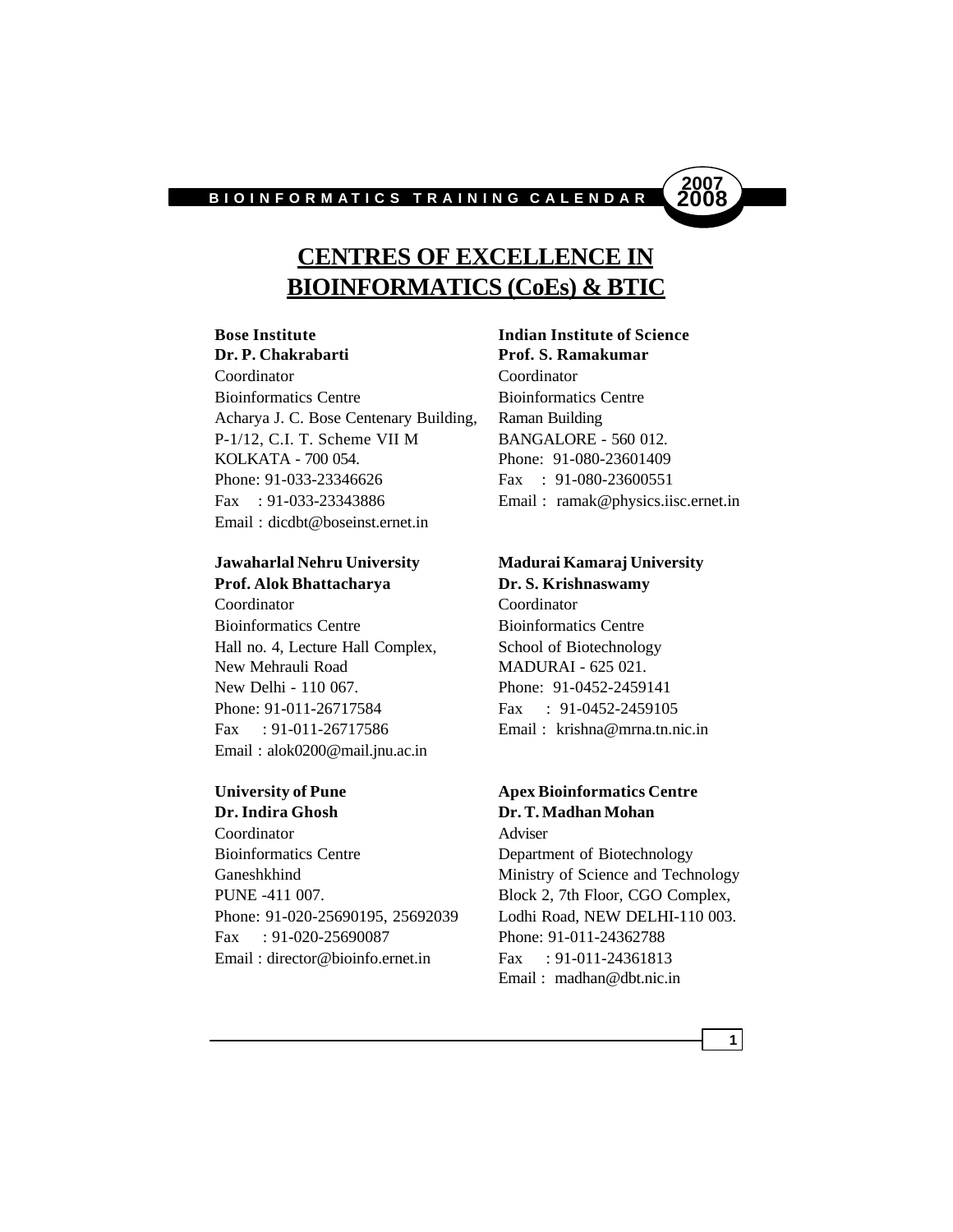

# **LIST OF DISTRIBUTED INFORMATION CENTRES (DICs)**

**Dr. P. Gautam Dr. K. Guruprasad** Coordinator Coordinator Bioinformatics Centre Bioinformatics Centre Sardar Patel Road, Guindy Uppal Road, CHENNAI - 600 025. HYDERABAD - 500 007. Phone: 91-044-22350772 Phone: 91-40-27192779 Fax : 91-044-22350299 Fax : 91-40-27160591 Email : tkothai@annauniv.edu Email : guru@ccmb.res.in

# **Indian Agricultural Research Institute Institute of Microbial Technology Dr. H. Chandrasekaran Dr. G. P. S. Raghava**

Coordinator Coordinator Bioinformatics Centre Bioinformatics Centre Pusa Campus, Sector - 39-A, NEW DELHI - 110 012. CHANDIGARH - 160 036. Phone: 91-011-25841255, 25842490 Phone: 91-172-2690557 Fax : 91-011-25843719 Fax : 91-172-2690585 Email : hcsekaran@iari.res.in Email : raghava@imtech.res.in

### **Kerala Agriculture University M. S. Univeristy of Baroda Dr. R. Keshavachandran Dr. B. B. Chattoo**

Coordinator Coordinator Bioinformatics Centre Bioinformatics Centre P.O. Vellanikkara BARODA - 390 002 THRISSUR - 680 656. Phone: 91-0265-2794396 Phone: 91-0487-2371994 Fax : 91-0265-2792508 Email : kauhqr@hub.nic.in

**Anna University Centre for Cellular & Molecular Biology**

Fax : 91-0487-2370019 Email : chattoo@bcmsu.ac.in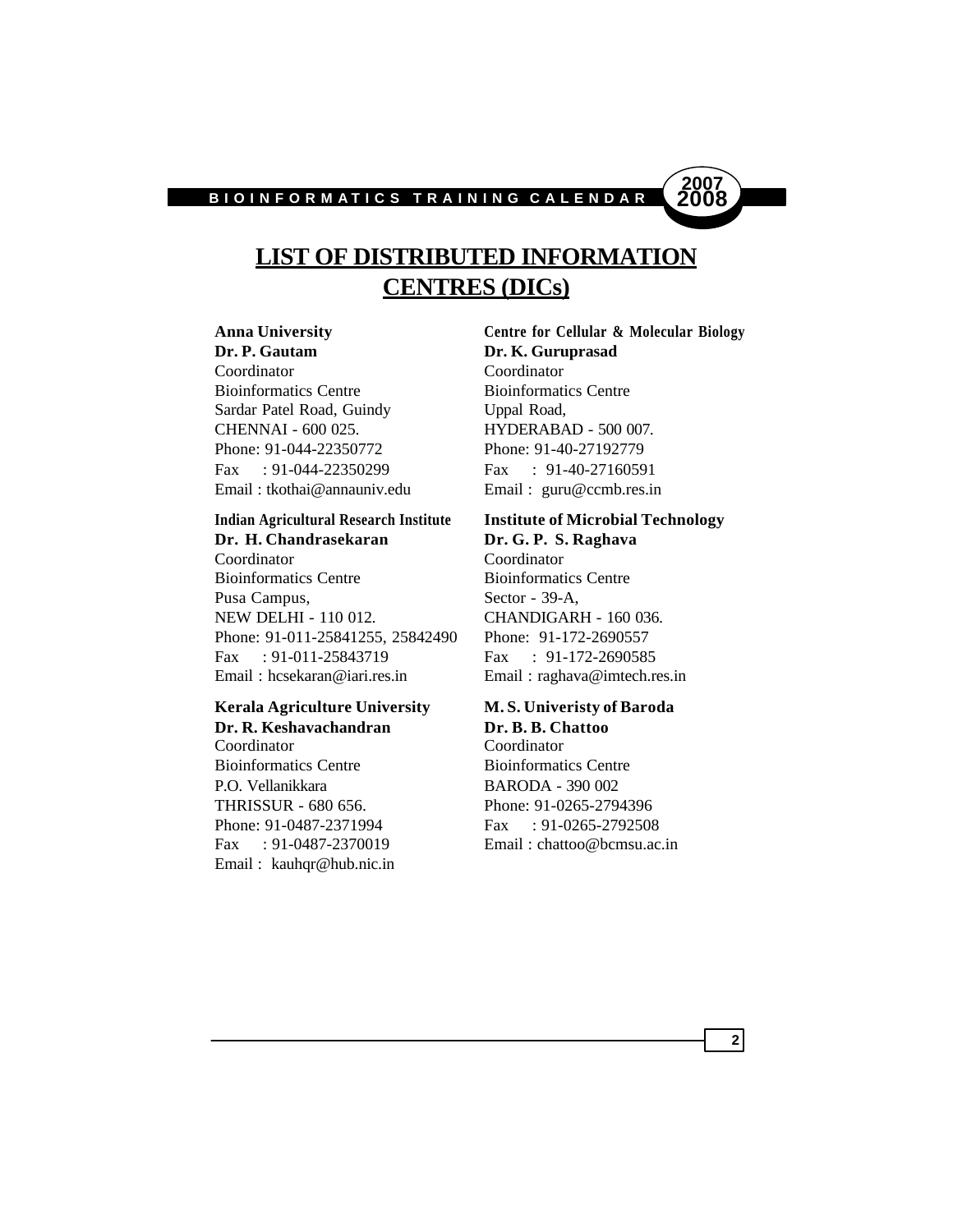

# **Dr. Nandini C. Singh Dr. D. M. Salunke** Coordinator Coordinator Bioinformatics Centre Bioinformatics Centre Near N.S.G. Campus, Shahid Jeet Singh Marg Ninewal Mode Road, Manesar NEW DELHI - 110 067. HARYANA - 122 050 Phone: 91-011-26717121-45 Phone: 91-0124-2338921-26 Ext. 45 Fax : 91-011-26162125 Fax : 91-0124-2338928 Email : dinakar@nii.res.in Email : nandini@nbrc.ac.in

# **Pondicherry University University of Calcutta**

**Dr. P. P. Mathur Dr. Subhasis Mukherjee** Coordinator Coordinator Bioinformatics Centre Bioinformatics Centre Phone: 91-413-2655212 CALCUTTA - 700 009. Fax : 91-413-2655211 Phone: 91-033-23510359 Email : bicpu2001@yahoo.co.in Fax : 91-033-23510360

# **National Brain Research Centre National Institute of Immunology**

PONDICHERRY - 605 011. 92, Acharya Prafulla Chandra Road, Email : smbmbq@caluniv.ac.in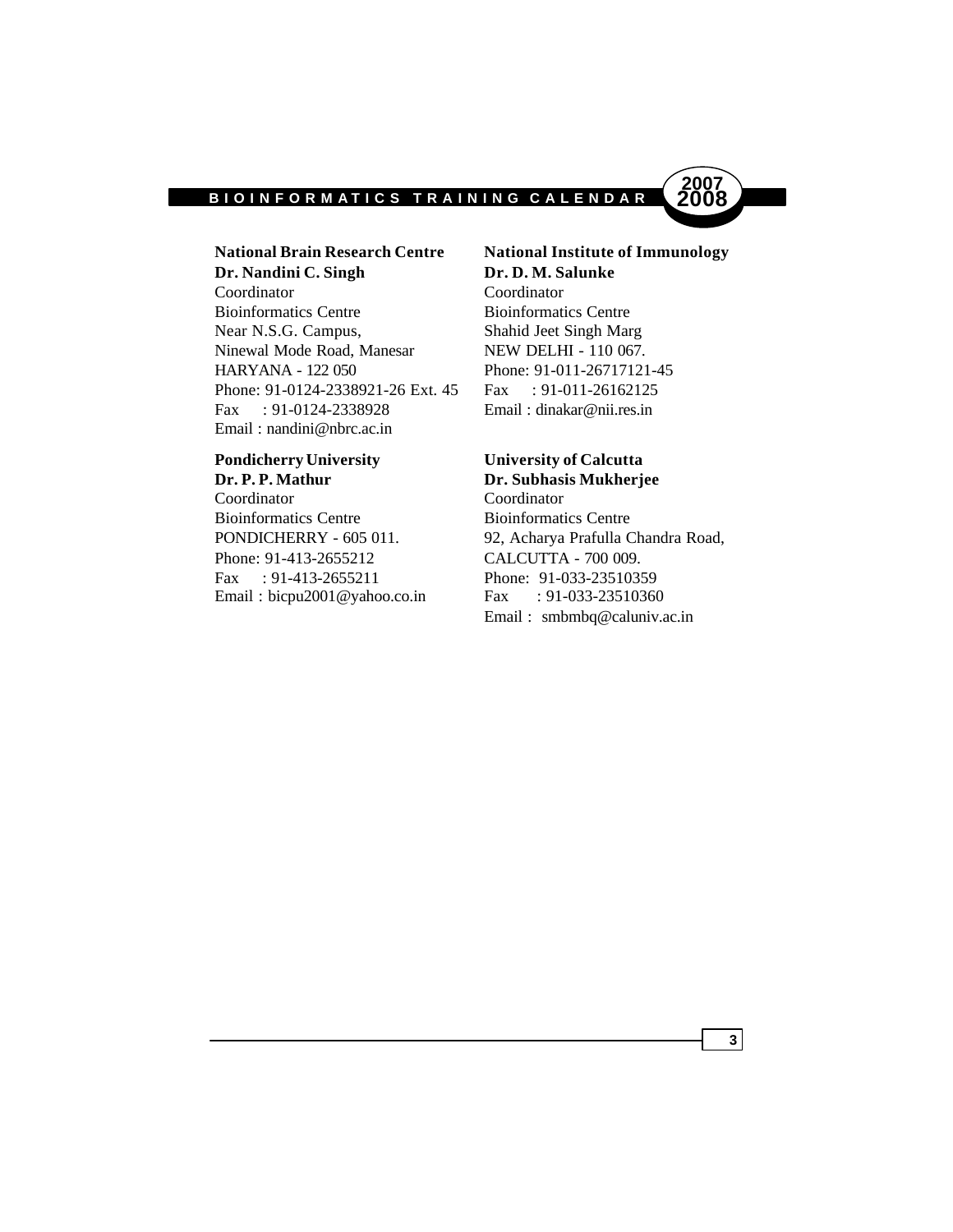

# **LIST OF DISTRIBUTED INFORMATION SUB CENTRES (DISCs)**

### **Dr. Robin Mukhopadhyaya Dr. M. Saleemuddin** Coordinator Coordinator

Bioinformatics Centre Bioinformatics Centre Advanced Centre for Treatment Research Biotechnology Building, and Education in Cancer (ACTREC) ALIGARH - 202 002. Kharghar, MUMBAI - 410 208. Phone: 91-0571-2720388 Phone: 91-022-27405000 Fax: 91-0571-2721776 Fax : 91-022-27412984 Email : alg\_btisamua@sancharnet.in Email : btis@actrec.res.in

# **All India Institute of Medical Sciences Assam Agricultural University Dr. Y. D. Sharma Dr. Mahendra Kumar Modi**

Coordinator Coordinator Bioinformatics Centre, Bioinformatics Centre Ansari Nagar, JORHAT - 785 013. Phone: 91-011-26594609 Fax: 91-0376-2340101 Fax : 91-011-26852286 Email : mkmodi@gmail.com Email : ydsharma@hotmail.com

# **Banaras Hindu University Banasthali Vidyapith Prof. Ashok Kumar Prof. Vinay Sharma**

Coordinator Coordinator Bioinformatics Centre Bioinformatics Centre School of Biotechnology P.O. BANASTHALI - 304 022. VARANASI - 221 005. Phone: 91-01438-228302, 228341 Phone: 91-0542-2368364 Fax: 91-01438-228365 Fax : 91-0542-2368693 Email : vinaysharma30@yahoo.co.uk Email : coordinator\_bhu@rediffmail.com

# **ACTREC Aligarh Muslim University**

NEWDELHI - 110 029. Phone: 91-0376-2340101, 2340095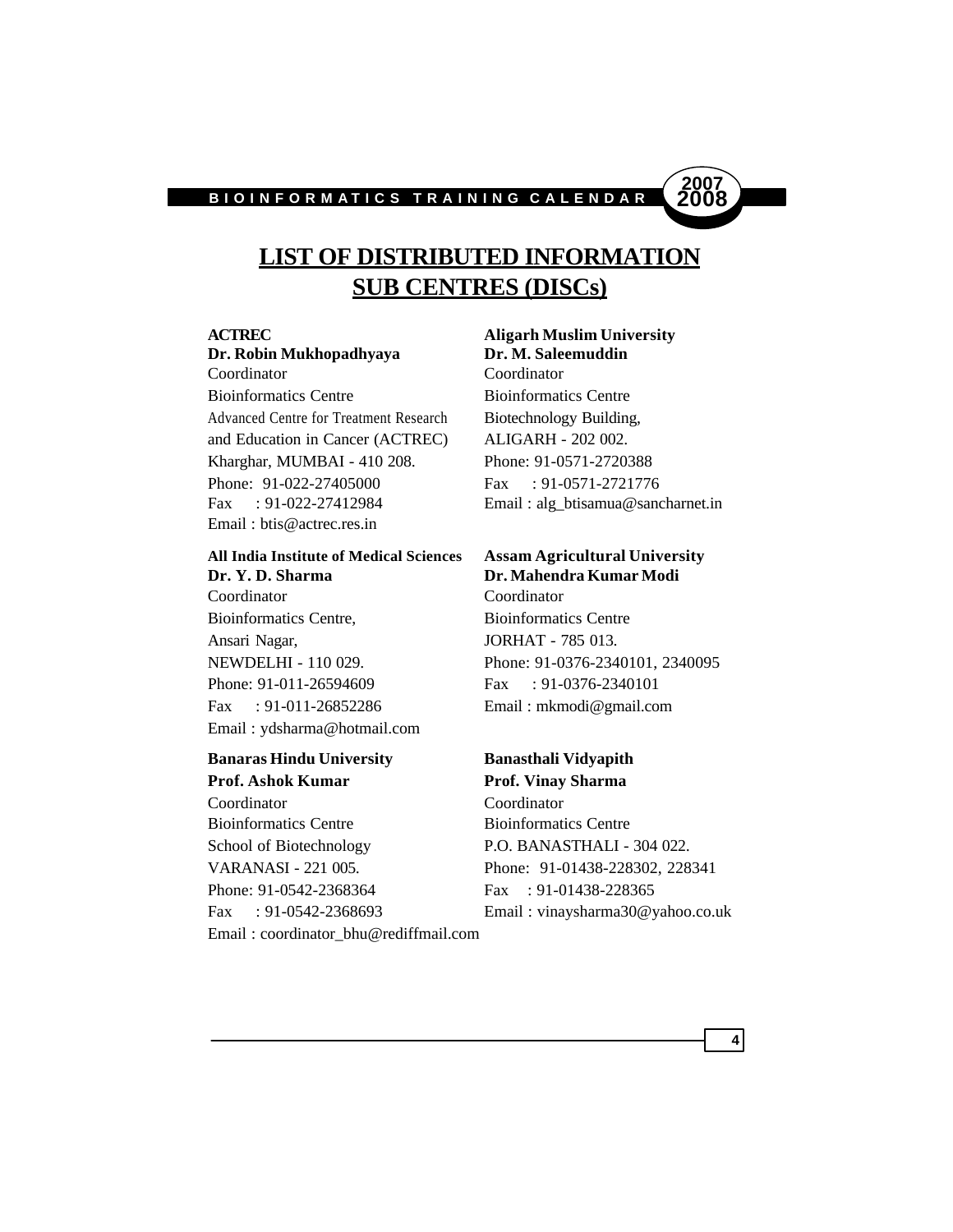

**Dr. Anil Prakash Dr. L. Uma** Coordinator Coordinator Bioinformatics Centre Bioinformatics Centre BHOPAL - 462 026. TIRUCHIRAPALLI - 620 024. Phone: 91-0755-2677748, 2677749 Phone: 91-0431-2407082 Fax : 91-0755-5287047 Fax : 91-0431-2407084 Email: ap\_btsbpl@sancharnet.in Email: director@nfmc.res.in

# **Biotech Consortium India Limited Biotech Park in Biotechnology City Dr. Purnima Sharma Dr. Vivek Dixit**

Coordinator Coordinator Bioinformatics Centre Bioinformatics Centre 5th Floor, Anuvrat Bhawan, RSAC Campus, Sector 'G' 210, Deen Dayal Upadhyaya Marg, Jankipuram, Kursi Road, NEW DELHI - 110 002. LUCKNOW - 226 001. Phone: 91-011-23219064-67 Phone: 91-0522-2365050 Fax : 91-011-23219063 Fax : 91-0522-2365755

# **Birla Institute of Scientific Research Birla Institute of Technology Dr. P. Ghosh Dr. A. S. Vidyarthi**

Coordinator Coordinator Bioinformatics Centre Bioinformatics Centre Status Circle Mesra JAIPUR - 302 001. RANCHI - . Phone: 91-0141-2385283 Phone: 91-651-2276223 Fax : 91-0141-2385121 Fax : 91-651-2276590

# **Central Agricultural Research Institute Central Drug Research Institute**

**Dr. M. Balakrishnan Dr. P. K. Roy** Coordinator Coordinator Bioinformatics Centre Bioinformatics Centre PORTBLAIR - . LUCKNOW - 226 001.

# **Barkatullah University Bharathidasan University**

**2007**

Email : bcildelhi@vsnl.com Email : info@biotechcitylucknow.org

Email : bioinfo@bisrjaipur.com Email : btis\_bit@bitmesra.ac.in

Biotechnology Section Chattar Manzil, P.B. No. 173 Phone: 91-3192-250239 Phone: 91-0522-2213812 Fax : 91-3192-251068 Fax : 91-0522-2223938 Email : Email : prodyutr@yahoo.com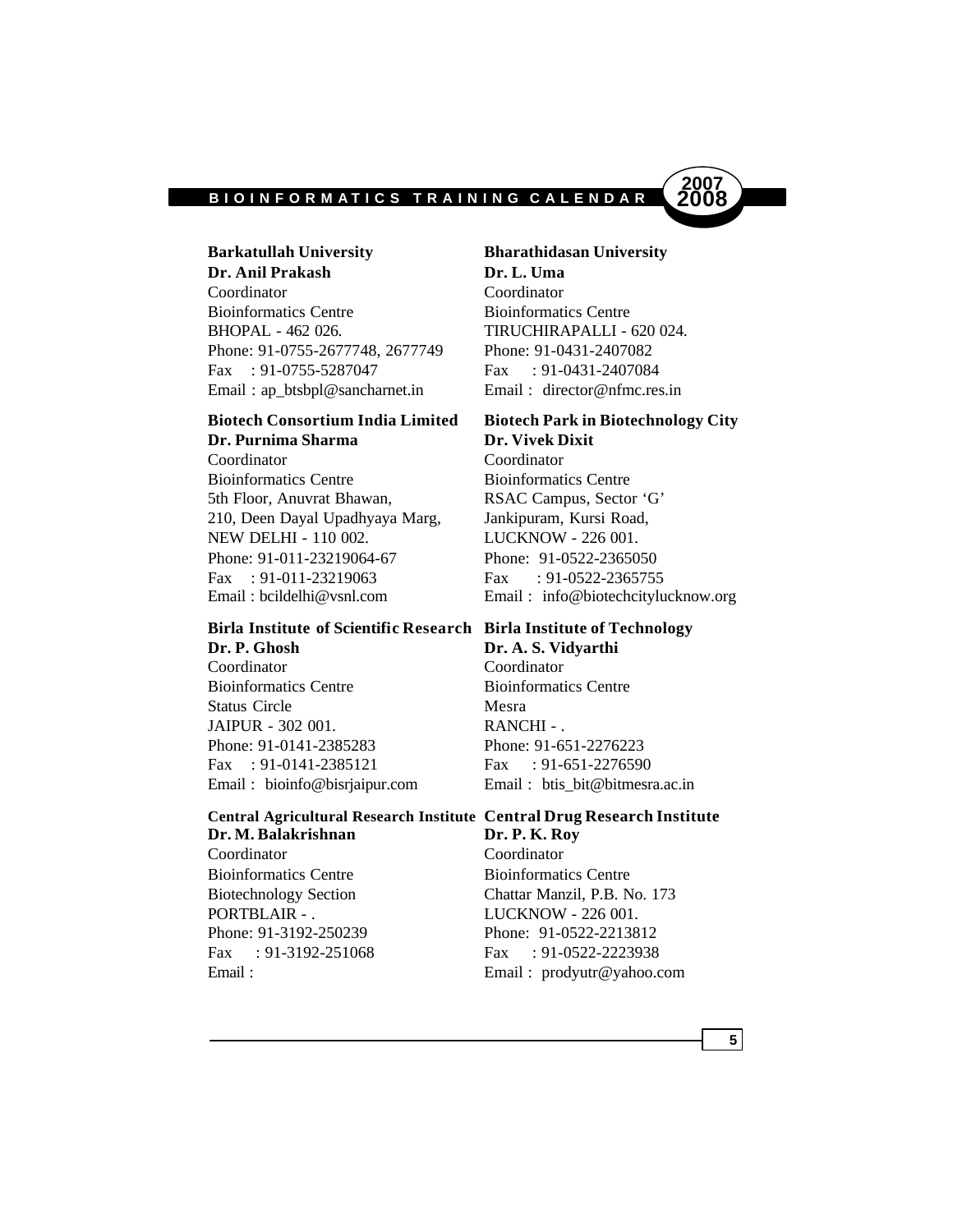

# **Central Institute of Fresh Water Central Institute of Medicinal and Aquaculture (CIFA) Aromatic Plants (CIMAP)**

Dr. A. K. Roy Dr. Askoh Sharma Coordinator Coordinator Bioinformatics Centre Bioinformatics Centre BHUBANESWAR - 751 002. LUCKNOW - 226 015. Phone: 91-0674-2465430 Phone: 91-0522-2357133 Email : cifa@ori.nic.in Email : ashoksharma@cimap.res.in

# **Institute (CPCRI) Training Institute Dr. George V. Thomas Dr. C. K. Kamble** Coordinator Coordinator

Bioinformatics Centre Bioinformatics Centre P.O. Kudlu, Manandavadi Road, KASARAGOD - 671 124. Srirampura, MYSORE - 570 008 Fax : 91-04994-232322 Fax : 91-0821-2362845 Email : bioinfcpcri@yahoo.co.uk Email : btis\_csrti@yahoo.com

# **Vishvavidyalaya Horticulture and Forestry Dr. T. R. Sharma Dr. S. V. Bhardwaj** Coordinator Coordinator

Bioinformatics Centre Bioinformatics Centre PALAMPUR P.O. Nauni, Phone: 91-1894-230314 SOLAN - 173 230. Fax : 91-1894-230511 Phone: 91-01792-252310 Email: srthakur@hillagric.ernet.in Fax : 91-01792-252242

### **Devi Ahilya Vishvavidyalaya Engineering College Prof. Anil Kumar Prof. M. K. Verma**

Coordinator Coordinator Bioinformatics Centre<br>
School of Biotechnology<br>
RAIPUR – School of Biotechnology Khandwa Road, Phone: 09425203472 INDORE - 452 017. Fax : 0771- 4062385 Fax : 91-0731-2470372 Email : ak\_sbt@yahoo.com

P.O. Kausalyaganga P.O. CIMAP, Kukrail Picnic Spot Road Fax : 91-0674-2465407 Fax : 91-0522-2342666, 2357136

# **Central Plantation Crops Research Central Sericultural Research and**

Phone: 91-04994-232974 Phone: 91-0821-2362547, 2362757

# **CSK Himachal Pradesh Krishi Dr. Y. S. Parmar University of**

Email : satbhardwaj@yahoo.com

Phone: 91-0731-2470372, 2470373 Email : mkseem670@rediffmail.com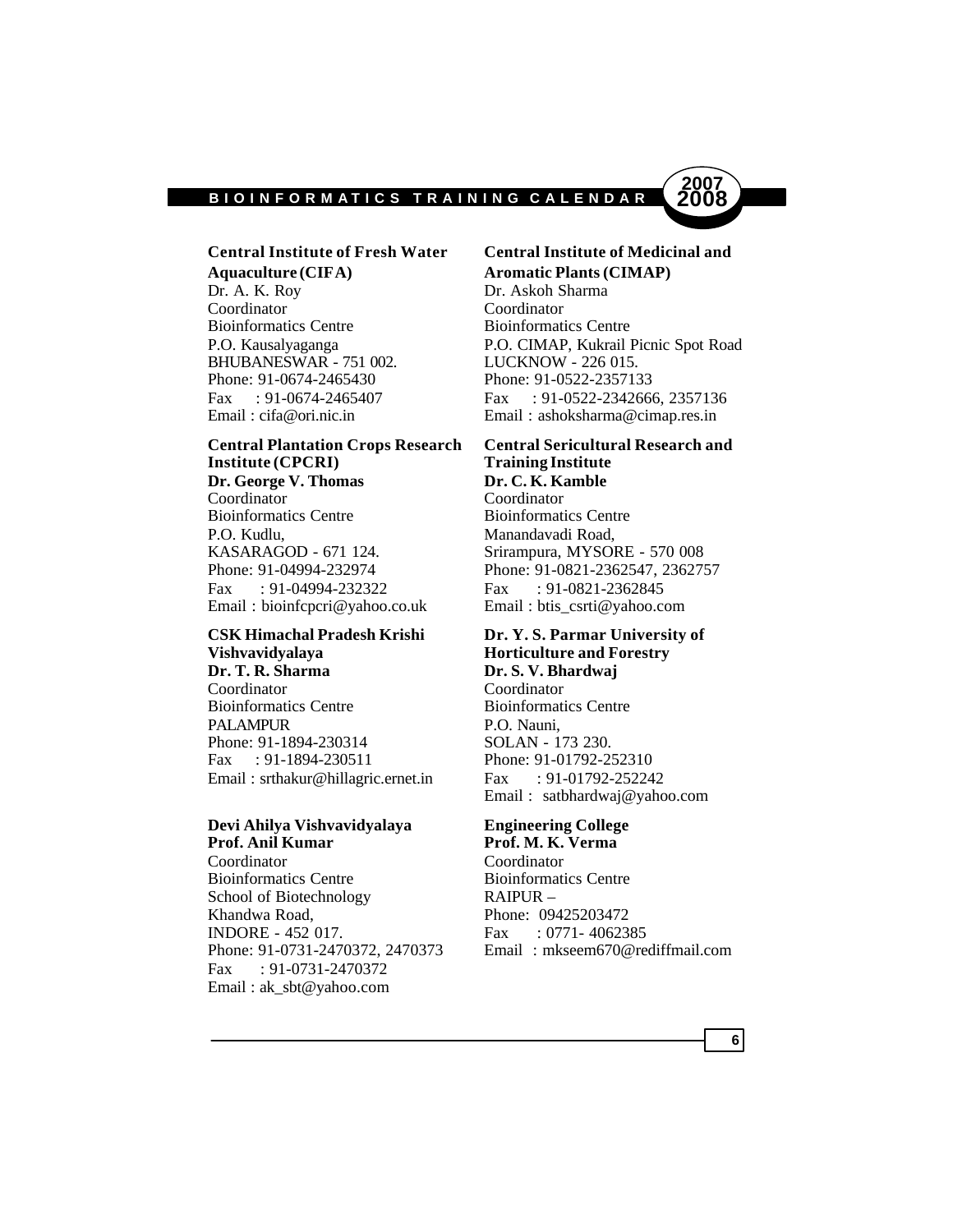

**G. B. Pant University of Agriculture Guru Nanak Dev University and Technology Dr. Gurcharan Kaur Dr. Soma Marla** Coordinator Coordinator Bioinformatics Centre Bioinformatics Centre **AMRITSAR** - 143 005. PANT NAGAR - 263 145. Phone: 91-0183-2258431 Phone: 91-05944-233374 Fax: 91-0183-2258272 Fax : 91-05944-233473 Email : bicamritsar@yahoo.com Email : gkgarg45@rediffmail.com

# **Prof. T. C. Bhalla Dr. Chitra Dutta**

Coordinator Coordinator Bioinformatics Centre Bioinformatics Centre SIMLA - 171 005. KOLKATA - 700 032. Phone: 91-0177-2832153, 2831948 Phone: 91-033-24733491 Fax : 91-0177-2832154 Fax : 91-033-24735197 Email : bhallatc@rediffmail.com Email : cdutta@iicb.res.in

# **Dr. Santhosh J. Eapen Dr. Ashok Kumar Srivastava**

Coordinator Coordinator Bioinformatics Centre Bioinformatics Centre P.B. No. 1701, Hauz Khas, CALICUT - 673 012 NEW DELHI - 110 016. Phone: 91-0495-2732000 Phone: 91-011-26596156

# **Indian Institute of Technology (IIT) Indian Veterinary Research Institute Dr. S.C. Kundu Dr. Rajendra Singh**

Coordinator NLVS, Bioinformatics Centre IZATNAGAR – 243 112 (U.P.). KHARAGPUR – 721 302 (West Bengal) Phone: 91-03222-283764, 278433 Phone: 91-03222-283764, 278433 Fax: 91-03222-278433 Fax: 91-03222-278433 E-mail: btis@ivri.up.nic.in Email : kundu@hijli.iitkgp.ernet.in

# **Himachal Pradesh University Indian Institute of Chemical Biology**

Summer Hill, 2008 4, Raja S. C. Mullick Road, Jadavpur

# **Indian Institute of Spices Research Indian Institute of Technology Delhi**

Fax : 91-0495-2730294 Fax : 91-011-26582282 Email : disc@iisr.org Email : saroj@dbeb.iitd.ernet.in

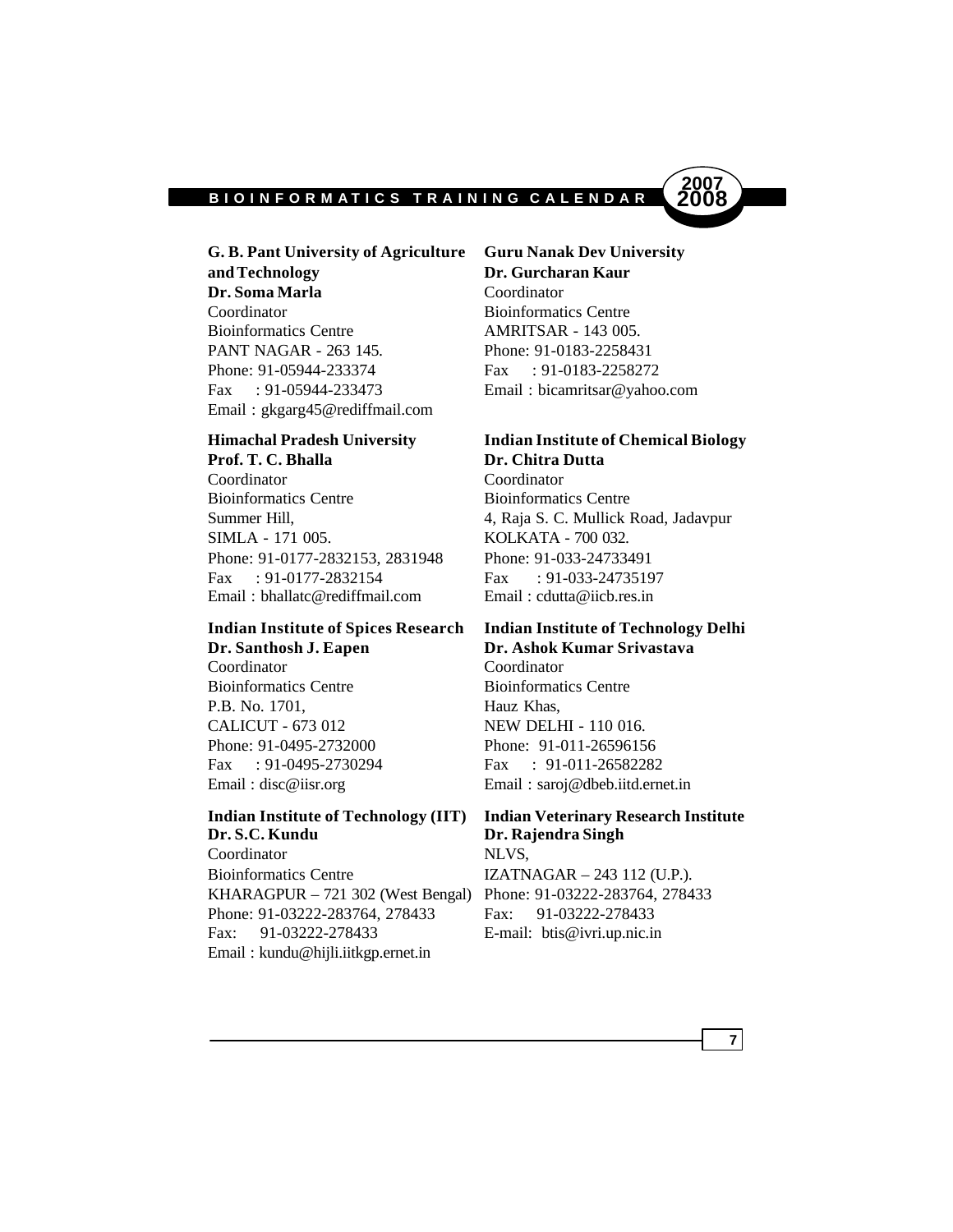

**Dr. Subrata K. Das Development** Coordinator **Dr. Sunil S. Thorat** Bioinformatics Centre Coordinator Nalco Square, Near Kalinga Hospital Bioinformatics Centre Chandrasekharpur, Takyelpal, Imphal, BHUBANESWAR - 751 023. MANIPUR - 795 001. Phone: 91-0674-2301500 Phone: 91-385-2446421, 2446122 Fax : 91-0674-2300728 Fax : 91-385-2446120 Email : subratkdas@hotmail.com Email : ibsd\_imp@sancharnet.in

# **Dr. Desh Deepal Singh Dr. G. N. Qazi**

Coordinator Coordinator Bioinformatics Centre Bioinformatics Centre Koba, CSIR, Canal Road Gandhinagar – 382 007 JAMMU - TAWI - 180 001. Phone: 91-79-30514150 Phone: 91-0191-2570526 Fax : 91-79-30514110 Fax : 91-0191-2546030

# **Fisheries Sciences Mr. S. Senthilkumaran Dr. I. Karunasagar** Coordinator

Coordinator Bioinformatics Centre MANGALORE - 575 002. Area, CHENNAI - 600 113. Phone: 91-0824-2246384, 2243180 Phone: 91-044-22542791 Fax : 91-0824-2246384, 2248366 Fax : 91-044-22541319 Email : mircen@sancharnet.in Email : senthil@mssrf.res.in

# **Mahatma Gandhi Institute of Medical National Botanical Research Institute Sciences Dr. Sudershan Kumar**

# **Dr. B. C. Harinath** Coordinator

Coordinator Bioinformatics Centre Bioinformatics Centre LUCKNOW - 226 001. J. B. Tropical Disease Research Centre, Phone: 91-0522-2204025, 2204026 Sevagram, WARDHA - 442 102. Fax : 91-0522-2205673 Phone: 91-07152-284679 Email: s.kumar@nbri.res.in Fax : 91-07152-284038 Email : jbtdrc\_wda@sancharnet.in

**Institute of Life Sciences Institute of Bioresources & Sustainable**

# **Indian Institute of Advance Research Indian Institute of Integrative Medicine**

Email : ddsingh@iiar.res.in Email : abr19787@yahoo.com

# **Karnataka Veterinary, Animal & M. S. Swaminathan Research Foundation**

Bioinformatics Centre 3rd Cross Street, Taramani Institutional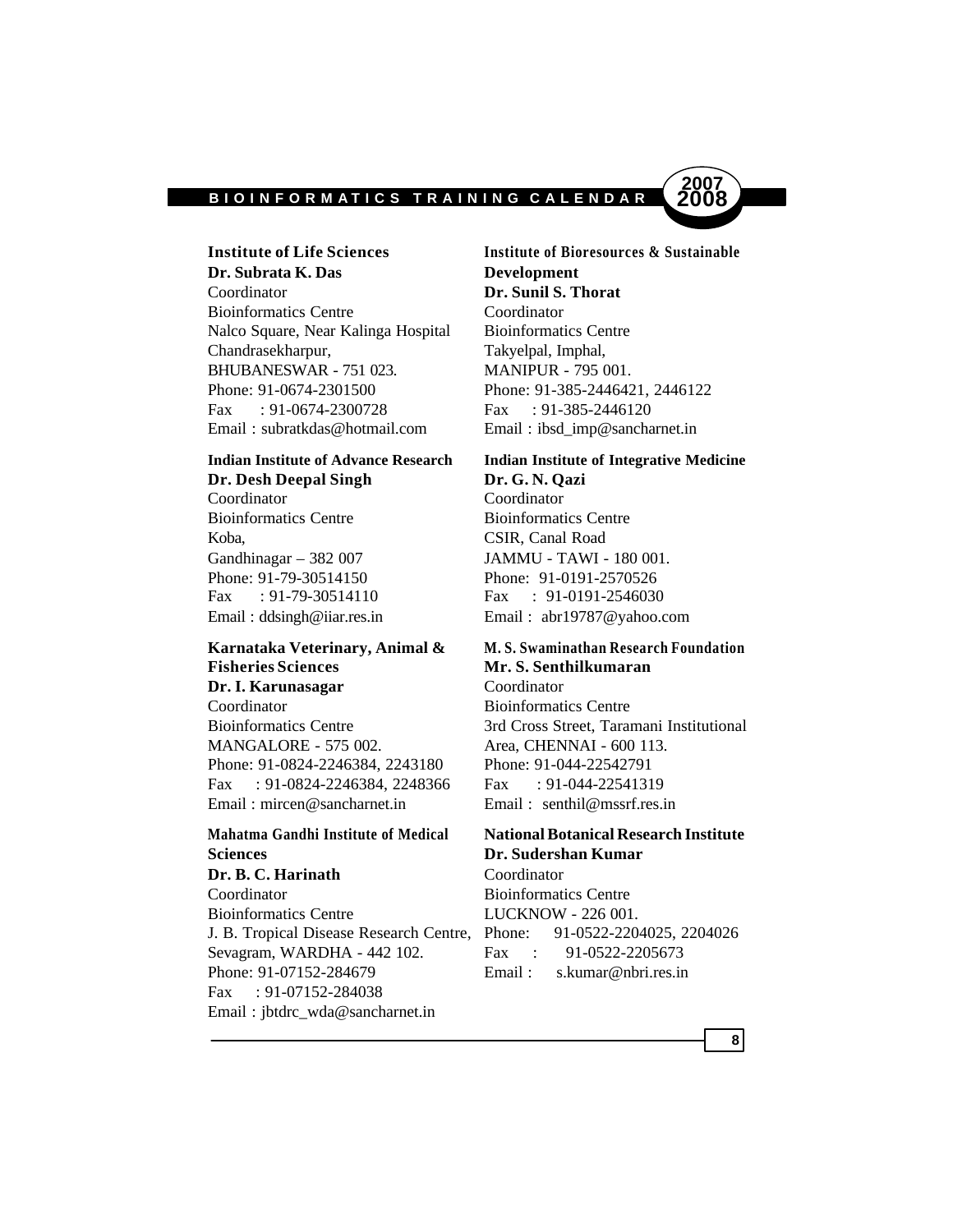

**Dr. D. K. Jain Research** Coordinator **Dr. Gitanjali Yadav** Bioinformatics Centre Coordinator KARNAL - 132 001 Bioinformatics Centre Fax : 91-0184-2250042 Jawaharlal Nehru University Campus, Email: dkjn@rediffmail.com New Delhi-110 067.

# **National Institute of Oceanography North Eastern Hill University Dr. C. T. Achuthankutty Prof. P. Tandon**

Coordinator Coordinator Bioinformatics Centre Bioinformatics Centre Biological Oceanography Division Nehu Campus Dona Paula, GOA - 403 004. SHILLONG - 793 022.. Phone: 91-0832-2450219 Phone: 91-0364-2550150 Fax : 91-0832-2450606 Fax : 91-0364-2550300 Email : achu@nio.org Email : bioinfo1@sancharnet.in

# **Dr. P. Chhuneja Dr. Sathish Mundayoor**

Coordinator Coordinator Bioinformatics Centre Bioinformatics Centre LUDHIANA - 141 004. Thycaud, P.O. Poojappura Email : scsharma\_13@yahoo.com Fax : 91-0471-2348096

# **State Council of Science & T. M. Bhagalpur University Technology for Sikkim Dr. R. P. Upadhyaya**

**Sh. B. C. Basistha** Coordinator Coordinator Bioinformatics Centre Bioinformatics Centre BHAGALPUR - 812 007. P.O. Deorali, Gangtok, Phone: 91-0641-2500063 EAST SIKKIM - 737 102. Fax : 91-0641-2423481 Fax : 91-03592-228764 rediffmail.com Email : btis\_skm@yahoo.com

**National Dairy Research Institute National Institute of Plant Genome** Phone: 91-0184-2259014 Aruna Asaf Ali Marg, P.O.Box No.10531, Phone: 91-11-26735103 Fax : 91-11-26716658 Email: gitanjali.yadav@gmail.com

# **Punjab Agricultural University Rajiv Gandhi Centre for Biotechnology**

Phone: 91-161-2411774 THIRUVANANTHAPURAM - 695 014 Fax : 91-161-2401444 Phone: 91-0471-2347975, 2341716 Email : sathish.mundayoor@gmail.com

Phone: 919434109894 Email: ramprakash.upadhyay@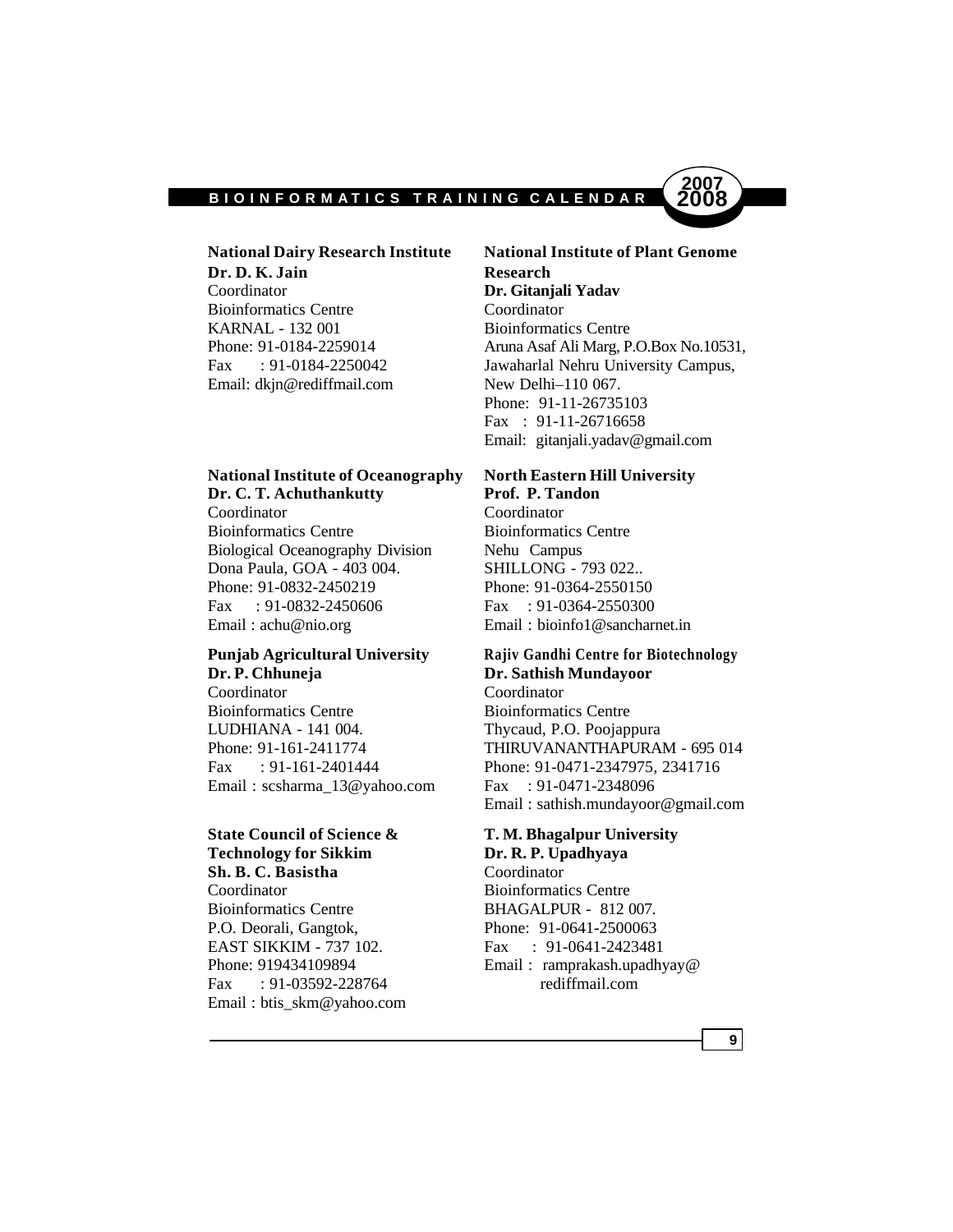

Coordinator Dr. P. Dhanpalan Bioinformatics Centre Coordinator COIMBATORE - 641 003. Bioinformatics Centre Phone: 91-422-5511453 MADRAS - 600 007. Email : balasubrap@hotmail.com Fax : 91-044-25360114

# **Tropical Botanical Garden and University of Delhi Research Institute Prof. Anil K. Tyagi Dr. P. N. Krishnan** Coordinator Coordinator Bioinformatics Centre

Palode. Phone: 91-011-26888434 THIRUVANANTHAPURAM - 695 562. Fax : 91-011-26885270 Phone: 91-0472-2869622, 2753050 Email : akt1003@rediffmail.com Fax : 91-0472-2869646 Email : tbgri@sancharnet.in

# **University of Kashmir Dr. Khurshid I. Andrabi**

Coordinator Bioinformatics Centre Hazratbal Srinagar KASHMIR - 190 006. Phone: 91-0194-2428723 Fax : 91-0194-2428723 Email : andrabik@yahoo.com

**Tamilnadu Agricultural University Tamilnadu Veterinary and Animal Dr. P. Balasubramanian Science University** Fax : 91-422-2431672 Phone: 91-044-25360106, 25365418 Email : btismvc@giasmd01.vsnl.net.in

Bioinformatics Centre NEW DELHI - 110 021.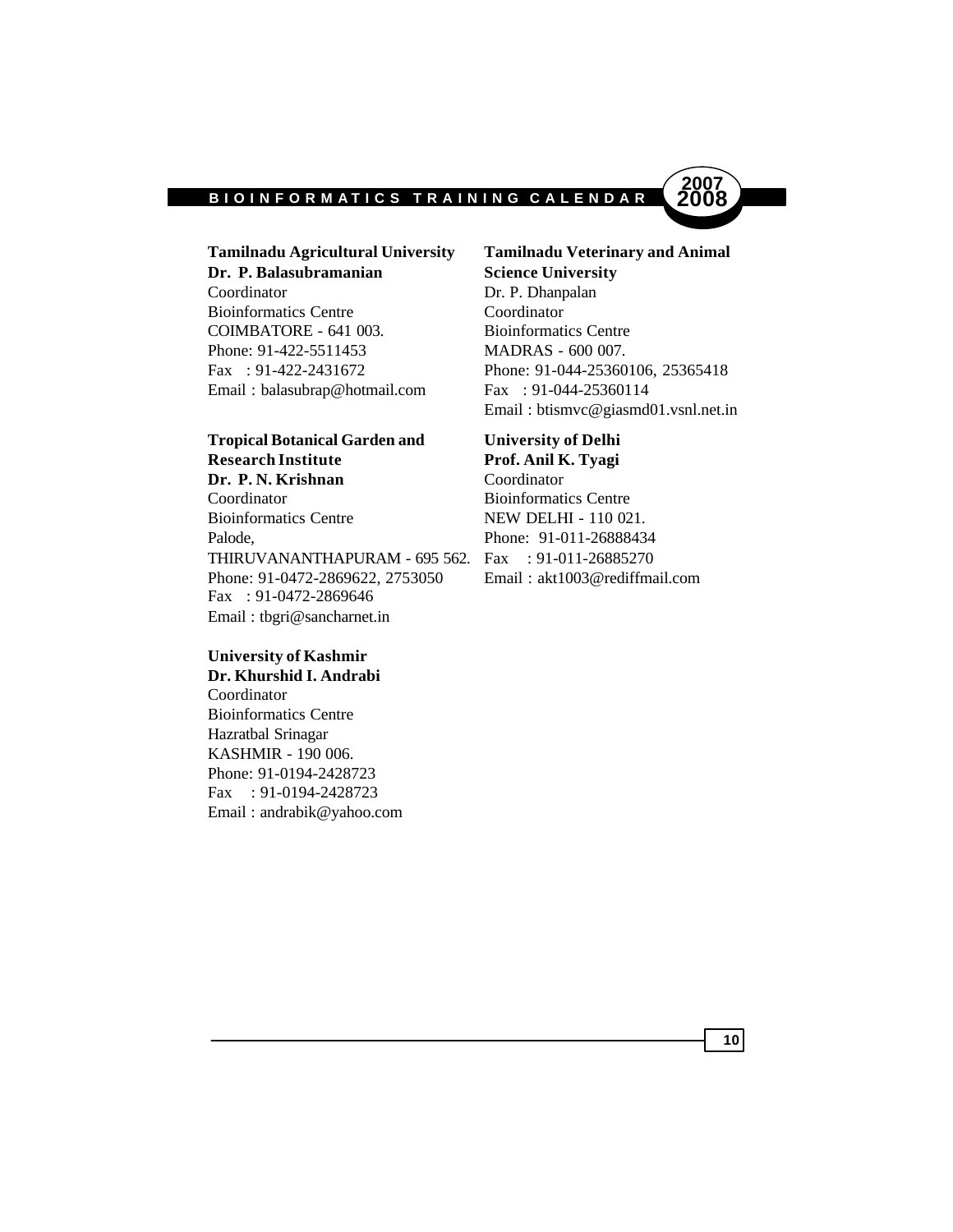

# **BIOINFORMATICS INFRASTRUCTURE FACILITY (BIF)**

# **Assam Agricultural University Alagappa University**

Coordinator Coordinator Bioinformatics Centre Bioinformatics Centre College of Veterinary Science, Karaikudi - 630003, Khanapara, Sivaganga District, Guwahati - 781 022 Tamilnadu Fax : 91-0361-2337700

**Dr. Navita Srivastava Prof. Geeta Bali** Coordinator Coordinator Bioinformatics Centre Bioinformatics Centre Department of Computer Sciences J. B. Campus, A.P.S University, Rewa – 486 003 (M.P.)Bangalore – 560056 Phone: 91-07662-230819 Phone: 91-080-22961002, 09880703867 Fax: 91-07622-242175 Fax: 91-080-23219365 E-mail: vcapsu@lycos.com Email : baliccet@vsnl.com

### **Berhampur University Bharathiar University Prof. S. B. Padhi Dr. P. Shanmughavel** Coordinator Coordinator Bioinformatics Centre Bioinformatics Centre

Department of Biotechnology, Coimbatore – 641046 Berhampur – 760007 Phone: 91-0422-2422222<br>Phone: 91-0680-224304 Fax: 91-0422-2422387 Fax : Email : shanvel 99@yahoo.com Email : saibala\_padhi@sify.com

### **CCS Haryana Agricultural University Ch. Charan Singh University Dr. Sudhir Kumar Dr. H. S. Balyan**<br> **Coordinator Coordinator Coordinator**

Bioinformatics Centre Bioinformatics Centre Hisar - 125004 Meerut - 250004 Phone: 91-01662-289114 Uttar Pradesh Fax : 91-01662-284310 Phone: 91-0121-2768195 Email: sudhir@hau.ernet.in Fax : 91-0121-2767018

# **Dr. Probodh Borah Dr. S. Karutha Pandian** Phone: 91-0361-2331501<br>
Fax : 91-0361-2337700<br>
Fax : 91-0465-225202 Email : borahp@rediffmail.com Email : vc\_alagappa@rediffmail.com

# **A.P.S University Bangalore University**

Phone: 91-0680-224304 Fax : 91-0422-2422387

Email : hsbalyan@rediffmail.com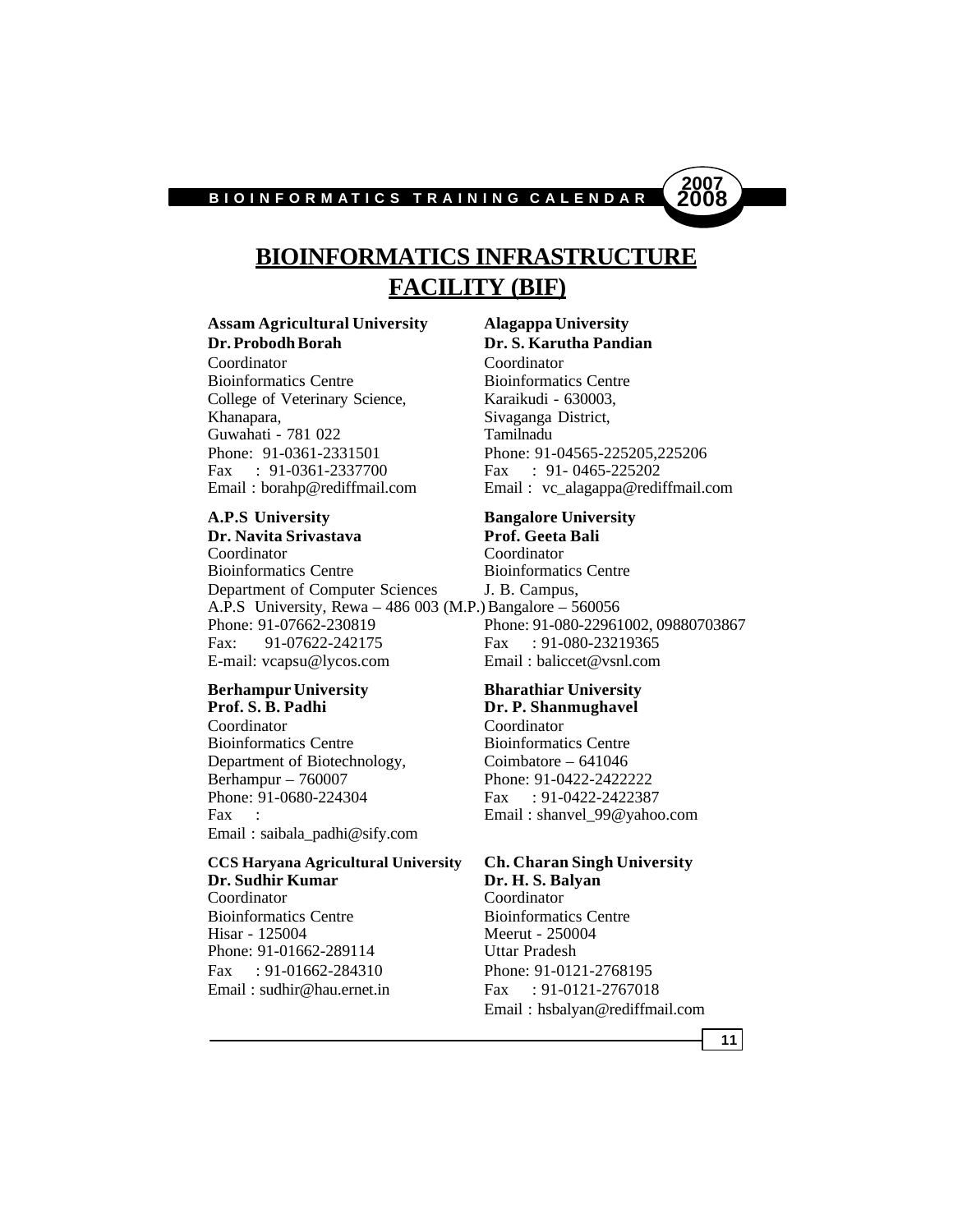

# **Dr. B. R. Ambedkar Center for Fakir Mohan University Biomedical Research Dr. Amarendra Narayan** Dr. Madhu Chopra Coordinator Coordinator Bioinformatics Centre Bioinformatics Centre Vyasa Vihar, University of Delhi, Delhi – 110007 Balasore – 756019 Phone: 91-011-27667151,2766,1680 Phone: 91-06782-264244 Fax : 91-011-27666248,27667730 Fax : 91-06782-264244 Email: madhu\_india@hotmail.com, Email : misraan@yahoo.co.uk acbrdu@hotmail.com

**Er. Neelesh Yadav Science & Technology** Coordinator **Dr. Ashok Chaudhury** Bioinformatics Centre Coordinator P.O. New Forest Bioinformatics Centre Dehradun – 248 006 (Uttaranchal) Hisar - 125001, Phone: 91-0135-2755277 Haryana Fax : 91-0135-2756856 Phone: 91-01662-263165 Email: negiss@icfre.org Fax : 91-01662-276240

**Prof. Asha Chandola –Saklani Dr. (Mrs.) P. Daisy** Coordinator Coordinator Bioinformatics Centre Bioinformatics Centre Srinagar Tiruchirappalli - 620002 Garhwal – 246 174 Phone: 91-0431-2700637 Phone: 91-01370-267322, 267427 Fax: 91-0431-2713312 Fax : 91-01346-252174 Email : hcc\_wc@yahoo.co.in Email : ashachandola@yahoo.co.in

# **Indian Institute of Technology, Indira Gandhi Agricultural Madras University**

**Dr. N. Manoj Dr. Sanjay K. Katiyar** Coordinator Coordinator Bioinformatics Centre Bioinformatics Centre IC & SR, IIT Madras, Krishak Nagar, Chennai – 600036 Raipur – 492006 Phone: 91-044-22574113 Phone: 91-771-2443419 Fax : 91-044-22574100 Fax : 91-771-2442302

# **Forest Research Institute Guru Jambheshwar University of**

Email : ashokchsudhury@hotmail.com

# **HNB Garhwal University Holy Cross College for Women**

Email: nmanoj@iitm.ac.in Email: hazracr@yahoo.co.in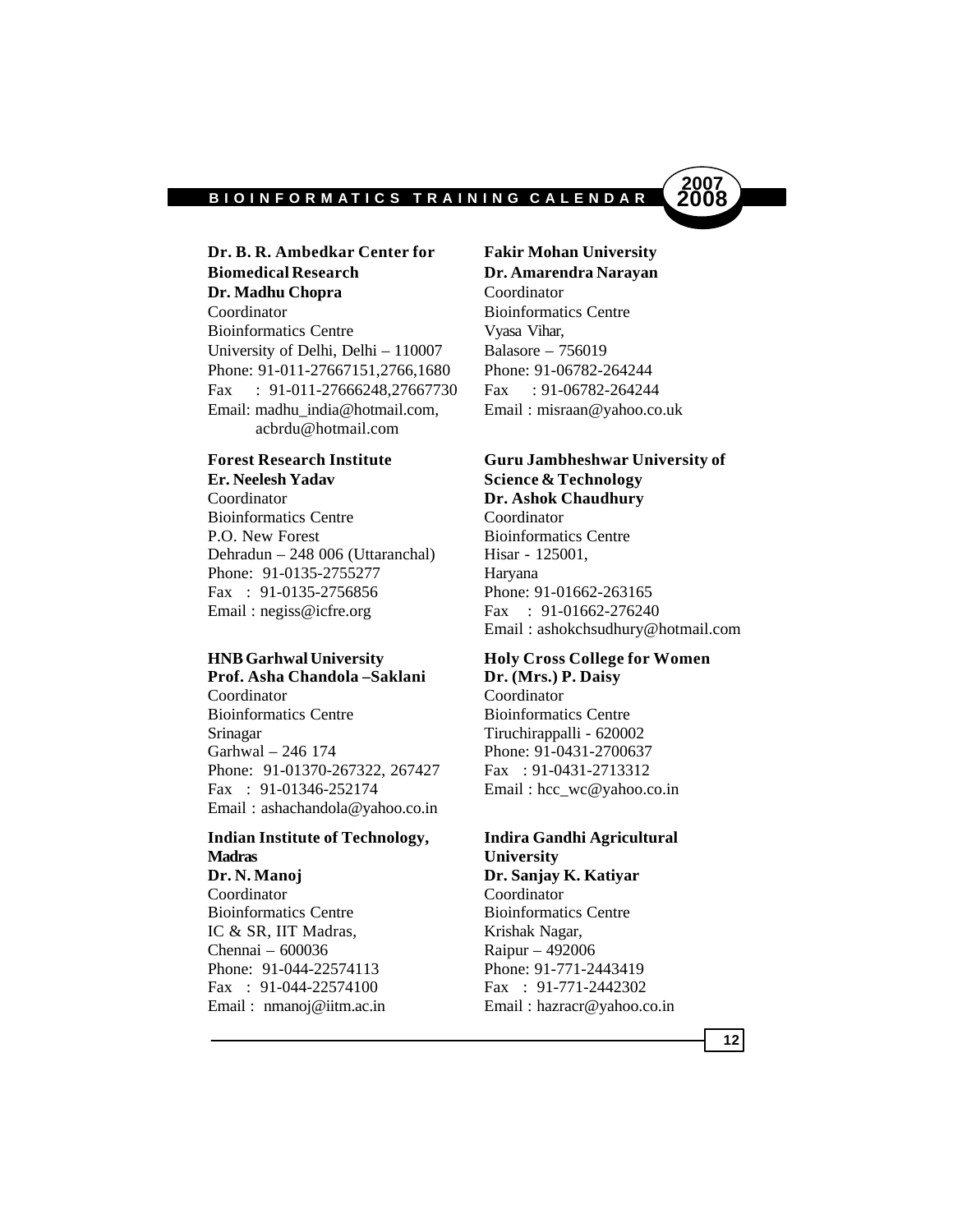

Leprosy & other Mycobacterial Prof. S. I. Ahson **Diseases** Coordinator **Dr. Vishwa Mohan Katoch** Bioinformatics Centre Coordinator Department of Computer Science, Bioinformatics Centre Jamia Millia Islamia. Dr. M. Miyazaki Marg, Tajganj, New Delhi - 110025 Agra – 282 001 Phone: 91-011-26831717 Phone: 91-0562-2331751,201,206,219 Fax: 91-011-26927707 Fax : 91-0562 2331755 Email : drsiahson@yahoo.com Email: vishwamohan\_katoch@yahoo.co.in

Coordinator Coordinator Bioinformatics Centre Bioinformatics Centre Gwalior – 474011 Warangal – 506009 Phone: 91-0751-2231816 Andhra Pradesh Fax : 91-0751-4016789 Phone: 91-0870-2461455 Email: jiwajiuniversity@rediffmail.com Fax : 91-0870-2438800

**Dr. M. Haridas Prof. B.B.Kaliwal** Coordinator Coordinator Bioinformatics Centre Bioinformatics Centre Mangattuparamba, Department of Biotechnology P.O. Kannur – 670567 Dharwad (Karnataka) Kerala Phone: 91-0836-2447750 Phone: 91-0490 2346270 Fax: 91-0836-2747884

# **Kumaun University Lady Doak College** Coordinator Coordinator

Bioinformatics Centre Bioinformatics Centre Nainital – 263001 Narimedu, Uttaranchal Madurai - 625002 Phone: 91-05942-235521 Phone: 91-452-2530527 Fax : 91-05942-235521 Fax : 91-452-2523585

**National JALMA Institute for Jamia Millia Islamia University**

### **Jiwaji University Kakatiya University**

**Dr. Ishan Patro Prof. A. Sadanandam** Email: nandamas@rediffmail.com

# **Kannur University Karnataka University**

K.U. Campus Pavate Nagar, Karnataka University, Fax : Email: regiatrar\_kud@hotmail.com, Email : mharidasm@rediffmail.com karnatakuniversity@yahoo.com

# **Dr. Veena Pande Dr. (Mrs. Shenbagarathai**

Email : vc@kumuni.ren.nic.in Email : shenbagarthai@rediffmail.com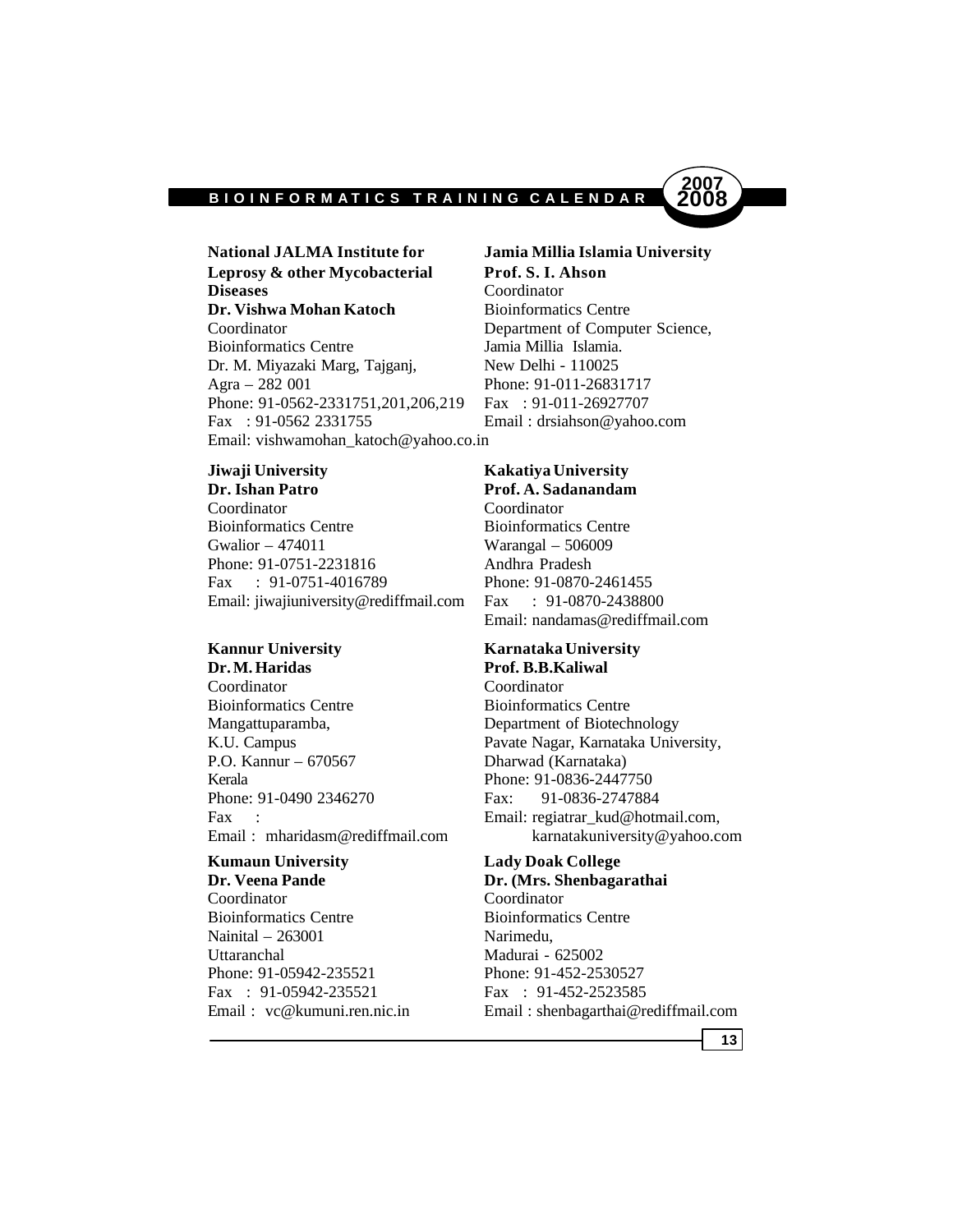

**Lucknow University Madras Christian College Prof. U. N. Dwivedi Dr. D. Arul Samraj** Coordinator Coordinator Bioinformatics Centre Bioinformatics Centre Lucknow University, East Tambaram, Lucknow - 226007 Chennai – 600059 Fax : 91-0522-2740418 Fax : 91-044-22394352 Email: upendradwivedi@hotmail.com Email : mccapro@yahoo.com

# **Maharani Lakshmi Ammanni Maharani's Science College for women College for Women Prof. M.B. Nagaveni Mrs. Kavitha B.**

Coordinator Coordinator Bioinformatics Centre Bioinformatics Centre Malleswaram 18 th cross, Science P.O, Palace Road, Bangalore – 560012 Bangalore - 560001 Phone: 91-080-23349311 Phone: 91-080-22262796 Fax : 91-080-23360816 Fax Email: ammannicollege@yahoomail.com Email: mscw\_bangalore1@rediffmail.com

# **University Technology**

**Dr. M. B. Viswanathan Dr. K. R. Pardasani** Coordinator Coordinator Bioinformatics Centre Bioinformatics Centre Abishekapatti, Bhopal – 462007 Tirunelveli - 627012 Phone: 91-0755-4206006,4206010 Phone: 91-0462-2338721, 2333741 Fax: 91-0755-2670562 Fax : 91-0462-2322973, 2334363 Email: kamalrajp@hotmail.com, Email : vinaa@rediffmail.com kamalrajp@rediffmail.com

Coordinator **Dr. S. M. IIyas** Bioinformatics Centre Coordinator Kohima – 797 001 Bioinformatics Centre Nagaland. Kumarganj, Faizabad – 224 229 Phone: 91-0370-2290488 Phone: 91-05270-262161 Fax : 91-0370-2290349 Fax : 91-05270-262097 Email : drkrishnamoorthy@gmail.com Email: smilyas@sify.com

Phone: 91-0522-2740069 Phone: 91-044-22390675, 09444284670

# **Manonmaniam Sundaranar Maulana Azad National Institute of**

# **Nagaland University Narendra Deva University of Prof.K. Kannan Agriculture & Technology**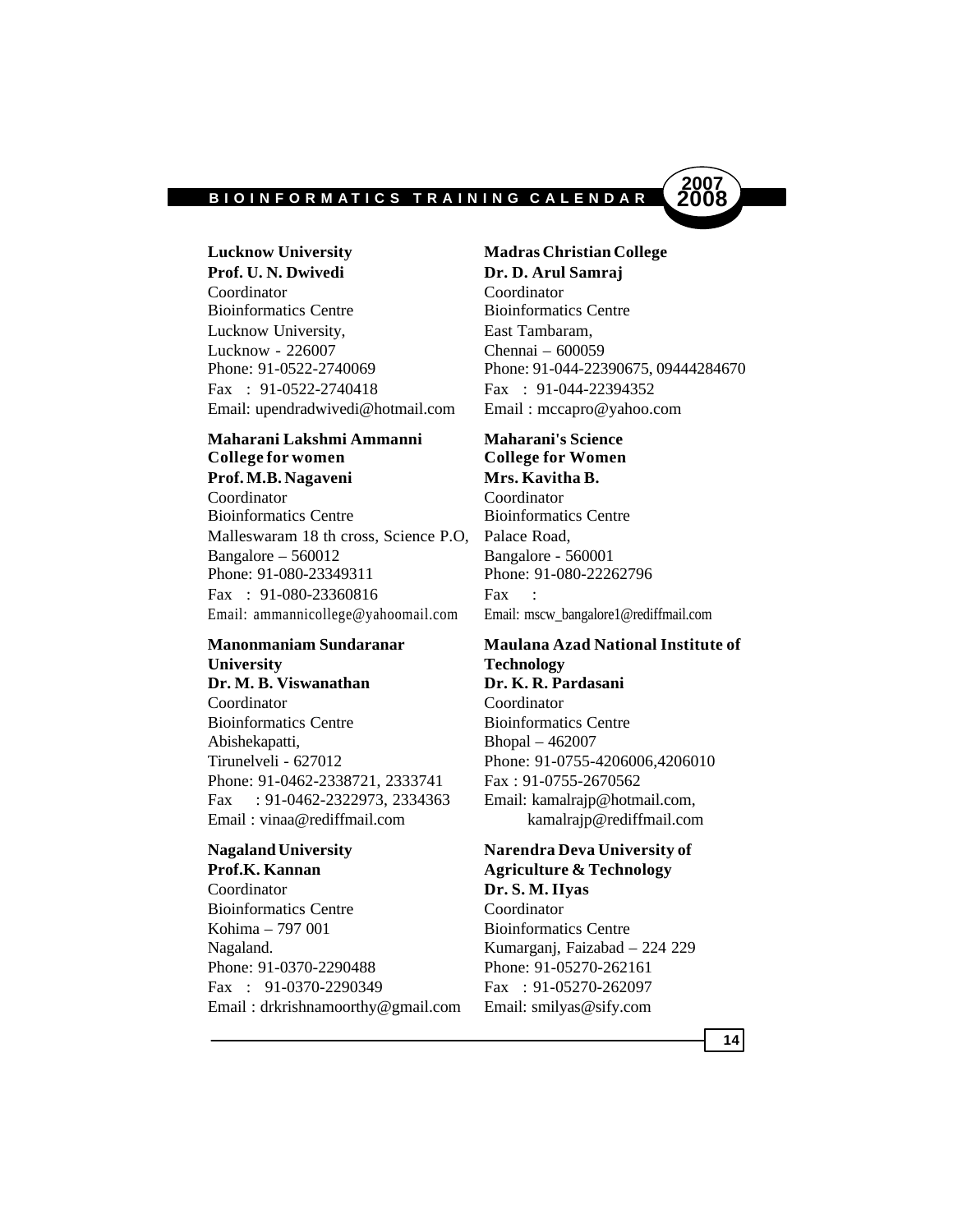

# **National Institute of Pharmaceutical National Institute of Education and Research (NIPER) Technology (NIT)**

Coordinator Coordinator Bioinformatics Centre Bioinformatics Centre Sector - 67, S.A.S. Nagar Rourkela – 769008 Chandigarh – 160 062 Orissa

# **Prof. S. K. Dutta Technology**

Coordinator **Dr. P. N. Jagadev** Bioinformatics Centre Coordinator Sriramchandra Vihar, Takatpur, Bioinformatics Centre Phone: 91-06792-253908 Phone: 91-0674-2530418 Fax : 91-0674-2391424

Coordinator Coordinator Bioinformatics Centre Bioinformatics Centre 100, Kamarajar Salai, 86/1 College Street, Chepauk, Kolkata - 700073 Chennai – 600005 West Bengal Fax : 91-044-28510732 Fax : 91-033-22412738

# **Prof. A.K Das Dr. P. A. Wadegaonkar**

Coordinator Coordinator Bioinformatics Centre Bioinformatics Centre Rono Hills, Amravati – 444602 Itanagar – 797 112 Phone: 91-0721-2662207 Arunachal Pradesh Fax : 91-0721-2662135 Fax : 91-0360-2277889 E-mail: arupbot@rediffmail.com

**Prof. P. Rama Rao Dr. Gyan Ranjan Satpathy** Phone: 91-0172-2214682,87 Phone: 91-0661-2462001, 2472050 Fax : 91-172-2214692 Fax : 91-0661-2472926, 2471169 Email : pvbharatam@niper.gov.in Email : gyansatpathy@gmail.com

# **North Orissa University Orissa University of Agriculture &**

Baripada - 757003, Orissa Bhubaneswar - 751 003, Orissa Email : sk\_dutta@yahoo.com Email : pnjagadev@yahoo.co.in

# **Presidency College Presidency College, Kolkata Prof. S. Rajarajan Dr. Abhijit Datta**

Phone: 91-044-28547839 Phone: 91-033-2241-2738-22411960 Email : drrajan@rediffmail.com Email : abhijit datta21@yahoo.com

# **Rajiv Gandhi University Sant Gadge Baba Amravati University**

Phone: 91-0360-2277253 Email: prasadwadegaonkar@rediffmail.com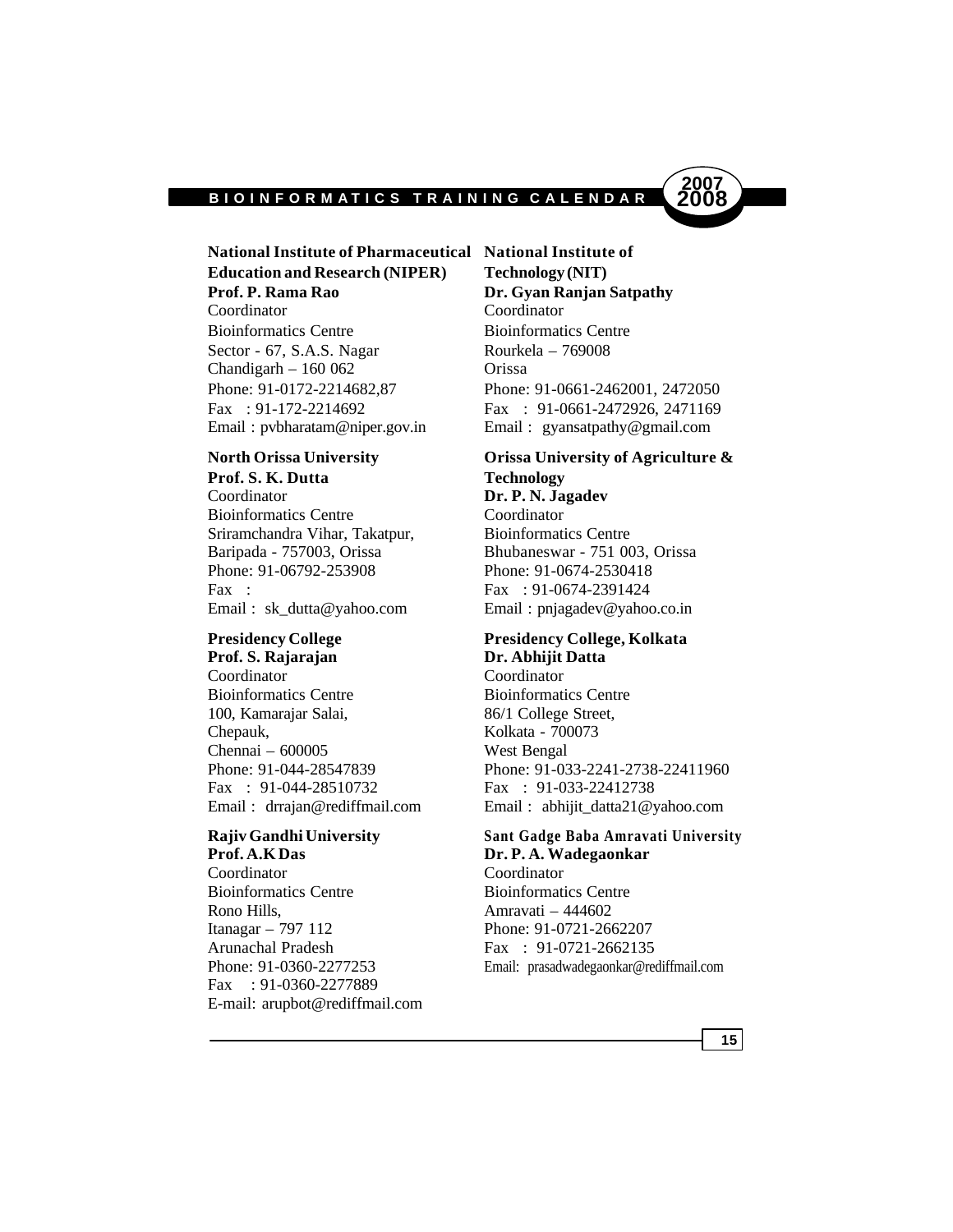

**Sardar Vallabh Bhai Patel University Sanjay Gandhi Postgraduate of Agriculture and Technology Institute of Medical Sciences Prof. V. K. Yadav Dr. Sita Naik** Coordinator Coordinator Bioinformatics Centre Bioinformatics Centre Modipuram, Raebareli Road,<br>
Meerut – 250110 Lucknow – 226 Phone: 91-0121-2411522 Phone: 91-0522-2668700 Fax : 91-0121-2411505 Fax : 91-0522-2668017 Email : yadav mp@hotmail.com Email : sitanaik@sgpgi.ac.in

**Sher-e-Kashmir Univ. of Agricultural Sri Padmavati Mahila Sciences & Technology of Kashmir Visvavidyalayam Dr. Nazir A Ganai Prof. M. N. Reddy** Coordinator Coordinator Bioinformatics Centre Bioinformatics Centre Faculty of Veterinary Sciences and University College (Univ. for Women) Animal Husbandry, Shalimar, Tirupati – 517502 Srinagar – 191121 Phone: 91-0877-224816 Phone: 91-0194-2262207,09419019625 Fax Fax : 91-0194-2262207 Email : mopuri\_nr@yahoo.com Email : drnazirahmad@gmail.com

# **Shri Mata Vaishno devi University Sri Venkateswara College Dr. Akshay Tickoo Dr. N. Latha** Coordinator, Coordinator

Bioinformatics Centre Bioinformatics Centre Kakaryal, Benito Juarez Road, Udhampur Dhaula Kuan, Phone: 91-01991-285686 New Delhi - 110021 Fax: 91-01991-285573,285694 Phone: 91-011-241121196 Email: sam\_vaishanavi@hotmail.com Fax : 91-011-24118535

# **Sri Venkateswara Institute of Tezpur University Medical Science (SVIMS) Dr. B. K. Konwar**

Dr. A. Umamaheswari Coordinator Coordinator Bioinformatics Centre Bioinformatics Centre Napaam, Tezpur,<br>Alipiri Road, Tirupati - 517507, Sonitur, - 784 028 Alipiri Road, Tirupati - 517507, Chittoor (Dt) Andhra Pradesh Phone: 91-0371-267172-267007 Phone : 0877-2287727 Fax : 91-0371 267005 Fax : 0877-2286803 Email : bkkon@tezu.ernet.in Email: aminenimaheswari@yahoo.co.in

# Lucknow  $- 226014$

Email: principal@svcollege.net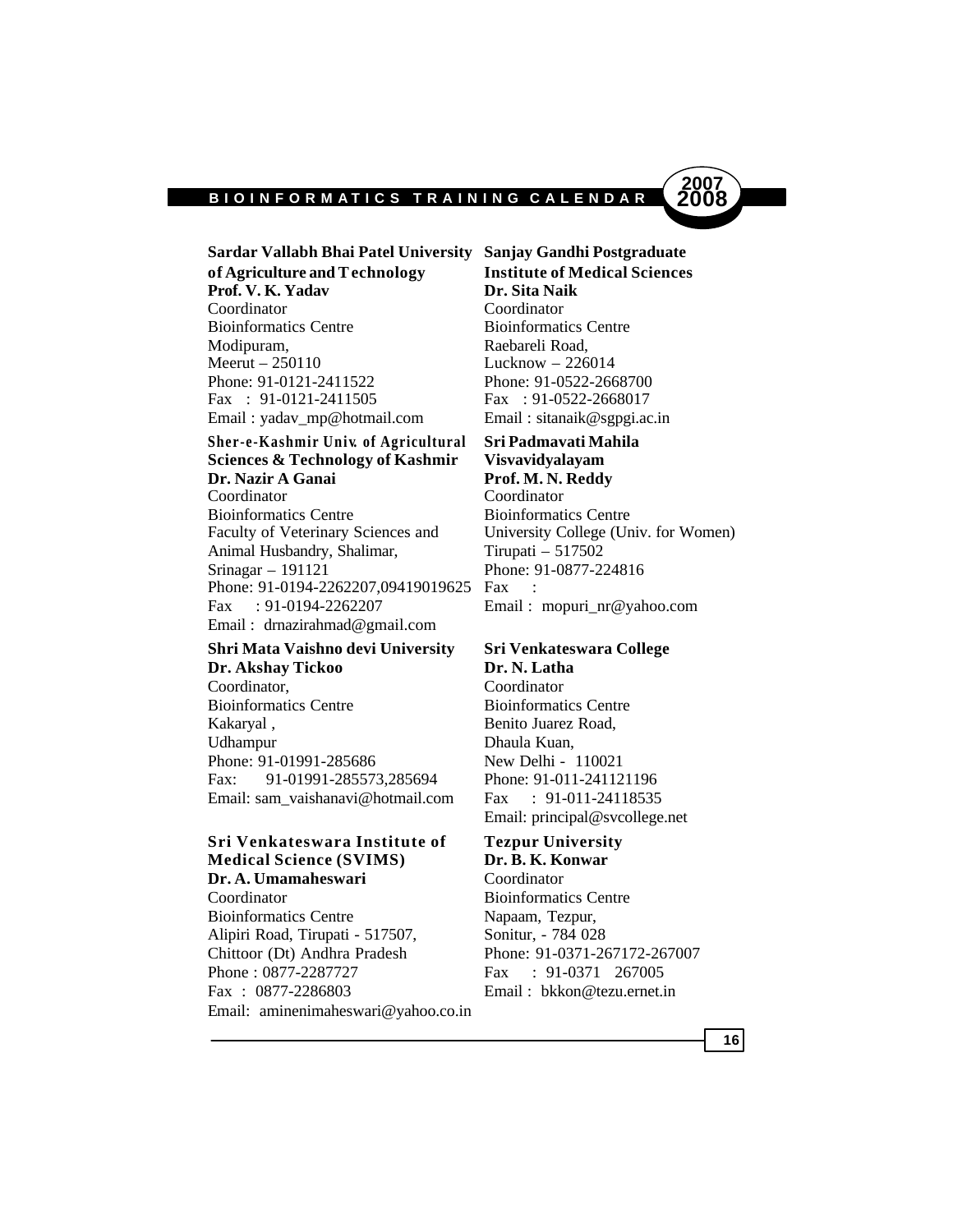

**University of Allahabad University of Calicut Prof. Dwijendra K. Gupta Dr. M. V. Joseph** Coordinator Coordinator Bioinformatics Centre Bioinformatics Centre Institute of Interdisciplinary Studies, P.O. Malappuram, Nehru Science Centre, Dist. Kerala - 673635 Allahabad -211 002 Phone: 91-0532-246186 Phone: 91-0494-2401144, 2401665 Fax: Fax: 591-0494-2400269 Email: dwijenkumar@rediffmail.com Email : hdbiotech@sify.com

### **University of Hyderabad University of Jammu Dr. Appa Rao Podile Prof. Manoj K. Dhar**

Coordinator Coordinator Bioinformatics Centre Bioinformatics Centre Gachibowli, Dr. B. R. Ambedkar Road, Hyderabad - 500046 Jammu - 180006, Fax : 91-04023134503 Fax : 91-191-2456534

# **University of Kalyani University of Kerala Dr. Alpana Seal Dr. Achuthsankar S. Nair**

Coordinator Coordinator Bioinformatics Centre Bioinformatics Centre Kalyani – 741235 Karyavattom, West Bengal Thiruvananthapuram - 695034, Phone: 91-033-25828378.25828286 Kerala Fax : 91-033-25828282 Phone: 91-0471-2412759 Email : alpana\_seal@hotmail.com Fax

**Dr. P. Ramasamy Dr. Arnab Sen** Coordinator Coordinator Bioinformatics Centre Bioinformatics Centre Chepauk, Raja Rammohanpur, Chennai – 600005 Siliguri - 734013, Phone: 09444022693 West Bengal Fax : 91-44-22352494 Phone: 91-0353-6528172 Email: ramasamy\_p@hotmail.com Fax : 91-0353-2699001

Phone: 91-040-23134503 Phone: 91-0191-2456534,2435248 Email : seh@uohyd.ernet.in Email: manojkdhar@rediffmail.com

Email : sankar.achuth@gmail.com

# **University of Madras University of North Bengal**

Email : regnbu@sancharnet.in

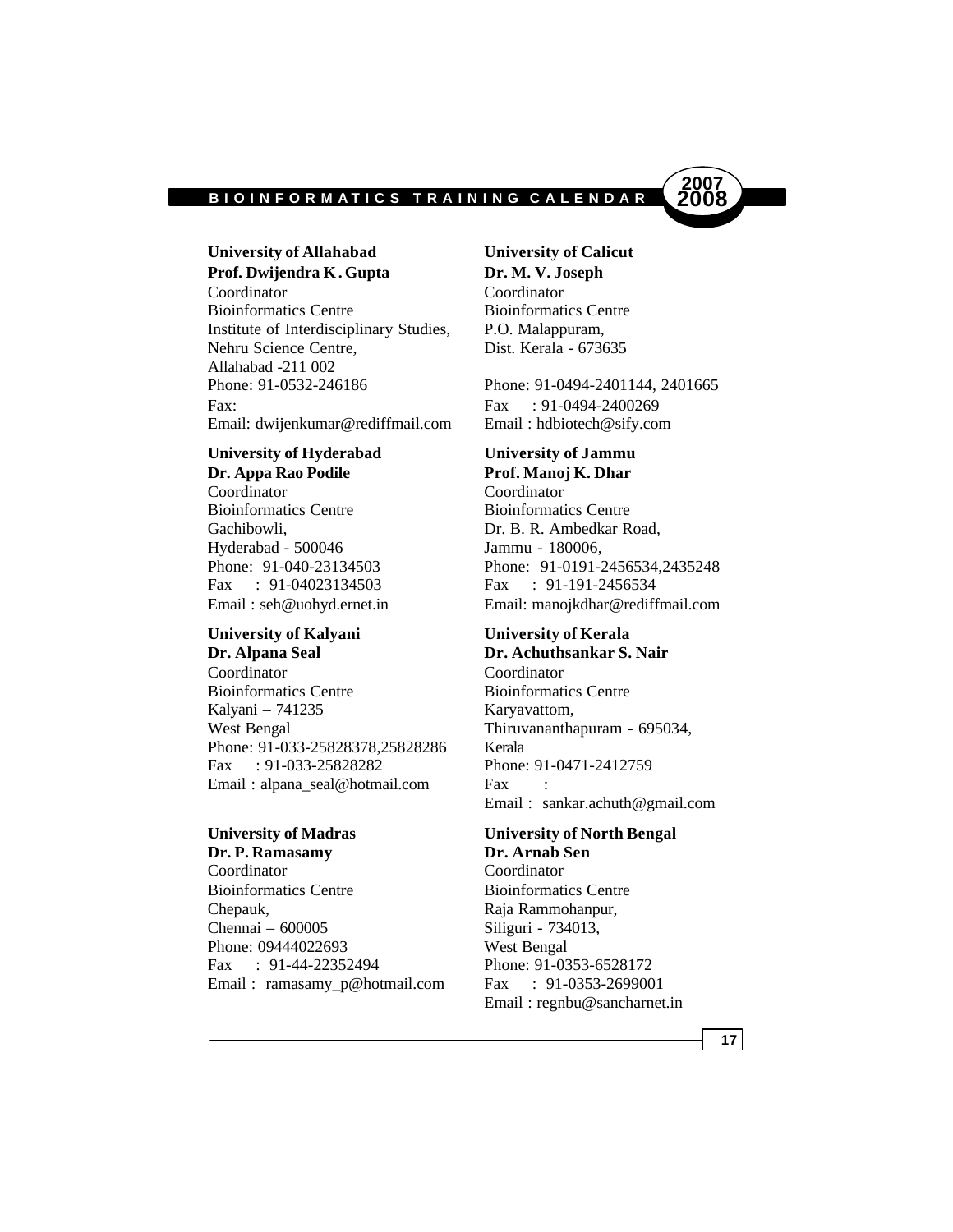

**University of Rajasthan Vidyasagar University Dr. S.L.Kothari Prof. Bikas Ranjan Pati** Coordinator Coordinator Bioinformatics Centre Bioinformatics Centre Rajasthan Phone: Phone: 91-141-2703439 Fax : Email : slkotahari@lycos.com

Jaipur – 302004 Midnapur - 721102, West Bengal Fax : 91-141-2703439 Email : vidya295@sanchernet.in

# **West Bengal University of Technology Prof. Ashok Ranjan Thakur**

Coordinator Bioinformatics Centre BF-142, Salt Lake, Kolkata - 700064 Phone: 91-033-23211345 Fax : 91-033-23211345 Email : abhowmik@yahoo.com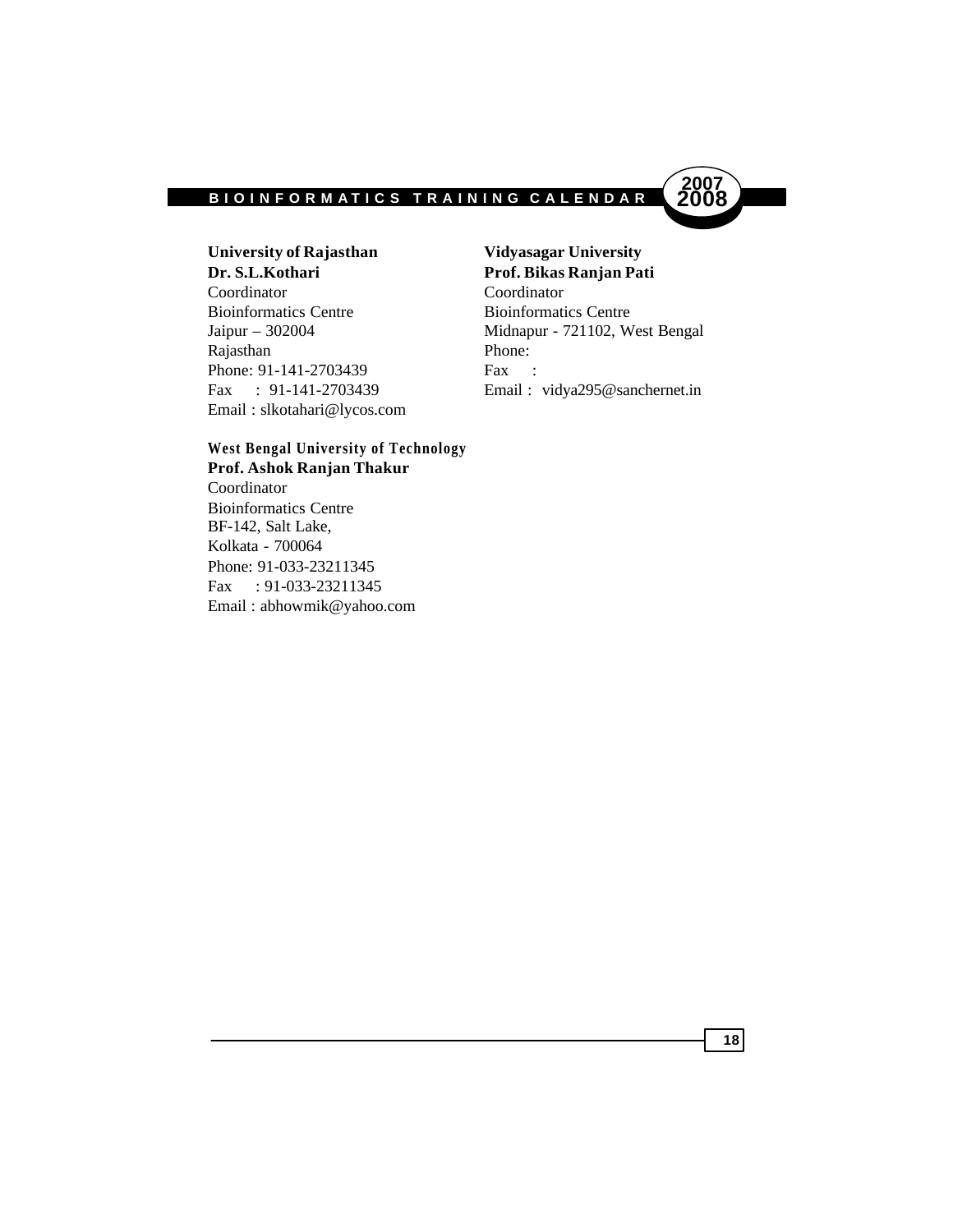

# **LIST OF TRAININGS/ WORKSHOPS**

| SI.<br>No.     | <b>Training/Workshop</b>                                                                             | Code No.      | Page<br>No. |
|----------------|------------------------------------------------------------------------------------------------------|---------------|-------------|
| $\mathbf I$    | DATABASE AND DATA MINING                                                                             |               |             |
| 1.             | Biological Databases & Data mining                                                                   | BANV-01       | 35          |
| $\overline{2}$ | Workshop on Bioinformatics for<br>Cyanobacteriologists (WOBIC)                                       | <b>BDU-01</b> | 39          |
| 3              | Data resource in Life science and Retrieval                                                          | $BUB-01$      | 44          |
| 4              | Biological Databases, Sequence and Phylogenetic                                                      | CCSHAU-01     | 66          |
|                | Analysis in Plant Sciences (for PG students)                                                         |               |             |
| 5              | Databases, data mining and retrieval of information                                                  | CCSU-01       | 68          |
| 6              | Retrieval and use of Biological Sciences                                                             | CSKHPKV-02    | 73          |
| 7              | Creation and Management of Database                                                                  | YSPUHF-03     | 79          |
| 8              | Development of Biodiversity database                                                                 | IBSD-02       | 106         |
| 9              | Databases and Data Mining in Bioinformatics                                                          | $JMI-02$      | 111         |
| 10             | Database & software application in Biological sciences                                               | SVBPUAT-01    | 170         |
| 11             | Basics of tools $&$ techniques in data mining in<br><b>Bioinformatics</b>                            | TMBU-01       | 177         |
| 12             | Workshop on Application of Bioinformatics in<br>Molecular Modeling, Data Analysis and System Biology | <b>VU-03</b>  | 211         |
| Ш              | STRUCTURAL BIOINFORMATICS                                                                            |               |             |
| 13             | In Silico molecular modeling and drug design                                                         | <b>AMU</b>    | 32          |
| 14             | Study of Biomolecule Structures using the visualizing<br>Software tools                              | <b>BUB</b>    | 46          |
| 15             | <b>Structural Bioinformatics</b>                                                                     | <b>BP</b>     | 50          |
| 16             | Protein Folding and Bioinformatics                                                                   | $BI - 01$     | 59          |
|                |                                                                                                      |               | 19          |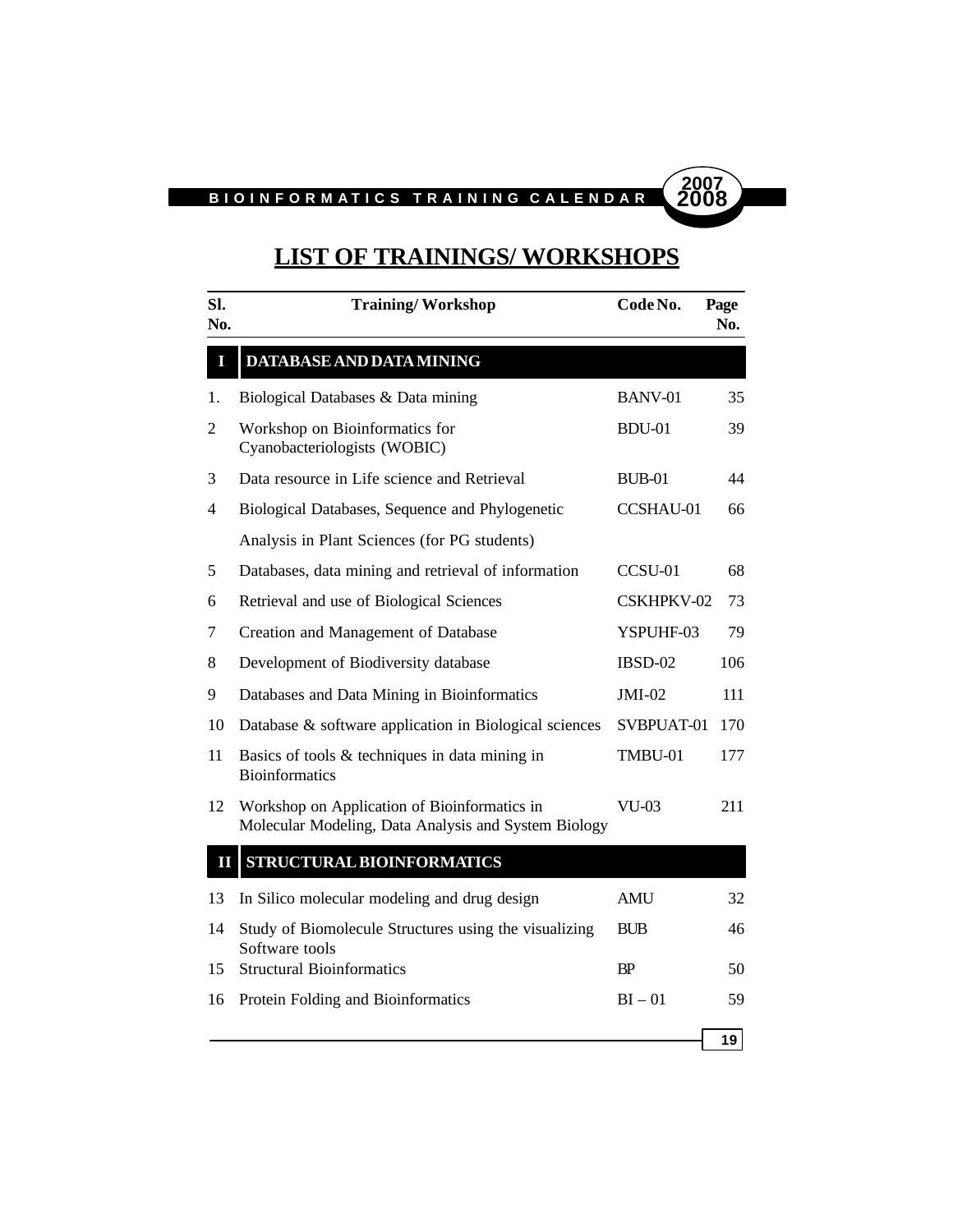

| 17 | Molecular Modelling and Protein Docking                                                                                 | $CARI - 02$            | 64  |
|----|-------------------------------------------------------------------------------------------------------------------------|------------------------|-----|
| 18 | Structural Bioinformatics-Towards drug design                                                                           | $GNDU - 01$            | 85  |
| 19 | Drug Design Workshop                                                                                                    | $IISc - 01$            | 93  |
| 20 | Molecular Modeling and Drug Designing:<br>The Structural Bioinformatics approach                                        | $IIIM - 01$            | 107 |
| 21 | National Workshop on Protein Structure-Function                                                                         | KANNUR-01              | 115 |
| 22 | <b>Exploring Macromolecular structures</b>                                                                              | $KAU - 02$             | 118 |
| 23 | Project / Dissertation Training                                                                                         | $JALMA - 02$           | 148 |
| 24 | In-house Training on Molecular Modeling Tools                                                                           | $RGCB - 01$            | 166 |
| 25 | Drug designing: Problems and prospects                                                                                  | $SVIMS - 02$           | 173 |
| 26 | Work shop on Molecular modeling                                                                                         | $TMBU - 02$            | 178 |
| 27 | National workshop on Structural Bioinformatics                                                                          | $KU - 01$              | 193 |
| 28 | Three dimensional X-ray crystal structure determination $UM - 01$<br>of biomolecules                                    |                        | 201 |
| 29 | National Workshop on Application of Bioinformatics in $VU - 01$<br>Molecular Modeling, Data Analysis and System Biology |                        | 208 |
| Ш  | <b>COMPUTATIONAL BIOLOGY</b>                                                                                            |                        |     |
| 30 | Workshop on Sequence Analysis and<br><b>Molecular Simulations</b>                                                       | $AU - 01$              | 33  |
| 31 | Applications of Computation Biology                                                                                     | $BUB - 02$             | 45  |
| 32 | Bioinformatics & Statistitics in Aquaculture Research                                                                   | $CIFA - 01$            | 70  |
| 33 | Fundamentals of Database and Data Mining for<br><b>Systems Biology</b>                                                  | $FMU - 01$             | 81  |
| 34 | National Workshop on Computational Approaches<br>for Predicting Nucleotide-Protein Interactions                         | <b>IMTECH - 01 103</b> |     |
| 35 | Training in Biocomputing                                                                                                | $IVRI - 01$            | 99  |
| 36 | Workshop on Biocomputing                                                                                                | $\text{IVRI}-02$       | 100 |
|    |                                                                                                                         |                        | 20  |
|    |                                                                                                                         |                        |     |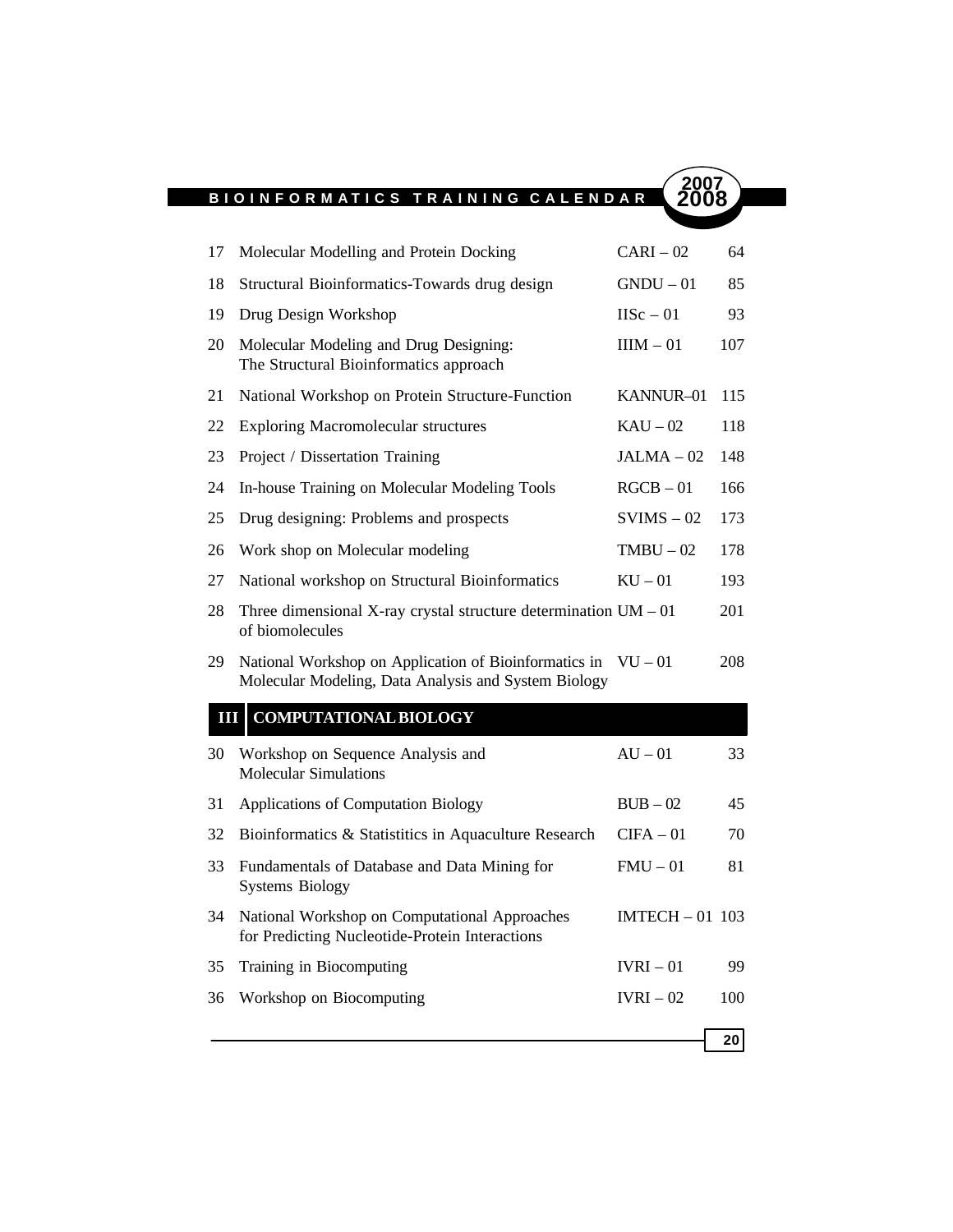

# **IV NETWORKS, PATHWAYS AND SYSTEM BIOLOGY**

| 51 | An Introduction to System Biology                                                                    | $CU - 02$    | 62   |
|----|------------------------------------------------------------------------------------------------------|--------------|------|
| 52 | Applications of systems biology                                                                      | $LDC - 01$   | 124  |
| 53 | Seminars on Networks, pathways and systems -<br>integrated approaches                                | $MKU - 01$   | 138  |
| 54 | International Workshop on Computational<br><b>Systems Biology</b>                                    | $BIFUA - 01$ | 185  |
|    | 55. National workshop on System Biology                                                              | $KU - 02$    | 194  |
| 56 | Workshop on Application of Bioinformatics in<br>Molecular Modeling, Data Analysis and System Biology | $VU - 04$    | 2.12 |
|    |                                                                                                      |              |      |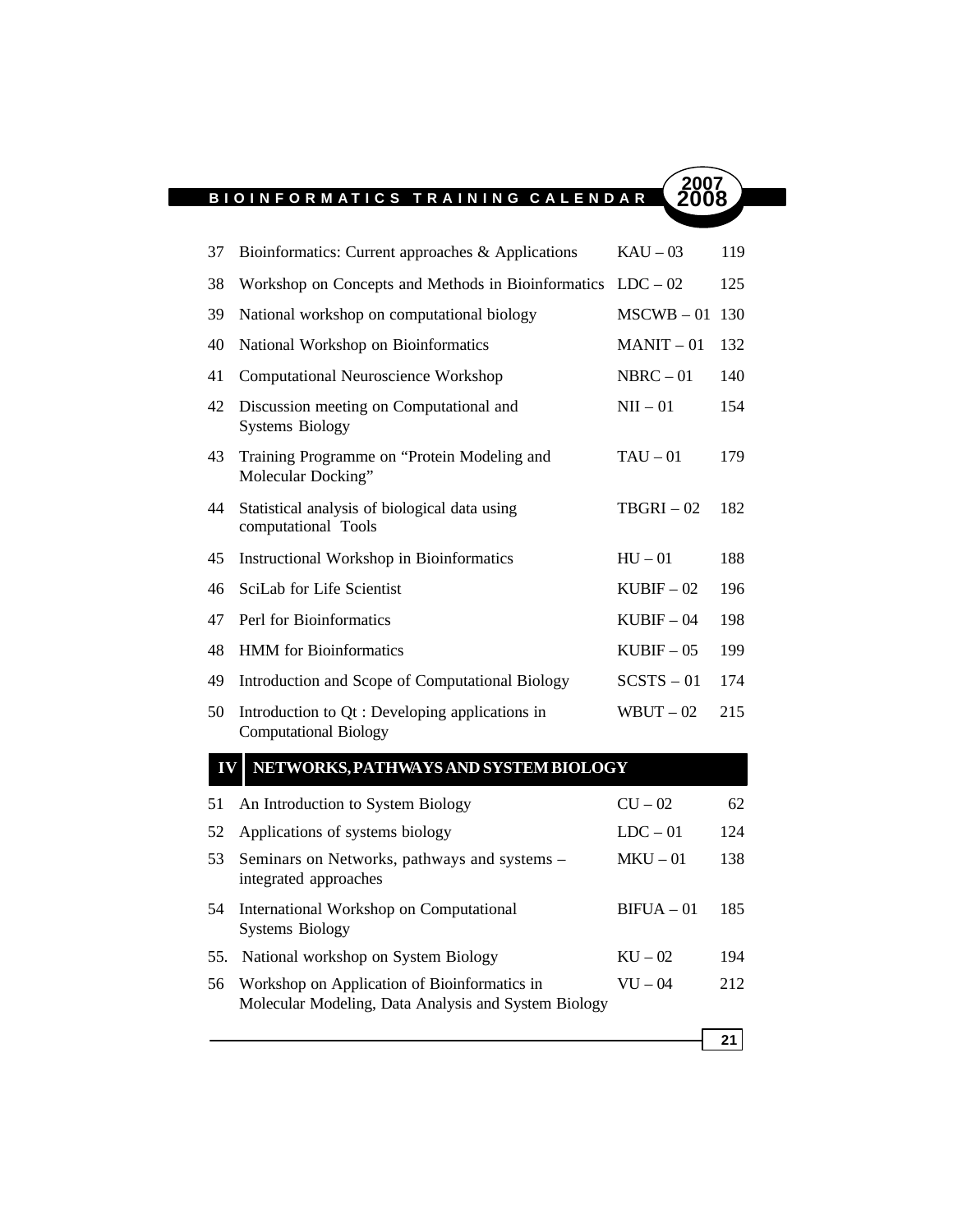| V  | <b>GENOME &amp; PROTEOME ANALYSIS</b>                                                     |                |     |
|----|-------------------------------------------------------------------------------------------|----------------|-----|
| 57 | Workshop on Genome & Proteome Analysis                                                    | $AGU-01$       | 30  |
| 58 | Bioinformatics and Sequence Analysis                                                      | $BHU - 02$     | 42  |
| 59 | National Workshop on Functional Genomics of<br>Prokaryotes                                | $BIT - 01$     | 55  |
| 60 | Application in Bioinformatics with Reference to<br>Genomics & Proteomics                  | $BP - 02$      | 51  |
| 61 | Bioinformatics - Insilico study of DNA and Protein                                        | $BP - 04$      | 53  |
| 62 | Bioinformatics and Sequence Analysis                                                      | $CARI - 01$    | 63  |
| 63 | Genome Data Analysis                                                                      | $DAU - 01$     | 75  |
| 64 | Introduction to Genomics and Proteomics                                                   | $YSPIJHF - 02$ | 78  |
| 65 | Use of Bioinformatics tools for the study of Genetic<br>diversity and Molecular phylogeny | $HNBGU-02$     | 88  |
| 66 | Computational Tools & Microbial Genomics                                                  | $IITD - 01$    | 95  |
| 67 | Bioinformatics in Genomics and Proteomics                                                 | $IITK - 01$    | 979 |
| 68 | Functional Genomics and Evolutionary Biology                                              | $ILS - 01$     | 102 |
| 69 | Bioinformatics in Data Analysis of Genes and Proteins                                     | KAU-01         | 117 |
| 70 | Hands on Training on Genome and Proteome analysis                                         | $LU - 01$      | 126 |
| 71 | Training programme on Bioinformatics $\&$<br><b>Information Technology</b>                | $MVC - 01$     | 128 |
| 72 | National Workshop on Cheminformatics                                                      | $MANIT - 02$   | 134 |
| 73 | National Workshop on Genome Analysis in Farm Animals                                      | $NDRI - 01$    | 144 |
| 74 | <b>Inferring Biological Relationships:</b><br>A Bioinformatics Approcach                  | $NEHIJ - 01$   | 150 |
| 75 | Application of Bioinformatics in Genome Research                                          | $PU-01$        | 164 |
| 76 | Genomics and Proteomics Application                                                       | $RGCB - 02$    | 167 |
| 77 | Training programme on Bioinformatics & Information<br>Technology                          | SGBAU-02       | 169 |
|    |                                                                                           |                | 22  |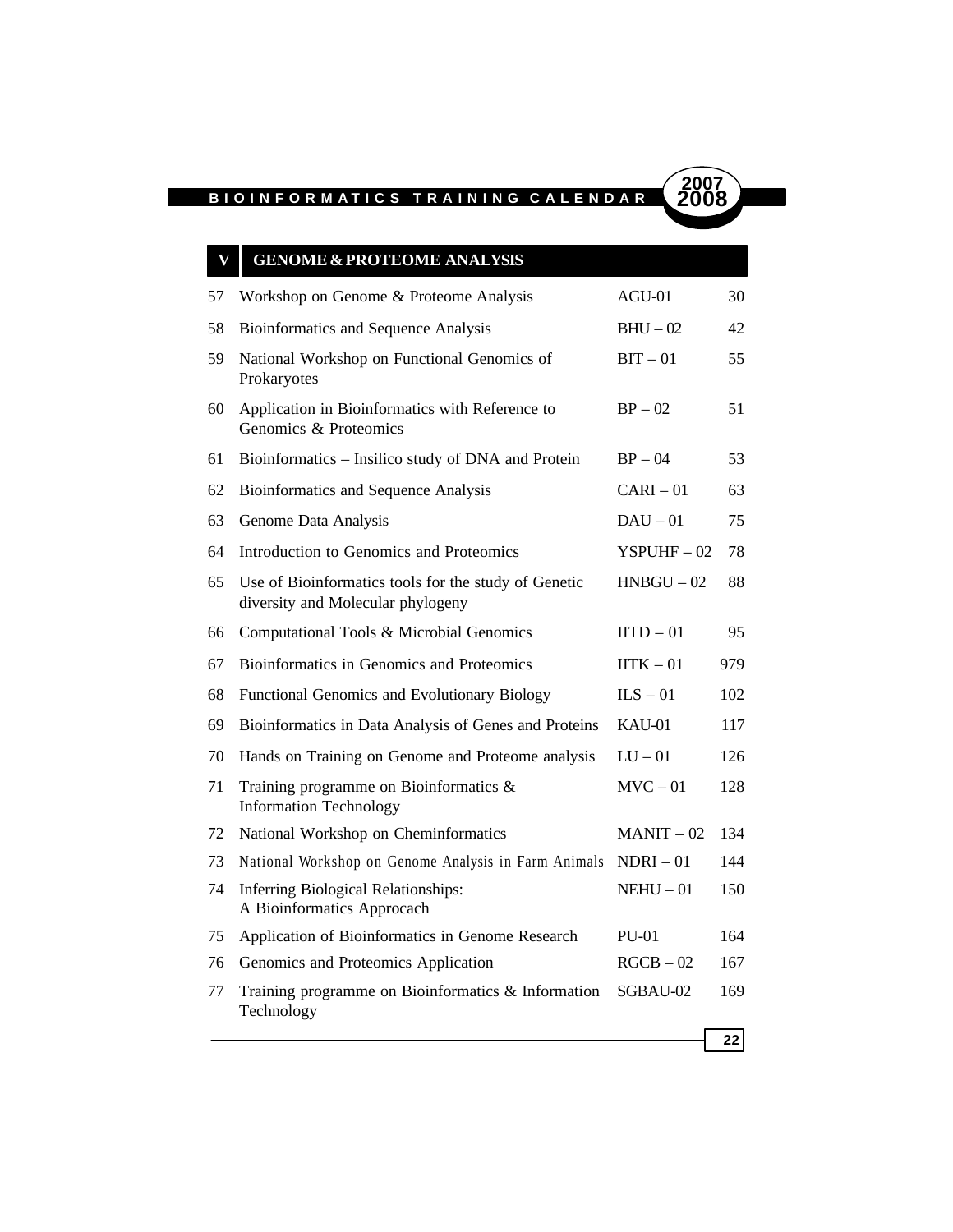ı

| 78  | In silico analysis of biomolecules and drug designing                                                         | $SVMS-01$    | 172        |
|-----|---------------------------------------------------------------------------------------------------------------|--------------|------------|
| 79  | Application of Bioinformatics tools in Biological Research CAUBT - 01                                         |              | 187        |
| 80  | Instructional Workshop in Bioinformatics                                                                      | $HU - 02$    | 190        |
| 81  | Workshop on "Application of Bioinformatics tools in<br>analyzing genomes and proteomes                        | $JUBIF-01$   | 192        |
| 82  | Seminar on Bio-sequence Analysis                                                                              | $KUBIF-01$   | 195        |
| 83  | Workshop on Molecular Visualization                                                                           | $KUBIF - 03$ | 197        |
| 84  | Indica Bioinformatics 08                                                                                      | $KUBIF - 06$ | <b>200</b> |
| 85  | Genome, proteome analysis of viruses of shrimp                                                                | $UM - 02$    | 203        |
| 86  | National Workshop on Application of Bioinformatics in<br>Molecular Modeling, Data Analysis and System Biology | $VU - 02$    | 209        |
| 87  | Use of ARB for Phylogenetic Analysis                                                                          | $WBUT-03$    | 216        |
| VI  | <b>BIOINFORMATICS IN MEDICAL SCIENCES</b>                                                                     |              |            |
| 88  | Workshop on Medical Informatics & Biomedical<br>Communication                                                 | $MGIMS - 01$ | 136        |
| 89  | Bioinformatics Orientation training Programme                                                                 | $JALMA - 01$ | 146        |
| 90  | Summer training in Bioinformatics in Drug Design                                                              | $NIPER - 01$ | 157        |
| 91  | Symposium on Bioinformatics in Pharmacology                                                                   | $NIPER - 02$ | 158        |
| 92  | Bioinformatics in drug discovery and drug development $PCC - 01$                                              |              | 162        |
| 93  | Knowledge Discovery in Life Sciences                                                                          | $PUNE - 01$  | 205        |
| VII | BIOINFORMATICS IN AGRICULTURE/PLANT SCIENCES                                                                  |              |            |
| 94  | National Conference Food Biotechnology:<br>A Bioinformatics Approach                                          | $BIT - 02$   | 57         |
| 95  | Application of Bioinformatics in Agricultural/<br><b>Plant Sciences</b>                                       | CSKHPKV-01   | 72         |
| 96  | Bioinformatics and its Application in Plants Sciences                                                         | $YSPUHF-01$  | 77         |
|     |                                                                                                               |              | 23         |
|     |                                                                                                               |              |            |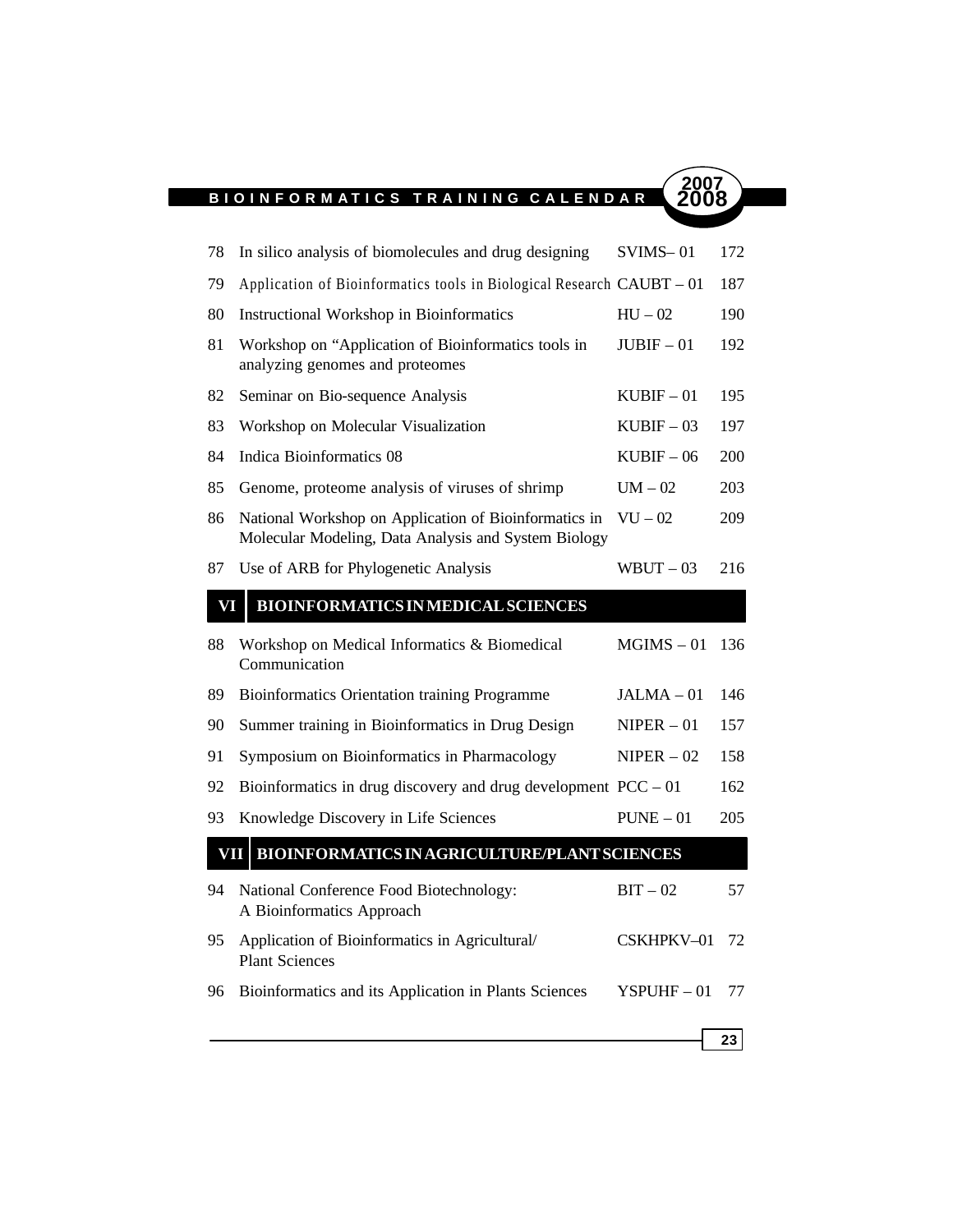| 97          | Biological Sequence Analysis and applications to<br>Crop Improvement                                  | $GBPUAT - 01$ | 88   |
|-------------|-------------------------------------------------------------------------------------------------------|---------------|------|
| 98          | National workshop on Bioinformatics in<br><b>Agriculture Sciences</b>                                 | $IARI - 01$   | 91   |
| 99          | Workshop on Applications of Bioinformatics in<br><b>Agricultural Research</b>                         | $KAU - 04$    | 120  |
|             | 100 Bioinformatics and its applications                                                               | $KVAFSU - 01$ | -113 |
|             | 101 Emerging Bioinformatics Tools and Techniques in<br>Agricultural Research.                         | $OUAT - 01$   | 161  |
|             | 102 Bioinformatics: Introduction and Applications                                                     | $UOR - 01$    | 207  |
| <b>VIII</b> | BIOINFORMATICS IN ENVIRONMENT AND BIODIVERSITY                                                        |               |      |
|             | 103 Commercialization of Biotechnology                                                                | $BCL - 01$    | 48   |
|             | 104 Bioinformatics and Microbial Diversity Analysis                                                   | $BHU - 03$    | 43   |
|             | 105 Industrial Bioinformatics                                                                         | $BU - 02$     | 38   |
|             | 106 IPR Awareness Workshop.                                                                           | $YSPUHF-04$   | 80   |
|             | 107 Bioinformatics & Biotechnology: Scope and applications $HNBGU - 01$                               |               | 86   |
|             | 108 International Symposium on Bird Diversity: Molecules to HNBGU - 03<br>Ecosystems                  |               | 89   |
|             | 109 Application of Bioinformatics for Biodiversity conservation IBSD - 01                             |               | 105  |
|             | 110 Short training on "Applications of Bioinformatics"                                                | $KUN-01$      | 122  |
|             | 111 Standards on Asia Pacific Traditional Medicine Network NBRI – 01                                  |               | 141  |
|             | 112 Digitization of RET species of Indian Botanic Gardens                                             | $NBRI - 02$   | 142  |
|             | 113 National workshop on Biogeography data<br>management and its application in Biodiversity Research | $NIO - 01$    | 155  |
|             | 114 National Workshop on Bioinformatics in Environment<br>and Biodiversity                            | $NITR - 01$   | 160  |
|             | 115 Environmental Genomics and Biodiversity                                                           | $SCSTS - 02$  | 175  |
|             |                                                                                                       |               | 24   |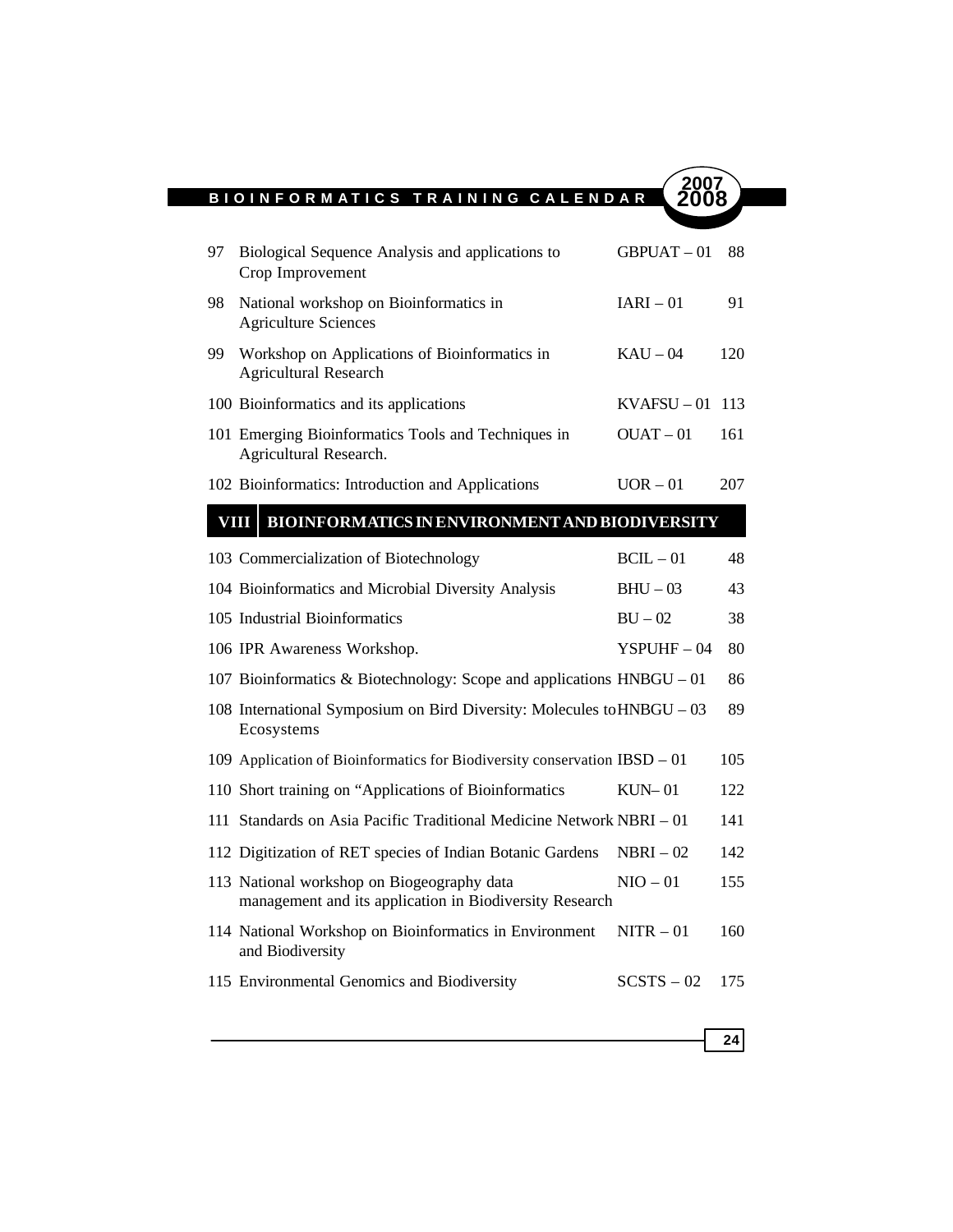ı

|    | 116 Organisation of biodiversity database using Microsoft<br>Access 2003                                                                                                                 | $TBGRI - 01$  | 181  |
|----|------------------------------------------------------------------------------------------------------------------------------------------------------------------------------------------|---------------|------|
|    | 117 Organisation of biodiversity databases, statistical<br>analysis of biological data and applications of<br>bioinformatics tools for biological data management<br>and interpretation. | $TBGRI - 03$  | 183  |
|    | 118 Using R for Biostatistics                                                                                                                                                            | $WBUT - 01$   | 214  |
| IX | <b>GENERAL BIOINFORMATICS TRAININGS</b>                                                                                                                                                  |               |      |
|    | 119 Applications in Bioinformatics                                                                                                                                                       | $ACTREC - 01$ | 26   |
|    | 120 Bioinformatics tools $\&$ their application in<br>biological research                                                                                                                | $AAUCVS - 01$ | 27   |
|    | 121 Molecular biology and Bioinformatics tools and their<br>Applications                                                                                                                 | $AAUCVS - 02$ | - 28 |
|    | 122 New Trends in Bioinformatics                                                                                                                                                         | $BU - 01$     | 37   |
|    | 123 Computer Basics & Applications in Bioinformatics                                                                                                                                     | $BHU - 01$    | 41   |
|    | 124 Principals and applications of Bioinformatics in<br>Biotechnology                                                                                                                    | $BP-03$       | 52   |
|    | 125 An Introduction to Perl                                                                                                                                                              | $CU - 01$     | 61   |
|    | 126 Semantic Web & Ontologies in Bioinformatics                                                                                                                                          | $JMI - 01$    | 109  |
|    | 127 Molecular Biology Databanks and Integrated :<br>Data Analysis Tools: A Bioinformatics Approach                                                                                       | $NEHU - 02$   | 152  |
|    | 128 Training Programme on "Information Retirieval System" MVC – 02                                                                                                                       |               | 129  |
|    | 129 Computer Basics & Applications in Bioinformatics                                                                                                                                     | $SGBAU - 01$  | 168  |

**25**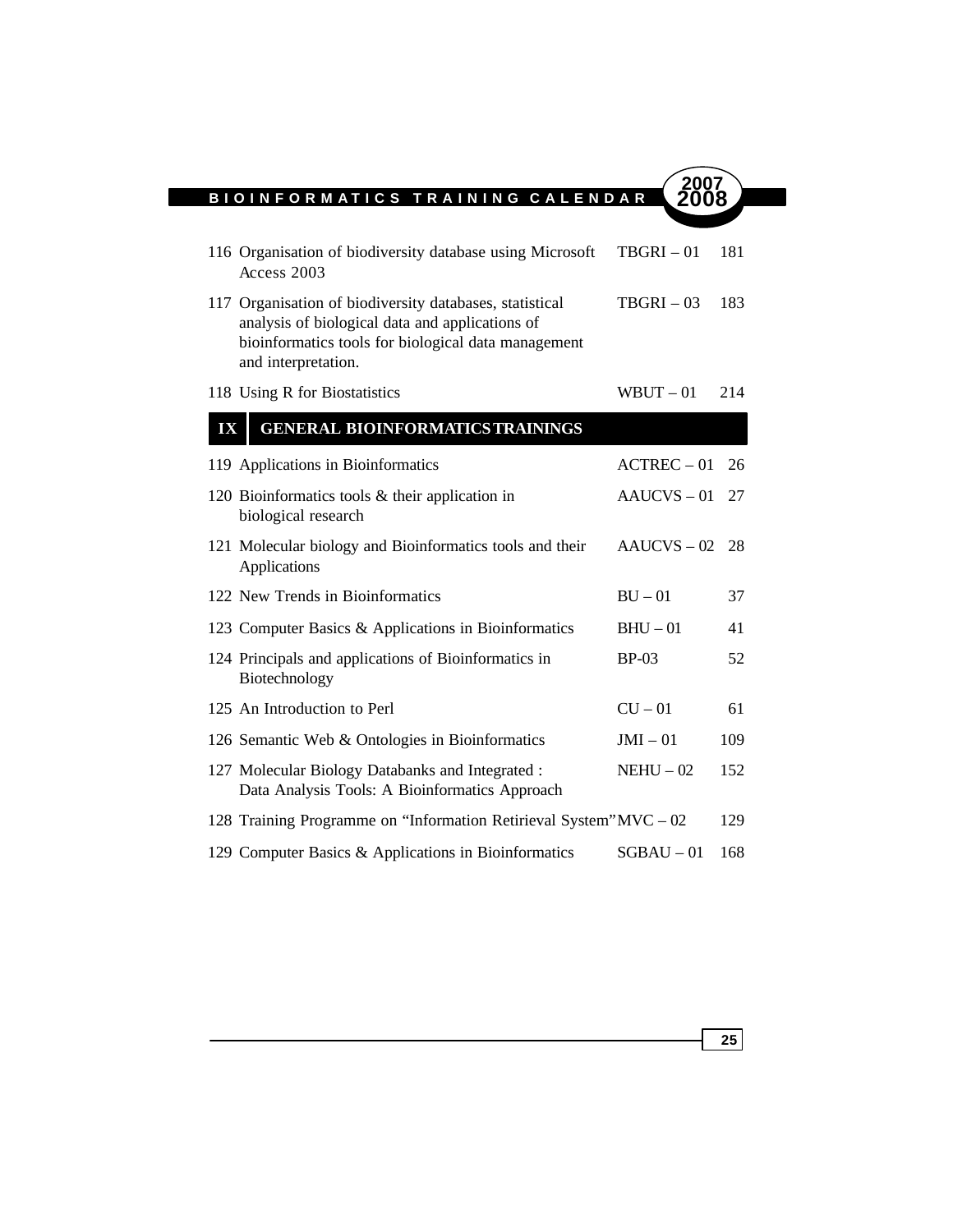# **Advanced Centre for Treatment, Research (ACTREC) & Education in Cancer**

**Training Code:** *[ACTREC-01]*

| Title                                                                 | : Applications in Bioinformatics |
|-----------------------------------------------------------------------|----------------------------------|
| <b>Date</b> (from $\_\_\_$ to $\_\_$ )                                | : January 17-18, 2008            |
| <b>Duration</b> (in number of days): : Two days                       |                                  |
| <b>Subject Area</b> (As per List enclosed) : Database and data mining |                                  |

**OBJECTIVES:** Increasing the awareness about usefulness of bioinformatics tools and importance of databases in contemporary biomedical research.

**CONTENTS:** Bioinformatics as a tool; Nucleotide sequence generation and annotation; Organization of a database; development and use of a database (using an in house developed database); introduction to biostatistics; proteomics.

| (Boarding $\&$ lodging arrangements etc. $\therefore$ Not available                       |                                                                                   |
|-------------------------------------------------------------------------------------------|-----------------------------------------------------------------------------------|
| <b>NUMBER OF PARTICIPANTS</b>                                                             | : 15                                                                              |
| <b>PREREQUISITES</b>                                                                      | : Master Degree/ Ph.D. in Biological<br>sciences; Familiarity to computer<br>use. |
| <b>LEVEL OF PARTICIPANTS</b>                                                              | : University teachers/Doctoral<br>students                                        |
| <b>METHODOLOGY</b> (Lectures, Demos,<br>Hands on Session, Workshop/Seminar/Symposia etc.) | : Lectures/Demo/Hands on session/<br>Special Lecture.                             |

**Any other relevant information, if any**

**REGISTRATION FEE (if any): Rs. 500.00**

| <b>Participants</b>                                | Without              | With                 |
|----------------------------------------------------|----------------------|----------------------|
| from                                               | <b>Accommodation</b> | <b>Accommodation</b> |
| (India, SAARC Countries,<br>Other Countries, etc.) |                      |                      |

# **Contact Address : Dr. R. MUKHOPADHYAYA,** Coordinator

| <b>Phone</b> : $022-27405000$      |
|------------------------------------|
| <b>Fax</b> : $022 - 27405085$      |
| <b>E-mail</b> : btis@actrec.gov.in |
| Web-Address: www.actrec.gov.in     |

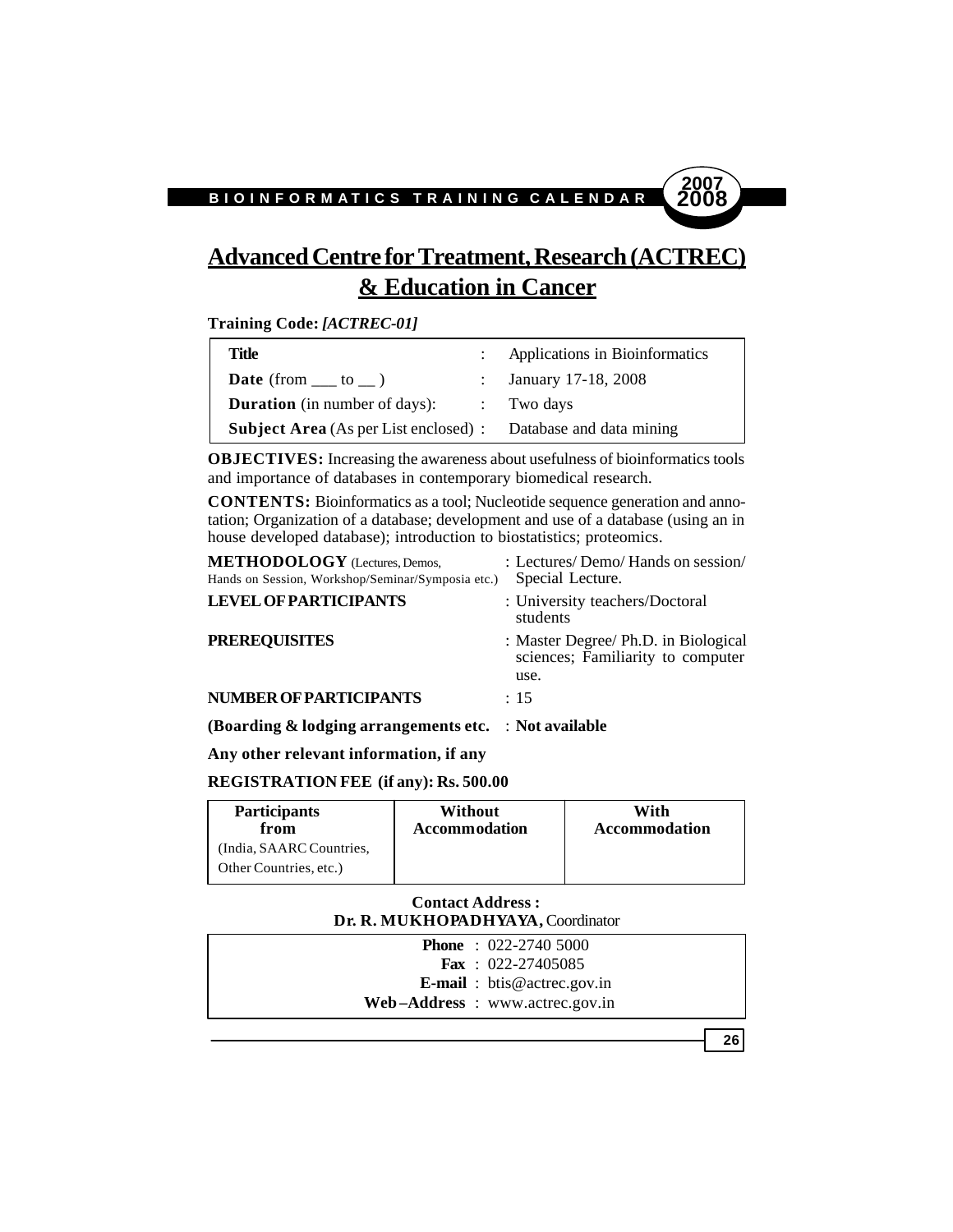# **College of Veterinary Science, AAU, Guwahati**

**Training Code:** *[AAUCVS-01]*

| Title                                      | : Bioinformatics tools & their applica-<br>tion in biological research                                                                                                        |
|--------------------------------------------|-------------------------------------------------------------------------------------------------------------------------------------------------------------------------------|
| Date                                       | : September 5-8, 2007                                                                                                                                                         |
| <b>Duration:</b>                           | $: 4 \text{ days}$                                                                                                                                                            |
| <b>Subject Area</b> (As per List enclosed) | : 1. Bioinformatics in Medical<br><b>Sciences</b><br>2. Bioinformatics in Agriculture/Plant<br><b>Sciences</b><br>3. Bioinformatics in Environment and<br><b>Biodiversity</b> |

**OBJECTIVES:** To provide hands on training on bioinformatics tools and databases and to familiarize the researchers with its application indifferent fields of biological researches.

**CONTENTS:** Bioinformatics web resources & tools, creation of biological database, online databases and retrieval of biological information; introduction to genomics & proteomics, creation and management of digital library

| <b>METHODOLOGY</b>                                                                 | : Lectures/ Demonstration and hands-<br>on sessions           |
|------------------------------------------------------------------------------------|---------------------------------------------------------------|
| <b>LEVEL OF PARTICIPANTS</b>                                                       | : Teachers, researchers and Ph.D.<br>scholars                 |
| <b>PREREQUISITES</b>                                                               | : Basic knowledge of computer                                 |
| <b>NUMBER OF PARTICIPANTS</b>                                                      | :16                                                           |
| <b>Boarding &amp; lodging arrangements etc.</b> Limited number of participants may | be accommodated in the college guest<br>house against payment |

# **Any other relevant information, if any REGISTRATION FEE** (if any):

| <b>Participants</b><br>from<br>(India, SAARC Countries,<br>Other Countries, etc.) | Without<br><b>Accommodation</b> | With<br><b>Accommodation</b> |
|-----------------------------------------------------------------------------------|---------------------------------|------------------------------|
| ndia                                                                              | Rs. 500.00                      | Rs. 1000.00                  |

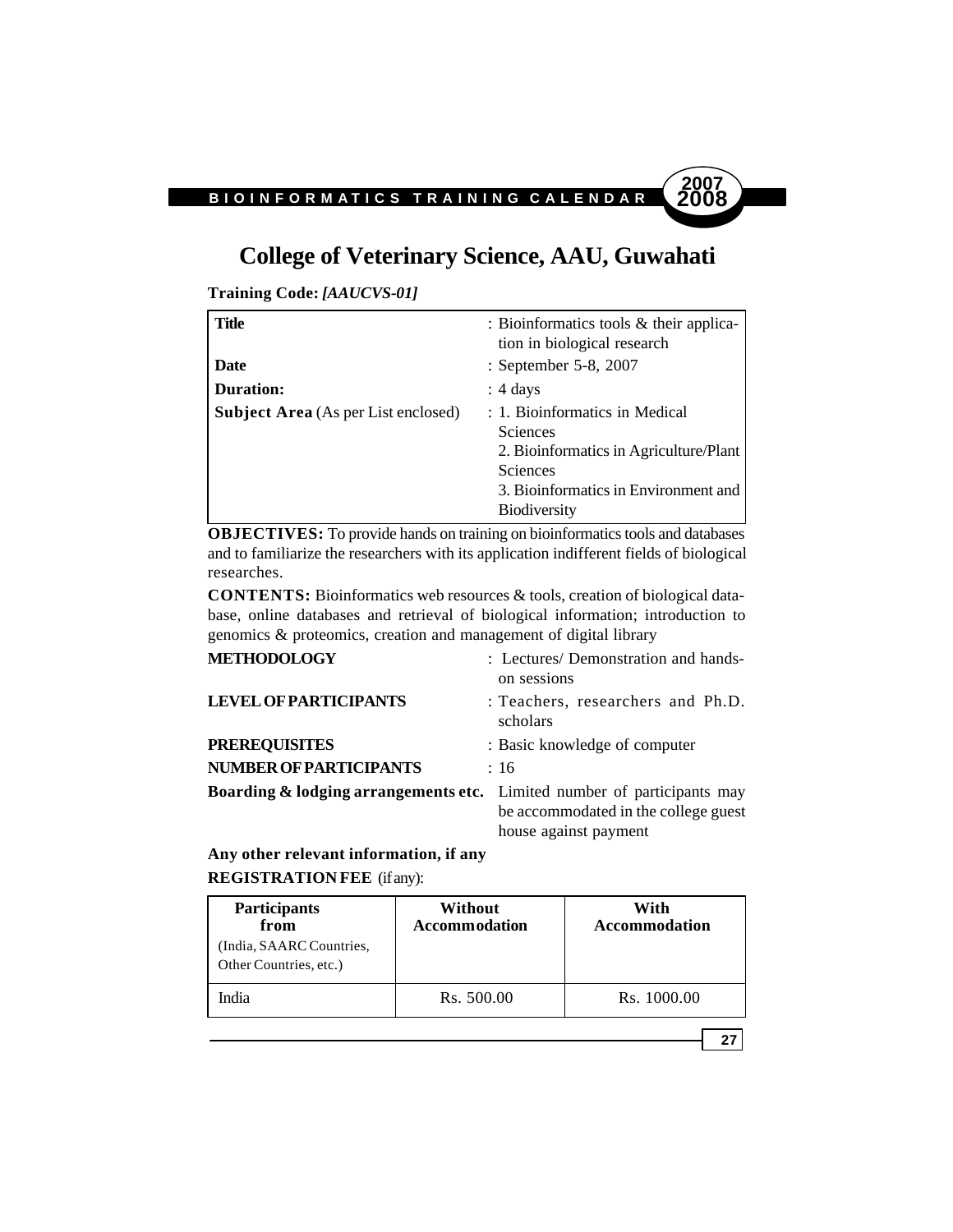

| Title                                      | : Molecular biology and Bioinformatics<br>tools and their applications                                                                                        |
|--------------------------------------------|---------------------------------------------------------------------------------------------------------------------------------------------------------------|
| Date                                       | : December 17-19, 2007                                                                                                                                        |
| <b>Duration</b>                            | $: 3 \text{ days}$                                                                                                                                            |
| <b>Subject Area</b> (As per List enclosed) | : 1. Bioinformatics in Medical Sciences<br>2. Bioinformatics in Agriculture/<br><b>Plant Sciences</b><br>3. Bioinformatics in Environment<br>and Biodiversity |

**OBJECTIVES:** To provide hands on training on molecular biology and bioinformatics tools and their applications in biological research to post graduate students of biological, veterinary, medical and agricultural sciences.

**CONTENTS:** Molecular Biology Tools and Methods, Animal cell culture techniques, Bioinformatics web resources & tools, Online databases & retrieval of biological information.

| <b>METHODOLOGY</b>                                                                   | : Lectures/Demonstration and hands-<br>on sessions                                                                                |
|--------------------------------------------------------------------------------------|-----------------------------------------------------------------------------------------------------------------------------------|
| <b>LEVEL OF PARTICIPANTS</b>                                                         | : Researchers and Postgraduate stu-<br>dents from the disciplines of biology,<br>veterinary, medical and agricultural<br>sciences |
| <b>PREREQUISITES</b>                                                                 | : Basic knowledge of computer                                                                                                     |
| <b>NUMBER OF PARTICIPANTS</b>                                                        | : 20                                                                                                                              |
| <b>Boarding &amp; lodging arrangements etc.</b> : Limited number of participants may | be accommodated in the college guest<br>house against advance booking and<br>payment                                              |

**Any other relevant information, if any**

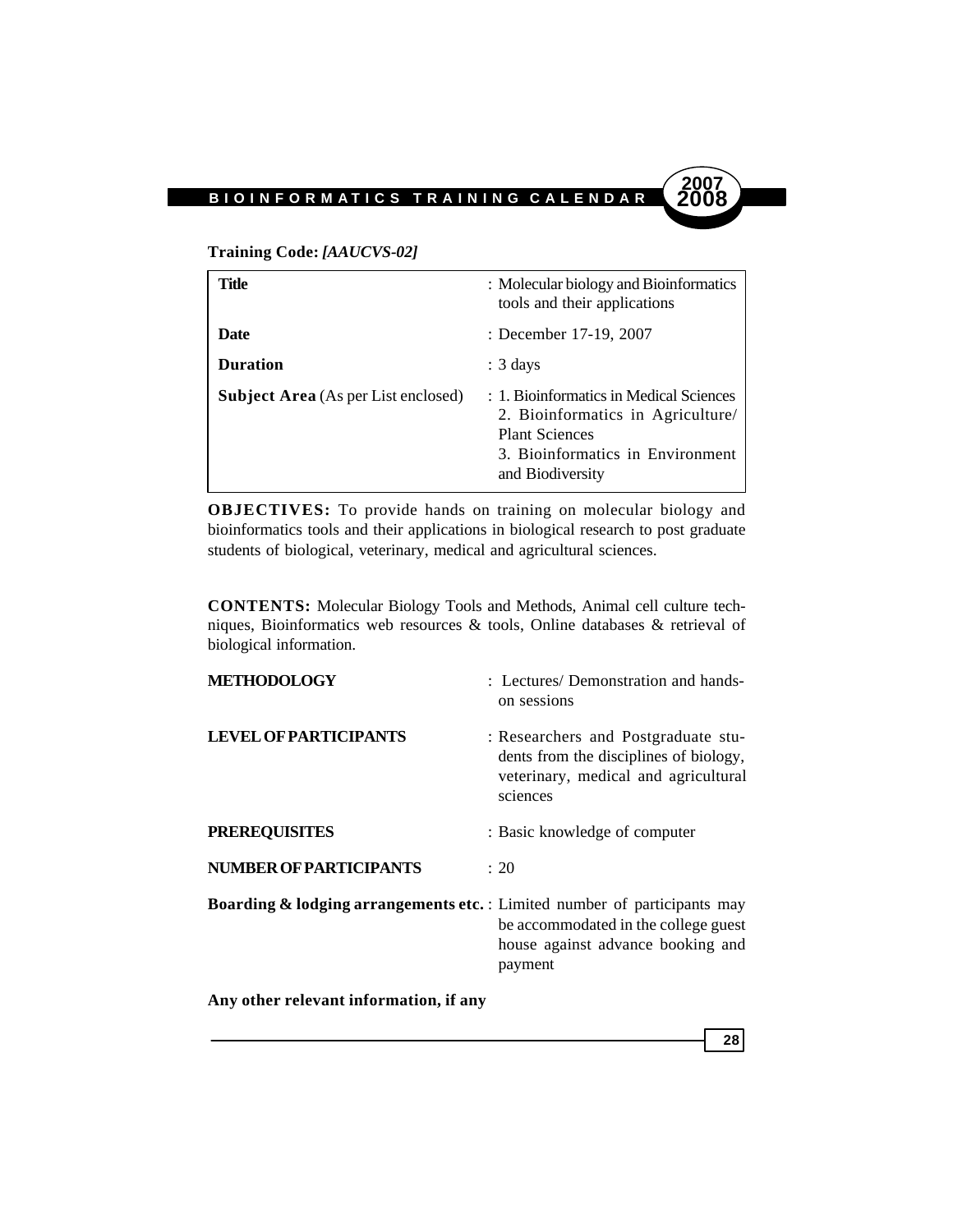

# **REGISTRATION FEE (if any):**

| <b>Participants</b><br>from                        | Without<br><b>Accommodation</b> | With<br>Accommodation |
|----------------------------------------------------|---------------------------------|-----------------------|
| (India, SAARC Countries,<br>Other Countries, etc.) |                                 |                       |
| India                                              | Rs. 300.00                      | Rs. 700.00            |

| <b>Contact Address:</b>        |  |
|--------------------------------|--|
| DR. PROBODH BORAH, Coordinator |  |

| <b>Phone</b> : $94351-16191$ (M)      |
|---------------------------------------|
| <b>Resi.</b> : $0361-2307329$         |
| <b>Office</b> : 0361-2331501          |
| <b>Fax</b> : $0361-2337700$           |
| <b>E-mail</b> : borahp@rediffmail.com |
| Web-Address: www.aau.ac.in            |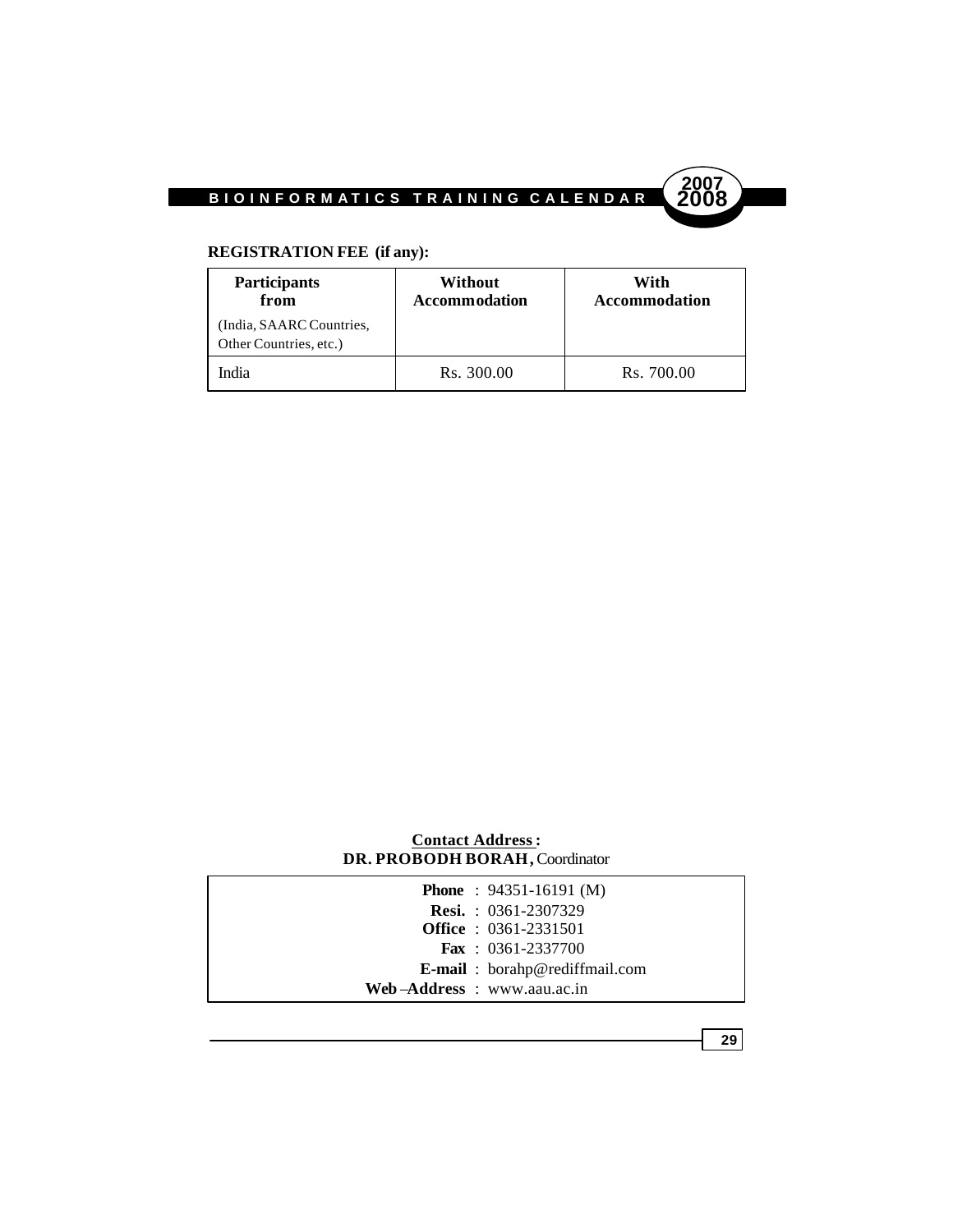

**30**

# **ALAGAPPA UNIVERSITY, KARAIKUDI**

**Training Code:** *[AGU-01]*

| Title                                      | : Workshop on Genome & Proteome<br>Analysis |
|--------------------------------------------|---------------------------------------------|
| <b>Date</b> (from $-$ to $-$ )             | : January 07-09, 2008                       |
| <b>Duration</b> (in number of days):       | : Three Days                                |
| <b>Subject Area</b> (As per List enclosed) | : Genome & Proteome Analysis                |

**OBJECTIVES:** To impart theoretical and practical training in the area of genomics and proteomics to young and emerging academicians/scientists/ research scholars with life sciences background.

**CONTENTS:** 1.Tools for Genome Analysis 2. Functional Genomics 3. Proteome Analysis 4. Application of Bioinformatics Tools for Genome and Proteome Analysis(Gene Sequence assembly/BLAST/Restriction Mapping/ORF finding/ Sequence Retrieval/Homology Searches/Multiple sequence alignment/Phylogenetic analysis/Proteomic tools/structure predictions/motif analysis/ etc.,

**METHODOLOGY** (Lectures, Demos, Hands: Special Lectures and Hands on

| on Session, Workshop/Seminar/Symposia etc.)                                             | Training                          |
|-----------------------------------------------------------------------------------------|-----------------------------------|
| <b>LEVEL OF PARTICIPANTS</b>                                                            | : Young Academicians/Scientists/  |
|                                                                                         | Research Scholars and PG Students |
| <b>PREREQUISITES</b>                                                                    | : Life Sciences Back Ground       |
| <b>NUMBER OF PARTICIPANTS</b>                                                           | : 25                              |
| <b>Boarding &amp; lodging arrangements etc.</b> : Boarding and Lodging will be arranged |                                   |
| Any other relevant information, if any: Nil                                             |                                   |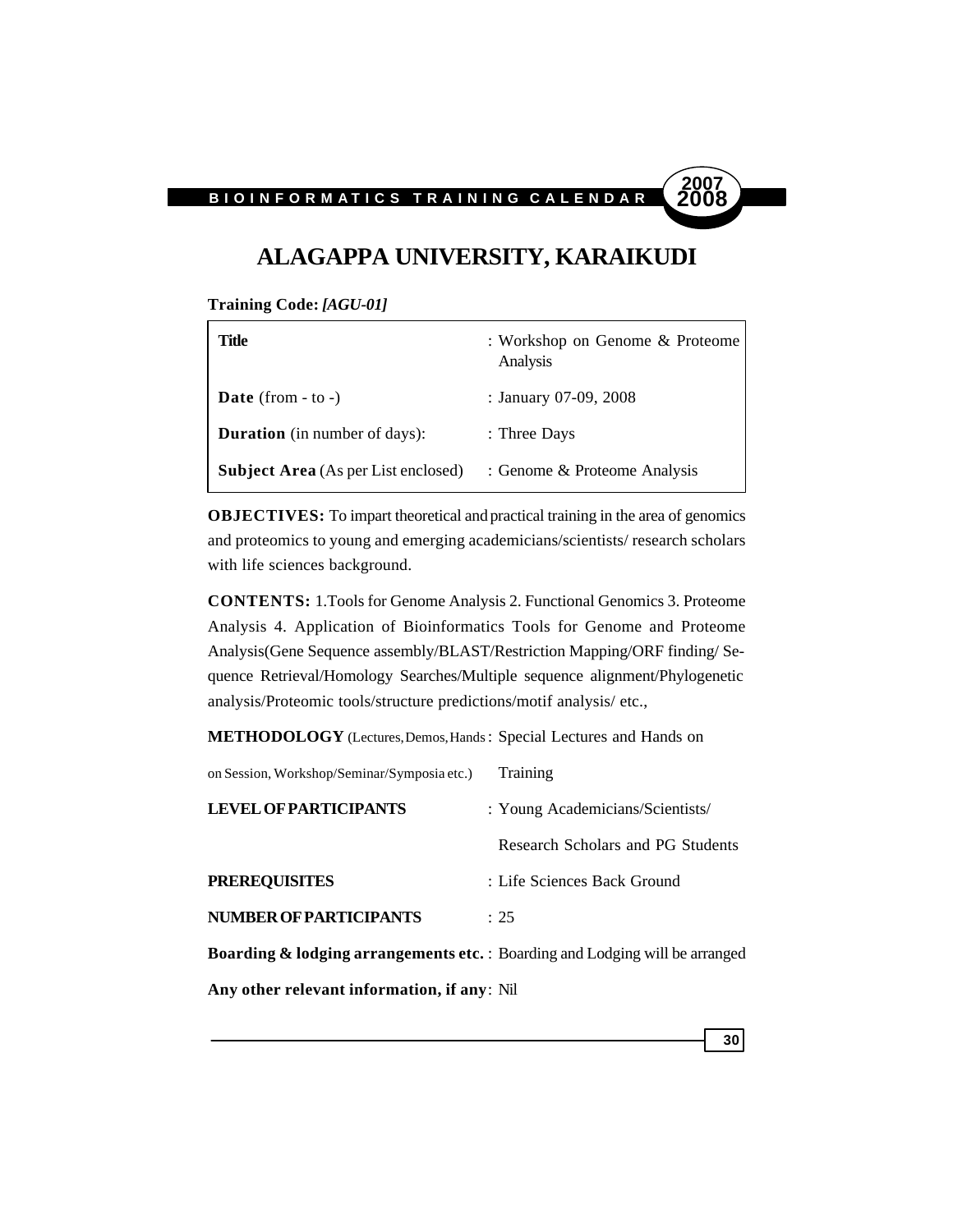

# **REGISTRATION FEE (if any):**

| Participants<br>from                               | Without<br><b>Accommodation</b> | With<br><b>Accommodation</b> |
|----------------------------------------------------|---------------------------------|------------------------------|
| (India, SAARC Countries,<br>Other Countries, etc.) |                                 |                              |
|                                                    | Rs. 1500                        | Rs. 2100                     |

## **Contact Address : Dr. S. KARUTHA PANDIAN,** Coordinator,

|  | <b>Phone</b> : $04565 - 225215$<br><b>Fax</b> : $04565 - 225202$                  |
|--|-----------------------------------------------------------------------------------|
|  | <b>E-mail</b> : sk_pandian@rediffmail.com<br>Web-Address: www.alagappabiotech.org |
|  |                                                                                   |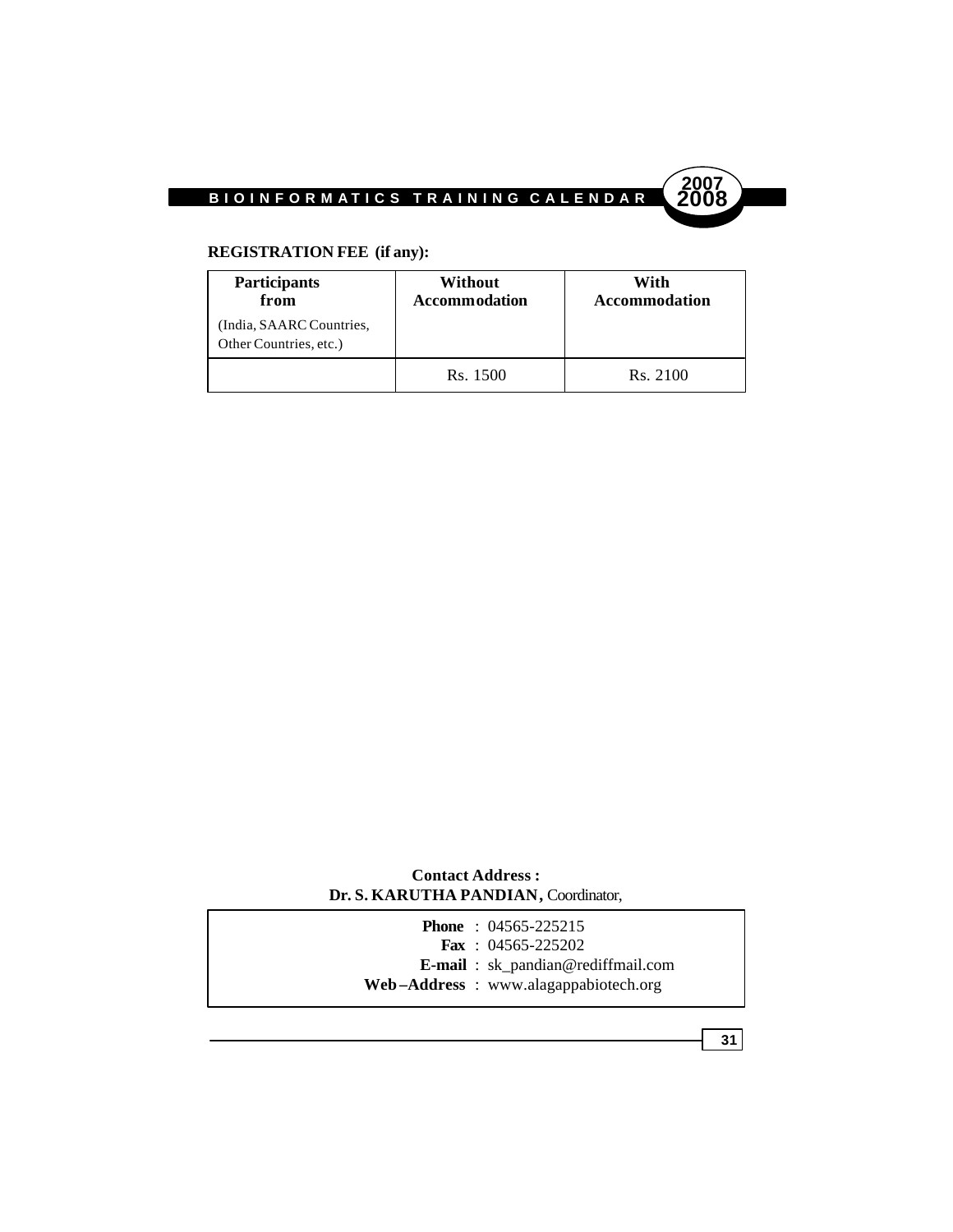

# **Aligarh Muslim University**

**Training Code:** *[AMU-01]*

| Title                                      | : In-silico molecular modeling and<br>drug design      |
|--------------------------------------------|--------------------------------------------------------|
| <b>Date</b> (from $\_\_\_$ to $\_\_$ )     | : February 19-21, 2008                                 |
| <b>Duration</b> (in number of days):       | $\therefore$ 3 days                                    |
| <b>Subject Area</b> (As per List enclosed) | : Computer Basic and applications in<br>bioinformatics |

**OBJECTIVES:** To give training in molecular modeling and bioinformatics tools **CONTENTS**: Molecular modeling, molecular dynamics, online and off line software and databases.

| <b>METHODOLOGY</b> (Lectures, Demos,                                                                                                                                                                                                                                                                                                                            | : Lectures, Demos, Hands on sessions                   |  |
|-----------------------------------------------------------------------------------------------------------------------------------------------------------------------------------------------------------------------------------------------------------------------------------------------------------------------------------------------------------------|--------------------------------------------------------|--|
| Hands on Session, Workshop/Seminar/                                                                                                                                                                                                                                                                                                                             |                                                        |  |
| Symposia etc.)                                                                                                                                                                                                                                                                                                                                                  |                                                        |  |
| <b>LEVEL OF PARTICIPANTS</b>                                                                                                                                                                                                                                                                                                                                    | : Scientists, researchers, M.D. and<br>Ph.D. students. |  |
| <b>PREREOUISITES</b>                                                                                                                                                                                                                                                                                                                                            | : Basic knowledge of computers                         |  |
| NUMBER OF PARTICIPANTS                                                                                                                                                                                                                                                                                                                                          | $\div$ 20                                              |  |
| $\mathbf{D}_{\mathbf{Q}}$ $\mathbf{D}_{\mathbf{Q}}$ $\mathbf{D}_{\mathbf{Q}}$ and $\mathbf{D}_{\mathbf{Q}}$ are $\mathbf{D}_{\mathbf{Q}}$ and $\mathbf{D}_{\mathbf{Q}}$ and $\mathbf{D}_{\mathbf{Q}}$ are $\mathbf{D}_{\mathbf{Q}}$ and $\mathbf{D}_{\mathbf{Q}}$ and $\mathbf{D}_{\mathbf{Q}}$ and $\mathbf{D}_{\mathbf{Q}}$ and $\mathbf{D}_{\mathbf{Q}}$ and |                                                        |  |

**Boarding & lodging arrangements etc.** : As per request

**Any other relevant information, if any**: Nil

## **REGISTRATION FEE (if any):**

| <b>Participants</b><br>from                        | Without<br><b>Accommodation</b> | With<br>Accommodation  |
|----------------------------------------------------|---------------------------------|------------------------|
| (India, SAARC Countries,<br>Other Countries, etc.) |                                 |                        |
|                                                    | Rs. 250.00                      | R <sub>s.</sub> 250.00 |

**Contact Address : Prof. M. SALEEMUDDIN,** Coordinator

|  | <b>Phone</b> : $0091-571-2720388$                      |
|--|--------------------------------------------------------|
|  | <b>Fax</b> : $0091-571-2721776$                        |
|  | <b>E-mail</b> : alg_btisamua@sancharnet.in             |
|  | Web-Address : http://www.bioinformaticsamu.tripod.com/ |

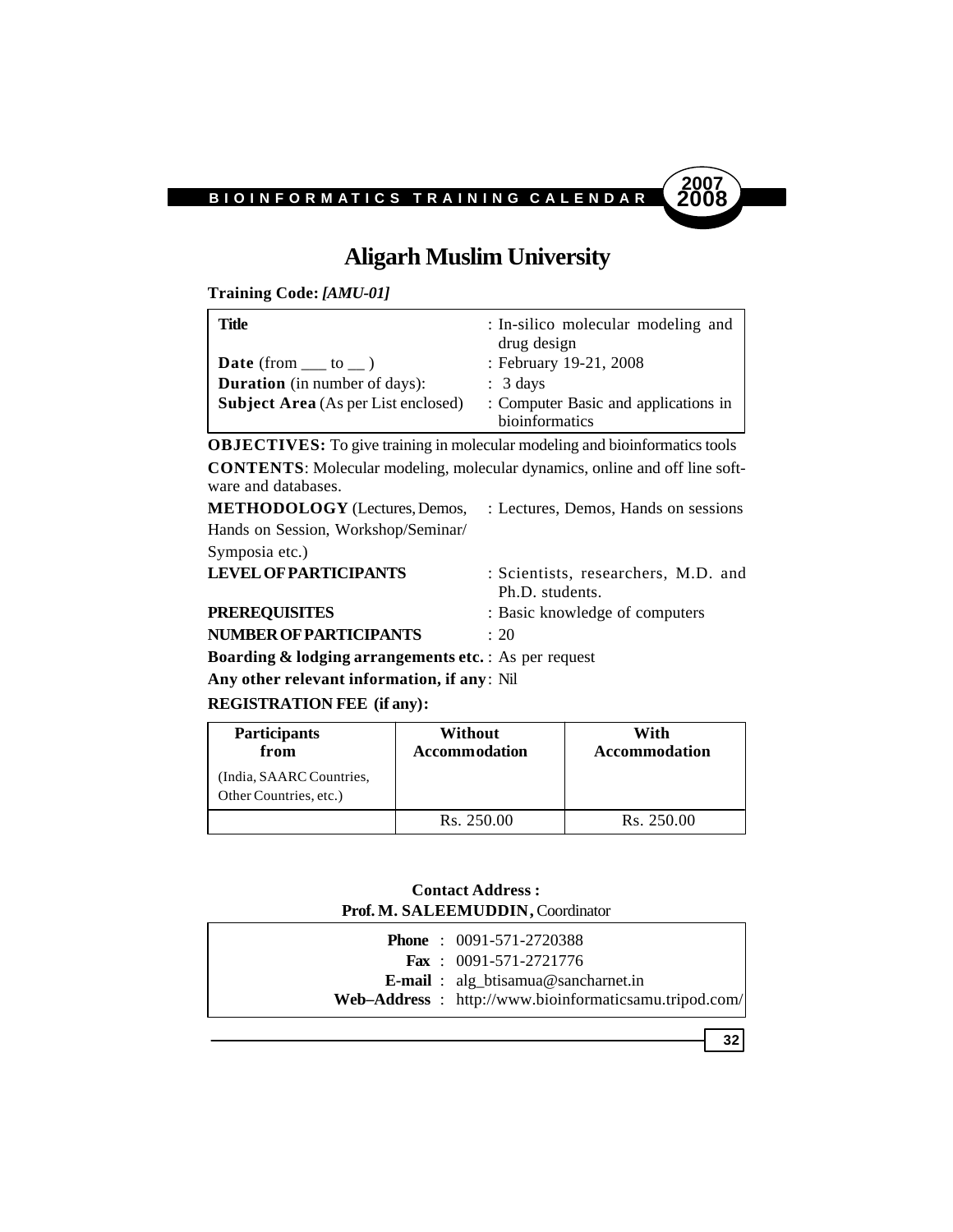# **Anna University, Chennai**

**Training Code:** *[AU-01]*

| Title                                      | : Workshop on Sequence Analysis and<br><b>Molecular Simulations</b> |
|--------------------------------------------|---------------------------------------------------------------------|
| <b>Date</b> (from $\_\_\_$ to $\_\_$ )     | : 5th to 8th December, 2007                                         |
| <b>Duration</b> (in number of days):       | $: 4 \text{ days}$                                                  |
| <b>Subject Area</b> (As per List enclosed) | : Computational Biology – Molecular<br>Simulations                  |

**OBJECTIVES**: To give training in molecular Simulations and Bioinformatics tools to college teachers and researchers.

**CONTENTS**: Biological Sequence Analysis, Molecular Simulations, Molecular Dynamics and Docking

| <b>METHODOLOGY</b> (Lectures, Demos,                 | : Lectures, Demos, Hands on Session                                                       |
|------------------------------------------------------|-------------------------------------------------------------------------------------------|
| Hands on Session, Workshop/Seminar/                  | & Projects                                                                                |
| <b>LEVEL OF PARTICIPANTS</b>                         | : College Professors, Lecturers, Post<br>Doctoral Candidates, Research<br><b>Scholars</b> |
| <b>PREREQUISITES</b>                                 | $:$ NIL                                                                                   |
| <b>NUMBER OF PARTICIPANTS</b>                        | : 20                                                                                      |
| <b>Boarding &amp; lodging arrangements etc.: NIL</b> |                                                                                           |
| Any other relevant information, if any               |                                                                                           |

**33**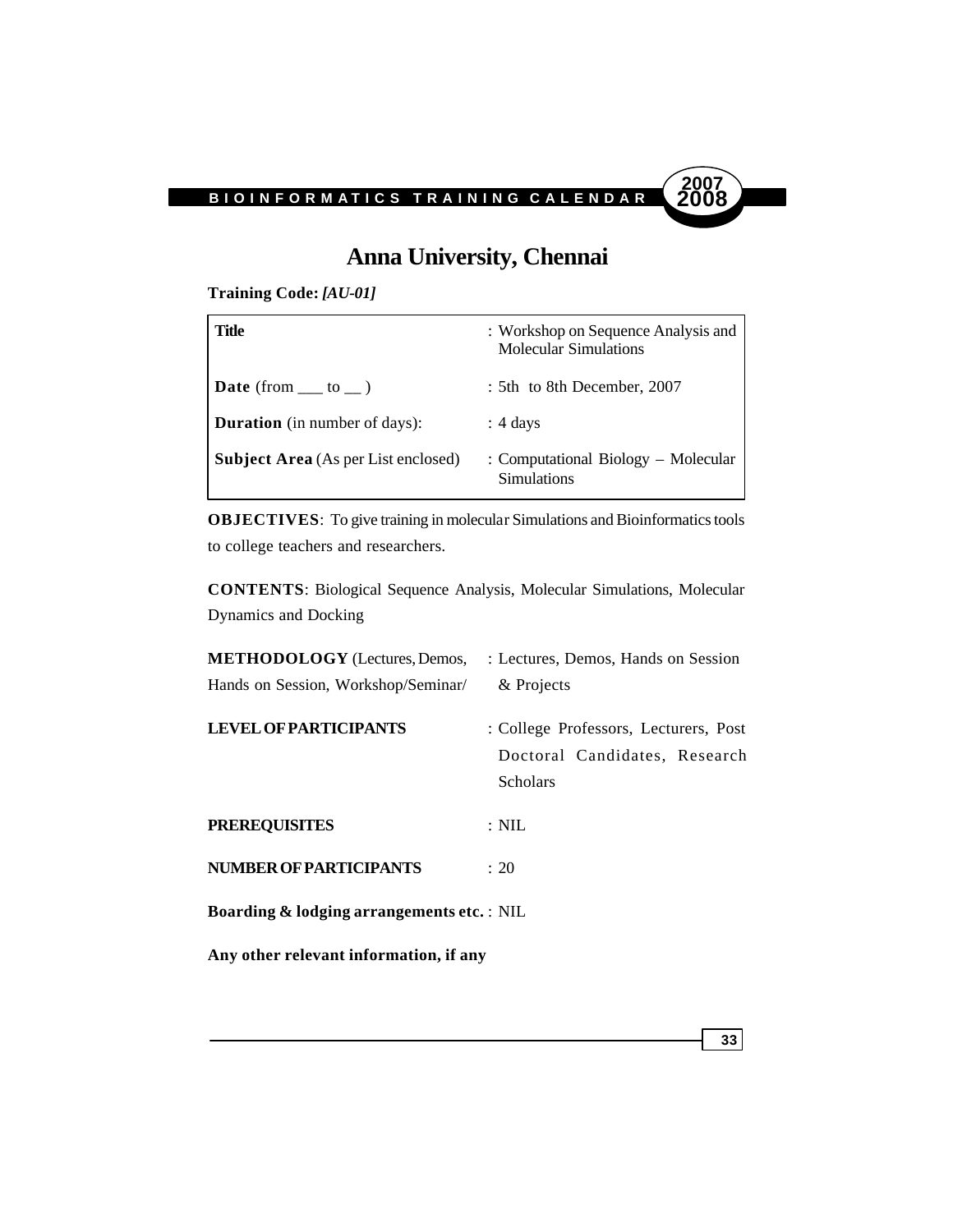

# **REGISTRATION FEE (if any):**

| <b>Participants</b><br>from                        | Without<br><b>Accommodation</b> | With<br><b>Accommodation</b> |
|----------------------------------------------------|---------------------------------|------------------------------|
| (India, SAARC Countries,<br>Other Countries, etc.) |                                 |                              |
| India                                              | $Rs. 1500/-$                    |                              |

# **Contact Address : Prof. P. GAUTAM,** Coordinator

| <b>E-mail</b> : tkothai@yahoo.com,           |
|----------------------------------------------|
| tkothai@annauniv.edu                         |
| Web-Address: http://www.annauniv.edu/biotech |
|                                              |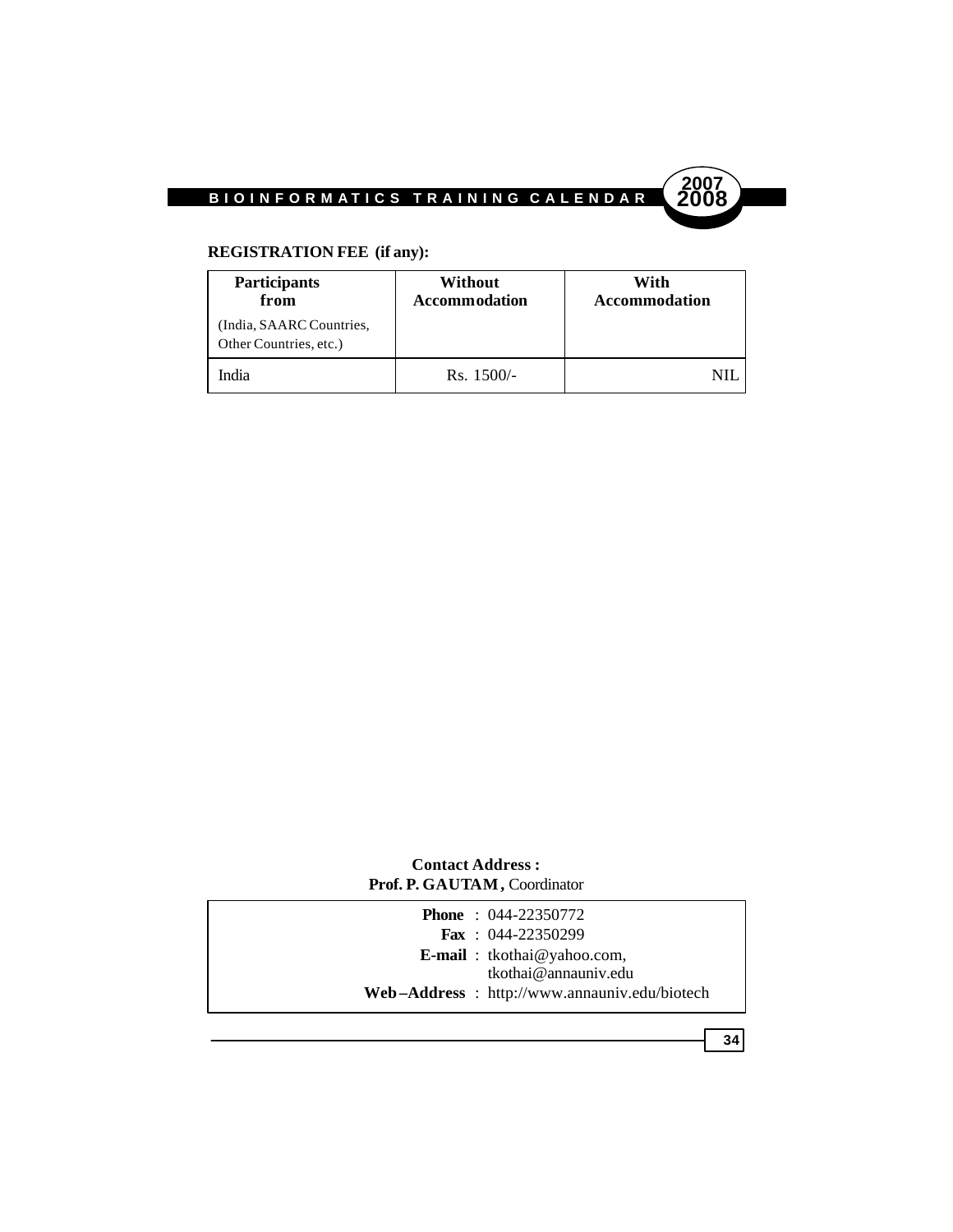

# **Banasthali Vidyapith, Banasthali**

**Training Code:** *[BANV-01]*

| Title                                      | : Biological Databases & Data mining |
|--------------------------------------------|--------------------------------------|
| <b>Date</b> (from $\_\_$ to $\_\)$ )       | : 22nd Dec. to 24th Dec., 2007       |
| <b>Duration</b> (in number of days):       | $: 3$ Days                           |
| <b>Subject Area</b> (As per List enclosed) | : Databases & Data mining            |

### **OBJECTIVES:**

- 1. Introduction and retrieval of biological databases.
- 2. To promote awareness and skills, using online and offline information retrieval using internet and CD ROMs databases and scientific software and their applications in teaching and research in Biological Sciences.
- 3. To develop the skills of database searching.
- 4. To provide training in the latest developments in biological databases

#### **CONTENTS:**

Theory lectures and practical demonstrations of the three days workshop will be based on the following themes:

- · Introductions to biological databases.
- · Biological resources in the cyber space.
- · Retrieval of data from biological databases.
- · Access to online journals.

**METHODOLOGY** (Lectures, Demos, : The three days workshop will include Hands on Session, Workshop/Seminar/ theory lectures and live practical Symposia etc.) demonstrations on biological databases/ resources on Internet by the experts as well as handouts on sessions. **LEVEL OF PARTICIPANTS** : Ph.D. and post-Ph.D. students, college and university teachers & scientists in research institutions.

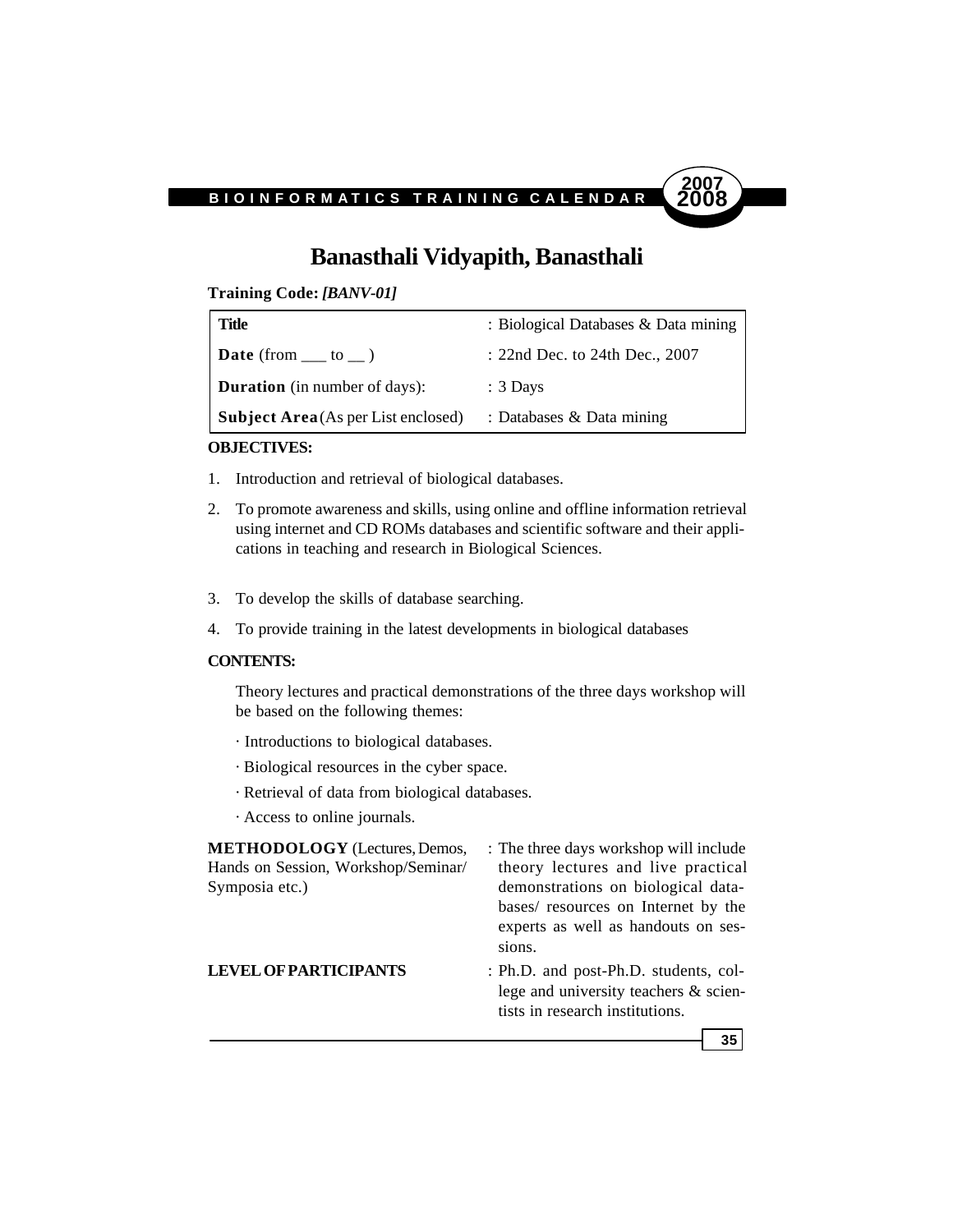

**PREREQUISITES** : -None-

**NUMBER OF PARTICIPANTS** : Maximum 30

**Boarding & lodging arrangements etc.** : Will be arranged on sharing basis in the guest house.

**Any other relevant information, if any**: -Nil-

## **REGISTRATION FEE (if any):**

| <b>Participants</b><br>from                        | Without<br><b>Accommodation</b> | With<br><b>Accommodation</b> |
|----------------------------------------------------|---------------------------------|------------------------------|
| (India, SAARC Countries,<br>Other Countries, etc.) |                                 |                              |
| India                                              | $Rs. 500/-$                     | $Rs. 1000/-$                 |
| <b>SAARC</b> Countries                             | $Rs. 500/-$                     | $Rs. 1000/-$                 |
| <b>Other Countries</b>                             | $Rs. 1000/-$                    | $Rs. 1500/-$                 |

## **Contact Address : Professor VINAY SHARMA,** Coordinator

| Phone: 01438-228302, 01438-228341  |
|------------------------------------|
| <b>Ext.</b> : 380 (O)              |
| <b>Fax</b> : $01438 - 228365$      |
| E-mail: vinaysharma30@yahoo.co.uk, |
| ban_bioinfo@yahoo.com              |
| Web-Address: www.banasthali.org    |
|                                    |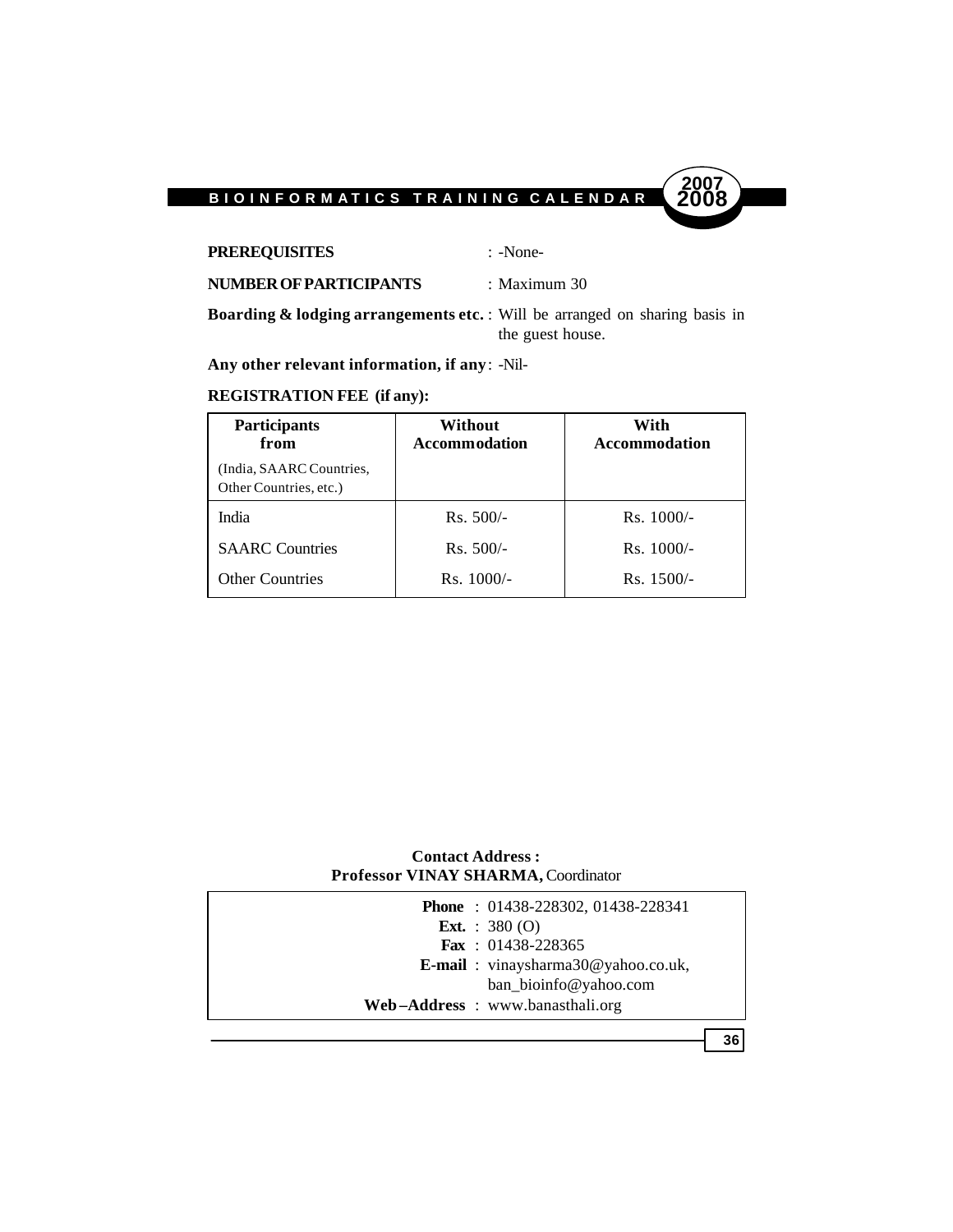

# **Bharathiar University, Coimbatore**

**Training Code:** *[BU-01]*

| Title                                      | : New Trends in Bioinformatics     |  |
|--------------------------------------------|------------------------------------|--|
| Date                                       | : August 2007 (Date not finalized) |  |
| <b>Duration</b> (in number of days):       | : Two days                         |  |
| <b>Subject Area</b> (As per List enclosed) | : Computational Biology            |  |
|                                            | Evolution and Phylogenetics        |  |
|                                            | mining<br>and<br>data<br>Database  |  |
|                                            | Bioinformatics in Environment and  |  |
|                                            | <b>Biodiversity</b>                |  |

**OBJECTIVES**: To familiarize researchers in the filed of Bioinformatics

**CONTENTS**: To be given during the workshop

| <b>METHODOLOGY</b> (Lectures, Demos,<br>Hands on Session, Workshop/Seminar/<br>Symposia etc.) | : Workshop cum training through lec-<br>tures, demos and hands on training |
|-----------------------------------------------------------------------------------------------|----------------------------------------------------------------------------|
| <b>LEVEL OF PARTICIPANTS</b>                                                                  | : Researchers / Faculty/students                                           |
| <b>PREREQUISITES</b>                                                                          | : Basic knowledge in computer science<br>or Biology                        |
| <b>NUMBER OF PARTICIPANTS</b>                                                                 | : 20                                                                       |

**Boarding & lodging arrangements etc.** : NIL

**Any other relevant information, if any**: NIL

## **REGISTRATION FEE (if any):**

| <b>Participants</b><br>from<br>(India, SAARC Countries,<br>Other Countries, etc.) | Without<br><b>Accommodation</b>                                        | With<br>Accommodation           |
|-----------------------------------------------------------------------------------|------------------------------------------------------------------------|---------------------------------|
|                                                                                   | India- $Rs.1000/$<br>SAARC-USD.500/-<br>Other countries<br>$USD.500/-$ | Accommodation charge<br>varies. |

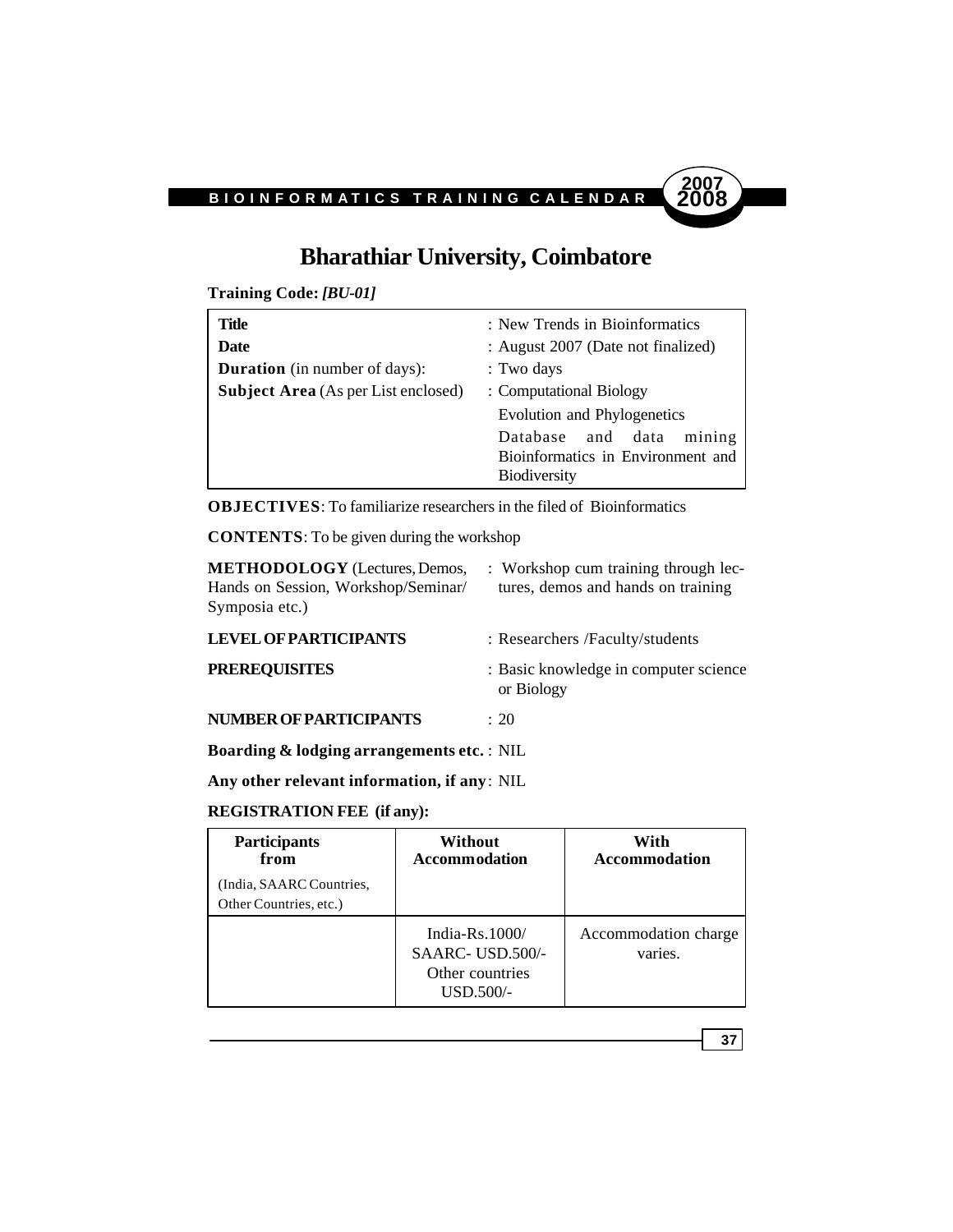# **Training Code:** *[BU-02]*

| <b>Title</b>                               | : Industrial Bioinformatics          |
|--------------------------------------------|--------------------------------------|
| <b>Date</b>                                | : February 2008 (Date not finalized) |
| <b>Duration</b> (in number of days):       | : Two days                           |
| <b>Subject Area</b> (As per List enclosed) | : Industry academia partnership      |

**OBJECTIVES**: Discuss relationship, which will benefit the students, university and industry.

**CONTENTS:** To be given during the workshop

| <b>METHODOLOGY</b> (Lectures, Demos,                 | : Workshop cum training through                       |
|------------------------------------------------------|-------------------------------------------------------|
| Hands on Session, Workshop/Seminar/                  | lectures, demos and hands on training                 |
| Symposia etc.)                                       |                                                       |
| <b>LEVEL OF PARTICIPANTS</b>                         | : Industry/company/Researchers /Fac-<br>ulty/students |
| <b>PREREQUISITES</b>                                 | $: \mathrm{NIL}$                                      |
| <b>NUMBER OF PARTICIPANTS</b>                        | $\div$ 20                                             |
| <b>Boarding &amp; lodging arrangements etc.:</b> NIL |                                                       |

**Any other relevant information, if any**: NIL

## **REGISTRATION FEE (if any):**

| <b>Participants</b>      | Without                     | With                 |
|--------------------------|-----------------------------|----------------------|
| from                     | <b>Accommodation</b>        | <b>Accommodation</b> |
| (India, SAARC Countries, | India- $Rs.1000/$           | Accommodation        |
| Other Countries, etc.)   | <b>SAARC-Rs.2000/</b>       | charges varies.      |
|                          | Other countries<br>Rs.3000/ |                      |

## **Contact Address : Dr. P. SHANMUGHAVEL,** Coordinator

| <b>Phone</b> : $091-422-2422655(0)$<br>$091 - 422 - 2642840$ (R) |
|------------------------------------------------------------------|
| <b>Fax</b> : $091-422-2422387$                                   |
| <b>E-mail</b> : shanvel_99@yahoo.com                             |
| Web-Address: www.bu.ac.in                                        |

**38**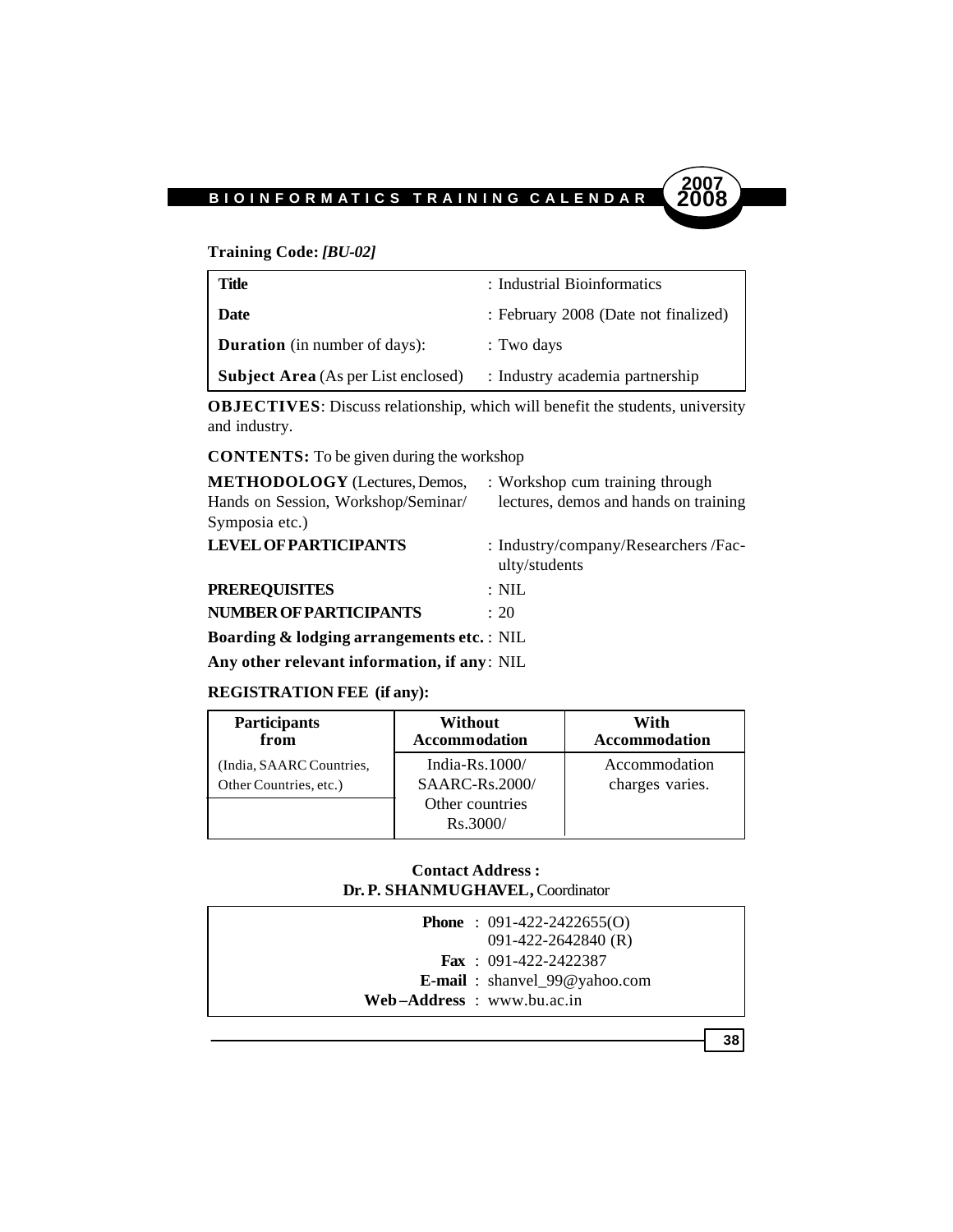# **Bharathidasan University, Tiruchirappalli**

**2007**

**Training Code:** *[BDU-01]*

| Title                                      | : Workshop on Bioinformatics for<br>Cyanobacteriologists (WOBIC) |
|--------------------------------------------|------------------------------------------------------------------|
| Date                                       | : 28th January to 31st January                                   |
| <b>Duration</b> (in number of days):       | $: 4$ Days                                                       |
| <b>Subject Area</b> (As per List enclosed) | : Bioinformatics for Cyanobacteriolo-<br>gists                   |

**OBJECTIVES**: Man Power Training on Gene Prediction, Comparative Genomics, Data mining in Cyanobacteria

**CONTENTS**: Text and Data mining, Analysis at Nucleotide and Protein Level, Phylogenetic studies, Protein Visualization in cyanobacteria.

| <b>METHODOLOGY</b> (Lectures, Demos,<br>Hands on Session, Workshop/Seminar/<br>Symposia etc.) | : Lectures, Demos, Hands on Session,<br>Workshop |
|-----------------------------------------------------------------------------------------------|--------------------------------------------------|
| <b>LEVEL OF PARTICIPANTS</b>                                                                  | : Researchers                                    |
| <b>PREREQUISITES</b>                                                                          | : Research interested in cyanobacterio-<br>logy  |
| NUMBER OF PARTICIPANTS                                                                        | $\div$ 12                                        |

**Boarding & lodging arrangements etc.** : Will be provided freely

**Any other relevant information, if any**:

**REGISTRATION FEE** (if any):

| Participants<br>from                               | Without<br><b>Accommodation</b> | With<br><b>Accommodation</b> |
|----------------------------------------------------|---------------------------------|------------------------------|
| (India, SAARC Countries,<br>Other Countries, etc.) |                                 |                              |
|                                                    |                                 |                              |
|                                                    |                                 | 39                           |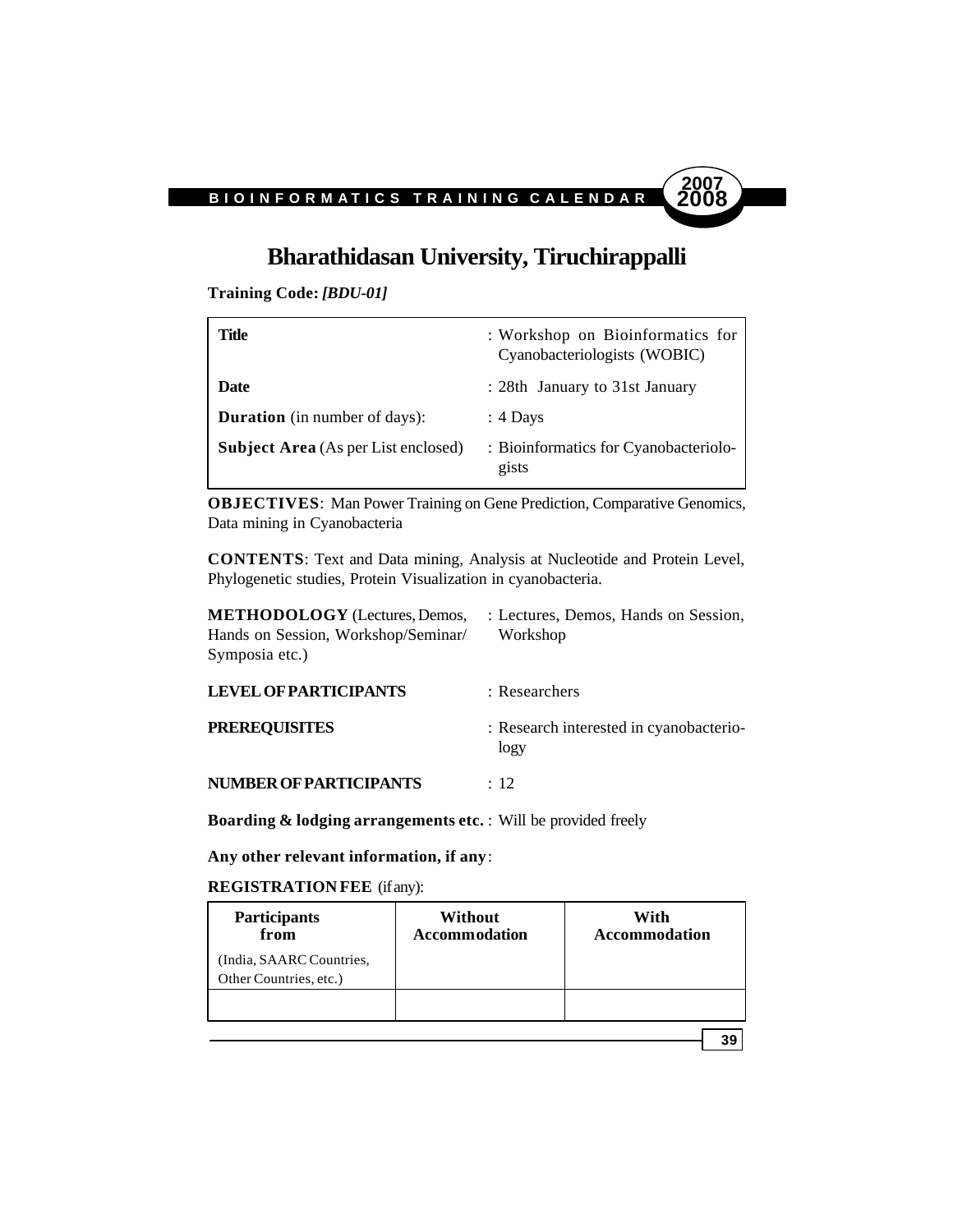



**Contact Address : Dr. L. UMA,** Coordinator

|  | <b>Phone</b> : 91-0431 2407082         |
|--|----------------------------------------|
|  | <b>Fax</b> : $91-0431$ 2407084         |
|  | <b>E-mail</b> : lumaprabakar@yahoo.com |
|  | $Web-Address: www.nfmc,res.in$         |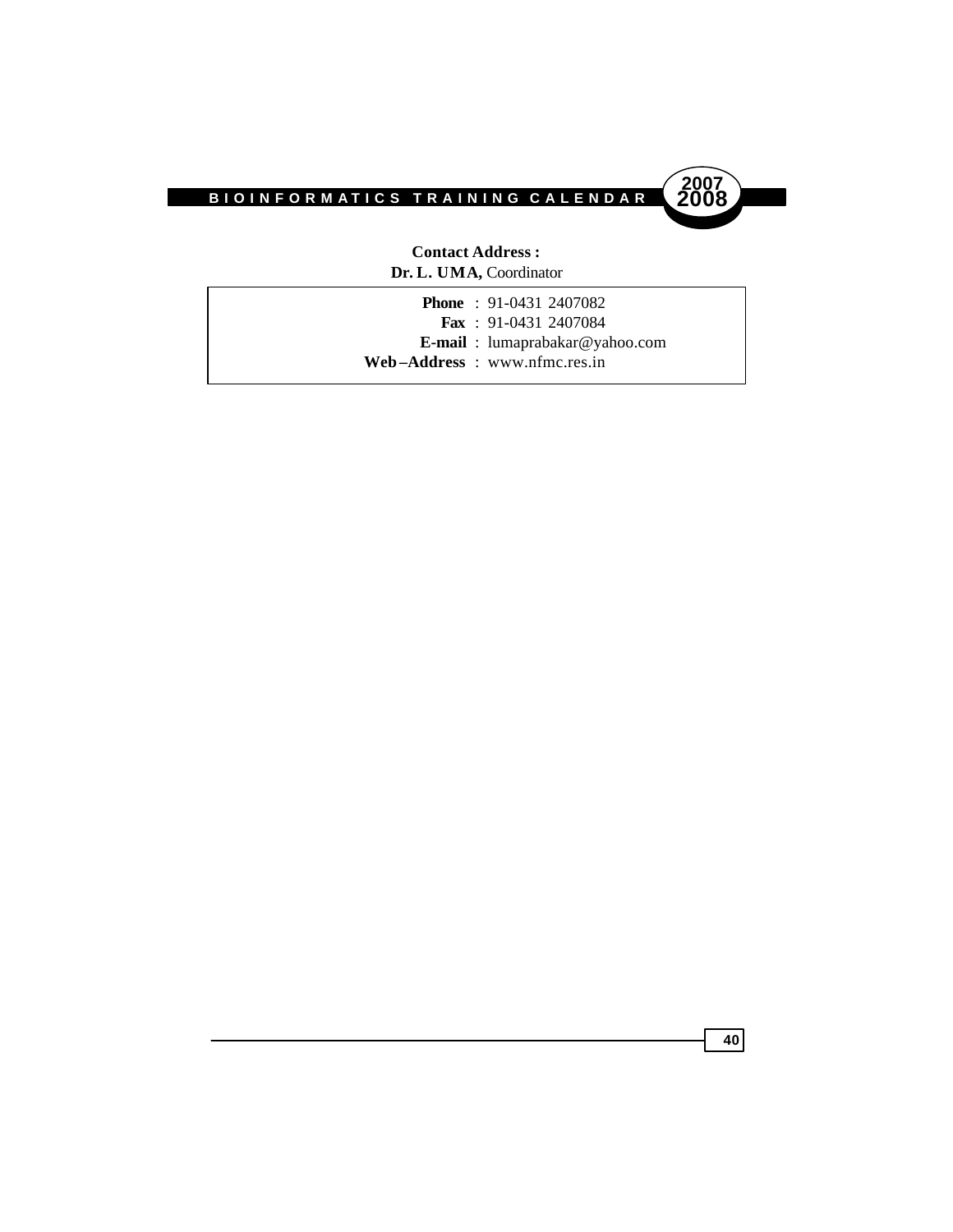

# **Banaras Hindu University, Varanasi**

**Training Code:** *[BHU-01]*

| Title                                      | : Computer Basics $\&$ Applications in<br><b>Bioinformatics</b> |
|--------------------------------------------|-----------------------------------------------------------------|
| Date                                       | : 4th to 6th June, $2007$                                       |
| <b>Duration</b>                            | $: 03 \text{ days}$                                             |
| <b>Subject Area</b> (As per List enclosed) | : Database and data mining                                      |

**OBJECTIVES**: To Create awareness among participants for use of Bioinformatics tools in their research works.

**CONTENTS:** Introduction to Bioinformatics and Biotechnology, Internet, Creating Database, Online search Databases.

| <b>METHODOLOGY</b>           | : Lectures, Demos and Hands on<br>session.  |
|------------------------------|---------------------------------------------|
| <b>LEVEL OF PARTICIPANTS</b> | : Research Scientists/Ph.D. Students        |
| <b>PREREQUISITES</b>         | : Must have basic knowledge of<br>Computer. |
| NUMBER OF PARTICIPANTS       | : 15                                        |

**Boarding & lodging arrangements etc.** : Shall be arranged

**Any other relevant information, if any** : Nil

**REGISTRATION FEE** (if any) : Nil

| <b>Participants</b><br>from                        | Without<br><b>Accommodation</b> | With<br><b>Accommodation</b> |
|----------------------------------------------------|---------------------------------|------------------------------|
| (India, SAARC Countries,<br>Other Countries, etc.) |                                 |                              |
| India                                              | NΑ                              | NΑ                           |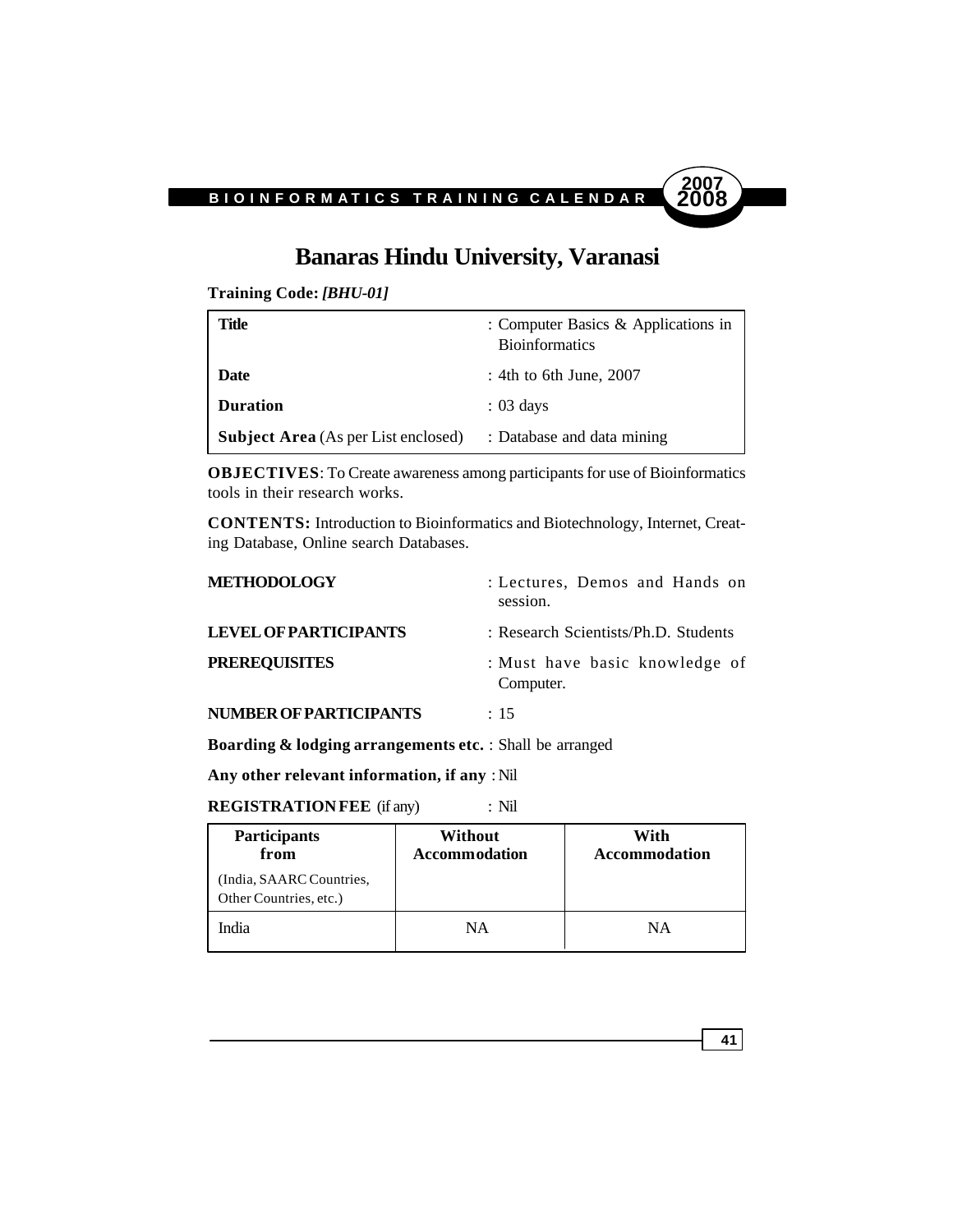

# **Training Code:** *[BHU-02]*

| Title                         |                                                                                                      | : Bioinformatics and Sequence<br>Analysis   |
|-------------------------------|------------------------------------------------------------------------------------------------------|---------------------------------------------|
| <b>Date</b>                   |                                                                                                      | $: 15th$ to 17th October, 2007              |
| <b>Duration</b>               | $: 03 \text{ days}$                                                                                  |                                             |
|                               | <b>Subject Area</b> (As per List enclosed)                                                           | : Genome & Proteome analysis                |
| <b>OBJECTIVES:</b>            | To Create awareness among participants for use of Bioinfor-<br>matics tools in their research works. |                                             |
| <b>CONTENTS:</b>              | Introduction to Bioinformatics sequence, Search tools, BLAST<br>& FASTA etc.                         |                                             |
| <b>METHODOLOGY</b>            |                                                                                                      | : Lectures, Demos and Hands on<br>session.  |
| <b>LEVEL OF PARTICIPANTS</b>  | : Research Scientists/Ph.D. Students                                                                 |                                             |
| <b>PREREQUISITES</b>          |                                                                                                      | : Must have basic knowledge of<br>Computer. |
| <b>NUMBER OF PARTICIPANTS</b> |                                                                                                      | : 15                                        |

**Boarding & lodging arrangements etc.** : Shall be arranged

**Any other relevant information, if any**: Nil

**REGISTRATION FEE** (if any) : Nil

| Participants<br>from                               | Without<br><b>Accommodation</b> | With<br><b>Accommodation</b> |
|----------------------------------------------------|---------------------------------|------------------------------|
| (India, SAARC Countries,<br>Other Countries, etc.) |                                 |                              |
| India                                              | NΑ                              | NΑ                           |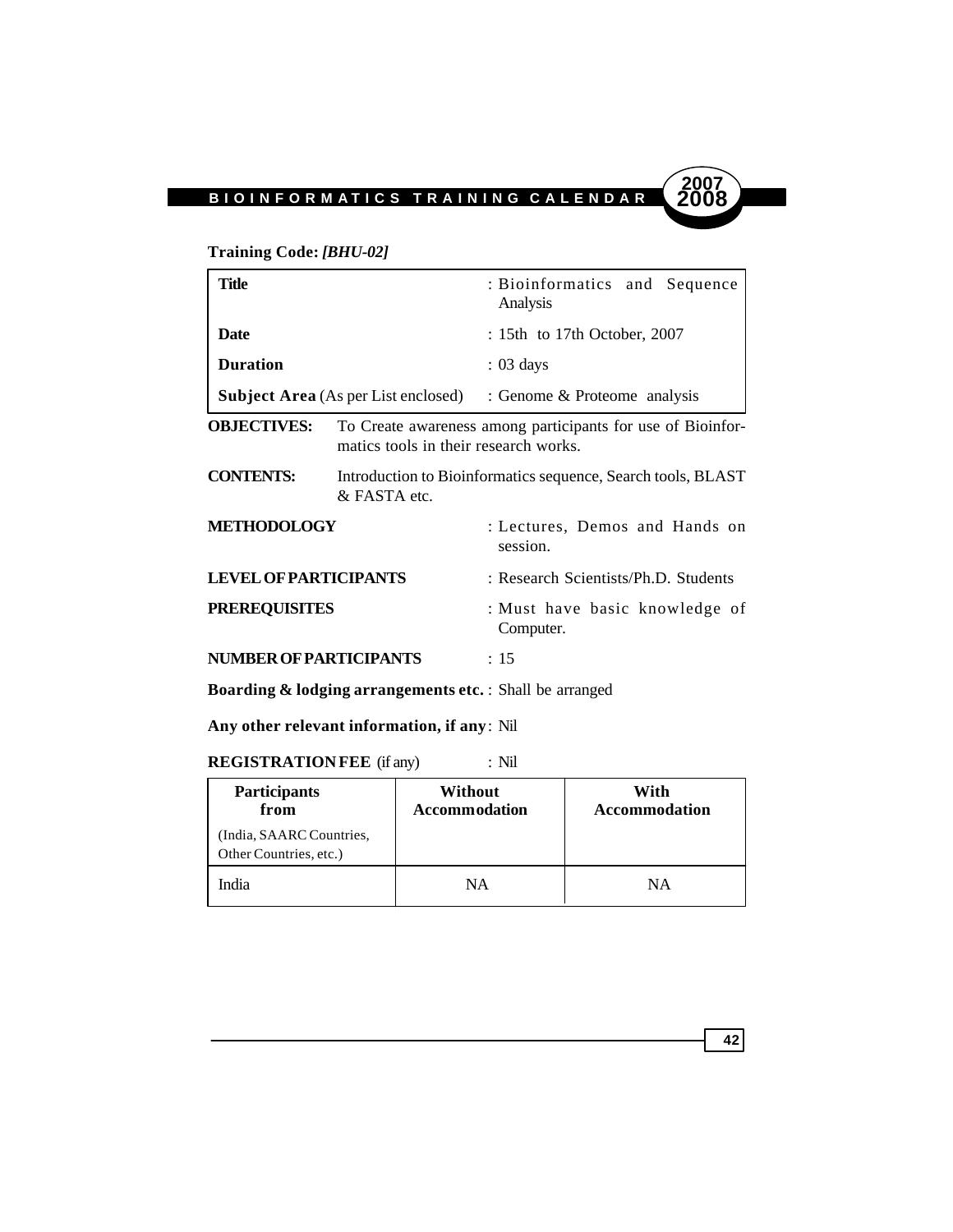# **Training Code:** *[BHU-03]*

| Title                                                                | : Bioinformatics and Microbial<br>Diversity Analysis                                               |  |  |
|----------------------------------------------------------------------|----------------------------------------------------------------------------------------------------|--|--|
| Date                                                                 | : 7th to 9th January, 2008                                                                         |  |  |
| <b>Duration</b>                                                      | $: 03 \text{ days}$                                                                                |  |  |
| <b>Subject Area</b> (As per List enclosed)                           | : Bioinformatics in Environment and<br><b>Biodiversity</b>                                         |  |  |
| <b>OBJECTIVES:</b>                                                   | To Create awareness among participants for use of<br>Bioinformatics tools in their research works. |  |  |
| <b>CONTENTS:</b>                                                     | Introduction to Bioinformatics Microbial Diversity.                                                |  |  |
| METHODOLOGY                                                          | : Lectures, Demos and Hands on<br>session.                                                         |  |  |
| <b>LEVEL OF PARTICIPANTS</b><br>: Research Scientists/Ph.D. Students |                                                                                                    |  |  |
| <b>PREREQUISITES</b>                                                 | : Must have basic knowledge of<br>Computer.                                                        |  |  |
| NUMBER OF PARTICIPANTS                                               | : 15                                                                                               |  |  |
| <b>Boarding &amp; lodging arrangements etc.</b> : Shall be arranged  |                                                                                                    |  |  |

# **Any other relevant information, if any** : Nil

**REGISTRATION FEE** (if any) : Nil

| <b>Participants</b><br>from                        | Without<br><b>Accommodation</b> | With<br>Accommodation |
|----------------------------------------------------|---------------------------------|-----------------------|
| (India, SAARC Countries,<br>Other Countries, etc.) |                                 |                       |
| India                                              | NΑ                              | NΑ                    |

# **Contact Address : Dr. ASHOK KUMAR,** Coordinator

| <b>Phone</b> : $0542 - 2368364$                |
|------------------------------------------------|
| <b>Fax</b> : $0542 - 2368693$                  |
| <b>E-mail</b> : coordinator bhu@rediffmail.com |

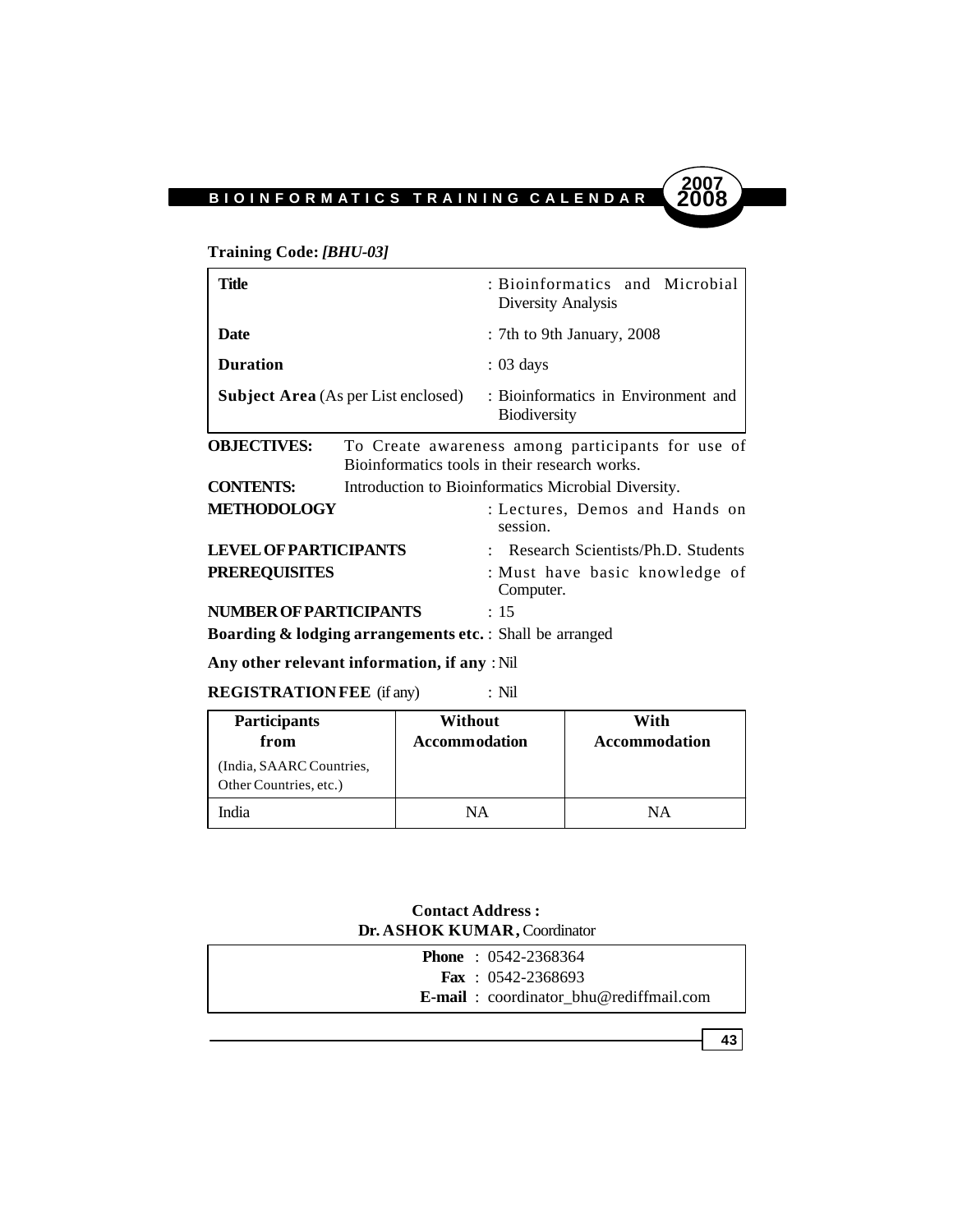

# **Barkatullah University, Bhopal**

**Training Code:** *[BUB-01]*

| Title                                      | : Data resource in Life science and<br>Retrieval |
|--------------------------------------------|--------------------------------------------------|
| $\vert$ Date (from $\vert$ to $\vert$ )    | : 10th Sep 2007 to 15th Sep 2007                 |
| <b>Duration</b> (in number of days):       | $: 6$ Days                                       |
| <b>Subject Area</b> (As per List enclosed) | : Database and data mining                       |

#### **OBJECTIVES:**

To make the students aware about the available database resources

To clear the concept of database and data storage

To increase the skill of database retrieval

#### **CONTENTS:**

- 1.Basic Concept of DBMS and Need of DBMS
- 2. Heterogeneity of Biological Data and Classification of Biological Databases
- 3. Primary and Secondary Sequence Databases, file format and Retrieval
- 4. Expression databases file format and retrieval
- 5. Primary and Secondary Structure Database, file format and retrieval
- 6. Metabolic pathway, Enzyme and other databases

| <b>METHODOLOGY</b> (Lectures, Demos, | $: 2$ hour Lectures + Demo,                                                                                 |
|--------------------------------------|-------------------------------------------------------------------------------------------------------------|
| Hands on Session, Workshop/Seminar/  | 3 Hours hands on session using                                                                              |
| Symposia etc.)                       | the Center developed tutorial                                                                               |
| <b>LEVEL OF PARTICIPANTS</b>         | : Life science Graduate and Post<br>Graduate Students, Research Scholars                                    |
| <b>PREREQUISITES</b>                 | : Basic Computer Operations and<br>Internet                                                                 |
| <b>NUMBER OF PARTICIPANTS</b>        | : 30                                                                                                        |
|                                      | <b>Boarding &amp; lodging arrangements etc.</b> : Boarding and Lodging will be made<br>available on request |

**Any other relevant information, if any** Nil

| <b>REGISTRATION FEE</b> (if any): |  |
|-----------------------------------|--|
|-----------------------------------|--|

| <b>Participants</b><br>from                        | Without<br><b>Accommodation</b> | With<br><b>Accommodation</b> |
|----------------------------------------------------|---------------------------------|------------------------------|
| (India, SAARC Countries,<br>Other Countries, etc.) |                                 |                              |
| India                                              | Rs. 500.00                      | Rs. 2000.00                  |
|                                                    |                                 |                              |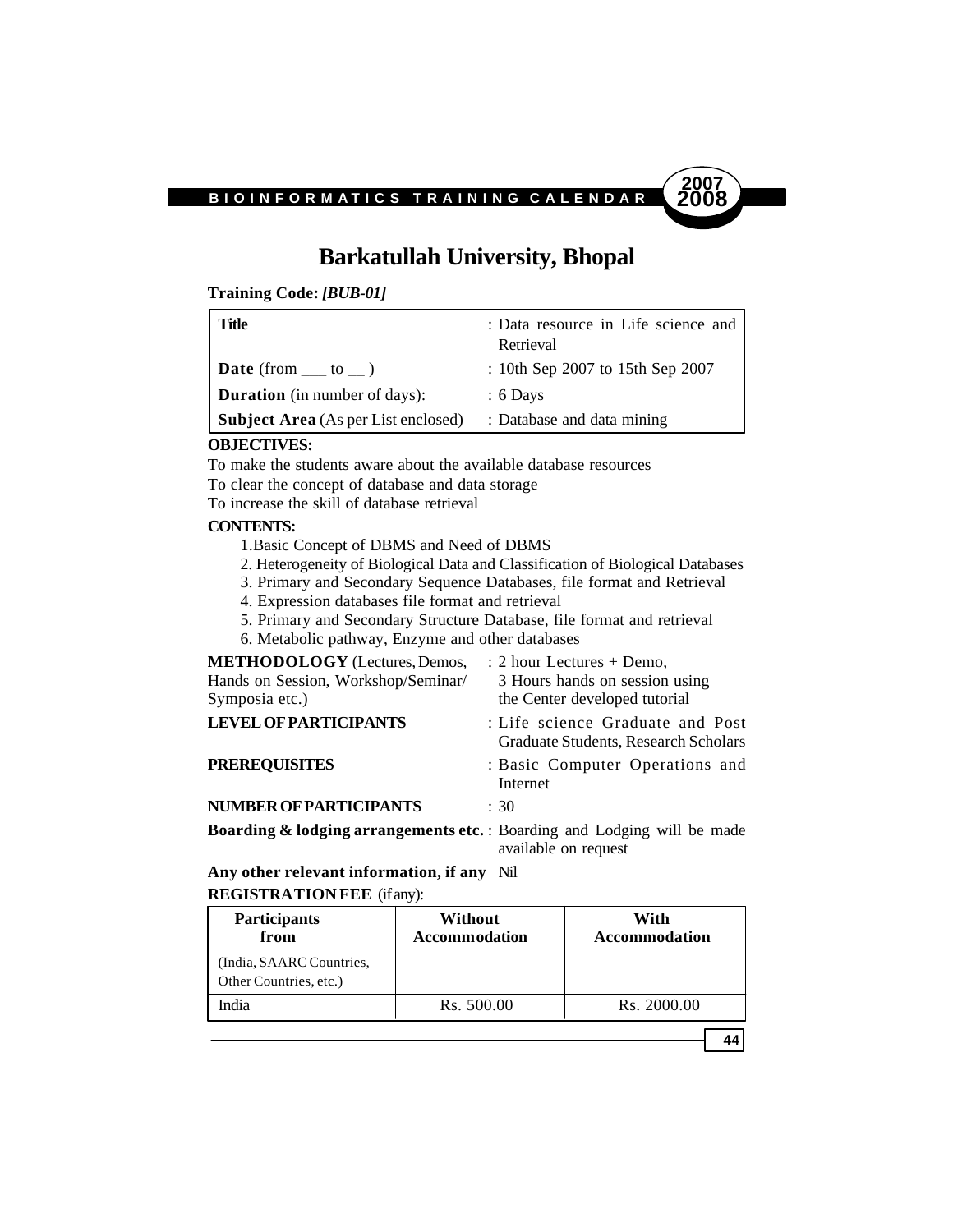#### **Training Code:** *[BUB-02]*

| Title                                                              | : Applications of Computation Biology |
|--------------------------------------------------------------------|---------------------------------------|
| <b>Date</b> (from $\_\_$ to $\_\_$ )                               | $: 22nd$ Oct 2007 to 27th Oct 2007    |
| <b>Duration</b> (in number of days):                               | $\therefore$ 6 Days                   |
| <b>Subject Area</b> (As per List enclosed) : Computational Biology |                                       |

#### **OBJECTIVES :**

- 1. To introduce the role of Computational Biology
- 2. To Overview the various algorithms used for Biological data analysis
- 3. To impart the training of working with the data analysis tools

#### **CONTENTS:**

- 1. Introductory Computational Biology
- 2. Algorithms and tools for Sequence analysis
- 3. Algorithms and tools for Sequence Comparison-I
- 4. Algorithms and tools for Sequence Comparison-II
- 5. Algorithms and tools for Multiple Sequence Alignment
- 6. Algorithms and tools for Phylogenetic analysis

| <b>METHODOLOGY</b> (Lectures, Demos, Hands on: 2 hour Lectures + Demo, 3 Hours<br>Session, Workshop/Seminar/Symposia etc.) | hands on session using the Center<br>developed tutorial                       |
|----------------------------------------------------------------------------------------------------------------------------|-------------------------------------------------------------------------------|
| <b>LEVEL OF PARTICIPANTS</b>                                                                                               | : Life science Graduate and Post<br>Graduate Students, Research Scholars      |
| <b>PREREQUISITES</b>                                                                                                       | : Basic Computer Operations, Internet<br>operations, Knowledge of Statistics. |
| NUMBER OF PARTICIPANTS                                                                                                     | $\therefore$ 30                                                               |
| Boarding & lodging arrangements etc.)                                                                                      | Boarding and Lodging will be made<br>available on request                     |

**Any other relevant information, if any** Nil **REGISTRATION FEE** (if any):

| <b>Participants</b><br>from                        | Without<br><b>Accommodation</b> | With<br><b>Accommodation</b> |
|----------------------------------------------------|---------------------------------|------------------------------|
| (India, SAARC Countries,<br>Other Countries, etc.) |                                 |                              |
| India                                              | Rs. 500.00                      | Rs. 2000.00                  |

**45**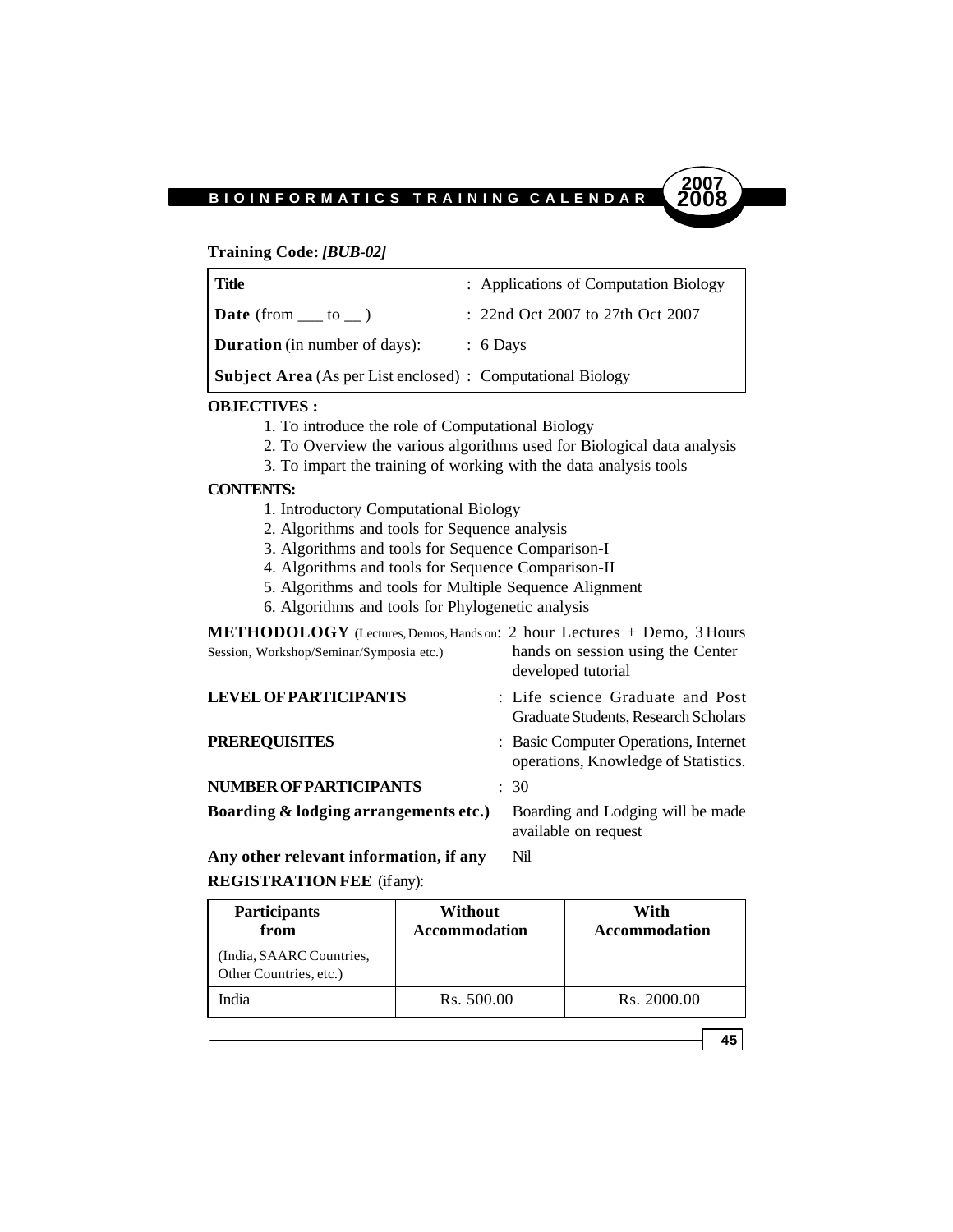## **Training Code:** *[BUB-03]*

| Title                                      | : Study of Biomolecule Structures<br>using the visualizing software tools |
|--------------------------------------------|---------------------------------------------------------------------------|
| <b>Date</b> (from $\_\_$ to $\_\)$ )       | : 7th Jan 2008 to 12th Jan 2008                                           |
| <b>Duration</b> (in number of days):       | $: 6$ Days                                                                |
| <b>Subject Area</b> (As per List enclosed) | : Structural Bioinformatics                                               |

**2007**

#### **OBJECTIVES:**

- 1. To introduce the role of Bioinformatics
- 2. Training of basic operations in Bioinformatics

# **CONTENTS:**

- 1. Introduction to Structural Bioinformatics
- 2. Structure Databases and Data Retrieval
- 3. Introduction Molecule Visualizing Software tools
- 4. Introduction to RasWin
- 5. Introduction to spdbv-I
- 6. Introduction to spdbv-II

| METHODOLOGY (Lectures, Demos, Hands on: 2 hour Lectures + Demo, 1 Hours              |                                       |
|--------------------------------------------------------------------------------------|---------------------------------------|
| Session, Workshop/Seminar/Symposia etc.)                                             | hands on session using the Center     |
|                                                                                      | developed tutorial                    |
| <b>LEVEL OF PARTICIPANTS</b>                                                         | : Life science Graduate and Post      |
|                                                                                      | Graduate Students, Research Scholars  |
| <b>PREREQUISITES</b>                                                                 | : Basic Computer Operations, Internet |
|                                                                                      | operations                            |
| <b>NUMBER OF PARTICIPANTS</b>                                                        | : 20                                  |
| <b>Boarding &amp; lodging arrangements etc.)</b> : Boarding and Lodging will be made |                                       |
|                                                                                      | available on request                  |
| Any other relevant information, if any $\therefore$ Nil                              |                                       |
|                                                                                      | 46                                    |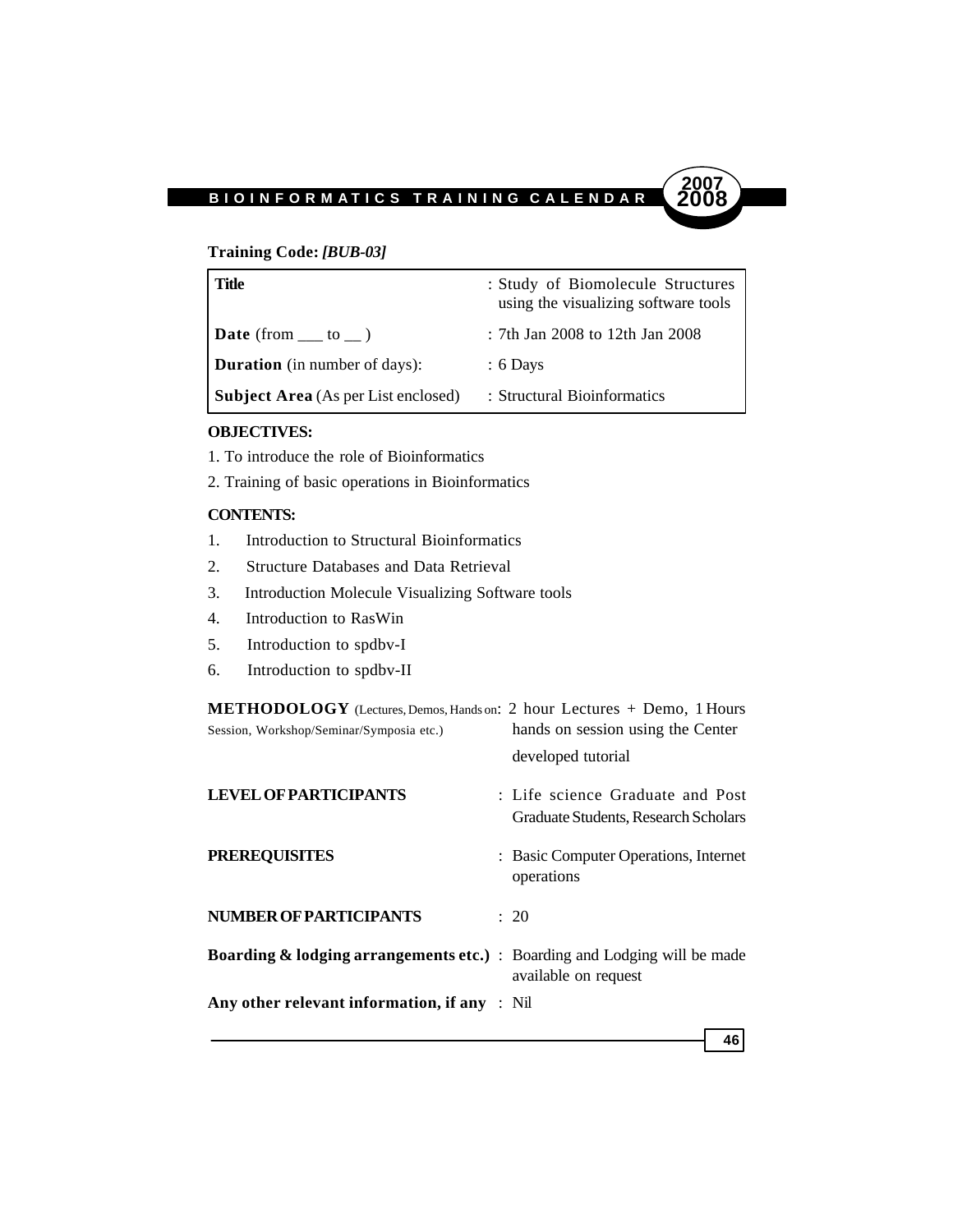

# **REGISTRATION FEE** (if any):

| <b>Participants</b><br>from                        | Without<br><b>Accommodation</b> | With<br><b>Accommodation</b> |
|----------------------------------------------------|---------------------------------|------------------------------|
| (India, SAARC Countries,<br>Other Countries, etc.) |                                 |                              |
| India                                              | Rs. 500.00                      | Rs. 2000                     |

# **Contact Address : Dr. ANIL PRAKASH,** Coordinator

|  | <b>Phone</b> : 755-2677748-102                 |
|--|------------------------------------------------|
|  | <b>Fax</b> : $755-2485656$                     |
|  | <b>E-mail</b> : $ap\_btsbpl@sancharnet.in OR$  |
|  | info officer@sancharnet.in                     |
|  | $Web-Address$ : http://www.bioinfobubpl.nic.in |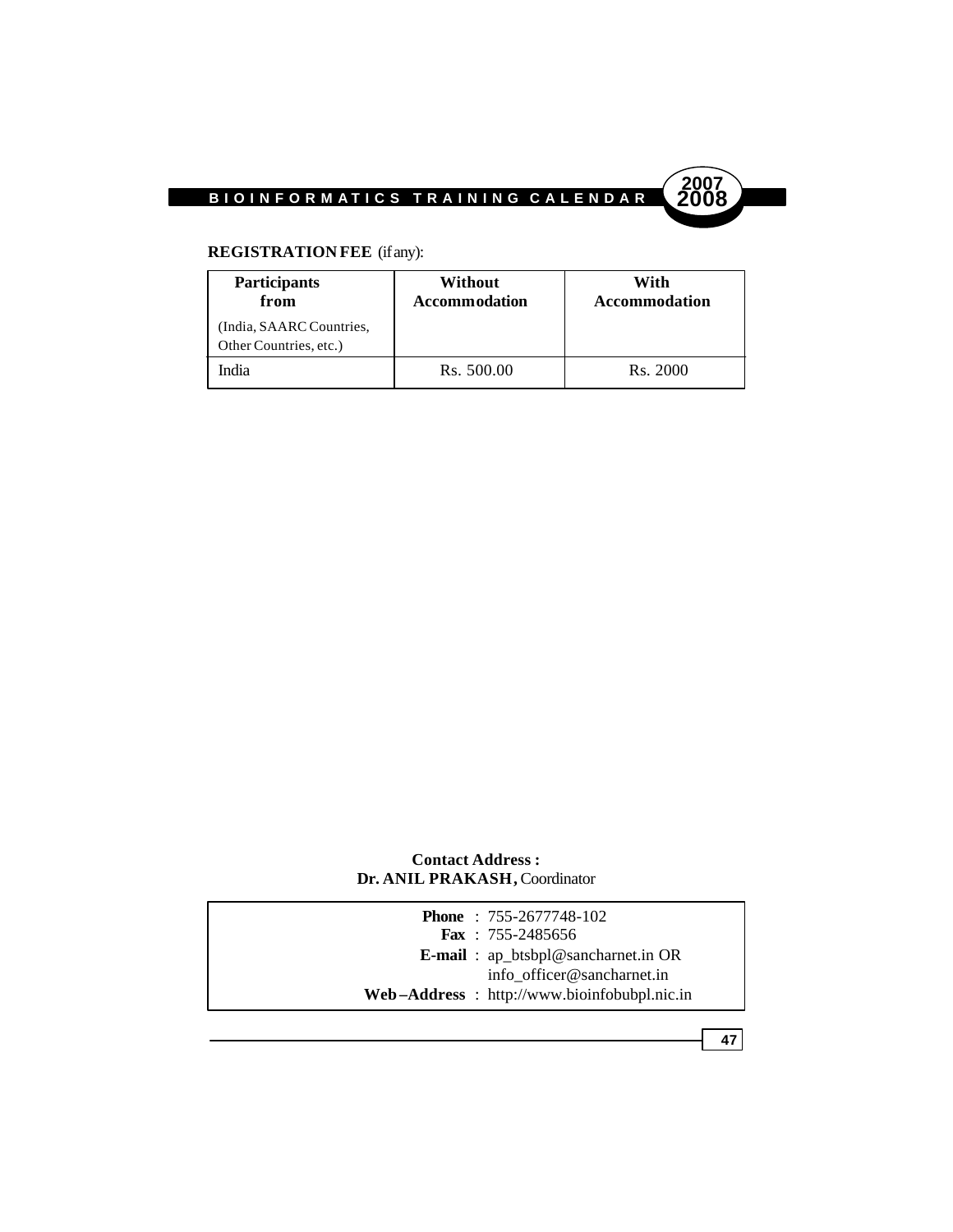# **Biotech Consortium India Limited, New Delhi**

**2007**

**48**

**Training Code:** *[BCIL-01]*

| Title                                      | : Commercialization of Biotechnology              |
|--------------------------------------------|---------------------------------------------------|
| <b>Date</b> (from $\_\_\_$ to $\_\_$ )     | : February 22, 2008                               |
| <b>Duration</b> (in number of days):       | $:$ One day                                       |
| <b>Subject Area</b> (As per List enclosed) | : Commercial aspects of biotechnology             |
|                                            | (Technology transfer, IPR, licensing)<br>$etc.$ ) |

**OBJECTIVES:** To create awareness among representatives from research institutions, industries, academia, and PG students to commercial aspects including various issues involved in technology and know-how evaluation and transfer, critical components of drafting comprehensive license agreements and contracts and maximizing intellectual assets through well planned IPR strategies, licensing and regulatory requirements and financing options.

**CONTENTS:** Business opportunities and key issues concerning commercialization of biotechnology including technology evaluation, maximizing intellectual assets through patenting, regulatory requirements, financing options, etc.

| METHODOLOGY (Lectures, Demos, Hands on: Presentations by experts followed by<br>Session, Workshop/Seminar/Symposia etc.) | panel discussions                                                                                                                               |
|--------------------------------------------------------------------------------------------------------------------------|-------------------------------------------------------------------------------------------------------------------------------------------------|
| <b>LEVEL OF PARTICIPANTS</b>                                                                                             | : Senior representative from research<br>institutions, industry, academicians,<br>financial institutions, government<br>deptts. and PG students |
| <b>PREREQUISITES</b>                                                                                                     | : Should be actively engaged in<br>biotechnology research/development<br>and commercialization                                                  |
| <b>NUMBER OF PARTICIPANTS</b>                                                                                            | $: 70-100$                                                                                                                                      |
| Boarding & lodging arrangements etc.                                                                                     | : To be arranged by the participants<br>at their own                                                                                            |
| Any other relevant information, if any                                                                                   |                                                                                                                                                 |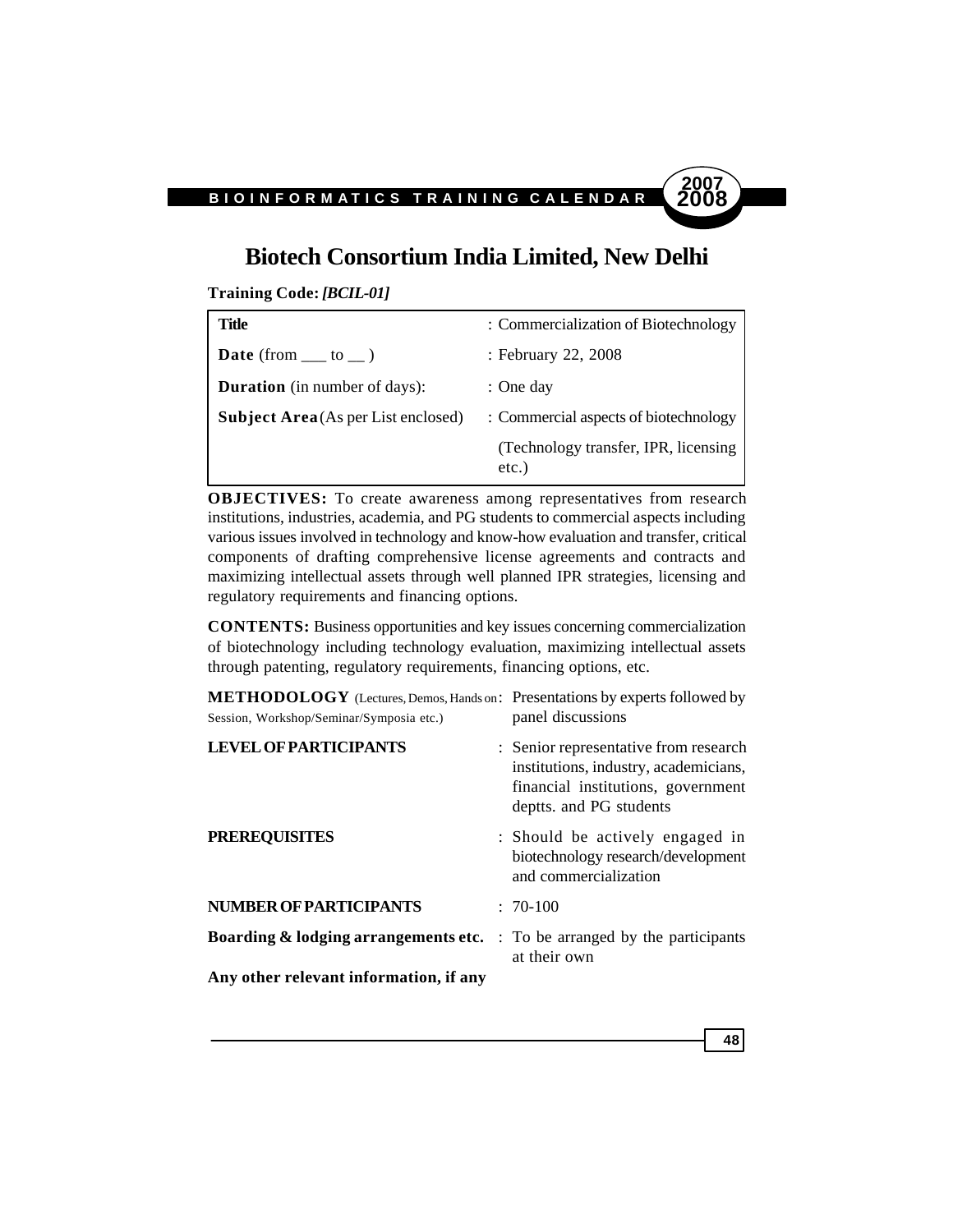

# **REGISTRATION FEE** (if any):

| <b>Participants</b><br>from                        | Without<br><b>Accommodation</b> | With<br>Accommodation |
|----------------------------------------------------|---------------------------------|-----------------------|
| (India, SAARC Countries,<br>Other Countries, etc.) |                                 |                       |
|                                                    | To be decided                   | Not applicable        |

# **Contact Address : Dr. PURNIMA SHARMA,** Coordinator

|  | <b>Phone</b> : $011-23219064-67$   |
|--|------------------------------------|
|  | <b>Fax</b> : $011-23219063$        |
|  | <b>E-mail</b> : bcildelhi@vsnl.com |
|  | $Web-Address: www.bcil.nic.in$     |
|  | www.biotech.co.in                  |
|  |                                    |

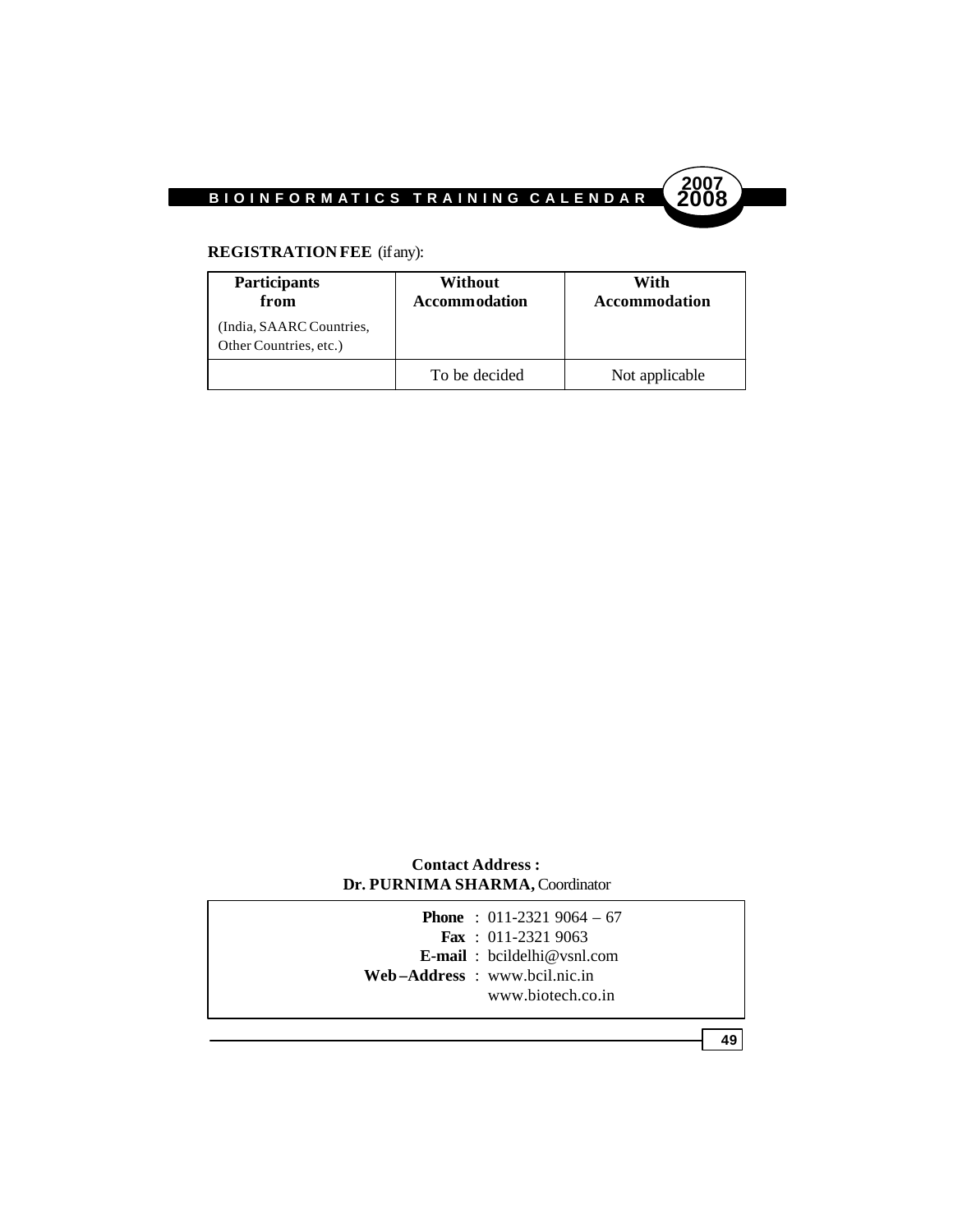# **Biotech Park in Biotechnology City, Lucknow**

**Training Code:** *[BP-01]*

| Title                                      | : Structural Bioinformatics                                                                                                                                             |
|--------------------------------------------|-------------------------------------------------------------------------------------------------------------------------------------------------------------------------|
| Date                                       | : $9th - 10th$ June, 2007                                                                                                                                               |
| <b>Duration</b>                            | $: 2 \text{ days}$                                                                                                                                                      |
| <b>Subject Area</b> (As per List enclosed) | : Structural based bioinformatics<br>approaches / Bioinformatics $\&$<br>Genomics / Proteomics / Database /<br>Software developments<br><sub>1</sub> n<br>Biotechnology |

**OBJECTIVES:** To give an in-depth idea of the role of Structural Bioinformatics in Molecular Modeling, Molecular Mechanics and Docking.

**CONTENTS:** Structure based Bioinformatics approaches in Molecular Modeling, Docking, Gene and Protein Structure Prediction, Introduction to Biomolecules & structure determination, 2D & 3D Structural Database and data retrieval, Molecular Designing etc.

| <b>METHODOLOGY</b>                                   | : Lectures, Demos and Hands on ses-<br>sion.                                                                                 |
|------------------------------------------------------|------------------------------------------------------------------------------------------------------------------------------|
| <b>LEVEL OF PARTICIPANTS</b>                         | : Scientists, Research scholars, Post<br>graduate students in biological / chemi-<br>cal / medical / engineering discipline. |
| <b>PREREQUISITES</b>                                 | : Minimum science graduate, Basic<br>knowledge of computer operation.                                                        |
| NUMBER OF PARTICIPANTS                               | $\div$ 20                                                                                                                    |
| <b>Boarding &amp; lodging arrangements etc.</b> : No |                                                                                                                              |

**Any other relevant information, if any**: --

#### **REGISTRATION FEE** (if any):

| <b>Participants</b><br>from                       | Without<br><b>Accommodation</b> | With<br>Accommodation |
|---------------------------------------------------|---------------------------------|-----------------------|
| India, SAARC Countries,<br>Other Countries, etc.) |                                 |                       |
| India                                             | $Rs. 1000/-$                    |                       |
|                                                   |                                 |                       |

**50**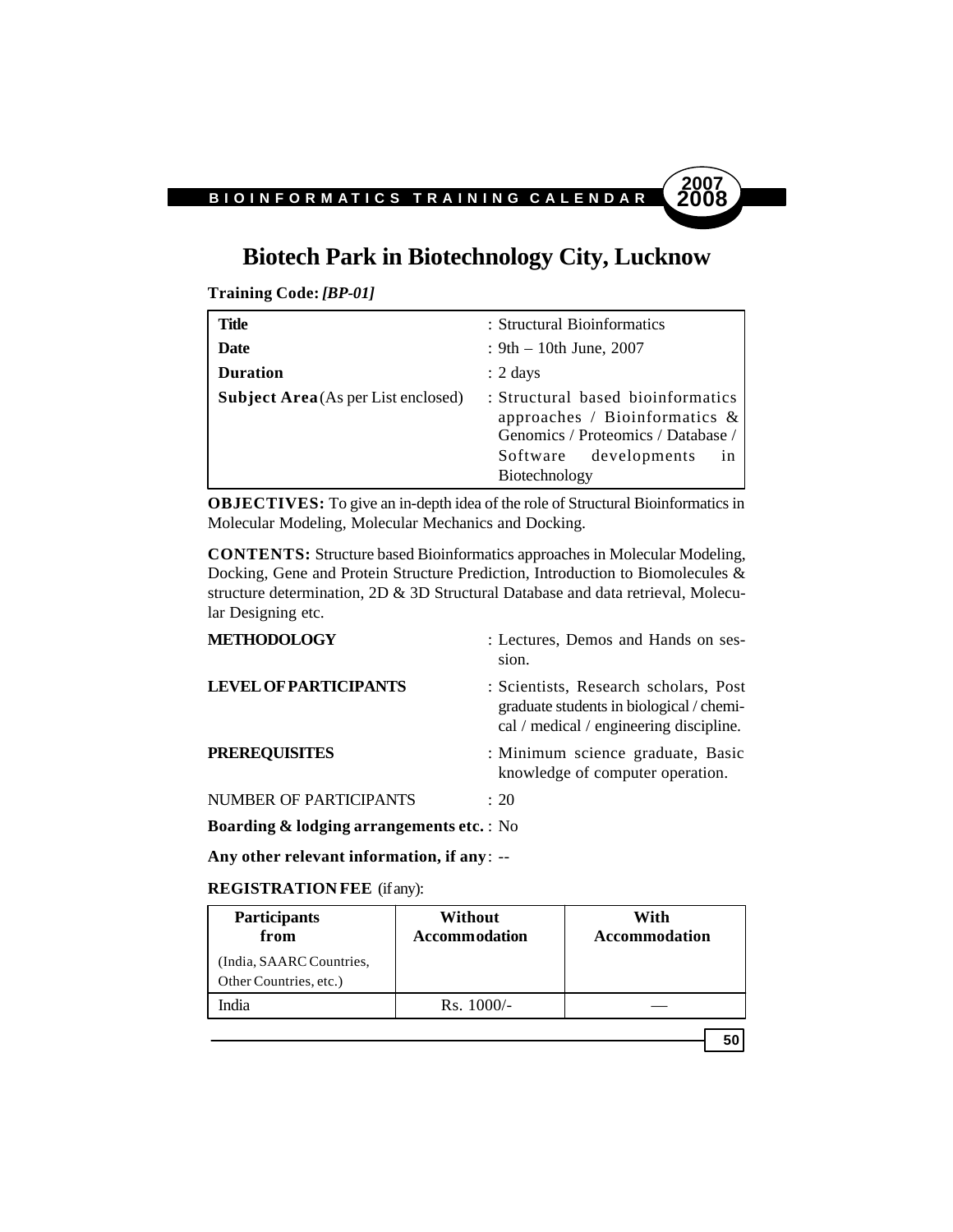**Training Code:** *[BP-02]*

| Title                                                                | : Application in Bioinformatics with<br>Reference to Genomics & Proteomics           |
|----------------------------------------------------------------------|--------------------------------------------------------------------------------------|
| Date                                                                 | $: 13th - 15th$ September, 2007                                                      |
| <b>Duration</b>                                                      | $: 3 \text{ days}$                                                                   |
| <b>Subject Area</b> (As per List enclosed) : Bioinformatics & Health | Bioinformatics & Genomics<br>Proteomics / Bioinformatics & Driving<br>Drug Discovery |

**OBJECTIVES:** To generate awareness among students and researchers on the Genomics and Proteomics researches and bioinformatics approaches for drug development.

**CONTENTS:** Protein structure prediction tools, Genome analysis tools, Protein modeling tools, Dynamics of protein solvents, Molecular Simulation, General approaches for drug development, In-silico drug development, micro array techniques, Pharmacogenomics.

| <b>METHODOLOGY</b>                                                                                                                                                                                                                               | : Lectures, Demos and Hands on<br>session.                                                                                        |
|--------------------------------------------------------------------------------------------------------------------------------------------------------------------------------------------------------------------------------------------------|-----------------------------------------------------------------------------------------------------------------------------------|
| <b>LEVEL OF PARTICIPANTS</b>                                                                                                                                                                                                                     | : Scientists, Research scholars, Post<br>graduate students in biological /<br>chemical $/$ medical $/$ engineering<br>discipline. |
| <b>PREREQUISITES</b>                                                                                                                                                                                                                             | : Minimum science graduate.                                                                                                       |
| <b>NUMBER OF PARTICIPANTS</b>                                                                                                                                                                                                                    | : 20                                                                                                                              |
| $D_{1}$ and $D_{2}$ and $D_{2}$ and $D_{3}$ and $D_{4}$ are a sequence of $D_{4}$ and $D_{5}$ and $D_{6}$ and $D_{7}$ and $D_{8}$ are $D_{1}$ and $D_{1}$ and $D_{2}$ are $D_{1}$ and $D_{2}$ are $D_{1}$ and $D_{2}$ are $D_{1}$ and $D_{2}$ ar |                                                                                                                                   |

**Boarding & lodging arrangements etc.** : No

**Any other relevant information, if any**:

**REGISTRATION FEE** (if any):

| <b>Participants</b><br>from                        | Without<br><b>Accommodation</b> | With<br><b>Accommodation</b> |
|----------------------------------------------------|---------------------------------|------------------------------|
| (India, SAARC Countries,<br>Other Countries, etc.) |                                 |                              |
| India                                              | $Rs. 2000/-$                    |                              |

**51**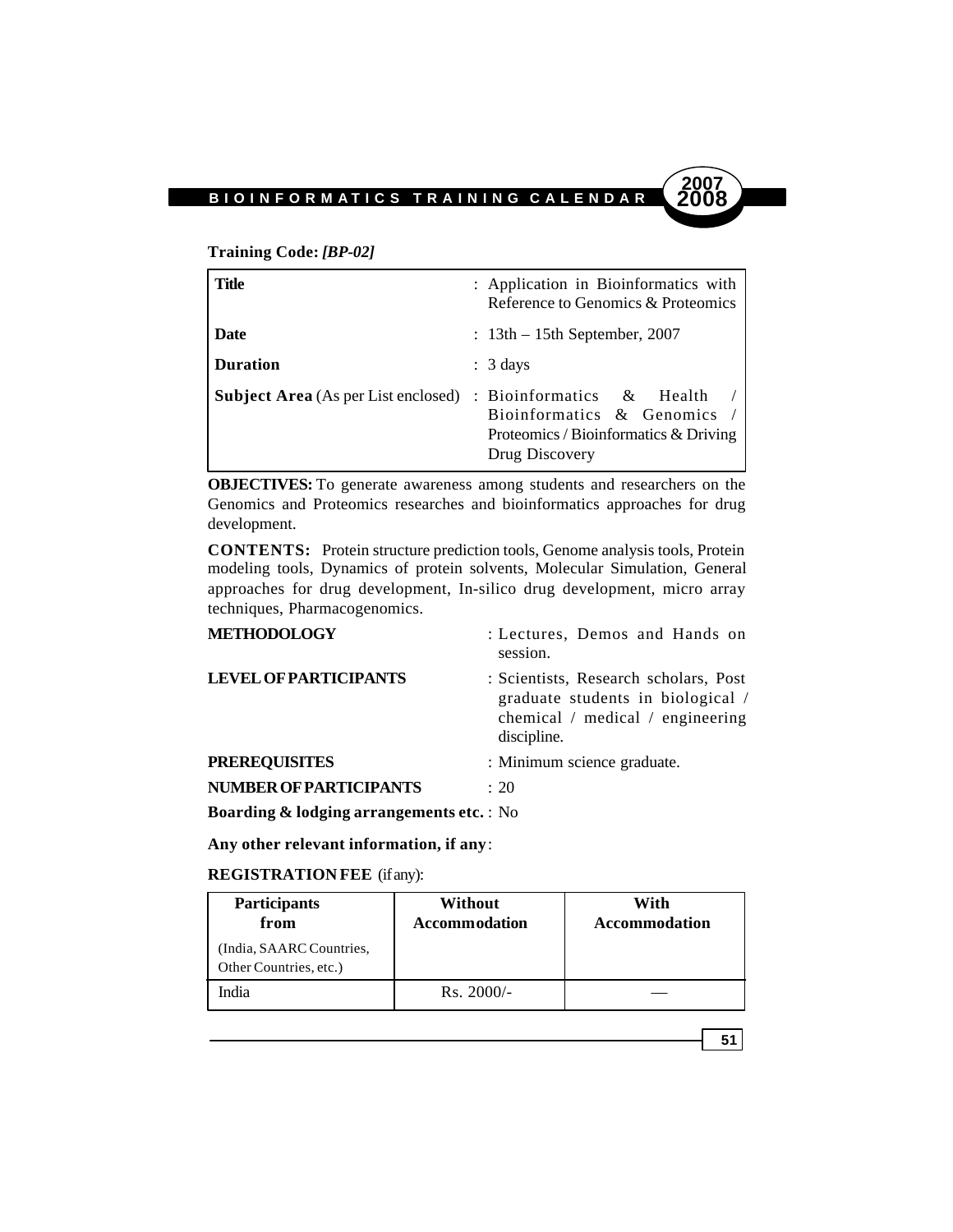**Training Code:** *[BP-03]*

| Title                                      | : Principals and applications of<br>Bioinformatics in Biotechnology                                                               |
|--------------------------------------------|-----------------------------------------------------------------------------------------------------------------------------------|
| <b>Date</b>                                | $: 10th - 11th$ December, 2007                                                                                                    |
| <b>Duration</b>                            | $: 2 \text{ days}$                                                                                                                |
| <b>Subject Area</b> (As per List enclosed) | : Bioinformatics $\&$ Health<br>Bioinformatics & Genomics $/$<br>Proteomics / Database / Software<br>development in Biotechnology |

**2007**

**52**

**OBJECTIVES:** To provide a platform to young researcher and students about advancement of bioinformatics tools and detail discussion on applications of bioinformatics tools in different fields of biotechnology.

**CONTENTS:** Bioinformatics tools such as whole genome sequence assembly, finishing genome sequence annotation of genome sequence for gene prediction and other structural elements, proteomics tools, protein structure and function analysis, linkage of biotechnology with bioinformatics, tools for retrieval of biological information including genome information and importance in biotechnology.

| <b>METHODOLOGY</b>                                  | : Lectures, Demos and Hands on session.                                                                                       |
|-----------------------------------------------------|-------------------------------------------------------------------------------------------------------------------------------|
| <b>LEVEL OF PARTICIPANTS</b>                        | : Scientists, Research scholars, Post<br>graduate students in biological /<br>chemical / medical / engineering<br>discipline. |
| <b>PREREQUISITES</b>                                | : Minimum science graduate.                                                                                                   |
| <b>NUMBER OF PARTICIPANTS</b>                       | : 20                                                                                                                          |
| <b>Boarding &amp; lodging arrangements etc.:</b> No |                                                                                                                               |

**Any other relevant information, if any**:

**REGISTRATION FEE** (if any):

| <b>Participants</b><br>from                        | Without<br><b>Accommodation</b> | With<br>Accommodation |
|----------------------------------------------------|---------------------------------|-----------------------|
| (India, SAARC Countries,<br>Other Countries, etc.) |                                 |                       |
| India                                              | $Rs. 1000/-$                    |                       |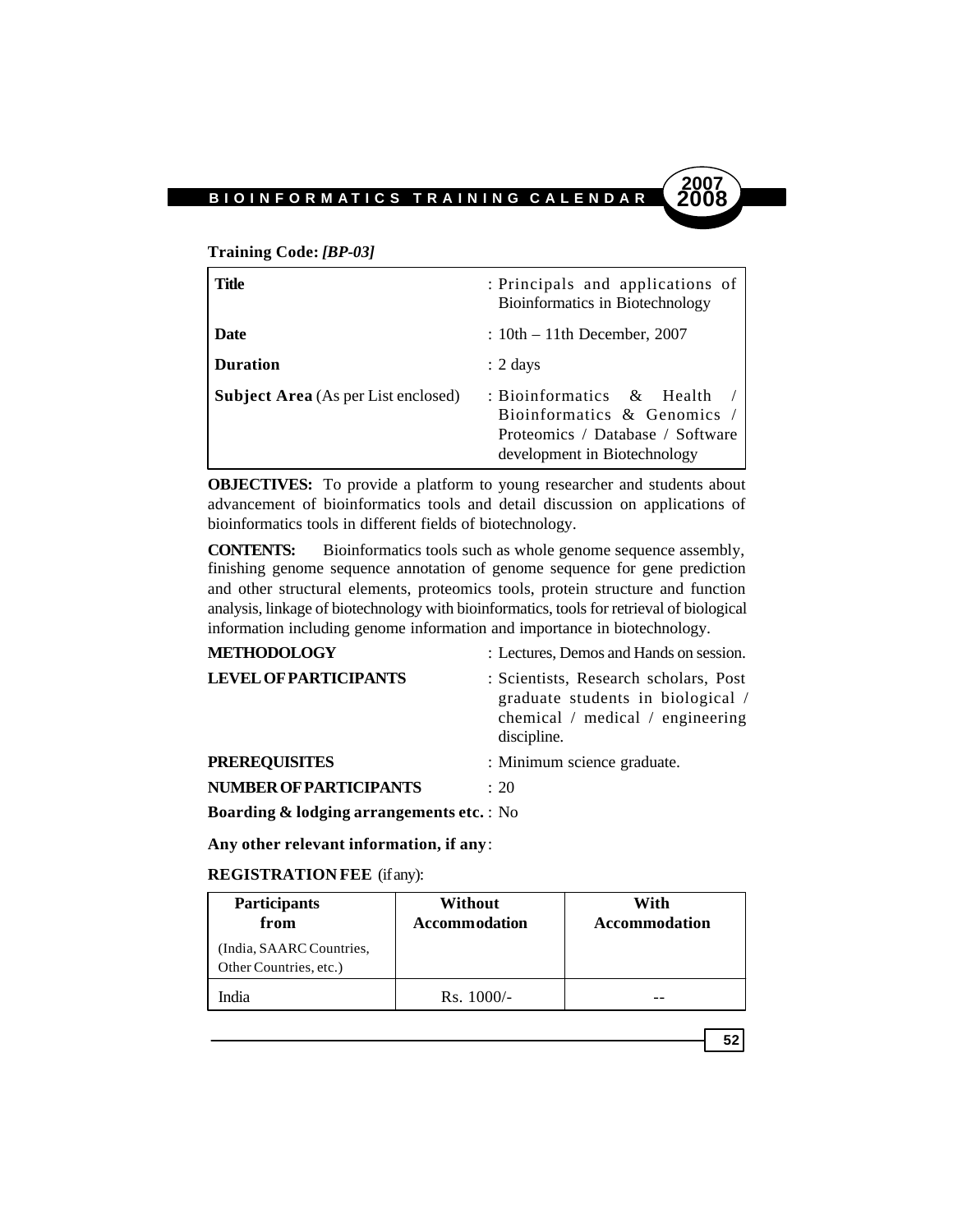

## **Training Code:** *[BP-04]*

| Title                                      |                                                                                                                                                                                                                      | : Bioinformatics – Insilico study of<br>DNA and Protein                                                                              |
|--------------------------------------------|----------------------------------------------------------------------------------------------------------------------------------------------------------------------------------------------------------------------|--------------------------------------------------------------------------------------------------------------------------------------|
| Date                                       |                                                                                                                                                                                                                      | $: 7th - 8th March, 2008$                                                                                                            |
| <b>Duration</b>                            |                                                                                                                                                                                                                      | $: 2 \text{ days}$                                                                                                                   |
| <b>Subject Area</b> (As per List enclosed) |                                                                                                                                                                                                                      | : Bioinformatics $\&$<br>- Health<br>Bioinformatics & Genomics /<br>Proteomics / Database / Software<br>development in Biotechnology |
| <b>OBJECTIVES:</b>                         | To impart knowledge about the importance of readily available<br>bioinformatics software tools, how to access, utilize and<br>implement for the benefit of biotechnology, analysis of whole<br>genomes and proteome. |                                                                                                                                      |
| CONTENTS.                                  | Rioinformatics tools such as whole genome sequence assembly                                                                                                                                                          |                                                                                                                                      |

- **CONTENTS:** Bioinformatics tools such as whole genome sequence assembly, finishing genome sequence, annotation of genome sequence for gene prediction and other structural elements, proteomics tools, protein structure and function analysis, linkage of biotechnology with bioinformatics.
- **METHODOLOGY** : Lectures, Demos and Hands on session. **LEVEL OF PARTICIPANTS** : Scientists, Research scholars, Post graduate students in biological / chemical / medical / engineering discipline. **PREREQUISITES** : Minimum science graduate.
- **NUMBER OF PARTICIPANTS** : 20

**Boarding & lodging arrangements etc.** : No

**Any other relevant information, if any**:

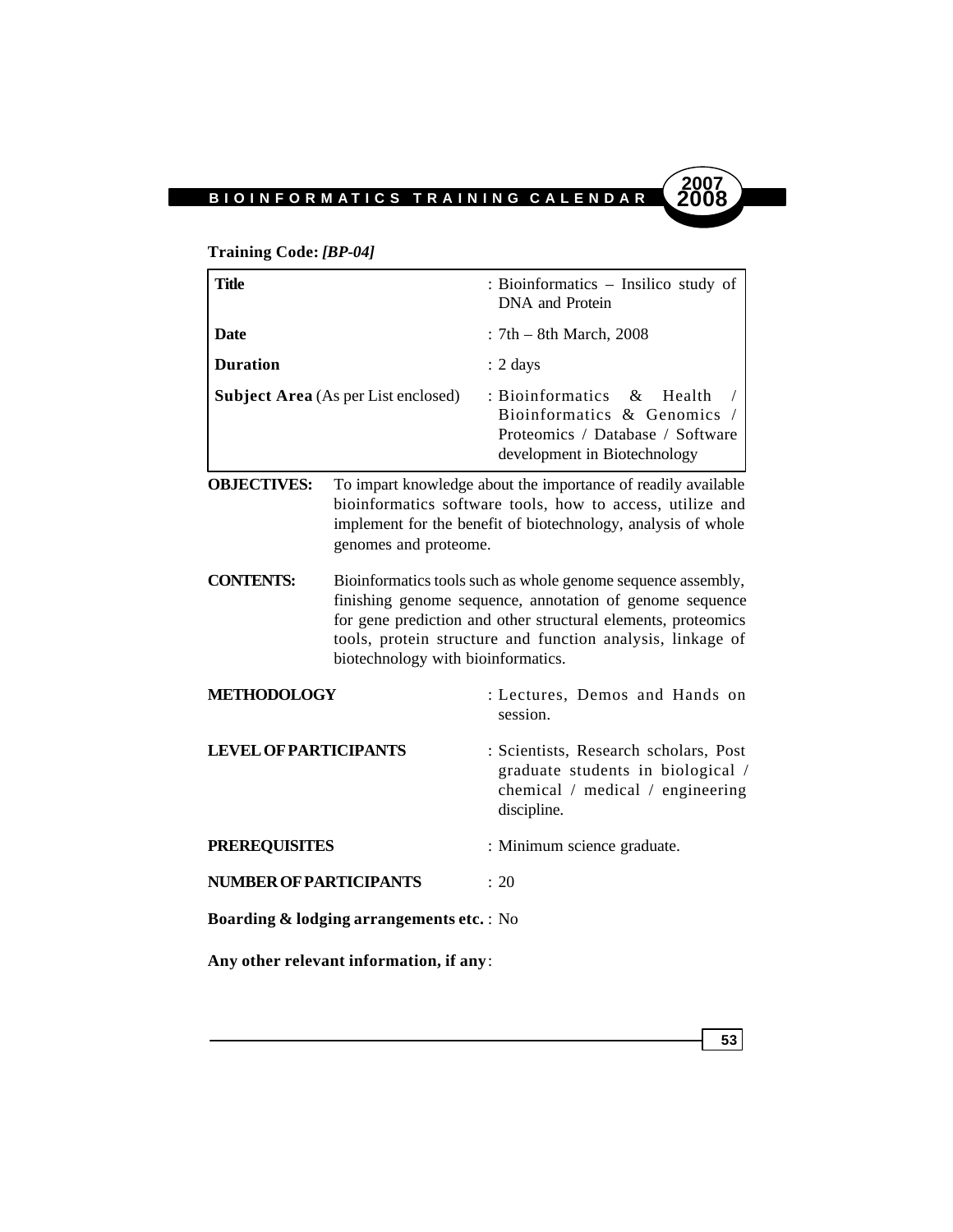

# **REGISTRATION FEE** (if any):

| <b>Participants</b><br>from                        | Without<br>Accommodation | With<br><b>Accommodation</b> |
|----------------------------------------------------|--------------------------|------------------------------|
| (India, SAARC Countries,<br>Other Countries, etc.) |                          |                              |
| India                                              | $Rs. 1000/-$             |                              |

# **Contact Address : Dr. P.K. SETH,** Coordinator

|  | <b>Phone</b> : $0522 - 2365050$ , $4012076 / 77$ |
|--|--------------------------------------------------|
|  | <b>Fax</b> : $0522-4012081$                      |
|  | <b>E-mail</b> : info@biotechcitylucknow.org      |
|  | Web-Address: www.biotechcitylucknow.org          |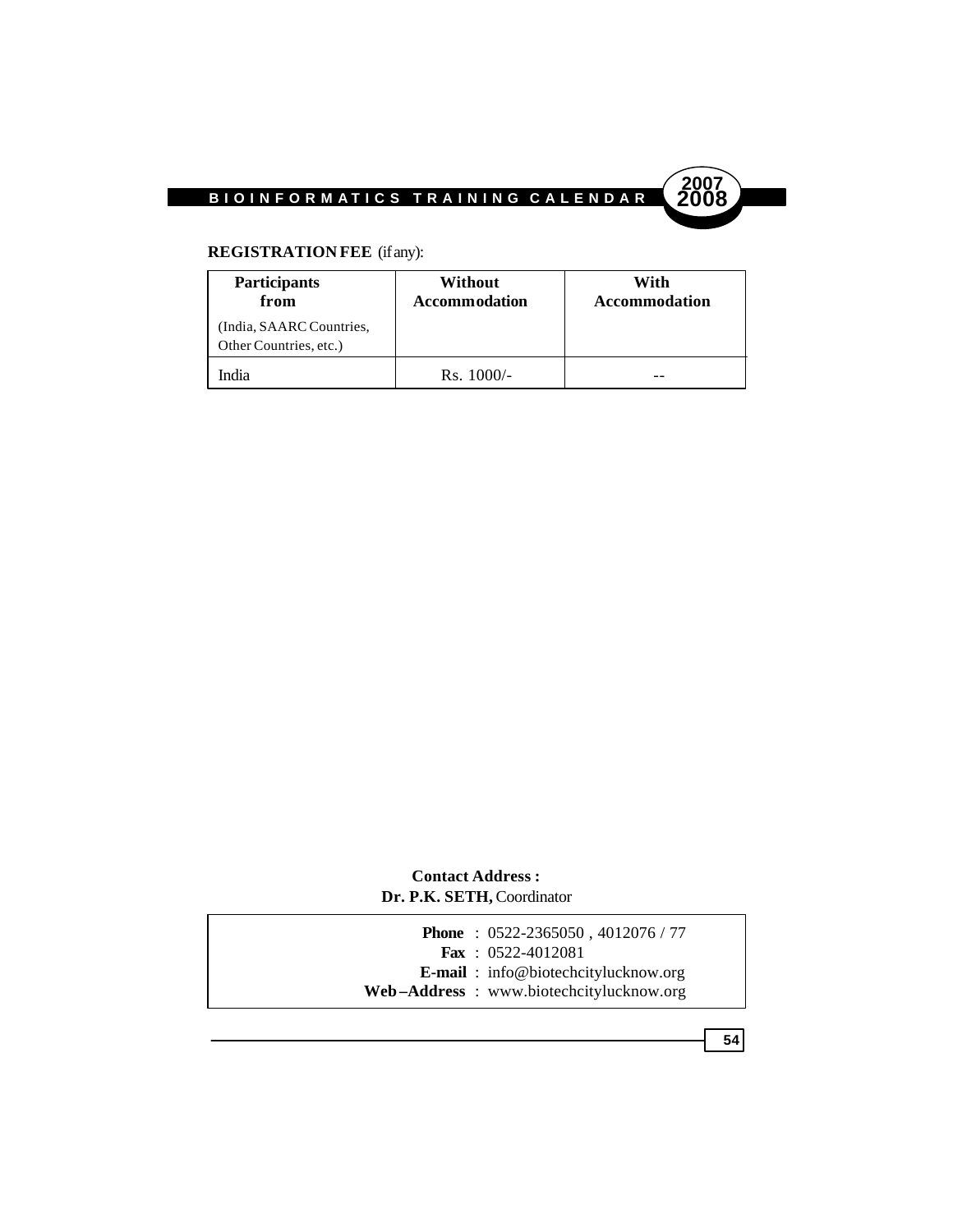# **Birla Institute of Technology, Mesra, Ranchi**

**Training Code:** *[BIT-01]*

| Title                                      | : National workshop on Functional<br>Genomics of Prokaryotes     |
|--------------------------------------------|------------------------------------------------------------------|
| <b>Date</b> (from $\_\_$ to $\_\)$ )       | : August 6-11, 2007 or alternatively on<br>September 10-15, 2007 |
| <b>Duration</b> (in number of days):       | $: 6 \text{ days}$                                               |
| <b>Subject Area</b> (As per List enclosed) | : Genome and Proteome Analysis                                   |

#### **OBJECTIVES:**

- 1. To provide an exposure to the current approaches which are being used in functional genomics of prokaryotes.
- 2. To impart knowledge about the importance of bioinformatics software tools; viz. how to access, utilize and implement for the benefit of proteomics and genome analysis of whole prokaryote genomes.

**CONTENTS:** Basics of Genome Organization, Information resources in Bioinformatics, Database searching, strategies of genome sequencing, Genome assembly, Gene identification methods, Features identification, Genome annotation, Comparative Genomics, Genomics application in Drug Discovery, Proteomics tools, protein structure and function analysis, linkage of biotechnology with bioinformatics.

| <b>METHODOLOGY</b> (Lectures, Demos,<br>Hands on Session, Workshop/Seminar/<br>Symposia etc.) | : Lectures, Demonstration and Hands<br>on session                                                              |
|-----------------------------------------------------------------------------------------------|----------------------------------------------------------------------------------------------------------------|
| <b>LEVEL OF PARTICIPANTS</b>                                                                  | : Academician and scientist, Research<br><b>Scholars</b>                                                       |
| <b>PREREQUISITES</b>                                                                          | : Preliminary knowledge<br>about<br>biotechnology especially molecular<br>biology and computational techniques |
| <b>NUMBER OF PARTICIPANTS</b>                                                                 | $\div$ 20                                                                                                      |
| <b>Boarding &amp; lodging arrangements etc.</b> : In university guest house/ hostel on        | payment basis.                                                                                                 |

**Any other relevant information, if any**: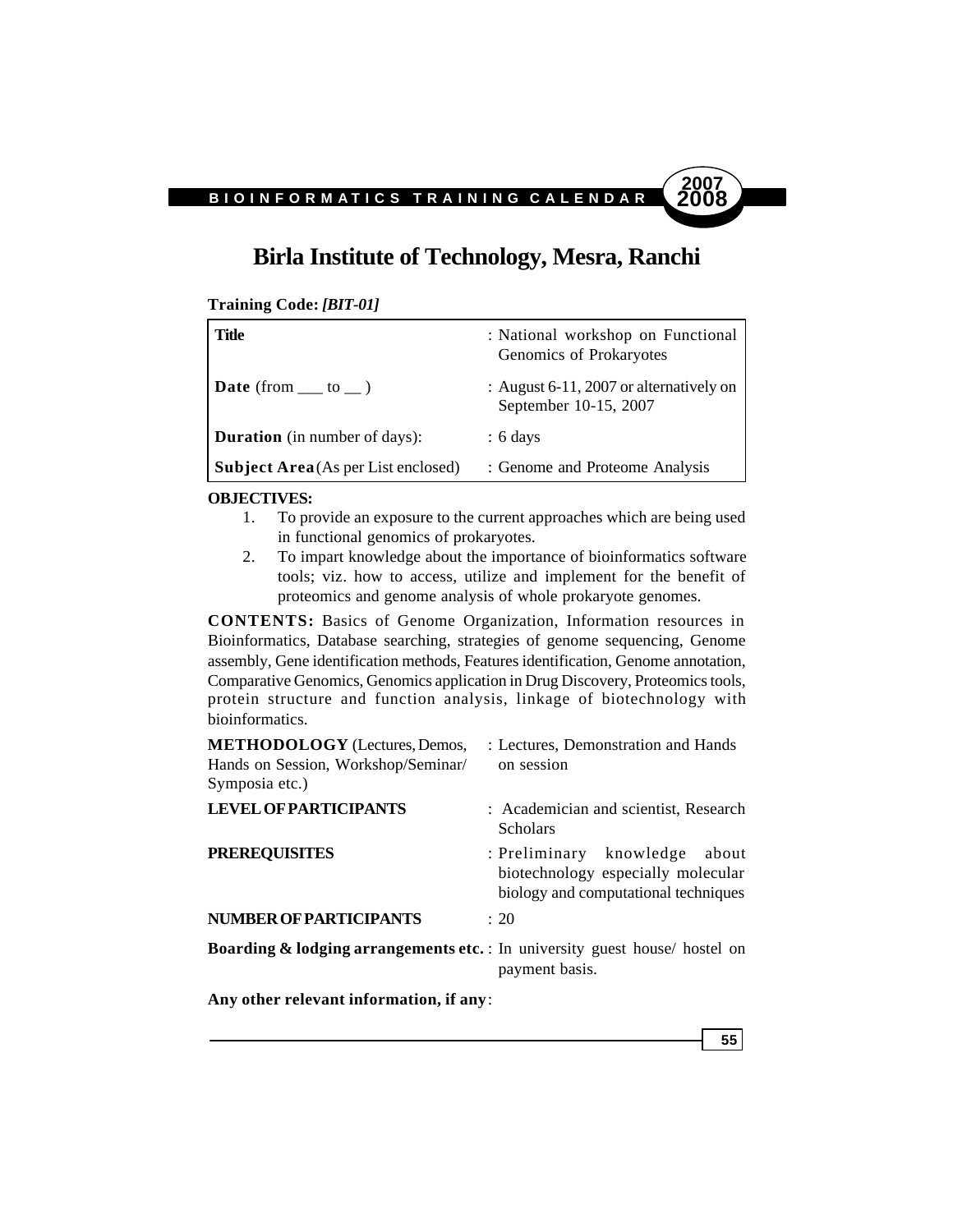

# **REGISTRATION FEE** (if any):

| <b>Participants</b><br>from                        | Without<br><b>Accommodation</b> | With<br>Accommodation |  |
|----------------------------------------------------|---------------------------------|-----------------------|--|
| (India, SAARC Countries,<br>Other Countries, etc.) |                                 |                       |  |
| ndia                                               | $Rs. 2000/-$                    | $Rs. 3000/-$          |  |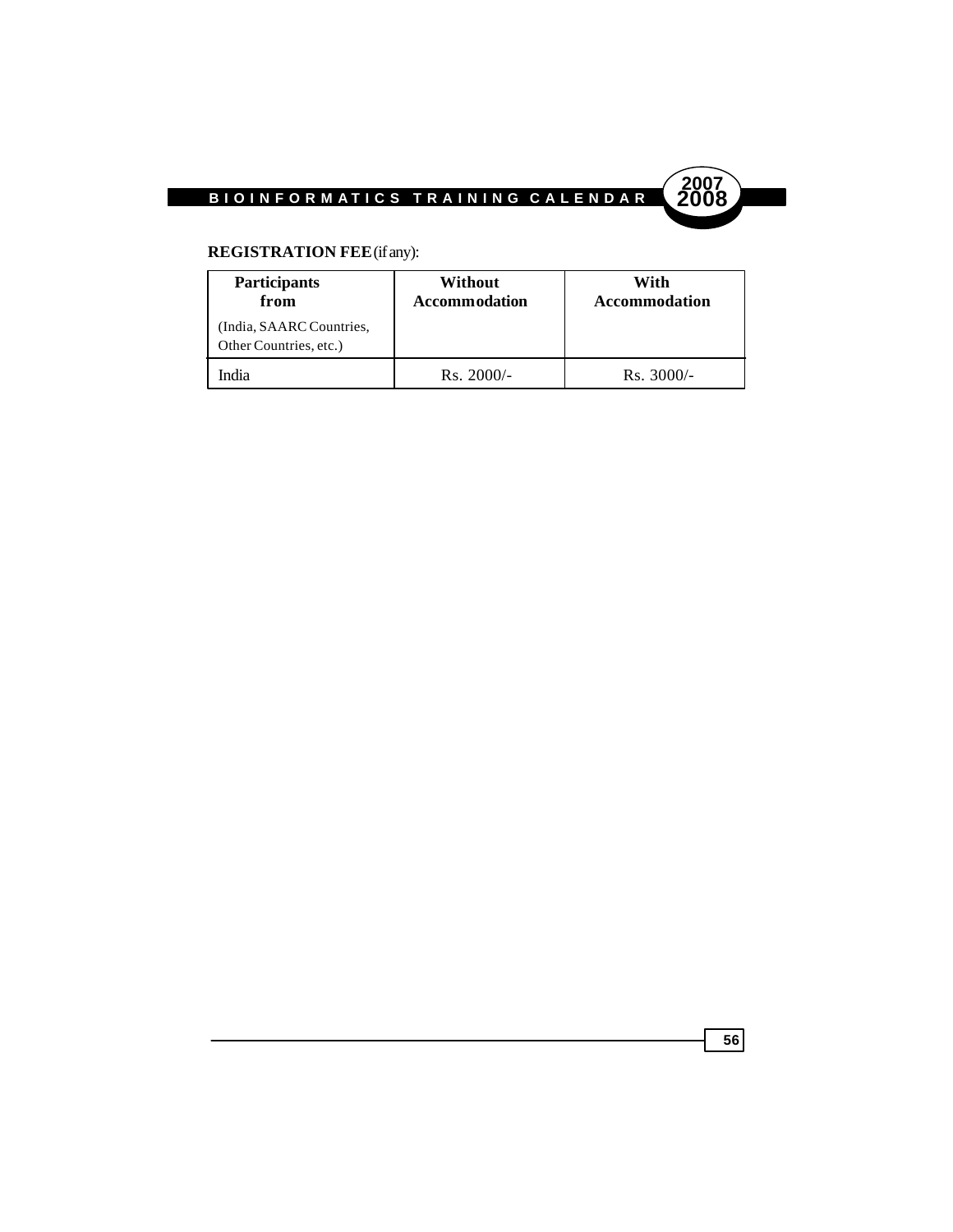# **2007**

#### **Training Code:** *[BIT-02]*

| Title                                      | : National conference Food Biotech-<br>nology: A Bioinformatics Approach |
|--------------------------------------------|--------------------------------------------------------------------------|
| <b>Date</b> (from $\_\_$ to $\_\)$ )       | : January 10-12, 2008                                                    |
| <b>Duration</b> (in number of days):       | $: 3 \text{ days}$                                                       |
| <b>Subject Area</b> (As per List enclosed) | : Bioinformatics in Agriculture/ Plant<br>Sciences                       |

## **OBJECTIVES:**

- 1. To provide a platform to discuss the recent advancement on agriculture and food biotechnology. Bioinformatics tools would be integrated while generating databases or designing any metabolic pathways in food biotechnology among various BTISnet centres and other organizations engaged on similar activities..
- 2. To impart knowledge about the importance of bioinformatics software tools; viz. how to access, utilize and implement for the benefit of food biotechnology research.
- **CONTENTS:** 1. Basics of food biotechnology, Probiotics, Biotechnological approaches to enhance research, Innovations and production pertinent to food biotechnology, 2. Molecular, cellular and subcellular bioinformatics including engineering of metabolic pathways, 3. Proteomics tools, food protein structure and function analysis, 4. Linkage of food biotechnology with bioinformatics, and followed by 5. Brain, stroming session and open discussion.

**METHODOLOGY** (Lectures, Demos, : Lectures and Demonstration Hands on Session, Workshop/Seminar/ Symposia etc.) **LEVEL OF PARTICIPANTS** : Academician and Scientist, Research **Scholars** 

**PREREQUISITES** : Preliminary knowledge about food biotechnology especially molecular biology and computational techniques

**NUMBER OF PARTICIPANTS** : 100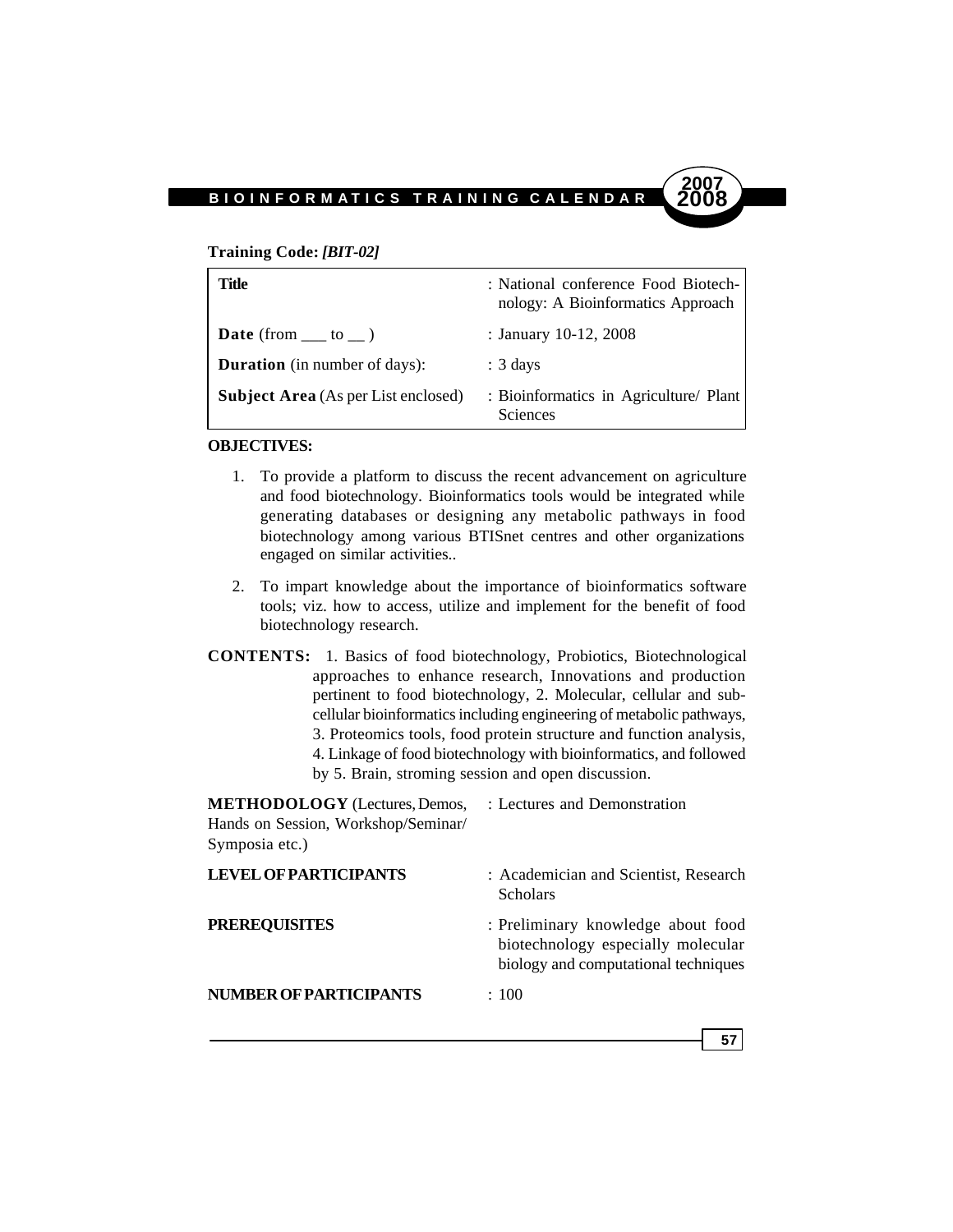

**Boarding & lodging arrangements etc.** : In university guest house/ hostel on payment basis.

**Any other relevant information, if any**:

# **REGISTRATION FEE** (if any):

| <b>Participants</b><br>from                        | Without<br><b>Accommodation</b> | With<br>Accommodation |
|----------------------------------------------------|---------------------------------|-----------------------|
| (India, SAARC Countries,<br>Other Countries, etc.) |                                 |                       |
| India                                              | $800/-$<br>Rs.                  | $Rs. 1100/-$          |

# **Contact Address : Dr. A. S. VIDYARTHI,** Coordinator

|  | <b>Phone</b> : $91-651-2276223$    |
|--|------------------------------------|
|  | <b>Fax</b> : $91-651-2276590$      |
|  | E-mail: asvidyarthi@bitmesra.ac.in |
|  | btis bit@bitmesra.ac.in            |
|  | $Web-Address: www.bitmesra.ac.in$  |
|  |                                    |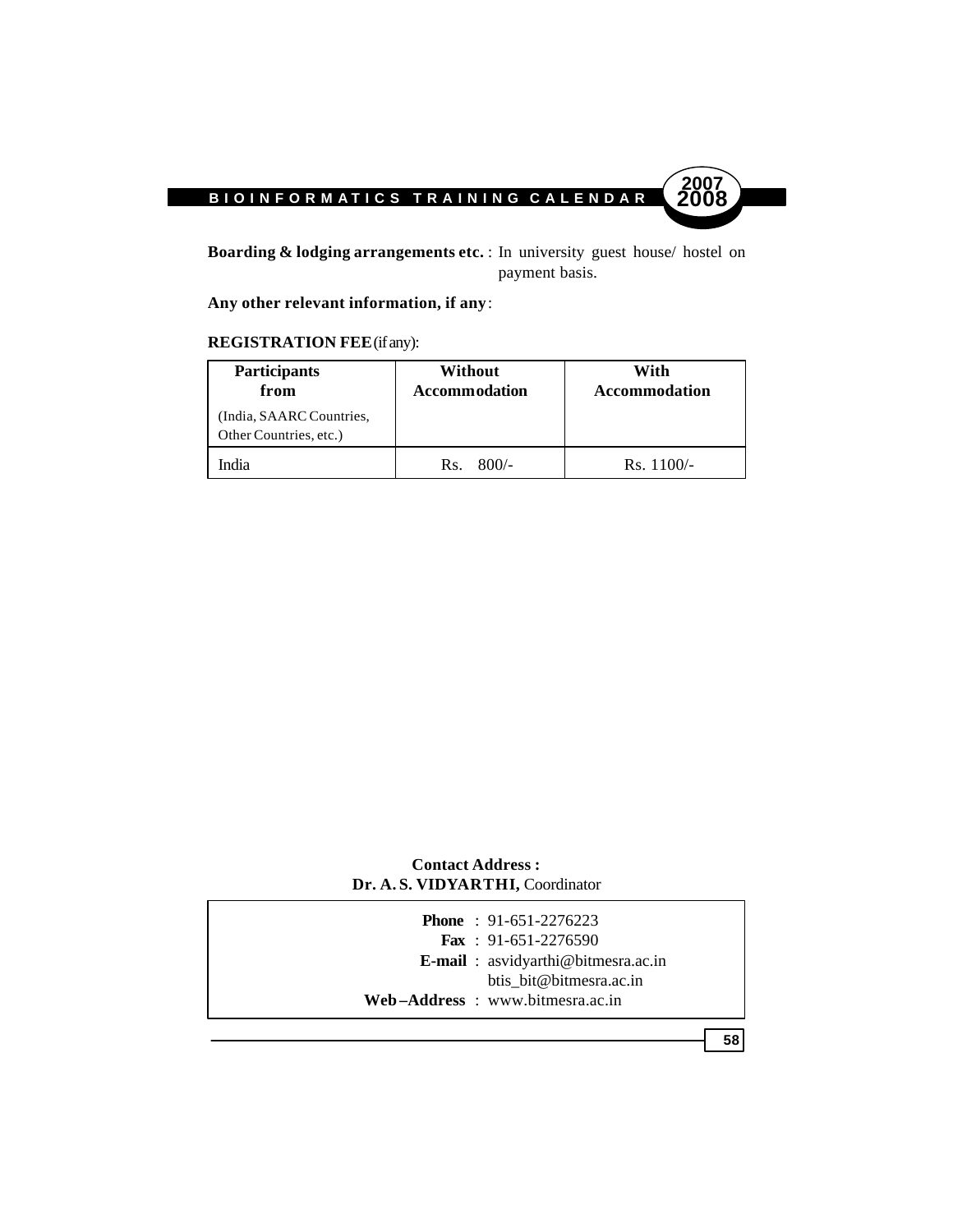

# **Bose Institute**

**Training Code:** *[BI-01]*

| Title                                      | : Protein Folding and Bioinformatics |
|--------------------------------------------|--------------------------------------|
| $\vert$ Date (from __ to _)                | : March $6 - 7$ , 2008               |
| <b>Duration</b> (in number of days):       | $: 2 \text{ days}$                   |
| <b>Subject Area</b> (As per List enclosed) | : Structural Bioinformatics          |

**OBJECTIVES:** To demonstrate how bioinformatics has been used to understand protein structure and folding.

**CONTENTS:** There will be lectures on both the experimental aspects of protein folding and theoretical studies including bioinformatics to understand the folding and stability of proteins

**METHODOLOGY** (Lectures, Demos, : Mostly lectures, with some Hands on Session, Workshop/Seminar/ demonstrations Symposia etc.)

| <b>LEVEL OF PARTICIPANTS</b>  | : Researchers, Scientists, Academicians            |  |
|-------------------------------|----------------------------------------------------|--|
| <b>PREREOUISITES</b>          | : About to complete M.Sc., or enrolled<br>in Ph.D. |  |
| <b>NUMBER OF PARTICIPANTS</b> | :45                                                |  |

**Boarding & lodging arrangements etc.** : Available on request and on payment **Any other relevant information, if any**:

**REGISTRATION FEE** (if any) : Rs.500/- for academic organization and Rs. 1500/- for industry.

| <b>Participants</b>                                | Without       | With          |
|----------------------------------------------------|---------------|---------------|
| from                                               | Accommodation | Accommodation |
| (India, SAARC Countries,<br>Other Countries, etc.) |               |               |

$$
\textcolor{blue}{\bf 59}
$$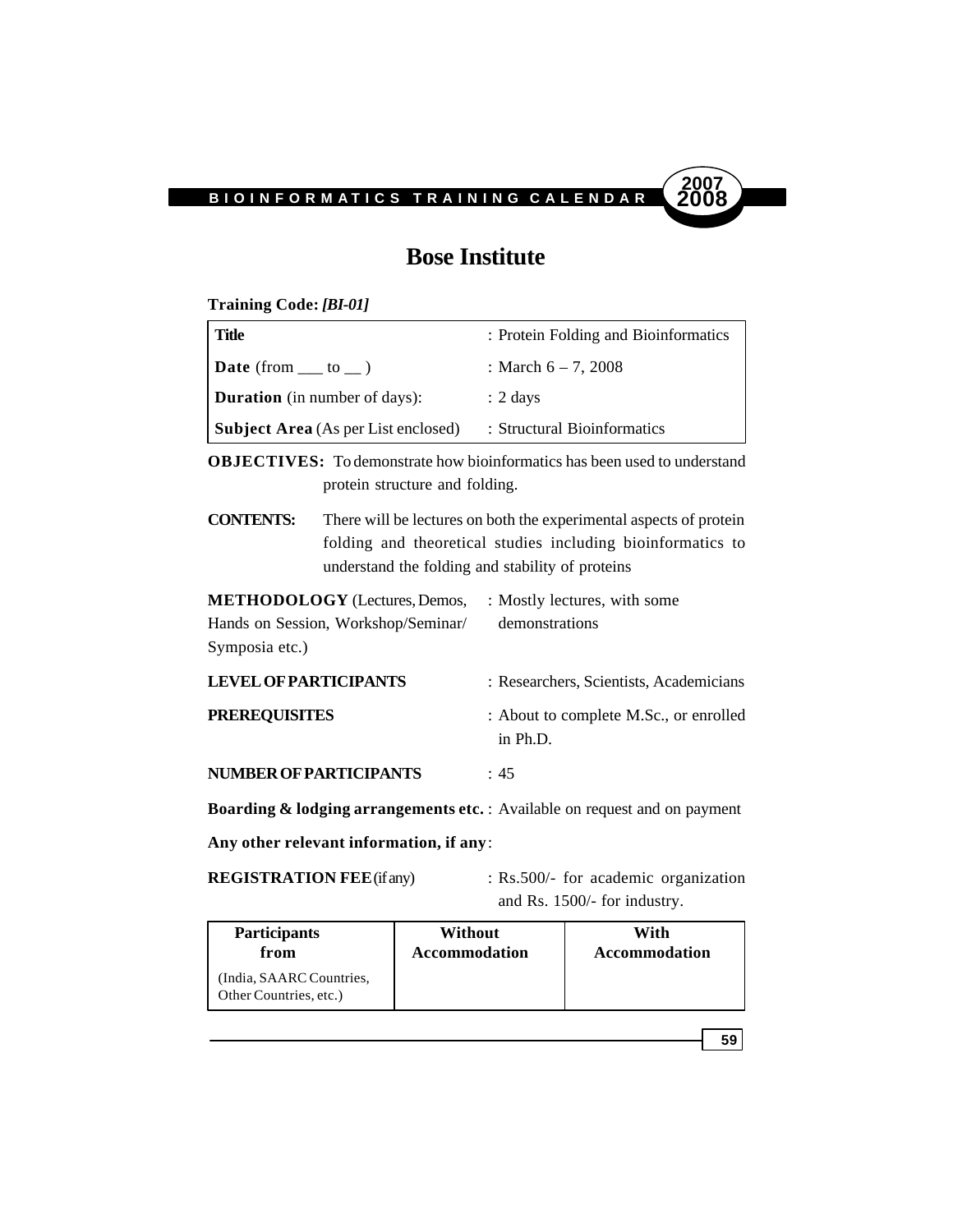

## **Contact Address : Prof. PINAK CHAKRABARTI,** Coordinator

|  | <b>Phone</b> : $033-2355-4766/2816$               |
|--|---------------------------------------------------|
|  | <b>Fax</b> : $033-2355-3886$                      |
|  | <b>E-mail</b> : $\text{dicdbt@boseinst.ernet.in}$ |
|  | Web-Address : http://boseinst.ernet.in/bic        |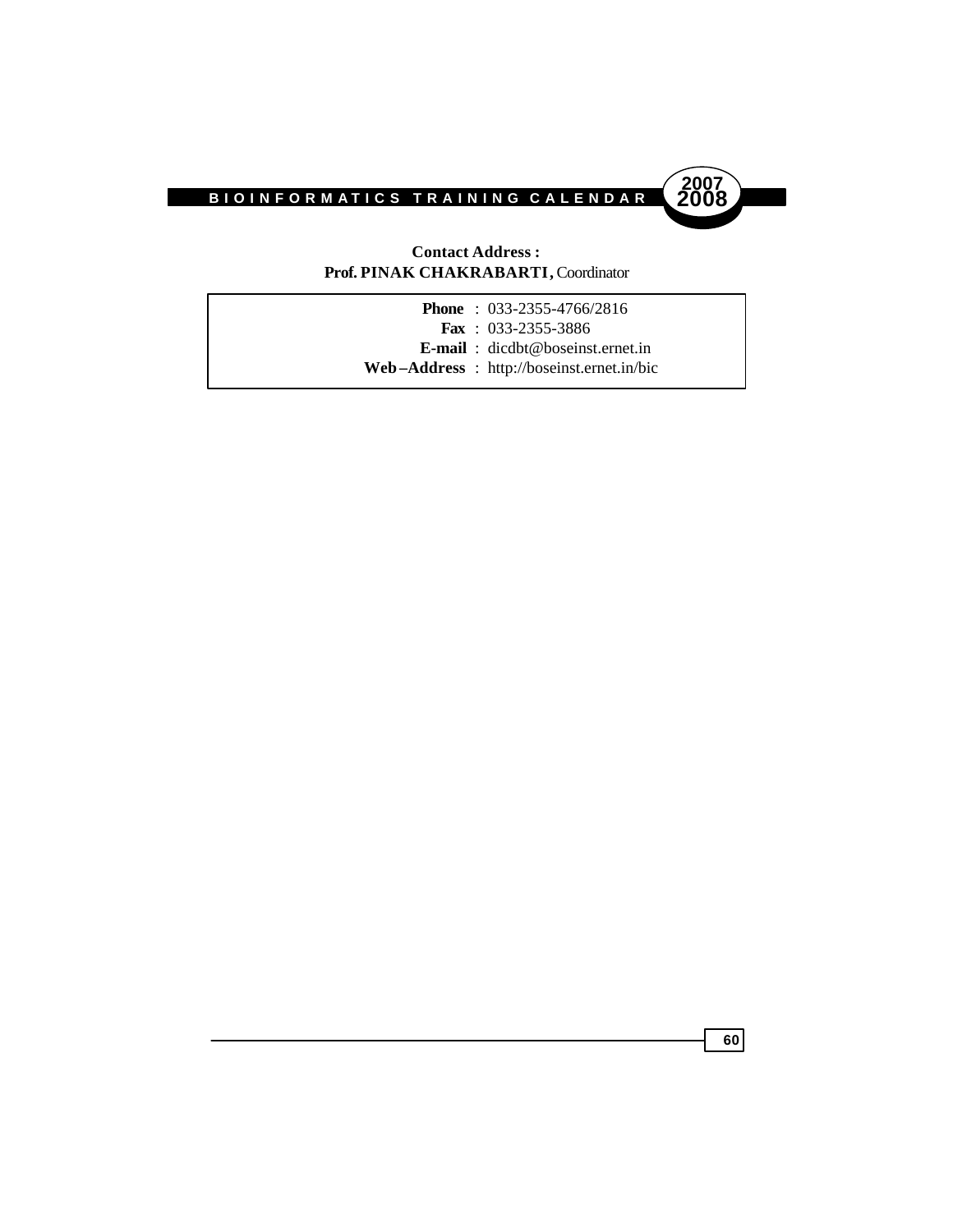

# **Calcutta University, Kolkata**

**Training Code:** *[CU-01]*

| Title                                      | : An Introduction to Perl |
|--------------------------------------------|---------------------------|
| <b>Date</b> (from $\_\_$ to $\_\)$ )       | : August 21-23, 2007      |
| <b>Duration</b> (in number of days):       | : 3                       |
| <b>Subject Area</b> (As per List enclosed) | : Computational Biology   |

**OBJECTIVES:** To familiarize and to be able to write Perl codes for problems related to Computational Biology and Bioinformatics.

**CONTENTS:** Basic Commands. Algorithm translation. Direct Method training

| : Lectures, Demos and Hands-on<br>session         |  |
|---------------------------------------------------|--|
| : Research Students                               |  |
| : Minimal exposure to any programming<br>language |  |
| : 20                                              |  |
| Participants will have to arrange                 |  |
|                                                   |  |

Any other relevant information, if any

## **REGISTRATION FEE** (if any):

| <b>Participants</b><br>from<br>(India, SAARC Countries,<br>Other Countries, etc.) | Without<br><b>Accommodation</b>              | With<br>Accommodation              |
|-----------------------------------------------------------------------------------|----------------------------------------------|------------------------------------|
|                                                                                   | $Rs. 750/-$ for Indian<br>Participants only. | Limited to Indian<br>Participants. |

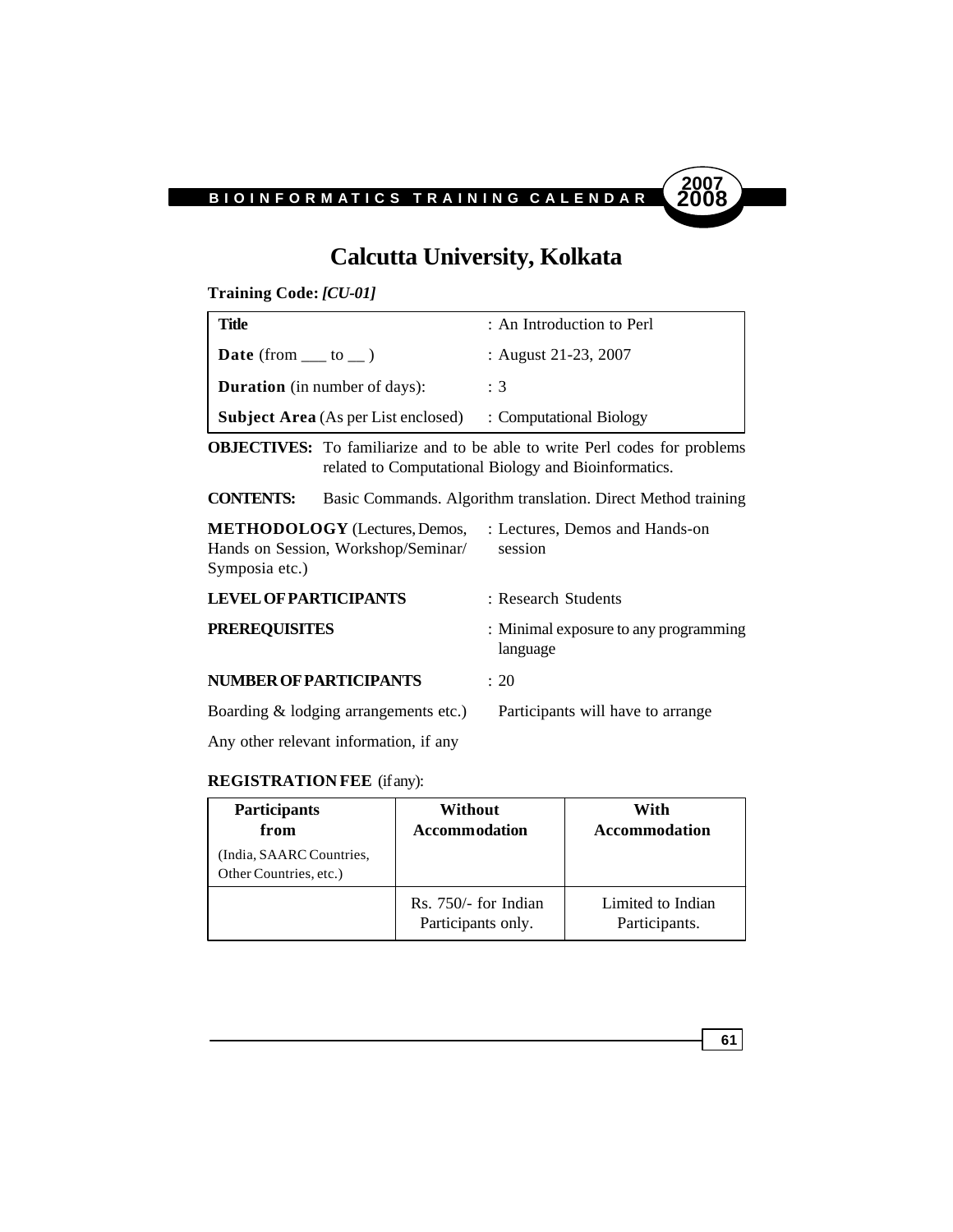

## **Training Code:** *[CU-02]*

| Title                                      | : An Introduction to System Biology |
|--------------------------------------------|-------------------------------------|
| <b>Date</b> (from $\_\_$ to $\_\)$ )       | : January 8-10, 2008                |
| <b>Duration</b> (in number of days):       | : 3                                 |
| <b>Subject Area</b> (As per List enclosed) | : Computational Biology             |

**OBJECTIVES:** Basic introduction to System Biology.

## **CONTENTS:**

| <b>METHODOLOGY</b> (Lectures, Demos, | : Lectures, Demos and Hands-on |
|--------------------------------------|--------------------------------|
| Hands on Session, Workshop/Seminar/  | session                        |
| Symposia etc.)                       |                                |
| <b>LEVEL OF PARTICIPANTS</b>         | : Research Students            |
| <b>PREREQUISITES</b>                 | : No prerequisites             |
| NUMBER OF PARTICIPANTS               | $\div$ 20                      |

**Boarding & lodging arrangements etc.** : Participants will have to arrange

**Any other relevant information, if any**

## **REGISTRATION FEE** (if any):

| <b>Participants</b><br>from                        | Without<br><b>Accommodation</b>               | With<br>Accommodation              |
|----------------------------------------------------|-----------------------------------------------|------------------------------------|
| (India, SAARC Countries,<br>Other Countries, etc.) |                                               |                                    |
|                                                    | $Rs. 1000/-$ for Indian<br>Participants only. | Limited to Indian<br>Participants. |

## **Contact Address : Dr. SUBHASIS MUKHOPADHYAY**, Coordinator

|                  | <b>Phone</b> : (0) 94331 07434 (SM)<br>94334 28324 (SK)         |
|------------------|-----------------------------------------------------------------|
| $\mathbf{F}$ ax: | <b>E-mail</b> : $skbmbg@caluniv.ac.in/$<br>smbmbg@caluniv.ac.in |
| Web-Address:     |                                                                 |
|                  | 62                                                              |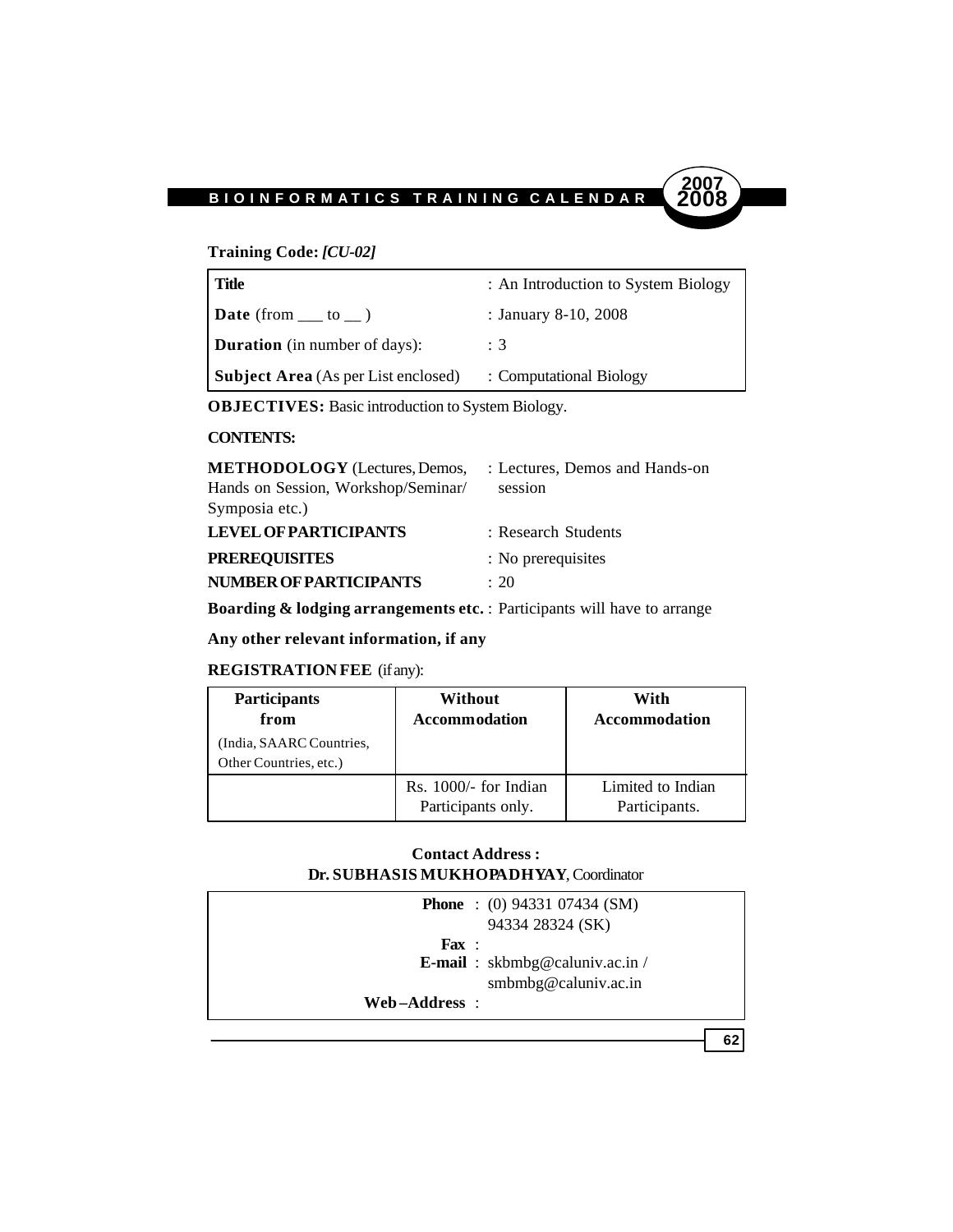# **Central Agricultural Research Institute, Port Blair**

**Training Code:** *[CARI-01]*

| <b>Title</b>                                                                  |          | : Bioinformatics and Sequence Analysis                                                                                                                               |
|-------------------------------------------------------------------------------|----------|----------------------------------------------------------------------------------------------------------------------------------------------------------------------|
| Date                                                                          |          | $: 21st - 22nd$ September, 2007                                                                                                                                      |
| <b>Duration</b>                                                               |          | $: 2 \text{ days}$                                                                                                                                                   |
|                                                                               |          | <b>Subject Area</b> (As per List enclosed) : Bioinformatics and Genomics<br>Proteomics                                                                               |
| <b>OBJECTIVES:</b>                                                            |          | To create awareness among participants for the use of<br>Bioinformatics tools in genome and proteome analysis which<br>will help enable them in their research work. |
| <b>CONTENTS:</b>                                                              | Advance. | Introduction to sequence analysis tools BLAST, FASTA,<br>HMMER, Gold Miner, Accelrys Gene 2.5 and Vector NTI                                                         |
| <b>METHODOLOGY</b>                                                            |          | : Lectures, Demos, Hands on Sessions                                                                                                                                 |
| <b>LEVEL OF PARTICIPANTS</b>                                                  |          | : Scientists, Research Scholars,<br>Students.                                                                                                                        |
| <b>PREREQUISITES</b>                                                          |          | : Must have basic knowledge of<br>computer.                                                                                                                          |
| NUMBER OF PARTICIPANTS                                                        |          | : 25                                                                                                                                                                 |
| $\mathbf{r}$ $\mathbf{r}$ $\mathbf{r}$ $\mathbf{r}$ $\mathbf{r}$ $\mathbf{r}$ |          |                                                                                                                                                                      |

**Boarding & lodging arrangements etc.** :

**Any other relevant information, if any**:

# **REGISTRATION FEE** (if any):

| Participants<br>from                               | Without<br><b>Accommodation</b> | With<br><b>Accommodation</b> |
|----------------------------------------------------|---------------------------------|------------------------------|
| (India, SAARC Countries,<br>Other Countries, etc.) |                                 |                              |
| India                                              | 500                             | 1000                         |
| <b>SAARC</b> Countries                             | <b>US\$75</b>                   | <b>US \$150</b>              |
| Other Countries.                                   | <b>US\$ 150</b>                 | <b>US\$ 300</b>              |

**63**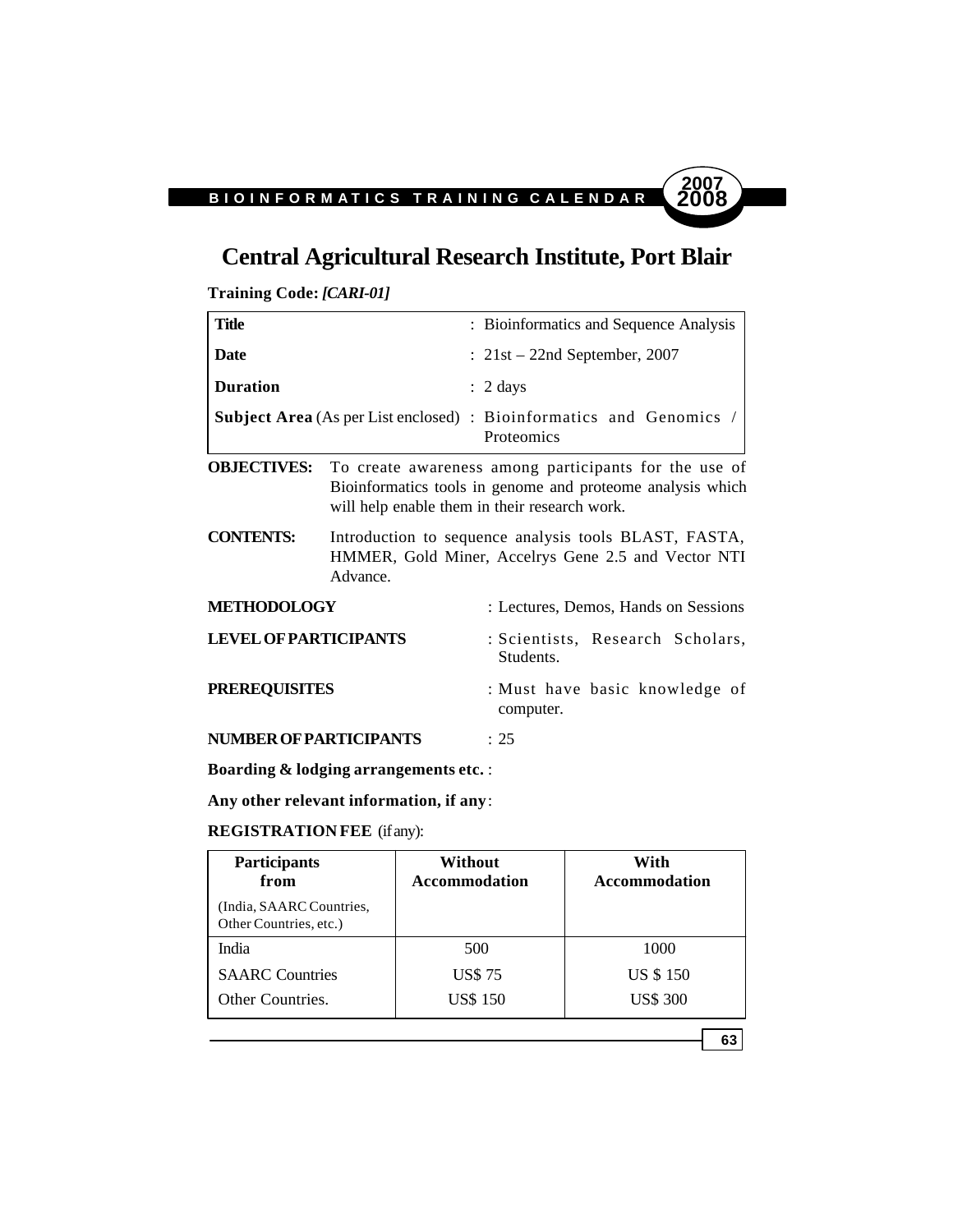#### **Training Code:** *[CARI-02]*

| Title               | : Molecular Modeling and Protein<br>Docking. |
|---------------------|----------------------------------------------|
| Date                | $: 20th - 23rd$ February, 2008               |
| <b>Duration</b>     | $: 4 \text{ days}$                           |
| <b>Subject Area</b> | : Bioinformatics and Molecular<br>Modeling   |

**OBJECTIVES:** Impact training to participants on homology modeling of proteins and to predict protein ligand interaction.

#### **CONTENTS :**

- 1. Use of software (Modeller 9.1, Acclerys Discovery Studio) for structural modeling of proteins.
- 2. Use of software (ICM Pro, HEX, ArgusLab) for predicting protein ligand interaction.

| <b>METHODOLOGY</b>            | : Lectures, Demos, Hands on Sessions          |  |
|-------------------------------|-----------------------------------------------|--|
| <b>LEVEL OF PARTICIPANTS</b>  | : Scientists, Research Scholars,<br>Students. |  |
| <b>PREREQUISITES</b>          | : Must have basic knowledge of<br>computer.   |  |
| <b>NUMBER OF PARTICIPANTS</b> | $\cdot$ 25                                    |  |

**Boarding & lodging arrangements etc.** : Guest house, CARI

**Any other relevant information, if any**:

#### **REGISTRATION FEE** (if any):

| Participants<br>from   | Without<br><b>Accommodation</b> | With<br><b>Accommodation</b> |
|------------------------|---------------------------------|------------------------------|
| India                  | $Rs.750/-$                      | $Rs. 1500/-$                 |
| <b>SAARC</b> Countries | <b>US\$ 100</b>                 | <b>US\$ 200</b>              |
| Other Countries.       | <b>US\$ 200</b>                 | <b>US\$ 400</b>              |

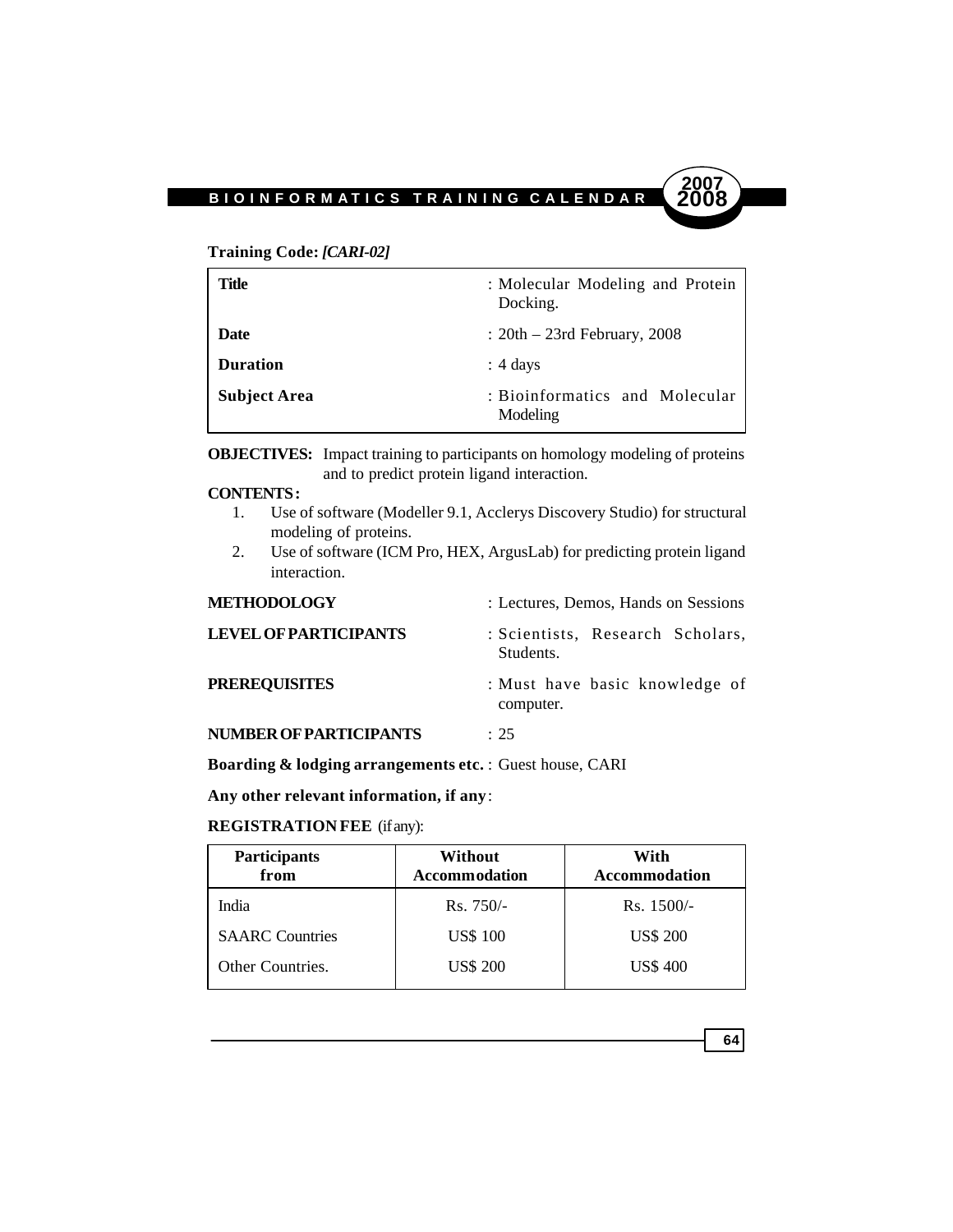

# **Contact Address : Dr. M. BALAKRISHNAN,** Coordinator

| <b>Phone</b> : $03192 - 250436$ (O),               |
|----------------------------------------------------|
| 09434283615 (Mobile)                               |
| <b>Fax</b> : $03192 - 251068/233281$               |
| <b>E-mail</b> : mbkrishnan@hotmail.com             |
| Web-Address: http://cari.res.in/Sub_DIC/index.html |
|                                                    |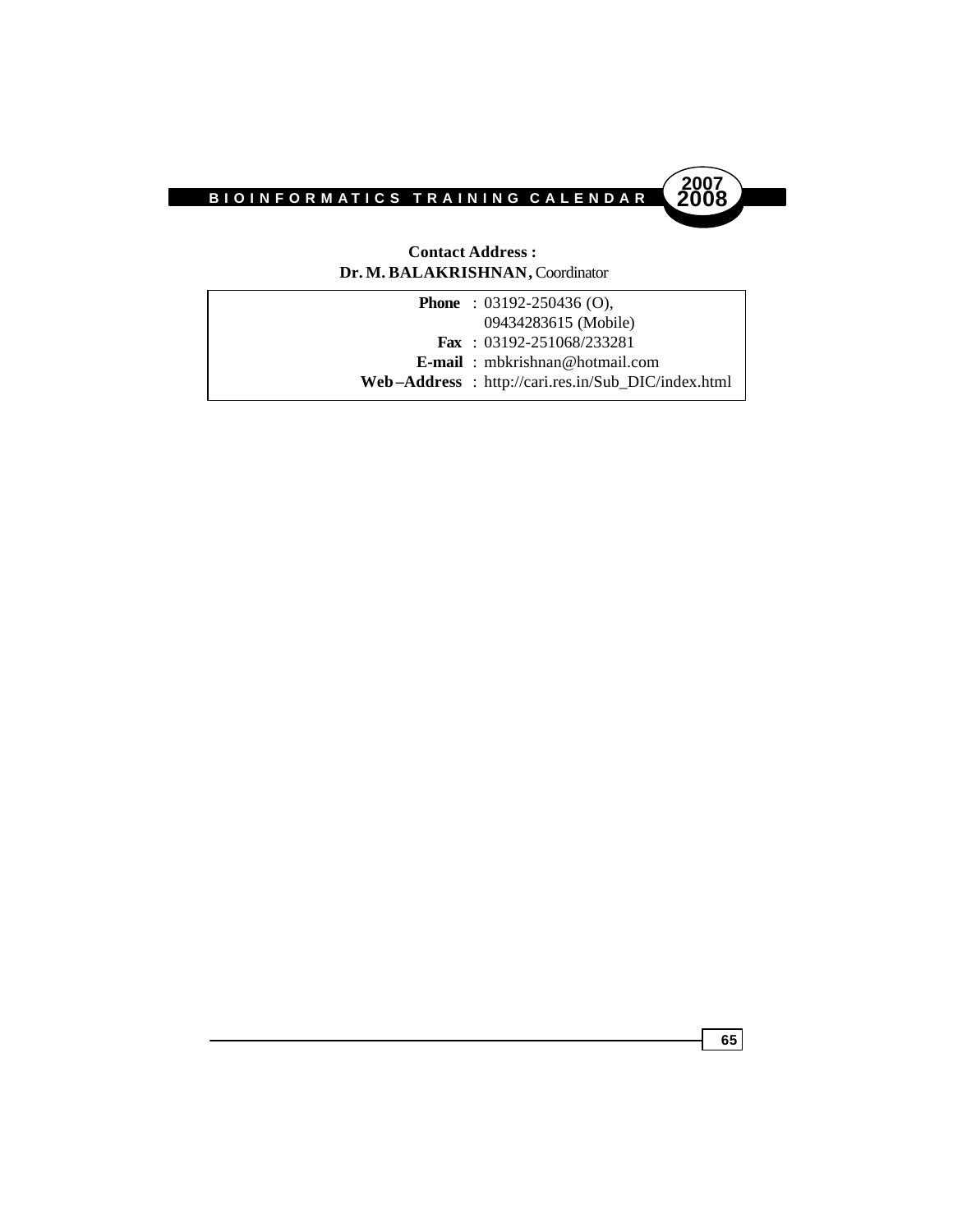

# **CCS Haryana Agricultural University**

| Training Code: [CCSHAU-01] |  |  |  |
|----------------------------|--|--|--|
|----------------------------|--|--|--|

| Title                                      | : Biological Databases, Sequence and<br>Phylogenetic Analysis in Plant<br>Sciences (for PG students) |
|--------------------------------------------|------------------------------------------------------------------------------------------------------|
| <b>Date</b> (from $\_\_$ to $\_\)$ )       | : December 25, 07 to January 5, 2008                                                                 |
| <b>Duration</b> (in number of days):       | $: 10 \text{ days}$                                                                                  |
| <b>Subject Area</b> (As per List enclosed) | : Bioinformatics in Agriculture/Plant<br><b>Sciences</b>                                             |

## **OBJECTIVES:**

- · To highlight the application of Bioinformatics in Plant Sciences
- · To familiarize the use of Biological databases and sequence analysis in agricultural science
- · To expose the students to some basic wet-lab biology experiments

## **CONTENTS:**

- · Biological databases
- · Sequence analysis including alignment
- · Phylogenetic analysis using Phylip and PAUP
- · Wet-lab experiments for Bioinformatics students (Demo and/or hands on)

**METHODOLOGY** (Lectures, Demos, : Lectures, Demonstrations, Hands on Hands on Session, Workshop/Seminar/ Sessions Symposia etc.)

| <b>LEVEL OF PARTICIPANTS</b>  | : PG Biological Sciences students |
|-------------------------------|-----------------------------------|
| <b>PREREOUISITES</b>          | : Computer fundamentals           |
| <b>NUMBER OF PARTICIPANTS</b> | $\div$ 15                         |

**Boarding & lodging arrangements etc.** Would be arranged on prior request

**Any other relevant information, if any**: -

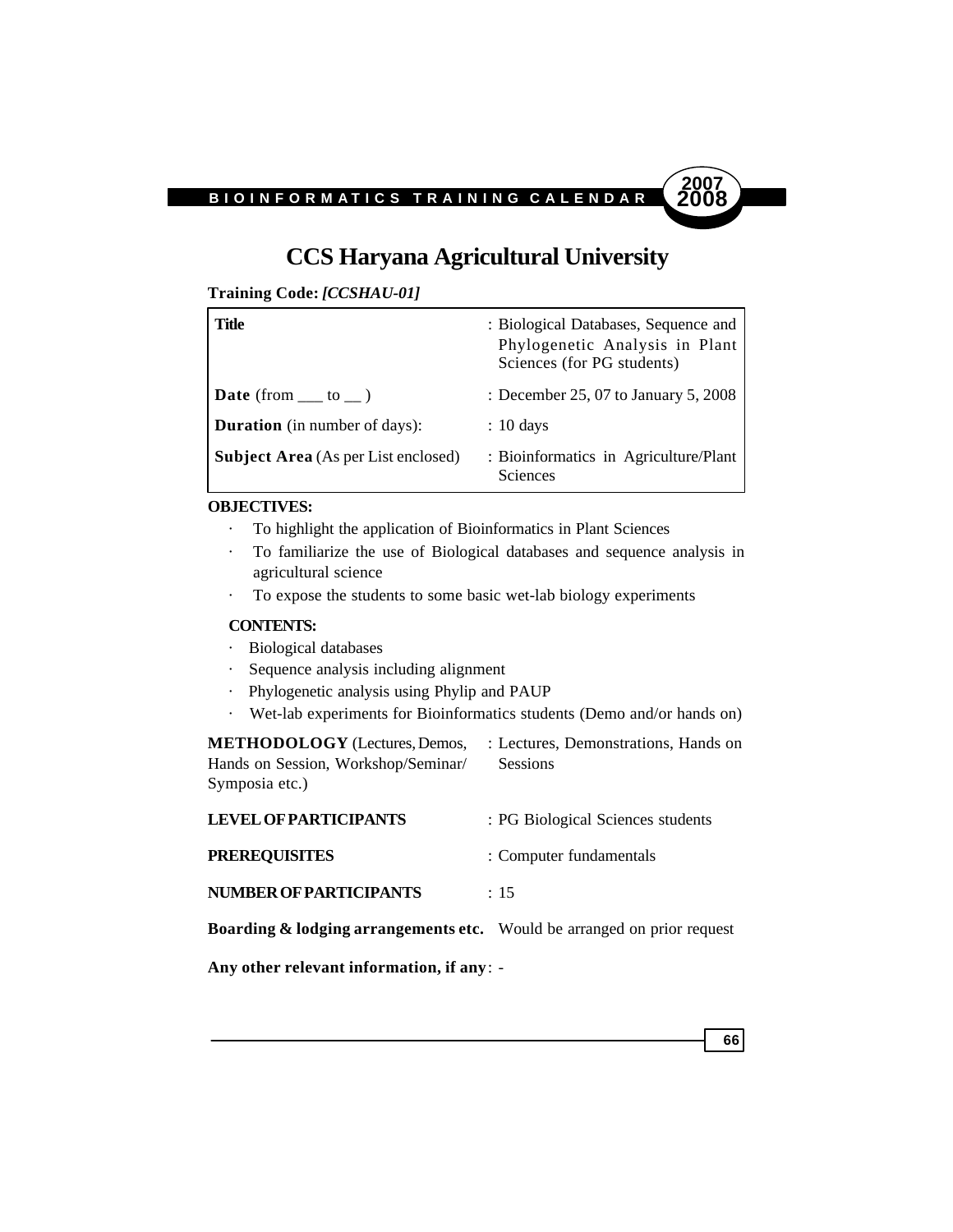

### **REGISTRATION FEE** (if any):

| Participants<br>from                               | Without<br><b>Accommodation</b> | With<br>Accommodation |
|----------------------------------------------------|---------------------------------|-----------------------|
| (India, SAARC Countries,<br>Other Countries, etc.) |                                 |                       |
|                                                    | Rs. 1000                        | Rs. 1000+actuals      |

#### **Contact Address : Dr. SUDHIR KUMAR,** Coordinator

| <b>Phone</b> : $01662 - 289407$     |
|-------------------------------------|
| <b>Fax</b> : $01662 - 284310$       |
| <b>E-mail</b> : sudhir@hau.ernet.in |
| $Web-Address : http://hau.ernet.in$ |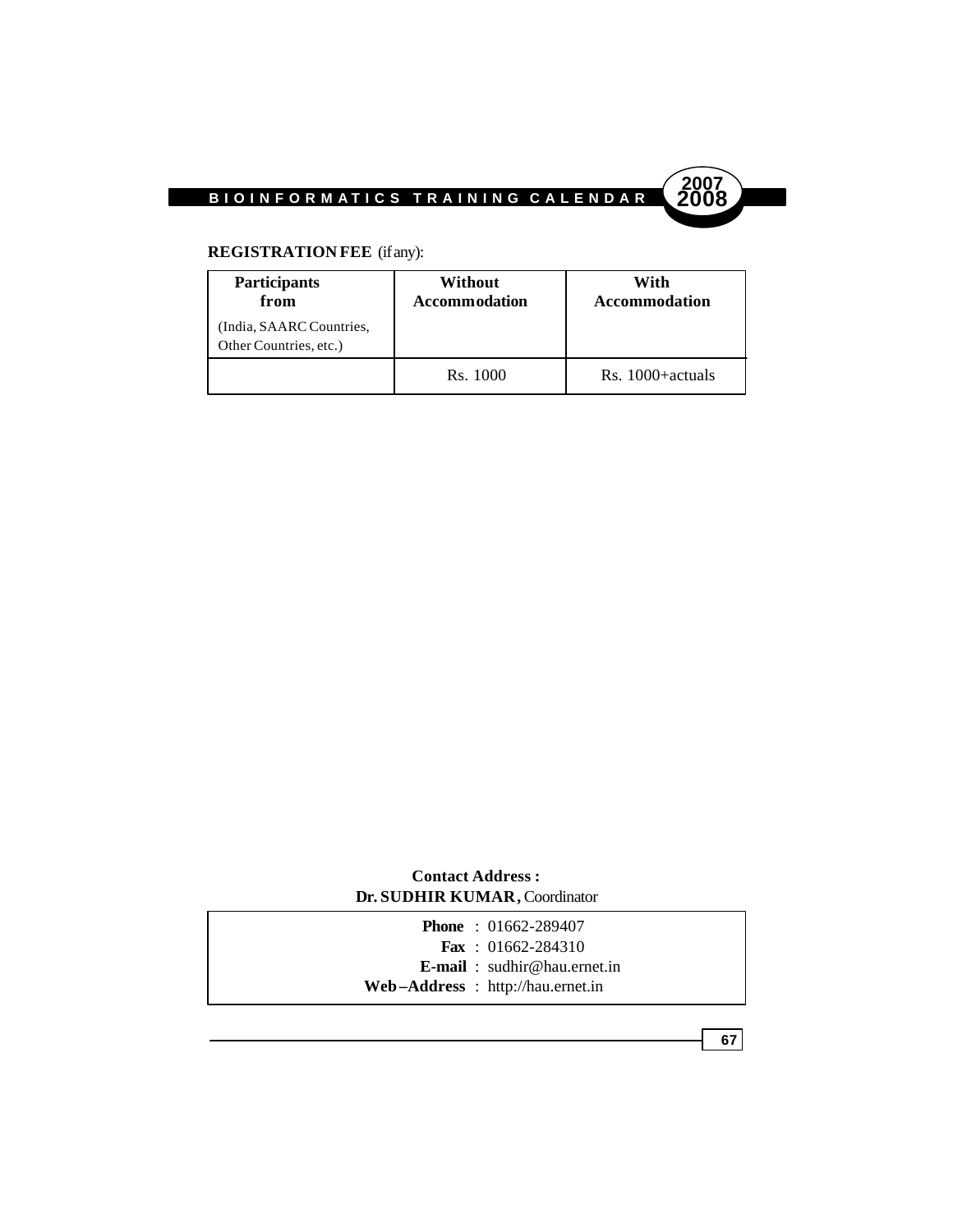

### **Ch. Charan Singh University, Meerut**

**Training Code:** *[CCSU-01]*

| Title                                      | : Databases, data mining and retrieval<br>of information |
|--------------------------------------------|----------------------------------------------------------|
| <b>Date</b> (from $\_\_$ to $\_\)$ )       | : October 8-9, 2007                                      |
| <b>Duration</b> (in number of days):       | : Two days                                               |
| <b>Subject Area</b> (As per List enclosed) | : Database and data mining                               |

**OBJECTIVES**: To familiarize participants with available nucleic acid and protein databases, and methods to access, search and retrieve information from databases

**CONTENTS**: Theory lectures, practical demonstrations and hands on training will cover (i) Introduction to biological databases; (ii) In silico mining of databases, and (iii) Retrieval of information from databases

| <b>METHODOLOGY</b> (Lectures, Demos,<br>Hands on Session, Workshop/Seminar/<br>Symposia etc.) | : Workshop including lectures,<br>demonstrations and hands on training |
|-----------------------------------------------------------------------------------------------|------------------------------------------------------------------------|
| <b>LEVEL OF PARTICIPANTS</b>                                                                  | : Post M. Sc./Ph. D.                                                   |
| <b>PREREQUISITES</b>                                                                          | : Knowledge of computer operations                                     |
| <b>NUMBER OF PARTICIPANTS</b>                                                                 | : Fifteen $(15)$                                                       |
| <b>Boarding &amp; lodging arrangements etc.</b> If necessary, arrangements for food           | and lodging will be made                                               |

**Any other relevant information, if any**

#### **REGISTRATION FEE** (if any):

| Participants<br>from                               | Without<br><b>Accommodation</b> | With<br>Accommodation                                                  |
|----------------------------------------------------|---------------------------------|------------------------------------------------------------------------|
| (India, SAARC Countries,<br>Other Countries, etc.) |                                 |                                                                        |
| India                                              | $Rs. 500/-$                     | In case accommodation<br>is provided, it will be<br>charged separately |

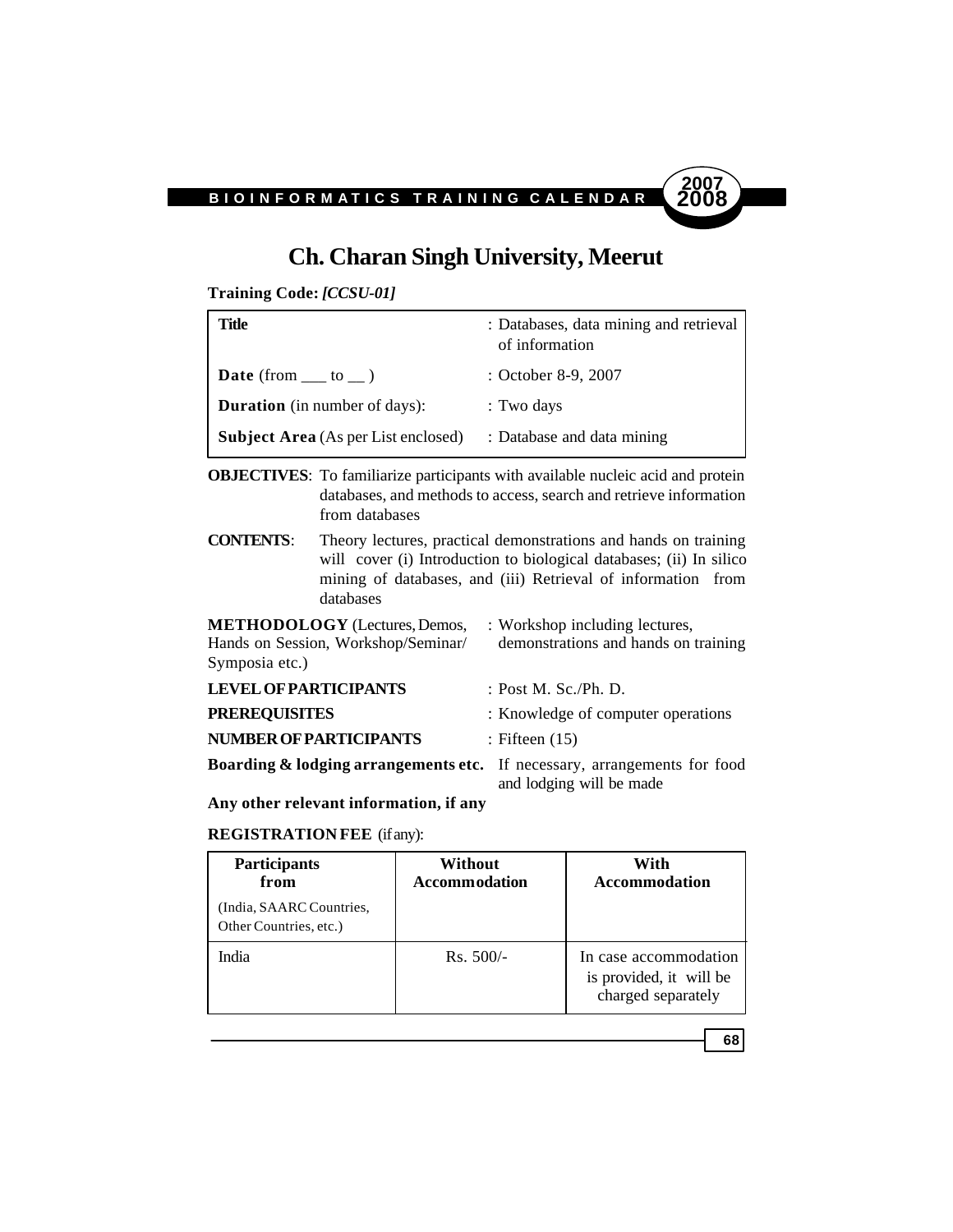



#### **Contact Address : Dr. H. S. BALYAN,** Coordinator BIF,

|              | <b>Phone</b> : $0121-2768195$ (O);       |
|--------------|------------------------------------------|
|              | $0121 - 2763564$ (R);                    |
|              | 09412515497 (Cell)                       |
|              | <b>Telefax</b> : 0121-2768195            |
|              | <b>E-mail</b> : hsbalyan@rediffmail.com; |
|              | hsbalyan@gmail.com                       |
| Web-Address: |                                          |
|              |                                          |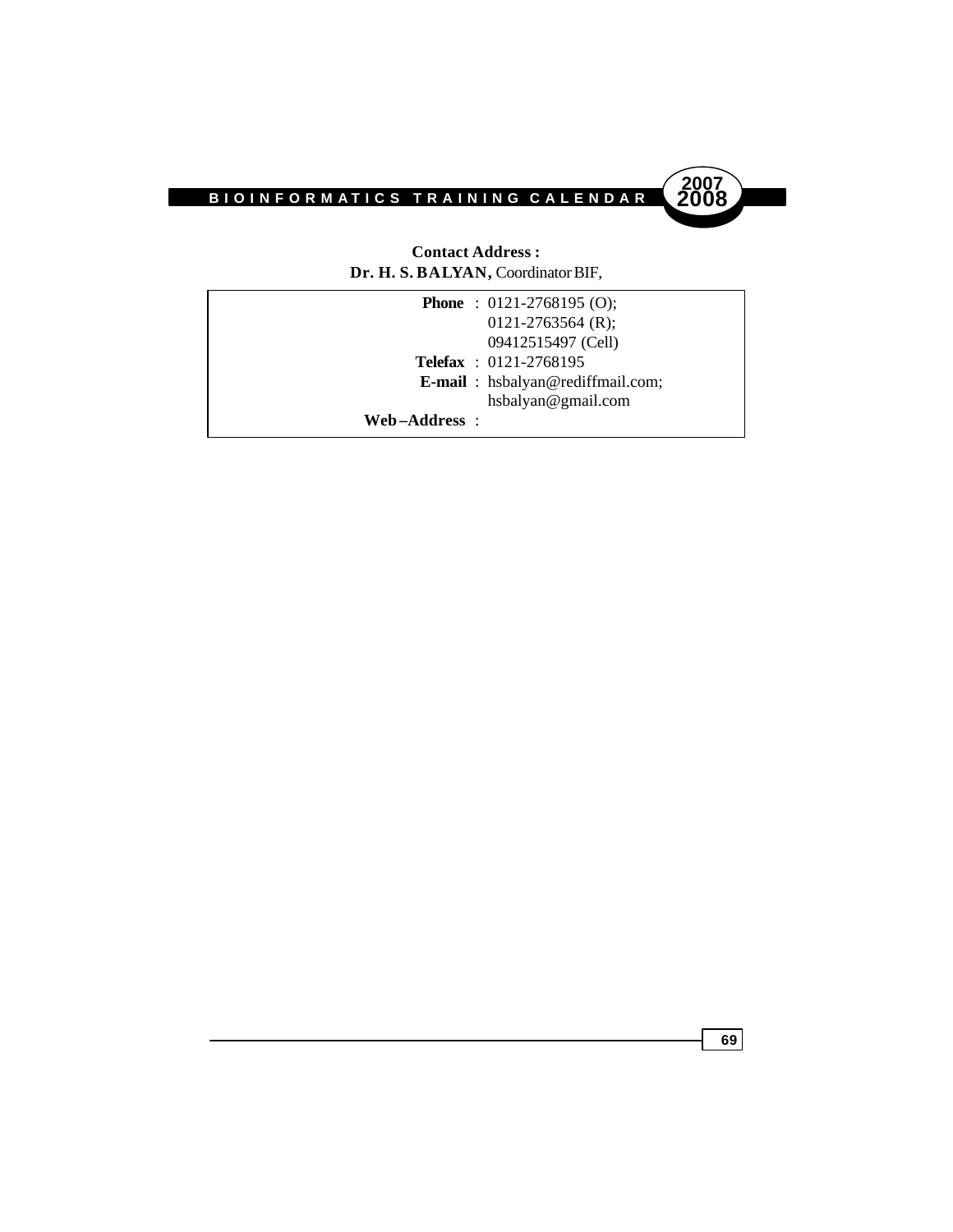### **Central Institute of Freshwater Aquaculture, Bhubaneswar**

**Training Code:** *[CIFA-01]*

| Title                                      | : Bioinformatics $\&$ Statistics in<br>Aquaculture Research.    |
|--------------------------------------------|-----------------------------------------------------------------|
| <b>Date</b> (from $\_\_$ to $\_\)$ )       | $: 17$ th to 20th December, 2007                                |
| <b>Duration</b> (in number of days):       | $: 4 \text{ days}$                                              |
| <b>Subject Area</b> (As per List enclosed) | : Bioinformatics & Statistics in<br><b>Aquaculture Research</b> |

**OBJECTIVES:** To appraise researchers about the latest developments on applications of Bioinformatics and Statistics in aquaculture research.

**CONTENTS:** Explanatory Multivariate Data Analysis, Econometric Analysis, Computational Biology and Bioinformatics.

| <b>METHODOLOGY</b> (Lectures, Demos,<br>Hands on Session, Workshop/Seminar/<br>Symposia etc.) | : Workshop cum training through<br>lectures, Demos and Hands on training.                                 |
|-----------------------------------------------------------------------------------------------|-----------------------------------------------------------------------------------------------------------|
| <b>LEVEL OF PARTICIPANTS</b>                                                                  | : Researcher and development workers<br>in Aquaculture/ Lifesciences/<br>Bioinformatics/ Allied Sciences. |
| <b>PREREQUISITES</b>                                                                          | : M.Sc in Bioinformatics/Allied<br>Sciences/M.F.Sc.                                                       |
| <b>NUMBER OF PARTICIPANTS</b>                                                                 | : 25                                                                                                      |
| <b>Boarding &amp; lodging arrangements etc.:</b>                                              |                                                                                                           |

**Any other relevant information, if any**:

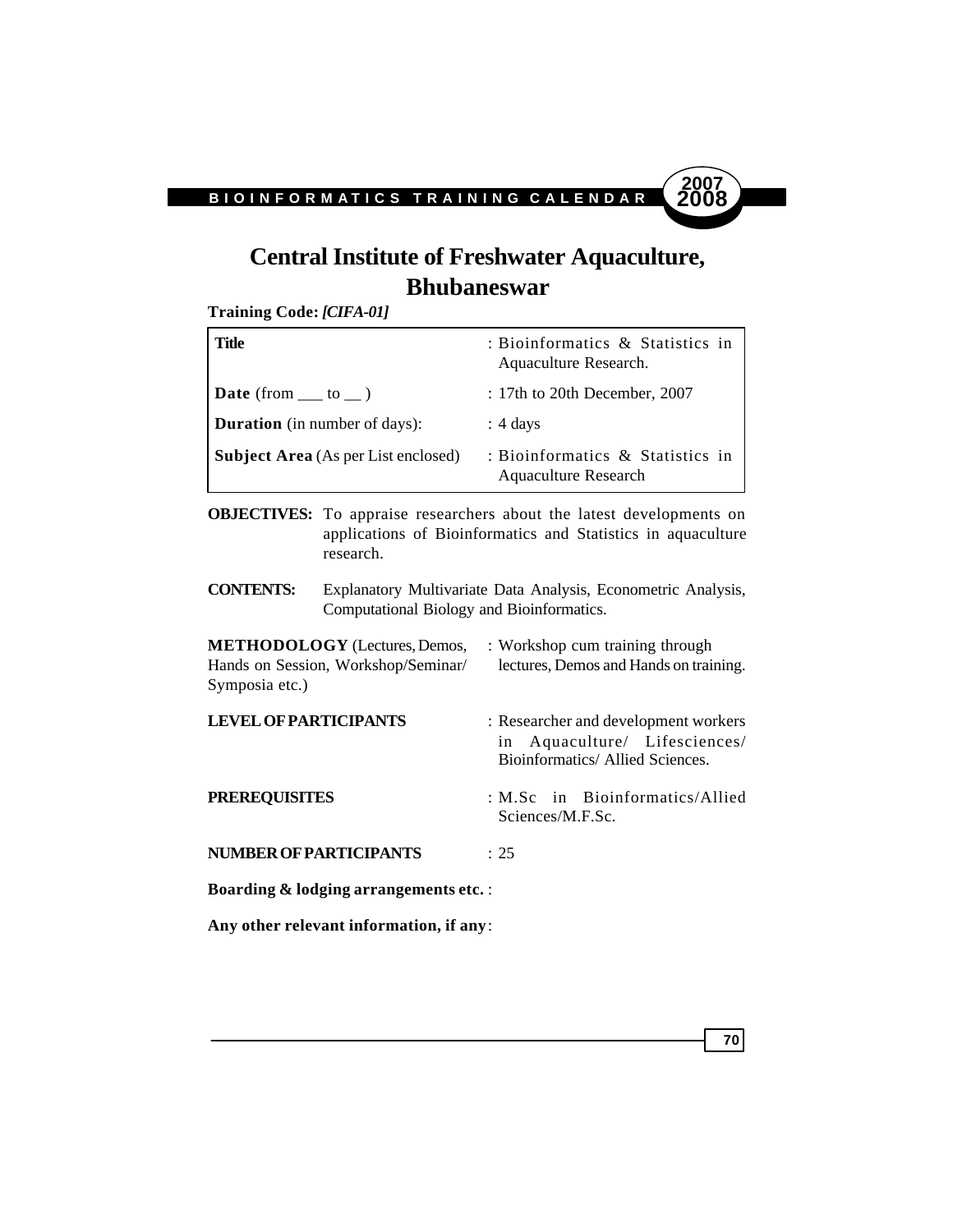



#### **REGISTRATION FEE** (if any):

| <b>Participants</b><br>from                        | Without<br><b>Accommodation</b>                    | With<br>Accommodation |
|----------------------------------------------------|----------------------------------------------------|-----------------------|
| (India, SAARC Countries,<br>Other Countries, etc.) |                                                    |                       |
|                                                    | $Rs.1000$ /-(For students)<br>Rs.1500/(for others) | Extra Rs.12/- per day |

#### **Contact Address : Dr. A. K. ROY,** Coordinator



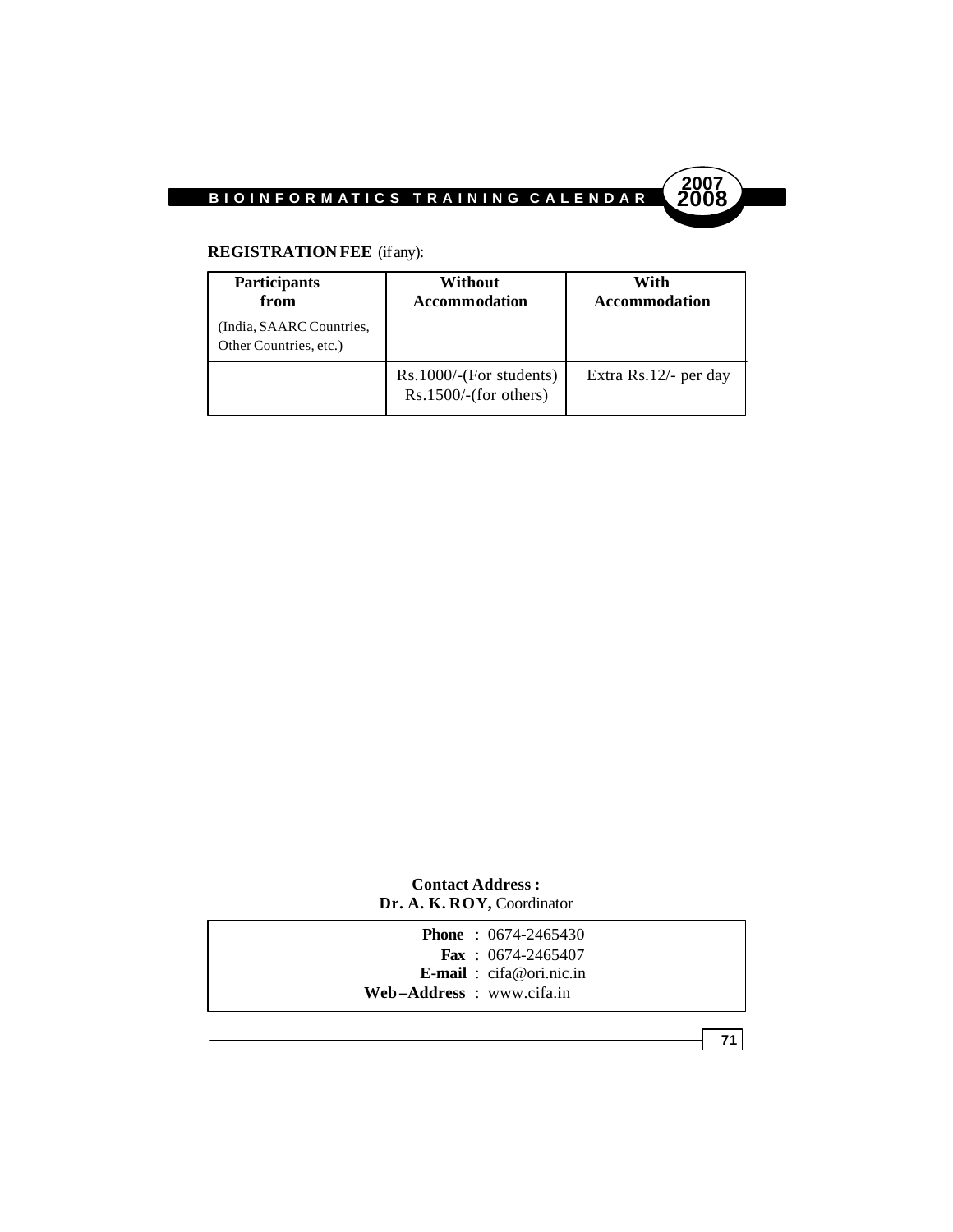### **CSK Himachal Pradesh Krishi Vishvavidyalaya, Palampur**

**Training Code:** *[CSKHPKV-01]*

| Title                                      | : Application of bioinformatics in<br>agricultural/plant sciences |
|--------------------------------------------|-------------------------------------------------------------------|
| <b>Date</b> (from $\_\$ to $\_\)$ )        | $: 15$ th to 17th November, 2007                                  |
| <b>Duration</b> (in number of days):       | : Three days                                                      |
| <b>Subject Area</b> (As per List enclosed) | : Bioinformatics in Agriculture/Plant<br><b>Sciences</b>          |

**OBJECTIVES :** To create awareness among participants in the field of bioinformatics in Agriculture/ Plant Sciences and to familiarize them with the latest developments related to application of bioinformatics in agriculture.

**CONTENTS :** Introduction to Bioinformatics, applications of bioinformatics in Agriculture/Plant sciences, sequence analysis, comparative plant genomics etc.

| <b>METHODOLOGY</b> (Lectures, Demos,<br>Hands on Session, Workshop/Seminar/<br>Symposia etc.) | : Lectures, Demonstrations, Hands on<br><b>Sessions</b>                                        |
|-----------------------------------------------------------------------------------------------|------------------------------------------------------------------------------------------------|
| <b>LEVEL OF PARTICIPANTS</b>                                                                  | : Scientists, Researchers, Scholars and<br>Persons involved in the field of<br>Bioinformatics. |
| <b>PREREQUISITES</b>                                                                          | : Must be familiar with computer.                                                              |
| <b>NUMBER OF PARTICIPANTS</b>                                                                 | $:$ Twenty                                                                                     |
| <b>Boarding &amp; lodging arrangements etc.:</b>                                              |                                                                                                |

**Any other relevant information, if any**:

#### **REGISTRATION FEE** (if any):

| <b>Participants</b><br>from                        | Without<br><b>Accommodation</b> | With<br><b>Accommodation</b> |
|----------------------------------------------------|---------------------------------|------------------------------|
| (India, SAARC Countries,<br>Other Countries, etc.) |                                 |                              |
| India                                              | $1000/-$                        |                              |
|                                                    |                                 |                              |

**72**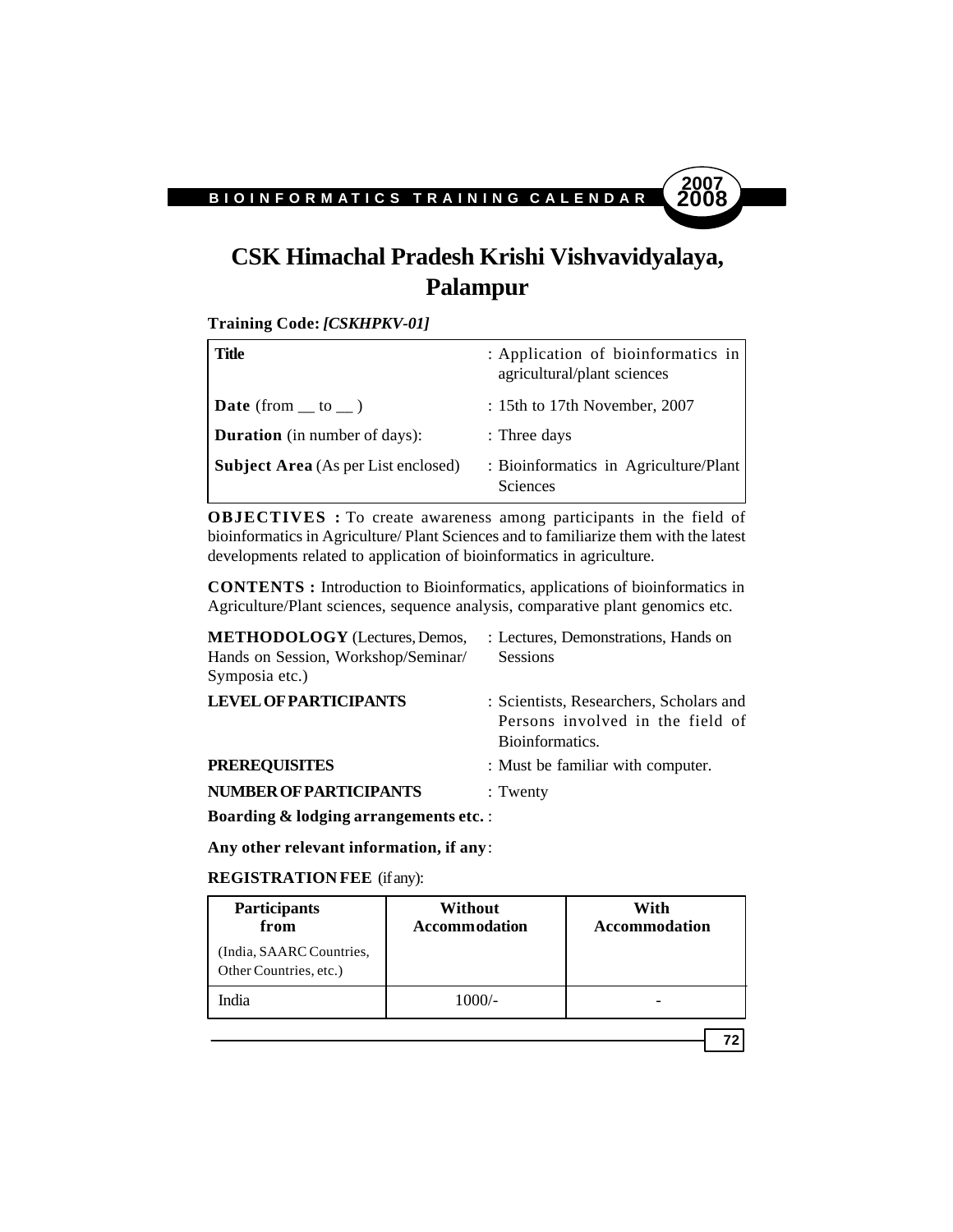### **Training Code:** *[CSKHPKV-02]*

| <b>Title</b>                                              |                                                                             | : Retrieval and use of biological<br>databases                                                                             |  |
|-----------------------------------------------------------|-----------------------------------------------------------------------------|----------------------------------------------------------------------------------------------------------------------------|--|
| Date (from $\rule{1em}{0.15mm}$ to $\rule{1em}{0.15mm}$ ) |                                                                             | : 20th to 22nd March., 2008                                                                                                |  |
| <b>Duration</b> (in number of days):                      |                                                                             | : Three days                                                                                                               |  |
|                                                           | <b>Subject Area</b> (As per List enclosed)                                  | : Database and Data Mining                                                                                                 |  |
| <b>OBJECTIVES:</b>                                        |                                                                             | To impart knowledge about the importance and use biological<br>databases and online bioinformatics tools etc.              |  |
| <b>CONTENTS:</b>                                          | methods for biological databases.                                           | Introduction to Bioinformatics, information resources and<br>databases- NCBI, EMBI etc. and their annotations, data mining |  |
| Symposia etc.)                                            | <b>METHODOLOGY</b> (Lectures, Demos,<br>Hands on Session, Workshop/Seminar/ | : Lectures, Demonstrations, Hands on<br><b>Sessions</b>                                                                    |  |
| <b>LEVEL OF PARTICIPANTS</b>                              |                                                                             | : Scientists, Researchers, Scholars and<br>Persons working in the field of<br><b>Bioinformatics</b>                        |  |
| <b>PREREQUISITES</b>                                      |                                                                             | : Must be familiar with computer and<br>biology.                                                                           |  |
| <b>NUMBER OF PARTICIPANTS</b>                             |                                                                             | : Twenty                                                                                                                   |  |
| <b>DU</b> 11 01 11                                        |                                                                             |                                                                                                                            |  |

**Boarding & lodging arrangements etc.** :

**Any other relevant information, if any**:

#### **REGISTRATION FEE** (if any):

| <b>Participants</b><br>from                       | Without<br><b>Accommodation</b> | With<br>Accommodation |
|---------------------------------------------------|---------------------------------|-----------------------|
| India, SAARC Countries,<br>Other Countries, etc.) |                                 |                       |
| India                                             | $1000/-$                        |                       |

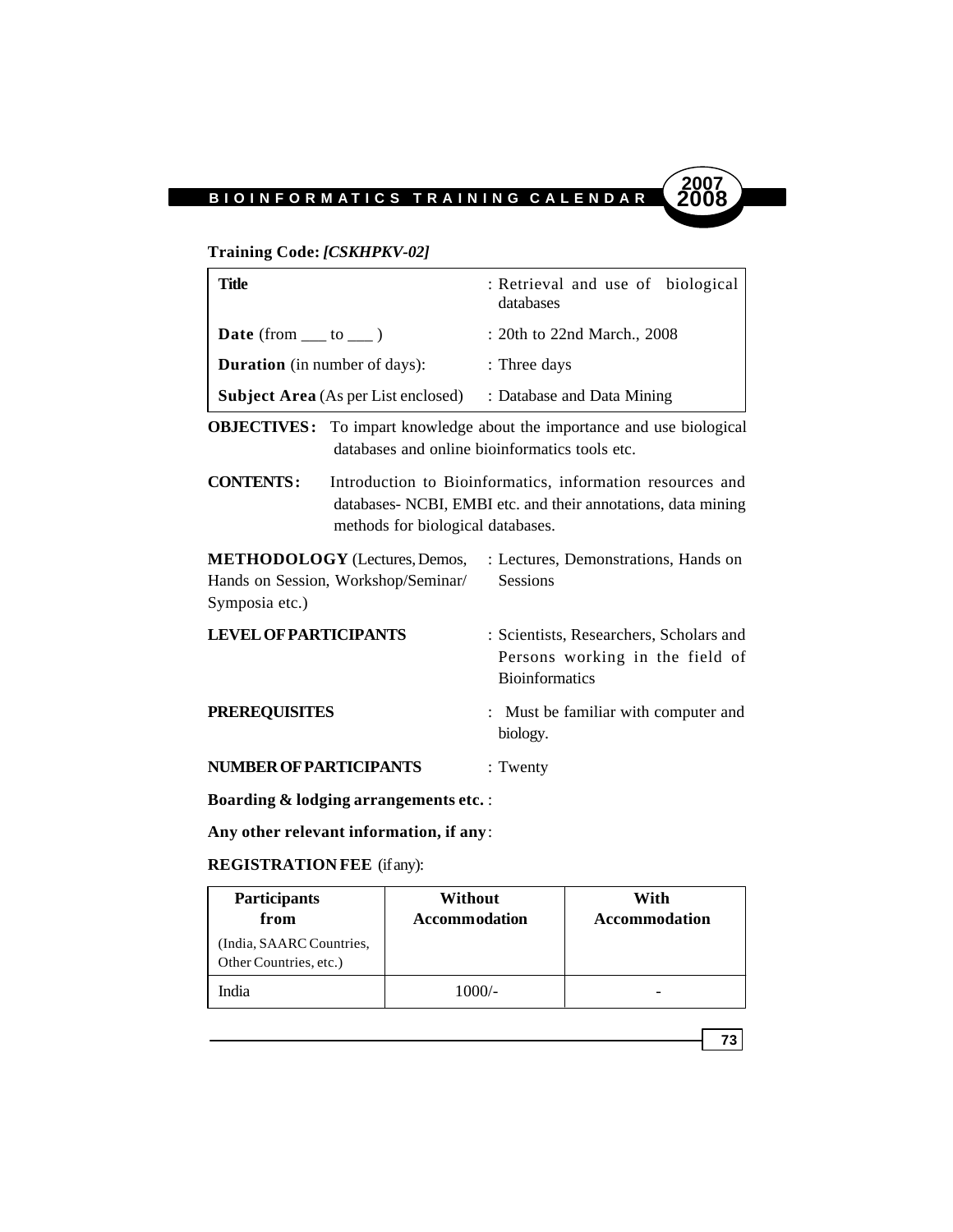

#### **Contact Address : Dr. T. R. SHARMA,** Coordinator

| <b>Phone</b> : $01894-230314$                              |  |
|------------------------------------------------------------|--|
| 09418057601 (Cell Number)                                  |  |
| <b>Fax</b> : $01894-230406$                                |  |
| <b>E-mail</b> : $sharmat88@yahoo.com$                      |  |
| trsharma@hillagric.ewrenet.in                              |  |
| Web-Address: www.hillagric.ernet.in/education/coa/biotech/ |  |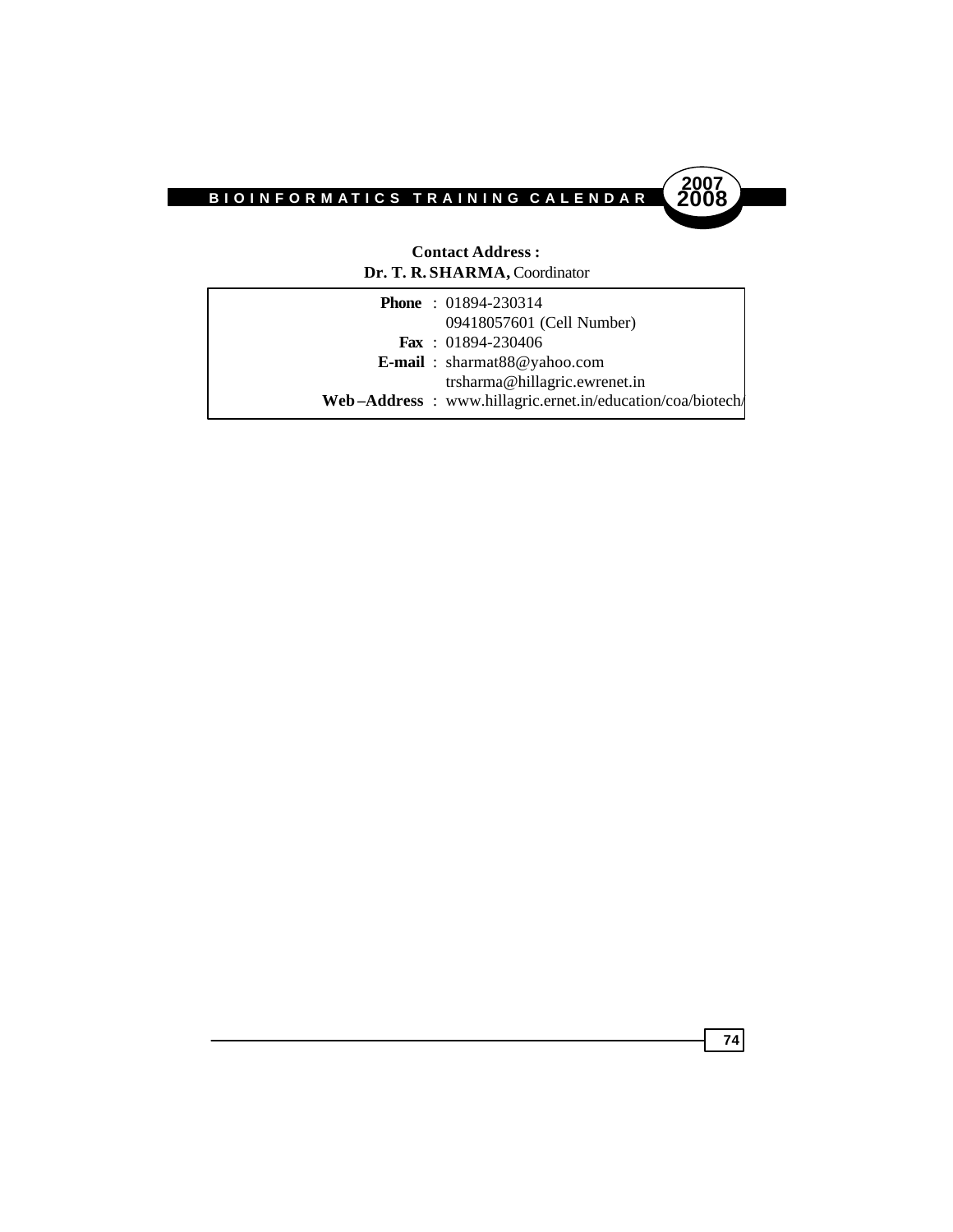

## **Devi Ahilya University, Indore**

**Training Code:** *[DAU-01]*

| Title                                |                                     | : Genome Data Analysis                                                                                                    |
|--------------------------------------|-------------------------------------|---------------------------------------------------------------------------------------------------------------------------|
|                                      |                                     |                                                                                                                           |
| <b>Date</b> (from $\_\_$ to $\_\)$ ) |                                     | : From 29th Oct 2007 to 2nd Nov 2007                                                                                      |
| <b>Duration</b> (in number of days): |                                     | $: 05$ Days                                                                                                               |
|                                      |                                     | <b>Subject Area</b> (As per List enclosed) : Genome & Proteome analysis                                                   |
| <b>OBJECTIVES:</b>                   |                                     | To describe about the major techniques for whole genome<br>analysis and deriving useful information from the data.        |
| <b>CONTENTS:</b>                     | Genome annotation.                  | Major prokaryotic and eukaryotic genomes available, Database<br>& Software available for comparative genome analysis $\&$ |
|                                      |                                     | <b>METHODOLOGY</b> (Lectures, Demos, : Lecture cum Hands on Training                                                      |
|                                      | Hands on Session, Workshop/Seminar/ |                                                                                                                           |
| Symposia etc.)                       |                                     |                                                                                                                           |
| <b>LEVEL OF PARTICIPANTS</b>         |                                     | : Post Graduate Students, Research<br>Scholars and Young Researchers.                                                     |
| <b>PREREQUISITES</b>                 |                                     | : Preliminary knowledge of computer $\&$<br>Internet.                                                                     |
| <b>NUMBER OF PARTICIPANTS</b>        |                                     | $: 25-30$                                                                                                                 |
|                                      |                                     | Boarding & lodging arrangements etc. : University Guest House, DAVV,<br>Indore.                                           |

**Any other relevant information, if any**:

**REGISTRATION FEE** (if any):

| <b>Participants</b><br>from<br>(India, SAARC Countries,<br>Other Countries, etc.) | Without<br><b>Accommodation</b> | With<br><b>Accommodation</b>                                                                                                 |
|-----------------------------------------------------------------------------------|---------------------------------|------------------------------------------------------------------------------------------------------------------------------|
|                                                                                   | $Rs. 600/-$                     | Accommodation fees will be<br>charged from the participants<br>as per actual. (As present<br>Rs. 125/- per person per night) |

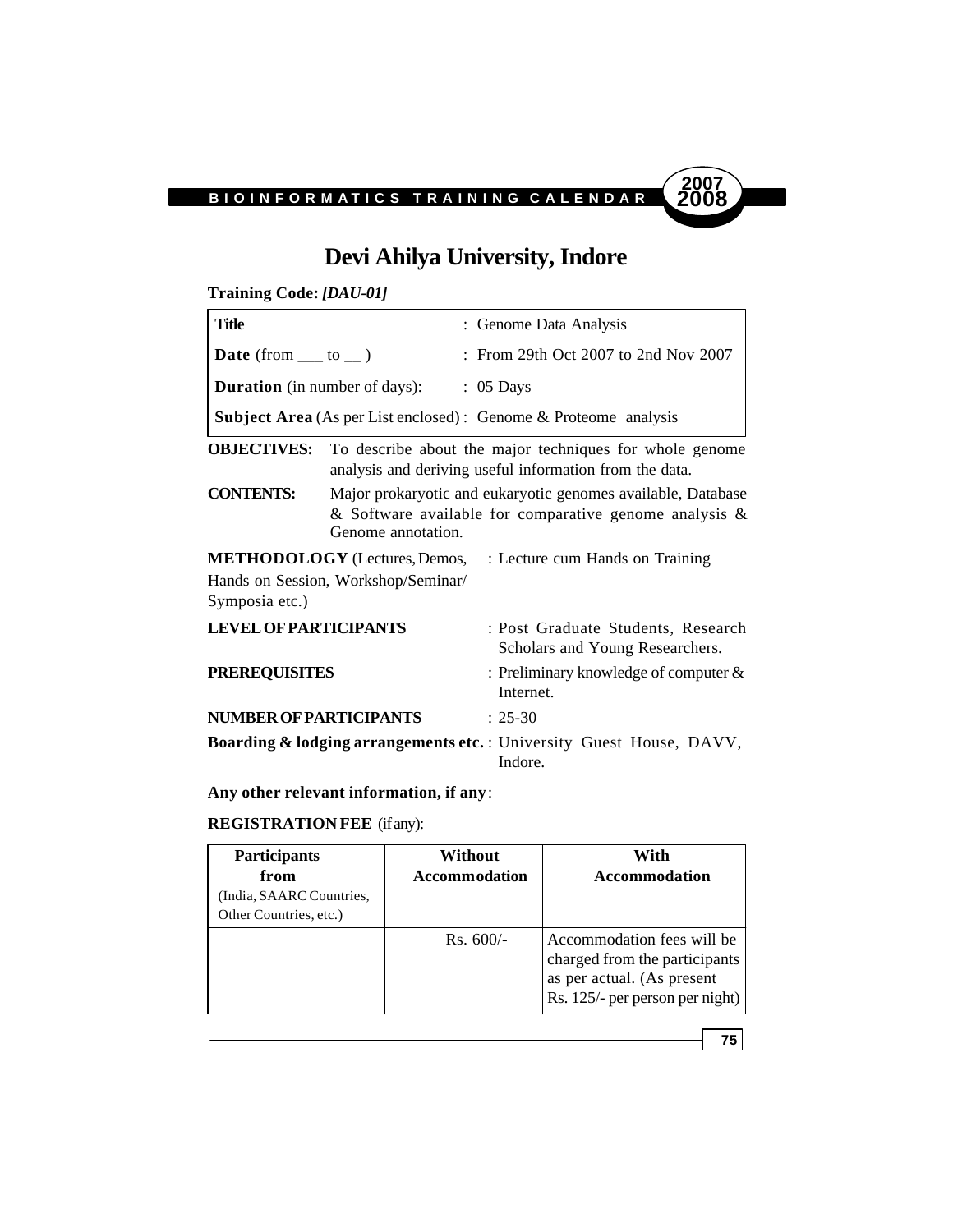

#### **Contact Address : Prof. Dr. ANIL KUMAR,** Coordinator,

|  | <b>Phone</b> : $+91-731-2470372$ , 2470373.                 |
|--|-------------------------------------------------------------|
|  | <b>Fax</b> : $-2471012$                                     |
|  | <b>E-mail</b> : $ak\_sbt@yahoo.com$ , bioinfo@sancharnet.in |
|  | Web-Address: http://www.davvbiotech.res.in                  |
|  |                                                             |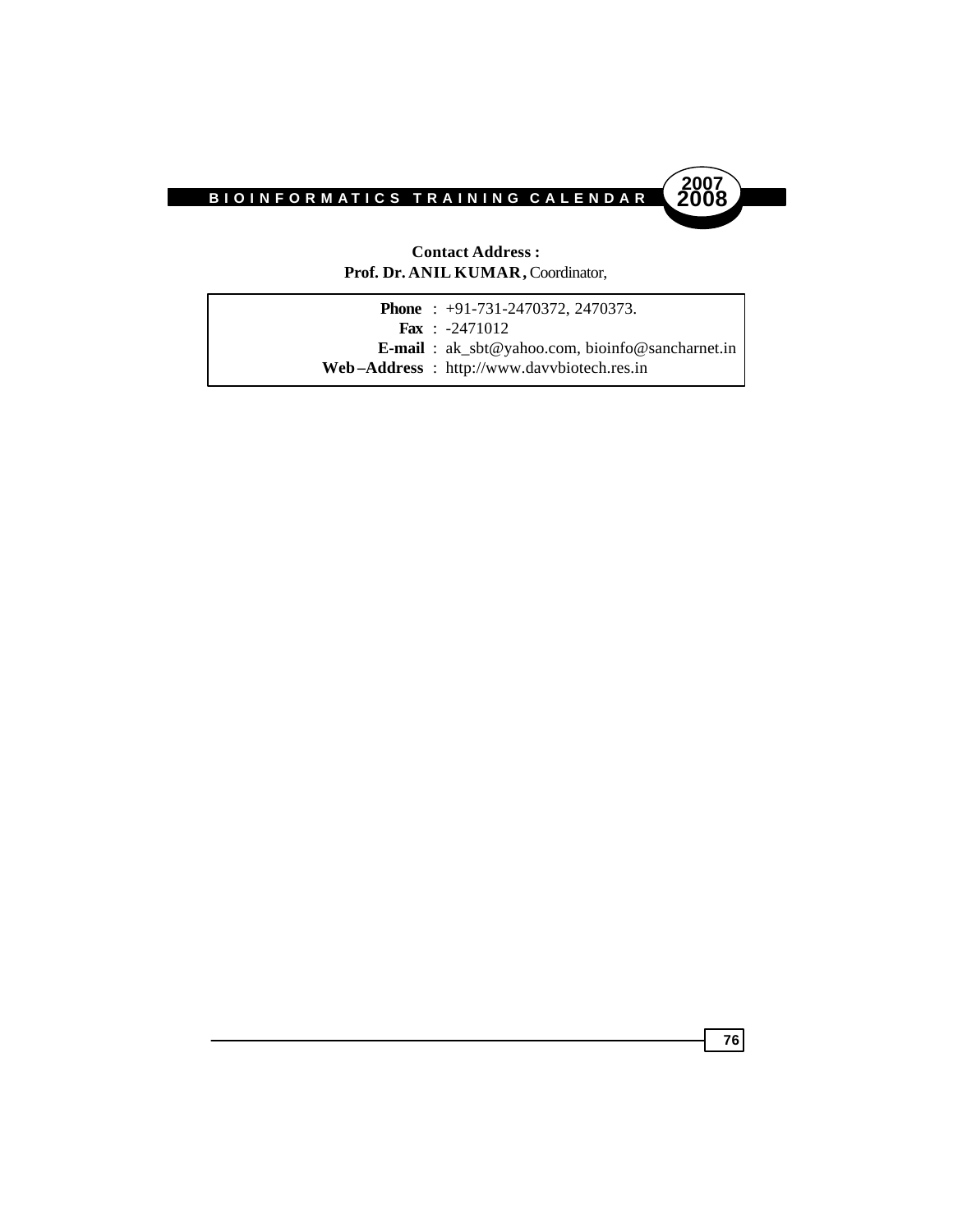# **2007**

## **Dr. YS Parmar University of Horticulture & Forestry, Nauni, Solan H.P.**

**Training Code:** *[YSPUHF-01]*

| Title                                                     |                                             | : Bioinformatics and its Application<br>in Plants Sciences                                                                        |
|-----------------------------------------------------------|---------------------------------------------|-----------------------------------------------------------------------------------------------------------------------------------|
| <b>Date</b>                                               |                                             | : August $3 - 4$ , 2007                                                                                                           |
| <b>Duration</b>                                           |                                             | $: 2 \text{ days}$                                                                                                                |
| <b>Subject Area</b> (As per List enclosed)                |                                             | : Bioinformatics in Agriculture/Plant<br>Sciences                                                                                 |
| <b>OBJECTIVES:</b>                                        | on trainings in basic bioinformatics tools. | To promote awareness of IT applications in Biological Sciences,<br>Bioinformatics tools for genomic and proteomic analysis, hands |
| <b>CONTENTS:</b>                                          |                                             | Computer basics and applications, networking, biological<br>databases, genomics and proteomics, sequence analysis tools.          |
| <b>METHODOLOGY</b>                                        |                                             | : Lectures, Demonstrations and Practi-<br>cal Sessions.                                                                           |
| <b>LEVEL OF PARTICIPANTS</b>                              |                                             | : Scientists, research scholars, students<br>and staff of Bioinformatics Centre.                                                  |
| <b>PREREQUISITES</b>                                      |                                             | $: \mathrm{NIL}$                                                                                                                  |
| <b>NUMBER OF PARTICIPANTS</b>                             |                                             | : 20                                                                                                                              |
| <b>BOARDING &amp; LODGING</b><br><b>ARRANGEMENTS ETC.</b> |                                             | : On request.                                                                                                                     |
| <b>REGISTRATIONFEE:</b>                                   |                                             | $:$ Rs. 200/-                                                                                                                     |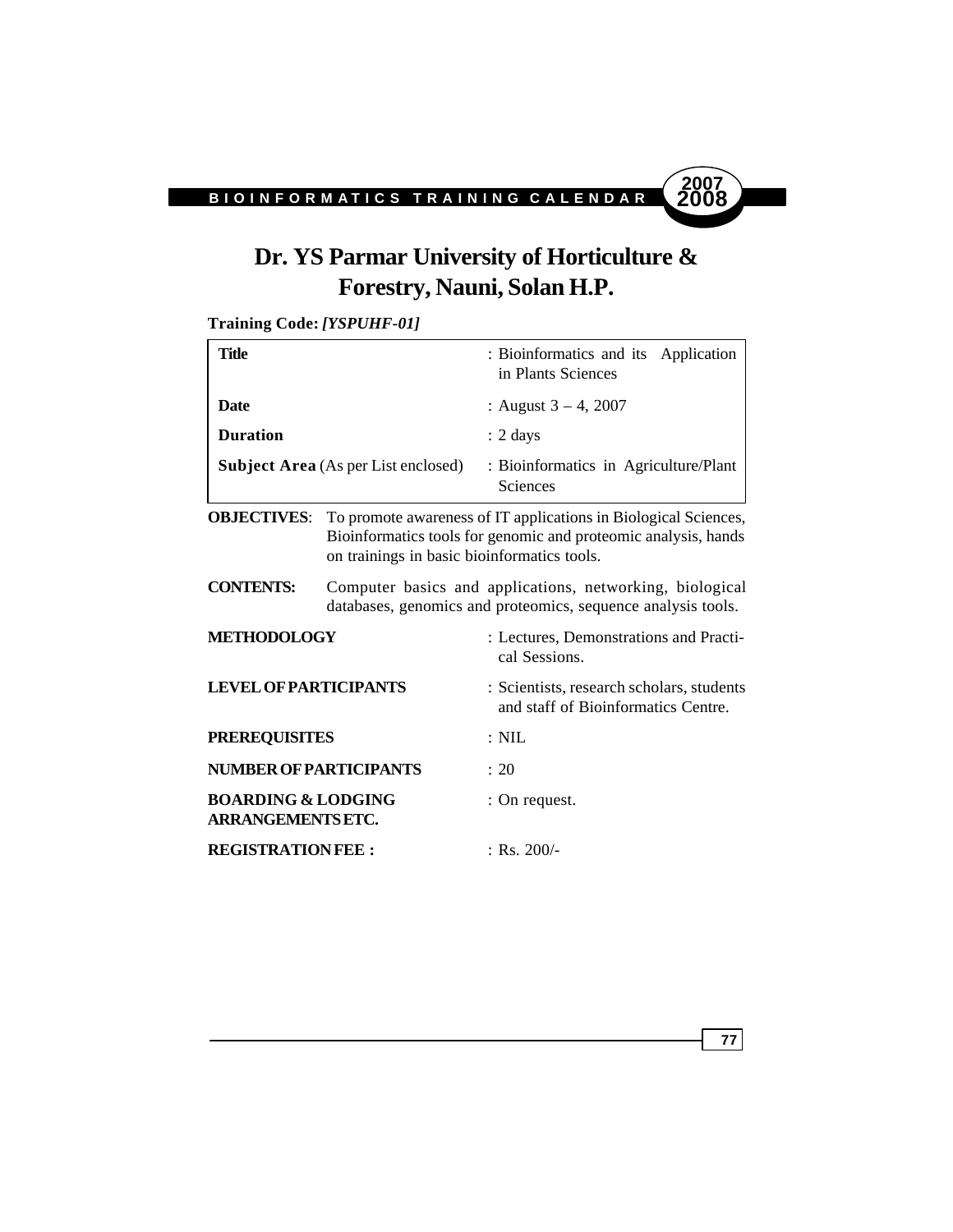

### **Training Code:** *[YSPUHF-02]*

| <b>Title</b>                                              |                                            | : Introduction to Genomics and<br>Proteomics                                                                    |
|-----------------------------------------------------------|--------------------------------------------|-----------------------------------------------------------------------------------------------------------------|
| <b>Date</b>                                               |                                            | : September 17 - 19, 2007                                                                                       |
| <b>Duration</b>                                           |                                            | $: 3 \text{ days}$                                                                                              |
|                                                           | <b>Subject Area</b> (As per List enclosed) | : Genome & Proteome analysis                                                                                    |
| <b>OBJECTIVES:</b>                                        |                                            | To promote computers awareness and se participants/users to<br>the latest development in computer applications. |
| <b>CONTENTS:</b>                                          | Biotechnology and Bioinformatics.          | Genomics, Proteomics and the emerging concepts on                                                               |
| <b>METHODOLOGY</b>                                        |                                            | : Lectures, demonstrations and hands<br>on sessions.                                                            |
| <b>LEVEL OF PARTICIPANTS</b>                              |                                            | : Scientists, research scholars, students<br>and staff of Bioinformatics Centre.                                |
| <b>PREREQUISITES</b>                                      |                                            | $: \mathrm{NIL}$                                                                                                |
| <b>NUMBER OF PARTICIPANTS</b>                             |                                            | : 20                                                                                                            |
| <b>BOARDING &amp; LODGING</b><br><b>ARRANGEMENTS ETC.</b> |                                            | : On request.                                                                                                   |
| <b>REGISTRATION FEE</b>                                   |                                            | $\pm$ Rs. 1000 /-                                                                                               |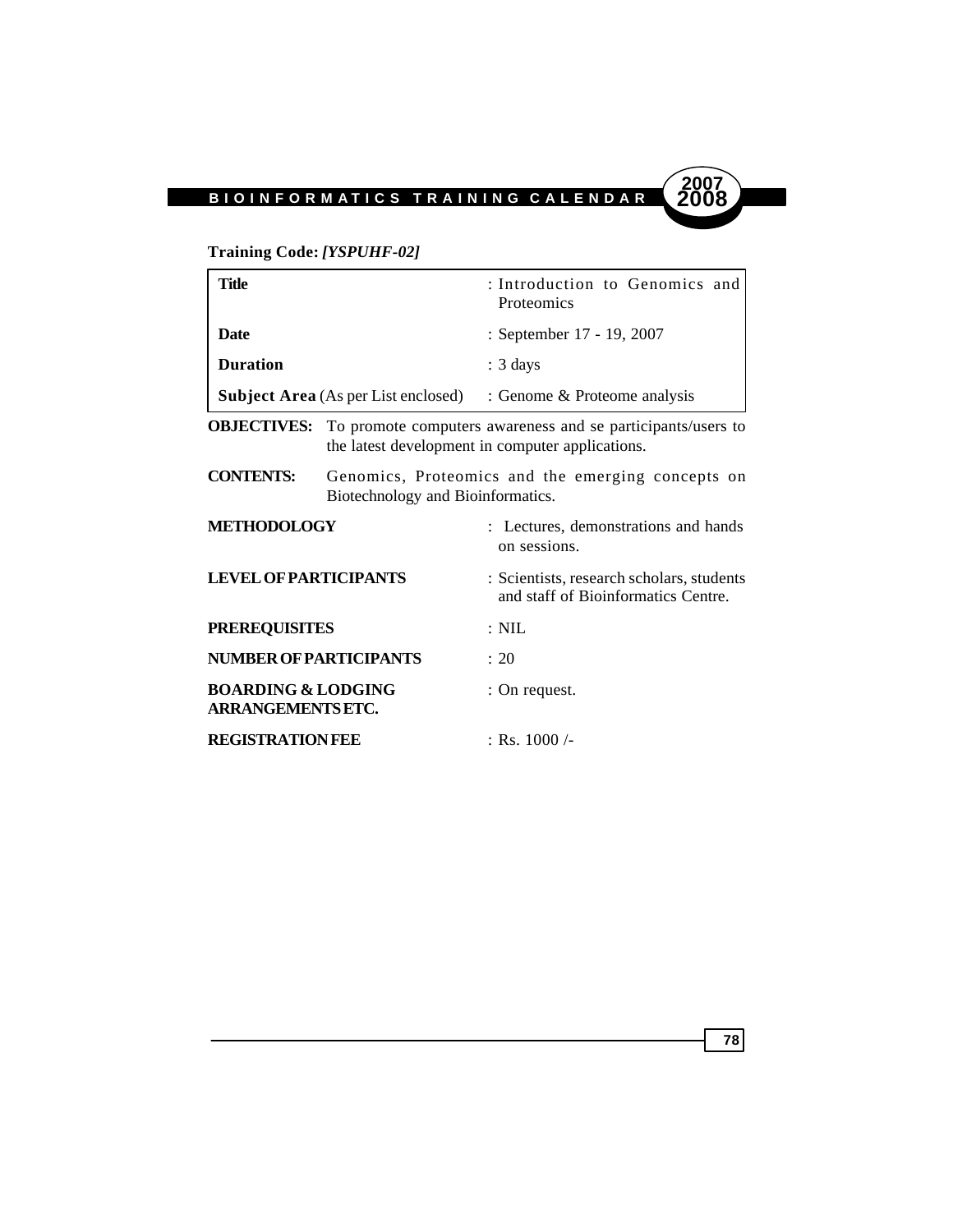

**Training Code:** *[YSPUHF-03]*

| <b>Title</b>                                                             | : Creation and Management of Database                                            |
|--------------------------------------------------------------------------|----------------------------------------------------------------------------------|
| Date                                                                     | : October $22 - 27$ , 2007                                                       |
| <b>Duration</b>                                                          | $: 6 \text{ days}$                                                               |
| <b>Subject Area</b> (As per List enclosed) : Database & Data mining      |                                                                                  |
| Management).<br><b>CONTENTS:</b><br>Back End- My SQL and Front End- PHP. | <b>OBJECTIVES</b> : To familiarize the participants with DBMS (Creation and      |
| <b>METHODOLOGY</b>                                                       | : Lectures, Demonstrations<br>and<br>Practical Sessions.                         |
| <b>LEVEL OF PARTICIPANTS</b>                                             | : Scientists, research scholars, students<br>and staff of Bioinformatics centre. |
| <b>PREREQUISITES</b>                                                     | : Basic knowledge of Computers.                                                  |
| <b>NUMBER OF PARTICIPANTS</b>                                            | $\therefore$ 12                                                                  |
| <b>BOARDING &amp; LODGING</b><br><b>ARRANGEMENTS ETC.</b>                | $Rs.800/-$                                                                       |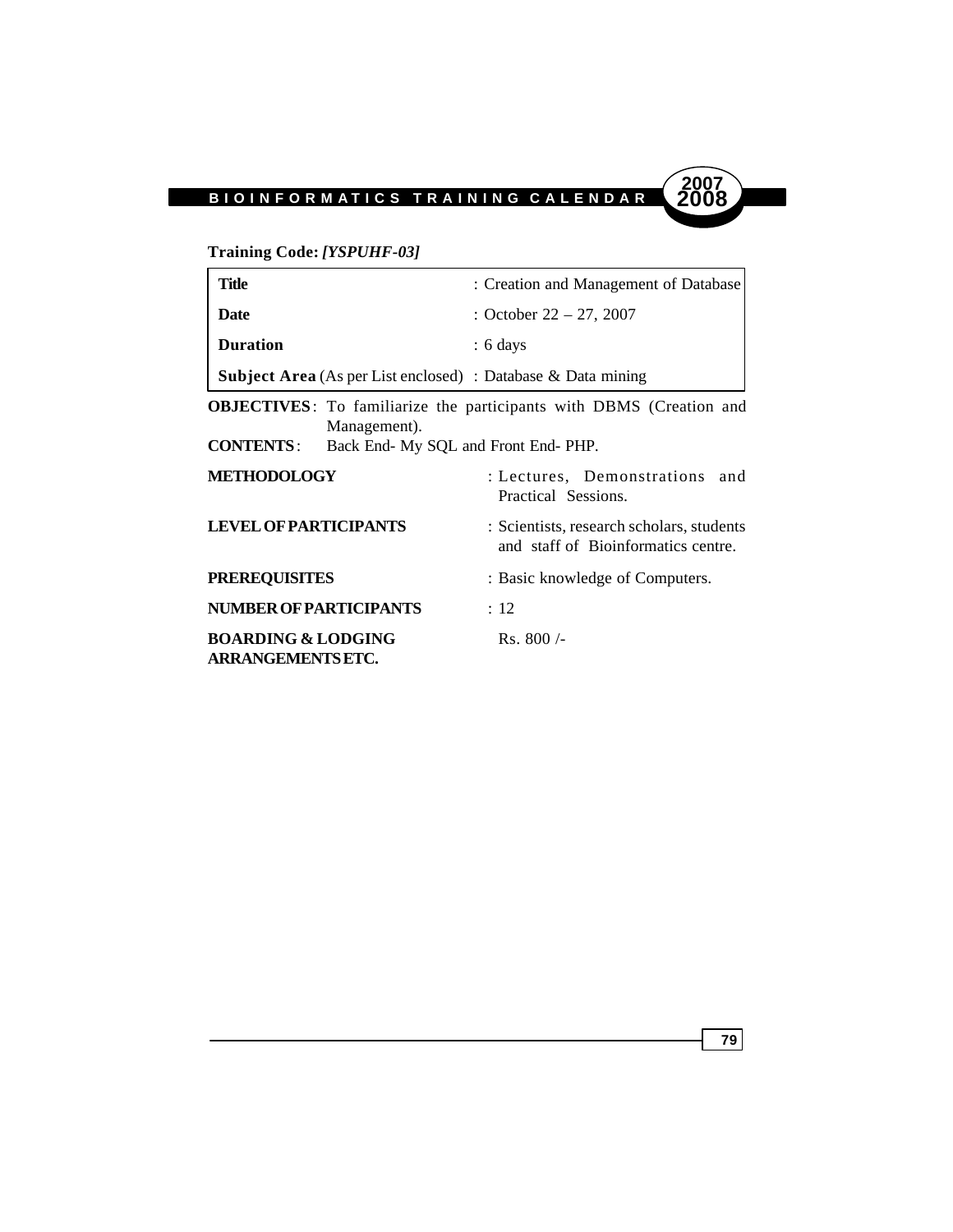

#### **Training Code:** *[YSPUHF-04]*

| Title                                      | : IPR Awareness Workshop. |
|--------------------------------------------|---------------------------|
| Date                                       | : December 18 - 19, 2007  |
| <b>Duration</b>                            | $: 2 \text{ days}$        |
| <b>Subject Area</b> (As per List enclosed) | : IPR                     |

**OBJECTIVES:** To create awareness regarding IPR issues and to provide basic knowledge about drafting & filing of patents.\

| <b>CONTENTS:</b>                                         | i) Introduction to IPR<br>iii) Patent search through Internet<br>iv) Drafting & filing of Patents | ii) Research Planning in relation to patentability                               |
|----------------------------------------------------------|---------------------------------------------------------------------------------------------------|----------------------------------------------------------------------------------|
| <b>METHODOLOGY</b>                                       |                                                                                                   | : Deliberation and Demonstration<br>session on patent search.                    |
| <b>LEVEL OF PARTICIPANTS</b>                             |                                                                                                   | : Scientists, research scholars, students<br>and staff of Bioinformatics centre. |
| <b>PREREQUISITES</b>                                     |                                                                                                   | $: \mathrm{NIL}$                                                                 |
|                                                          | <b>NUMBER OF PARTICIPANTS</b>                                                                     | : 20                                                                             |
| <b>BOARDING &amp; LODGING</b><br><b>ARRANGEMENTS ETC</b> |                                                                                                   | On request.                                                                      |

**Contact Address : Dr. S. V. BHARDWAJ,** Coordinator

|  | <b>Phone</b> : $01792 - 252310$          |
|--|------------------------------------------|
|  | <b>Fax</b> : $01792 - 252242$            |
|  | <b>E-mail</b> : $s$ atbhardwaj@yahoo.com |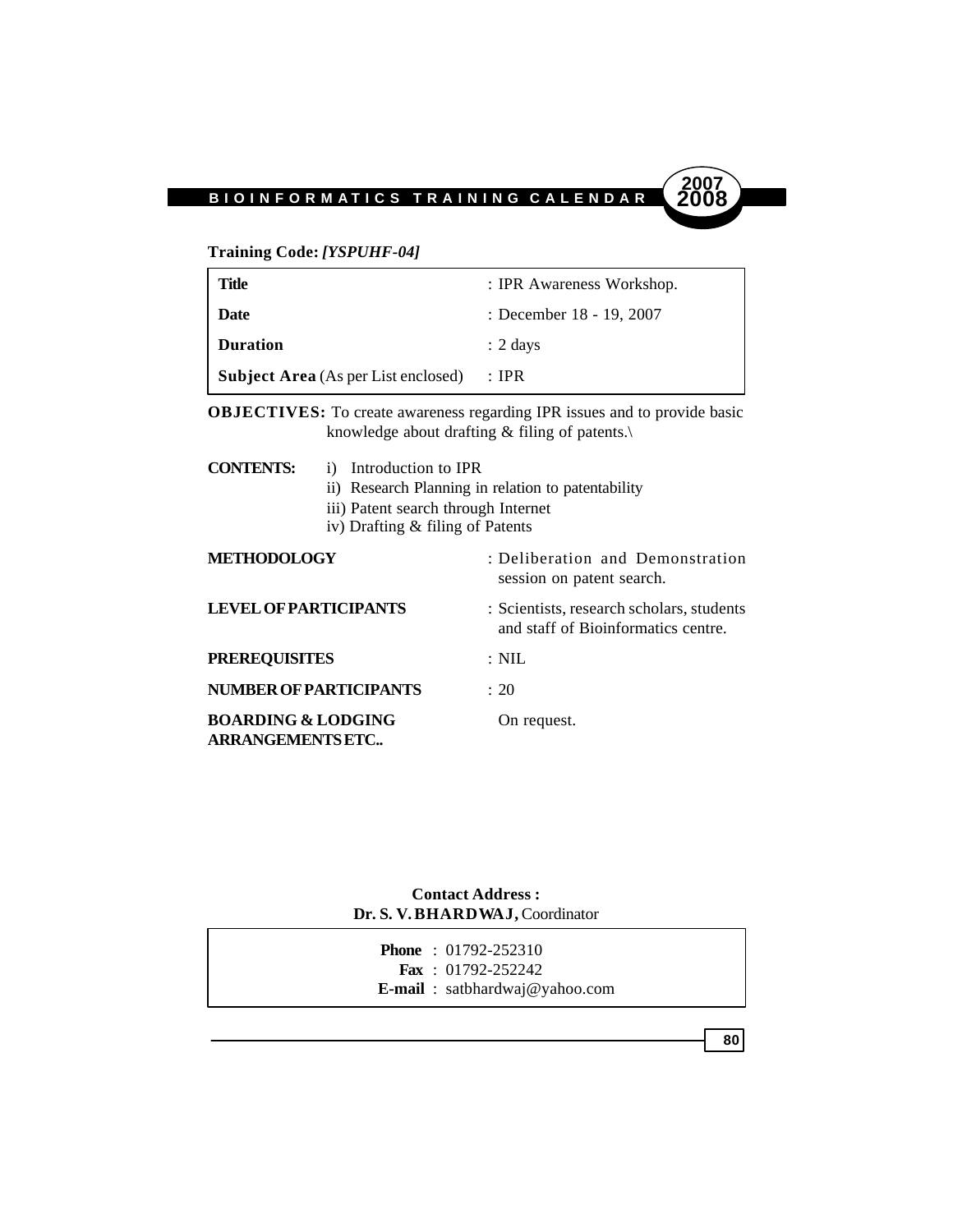

**81**

### **Fakir Mohan University, Balasore**

**Training Code:** *[FMU-01]*

| Title                                      | : Fundamentals of Database and Data<br>mining for Systems Biology |
|--------------------------------------------|-------------------------------------------------------------------|
| $\vert$ Date (from $\vert$ to $\vert$ )    | : 16 Aug. $2007 - 25$ Aug. $2007$                                 |
| <b>Duration</b> (in number of days):       | $: 10 \text{ days}$                                               |
| <b>Subject Area</b> (As per List enclosed) | : Fundamentals of Database, Data<br>mining for Systems Biology    |

**OBJECTIVES:** To train teachers, researchers and students in Bioscience(s) on different aspects of databases, data mining, and systems biology.

**CONTENTS :** Computer arithmatics; Combinatorial theory; Programming; Neural Network; Image analysis and pattern recognition; Introduction to Systems Biology; Genomics, Proteomics and Metabolomics; Database Management System; Biological Database; Data mining; Algorithm for Bioinformatics; Molecular Models, Structural Bioinformatics.

**METHODOLOGY** (Lectures, Demos, : Lectures 40% Demonstration 20% Hands on Session, Workshop/Seminar/ Hands-on-session 40% Symposia etc.) **LEVEL OF PARTICIPANTS** : Bioscience teachers and researchers

|                                                                                  | with minimum 5 years experience.                                                 |
|----------------------------------------------------------------------------------|----------------------------------------------------------------------------------|
| <b>PREREQUISITES</b>                                                             | : M.Sc. in Biosciences with at least 5<br>years teaching or research experience. |
| NUMBER OF PARTICIPANTS                                                           | : Maximum $50$ (fifty)                                                           |
| <b>Boarding &amp; lodging arrangements etc.</b> : To be done on request (advance | payment required                                                                 |

**Any other relevant information, if any**: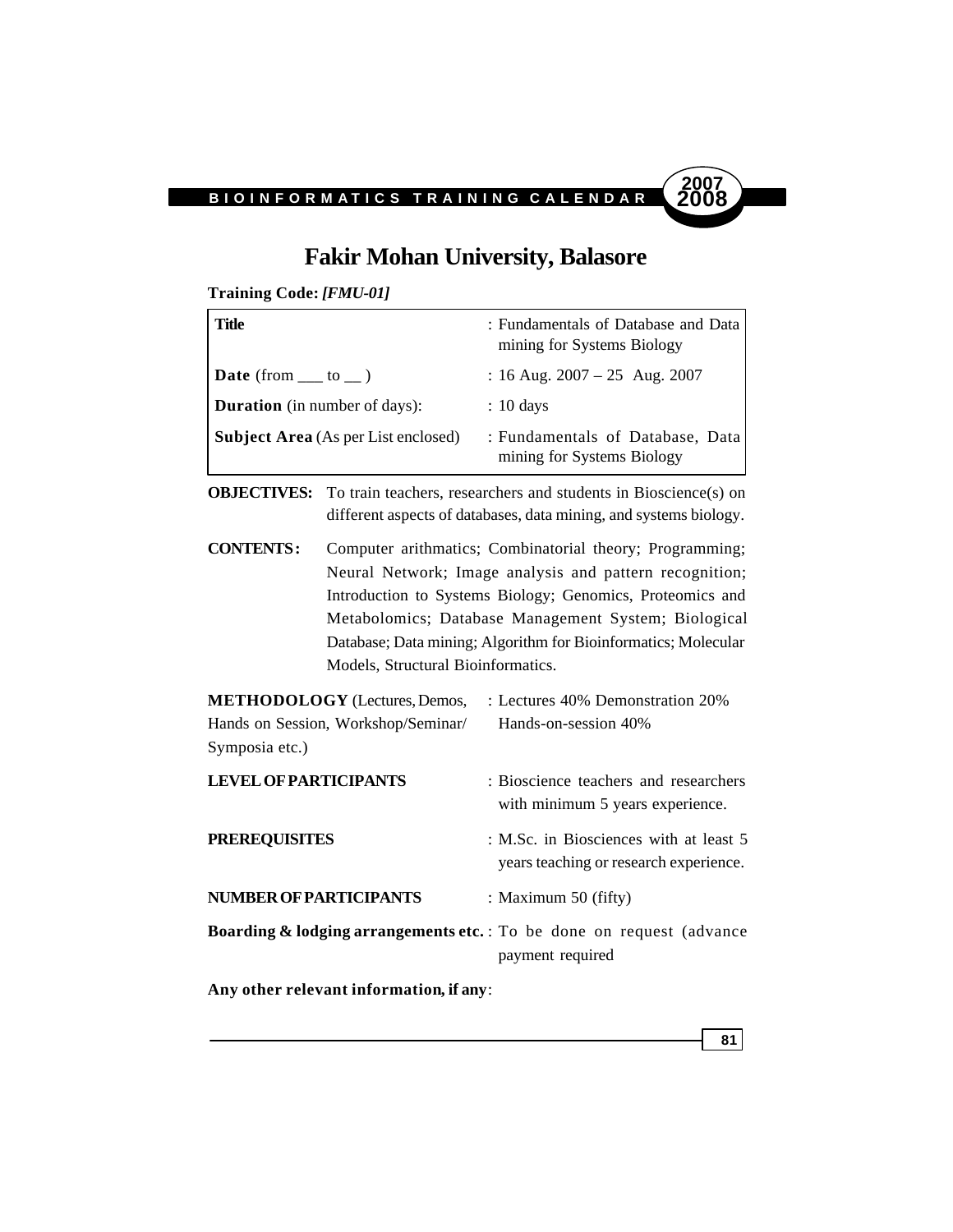

### **REGISTRATION FEE** (if any):

| <b>Participants</b><br>from<br>(India, SAARC Countries,<br>Other Countries, etc.) | Without<br><b>Accommodation</b> | With<br><b>Accommodation</b>                                             |
|-----------------------------------------------------------------------------------|---------------------------------|--------------------------------------------------------------------------|
| India                                                                             | $Rs.1000/-$                     | Accommodation is as per<br>actual on the availability<br>of Hotel rooms. |
| <b>SAARC</b> Countries<br><b>Other Countries</b>                                  | $Rs.5000/-$<br><b>US\$500</b>   |                                                                          |

#### **Contact Address : Prof. AMARENDRA NARAYAN MISRA,** Coordinator

| <b>Phone</b> : $9437295915$ (Mobile)  |
|---------------------------------------|
| <b>Fax</b> : $+91$ (6782) 264244      |
| <b>E-mail</b> : $misraan@yahoo.co.uk$ |
| Web–Address: www.fmuniversity.org     |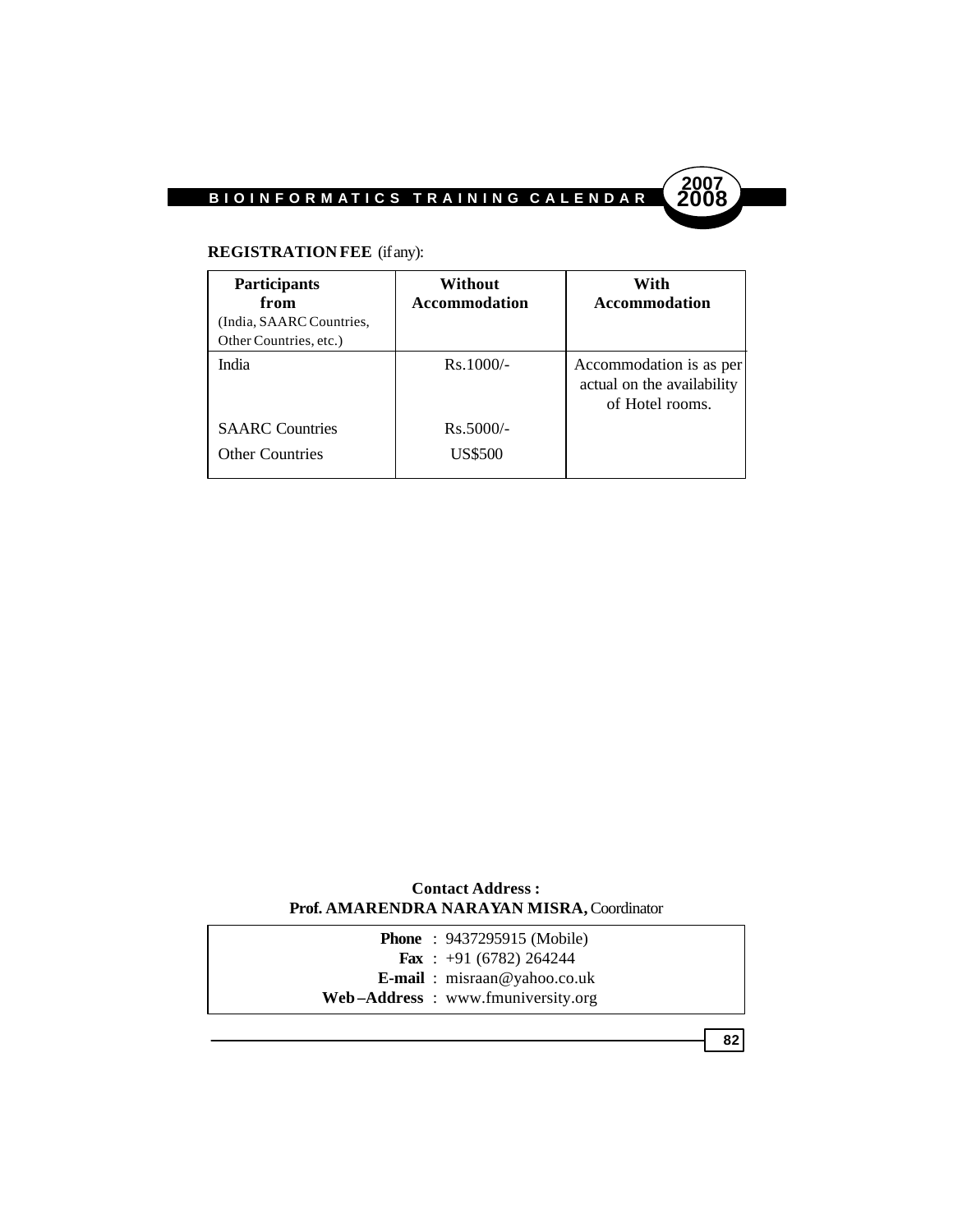### **G. B. Pant University of Agriculture, Pant Nagar**

```
Training Code: [GBPUAT-01]
```

| : 16-17th, November, 2007<br><b>Date</b> (from $\_\_$ to $\_\)$ )                                      |  |
|--------------------------------------------------------------------------------------------------------|--|
|                                                                                                        |  |
| <b>Duration</b> (in number of days):<br>$\div 2$                                                       |  |
| : Bioinformatics in Agriculture/Plant<br><b>Subject Area</b> (As per List enclosed)<br><b>Sciences</b> |  |

**OBJECTIVES:** To develop DNA & Protein sequence analysis skills in participants enabling them to apply in area of Crop improvement.

**CONTENTS:** Introduction to sequence available on-line sequence repositories Use of BLAST, FASTA, ClustalW and other sequence analysis tools Inference of knowledge from sequence analysis results and their possible applications in crop improvement.

| <b>METHODOLOGY</b> (Lectures, Demos,<br>Hands on Session, Workshop/Seminar/<br>Symposia etc.) | : Lectures Inter active laboratory<br><b>Sessions</b>                                     |
|-----------------------------------------------------------------------------------------------|-------------------------------------------------------------------------------------------|
| <b>LEVEL OF PARTICIPANTS</b>                                                                  | : Post graduate, Doctoral students,<br>research and Faculty working in Plant<br>sciences. |
| <b>PREREQUISITES</b>                                                                          | : Minimum skills in operation of a desk<br>top computer.                                  |

**NUMBER OF PARTICIPANTS** : 25 **Boarding & lodging arrangements etc.** : Will be provided free of cost by work

**Any other relevant information, if any**:



shop organizers upon availability.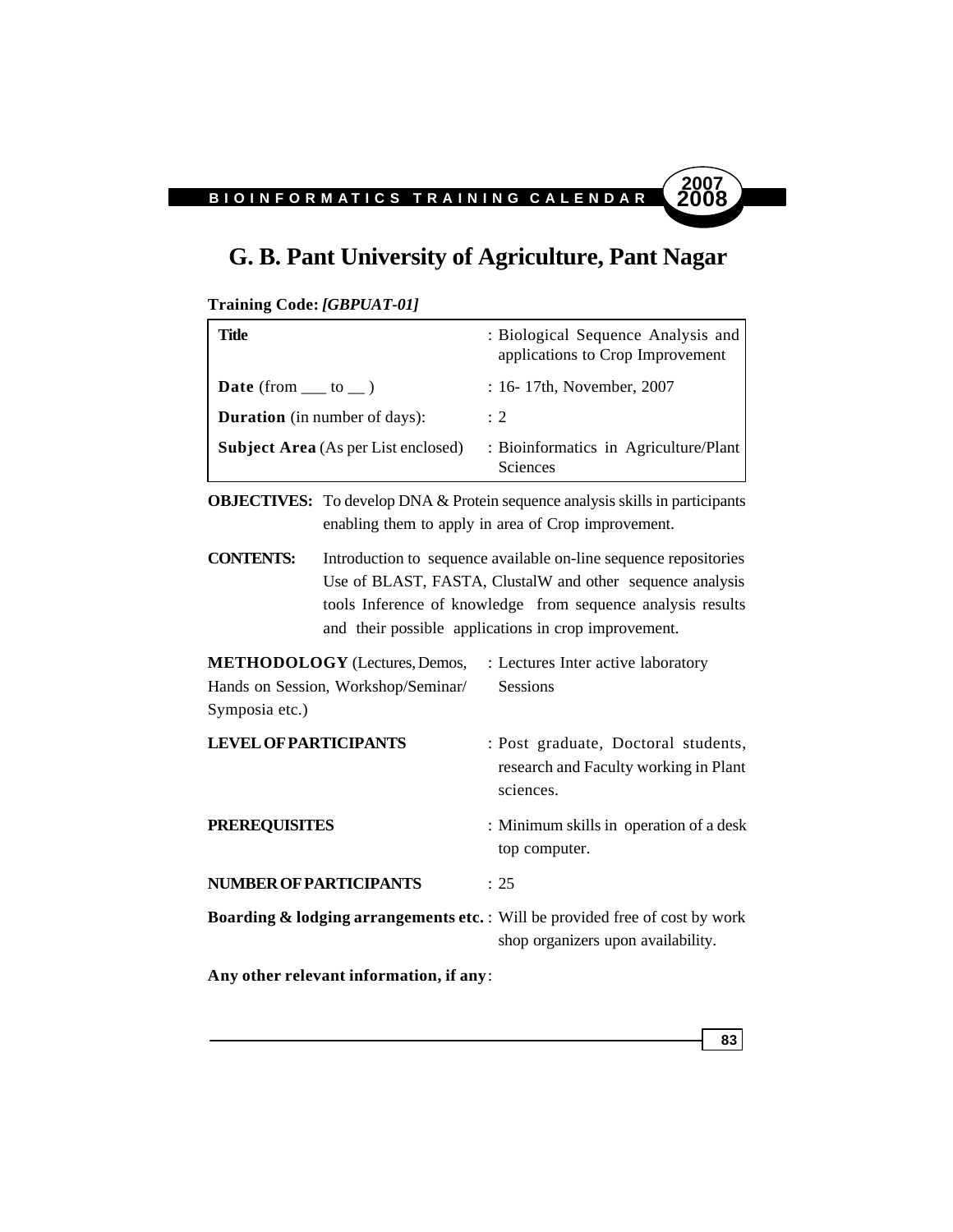

**REGISTRATION FEE** (if any) : Rs. 500/- per participant

| from                                              | <b>Participants Without</b><br><b>Accommodation</b> | With<br><b>Accommodation</b> |
|---------------------------------------------------|-----------------------------------------------------|------------------------------|
| India, SAARC Countries,<br>Other Countries, etc.) |                                                     |                              |
|                                                   | Rs. 500/- per participant                           | Will be provided             |

#### **Contact Address : Dr. SOMA MARLA,** Coordinator

| <b>Phone</b> : 05944-233287                      |
|--------------------------------------------------|
| Fax: $05944-233473$                              |
| <b>E-mail</b> : bioinfo.pantnagar@gmail.com,     |
| ssmarl@yahoo.com                                 |
| Web-Address: http://www.gbpuat.ac.in/acads/cbsh/ |
| Bioinformatics/home.htm                          |

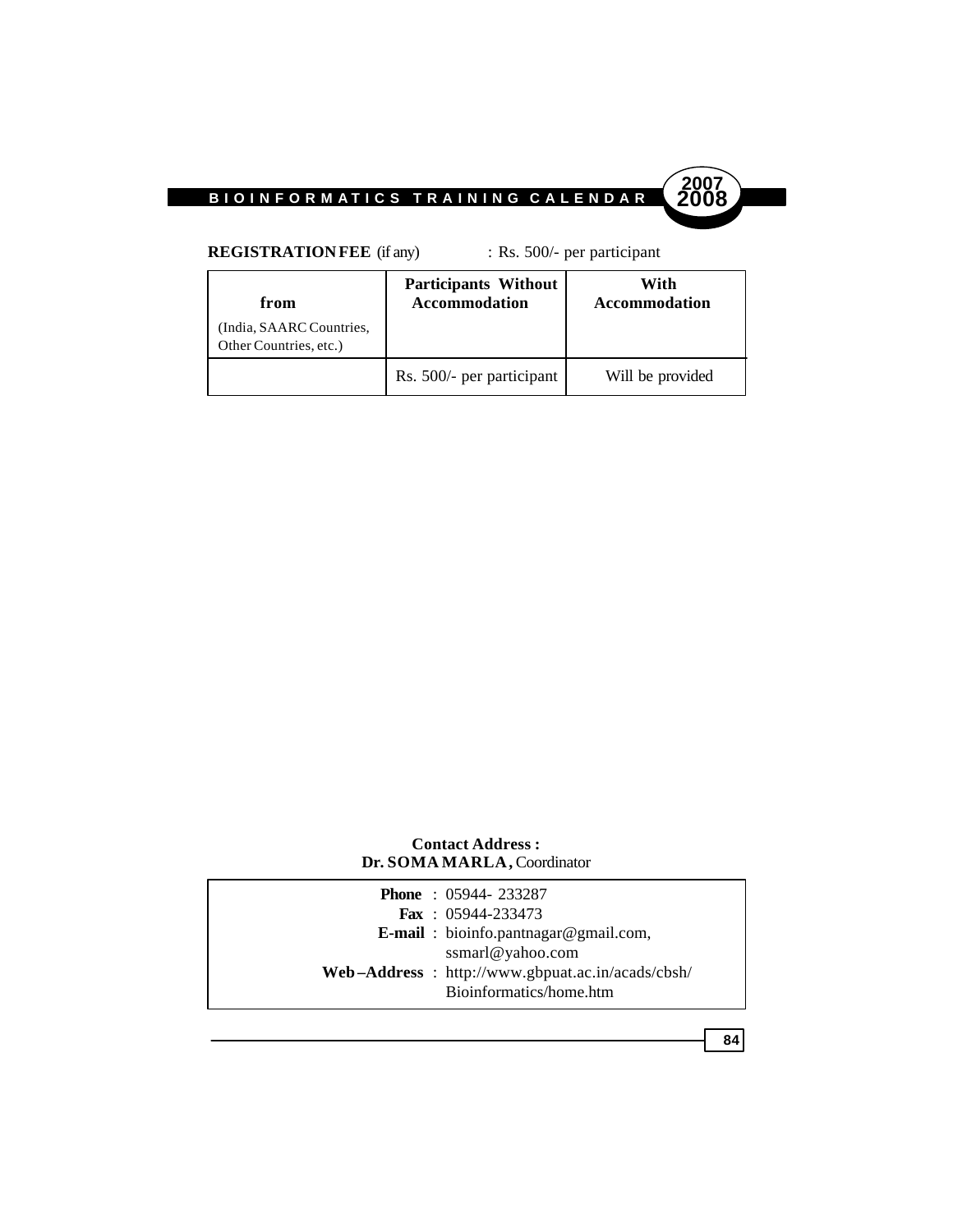### **Guru Nanak Dev University, Amritsar**

**Training Code:** *[GNDU-01]*

| Title                                      | : Structural Bioinformatics-Towards<br>drug design |
|--------------------------------------------|----------------------------------------------------|
| <b>Date</b> (from $\_\_$ to $\_\)$ )       | : November 29-30, 2007 (Tentative)                 |
| <b>Duration</b> (in number of days):       | : Two                                              |
| <b>Subject Area</b> (As per List enclosed) | : Structural Bioinformatics                        |

**OBJECTIVES:** To train Life Science Students/Research Fellows & Faculty in Bioinformatics and its Applications

**CONTENTS:** Tools of Bioinformatics

| <b>METHODOLOGY</b> (Lectures, Demos,                  | : Lectures, Demonstrations, Hands on                   |
|-------------------------------------------------------|--------------------------------------------------------|
| Hands on Session, Workshop/Seminar/<br>Symposia etc.) | <b>Sessions</b>                                        |
| <b>LEVEL OF PARTICIPANTS</b>                          | : Faculty Members/Research Fellows/<br><b>Students</b> |
| <b>PREREQUISITES</b>                                  | $\cdot$ Nil                                            |
| NUMBER OF PARTICIPANTS                                | $\cdot$ 14-16                                          |

**Boarding & lodging arrangements etc.** :

**Any other relevant information, if any**:

**REGISTRATION FEE** (if any): Nil

| <b>Participants</b>                                | Without       | With          |
|----------------------------------------------------|---------------|---------------|
| from                                               | Accommodation | Accommodation |
| (India, SAARC Countries,<br>Other Countries, etc.) |               |               |

#### **Contact Address : Prof. GURCHARAN KAUR,** Coordinator

| <b>Phone</b> : $0183 - 2258431$       |
|---------------------------------------|
| <b>Fax</b> : $0183-2258272$           |
| <b>E-mail</b> : bicamritsar@yahoo.com |
| $Web-Address: www.gnduonline.org$     |

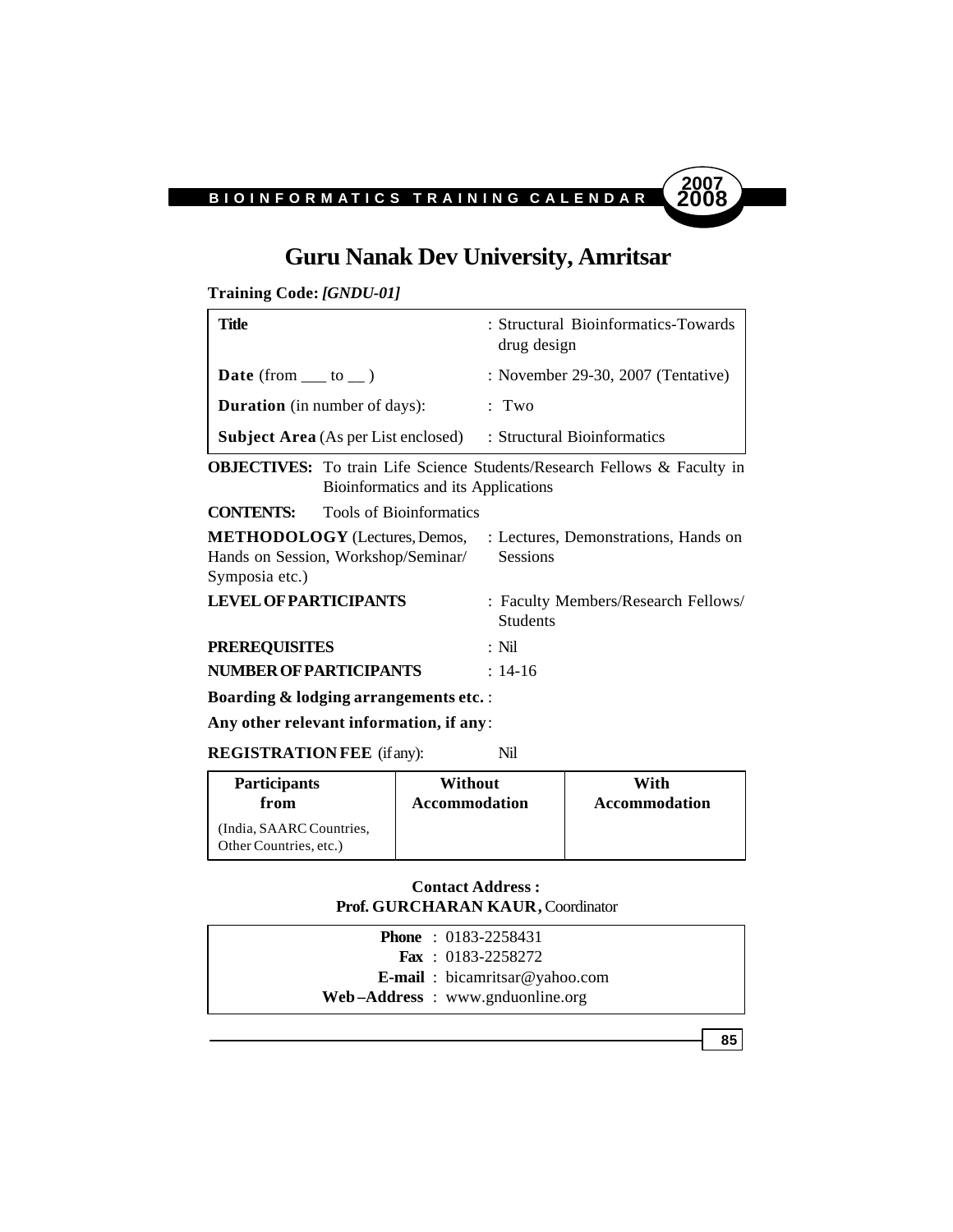

### **HNB Garhwal University, Srinagar Garhwal, Uttarakhand**

**Training Code:** *[HNBGU-01]*

| <b>Title</b>                               | : Bioinformatics & Biotechnology:<br>Scope and applications.     |
|--------------------------------------------|------------------------------------------------------------------|
| <b>Date</b>                                | : 15-19 October 2007                                             |
| <b>Duration</b> (in number of days):       | $\therefore$ 5                                                   |
| <b>Subject Area</b> (As per List enclosed) | : Bioinformatics in Environment,<br>Biodiversity and Health Care |

#### **OBJECTIVES:**

- 1. Career orientation in Bioinformatics
- 2. Familiarization with
	- · general scope of Bioinformatics
	- · applications of Bioinformatics in Biodiversity and Health care
	- · Bioinformatics tools for the study of Biodiversity and Health care
- 3. Development of skills for Database searching, development and mining
- 4. To initiate participation in developing network database for distribution of fauna and incidence of diseases in Uttarakhand

#### **CONTENTS :**

Career planning and decision making. Introduction to Biotechnology, Bioinformatics and Medico-informatics Introduction to importance of biodiversity conservation Introduction to Environmental Health problems and care Applications of Bioinformatics to Biodiversity & Health care Introduction to Bioinformatics tools. Biological Databases. Search Engines for the study of Biodiversity and Health care

**METHODOLOGY** : Lectures, Brainstorming, Demos, practical Sessions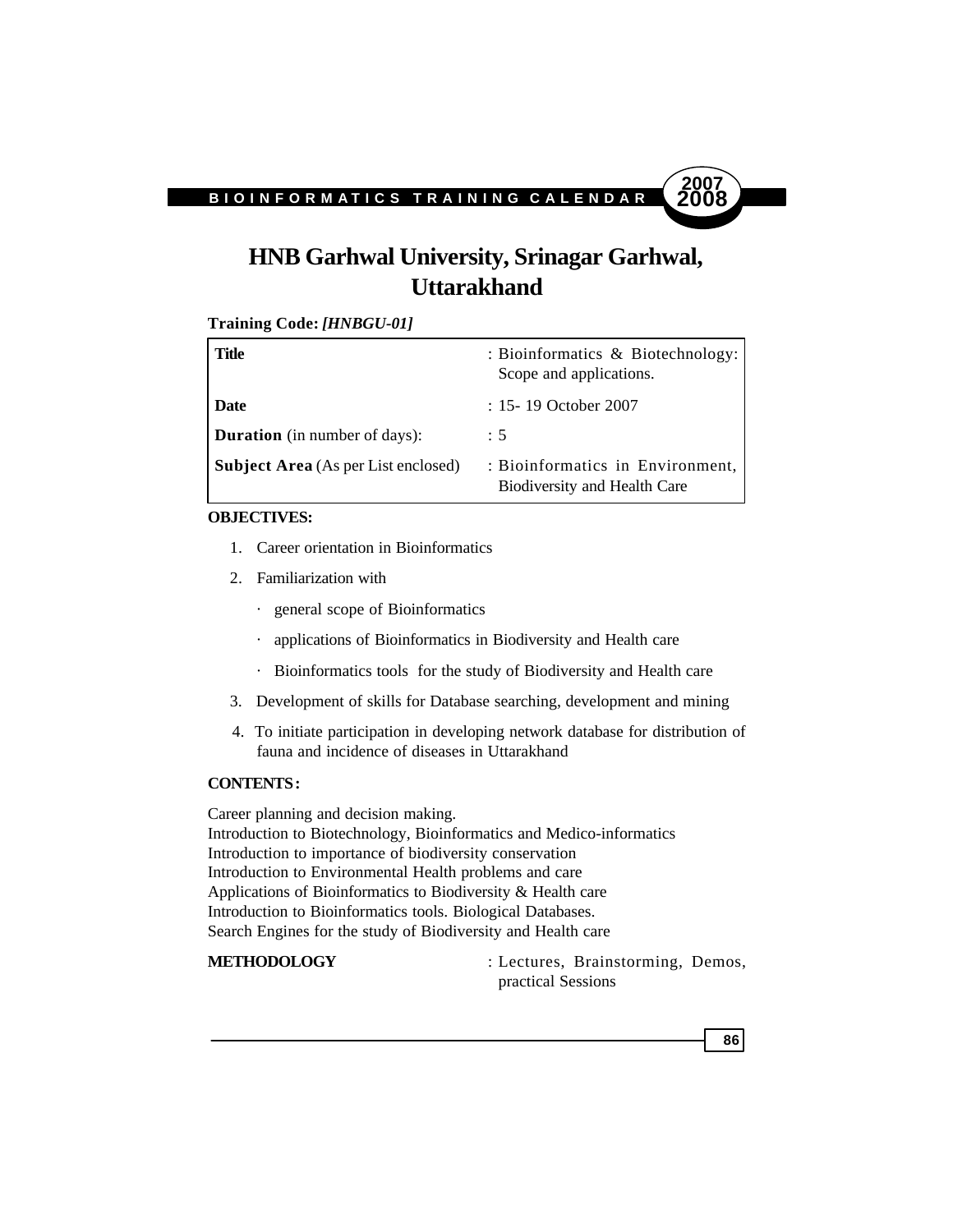

LEVEL OF PARTICIPANTS : 10+2 School students

**PREREQUISITES** : Basic knowledge of handling computers

**NUMBER OF PARTICIPANTS** : 30

**Boarding & lodging arrangements etc.** : Hostels and Dorms

**Any other relevant information, if any**:

### **REGISTRATION FEE** (if any): YES

| <b>Participants</b> | Without       | With          |
|---------------------|---------------|---------------|
| from                | Accommodation | Accommodation |
| India               |               | Rs. $1,500/-$ |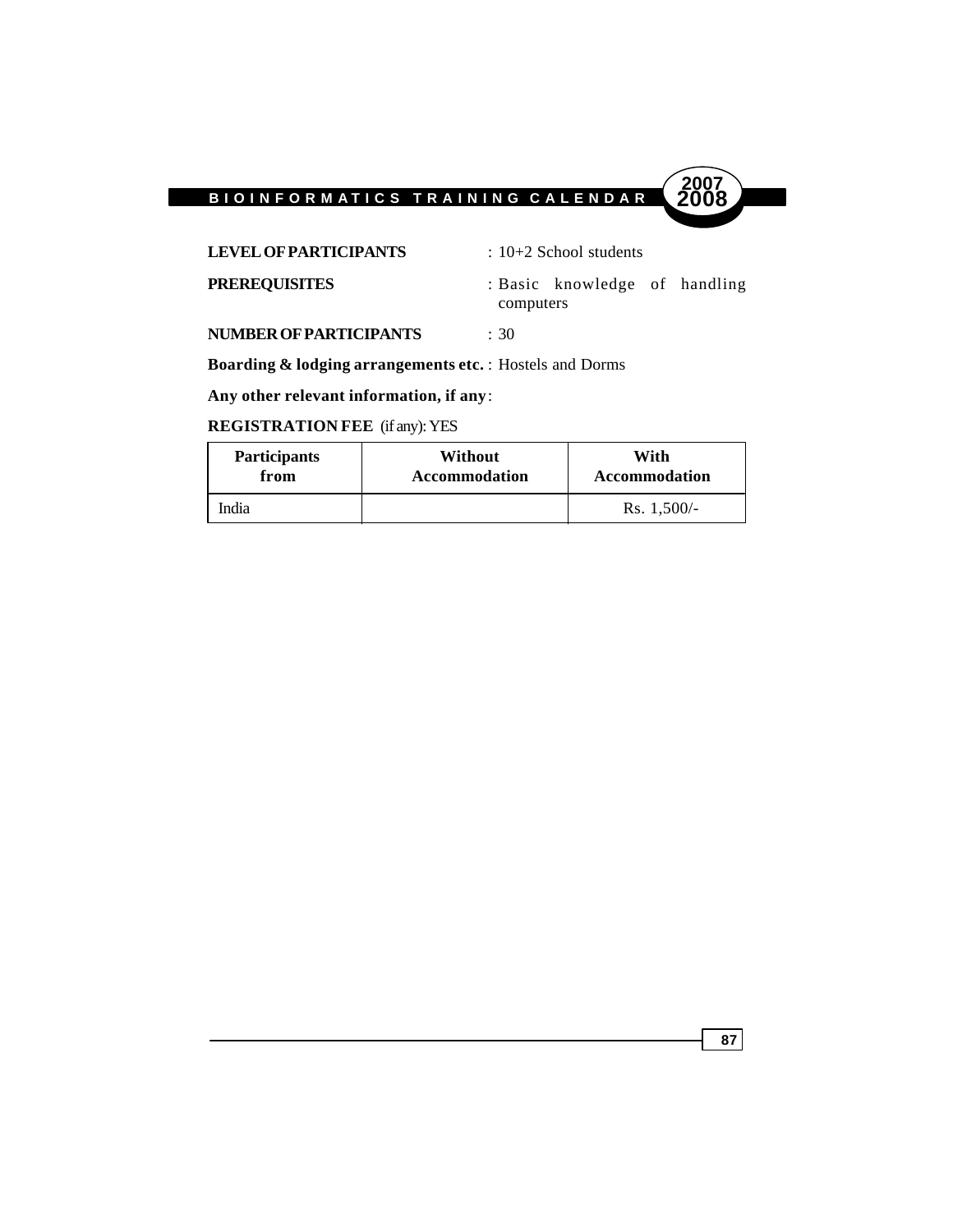**Training Code:** *[HNBGU-02]*

| Title                                      | : Use of Bioinformatics tools for the<br>study of Genetic diversity and<br>Molecular phylogeny |
|--------------------------------------------|------------------------------------------------------------------------------------------------|
| Date                                       | $: 17 - 21$ December 2007                                                                      |
| <b>Duration</b> (in number of days):       | : 5                                                                                            |
| <b>Subject Area</b> (As per List enclosed) | : Evolution and Phylogenetics.                                                                 |

**OBJECTIVES:** To impart training to participants in Bioinformatics tools used in the analysis and comparison of nucleotide sequences, genetic diversity and construction of phylogenetic trees. To initiate participation in developing network database for the Himalayan fauna

**CONTENTS :** Information retrieval and storage from web-based DNA databank Analysis and comparison of Nucleotide sequences using CLUSTAL X , Phylo\_win and DNA sp. for the study of genetic diversity, Population genetic analysis using Arlequin software Construction of Phylogenetic trees using Phylip software Use of Network.exe software for constructing haplotype network

| <b>METHODOLOGY</b>                                                                | : Lectures, Demos, Hands on sessions                                       |
|-----------------------------------------------------------------------------------|----------------------------------------------------------------------------|
| <b>LEVEL OF PARTICIPANTS</b>                                                      | : PG students, research students,<br>University and college teachers       |
| <b>PREREQUISITES</b>                                                              | : Basic knowledge of Bioinformatics and<br>use of Windows XP and MS Office |
| <b>NUMBER OF PARTICIPANTS</b>                                                     | : 15                                                                       |
| <b>Boarding &amp; lodging arrangements etc.</b> : Various categories available on | payment                                                                    |

**Any other relevant information, if any**:

#### **REGISTRATION FEE** (if any): Yes

| <b>Participants</b><br>from<br>(India, SAARC Countries,<br>Other Countries, etc.) | Without<br><b>Accommodation</b> | With<br><b>Accommodation</b>                                                                                                              |
|-----------------------------------------------------------------------------------|---------------------------------|-------------------------------------------------------------------------------------------------------------------------------------------|
|                                                                                   | Rs 1,000                        | $1,000+75$ / night dorm<br>$1,000+100/night$ Twin share<br>$1,000+150$ /night<br>$1,000+200$ / night<br>.,<br>$1,000+1,000/night$ onwards |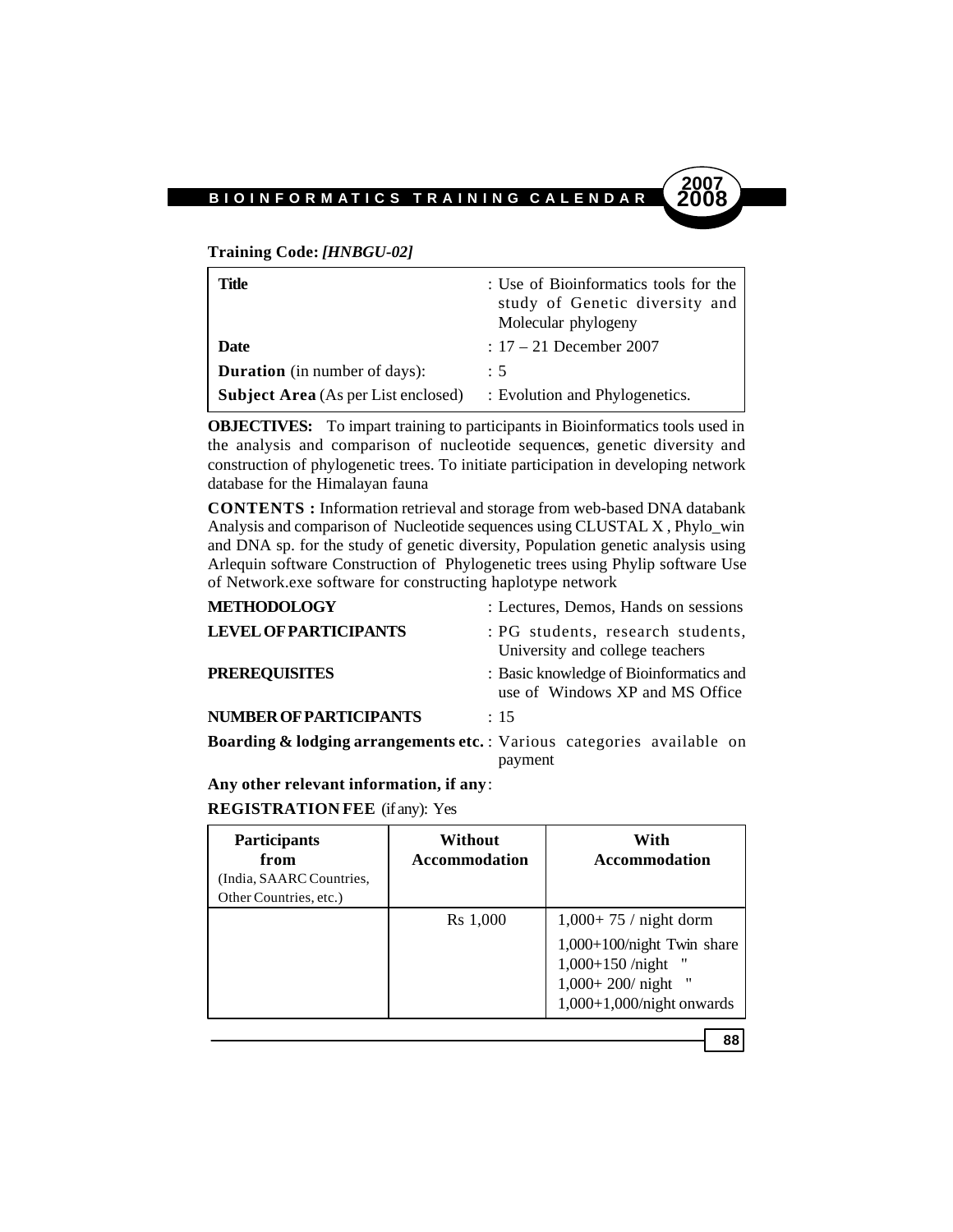#### **Training Code:** *[HNBGU-03]*

| Title                                      | : International Symposium on Bird<br>Diversity: Molecules to Ecosystems |
|--------------------------------------------|-------------------------------------------------------------------------|
| <b>Date Tentative</b>                      | : March 1st week, $2008$                                                |
| <b>Duration</b> (in number of days):       | $: 05 \text{ days}$                                                     |
| <b>Subject Area</b> (As per List enclosed) | : Environment $& Biodiversity$                                          |

#### **OBJECTIVES:**

- To provide a common platform to selected known bird biologists working in various fields in life history strategies, systematics, behavior, ecology, physiology, phylogenetics, phylogeography, conservation genetics, genomics, bioinformatics and Indian scientists, especially younger generation of researchers and students in the field of Bioinformatics.
- To stimulate young Indian students and researchers in Bioinformatics, through this integrative exposure, to use their skills to unfold patterns and processes in the biological world embarking upon a world class cutting edge research career.

#### **CONTENTS:**

The importance of biodiversity conservation has been recognized globally & 'hot spots' identified (thru birds) at international conventions in the recent past. The scientific criteria for the selection of these hot spots viz., species richness  $\&$ endemism are increasing being questioned (again thru studies on birds). Birds, apart from having given science leading concepts, can be (and have been) used as ideal biodiversity markers, with their enormous diversification and radiation, because much more is known on their distribution across the world, on patterns & processes at different levels – molecular, biochemical, physiological, behavioral and ecological (compared even to insects & plants). The wonderful Indian bird models also have contributed significantly to this knowledge base challenging many a myth (reproduction in tropical environments, hormonal mechanisms). Birds have also been extensively subjected to DNA technology since early eighties focusing on phylogenetics and recently comparative genomics which will accelerate further with the usage of macro and micro-arrays.

This presents the Bioinformaticians with a unique opportunity to integrate the variations in genes, & genetic pools with variations in behavior, ecology and physiology. Such cross-disciplinary effort in near future would help pinpointing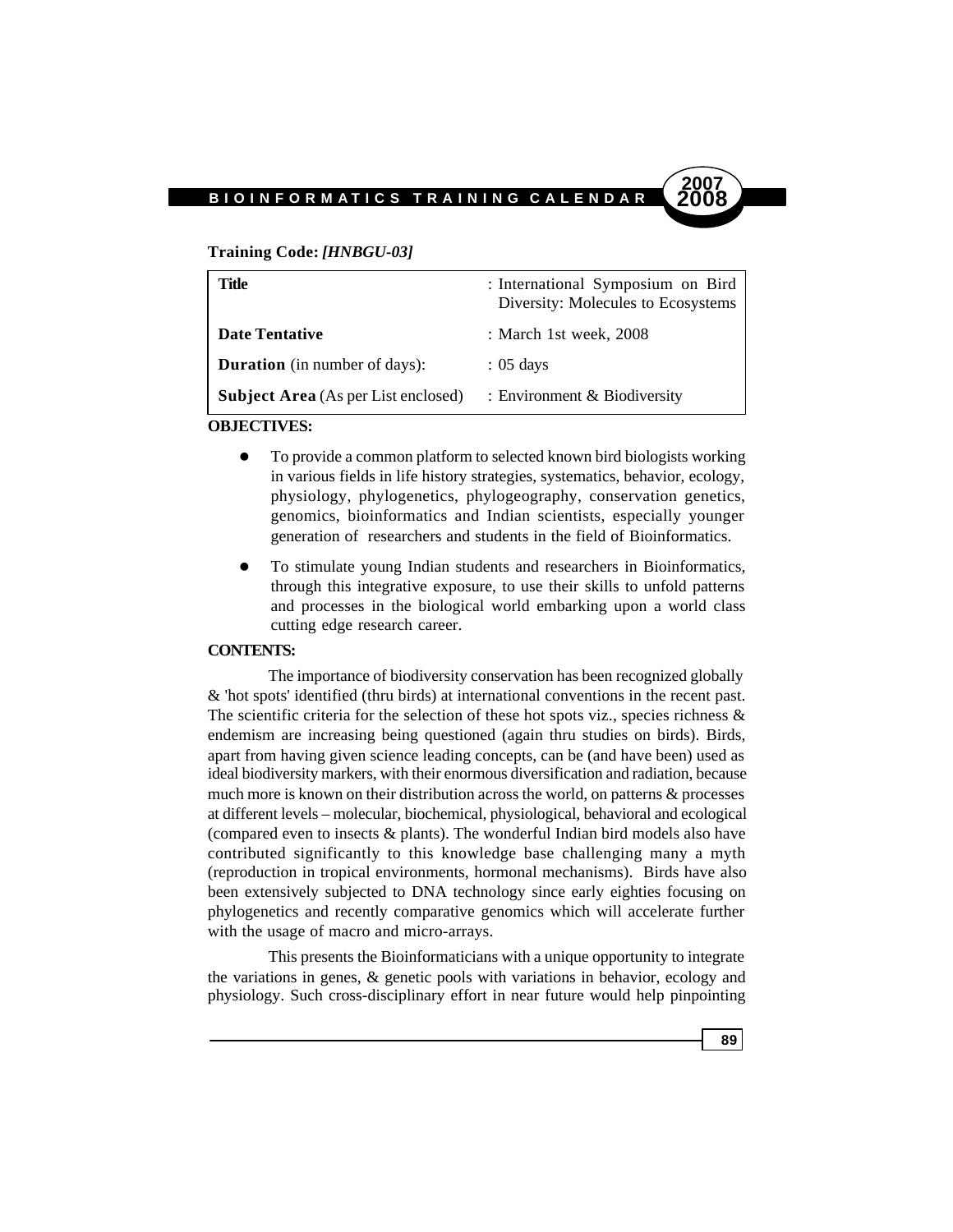genome regions participating in adaptive change and help predict phenotypic changes resulting from changes in DNA. More importantly, apart from providing insights into the biotic mysteries surrounding us, it will also help prioritize scientific rationales for biodiversity conservation ending up not with 'dead museum assemblages' but leave behind viable, evolutionarily significant 'spots'.

#### **METHODOLOGY** : **Symposium**

Sessions in relevant areas shall comprise invited lectures, short presentations, posters, interactive brainstorming round tables. The entire event shall be managed by UG-PG Biology/Biotechnology/ Bioinformatics students of HNB Garhwal University.

LEVEL OF PARTICIPANTS: Researchers, PG students, UG students in 4-5 yr programs.

#### **PREREQUISITES** :

- **•** Genuine interest in research and/or teaching
- Interest in the environment
- $\bullet$  Students only those committed to make research and/ or higher level teaching their career

**NUMBER OF PARTICIPANTS** : 225 - 250

**Boarding & lodging arrangements etc.** : Different categories available

**Any other relevant information, if any**:

#### **REGISTRATION FEE:**

Overseas US \$ 300, Indian Rs 2500, Students subsidized rates

| <b>Participants</b><br>from<br>(India, SAARC Countries,<br>Other Countries, etc.) | Without<br>Accommodation | With<br>Accommodation |
|-----------------------------------------------------------------------------------|--------------------------|-----------------------|
|                                                                                   | Yet to be worked out     | Yet to be worked out  |

| <b>Contact Address :</b>               |
|----------------------------------------|
| Dr. ASHA CHANDOLA-SAKLANI, Coordinator |

|               | <b>Phone</b> : $1346.252215$ , $9412018010$ |
|---------------|---------------------------------------------|
|               | <b>Tele-Fax</b> : $1346.251604$             |
|               | <b>E-mail</b> : biotech_hnbgu@yahoo.co.in   |
| Web–Address : |                                             |
|               |                                             |

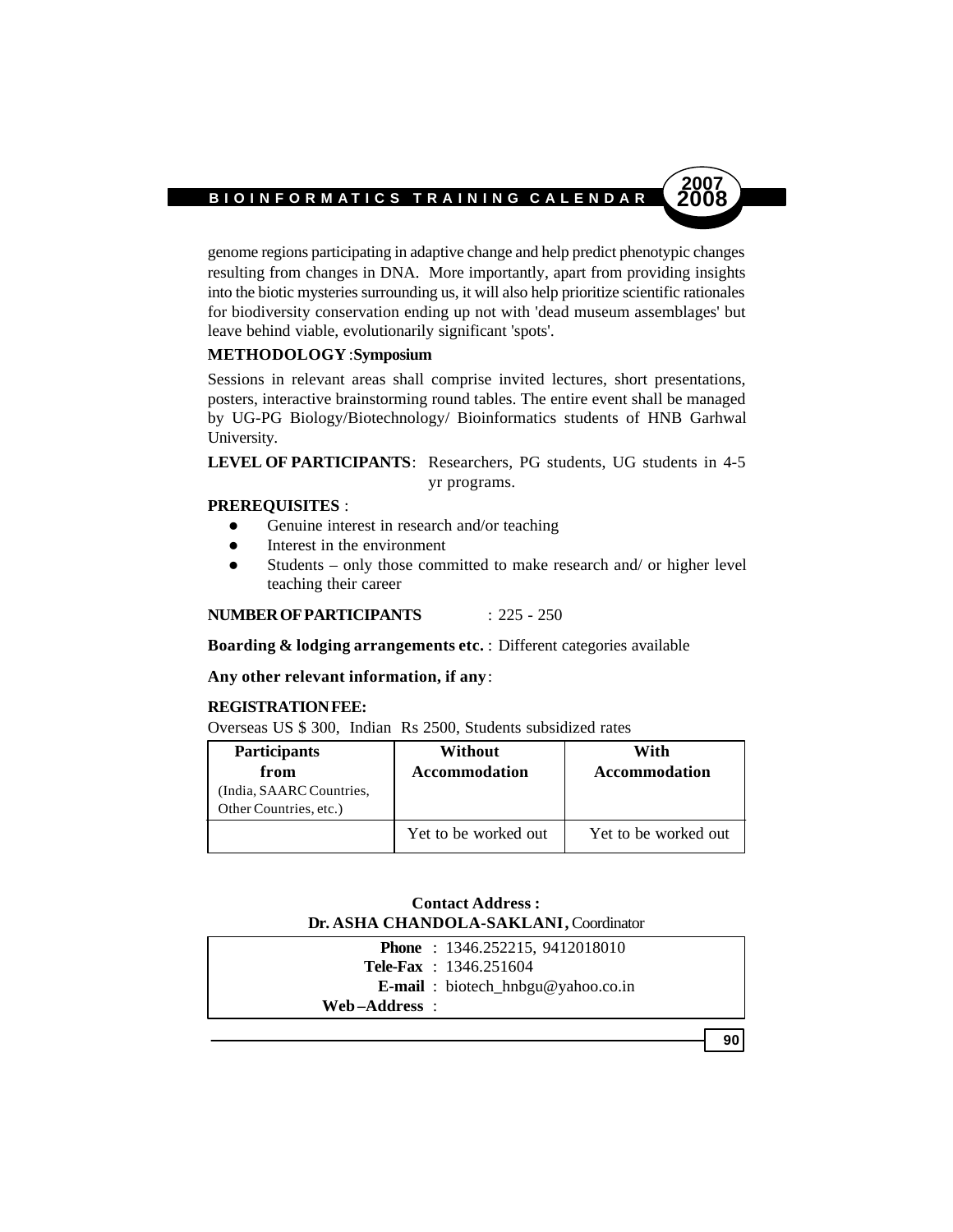### **Indian Agricultural Research Institute, New Delhi**

**Training Code:** *[IARI-01]*

| Title                                | : National workshop on Bioinformatics in<br><b>Agriculture Sciences</b>             |
|--------------------------------------|-------------------------------------------------------------------------------------|
| <b>Date</b> (from $\_\_$ to $\_\)$ ) | : From 25th to 27th February, 2008                                                  |
| <b>Duration</b> (in number of days): | $:$ Three days                                                                      |
|                                      | <b>Subject Area</b> (As per List enclosed): Bioinformatics in Agricultural Sciences |

**OBJECTIVES:** To develop human resources to carry out Bio-informatics applications in Agricultural Sciences

**CONTENTS:** Implementation of Bioinformatics tools and software

| <b>METHODOLOGY</b> (Lectures, Demos, | : Lectures, Demonstrations, Hands on                                                |
|--------------------------------------|-------------------------------------------------------------------------------------|
| Hands on Session, Workshop/Seminar/  | sessions-Workshop                                                                   |
| Symposia etc.)                       |                                                                                     |
| <b>LEVEL OF PARTICIPANTS</b>         | : Students, University Teachers and<br>Scientists from $R \& D$ Institutions        |
| <b>PRE-REQUISITES</b>                | $:$ Nil                                                                             |
| <b>NUMBER OF PARTICIPANTS</b>        | :100                                                                                |
|                                      | <b>Boarding &amp; lodging arrangements etc.</b> ): Limited accommodation subject to |
|                                      | availability. Will be allotted based on                                             |
|                                      | first come first basis.                                                             |

**Any other relevant information, if any** : Will be informed later

#### **REGISTRATION FEE** (if any):

| <b>Participants</b><br>from                        | Without<br><b>Accommodation</b> | With<br><b>Accommodation</b> |  |
|----------------------------------------------------|---------------------------------|------------------------------|--|
| (India, SAARC Countries,<br>Other Countries, etc.) |                                 |                              |  |
| India                                              | $Rs. 1000/-$                    | $Rs. 2000/-$                 |  |
| <b>SAARC</b> Countries                             | US \$ 50.                       | US \$ 100.                   |  |
| <b>Other Countries</b>                             | US \$75.                        | <b>US \$150</b>              |  |

**91**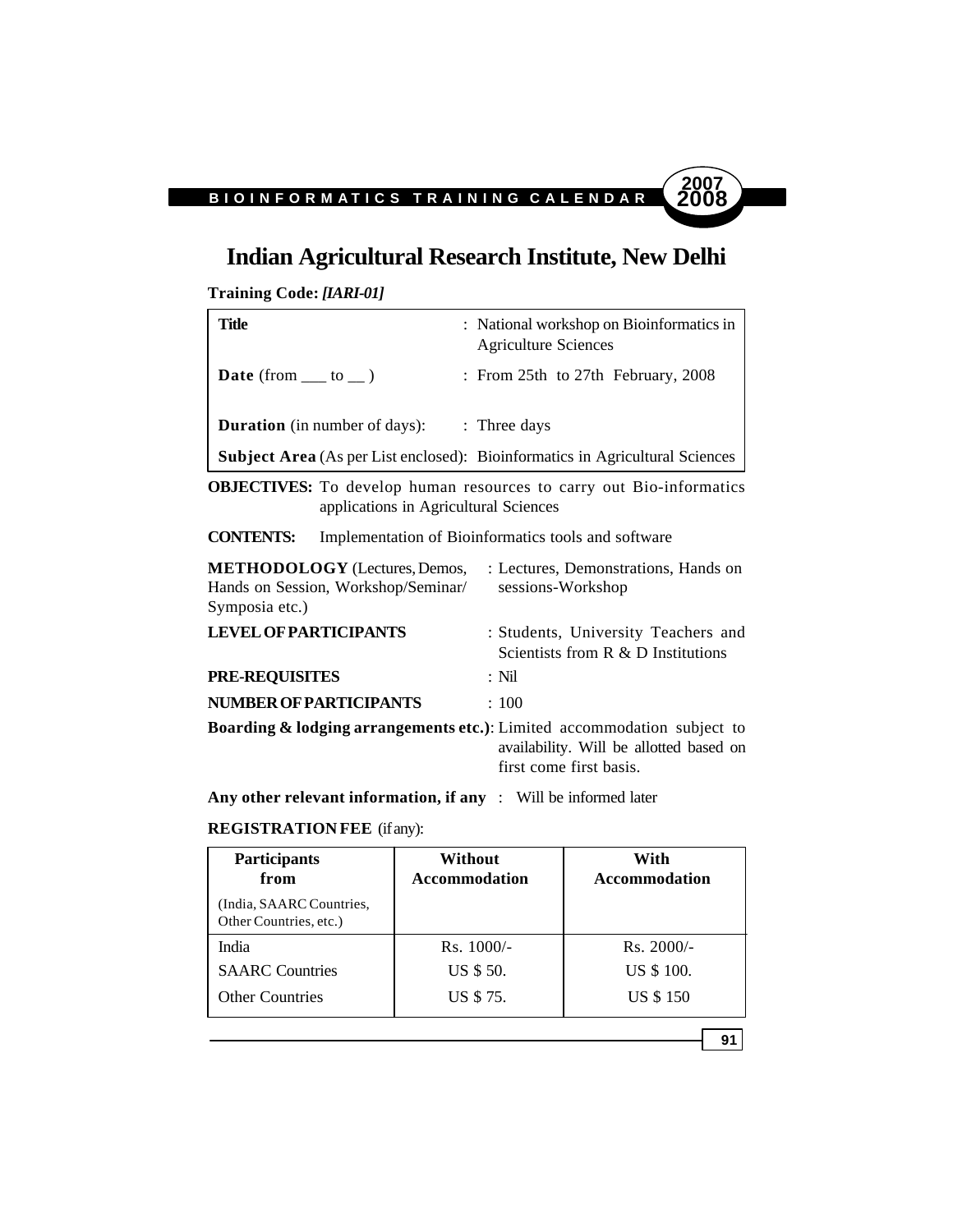

#### **Contact Address: Dr. H. CHANDRASEKHARAN,** Coordinator

| <b>Phone</b> : $91-11-25842490$ , $25841255$ |
|----------------------------------------------|
| <b>Fax</b> : 91-11-25842490                  |
| <b>E-mail</b> : head usi@iari.res.in         |
| Web-Address: www.iari.res.in                 |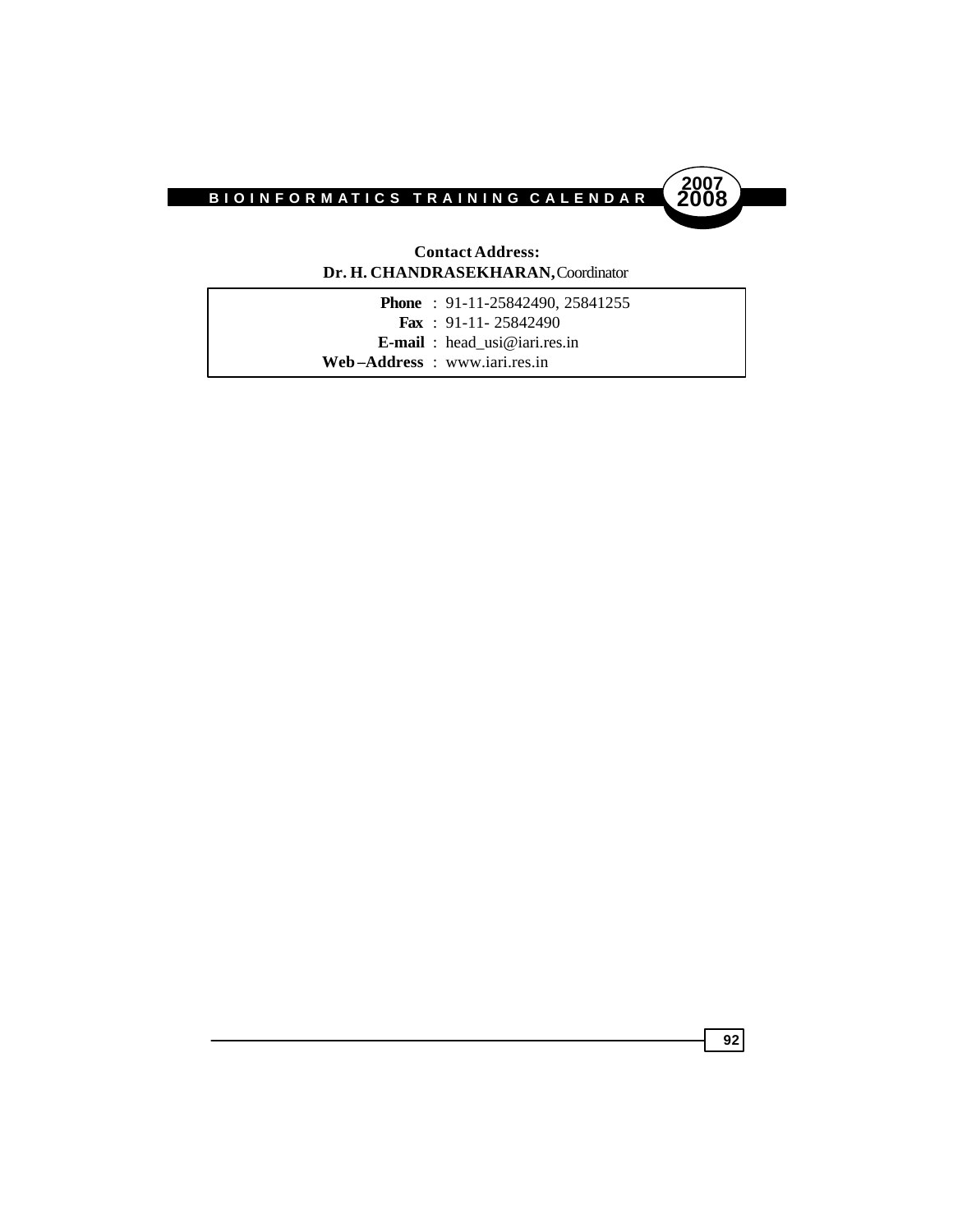

### **Indian Institute of Science, Bangalore**

**Training Code:** *[IISc-01]*

| Title                                      | : Drug Design Workshop                                          |
|--------------------------------------------|-----------------------------------------------------------------|
| <b>Date</b> (from $\_\_\_$ to $\_\_$ )     | : July 30th to August 3rd, 2007                                 |
| <b>Duration</b> (in number of days):       | $: 5 \text{ days}$                                              |
| <b>Subject Area</b> (As per List enclosed) | : Computational Biology and Structural<br><b>Bioinformatics</b> |

**OBJECTIVES:** To provide comprehensive review of the drug discovery process against a backdrop of the technology and research revolution; includes a horizontal overview of the disciplines involved in the drug discovery process and vertical delve into the critical elements of each discipline.

**CONTENTS:** Target identification and validation, lead discovery and optimization, enzymology and pharmacology, drug metabolism, pharmacokinetics, toxicology, biopharmaceuticals, drug formulations and personalized medicine

| <b>METHODOLOGY</b> (Lectures, Demos,<br>Hands on Session, Workshop/Seminar/<br>Symposia etc.) | : Lectures, demos and hands-on<br><b>Sessions</b>                                                                                                    |
|-----------------------------------------------------------------------------------------------|------------------------------------------------------------------------------------------------------------------------------------------------------|
| <b>LEVEL OF PARTICIPANTS</b>                                                                  | : Faculty, post-doctoral fellows, senior<br>graduate students and scientists from<br>pharmaceutical, biotechnology and<br>bioinformatics industries. |
| <b>PREREQUISITES</b>                                                                          |                                                                                                                                                      |
| <b>NUMBER OF PARTICIPANTS</b>                                                                 | : Limited                                                                                                                                            |
| <b>Boarding &amp; lodging arrangements etc.)</b> Limited accommodation is available in        | the campus                                                                                                                                           |

**Any other relevant information, if any REGISTRATION FEE** (if any):

| <b>Participants</b><br>from<br>India, SAARC Countries,<br>Other Countries, etc.) | Without<br><b>Accommodation</b>                                         | With<br><b>Accommodation</b> |
|----------------------------------------------------------------------------------|-------------------------------------------------------------------------|------------------------------|
|                                                                                  | Rs. 2500 (academic institutions)<br>Rs. 5000 (commercial organizations) |                              |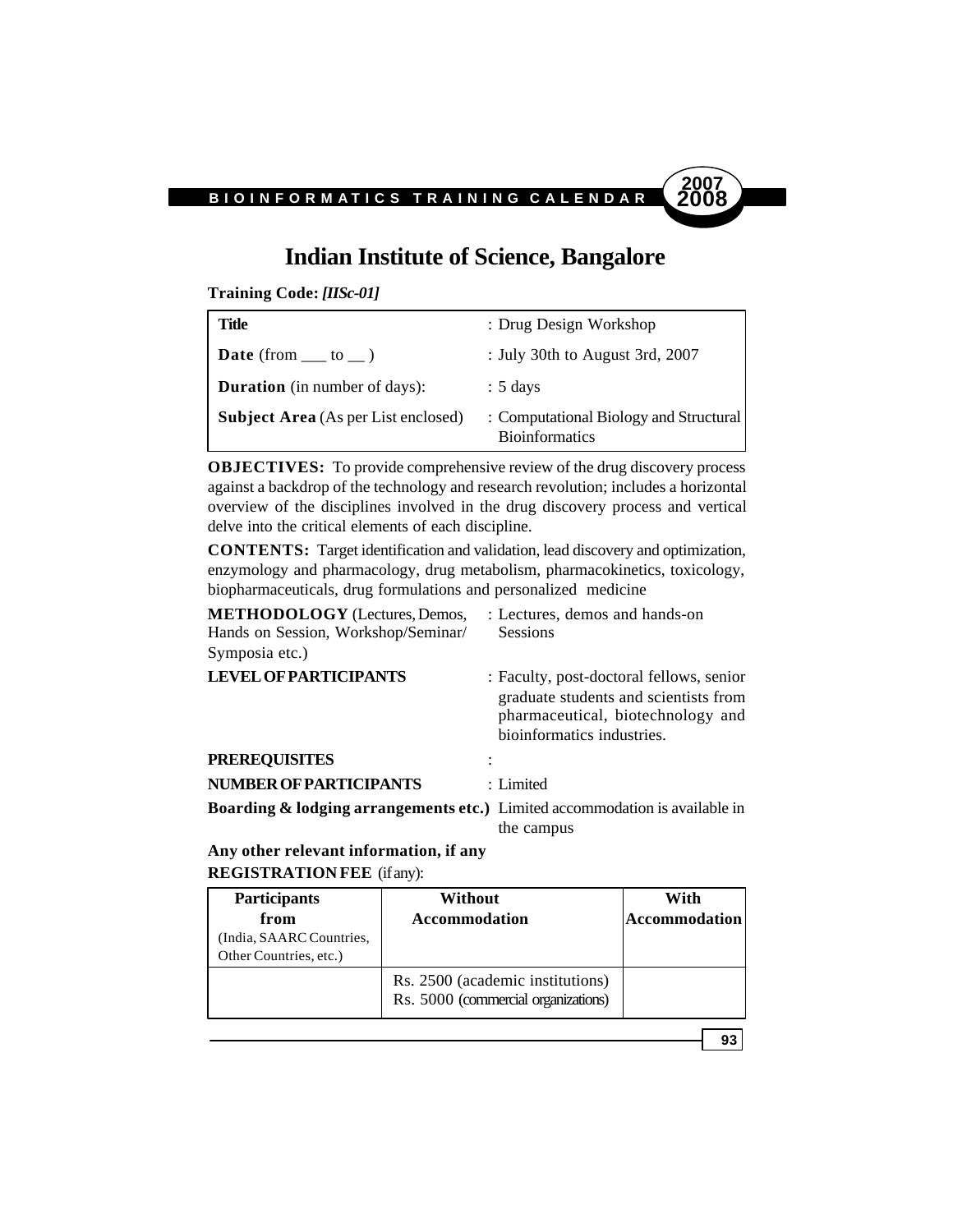

#### **Contact Address : Prof. S. RAMAKUMAR,** Coordinator

|  | <b>Phone</b> : 080-2293-2460 and 080-22932469     |
|--|---------------------------------------------------|
|  | <b>Fax</b> : $080-23600551$                       |
|  | <b>E-mail</b> : $ddw07@sec.$ isc. ernet. in       |
|  | Web-Address: http://www.serc.iisc.ernet.in/~ddw07 |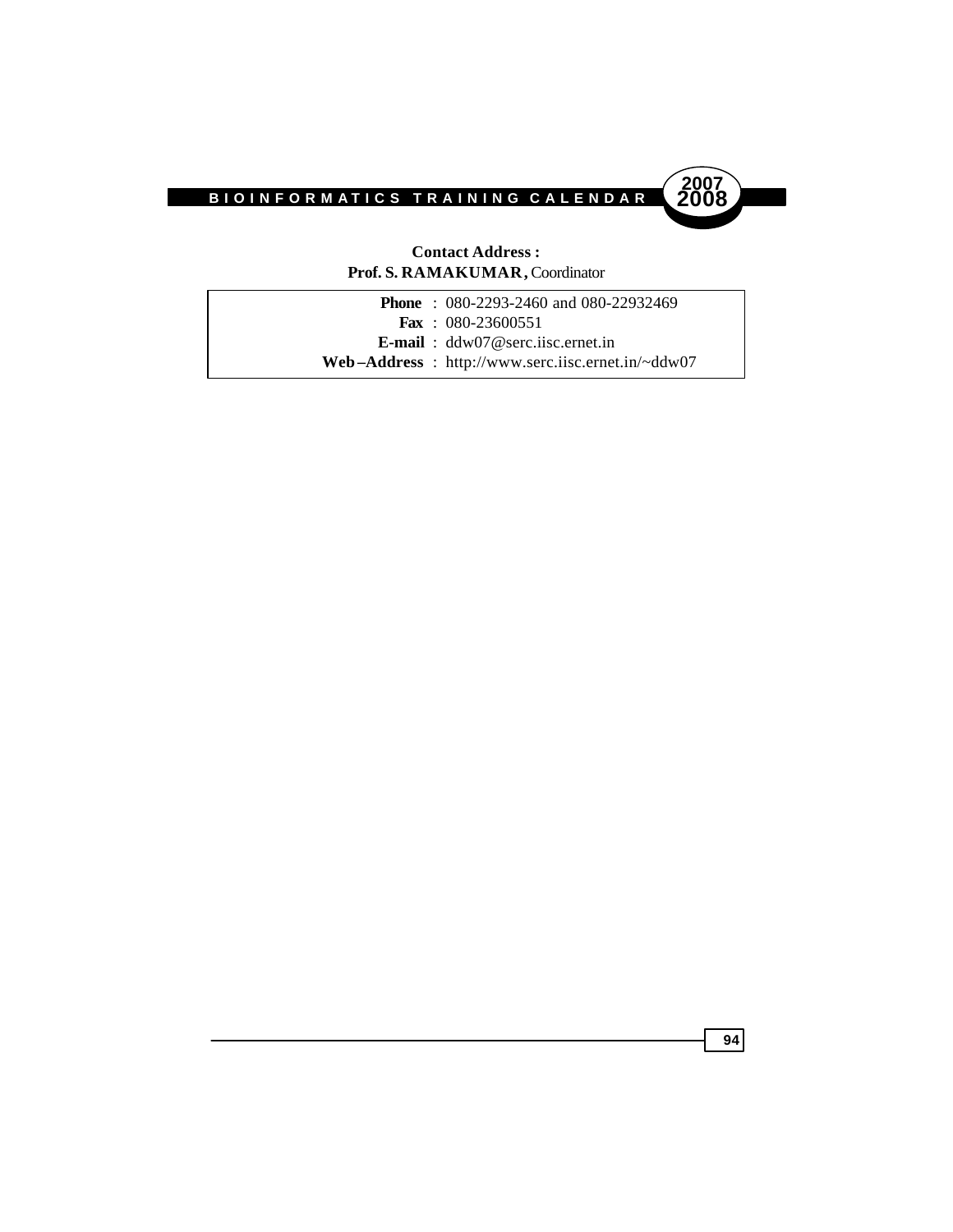### **Indian Institute of Technology, Delhi**

**Training Code:** *[IITD-01]*

| Title                                      | : Computational Tools & Microbial<br>Genomics           |
|--------------------------------------------|---------------------------------------------------------|
| <b>Date</b> (from $\_\_$ to $\_\)$ )       | : July 12 to 14, 2007                                   |
| <b>Duration</b> (in number of days):       | $: 3 \text{ days}$                                      |
| <b>Subject Area</b> (As per List enclosed) | : Computational Biology, Evolution and<br>Phylogenetics |

**OBJECTIVES:** i) To study the tools of computational biology

ii) To study microbial genomics in relation to their metabolic pathways & evolution

**CONTENTS:**Bioinformatics and its scope, Data base and its availability, computational tools and their utility, Scope for new mathematical tools for microbial genomics, Application of computational tools for microbial genomics.

| <b>METHODOLOGY</b> (Lectures, Demos,                                                  | : Chemical/Biochemical Engineering /                             |
|---------------------------------------------------------------------------------------|------------------------------------------------------------------|
| Hands on Session, Workshop/Seminar/                                                   | Biotechnology/Industrial                                         |
| Symposia etc.)                                                                        | Biotechnology, Lecture &                                         |
|                                                                                       | Demonstration laboratory accordingly.                            |
| <b>LEVEL OF PARTICIPANTS</b>                                                          | : M.Sc./ $B.Tech$ ./ M.Tech in Life<br>Sciences or Biotechnology |
| <b>PREREQUISITES</b>                                                                  |                                                                  |
| <b>NUMBER OF PARTICIPANTS</b>                                                         | : 50                                                             |
| <b>Roarding &amp; lodging arrangements atc</b> ): Roarding & Lodging in the house and |                                                                  |

**Boarding & lodging arrangements etc.)**: Boarding & Lodging in the boys and girls hostel on request

**Any other relevant information, if any**

**REGISTRATION FEE** (if any):

| <b>Participants</b><br>from                        | Without<br>Accommodation | With<br><b>Accommodation</b> |
|----------------------------------------------------|--------------------------|------------------------------|
| (India, SAARC Countries,<br>Other Countries, etc.) |                          |                              |
| India                                              | Rs. $2100/-$             |                              |

**95**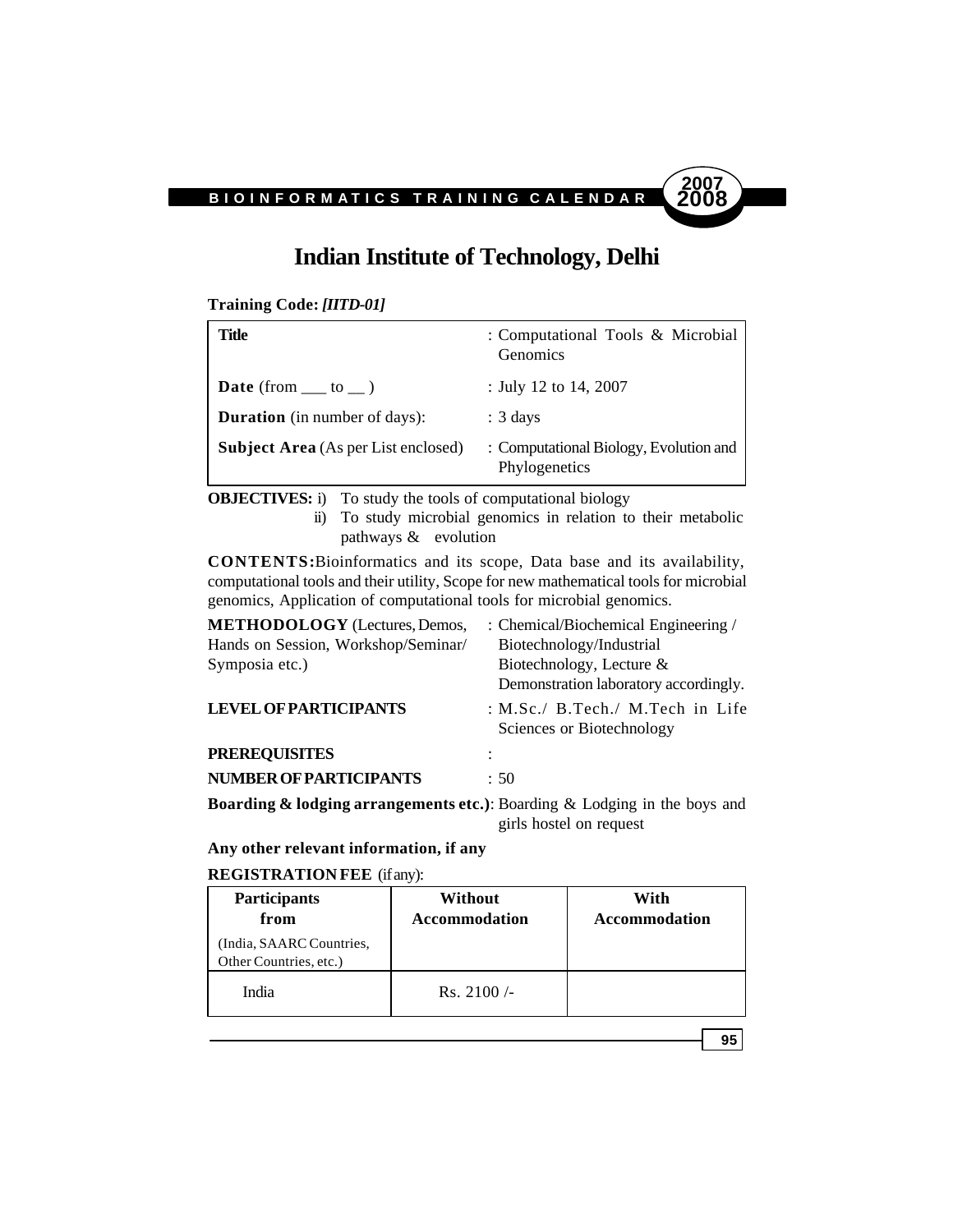

#### **Contact Address : Prof. A.K. SRIVASTAVA,** Coordinator

| <b>Phone</b> : $011-26596109(0)$ , 26591001 |  |
|---------------------------------------------|--|
| <b>Fax</b> : $011-26582282$                 |  |
| <b>E-mail</b> : hoddbeb@dbeb.iitd.ac.in     |  |
| Web-Address :                               |  |
|                                             |  |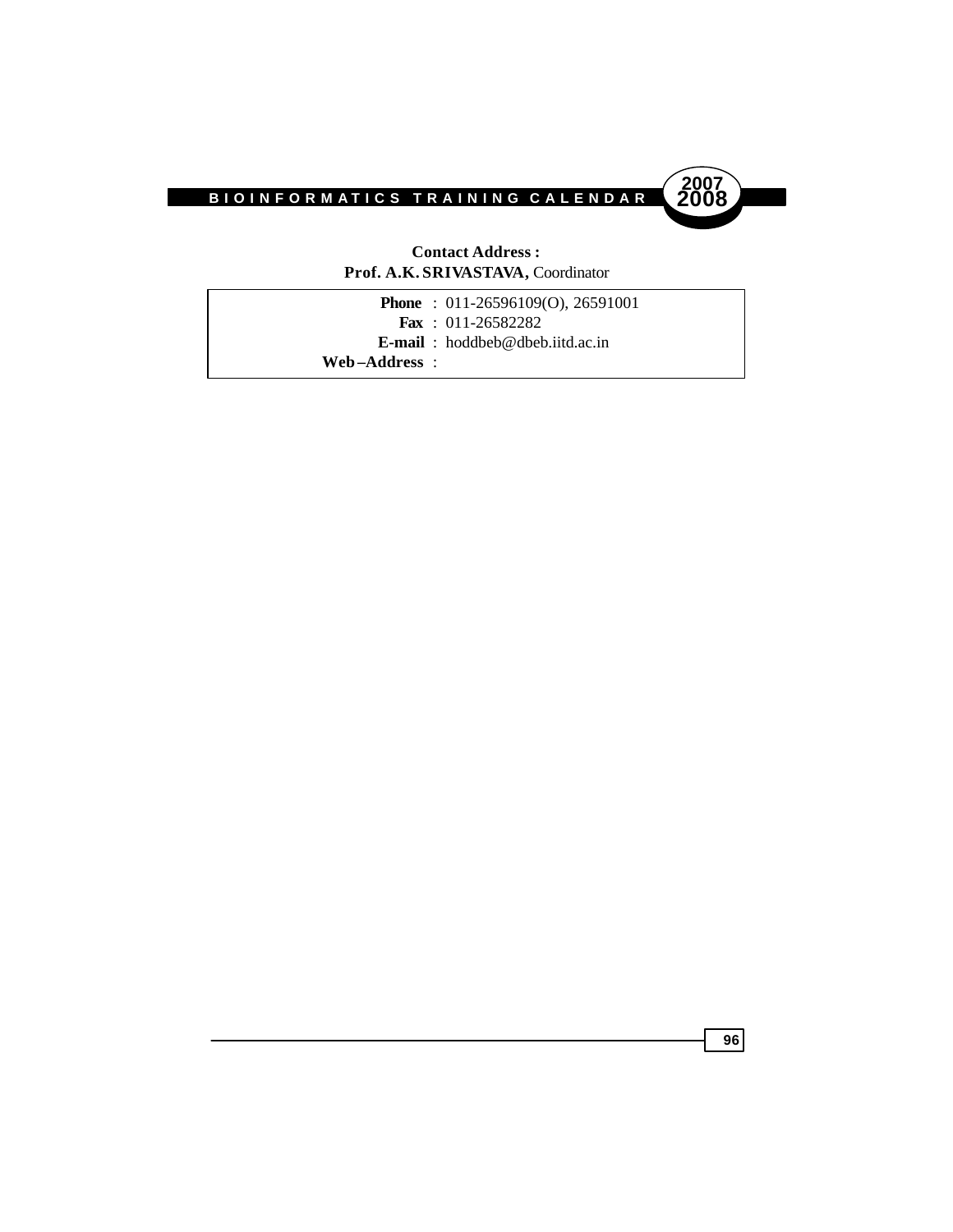### **Indian Institute of Technology, Kharagpur**

#### **Training Code:** *[IITK-01]*

| Title                                      | : Bioinformatics in Genomics and<br><b>Proteomics</b>               |
|--------------------------------------------|---------------------------------------------------------------------|
| <b>Date</b> (from $\_\_$ to $\_\)$ )       | : September 21 – 22, 2007 (Friday $\&$<br>Saturday)                 |
| <b>Duration</b> (in number of days):       | : Two Days                                                          |
| <b>Subject Area</b> (As per List enclosed) | : Genome and proteome analysis,<br><b>Structural Bioinformatics</b> |

**OBJECTIVES:** To create awareness among the researchers about using Bioinformatics tools and their applications in genome and protein research.

**CONTENTS :** Biological sequence analysis, DNA micro-array, molecular markers, biological database, system biology, protein structure analysis, immuno-informatics.

**METHODOLOGY** (Lectures, Demos, : Lectures, Demos, Hands on session. Hands on Session, Workshop/Seminar/ Symposia etc.)

| <b>LEVEL OF PARTICIPANTS</b>                                                            | : M.Sc., Ph.D students $&$ teachers of<br>Colleges and Universities / Institutes. |
|-----------------------------------------------------------------------------------------|-----------------------------------------------------------------------------------|
| <b>PREREOUISITES</b>                                                                    | $\pm$ NIL.                                                                        |
| <b>NUMBER OF PARTICIPANTS</b>                                                           | .60                                                                               |
| <b>Boarding &amp; lodging arrangements etc.</b> : Institute Guest House with subsidized |                                                                                   |

rate.

**Any other relevant information, if any**

#### **REGISTRATION FEE** (if any):

| <b>Participants</b><br>from<br>(India, SAARC Countries,<br>Other Countries, etc.) | Without<br><b>Accommodation</b>                  | With<br>Accommodation |
|-----------------------------------------------------------------------------------|--------------------------------------------------|-----------------------|
| India                                                                             | $\text{Rs.} 1200/-$<br>(including working lunch) |                       |

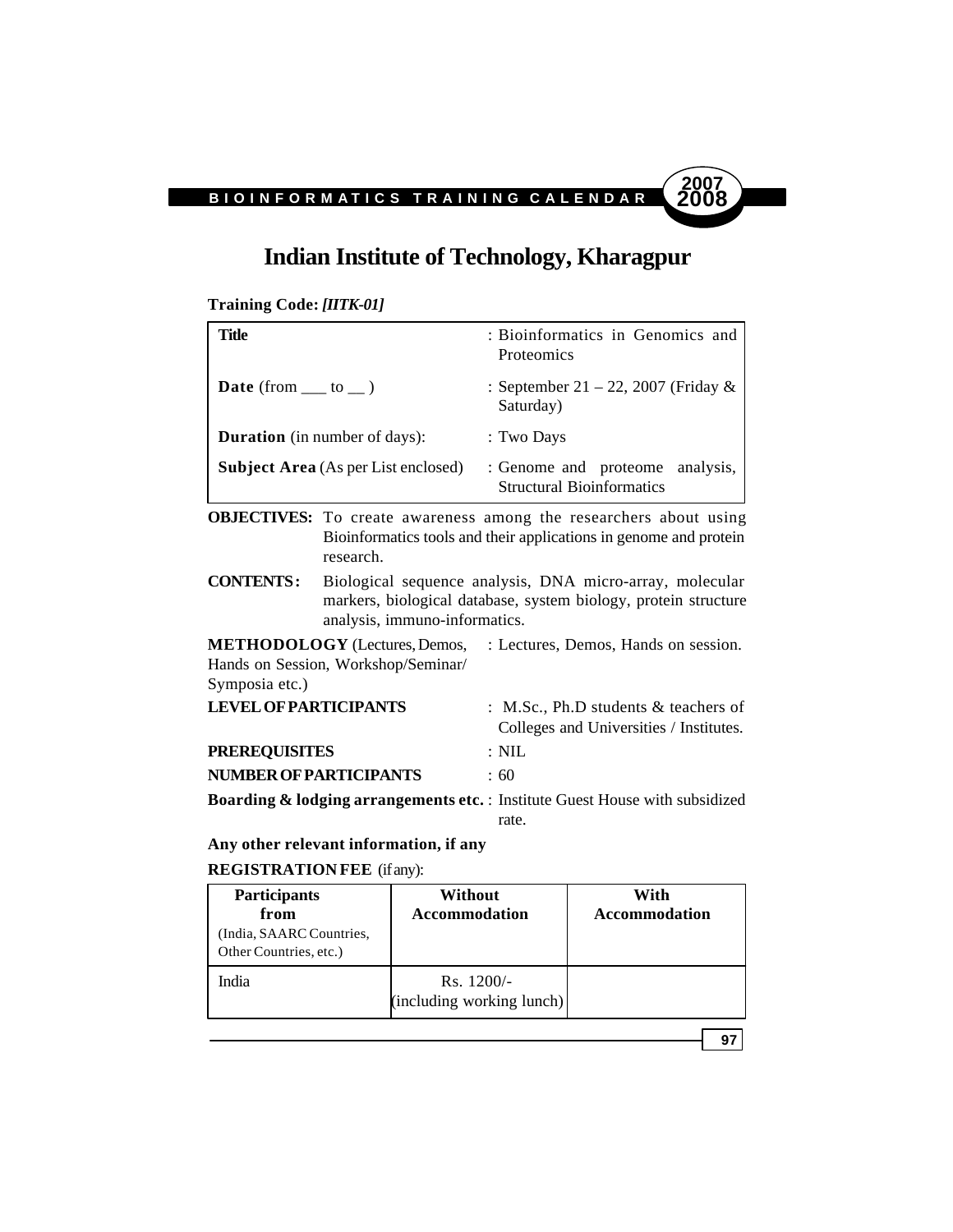

#### **Contact Address : Professor S.C. KUNDU,** Coordinator

| <b>Phone</b> : $03222 - 283764 / -278433 / -281365$ |
|-----------------------------------------------------|
| <b>Fax</b> : $03222 - 278433/ -255303 / -278707$    |
| <b>E-mail</b> : kundu@hijli.iitkgp.ernet.in         |
| Web-Address: www.iitkgp.ernet.in                    |
|                                                     |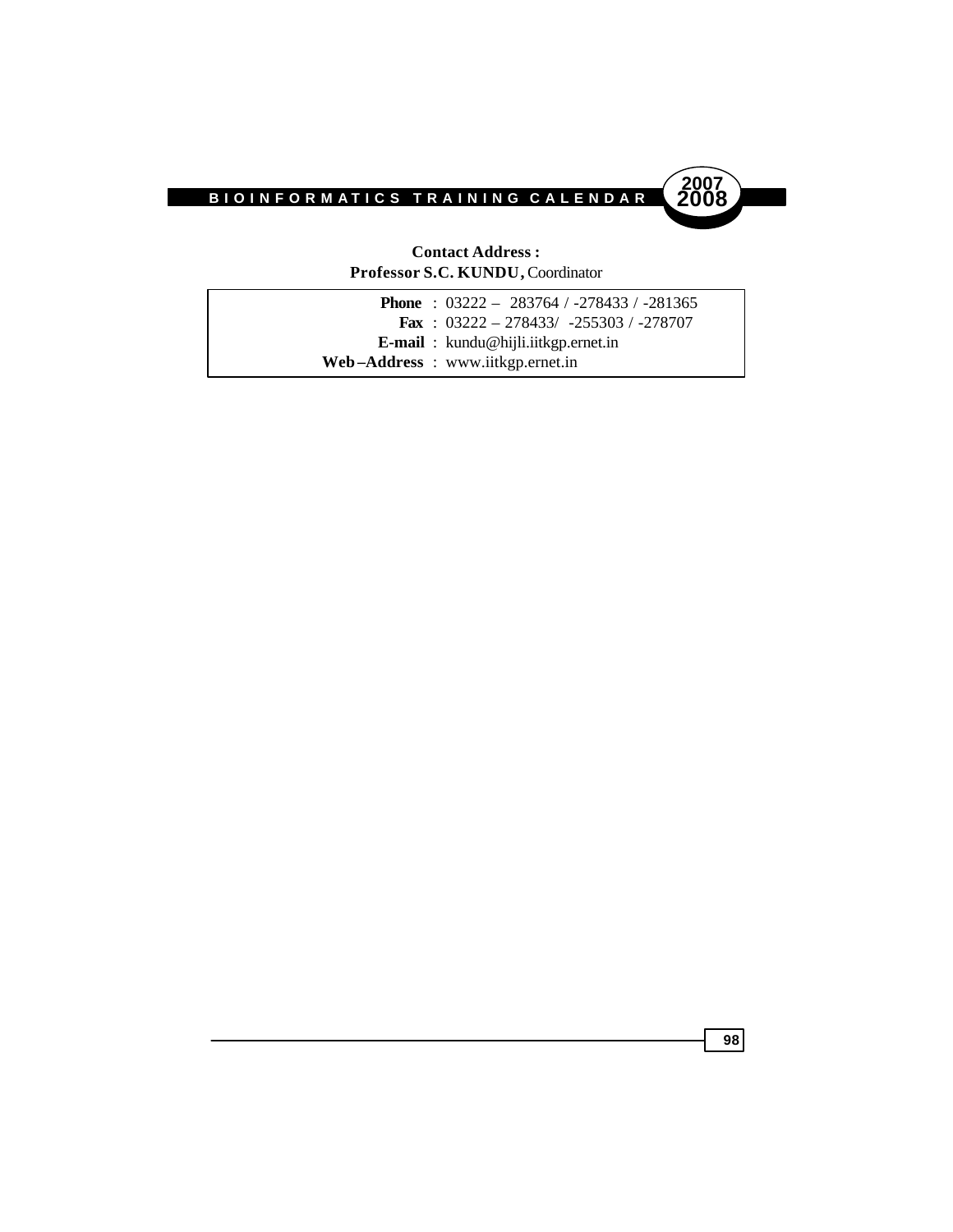### **Indian Veterinary Research Institute, Izatnagar**

**Training Code:** *[IVRI-01]*

| <b>Title</b>                               | : Training in Biocomputing |
|--------------------------------------------|----------------------------|
| <b>Date</b> (from $\_\_$ to $\_\)$ )       | : $19th - 22nd Nov, 2007$  |
| <b>Duration</b> (in number of days):       | $: 4$ days                 |
| <b>Subject Area</b> (As per List enclosed) | : Computational Biology    |

#### **OBJECTIVES:**

- 1. To make aware the participants about the tools used in Biocomputing.
- 2. To review advances in Biocomputing.

#### **CONTENTS:**

- 1. Statistical and Mathematical tools in Biocomputing.
- 2. Computer in Biocomputing.
- 3. Advances in Biocomputing.
- 4. Area of research and development in Biocomputing.

**METHODOLOGY** (Lectures, Demos, : Lectures, Demonstrations, Hands on Hands on Session, Workshop/Seminar/ Sessions Symposia etc.)

| <b>LEVEL OF PARTICIPANTS</b>         | : Persons working in the field of<br>Bioinformatics/ Statistics/ Math/<br>Veterinary/ Agriculture/ Medical<br><b>Sciences</b> |
|--------------------------------------|-------------------------------------------------------------------------------------------------------------------------------|
| <b>PREREQUISITES</b>                 | $\cdot$ Nil                                                                                                                   |
| NUMBER OF PARTICIPANTS               | : 20 (Tentative)                                                                                                              |
| Boarding & lodging arrangements etc. | Will be provided as per ICAR rules and<br>regulations.                                                                        |

#### **Any other relevant information, if any** Nil **REGISTRATION FEE** (if any):

| <b>Participants</b><br>from                        | Without<br><b>Accommodation</b> | With<br><b>Accommodation</b> |
|----------------------------------------------------|---------------------------------|------------------------------|
| (India, SAARC Countries,<br>Other Countries, etc.) |                                 |                              |
| <b>Students</b>                                    | $Rs. 500/-$                     | $Rs. 600/-$                  |
| Acad/ Res. Faculty                                 | $Rs. 1000/-$                    | $Rs. 1600/-$                 |
| Industry                                           | $Rs. 2000/-$                    | $Rs. 3000/-$                 |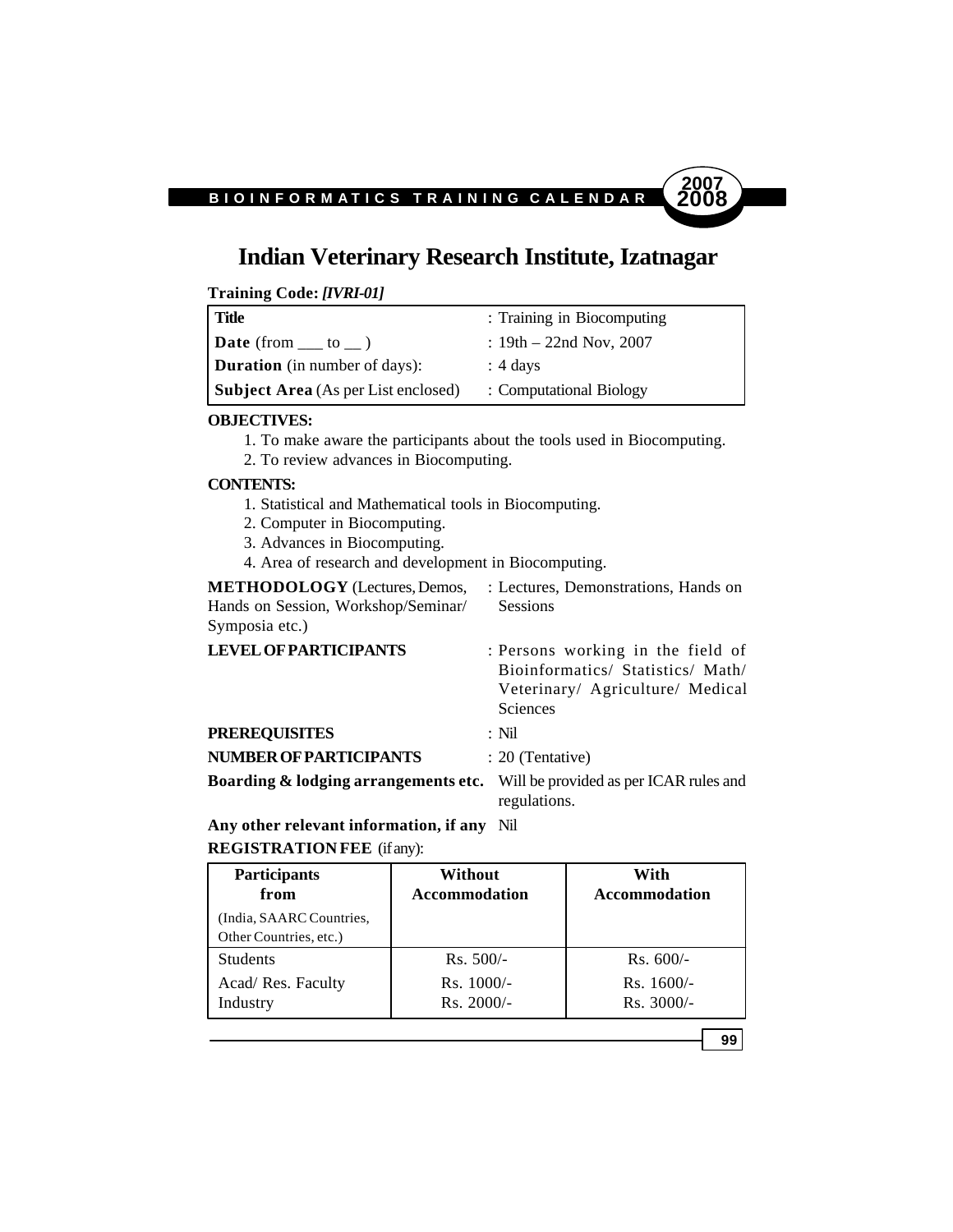#### **Training Code:** *[IVRI-02]*

| : Workshop on Biocomputing    |
|-------------------------------|
| $: 16th - 18th$ January, 2008 |
| $: 3 \text{ days}$            |
| : Computational Biology       |
|                               |

#### **OBJECTIVES:**

- 1. To make aware the participants about the central Dogma.
- 2. Database and Pattern matching.

#### **CONTENTS:**

- 1. Data Mining.
- 2. Modeling and Simulation.
- 3. Advances in Biocomputing.
- 4. Area of research and development in Biocomputing.

| <b>METHODOLOGY</b> (Lectures, Demos,                                                    | : Lectures, Demonstrations, Hands on                                                                                          |
|-----------------------------------------------------------------------------------------|-------------------------------------------------------------------------------------------------------------------------------|
| Hands on Session, Workshop/Seminar/                                                     | <b>Sessions</b>                                                                                                               |
| Symposia etc.)                                                                          |                                                                                                                               |
| <b>LEVEL OF PARTICIPANTS</b>                                                            | : Persons working in the field of<br>Bioinformatics/ Statistics/ Math/<br>Veterinary/ Agriculture/ Medical<br><b>Sciences</b> |
| <b>PREREQUISITES</b>                                                                    | : Nil                                                                                                                         |
| <b>NUMBER OF PARTICIPANTS</b>                                                           | : 50 (Tentative)                                                                                                              |
| <b>Boarding &amp; lodging arrangements etc.)</b> Will be provided as per ICAR rules and | regulations.                                                                                                                  |
|                                                                                         |                                                                                                                               |

**Any other relevant information, if any** Nil

#### **REGISTRATION FEE** (if any):

| <b>Participants</b><br>from                        | Without<br>Accommodation | With<br>Accommodation |
|----------------------------------------------------|--------------------------|-----------------------|
| (India, SAARC Countries,<br>Other Countries, etc.) |                          |                       |
| <b>Students</b>                                    | $Rs. 500/-$              | $Rs. 600/-$           |
| Acad/ Res. Faculty                                 | $Rs. 1000/-$             | $Rs. 1600/-$          |
| Industry                                           | $Rs. 2000/-$             | $Rs. 3000/-$          |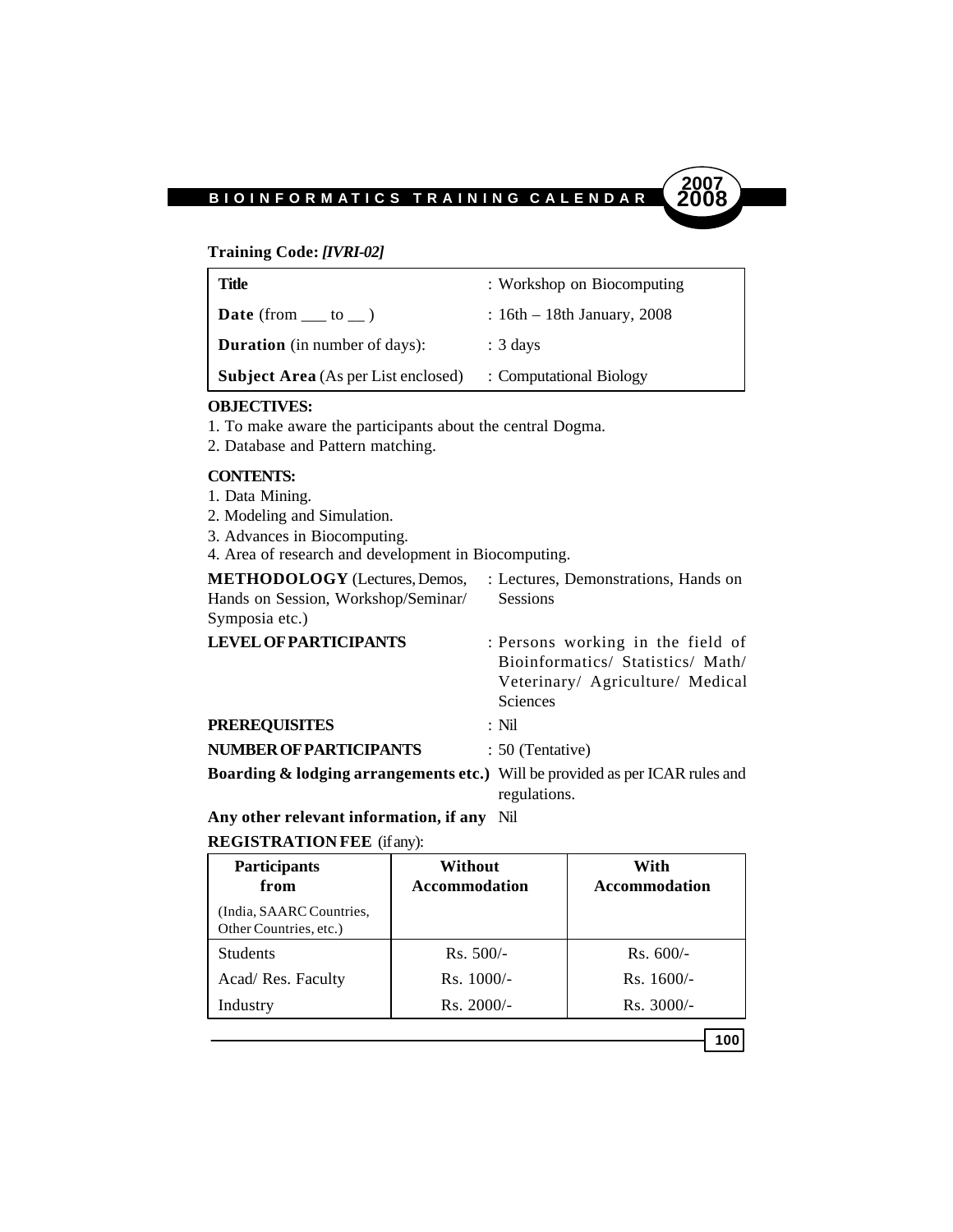

#### **Contact Address : Dr. RAJENDRA SINGH,** Coordinator

|  | <b>Phone</b> : $91-581-2300305$ , 2300207      |
|--|------------------------------------------------|
|  | <b>Fax</b> : $91-581-2300305$ , 2303284        |
|  | <b>E-mail</b> : $\text{codisc@ivri.up.nic.in}$ |
|  | Web-Address: www.ivri.nic.in                   |
|  |                                                |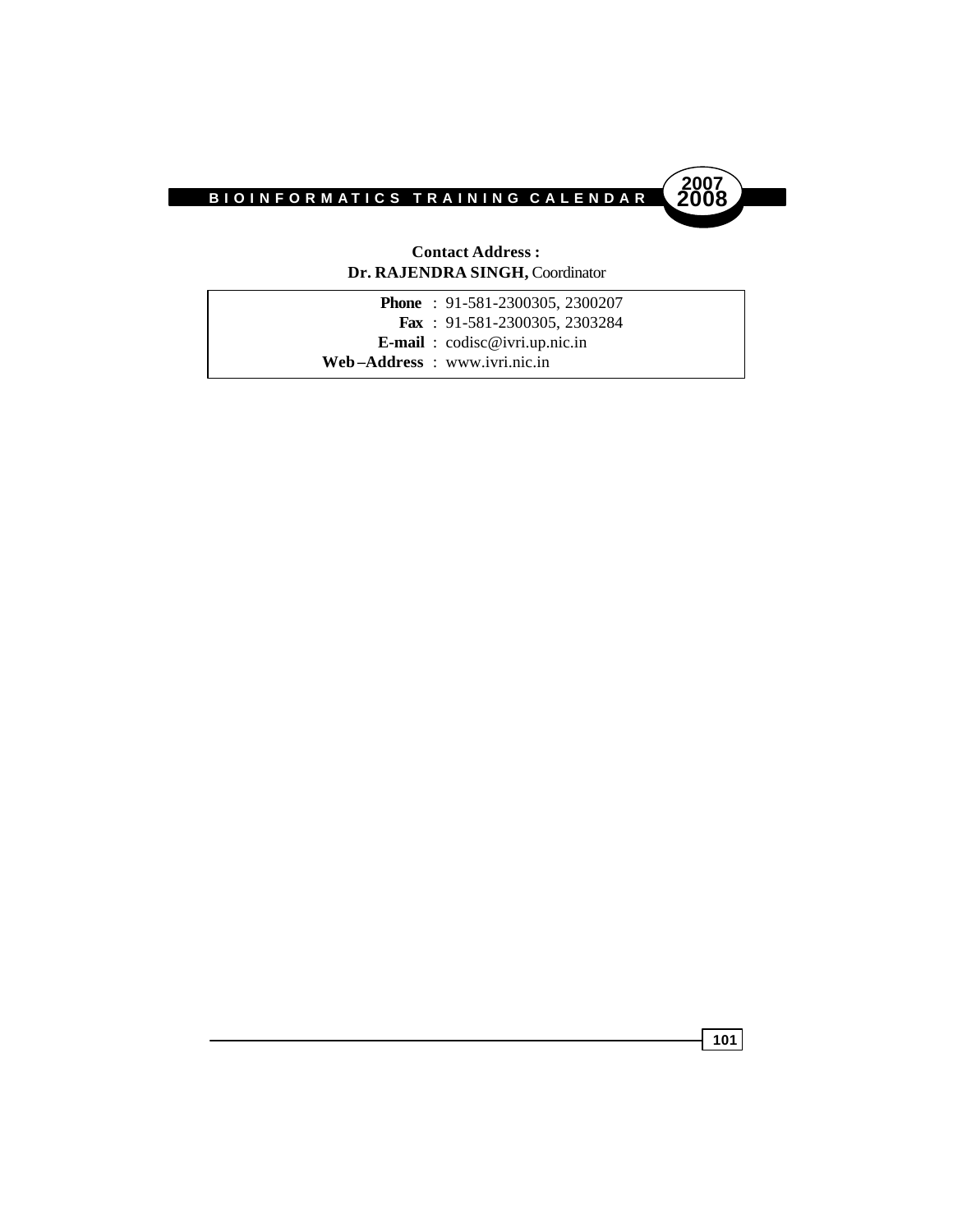

### **Institute of Life Sciences**

**Training Code:** *[ILS-01]*

| Title                                      | and<br>: Functional Genomics                                 |
|--------------------------------------------|--------------------------------------------------------------|
|                                            | <b>Evolutionary Biology</b>                                  |
| <b>Date</b> (from $\_\_$ to $\_\)$ )       | : $21st - 23rd$ Nov, 2007                                    |
| <b>Duration</b> (in number of days):       | $: 3 \text{ days}$                                           |
| <b>Subject Area</b> (As per List enclosed) | : Genome & Proteome analysis,<br>Evolution and Phylogenetics |

**OBJECTIVES:** To train the peoples working in Biotechnology and Bioinformatics

**CONTENTS:** Computer based prediction of functionally important genes and protein

| <b>METHODOLOGY</b> (Lectures, Demos, | : Lectures, Demonstrations, Hands on            |
|--------------------------------------|-------------------------------------------------|
| Hands on Session, Workshop/Seminar/  | Lectures, Demos                                 |
| Symposia etc.)                       |                                                 |
| <b>LEVEL OF PARTICIPANTS</b>         | : Mid carrier scientist and research<br>Scholar |
| <b>PREREOUISITES</b>                 | $\cdot$ Nil                                     |
| NUMBER OF PARTICIPANTS               | : 14                                            |

**Boarding & lodging arrangements etc.)** Will be provided by the host Institute **Any other relevant information, if any** Nil

**REGISTRATION FEE** (if any):

| <b>Participants</b><br>from                        | Without<br>Accommodation | With<br>Accommodation |
|----------------------------------------------------|--------------------------|-----------------------|
| (India, SAARC Countries,<br>Other Countries, etc.) |                          |                       |
| India                                              | $Rs. 1000/-$             | $Rs. 3000/-$          |

#### **Contact Address : Dr. SUBRATA K. DAS,** Coordinator

| <b>Phone</b> : $91 + 6742303342$                |  |
|-------------------------------------------------|--|
| <b>Fax</b> : $91 + 6742300728$                  |  |
| <b>E-mail</b> : $\text{subrata@ils.}$ res. in / |  |
| subratkdas@hotmail.com                          |  |
| $Web-Address: www.ils.res.in$                   |  |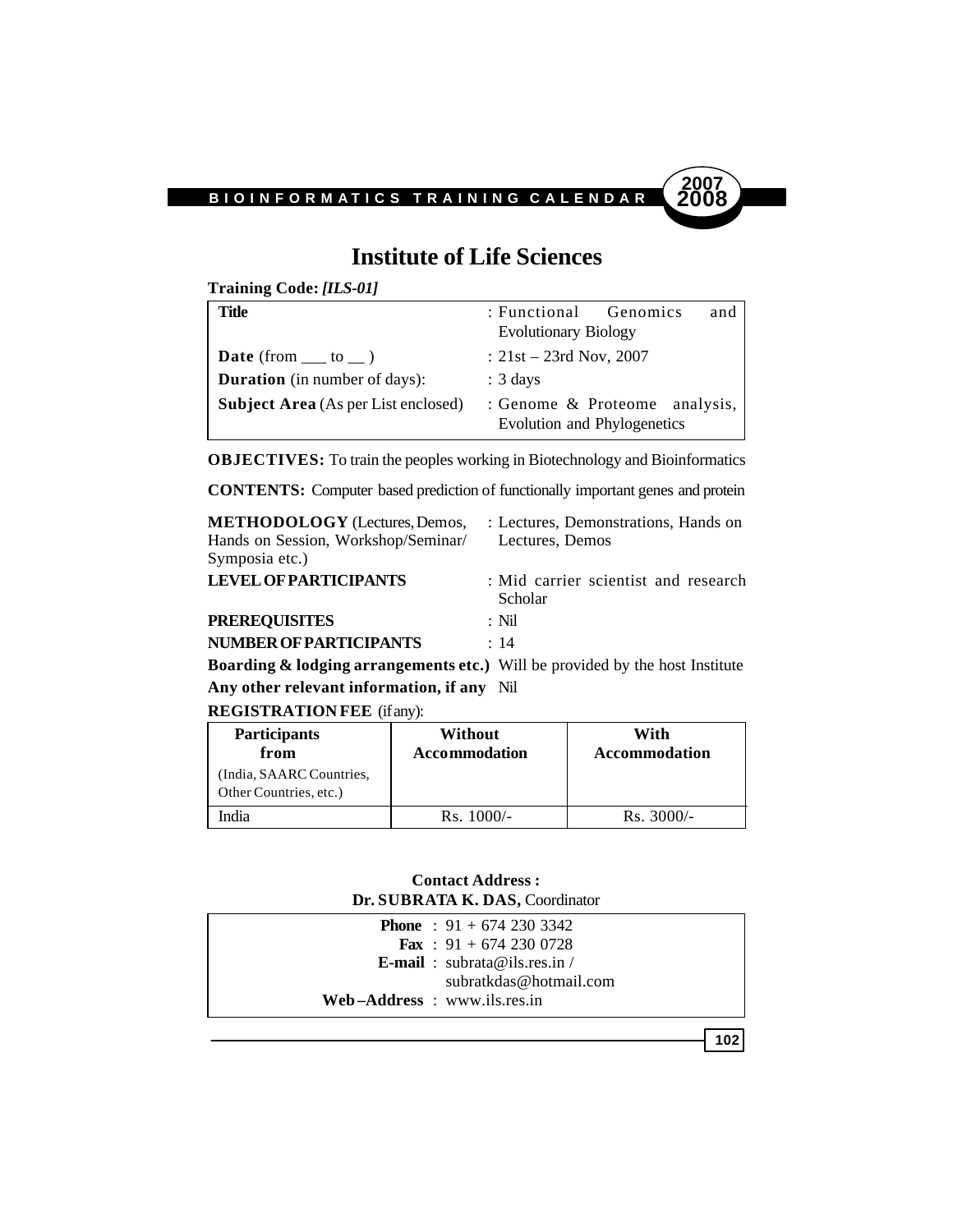### **Institute of Microbial Technology, Chandigarh**

**Training Code:** *[IMTECH-01]*

| <b>Title</b>                               | : National Workshop on Computational<br>Approaches for Predicting<br>Nucleotide-Protein Interactions |
|--------------------------------------------|------------------------------------------------------------------------------------------------------|
| <b>Date</b> (from $\_\_$ to $\_\)$ )       | : $9th - 12th$ October 2007                                                                          |
| <b>Duration</b> (in number of days):       | : 4                                                                                                  |
| <b>Subject Area</b> (As per List enclosed) | : Computational Biology                                                                              |

**OBJECTIVES:** The aim of this workshop is to familiarize the participants about computational tools developed for predicting nucleotide-proteins interactions

#### **CONTENTS:**

i) Web servers for predicting DNA binding proteins and their binding site

- ii) Prediction of transcription factor
- iii) Docking of nucleotides in protein cavity
- iv) Prediction of RNA binding proteins and their binding sites

**METHODOLOGY** (Lectures, Demos, : Lectures and Demos Hands on Session, Workshop/Seminar/ Symposia etc.)

| <b>LEVEL OF PARTICIPANTS</b>                                                          | : Ph.D.                  |
|---------------------------------------------------------------------------------------|--------------------------|
| <b>PREREQUISITES</b>                                                                  | : Graduate               |
| <b>NUMBER OF PARTICIPANTS</b>                                                         | : 30                     |
| <b>Boarding &amp; lodging arrangements etc.</b> : We will try to accommodate partici- | pants in our guest house |

**Any other relevant information, if any**

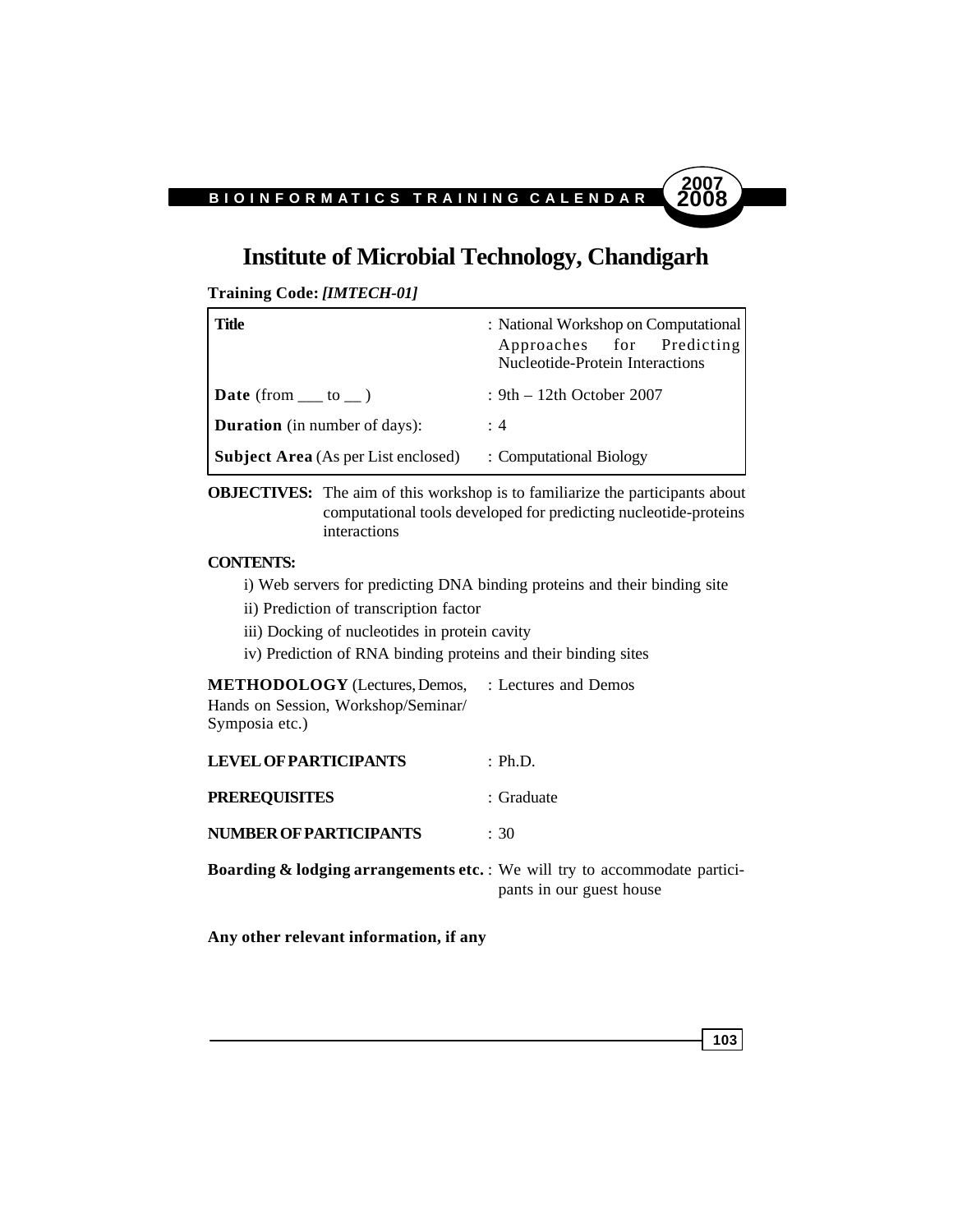

### **REGISTRATION FEE** (if any):

| <b>Participants</b><br>from<br>(India, SAARC Countries,<br>Other Countries, etc.)                | Without<br><b>Accommodation</b>              | With<br><b>Accommodation</b>                                    |
|--------------------------------------------------------------------------------------------------|----------------------------------------------|-----------------------------------------------------------------|
| India (Academic, Students)<br>India (Academic, Faculty)<br>India (Industry), SAARC<br>and others | $Rs. 2000/-$<br>$Rs. 2500/-$<br>$Rs. 3000/-$ | Participants<br>have to pay charge<br>according to accomodation |

### **Contact Address :** Dr. G P S RAGHAVA, Coordinator,

|  | <b>Phone</b> : $0172 - 2690557$                |
|--|------------------------------------------------|
|  | <b>Fax</b> : $0172-2690632$ or $0172-2690585$  |
|  | <b>E-mail</b> : $raghava@imtech,res.in$        |
|  | Web-Address: http://www.imtech.res.in/raghava/ |
|  |                                                |

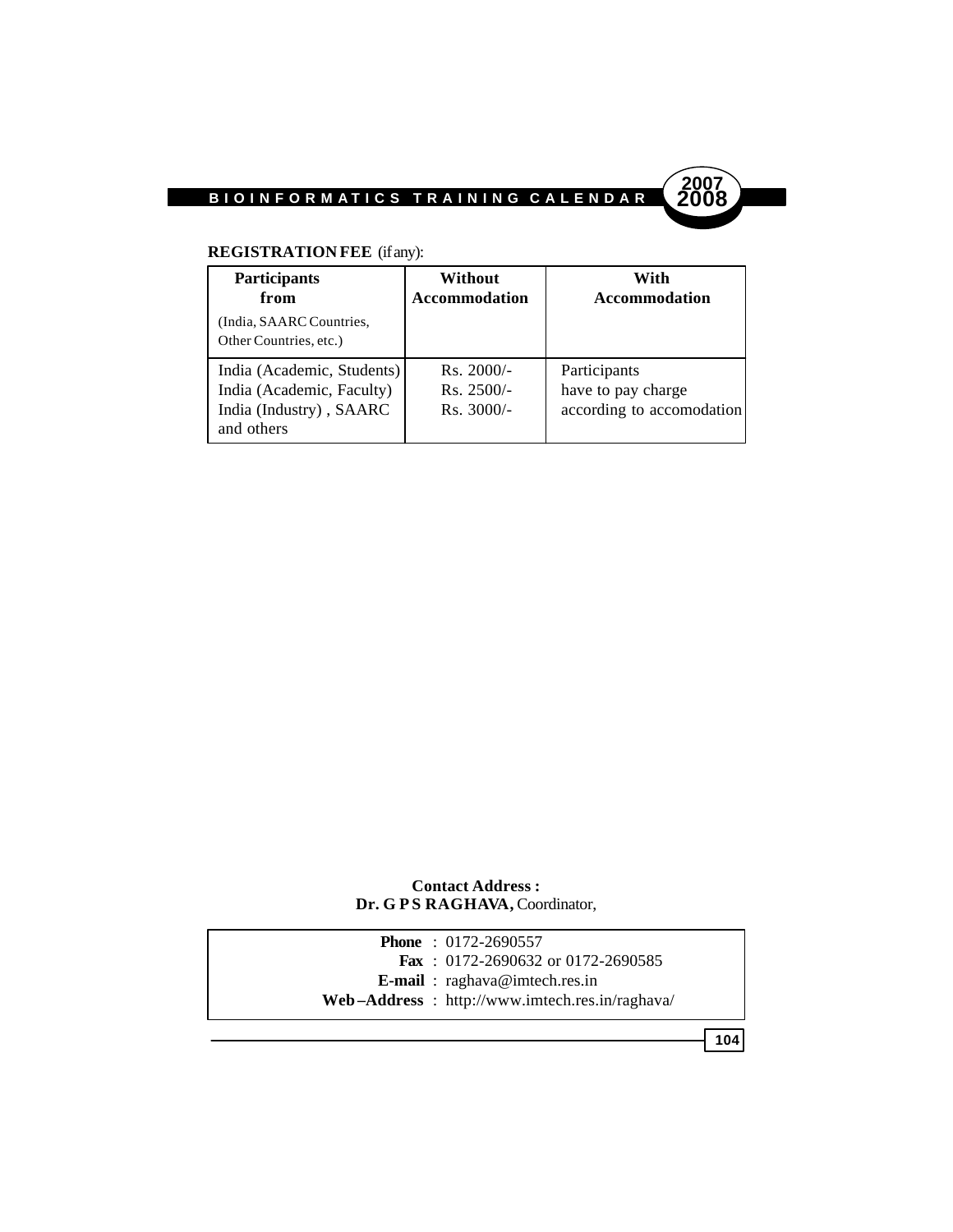# **2007**

# **Institute of Bioresources and Sustainable Development, Imphal**

**Training Code:** *[IBSD-01]*

| Title                                | : Application of Bioinformatics for<br>Biodiversity conservation |
|--------------------------------------|------------------------------------------------------------------|
| <b>Date</b>                          | $: 17-18$ th August, 2007                                        |
| <b>Duration</b> (in number of days): | $\div$ 2                                                         |
| <b>Subject Area</b>                  | : Bioinformatics in Environment and<br><b>Biodiversity</b>       |

**OBJECTIVES:** To provide an exposure to biodiversity database development and management by hands on training, demonstration and lectures to the researchers.

**CONTENTS:** Introduction to IT and RDBMS, Creation of biological databases, Tools and techniques for biodiversity database development.

| <b>METHODOLOGY</b>            | : Lectures, Demonstrations, Hands on<br>training and field exploration for the<br>development of database. |
|-------------------------------|------------------------------------------------------------------------------------------------------------|
| <b>LEVEL OF PARTICIPANTS</b>  | : Teachers, Scientists, Research<br>scholars and Professionals.                                            |
| <b>PREREQUISITES</b>          | : Basic knowledge of Computers and<br><b>Biology</b>                                                       |
| <b>NUMBER OF PARTICIPANTS</b> | $\div$ 20                                                                                                  |

**Boarding & lodging arrangements etc.)** Not available

**Any other relevant information, if any** Nil

**REGISTRATION FEE** (if any):

| <b>Participants</b>    | <b>Without</b>       | With                 |
|------------------------|----------------------|----------------------|
| from                   | <b>Accommodation</b> | <b>Accommodation</b> |
| India                  | $Rs. 500/-$          | NΑ                   |
| <b>SAARC</b>           | NΑ                   | NA                   |
| <b>Other Countries</b> | NΑ                   | NΑ                   |

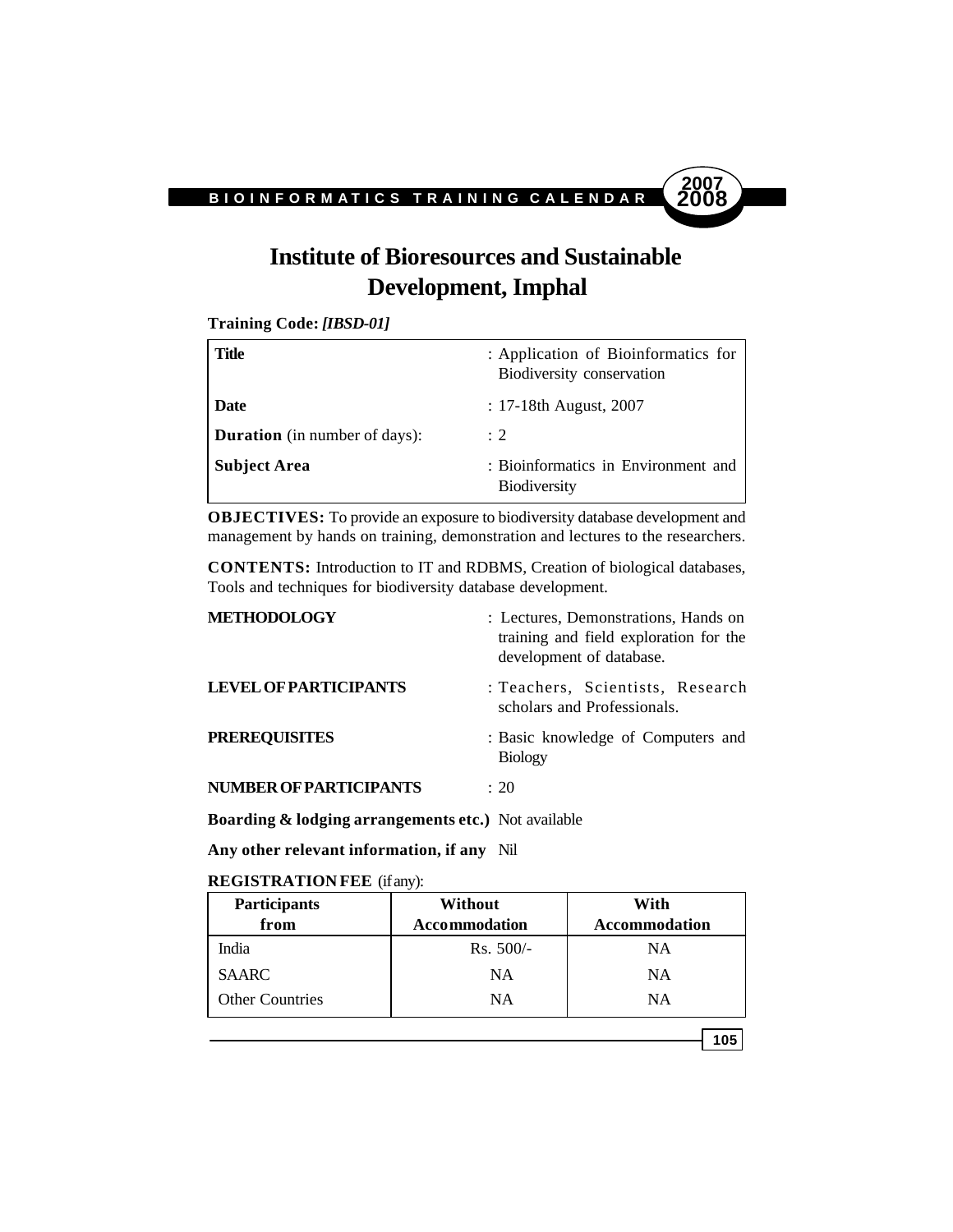### **Training Code:** *[IBSD-02]*

| <b>Title</b>                                                          | : Development of Biodiversity database |
|-----------------------------------------------------------------------|----------------------------------------|
| Date                                                                  | $\therefore$ 29-30th January, 2008     |
| <b>Duration</b> (in number of days):                                  | $\therefore$ 2                         |
| <b>Subject Area</b> (As per List enclosed) : Database and data mining |                                        |

**OBJECTIVES:** To provide hands on training, demonstration and lectures to the researchers for biodiversity database development and management.

**CONTENTS**: Introduction to RDBMS, Development of biological databases, Tools and techniques for data collection and data retrieval.

| <b>METHODOLOGY</b>                                            | : Lectures, Demonstrations, Hands on<br>training and field exploration for the<br>development of database. |
|---------------------------------------------------------------|------------------------------------------------------------------------------------------------------------|
| <b>LEVEL OF PARTICIPANTS</b>                                  | : Teachers, Scientists, Research<br>scholars and Professionals.                                            |
| <b>PREREQUISITES</b>                                          | : Basic knowledge of Computers and<br><b>Biology</b>                                                       |
| NUMBER OF PARTICIPANTS                                        | $\div$ 20                                                                                                  |
| <b>Roarding &amp; lodging arrangements etc.</b> Not available |                                                                                                            |

**boarding & lodging arrangements etc.** Not available **Any other relevant information, if any** Nil

**REGISTRATION FEE** (if any):

| <b>Participants</b><br>from | Without<br><b>Accommodation</b> | With<br><b>Accommodation</b> |
|-----------------------------|---------------------------------|------------------------------|
| India                       | $Rs. 500/-$                     | NΑ                           |
| <b>SAARC</b>                | NΑ                              | NΑ                           |
| <b>Other Countries</b>      | NΑ                              | NΑ                           |

### **Contact Address : Shri. SUNIL S. THORAT,** Coordinator

|  | <b>Phone</b> : $0385-2446122$                            |
|--|----------------------------------------------------------|
|  | <b>Fax</b> : $0385-2446120/21$                           |
|  | <b>E-mail</b> : sunilsthorat@yahoo.com, ibsd_imp@bsnl.in |
|  | $Web-Address$ : http://www.ibsd.gov.in                   |

**106**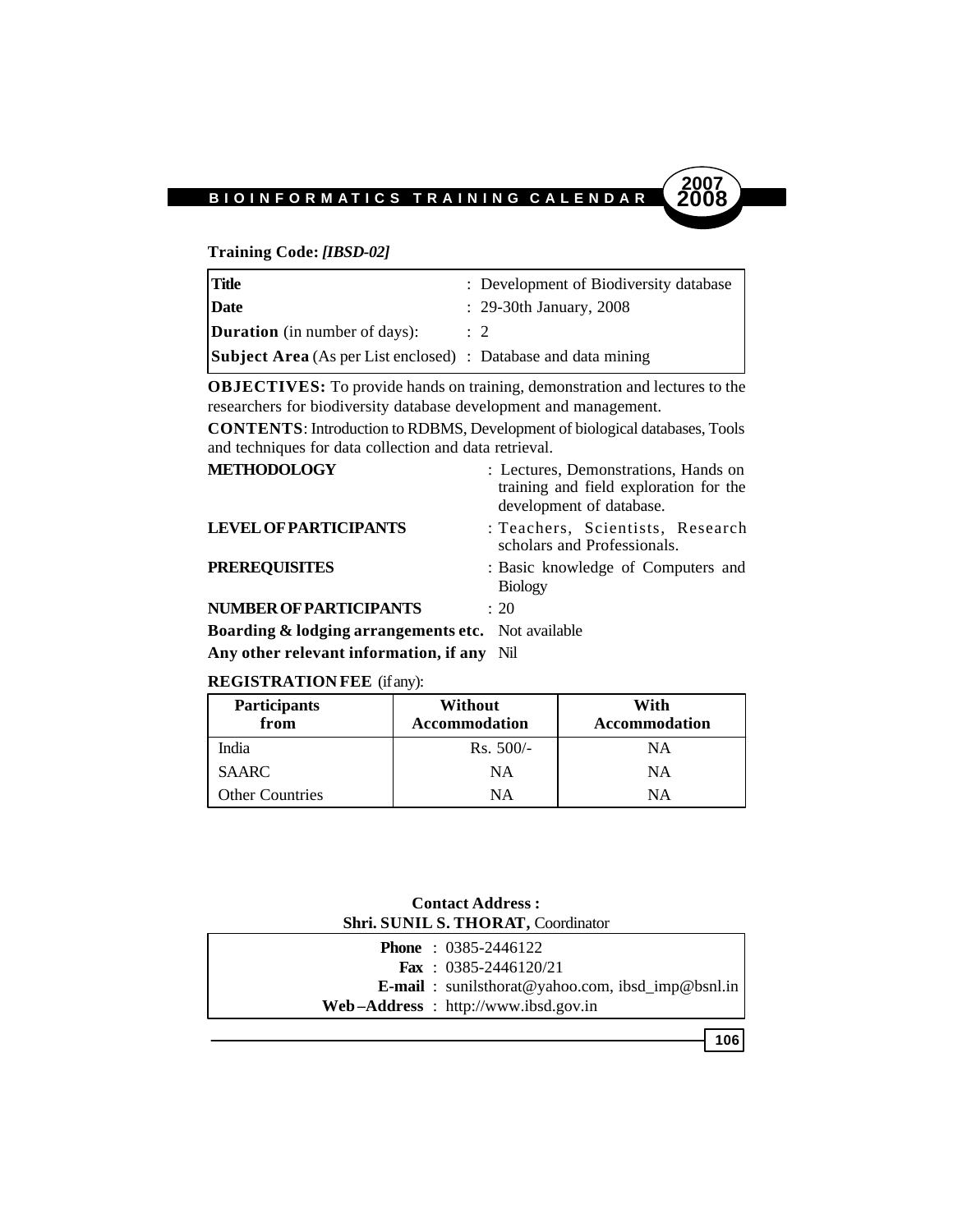### **Indian Institute of Integrative Medicine, Jammu (Erstwhile Regional Research Laboratory, Jammu)**

**Training Code:** *[IIIM-01]*

| Title                                      | : Molecular Modeling and Drug<br>Designing: The Structural Bioinfor-<br>matics approach |
|--------------------------------------------|-----------------------------------------------------------------------------------------|
| <b>Date</b> (from $\_\_$ to $\_\)$ )       | $: 24.09.07$ to 27.09.07                                                                |
| <b>Duration</b> (in number of days):       | $: 4$ (four)                                                                            |
| <b>Subject Area</b> (As per List enclosed) | : Structural Bioinformatics/Computa-<br>tional Biology.                                 |

**OBJECTIVES:** The workshop is aimed at highlighting the hurdles in the comprehensive drug designing process and addressing these problems to some extent using the Computational Biology and Structural Bioinformatics approach.

**CONTENTS:** 3-D Structure prediction of target proteins; The Techniques: Homology Modeling and Threading; Sequence Alignment; QSAR studies.

**METHODOLOGY** (Lectures, Demos, : Lectures, Demonstrations, Hands on Hands on Session, Workshop/Seminar/ Sessions Symposia etc.)

**LEVEL OF PARTICIPANTS** : Students, Research Scholars, Teachers, Scientists in the field of life sciences, molecular modeling and bioinformatics with interest in drug development aspect.

- **PREREQUISITES** : Nil
- **NUMBER OF PARTICIPANTS** : 25
- **Boarding & lodging arrangements etc.)**

**Any other relevant information, if any**

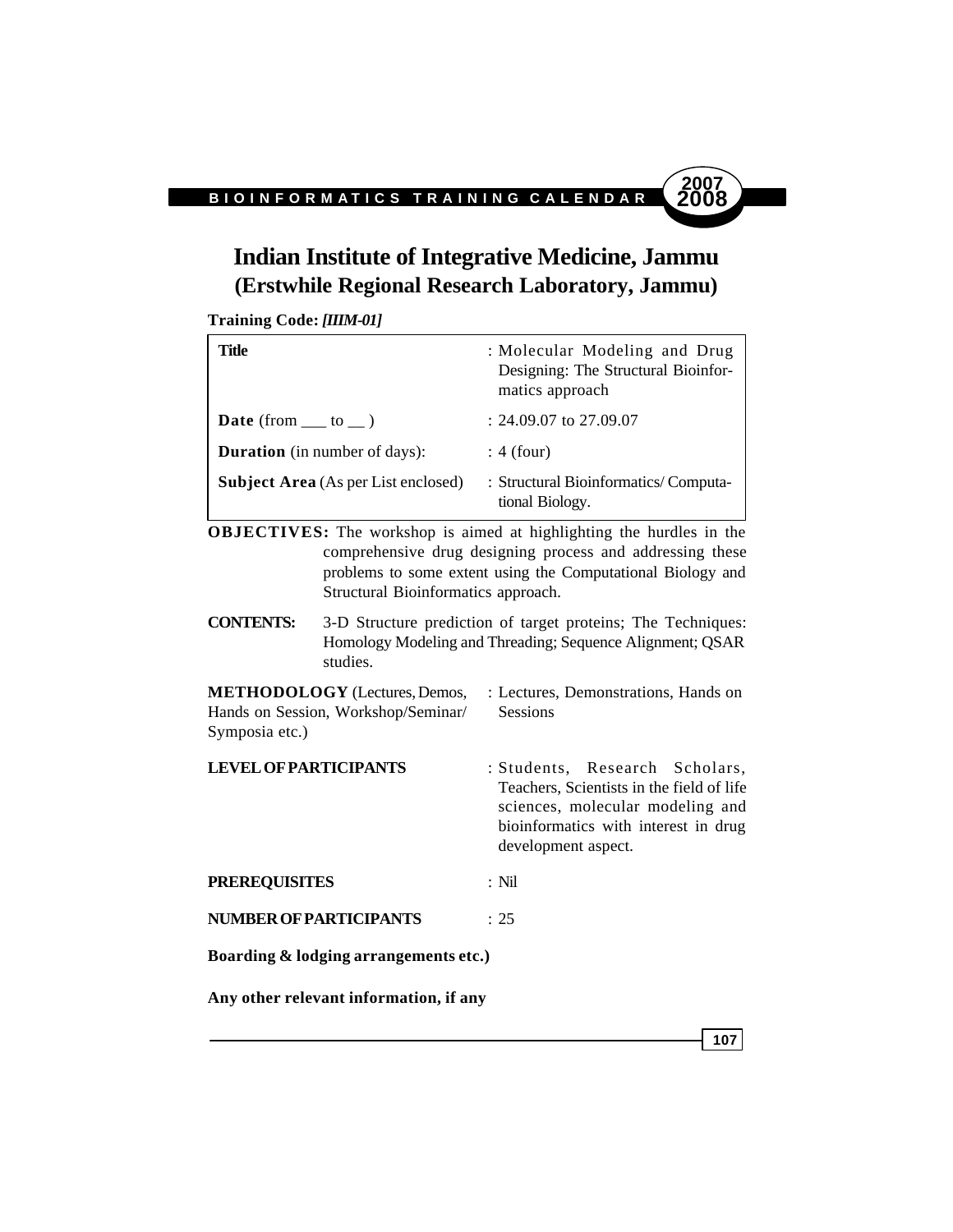

### **REGISTRATION FEE** (if any): Yes

| <b>Participants</b><br>from                        | Without<br><b>Accommodation</b>                                | With<br><b>Accommodation</b>                  |
|----------------------------------------------------|----------------------------------------------------------------|-----------------------------------------------|
| (India, SAARC Countries,<br>Other Countries, etc.) |                                                                |                                               |
|                                                    | $Rs. 1000/- (Students)$<br>Rs.2500/- (Teachers/<br>Scientists) | Rs. 300/- extra per day<br>(on sharing basis) |

### **Contact Address : Dr. G. N. QAZI,** Coordinator

|  | <b>Phone</b> : $+91$ 191 2569111/222    |
|--|-----------------------------------------|
|  | <b>Fax</b> : $+91$ 191 2569333          |
|  | <b>E-mail</b> : $qazi\_gn@yahoo.com$    |
|  | amitnargotra@yahoo.com                  |
|  | $Web-Address$ : http://www.rrljammu.org |
|  |                                         |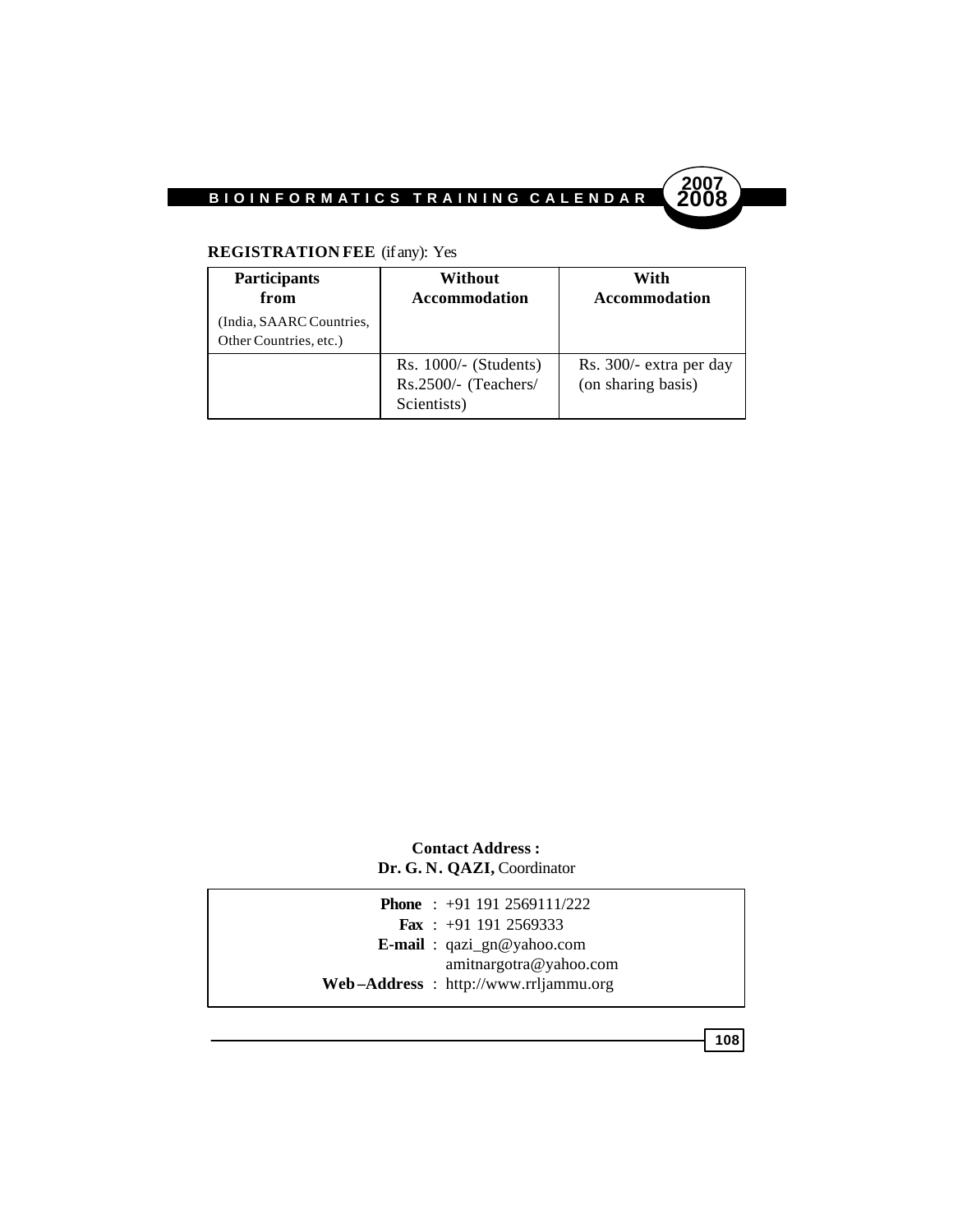### **JAMIA MILLIA ISLAMIA, NEW DELHI**

**Training Code:** *[JMI-01]*

| Title                                      | : Semantic Web & Ontologies in<br><b>Bioinformatics</b> |
|--------------------------------------------|---------------------------------------------------------|
| <b>Date</b> (from $\_\_$ to $\_\)$ )       | : From 10th October to 12th October<br>2007             |
| <b>Duration</b> (in number of days):       | : Three Days                                            |
| <b>Subject Area</b> (As per List enclosed) | : Ontologies<br>controlled<br>and<br>vocabularies.      |

- **OBJECTIVES**: The proposed training programme aims at to deal with the context-sensitive problems related to bioinformatician. Ontologies in the life sciences serve two equal functions. First, they provide controlled, hierarchically structured vocabularies for terminology that can be used to describe biological objects. Second, they specify object classes, relations and the functions in ways that capture the main concepts of and relationships in a research area. This training programme is basically meant for the Biology teachers of various colleges to make them aware of the various important concepts related to semantic web and ontologies and also about the usage of Biological Ontology resources/tools available on the web.
- **CONTENTS**: Ontologies for common Terminology and Descriptions, Ontology for Automated Reasoning, Biological Data and the Semantic Web, Annotations and Metadata etc.
- **METHODOLOGY** : There will be Lectures/presentations on various topics related to Ontology and Semantic Web in Bioinformatics by various expert resource persons from premier technical institutions and universities. The participants will also be given demo and Hand-on session for using various bioinformatics available on the High-end SUN servers.

**109**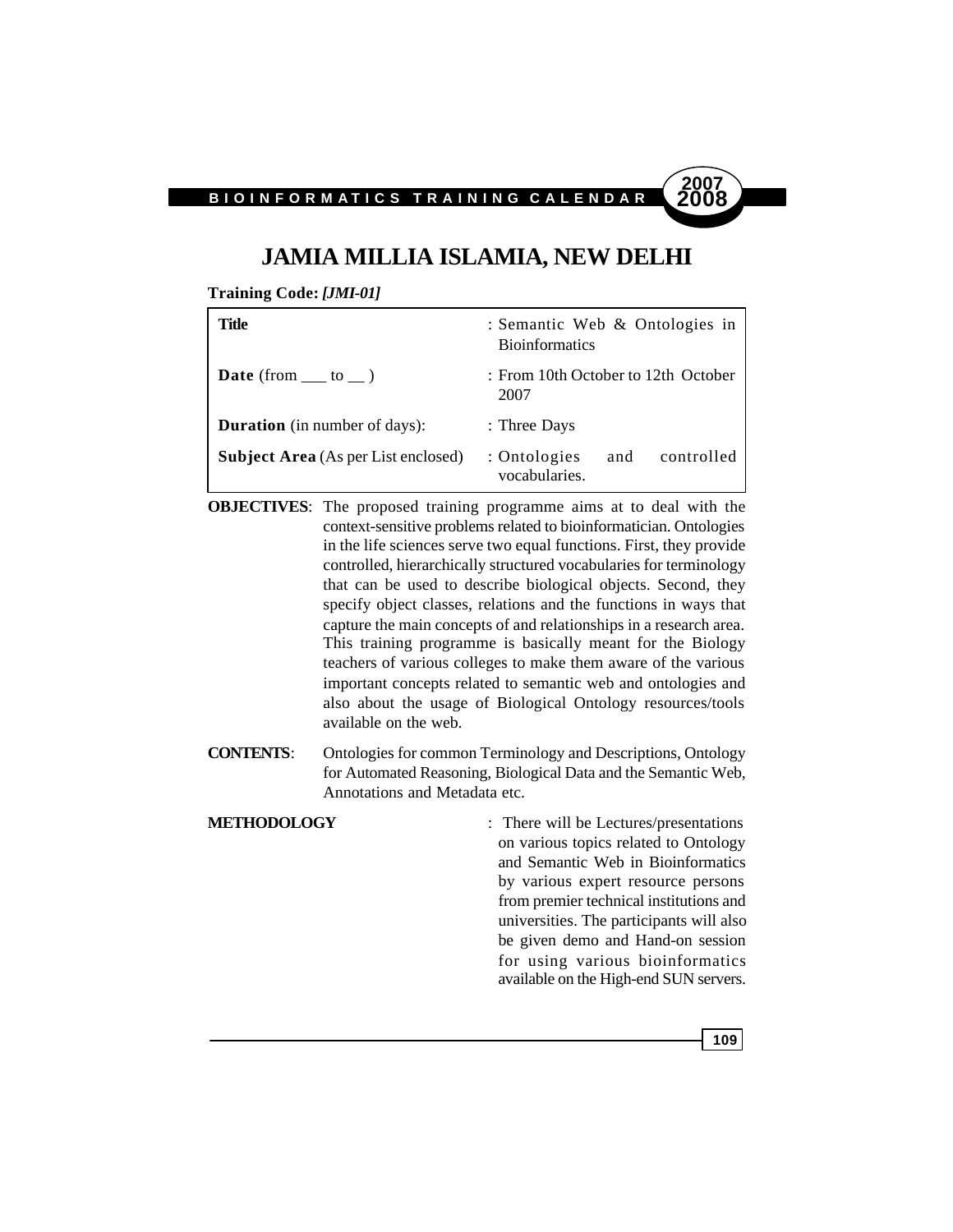

**LEVEL OF PARTICIPANTS** : Biology Teachers at College level.

**PREREQUISITES** : Basic Knowledge of Biology and Computer.

**NUMBER OF PARTICIPANTS** : 30

**Boarding & lodging arrangements etc.**

### **Any other relevant information, if any**

### REGISTRATION FEE (if any):

| <b>Participants</b><br>from                        | <b>Without</b><br><b>Accommodation</b>                | With<br><b>Accommodation</b> |
|----------------------------------------------------|-------------------------------------------------------|------------------------------|
| (India, SAARC Countries,<br>Other Countries, etc.) |                                                       |                              |
| From India                                         | Rs. 1000/- (For Teachers)<br>Rs. 500/- (For students) |                              |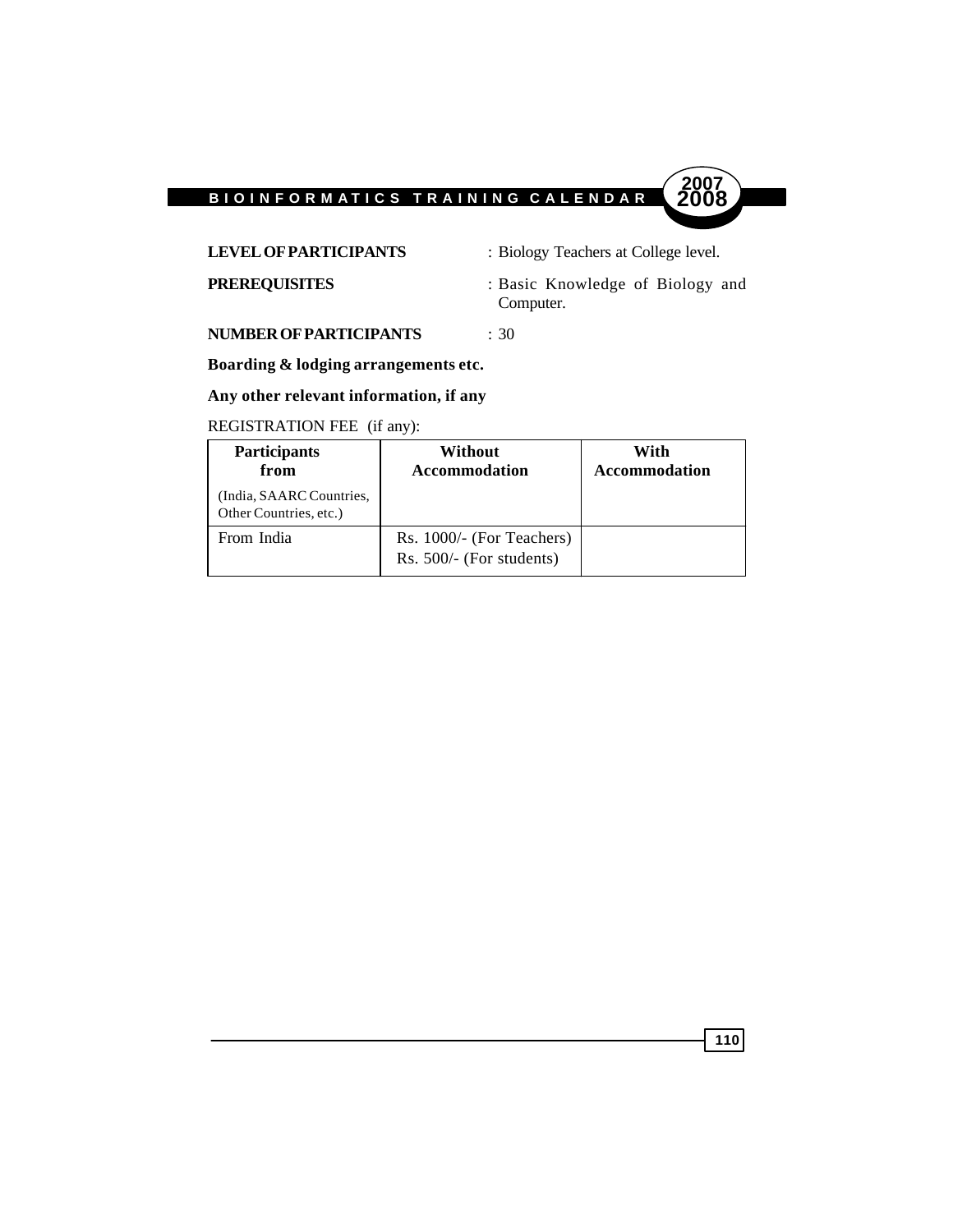#### **Training Code:** *[JMI-02]*

| Title                                      | : Databases and Data Mining in<br>Bioinformatics. |
|--------------------------------------------|---------------------------------------------------|
| <b>Date</b> (from $\_\_$ to $\_\)$ )       | : From 13th November to $15th$<br>November 2007   |
| <b>Duration</b> (in number of days):       | : Three Days                                      |
| <b>Subject Area</b> (As per List enclosed) | : Databases and Data Mining.                      |

- **OBJECTIVES:** Twenty-first century biology will be a data-intensive enterprise The proposed training programme aims at to develop the knowledge about the collection of Biological data, analysis of data from potentially billions of members of millions of species and integration of data so that they are useful to scientists. As data storage and the analysis devices, computers are best suited to such tasks. Twenty-first century biology will be a data-intensive enterprise. This training programme is basically meant for the Biology teachers of various colleges to make them aware of the various important concepts related to Databases and Data Mining in Bioinformatics and also about the usage of Biological Databases and Data Mining resources/tools available on the web.
- **CONTENTS**: Data Heterogeneity, Data in high volume, Data Accuracy and Consistency, Data Organization, Data Sharing, Data Representation, Analysis Tools, Data Presentation and Visualization, Large repository of Databases, Data Standards, Data Normalization, Data Warehousing, Data Integration Tools, Databases as a model, Ecological and Evolutionary Databases.
- **METHODOLOGY** : There will be Lectures/presentation on various topics related Databases and Data Mining in Bioinformatics by various expert resource persons from premier technical institutions and universities. The participants will also be given demo and Hand-on session for using various bioinformatics available on the High-end SUN servers.

**111**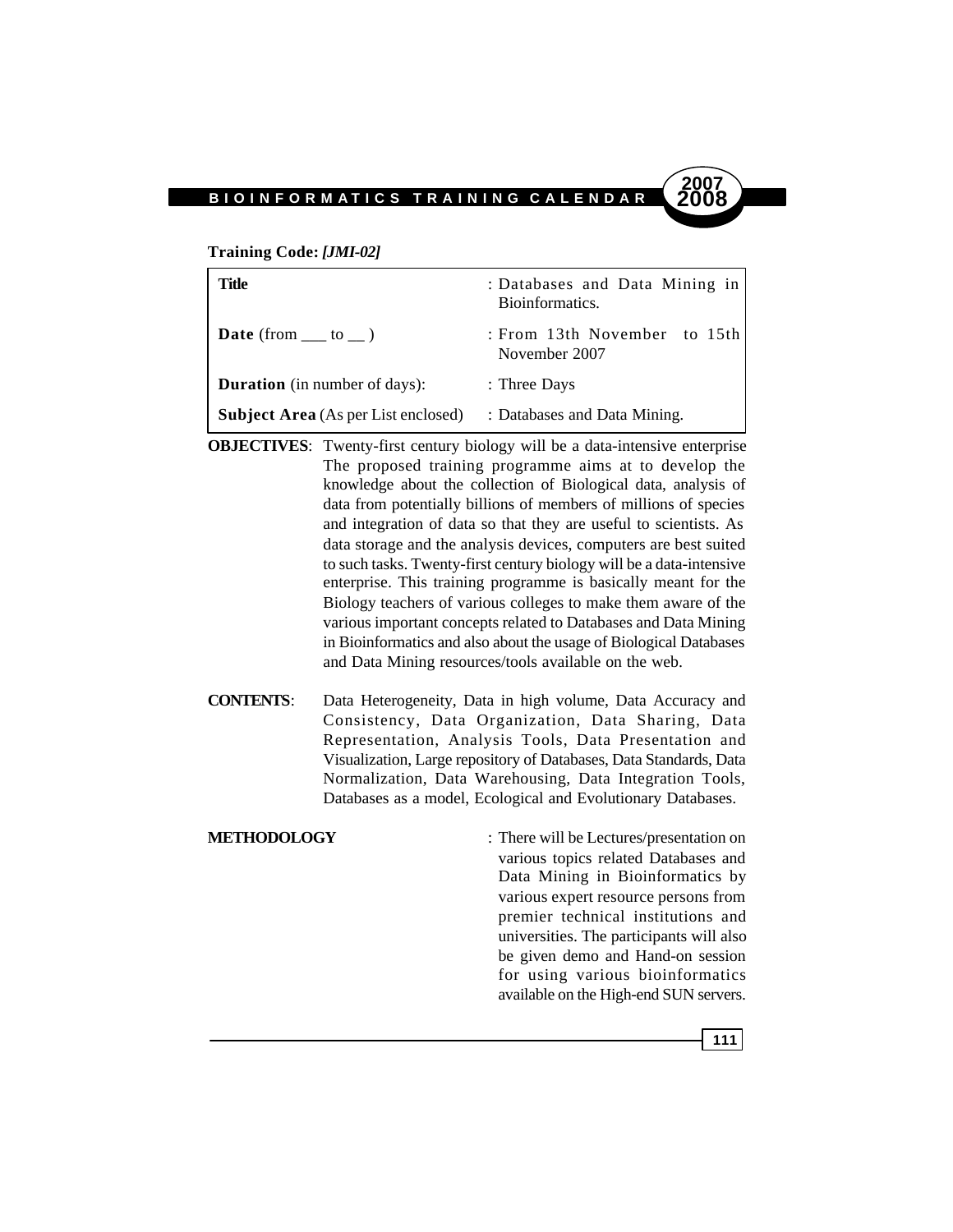

**LEVEL OF PARTICIPANTS** : Biology Teachers at College level.

**PREREQUISITES** : Basic Knowledge of Biology and Computer.

**2007**

**NUMBER OF PARTICIPANTS** : 30

**Boarding & lodging arrangements etc.**

**Any other relevant information, if any**

### **REGISTRATION FEE** (if any):

| <b>Participants</b><br>from                        | Without<br>Accommodation                              | With<br><b>Accommodation</b> |
|----------------------------------------------------|-------------------------------------------------------|------------------------------|
| (India, SAARC Countries,<br>Other Countries, etc.) |                                                       |                              |
| From India                                         | Rs. 1000/- (For Teachers)<br>Rs. 500/- (For students) |                              |

### **Contact Address : Prof. S.I.AHSON,** Coordinator (BIF),

| <b>Phone</b> : $26980014, 9810581072$     |  |
|-------------------------------------------|--|
| <b>Fax</b> : $011-26980014$ (Fax)         |  |
| <b>E-mail</b> : $dr\sinh\omega$ wahoo.com |  |
| Web-Address : www.jmi.nic.in              |  |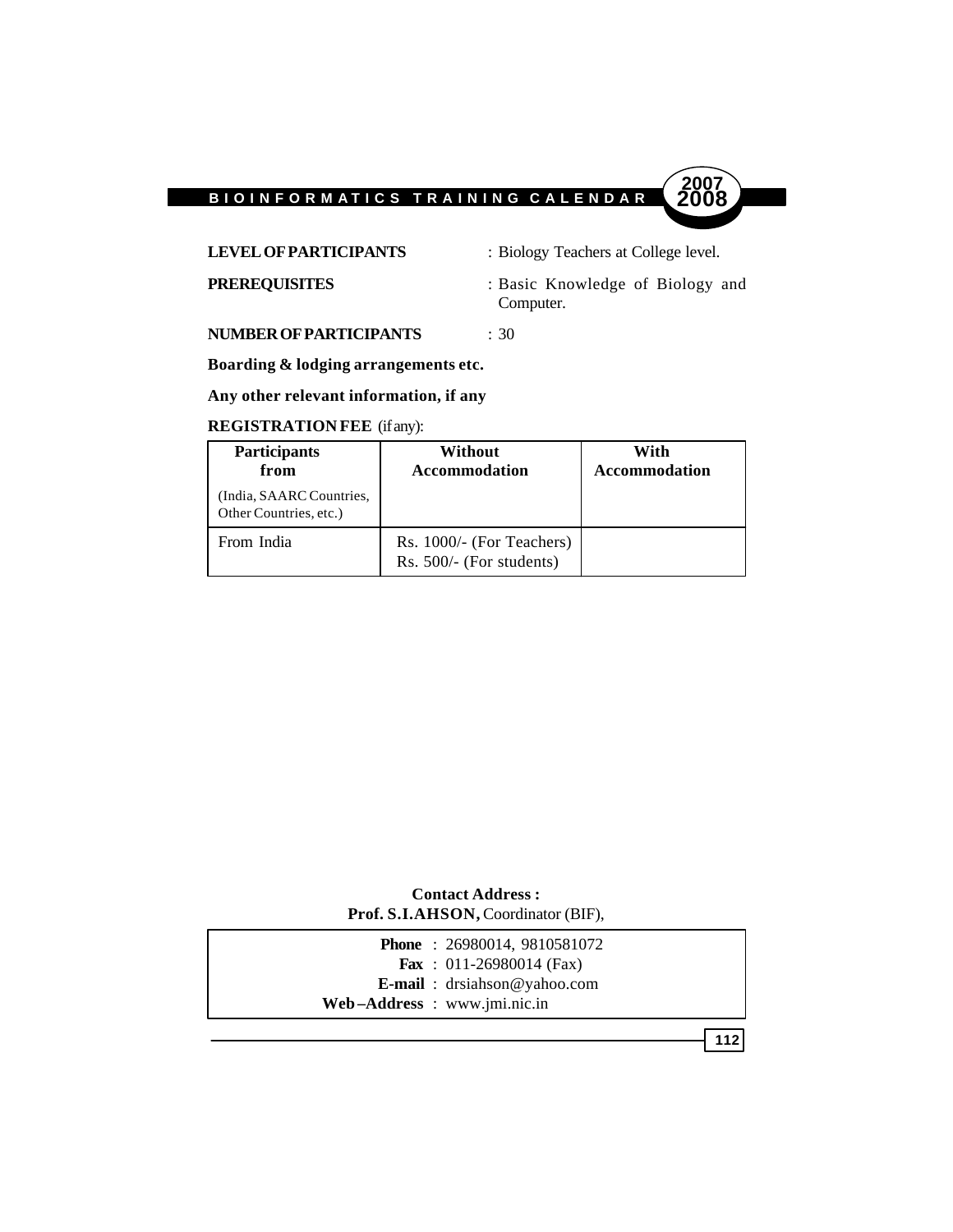# **Karnataka Veterinary, Animal & Fisheries Sciences University, College of Fisheries, Mangalore**

**Training Code:** *[KVAFSU-01]*

| Title                                      | : Bioinformatics and its application                      |
|--------------------------------------------|-----------------------------------------------------------|
| Date                                       | $: 13-15$ th December, 2007                               |
| <b>Duration</b>                            | $: 3 \text{ days}$                                        |
| <b>Subject Area</b> (As per List enclosed) | : Bioinformatics in Fisheries & Marine<br><b>Sciences</b> |

**OBJECTIVES:** To introduce to basic bioinformatics and its application to marine sciences with particular reference to public health related pathogens and aquatic animal pathogens.

**CONTENTS**: 1. Introduction to Bioinformatics 2. Biological databases and data mining tools 3. Comparative genome analysis 4. Phylogenetic analysis 5. Gene identification and Gene Expression analysis 6. Application of bioinformatics tools in studying pathogens related to public health and aquatic animals. **METHODOLOGY** : Lectures , Demos and Hands on session **LEVEL OF PARTICIPANTS** : Scientists working in the field of marine sciences and postgraduate students **PRE-REQUISITES** : Basic knowledge of computers **NUMBER OF PARTICIPANTS** : 20 **Boarding & lodging arrangements etc.** Cost to be borne by the participants themselves.

**Any other relevant information, if any**

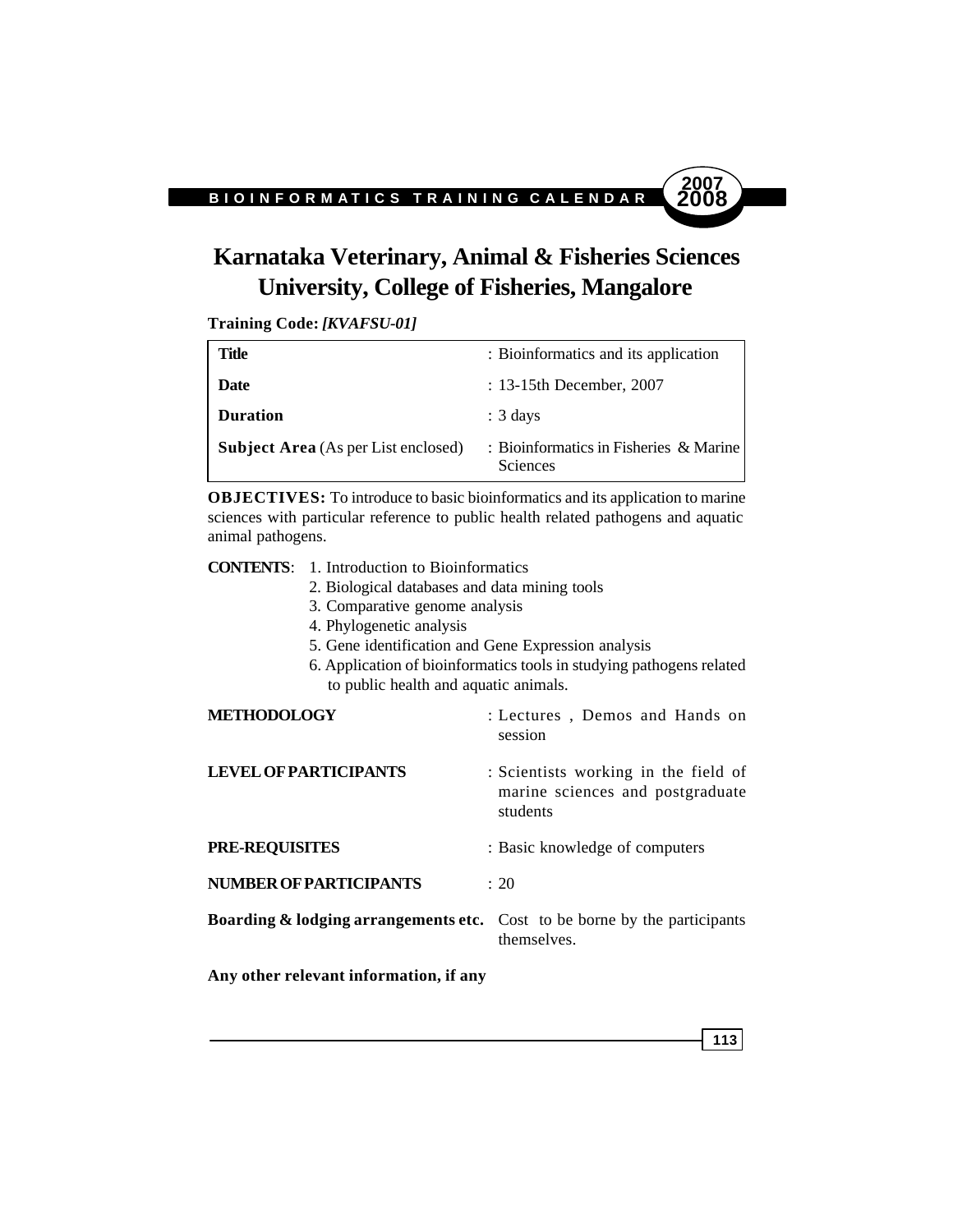

### **REGISTRATION FEE** (if any):

| <b>Participants</b><br>from                        | Without<br>Accommodation | With<br>Accommodation |
|----------------------------------------------------|--------------------------|-----------------------|
| (India, SAARC Countries,<br>Other Countries, etc.) |                          |                       |
| India                                              | $Rs. 500/-$              |                       |
| <b>SAARC</b> countries                             | NA                       |                       |
| Other countries                                    | NA.                      |                       |

### **Contact Address : Dr. INDRANI KARUNASAGAR,** Coordinator

| <b>Phone</b> : $0824 - 2246384$ , $2243180$   |
|-----------------------------------------------|
| Fax: $0824 - 2246384$ , 2243180               |
| <b>E-mail</b> : $\text{micro@sancharnet.in:}$ |
| karuna8sagar@yahoo.com                        |
| Web-Address: www.mircenbiotech.com            |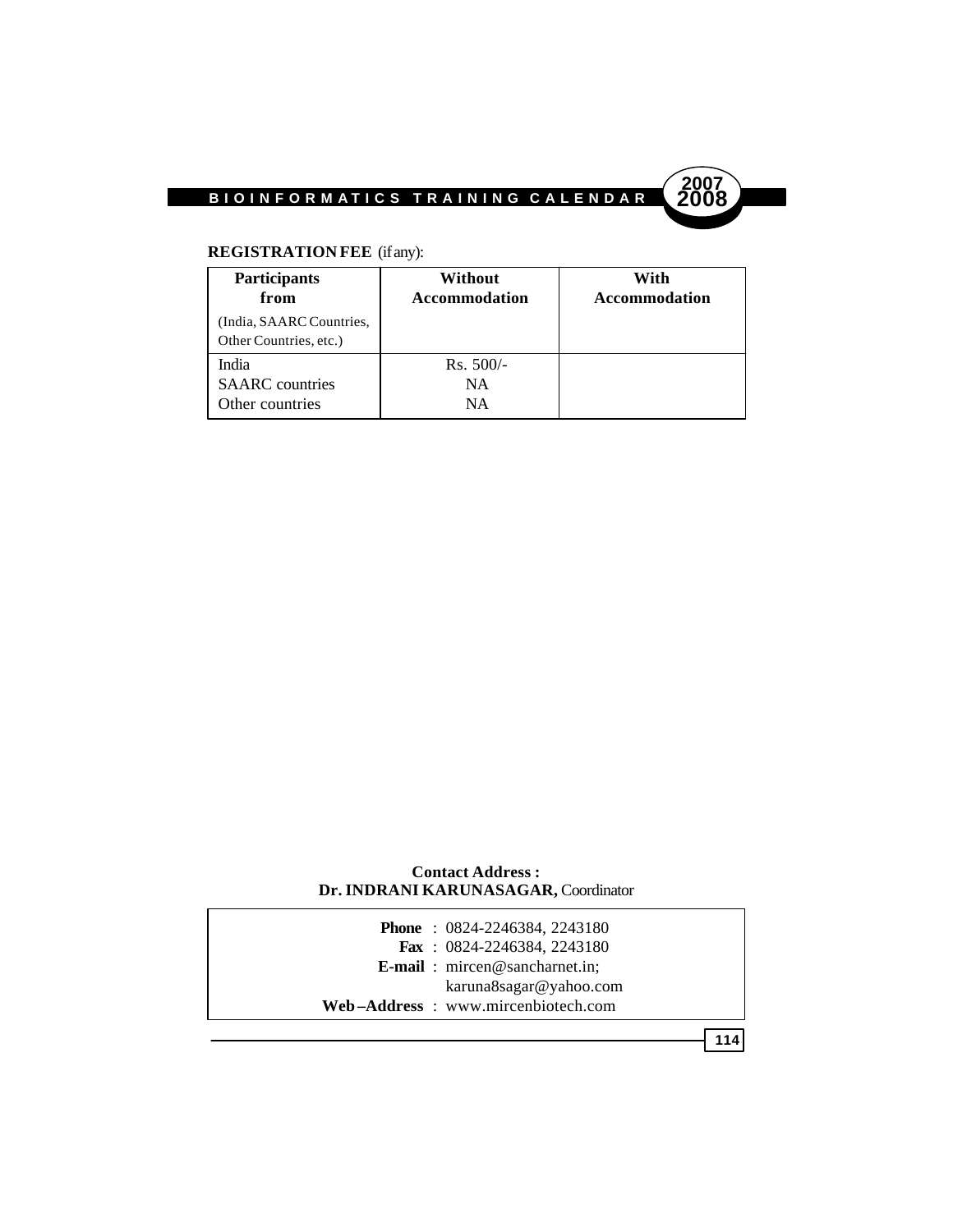

### **Kannur University, Kerala**

**Training Code:** *[KANNUR-01]*

| Title                                      | : Three Day National Workshop on<br><b>Protein Structure-Function</b> |
|--------------------------------------------|-----------------------------------------------------------------------|
| <b>Date</b> (from $\_\_$ to $\_\)$ )       | $: 17 - 12 - 2007$ to 19-12-2007                                      |
| <b>Duration</b> (in number of days):       | $: 3 \text{ days}$                                                    |
| <b>Subject Area</b> (As per List enclosed) | : Structural Bioinformatics                                           |

**OBJECTIVES:** To create a deep insight of three dimensional structures of proteins and the structure-function relationship.

**CONTENTS:** Lectures on primary, secondary, tertiary and quaternary structure of proteins, domains, motifs, Enzyme active sites, substrates, inhibitors, intermolecular interactions between protein and ligands, docking. Hand on experience to download files from PDB, display and

make structural modifications of proteins and ligands, analysis of intermolecular interactions. InsightII, SPDBV and Rasmol will be used for the structure display and modifications.

**METHODOLOGY** (Lectures, Demos, : Lectures, Demonstrations, Hands on Hands on Session, Workshop/Seminar/ Sessions Symposia etc.)

| <b>LEVEL OF PARTICIPANTS</b>                                                       | : PG and Research Students                                                           |
|------------------------------------------------------------------------------------|--------------------------------------------------------------------------------------|
| <b>PREREQUISITES</b>                                                               | : Participants should have a basic<br>knowledge about the structure of<br>molecules. |
| <b>NUMBER OF PARTICIPANTS</b>                                                      | $\div$ 20                                                                            |
| <b>Boarding &amp; lodging arrangements etc.</b> Participants should make their own | arrangements                                                                         |
| Any other relevant information, if any                                             |                                                                                      |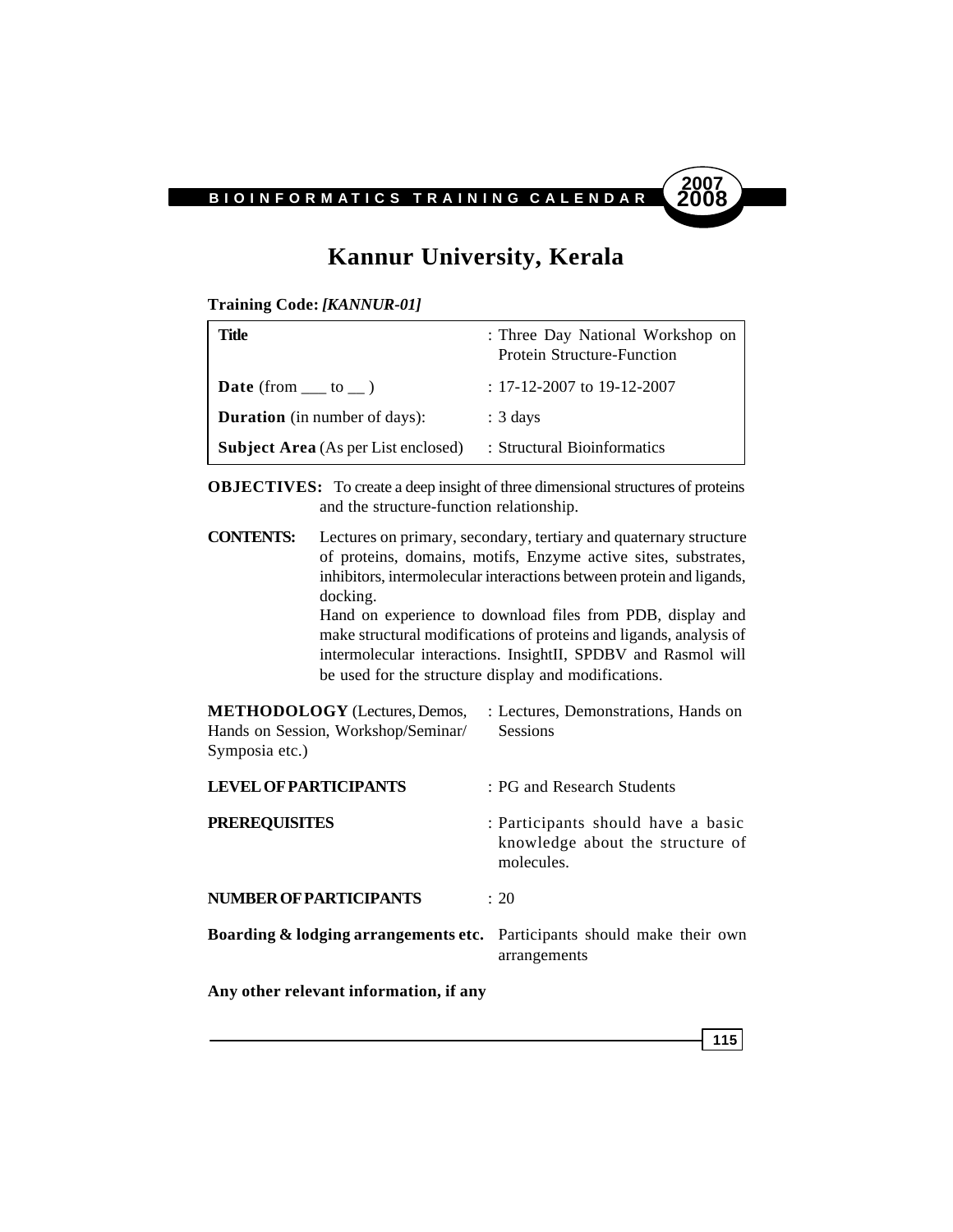

### **REGISTRATION FEE** (if any): Rs.500/-

| <b>Participants</b><br>from                        | Without<br>Accommodation | With<br>Accommodation |
|----------------------------------------------------|--------------------------|-----------------------|
| (India, SAARC Countries,<br>Other Countries, etc.) |                          |                       |
| India                                              |                          |                       |

### **Contact Address : Dr. M. HARIDAS,** Coordinator

| <b>Phone</b> : $0490 - 2347394$          |
|------------------------------------------|
| <b>Fax</b> : $0490 - 2345317$            |
| <b>E-mail</b> : mharidasm@rediffmail.com |
| Web-Address: www.kannuruniversity.ac.in  |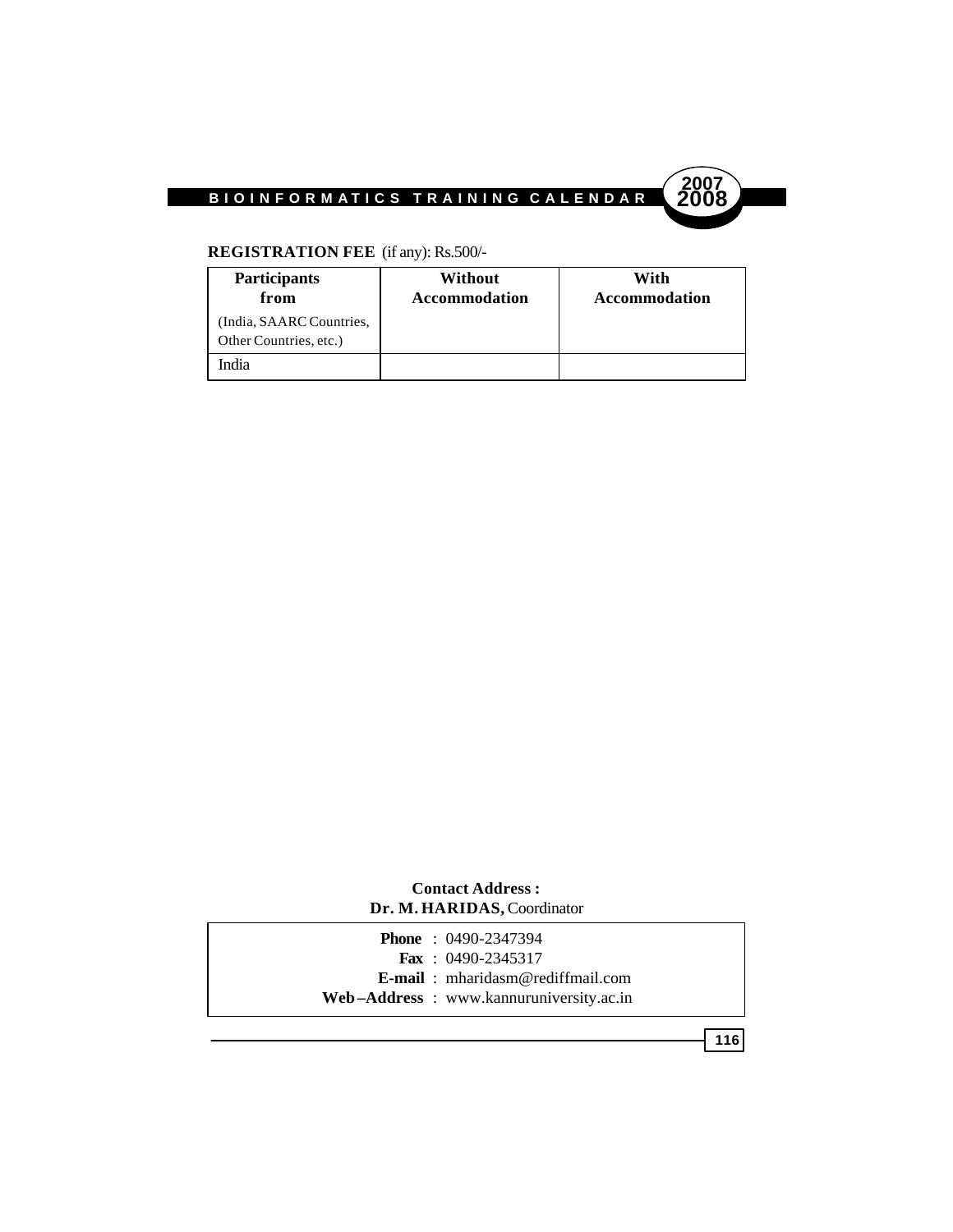# **2007**

### **Kerala Agricultural University**

**Training Code:** *[KAU-01]*

| Title                                      | : Bioinformatics in Data Analysis of<br>Genes and Proteins. |
|--------------------------------------------|-------------------------------------------------------------|
| <b>Date</b> (from $\_\_$ to $\_\)$ )       | $: 12 - 9 - 2007$ to 15-9-2007                              |
| <b>Duration</b> (in number of days):       | :4                                                          |
| <b>Subject Area</b> (As per List enclosed) | : Genome and Proteome analysis                              |

**OBJECTIVES:** To provide a detailed understanding of the theories underlying different principles in Bioinformatics and the role of Bioinformatics in data analysis of Genes and Proteins.

**CONTENTS:** Genomics and Bioinformatics: Structural & Functional genomics, Computational tools for DNA sequence analysis, Gene prediction, Proteomics and Bioinformatics: Structural and Functional proteomics, Protein analysis servers, Biological databases: Data submissions and retrieval, Genome projects in progress.

| <b>METHODOLOGY</b> (Lectures, Demos,                                           | : Lectures, Demonstrations, Hands on                                                      |
|--------------------------------------------------------------------------------|-------------------------------------------------------------------------------------------|
| Hands on Session, Workshop/Seminar/<br>Symposia etc.)                          | <b>Sessions</b>                                                                           |
| <b>LEVEL OF PARTICIPANTS</b>                                                   | : Scientists/Lecturers/Research<br>scholars working in the field of<br><b>Biosciences</b> |
| <b>PREREQUISITES</b>                                                           | : Basic knowledge in computer.                                                            |
| <b>NUMBER OF PARTICIPANTS</b>                                                  | $\div$ 10                                                                                 |
| <b>Boarding &amp; lodging arrangements etc.</b> Will be arranged on request on | payment basis.                                                                            |

**Any other relevant information, if any** -

**REGISTRATION FEE** (if any):

| <b>Participants</b><br>from                       | Without<br>Accommodation | With<br>Accommodation |
|---------------------------------------------------|--------------------------|-----------------------|
| India, SAARC Countries,<br>Other Countries, etc.) |                          |                       |
|                                                   | $Rs.1000/-$              |                       |
|                                                   |                          |                       |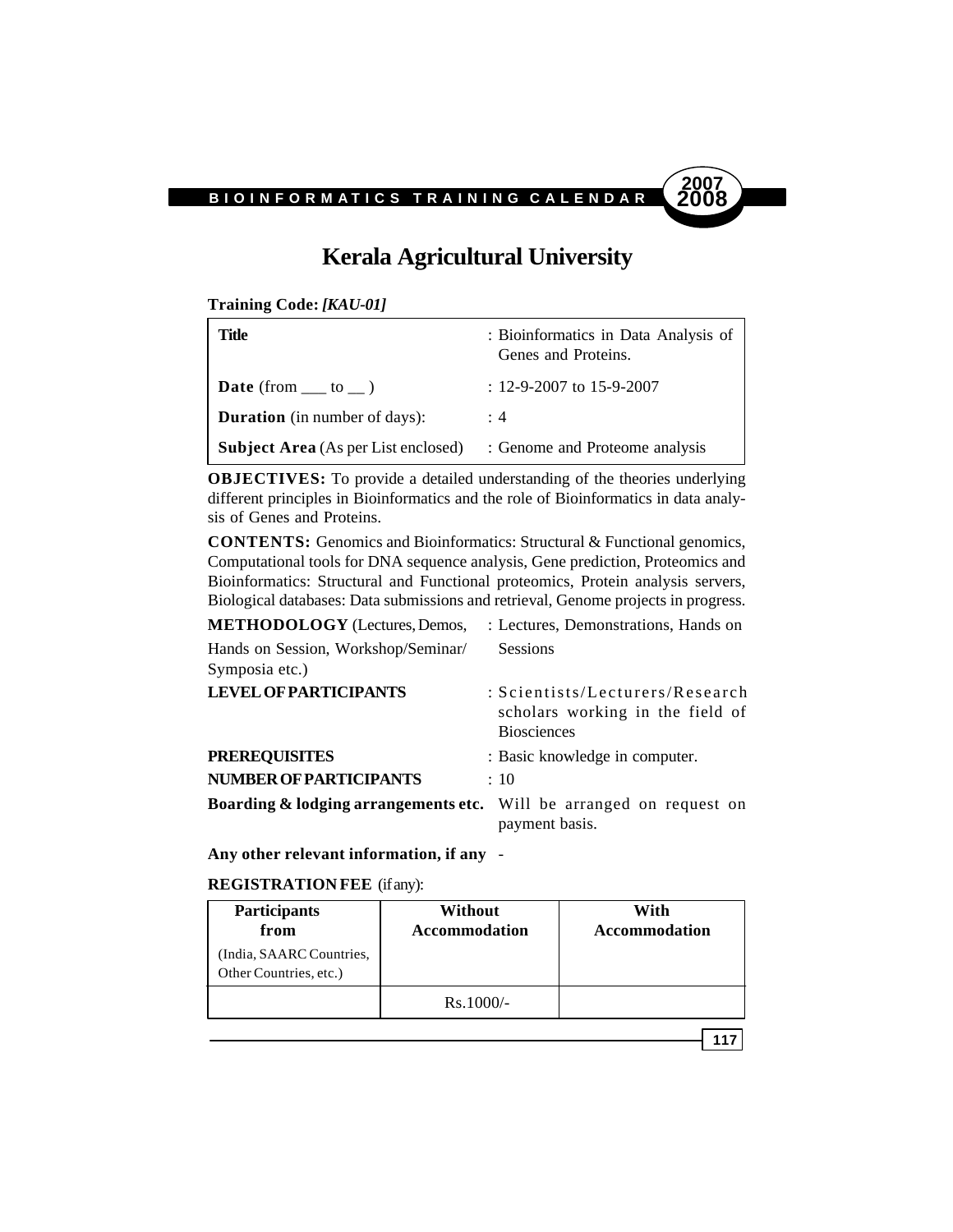#### **Training Code:** *[KAU-02]*

| Title                                      | : Structural Bioinformatics: Exploring<br>Macromolecular structures |
|--------------------------------------------|---------------------------------------------------------------------|
| <b>Date</b> (from $\_\_$ to $\_\)$ )       | $: 24-10-2007$ to 27-10-2007                                        |
| <b>Duration</b> (in number of days):       | : 4                                                                 |
| <b>Subject Area</b> (As per List enclosed) | : Structural Bioinformatics                                         |

**OBJECTIVES:** To focus on the advancements in Protein/DNA structure exploration methods and the role of structural Bioinformatics in Molecular Modeling, Mechanics and Molecular docking.

**CONTENTS:** Introduction to Macromolecules and structure determination, Retrieval of 2D and 3D data, Protein structure prediction methods, Structural Bioinformatics in Molecular Modeling, Mechanics, Molecular Docking and Computer Aided Drug designing.

| <b>METHODOLOGY</b> (Lectures, Demos,<br>Hands on Session, Workshop/Seminar/<br>Symposia etc.) | : Lectures, Demonstrations, Hands on<br><b>Sessions</b>                                   |
|-----------------------------------------------------------------------------------------------|-------------------------------------------------------------------------------------------|
| <b>LEVEL OF PARTICIPANTS</b>                                                                  | : Scientists/Lecturers/Research<br>scholars working in the field of<br><b>Biosciences</b> |
| <b>PREREQUISITES</b>                                                                          | : Basic knowledge in Computer.                                                            |
| <b>NUMBER OF PARTICIPANTS</b>                                                                 | $\div$ 10                                                                                 |
| <b>Boarding &amp; lodging arrangements etc.</b> Will be arranged on request on                | payment basis.                                                                            |

**Any other relevant information, if any** -

#### **REGISTRATION FEE** (if any):

| <b>Participants</b><br>from                        | Without<br><b>Accommodation</b> | With<br><b>Accommodation</b> |
|----------------------------------------------------|---------------------------------|------------------------------|
| (India, SAARC Countries,<br>Other Countries, etc.) |                                 |                              |
|                                                    | $Rs.1000/-$                     |                              |

$$
118
$$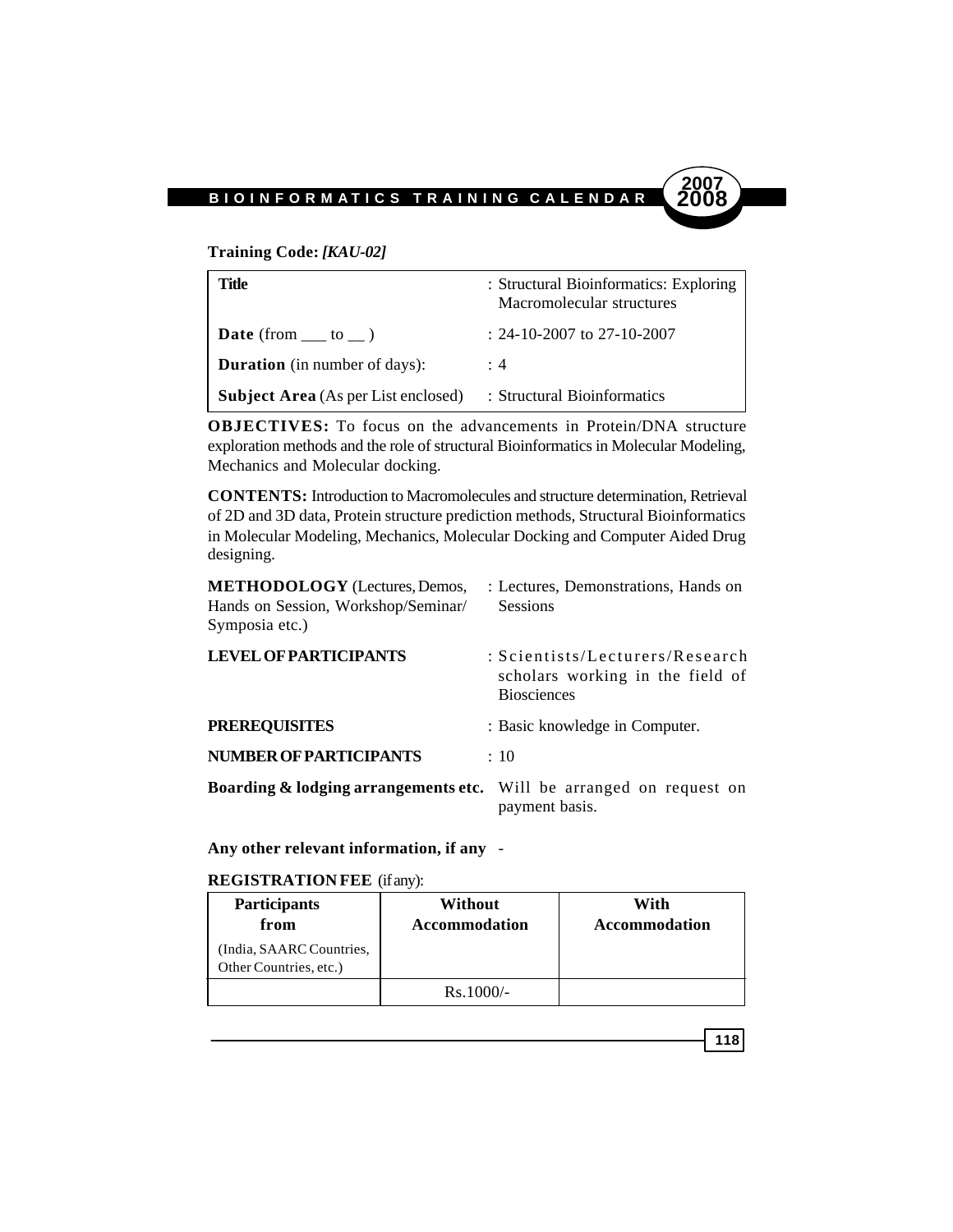#### **Training Code:** *[KAU-03]*

| Title                                                              | : Bioinformatics: Current approaches<br>& Applications |
|--------------------------------------------------------------------|--------------------------------------------------------|
| <b>Date</b> (from $\_\_$ to $\_\)$ )                               | : 21-11-2007 to 24-11-2007                             |
| <b>Duration</b> (in number of days):                               | : 4                                                    |
| <b>Subject Area</b> (As per List enclosed) : Computational Biology |                                                        |

**OBJECTIVES:** To familiarize scientists about the emerging trends & applications in Bioinformatics and also to focus on the role of Bioinformatics in data interpretation of various "Omics" data.

**CONTENTS:** Knowledge processing in Bioinformatics, Efficient querying from Biological Databases, Data formats, DNA and protein Sequence analysis, Biological Pathway analysis, Phylogenetic analysis, Gene and protein predictions, Genomics and Bioinformatics, DNA Microarray technology and Bioinformatics, Tools and Softwares used in Bioinformatics research, Applications of Bioinformatics.

| <b>METHODOLOGY</b> (Lectures, Demos,<br>Hands on Session, Workshop/Seminar/<br>Symposia etc.) | : Lectures, Demonstrations, Hands on<br><b>Sessions</b>                                   |
|-----------------------------------------------------------------------------------------------|-------------------------------------------------------------------------------------------|
| <b>LEVEL OF PARTICIPANTS</b>                                                                  | : Scientists/Lecturers/Research<br>scholars working in the field of<br><b>Biosciences</b> |
| <b>PREREQUISITES</b>                                                                          | : Basic knowledge in computer.                                                            |
| <b>NUMBER OF PARTICIPANTS</b>                                                                 | $\div$ 10                                                                                 |
| <b>Boarding &amp; lodging arrangements etc.</b> Will be arranged on request on                | payment basis.                                                                            |

**Any other relevant information, if any** -

#### **REGISTRATION FEE** (if any):

| <b>Participants</b><br>from                       | Without<br>Accommodation | With<br>Accommodation |
|---------------------------------------------------|--------------------------|-----------------------|
| India, SAARC Countries,<br>Other Countries, etc.) |                          |                       |
|                                                   | $Rs.1000/-$              |                       |

**119**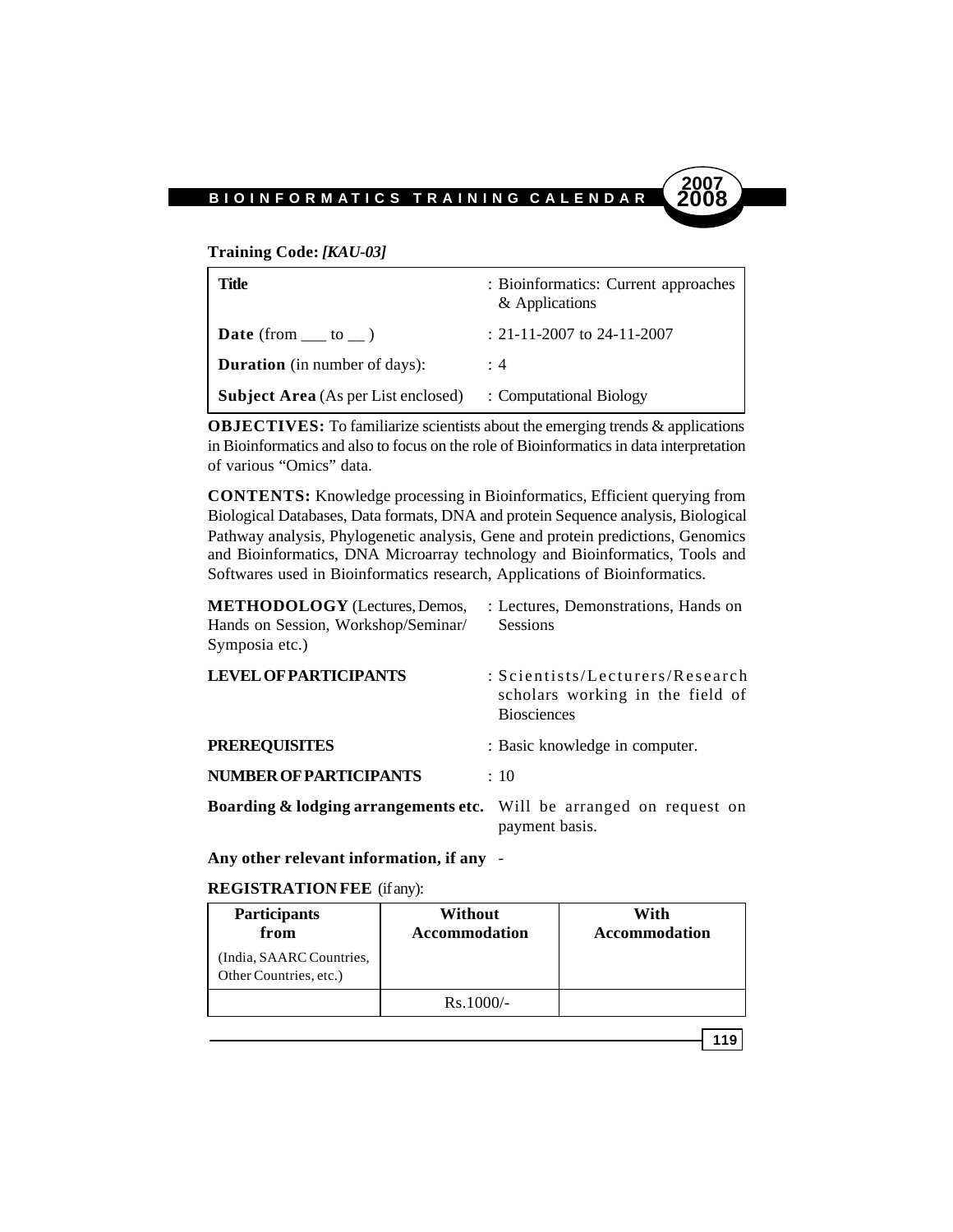#### **Training Code:** *[KAU-04]*

| Title                                      | : Workshop on Applications of<br>Bioinformatics in Agricultural<br>Research |
|--------------------------------------------|-----------------------------------------------------------------------------|
| <b>Date</b> (from $\_\_$ to $\_\)$ )       | $: 06-12-2007$ to 07-12-2007                                                |
| <b>Duration</b> (in number of days):       | $\div$ 2                                                                    |
| <b>Subject Area</b> (As per List enclosed) | : Bioinformatics in Agriculture/Plant<br><b>Sciences</b>                    |

**OBJECTIVES:**i. To provide a platform to discuss various aspects of Bioinformatics in revolutionizing agricultural research, its challenges and opportunities.

> ii. To explore the role of Bioinformatics in biodiversity, biotechnology and data processing relevant to agriculture.

**CONTENTS:** Papers on following aspects will be invited for presentation: Bioinformatics & Biotechnology, Bioinformatics and Biodiversity, Biocomputing and Knowledge processing, Computational tools.

### **METHODOLOGY** (Lectures, Demos, : Symposia Hands on Session, Workshop/Seminar/ Symposia etc.) **LEVEL OF PARTICIPANTS** : Scientists/Research scholars from Agricultural & other Universities and Research Institutes. **PREREQUISITES** : Nil **NUMBER OF PARTICIPANTS** : 50 **Boarding & lodging arrangements etc.** Will be arranged on request on

payment basis in hostels & local hotels.

**2007**

**Any other relevant information, if any** -

#### **REGISTRATION FEE** (if any):

| <b>Participants</b><br>from                        | Without<br><b>Accommodation</b> | With<br><b>Accommodation</b> |
|----------------------------------------------------|---------------------------------|------------------------------|
| (India, SAARC Countries,<br>Other Countries, etc.) |                                 |                              |
|                                                    | $Rs.1500/-$                     |                              |
|                                                    |                                 |                              |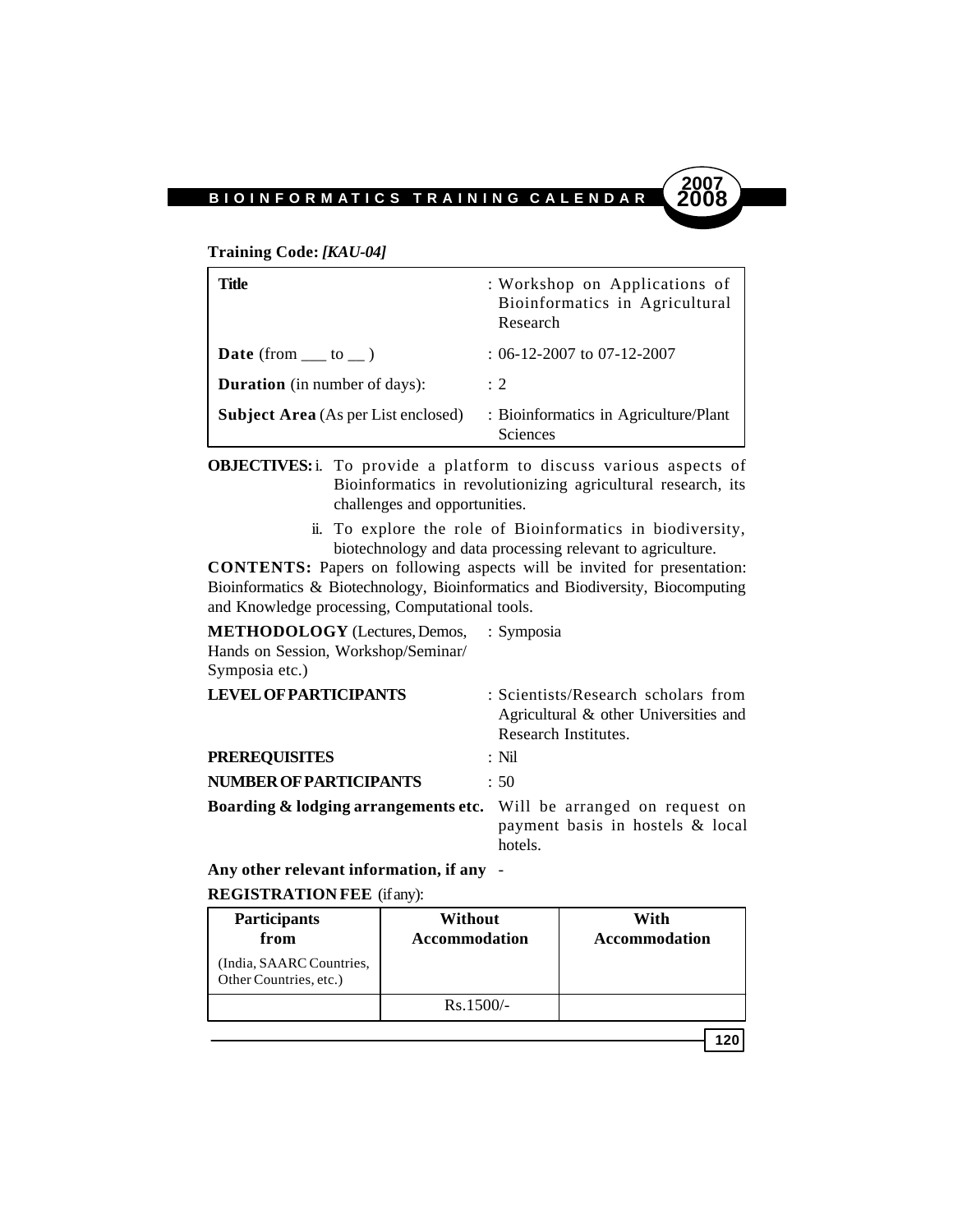

### **Contact Address : Dr. R. KESHAVACHANDRAN,** Coordinator

| <b>Phone</b> : $0487-2371994$          |
|----------------------------------------|
| <b>Fax</b> : $0487-2371994$            |
| <b>E-mail</b> : $rkcs@$ rediffmail.com |
| Web–Address: www.kaubic.org            |
|                                        |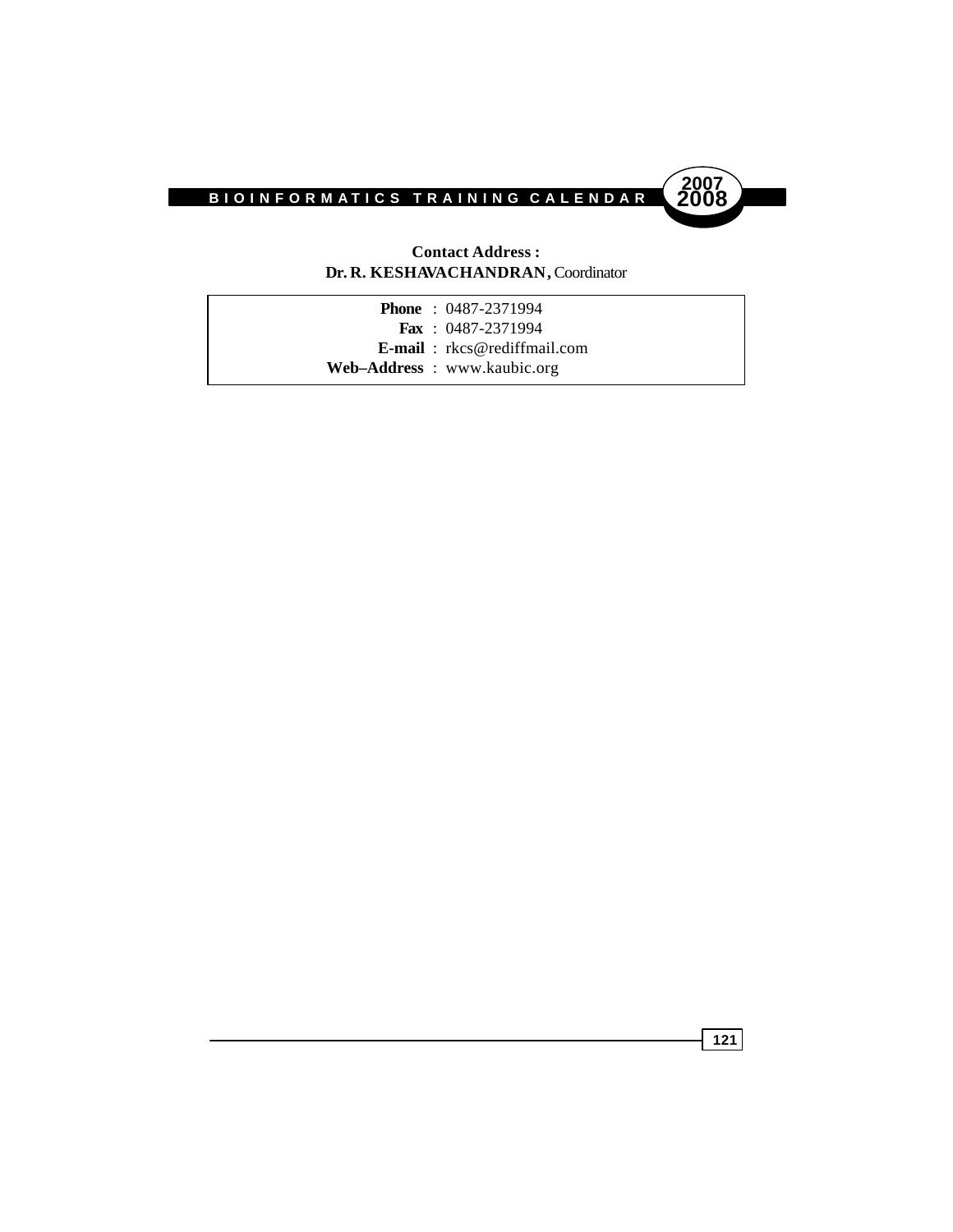

### **Kumaun University, Nainital**

**Training Code:** *[KUN-01]*

| Title                                      | : Short training on "Applications of<br>Bioinformatics"    |
|--------------------------------------------|------------------------------------------------------------|
| <b>Date</b> (from $\_\_$ to $\_\)$ )       | : August 30th-September 1st, 2007                          |
| <b>Duration</b> (in number of days):       | $: 3 \text{ days}$                                         |
| <b>Subject Area</b> (As per List enclosed) | : Bioinformatics in Environment and<br><b>Biodiversity</b> |

**OBJECTIVES:** The main objective of this training is to provide a platform to the beginners to interact with the experts of this area. In this three days training, leading experts from the field of bioinformatics will deliver lectures and conduct demonstrations .This training will be of immense use to the beginners (Faculty, research scholars and PG students) interested in the field of Bioinformatics.

**CONTENTS**: The Uttarakhand region is rich in biodiversity To explore the biodiversity of this region, the department is mainly emphasizing on the research areas related with plant and microbial diversity. Therefore this training will be focused on applications of bioinformatics in environment and biodiversity.

| <b>METHODOLOGY</b> (Lectures, Demos,<br>Hands on Session, Workshop/Seminar/<br>Symposia etc.) | : Lectures and demonstrations by<br>leading experts of the related area |
|-----------------------------------------------------------------------------------------------|-------------------------------------------------------------------------|
| <b>LEVEL OF PARTICIPANTS</b>                                                                  | : PG Students Research Scholars<br><b>&amp;Faculty Members</b>          |
| <b>PREREQUISITES</b>                                                                          | : Basic knowledge of working with<br>computers and Internet etc         |
| <b>NUMBER OF PARTICIPANTS</b>                                                                 | : 20                                                                    |
| <b>Boarding &amp; lodging arrangements etc.</b> Will be arranged for outstation               | Participants                                                            |
| April other relations information if one MA                                                   |                                                                         |

**Any other relevant information, if any** NA

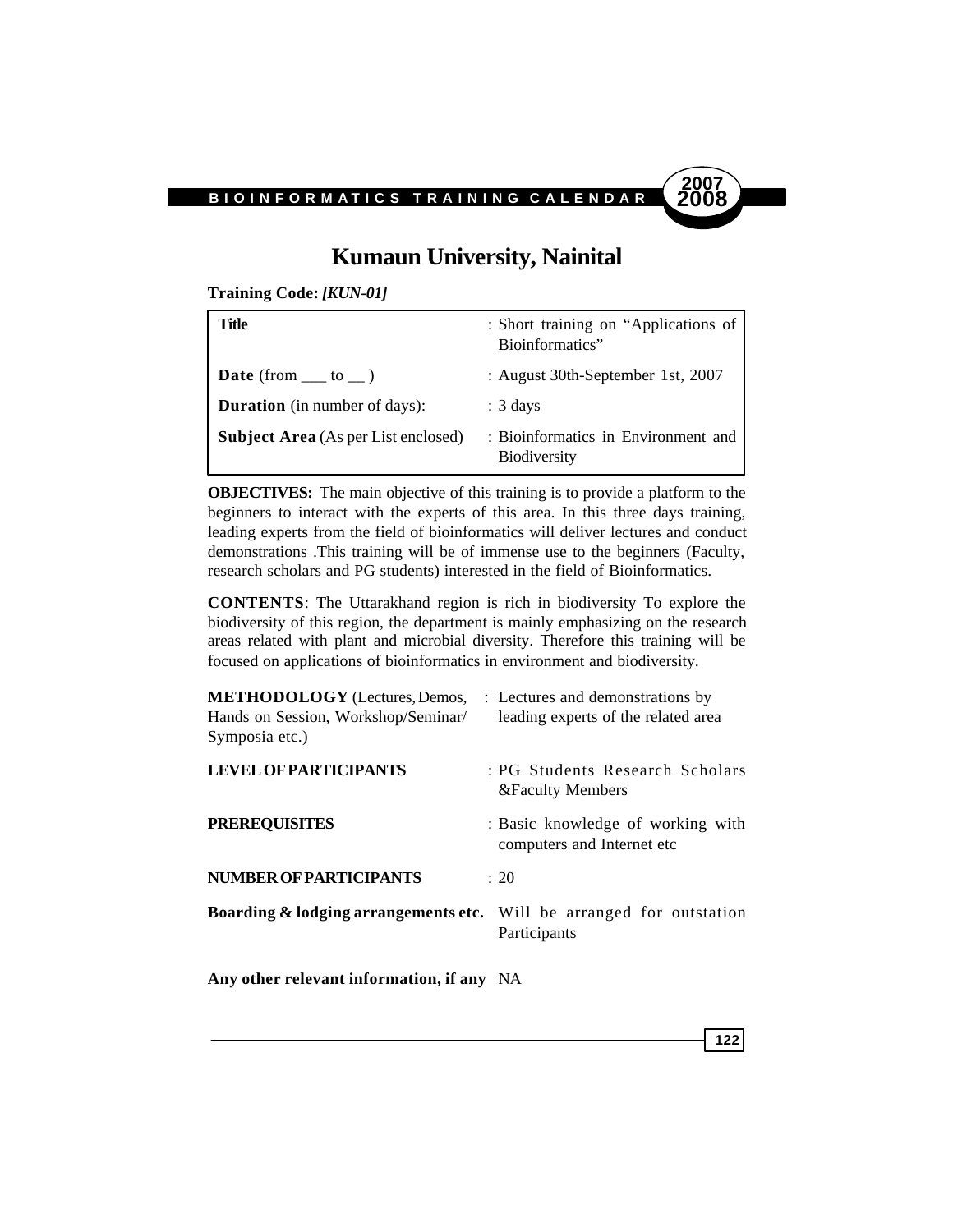



### **REGISTRATION FEE** (if any):

| <b>Participants</b><br>from                        | Without<br><b>Accommodation</b> | With<br><b>Accommodation</b>      |
|----------------------------------------------------|---------------------------------|-----------------------------------|
| (India, SAARC Countries,<br>Other Countries, etc.) |                                 |                                   |
| India                                              | $Rs. 500/-$                     | $Rs.500/+Accomodation$<br>charges |

**Contact Address : Dr. VEENA PANDE,** Coordinator

|               | <b>Phone</b> : $05942 - 235521(0)$<br><b>Fax</b> : $05942 - 235576$ |
|---------------|---------------------------------------------------------------------|
| Web–Address : | <b>E-mail</b> : Veena_kumaun@yahoo.co.in                            |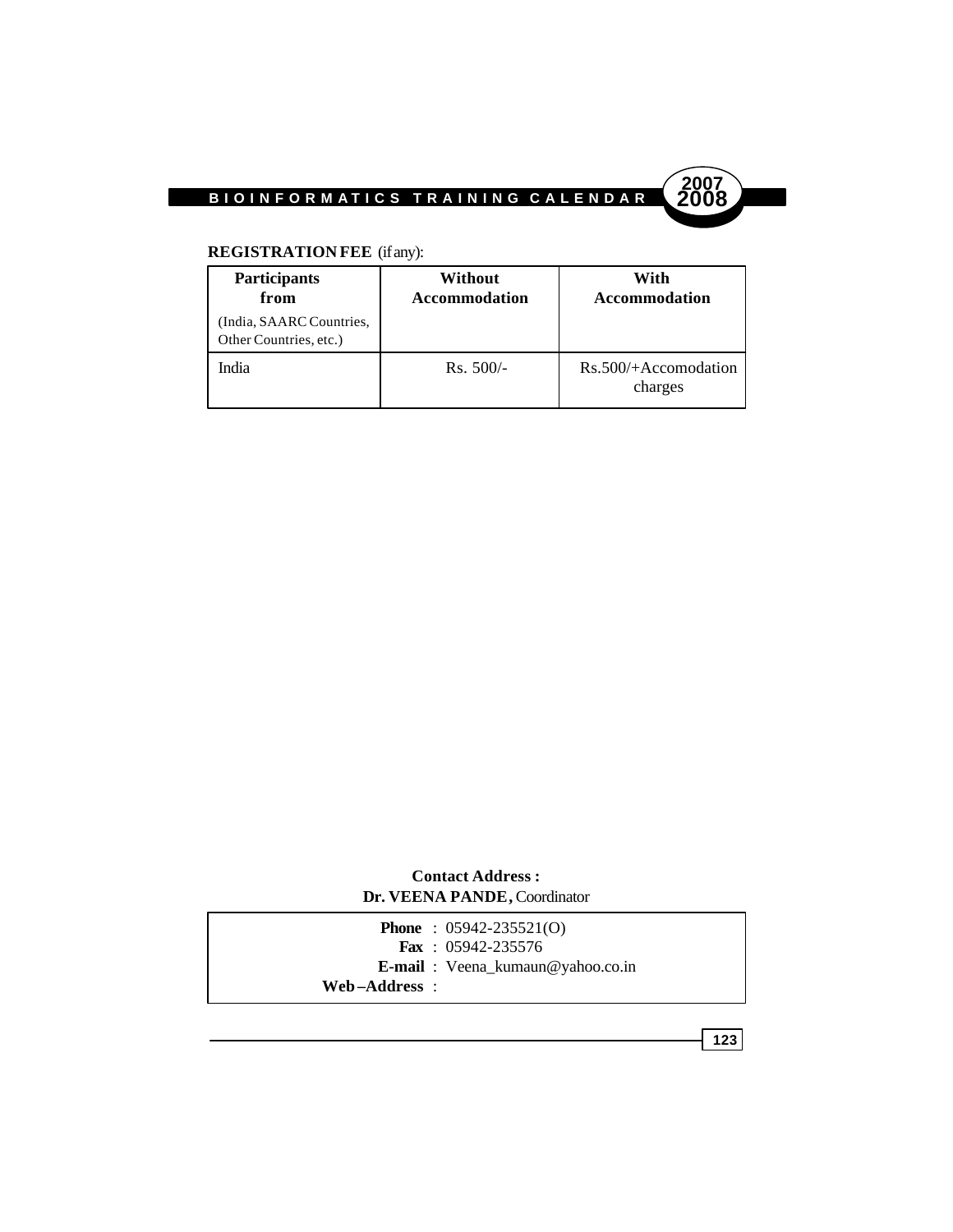

### **Lady Doak College, Madurai**

**Training Code:** *[LDC-01]*

| Title                                | : Applications of Systems Biology                                              |
|--------------------------------------|--------------------------------------------------------------------------------|
| <b>Date</b> (from $\_\_$ to $\_\)$ ) | : $10th - 12th$ January, 2008                                                  |
| <b>Duration</b> (in number of days): | $\therefore$ 3                                                                 |
|                                      | <b>Subject Area</b> (As per List enclosed): Network, Pathways, Systems Biology |

**OBJECTIVES:** To familiarize researchers on applications of Systems biology To provide the foundation for real hypothesis driven researches.

**CONTENTS:** Basics of systems biology, Usage of databases, Formulating hypothesis-driven insilico modeling and simulation and Technology driven integrative high through put functional analysis

**METHODOLOGY** (Lectures, Demos, : Symposium [Lectures and Hands on Session, Workshop/Seminar/ presentation] Symposia etc.) **LEVEL OF PARTICIPANTS** : Students and Teachers

| <b>PREREQUISITES</b>                                                           | : Basic knowledge in Biotechnology and<br><b>Bioinformatics</b> |
|--------------------------------------------------------------------------------|-----------------------------------------------------------------|
| <b>NUMBER OF PARTICIPANTS</b>                                                  | : 100                                                           |
| <b>Boarding &amp; lodging arrangements etc.</b> Will be arranged on request on | payment basis.                                                  |

**Any other relevant information, if any -**

#### **REGISTRATION FEE** (if any):

| <b>Participants</b><br>from                        | Without<br><b>Accommodation</b> | With<br>Accommodation |
|----------------------------------------------------|---------------------------------|-----------------------|
| (India, SAARC Countries,<br>Other Countries, etc.) |                                 |                       |
|                                                    | $Rs. 1500/-$                    |                       |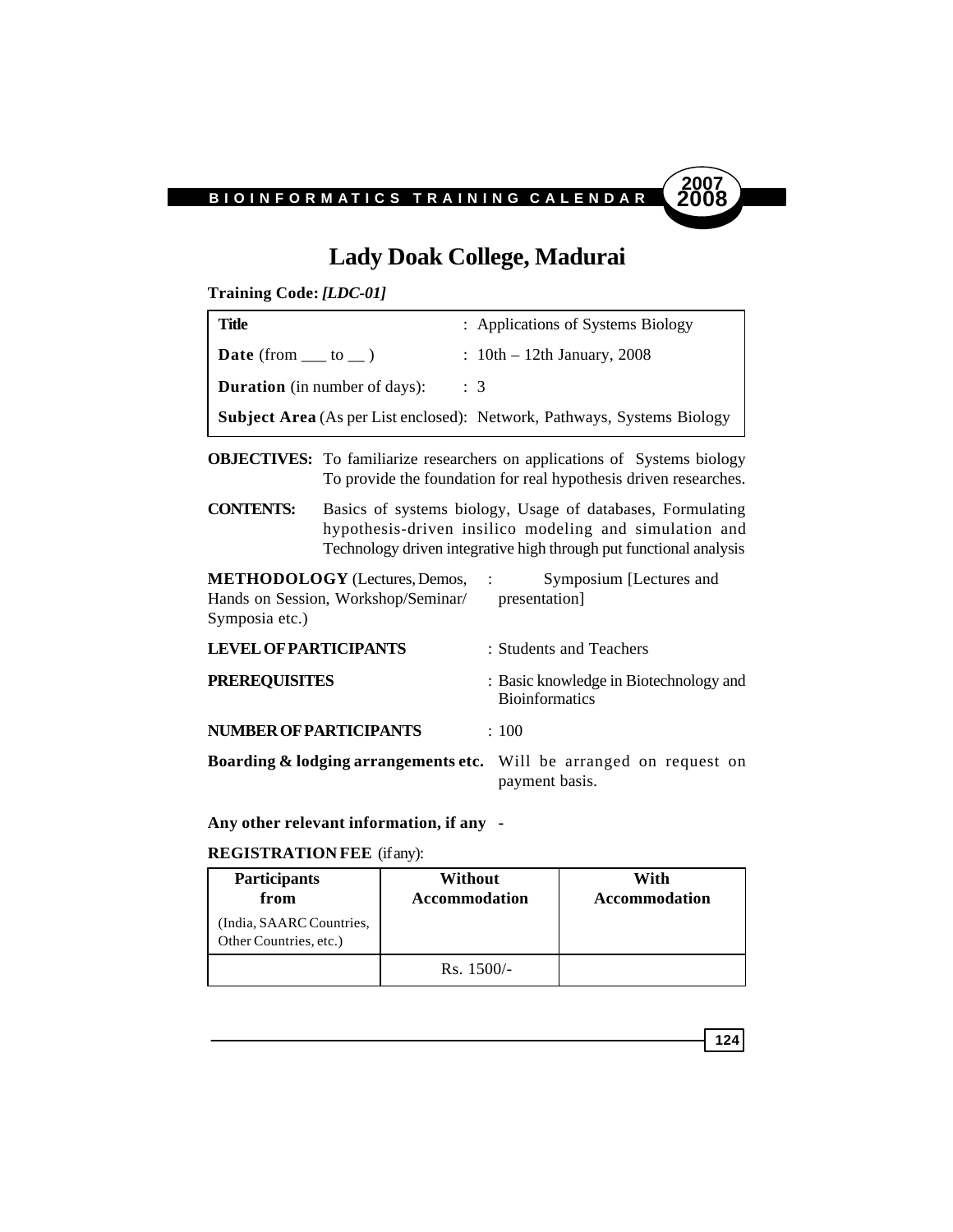### **Training Code:** *[LDC-02]*

| Title                                      | : Workshop on Concepts and Methods<br>in Bioinformatics |
|--------------------------------------------|---------------------------------------------------------|
| <b>Date</b> (from $\_\_$ to $\_\)$ )       | : $19th - 29th$ May, $2008$                             |
| <b>Duration</b> (in number of days):       | : 10                                                    |
| <b>Subject Area</b> (As per List enclosed) | : Bioinformatics and Biocomputing                       |

**OBJECTIVES:** To familiarize researchers on applications of Bioinformatics tools **CONTENTS:** Basics of Computational Biology, Usage of databases, Sequence homology, Proteomics and its analysis, Molecular modeling

| <b>METHODOLOGY</b> (Lectures, Demos,                                           | : Workshop, Lectures followed by |
|--------------------------------------------------------------------------------|----------------------------------|
| Hands on Session, Workshop/Seminar/<br>Symposia etc.)                          | presentation, hands on training  |
| <b>LEVEL OF PARTICIPANTS</b>                                                   | : Students and Teachers          |
| <b>PREREQUISITES</b>                                                           | : Basic knowledge in Biology     |
| <b>NUMBER OF PARTICIPANTS</b>                                                  | $\cdot$ 25                       |
| <b>Boarding &amp; lodging arrangements etc.</b> Will be arranged on request on | payment basis.                   |

**Any other relevant information, if any** -

### **REGISTRATION FEE** (if any):

| <b>Participants</b><br>from                        | Without<br><b>Accommodation</b> | With<br>Accommodation |
|----------------------------------------------------|---------------------------------|-----------------------|
| (India, SAARC Countries,<br>Other Countries, etc.) |                                 |                       |
|                                                    | $Rs. 2000/-$                    |                       |

### **Contact Address : Dr. R. SHENBAGARATHAI,** Coordinator

|  | <b>Phone</b> : 91 - 452 - 2530527, 2524575     |
|--|------------------------------------------------|
|  | <b>Fax</b> : 91 - 452 - 2530293, 2523585       |
|  | <b>E-mail</b> : shenbagarathai@rediffmail.com. |
|  | ladydoak@md3.vsnl.net.in                       |
|  | Web-Address: http://www.ladydoak.org/          |

**125**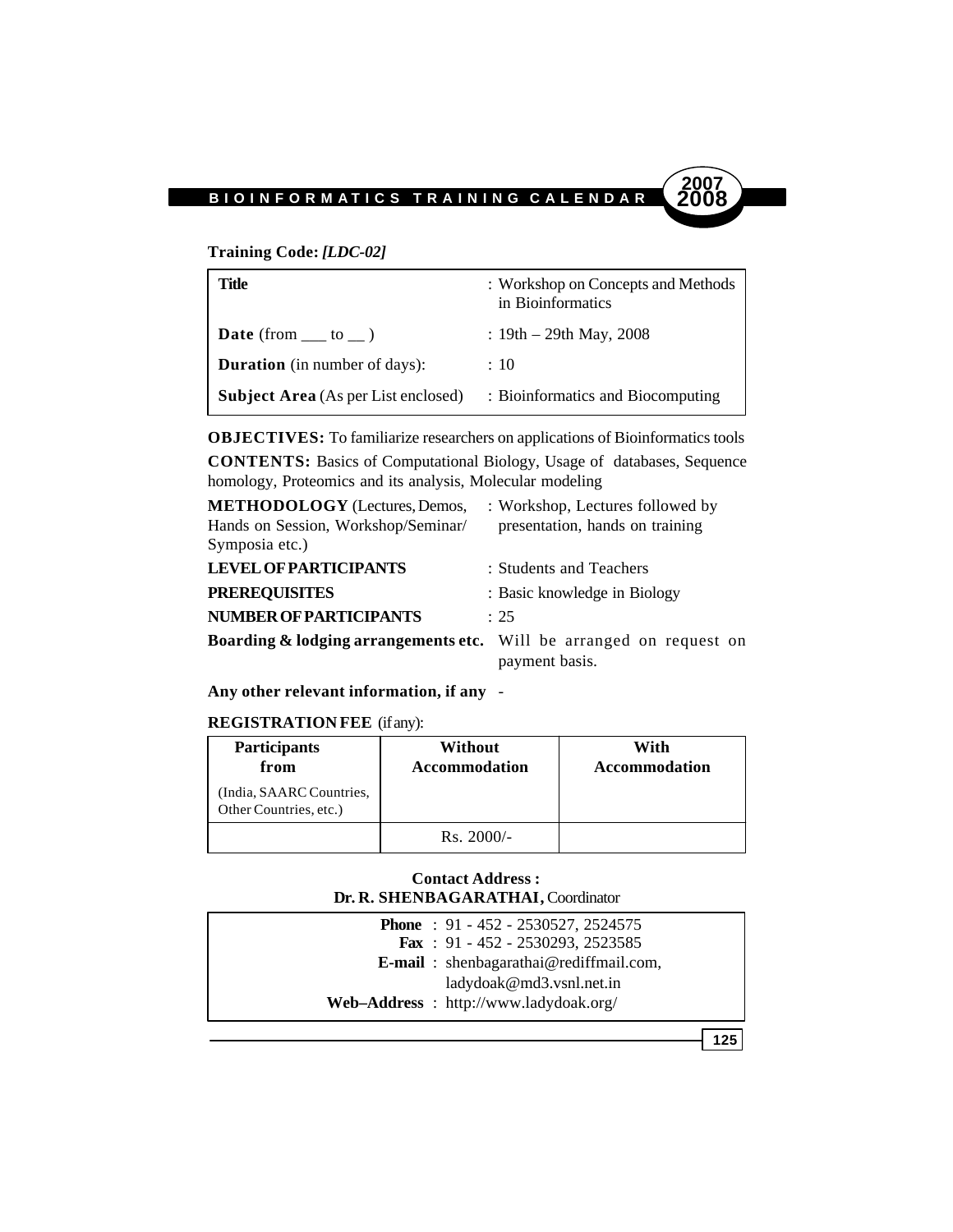

### **Lucknow University**

**Training Code:** *[LU-01]*

| Title                                      | : Hands on Training on Genome and<br>Proteome analysis |
|--------------------------------------------|--------------------------------------------------------|
| <b>Date</b>                                | : Feb 12 to 16, 2008                                   |
| <b>Duration</b>                            | $: 5 \text{ days}$                                     |
| <b>Subject Area</b> (As per List enclosed) | : Genome and Proteome analysis                         |

**OBJECTIVES:** The objectives of the hands on training program is to give exposure to the participants of concepts, skills and tools of Bioinformatics and to provide hands on training on various bioinformatics approaches for analyzing DNA, RNA and protein sequences. It is also aimed towards giving exposure to computational modeling for protein three dimensional structure predictions.

**CONTENTS:** The training is intended to cover all major concepts of bioinformatics through guided practical training. All major online repositories and free tools will be used during the training program. The topics to be discussed during the training course include basics of biotechnology, accessing biological repositories, sequence retrieval methods, sequence alignment using dynamic programming, algorithms of BLAST and FASTA, substitution matrices, automated DNA sequencing methods, peptide sequencing, Phred, Phrap Consed in genome sequencing, genome analysis, comparative genomics and molecular phylogenetics.

| <b>METHODOLOGY</b> (Lectures, Demos, Hands: Lecture and demonstration will be<br>on Session, Workshop/Seminar/Symposia etc.) | followed by hands-on session in<br>computer lab. Resourced persons from<br>host institution as well as from other<br>institutions will be invited for<br>delivering lectures as well as for<br>imparting hands on training. |
|------------------------------------------------------------------------------------------------------------------------------|-----------------------------------------------------------------------------------------------------------------------------------------------------------------------------------------------------------------------------|
| <b>LEVEL OF PARTICIPANTS</b>                                                                                                 | : Faculty, Research Scholars and<br>Students from academic institutions<br>and research organizations.                                                                                                                      |
| <b>PREREQUISITES</b>                                                                                                         | : Must have at least graduate degree in<br>Life Sciences /Biotechnology.                                                                                                                                                    |

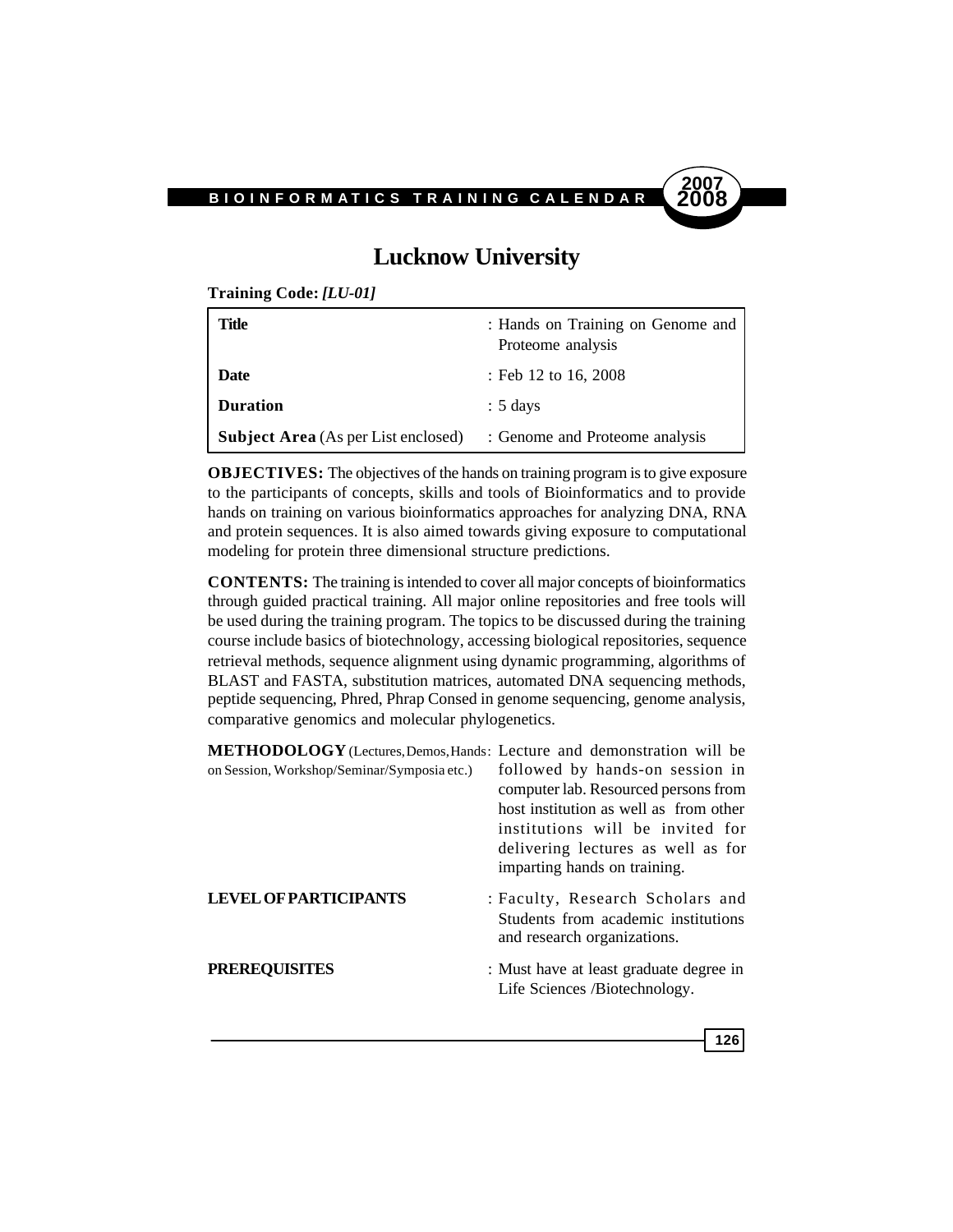**NUMBER OF PARTICIPANTS** : 10

**Boarding & lodging arrangements etc.** Limited boarding facility is available in the University Guest house and be given on first cum- first serve basis.

**2007**

### **Any other relevant information, if any**-

### **REGISTRATION FEE (if any):**

| <b>Participants</b><br>from                        | Without<br><b>Accommodation</b> | With<br>Accommodation           |  |
|----------------------------------------------------|---------------------------------|---------------------------------|--|
| (India, SAARC Countries,<br>Other Countries, etc.) |                                 |                                 |  |
| India                                              | $Rs. 800/-$                     | $Rs. 1400/-$ (Only<br>boarding) |  |

#### **Contact Address : Prof. U.N. DWIVEDI,** Coordinator, BIF

|  | <b>Phone</b> : $0522 - 2740132$ : $0522 - 2740069$ |
|--|----------------------------------------------------|
|  | <b>Fax</b> : $0522 - 2740132$ (Telefax)            |
|  | <b>E-mail</b> : upendradwivedi@hotmail.com         |
|  | Web-Address: www.lkouniv.ac.in                     |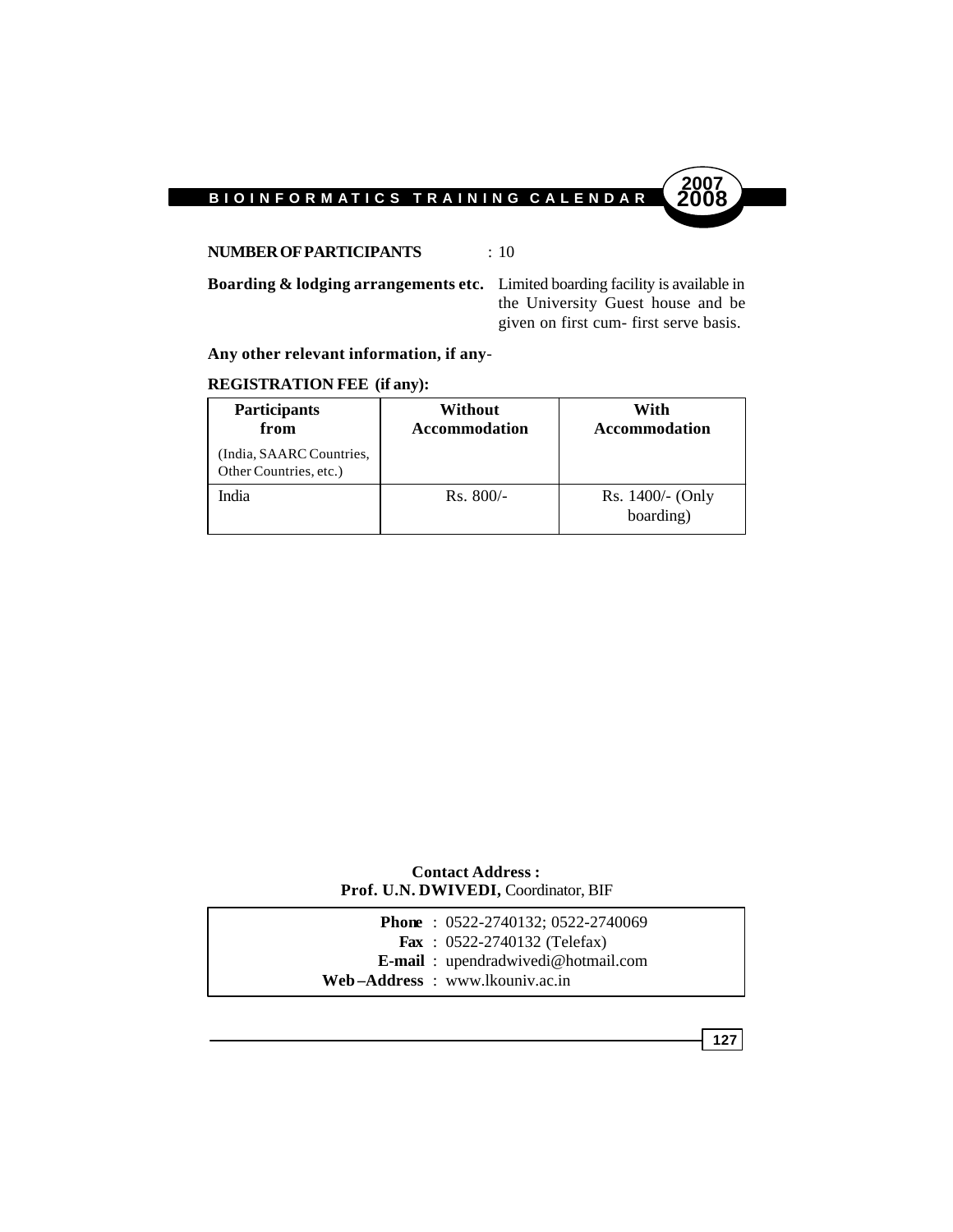### **MADRAS VETERINARY COLLEGE, CHENNAI**

**Training Code:** *[MVC-01]*

| Title                                | : Training Programme on "Bioinformatics"<br>& Information Technology"            |
|--------------------------------------|----------------------------------------------------------------------------------|
| <b>Date</b> (from $\_\_$ to $\_\)$ ) | $: 22-26$ October & 10-14 December, 2007<br>10-14 March, 2008                    |
| <b>Duration</b> (in number of days): | $\therefore$ 5 Days                                                              |
|                                      | <b>Subject Area</b> (As per List enclosed): Bioinformatics & Genomics/Proteomics |

**OBJECTIVES:** To update the computer skills and knowledge of scientists & teaching faculties in the area of Bioinformatics, Information Technology & Information Retrieval System.

**CONTENTS:** Bioinformatics & Application of IT for R&D, CD-ROM based data retrieval, Online Database retrieval, Molecular Modeling, Genomics & Proteomics, Biological Databases, Biological Sequence Analysis, Phylogeny

| <b>METHODOLOGY</b> (Lectures, Demos,<br>Hands on Session, Workshop/Seminar/<br>Symposia etc.) | : Lectures, Demonstrations, Hands on<br><b>Sessions</b>                         |
|-----------------------------------------------------------------------------------------------|---------------------------------------------------------------------------------|
| <b>LEVEL OF PARTICIPANTS</b>                                                                  | : Scientists, Research Scholar and<br>teaching faculties of various disciplines |
| <b>PREREQUISITES</b>                                                                          | : Knowledge of computer operation<br>preferable                                 |
| <b>NUMBER OF PARTICIPANTS</b>                                                                 | $: 25-30$                                                                       |
| <b>Boarding &amp; lodging arrangements etc.</b> Participants must make their own              | travel arrangements                                                             |

**Any other relevant information, if any**

**REGISTRATION FEE** (if any): NO

| <b>Participants</b>                                | Without              | With          |
|----------------------------------------------------|----------------------|---------------|
| from                                               | <b>Accommodation</b> | Accommodation |
| (India, SAARC Countries,<br>Other Countries, etc.) |                      |               |

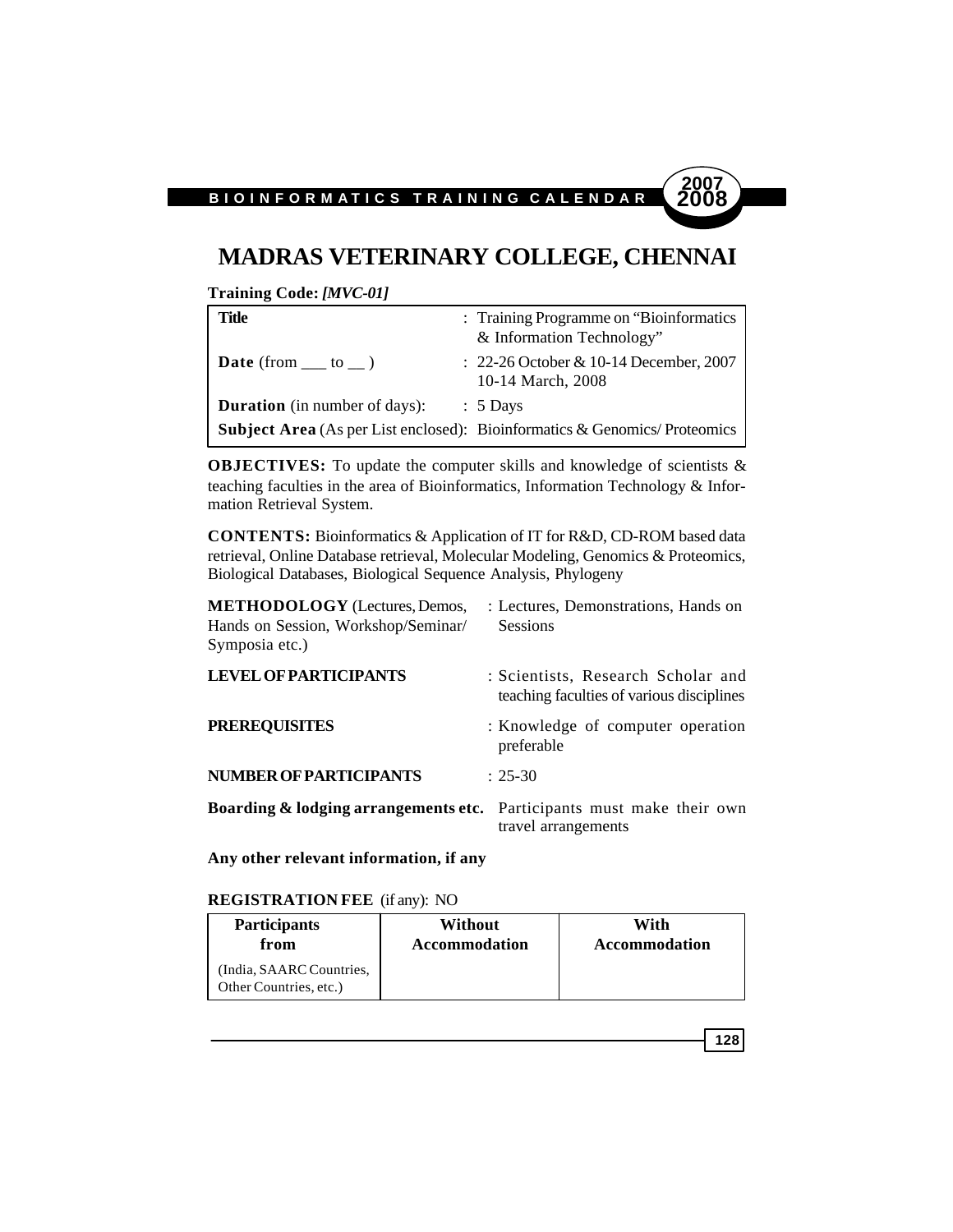### **Training Code:** *[MVC-02]*

| Title                                      | : Training Programme on "Information"<br>Retrieval System" |
|--------------------------------------------|------------------------------------------------------------|
| Date (from $\_\_\_$ to $\_\)$ )            | : 27-29 November, 2007,                                    |
|                                            | 23-25 January, 2008 &                                      |
|                                            | 25-27 February, 2008                                       |
| <b>Duration</b> (in number of days):       | $: 3$ Days                                                 |
| <b>Subject Area</b> (As per List enclosed) | : Database/Software developments in<br>Biotechnology       |

**OBJECTIVES:** To update the computer skills and knowledge of scientists & teaching faculties in the area of Bioinformatics, Information Technology & Information Retrieval System.

**CONTENTS:** Bioinformatics & Application of IT for R&D, CD-ROM based data retrieval, Online Database retrieval, Biological Databases

| <b>METHODOLOGY</b> (Lectures, Demos,<br>Hands on Session, Workshop/Seminar/<br>Symposia etc.) | : Lectures, Demos and Hands on<br>Session       |
|-----------------------------------------------------------------------------------------------|-------------------------------------------------|
| <b>LEVEL OF PARTICIPANTS</b>                                                                  | : PG (M.V.Sc. & Ph.D.) of TANUVAS               |
| <b>PREREQUISITES</b>                                                                          | : Knowledge of computer operation<br>preferable |
| <b>NUMBER OF PARTICIPANTS</b>                                                                 | $: 25-30$                                       |
| <b>Boarding &amp; lodging arrangements etc.</b> Participants must make their own              | travel arrangements                             |

**Any other relevant information, if any REGISTRATION FEE** (if any): NO

| <b>Participants</b>                                | Without       | With          |
|----------------------------------------------------|---------------|---------------|
| from                                               | Accommodation | Accommodation |
| (India, SAARC Countries,<br>Other Countries, etc.) |               |               |

### **Contact Address :**

| <b>Phone</b> : 044-25360106, 25365418, 25381506 Ext. 264 |
|----------------------------------------------------------|
| <b>Fax</b> : $044-25360114$                              |
| <b>E-mail</b> : btismvc@giasmd01.vsnl.net.in             |
| $Web-Address : www.tanuvas.tn.nic.in$                    |

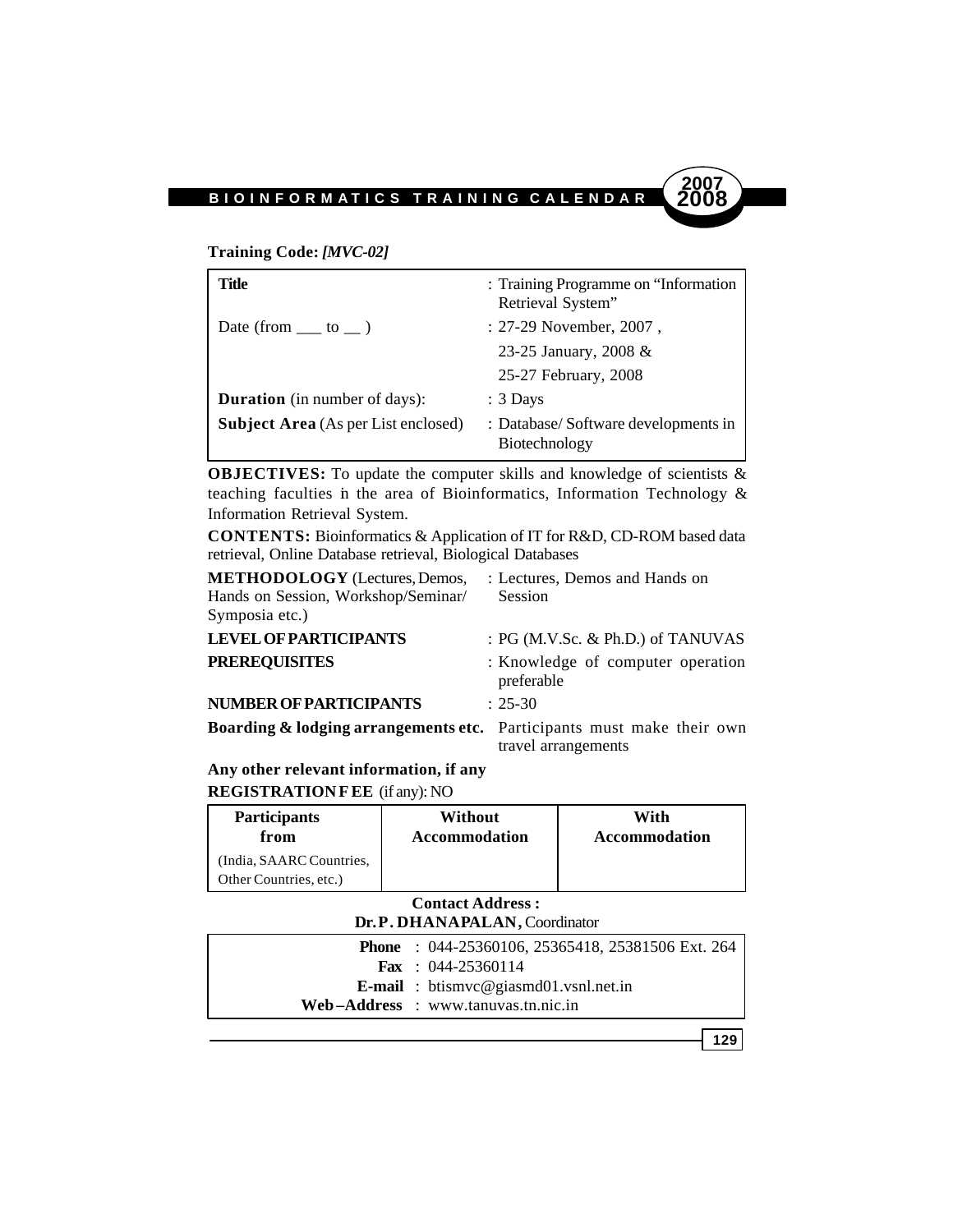# **Maharani's Science College for Women**

**Training Code:** *[MSCWB-01]*

| Title                                      | : National workshop on computational<br>biology |
|--------------------------------------------|-------------------------------------------------|
| <b>Date</b> (from $\_\_$ to $\_\)$ )       | : September 3rd week                            |
| <b>Duration</b> (in number of days):       | $: 3 \text{ days}$                              |
| <b>Subject Area</b> (As per List enclosed) | : Computational biology                         |

#### **OBJECTIVES:**

- 1. Exposure to basic bioinformatics and bioinformatics tools.
- 2. Sharpen the data search and literature survey skills aiding in better teaching.
- 3. Use of bioinformatics tools in accelerating research and knowledge acquisition of teachers.
- **CONTENTS:**  $\bullet$  Mathematics and statistics for biologists/bioinformatics
	- Foundation course in molecular/cell biology
	- Basic biochemistry and biomolecular structures
	- Databases and Data structures basics.
	- Methods for sequence analysis.
	- $\bullet$  Structural analysis

**METHODOLOGY** (Lectures, Demos, : Workshop consisting of Lectures Hands on Session, Workshop/Seminar/ and hands on session. Symposia etc.)

| <b>LEVEL OF PARTICIPANTS</b>                                                        | : Life science lecturers.                                              |
|-------------------------------------------------------------------------------------|------------------------------------------------------------------------|
| <b>PREREQUISITES</b>                                                                | : Basic knowledge in computer<br>operating systems and internet usage. |
| <b>NUMBER OF PARTICIPANTS</b>                                                       | $\div$ 20                                                              |
| <b>Boarding &amp; lodging arrangements etc.</b> Assistance for accommodation can be | provided if required.                                                  |

**Any other relevant information, if any**

**130**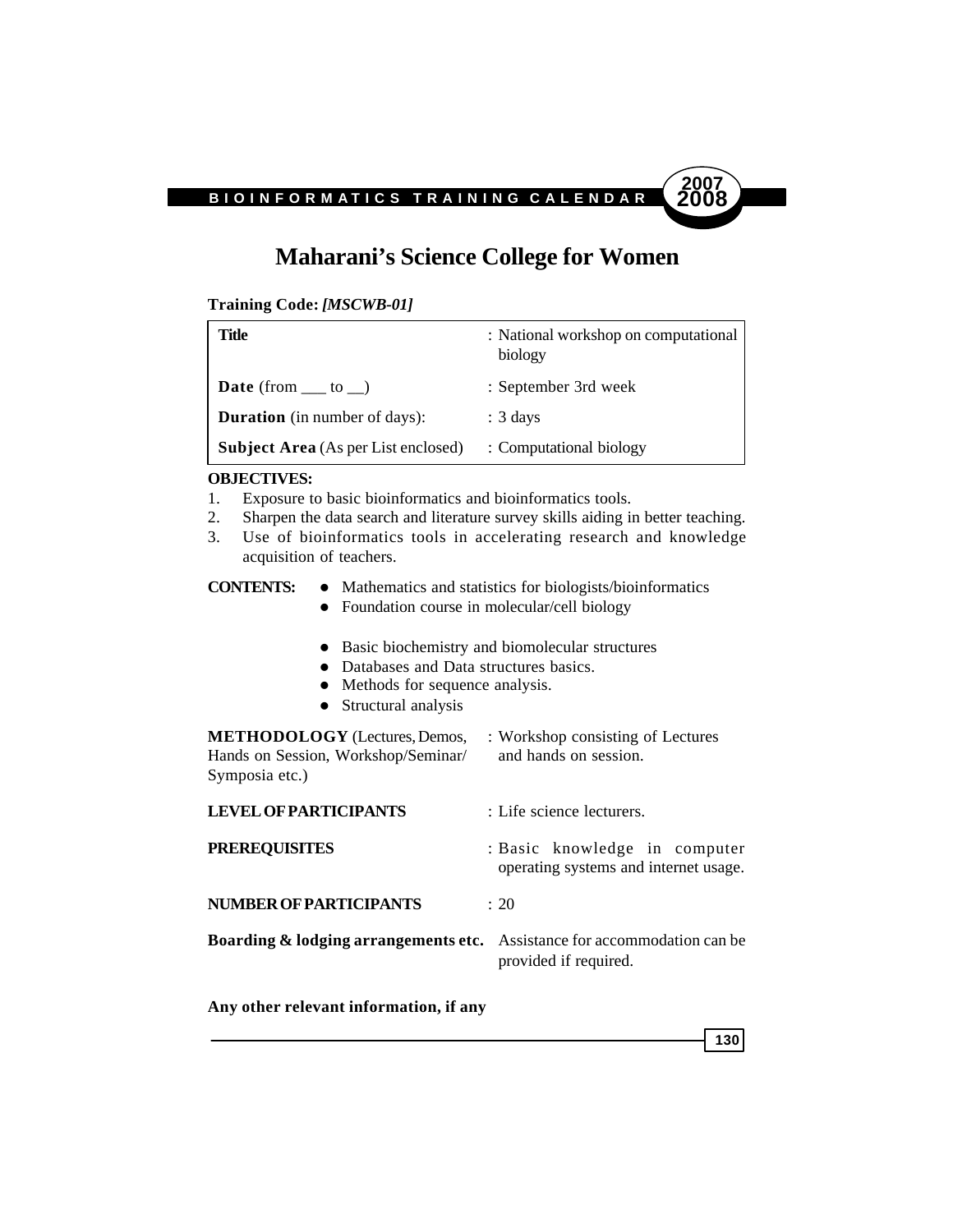



### **REGISTRATION FEE** (if any):

| <b>Participants</b><br>from                        | Without<br><b>Accommodation</b> | With<br><b>Accommodation</b> |
|----------------------------------------------------|---------------------------------|------------------------------|
| (India, SAARC Countries,<br>Other Countries, etc.) |                                 |                              |
| INDIA                                              | $2000/-$                        |                              |

### **Contact Address : Mrs. KAVITHA B ,** Coordinator

|                  | <b>Phone</b> : $080-22371416$                     |
|------------------|---------------------------------------------------|
| $\mathbf{F}$ ax: |                                                   |
|                  | <b>E-mail</b> : $\text{micromscw@rediffmail.com}$ |
| Web-Address :    |                                                   |
|                  |                                                   |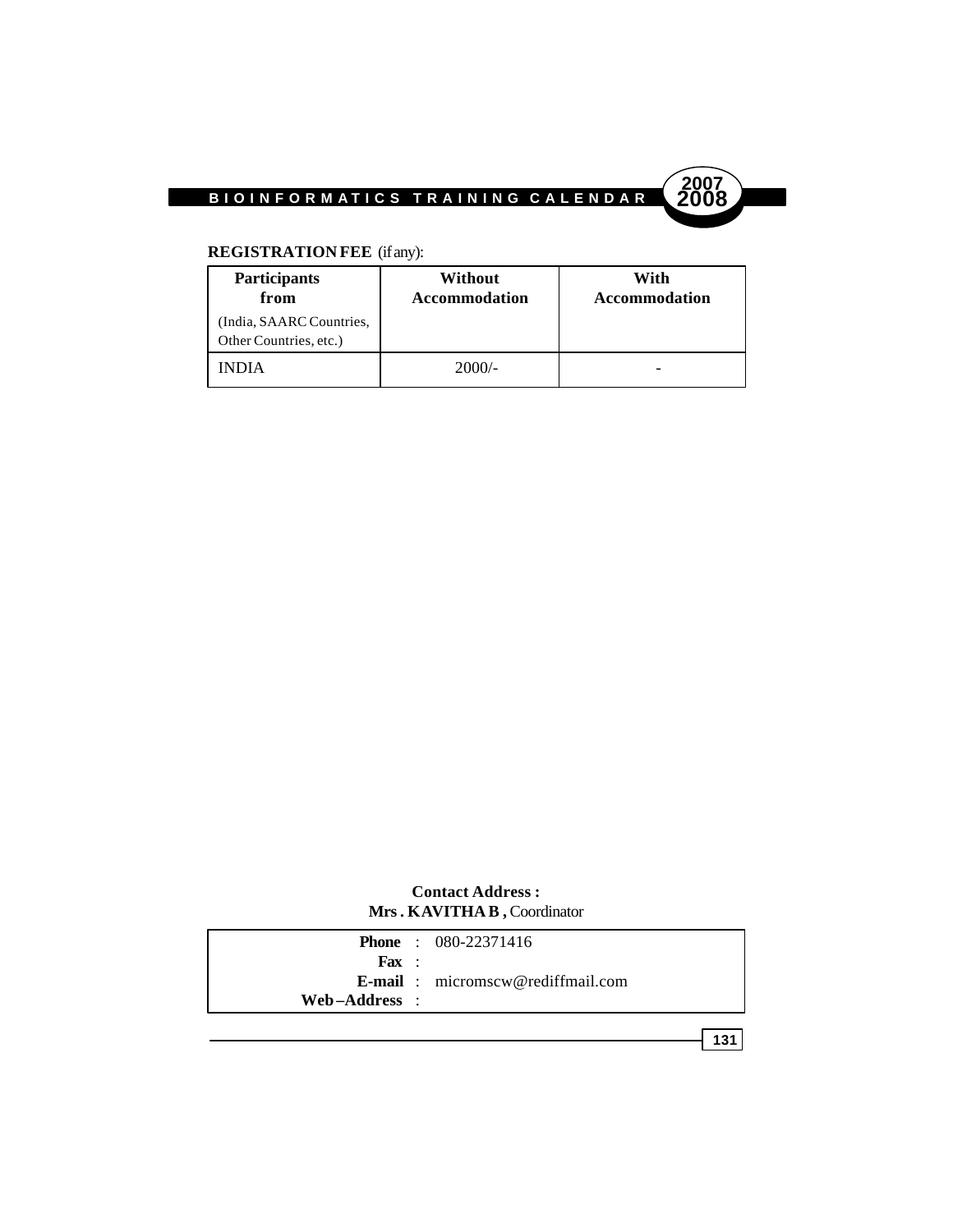

# **Maulana Azad National Institute of Technology, Bhopal**

**Training Code:** *[MANIT-01]*

| Title                                                              | : National Workshop on Bioinformatics |
|--------------------------------------------------------------------|---------------------------------------|
| <b>Date</b> (from $\_\_$ to $\_\_$ )                               | : May 21-25, 2007                     |
| <b>Duration</b> (in number of days):                               | $\therefore$ 5 Days                   |
| <b>Subject Area</b> (As per List enclosed) : Computational Biology |                                       |

### **OBJECTIVES:**

- 1. Create awareness among the participants about this new area of Bioinformatics and bring applied orientation among them.
- 2. To expose the utility, significance and importance of Bioinformatics.
- 3. To give exposure of various areas of Bioinformatics and their applications.
- 4. Exposure to Computational Modelling, Simulation, various tools and techniques in Bioinformatics

### **CONTENTS:**

- 1. Introduction to Bioinformatics and Molecular Biology
- 2. Biological and Bioinformatics databases and data mining
- 3. Introduction to Mathematical Modeling and Simulation
- 4. Sequence Analysis & Computational Models for Biological data
- 5. Phylogenetic analysis and Proteomics
- 6. Various Bioinformatics languages and tools related to Sequence Analysis, Evolutionary analysis and proteomics.
- 7. Application of Modeling and Simulation to various types of Biological data like Nucleotide (DNA & RNA) and Protein sequences, their structures and relative interactions etc.
- 8. Software tools like BLAST , FASTA, CLUSTALW, GENSCAN, PRIMER3,
- 9. PHYLODENDRON, RASMOL, SPDBV

**METHODOLOGY** (Lectures, Demos, : Lectures, Demos, Hands on Session, Hands on Session, Workshop/Seminar/ Workshop Symposia etc.)

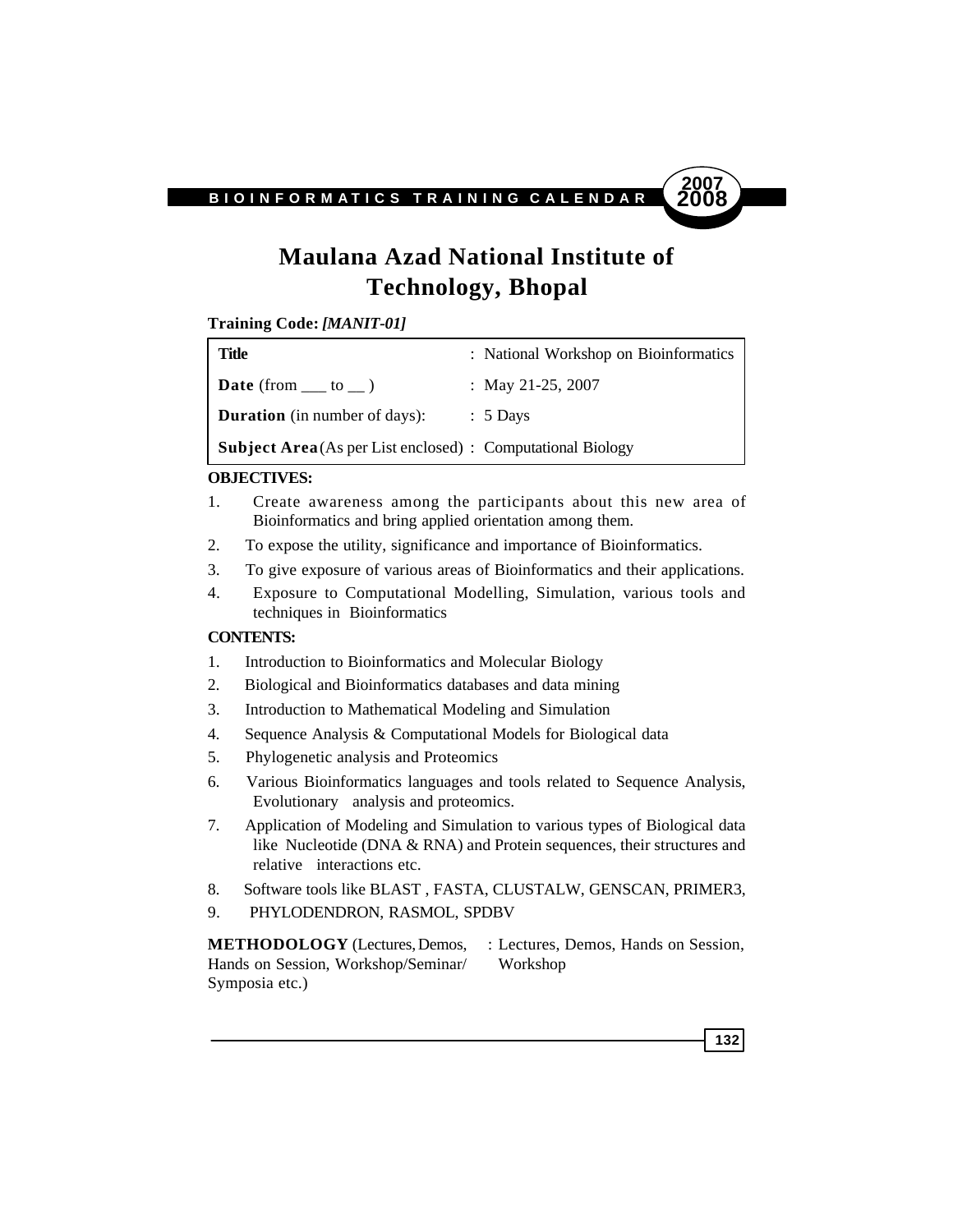| <b>LEVEL OF PARTICIPANTS</b>                                                | : Professionals Faculty, Research<br>Scholars, Students,                                                                                  |
|-----------------------------------------------------------------------------|-------------------------------------------------------------------------------------------------------------------------------------------|
| <b>PREREQUISITES</b>                                                        | : life Sciences / Computer Sciences /<br>Engineering / Mathematics / Medical<br>Sciences / Pharmacy                                       |
| NUMBER OF PARTICIPANTS                                                      | : 40                                                                                                                                      |
| <b>Boarding &amp; lodging arrangements etc.</b> Accommodation to outstation | participants can be arranged at Faculty<br>Guest House on request. The request<br>for the accommodation should be<br>made well in advance |

### **Any other relevant information, if any**

### **REGISTRATION FEE** (if any):

| <b>Participants</b><br>from                        | Without<br><b>Accommodation</b> | With<br><b>Accommodation</b> |
|----------------------------------------------------|---------------------------------|------------------------------|
| (India, SAARC Countries,<br>Other Countries, etc.) |                                 |                              |
|                                                    | $Rs.1000/-$                     | $Rs.2000/-$                  |

**133**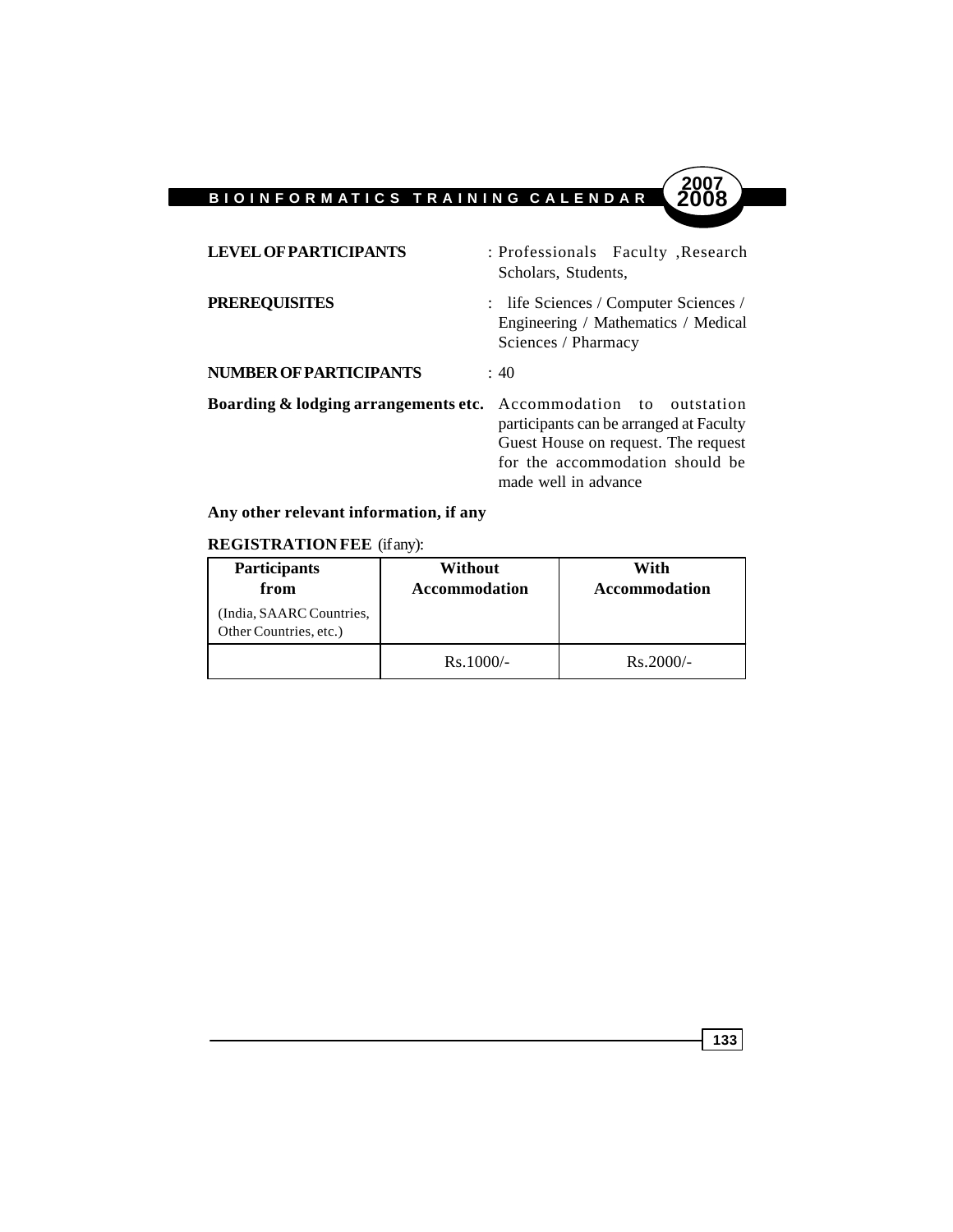#### **Training Code:** *[MANIT-02]*

| Title                                      | : National Workshop on<br>Cheminformatics                        |
|--------------------------------------------|------------------------------------------------------------------|
| <b>Date</b> (from $\_\_$ to $\_\)$ )       | : May 28 - June 1, 2007                                          |
| <b>Duration</b> (in number of days):       | $: 5$ Days                                                       |
| <b>Subject Area</b> (As per List enclosed) | : Genome & Proteome Analysis<br><b>Structural Bioinformatics</b> |

### **OBJECTIVES:**

- 1. Create awareness among the participants about this new area of Chemoinformatics and bring applied orientation among them.
- 2. To give exposure of concepts, skills, tools and techniques in the application area of Cheminformatics to the participants.
- 3. To expose the utility, significance and importance of Chemoinformatics.
- 4. To train teachers how to teach Chemoinformatics in different disciplines of Biology , Pharmacy , computer science & IT .
- 5. Exposure to Computational Modeling, Simulation, and various areas in Chemoinformatics.
- 6. Recent trends and future directions.

#### **CONTENTS:**

- 1. Bioinformatics
- 2. Genomics
- 3. Proteomics
- 4. Molecular Modeling
- 5. Chemoinformatics Databases & their Management
- 6. Computational Chemistry
- 7. Tools & Software's
- 8. Drug Discovery , Drug Design
- 9. Mathematical Modeling & Simulation

**METHODOLOGY** (Lectures, Demos, : Lectures, Demos, Hands on Session, Hands on Session, Workshop/Seminar/ Workshop Symposia etc.)

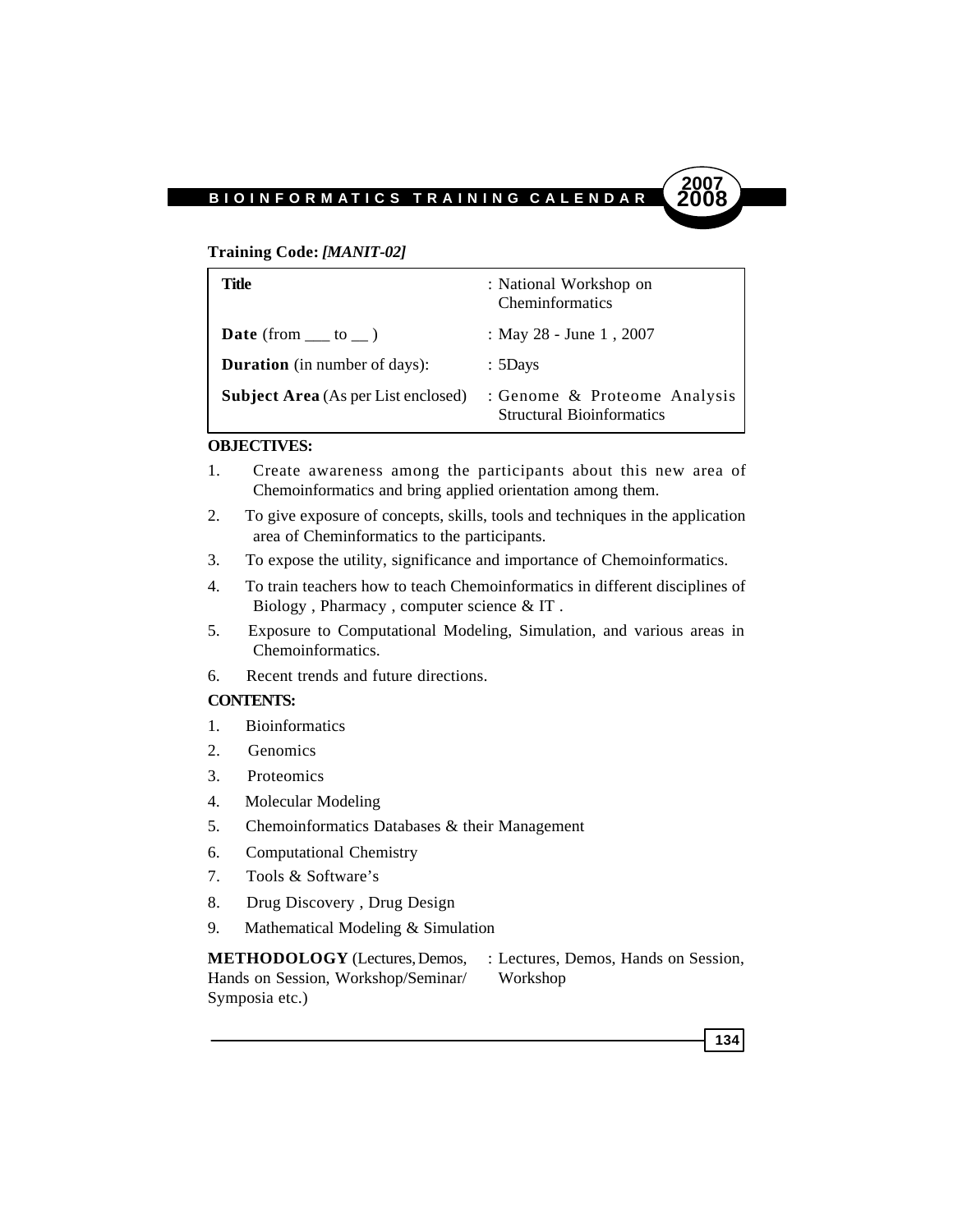| <b>LEVEL OF PARTICIPANTS</b>         | : Professionals, Faculty, Research<br>Scholars, Students,                                                                                                                |
|--------------------------------------|--------------------------------------------------------------------------------------------------------------------------------------------------------------------------|
| <b>PREREQUISITES</b>                 | : Mathematics / Biology / Pharmacy /<br>Chemical Sciences /Computer<br>Science/ Applications/ Engineering                                                                |
| <b>NUMBER OF PARTICIPANTS</b>        | $\div$ 40                                                                                                                                                                |
| Boarding & lodging arrangements etc. | Accommodation to outstation<br>participants can be arranged at Faculty<br>Guest House on request. The request<br>for the accommodation should be<br>made well in advance |

### **Any other relevant information, if any**

### **REGISTRATION FEE** (if any):

| <b>Participants</b><br>from                        | Without<br>Accommodation | With<br><b>Accommodation</b> |
|----------------------------------------------------|--------------------------|------------------------------|
| (India, SAARC Countries,<br>Other Countries, etc.) |                          |                              |
|                                                    | $Rs.1000/-$              | $Rs.2000/-$                  |

### **Contact Address : Dr. K.R.PARDASANI & DR.NAMITA SRIVASTAVA,** Coordinator

|  | <b>Phone</b> : $09425358308$ (M) $0755-2671633$ (R),<br>0755-2670562 09302371344 (M) |
|--|--------------------------------------------------------------------------------------|
|  | $0755 - 222073(R)$<br><b>E-mail</b> : bioinfo2007@gmail.com                          |
|  |                                                                                      |

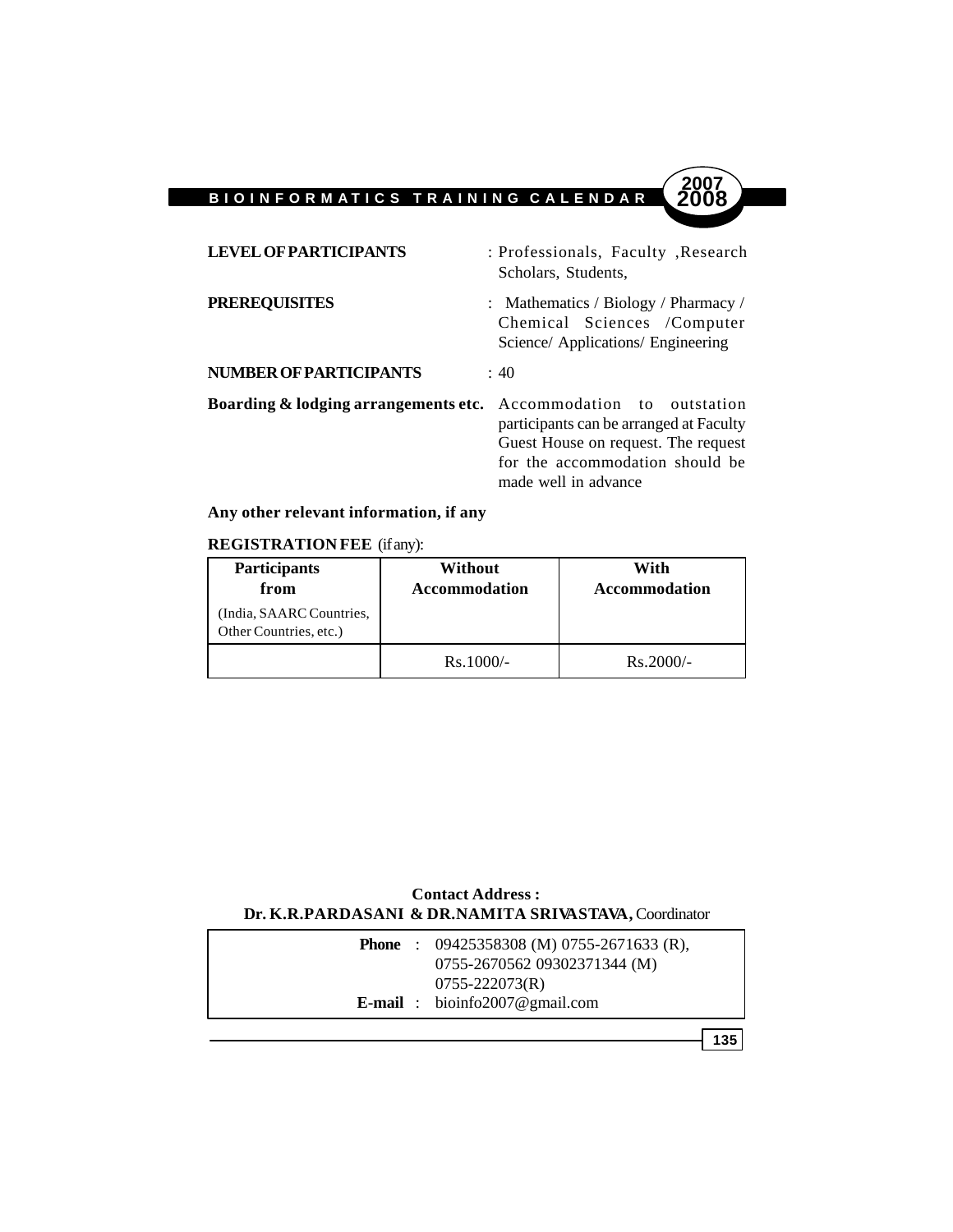

### **MGIMS, Wardha**

**Training Code:** *[MGIMS-01]*

| Title                                      | : Workshop on Medical Informatics $\&$<br>Biomedical Communication. |
|--------------------------------------------|---------------------------------------------------------------------|
| <b>Date</b> (from $\_\_$ to $\_\)$ )       | : November 30th & December 1st<br>2007                              |
| <b>Duration</b> (in number of days):       | $: 2$ Days                                                          |
| <b>Subject Area</b> (As per List enclosed) | : Bioinformatics in Medical Sciences                                |

**OBJECTIVES:** Sensitization of Medical Teachers, Scientists and PG / PhD students about Medical / Health Informatics, Hospital Information System, Evidence based Medicine, Telemedicine, and Biomedical Communication.

**CONTENTS:** Interesting lectures on:

- i) Medical / Health Informatics, Hospital Informatics System, Telemedicine.
- ii) Bioinformatics with special reference to genomics, proteomics.
- iii) Retrieval of Biomedical information, Database management / Software.
- iv) Biomedical Communication.

| <b>METHODOLOGY</b> (Lectures, Demos,<br>Hands on Session, Workshop/Seminar/<br>Symposia etc.) | : Workshop will comprise of interesting<br>Lectures, Demonstrations and Hands<br>on session by the Eminent experts and<br>experienced resource persons. |
|-----------------------------------------------------------------------------------------------|---------------------------------------------------------------------------------------------------------------------------------------------------------|
| <b>LEVEL OF PARTICIPANTS</b>                                                                  | : Medical teachers, Scientists, PG /<br>PhD students in life sciences.                                                                                  |
| <b>PREREQUISITES</b>                                                                          | : Familiarity with computer usage and<br>Medical database search is desirable.                                                                          |
| <b>NUMBER OF PARTICIPANTS</b>                                                                 | $\div$ 20                                                                                                                                               |
| <b>Boarding &amp; lodging arrangements etc.</b> : Boarding and lodging are provided           |                                                                                                                                                         |
|                                                                                               |                                                                                                                                                         |

**Any other relevant information, if any**: So far we have organized 7 National level Workshops on Medical

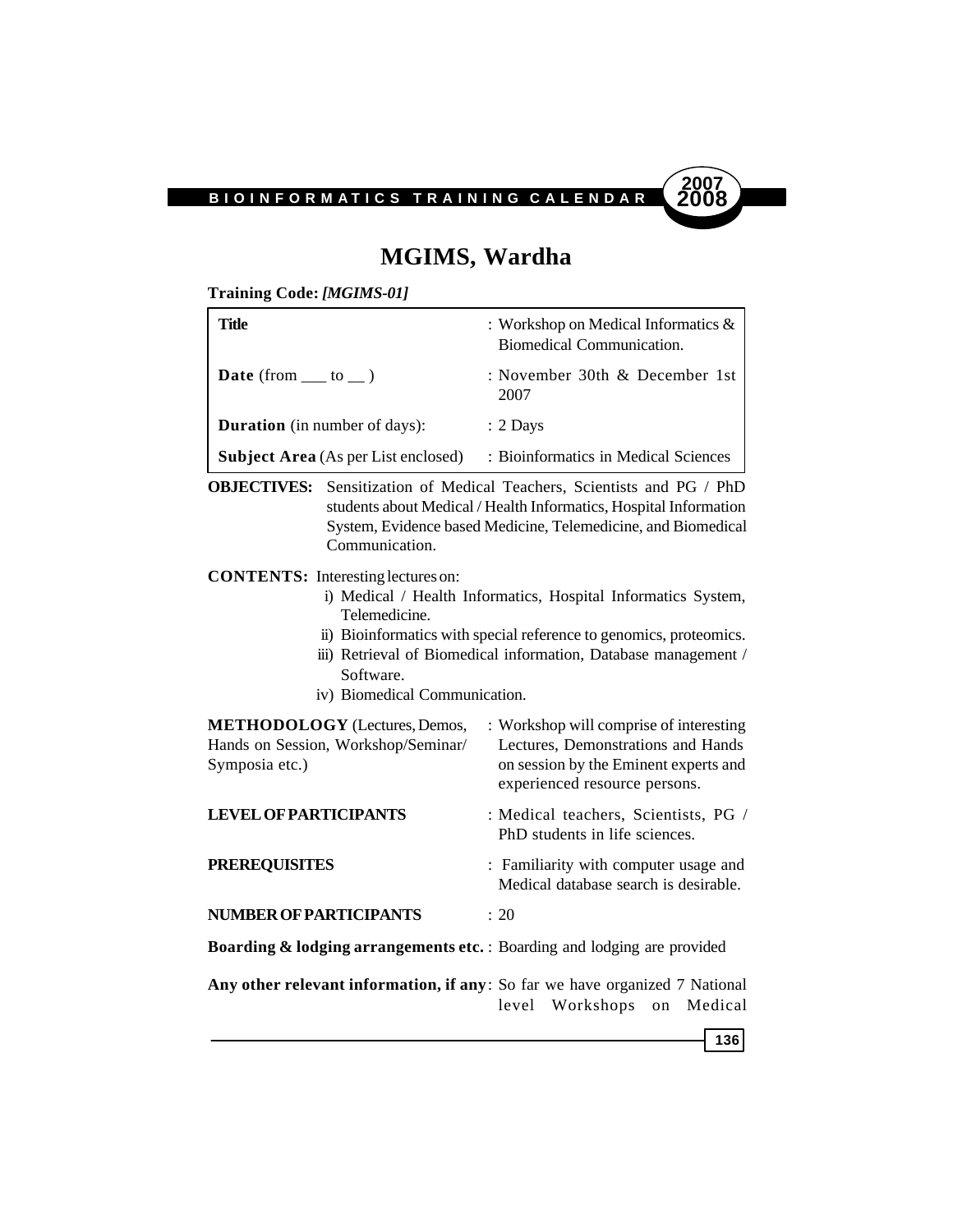Informatics and Biomedical Communication, One National Symposium on 'Medical Informatics' & CME on 'Hospital Information System' and one National Seminar on 'Biomedical Informatics'.

**2007**

These Workshops, Symposium & Seminar have benefited staff and students of local and neighboring Institutes and participants from States all over India and abroad.

**REGISTRATION FEE** : Inclusive of Course material, Breakfast, Lunch, Dinner and Tea.

| <b>Participants</b><br>from<br>(India, SAARC Countries,<br>Other Countries, etc.) | Without<br><b>Accommodation</b> | With<br><b>Accommodation</b> |
|-----------------------------------------------------------------------------------|---------------------------------|------------------------------|
| India                                                                             | Rs. 500                         | Rs. 700                      |
| <b>SAARC</b> Countries                                                            | \$25                            | \$30                         |
| <b>Other Countries</b>                                                            | \$50                            | \$60                         |

### **Contact Address : Dr. B. C. HARINATH,** Coordinator

|  | <b>Tele Fax</b> : $07152 - 284038$ Tele Fax: $07152 - 284038$ |
|--|---------------------------------------------------------------|
|  | <b>E-mail</b> : bch@jbtdrc.org, info@jbtdrc.org               |
|  | <b>E-mail</b> : $sk@ibtdrc.org$                               |
|  | Web Address : www.jbtdrc.org                                  |

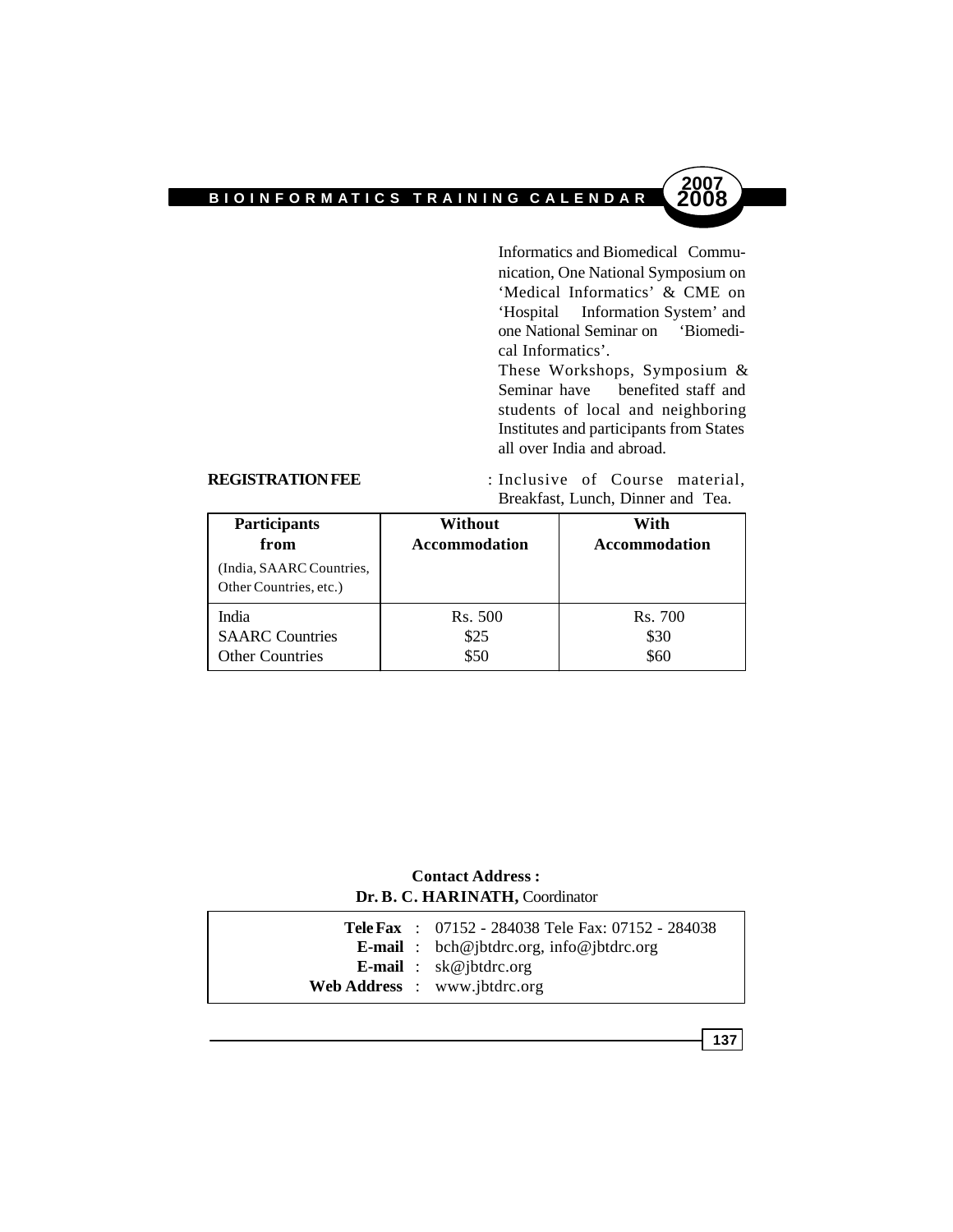

**138**

# **Madurai Kamaraj University, Madurai**

**Training Code:** *[MKU-01]*

| Title                                      | : Seminars on Networks, pathways<br>and systems - integrated approaches |
|--------------------------------------------|-------------------------------------------------------------------------|
| <b>Date</b> (from $\_\_$ to $\_\)$ )       | : 29th to 31st Jan. 2007                                                |
| <b>Duration</b> (in number of days):       | $: 3 \text{ days}$                                                      |
| <b>Subject Area</b> (As per List enclosed) | : Networks, pathways and system<br><b>Biology</b>                       |

**OBJECTIVES:** Train advance concept in area of pathway analysis, systems biology, data mining and chemoinformatics to research scholars, faculty and scientists in working in the area of biological Sciences etc.

**CONTENTS:**  $\bullet$  Pathway analysis

- $\bullet$  Systems biology
- Text mining and data mining
- Target identification through pathway
- Chemoinformatics
- $\bullet$  Genomics

**METHODOLOGY** (Lectures, Demos, : Lectures and Demos

Hands on Session, Workshop/Seminar/

Symposia etc.)

| <b>LEVEL OF PARTICIPANTS</b> | : PG students, Research Scholar and<br>faculty |
|------------------------------|------------------------------------------------|
| <b>PREREOUISITES</b>         |                                                |
| NUMBER OF PARTICIPANTS       | : 50                                           |

**Boarding & lodging arrangements etc.** yes

**Any other relevant information, if any**

**REGISTRATION FEE** (if any):

| <b>Participants</b><br>from                        | Without<br><b>Accommodation</b> | With<br>Accommodation |
|----------------------------------------------------|---------------------------------|-----------------------|
| (India, SAARC Countries,<br>Other Countries, etc.) |                                 |                       |
| India                                              | 1500/-                          | $2500/-$              |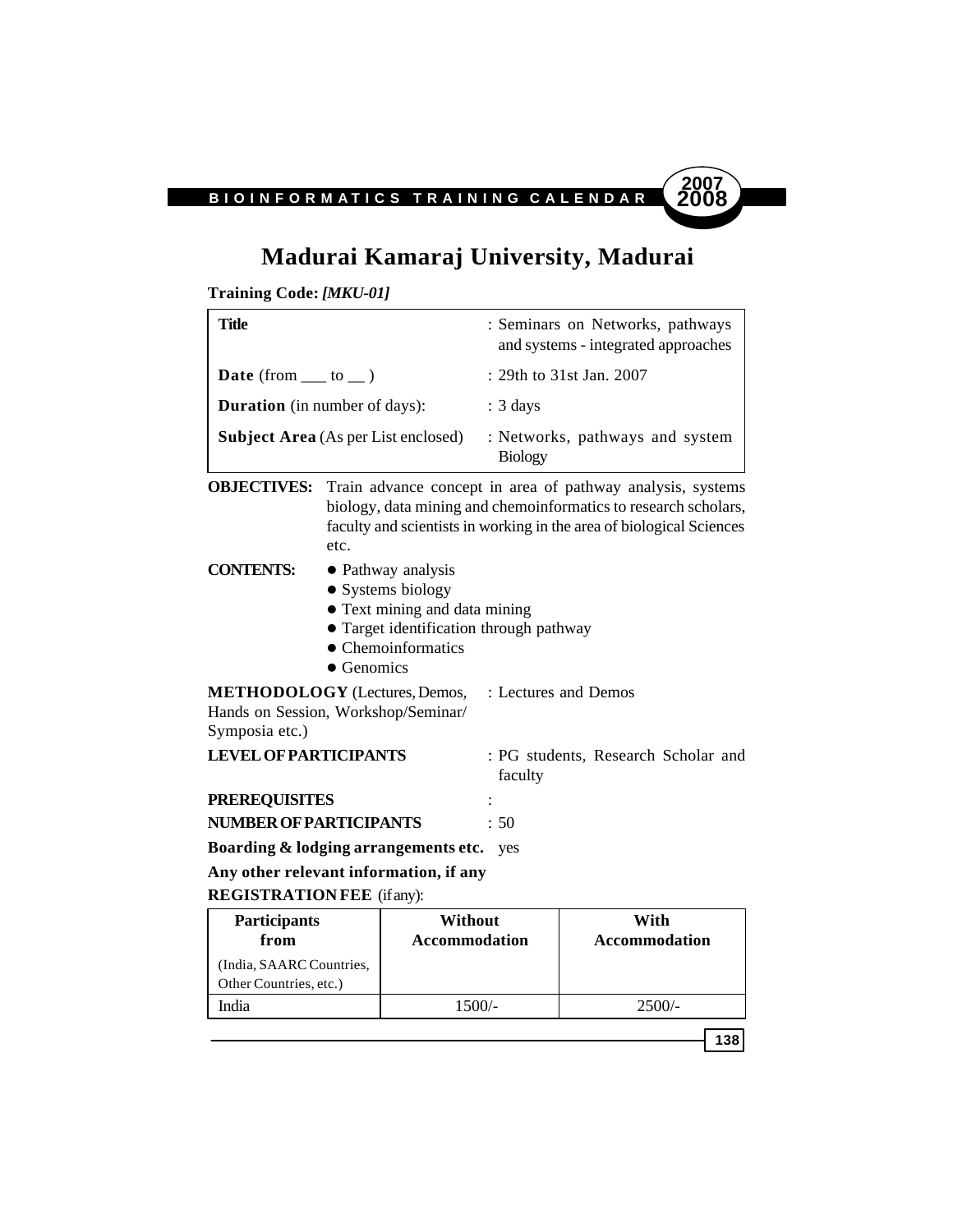



#### **Contact Address : Prof S. KRISHNASWAMY,** Coordinator

|  | <b>Phone</b> : 91-452-2459141              |
|--|--------------------------------------------|
|  | <b>Fax</b> : $91-452-2459105$              |
|  | <b>E-mail</b> : $k$ rishna@mrna.tn.nic.in, |
|  | mkukrishna@gmail.com                       |
|  | $Web-Address$ : http://www.biotechmku.org  |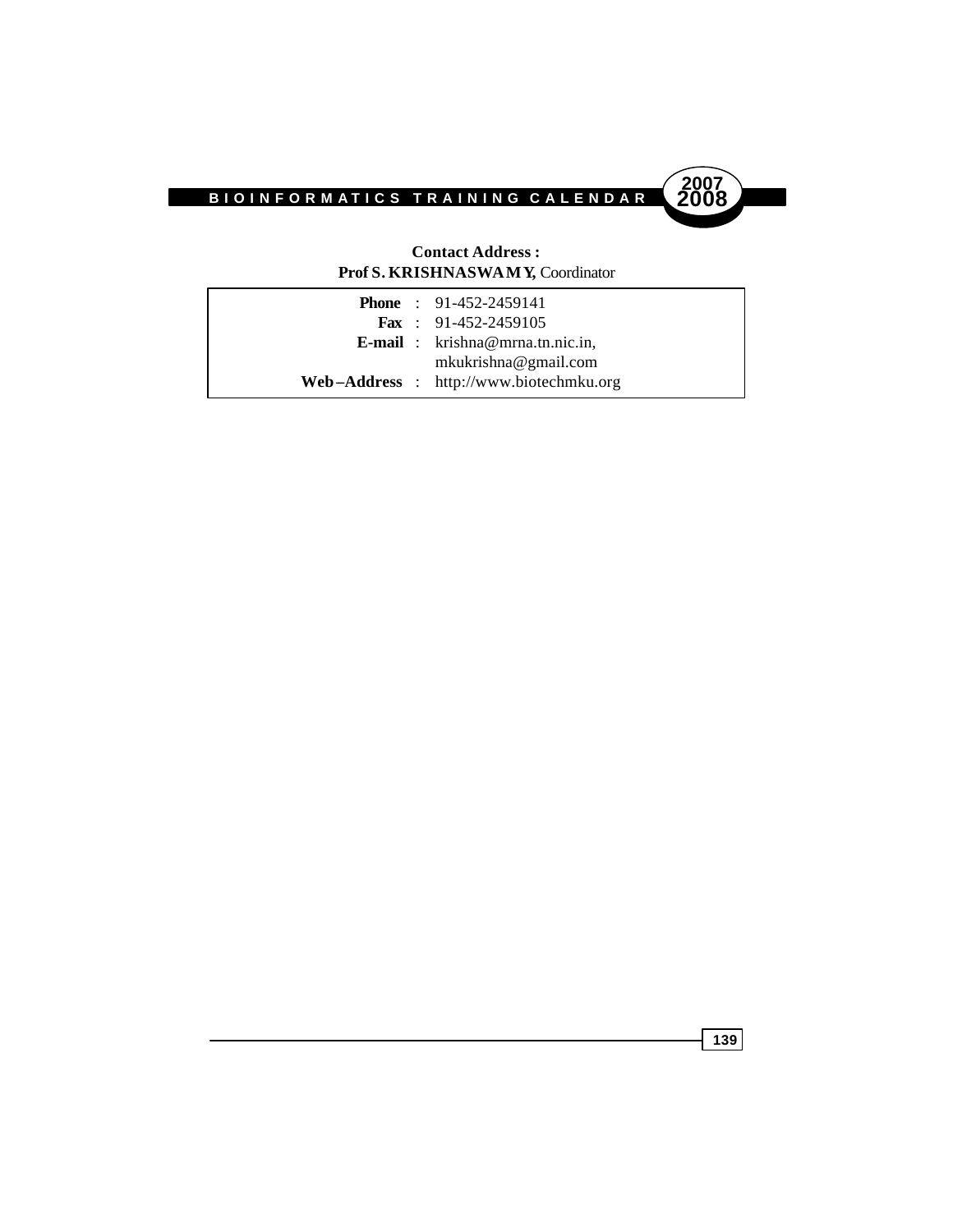# **National Brain Research Centre, Manesar**

**Training Code:** *[NBRC-01]*

| Title                                      | : Computational Neuroscience<br>Workshop |  |
|--------------------------------------------|------------------------------------------|--|
| <b>Date</b> (from $\_\_$ to $\_\)$ )       | : Oct-07                                 |  |
| <b>Duration</b> (in number of days):       | $: 10 \text{ days}$                      |  |
| <b>Subject Area</b> (As per List enclosed) | : Computational Neuroscience             |  |

#### **OBJECTIVES**:

To create awareness and impart training in the field of computational neuroscience

#### **CONTENTS:**

Lectures, tutorials and computer lab

| <b>METHODOLOGY</b> (Lectures, Demos, : Lectures and labs                                    |                                                             |
|---------------------------------------------------------------------------------------------|-------------------------------------------------------------|
| Hands on Session, Workshop/Seminar/<br>Symposia etc.)                                       |                                                             |
| <b>LEVEL OF PARTICIPANTS</b>                                                                | : Graduate                                                  |
| <b>PREREQUISITES</b>                                                                        | : Background in science, mathematics<br>upto 12th standard. |
| <b>NUMBER OF PARTICIPANTS</b>                                                               | $\div$ 30                                                   |
| <b>Boarding <math>\&amp;</math> lodging arrangements etc.</b> By the organizing institution |                                                             |

#### **Any other relevant information, if any**

### **REGISTRATION FEE** (if any):None

| <b>Participants</b>                                | <b>Without</b>       | With          |
|----------------------------------------------------|----------------------|---------------|
| from                                               | <b>Accommodation</b> | Accommodation |
| (India, SAARC Countries,<br>Other Countries, etc.) |                      |               |

#### **Contact Address : DR. NANDINI C. SINGH ,** Coordinator

|                   | <b>Phone</b> : $91-124-2338920$       |
|-------------------|---------------------------------------|
| $\mathbf{F}$ ax : |                                       |
|                   | <b>E-mail</b> : $n$ andini@nbrc.ac.in |
| Web-Address :     |                                       |
|                   |                                       |

**140**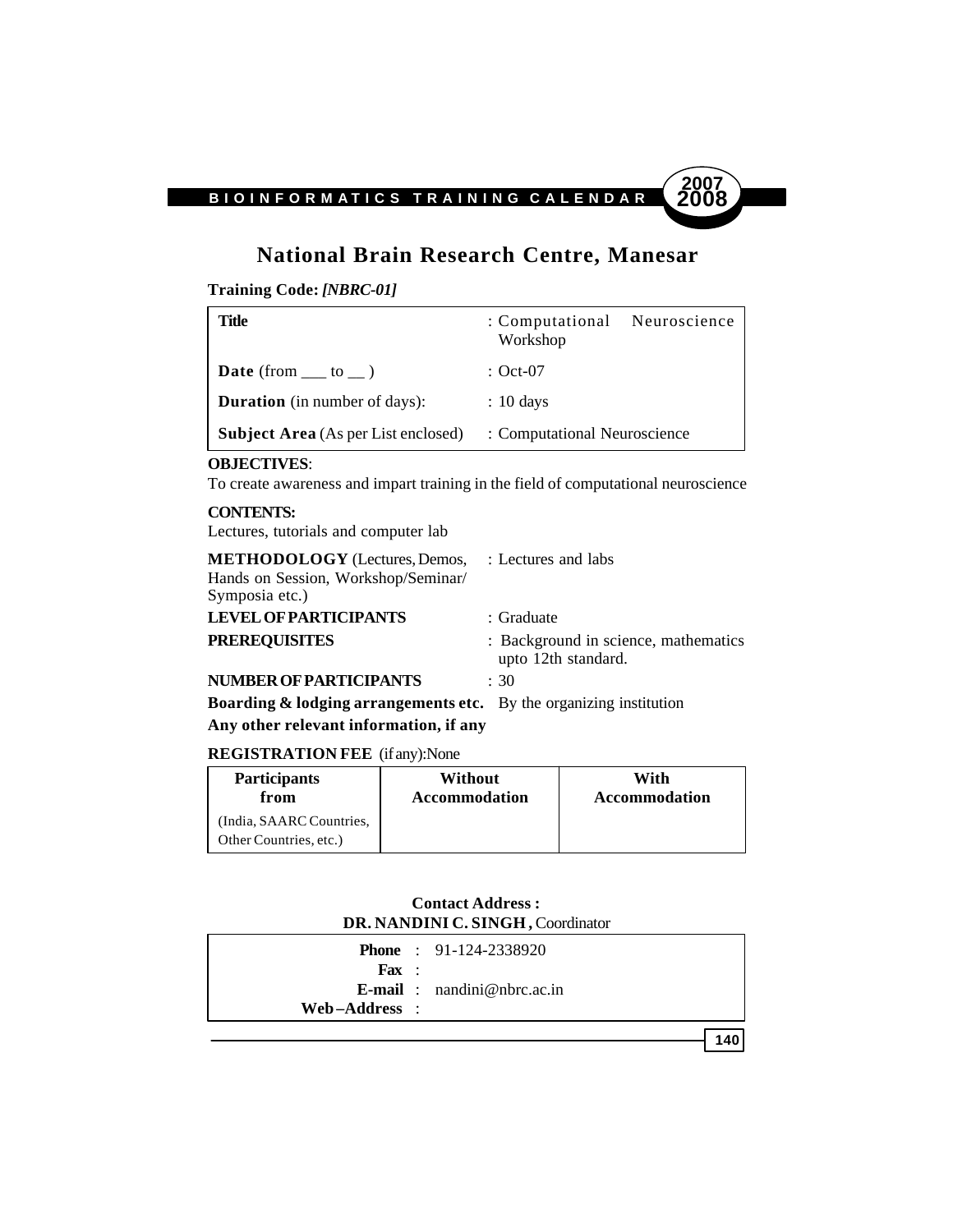

# **NBRI, Lucknow**

**Training Code:** *[NBRI-01]*

| Title                                      | : Standards on Asia Pacific Traditional<br><b>Medicine Network</b> |
|--------------------------------------------|--------------------------------------------------------------------|
| <b>Date</b> (from $\_\_$ to $\_\)$ )       | : May/ June $2007$                                                 |
| <b>Duration</b> (in number of days):       | $: 2 \text{ days}$                                                 |
| <b>Subject Area</b> (As per List enclosed) | : Bioinformatics in Environment and<br><b>Biodiversity</b>         |

#### **OBJECTIVES:**

- (i) To discuss profile of databases on APTM Network.
- (ii) To discuss contents for websites and obtain suggestions of experts.
- (iii) To make progress road map including time targets and achievements to be achieved in about one year's time.

#### **CONTENTS:**

The workshop will be organized to finalize standards and profile of India Nodal Station under APTMNetwork.

#### **METHODOLOGY** (Lectures, Demos, : Hands on Session, Workshop/Seminar/ Symposia etc.)

| <b>LEVEL OF PARTICIPANTS</b>           | : Representative of DBT/ CSIR/ ICAR/<br>NBPGR/DST/TBGRI, FRLHT, RRL<br>Jammu and several other departments. |
|----------------------------------------|-------------------------------------------------------------------------------------------------------------|
| <b>PREREQUISITES</b>                   |                                                                                                             |
| <b>NUMBER OF PARTICIPANTS</b>          | : 40                                                                                                        |
| Boarding & lodging arrangements etc.   |                                                                                                             |
| Any other relevant information, if any |                                                                                                             |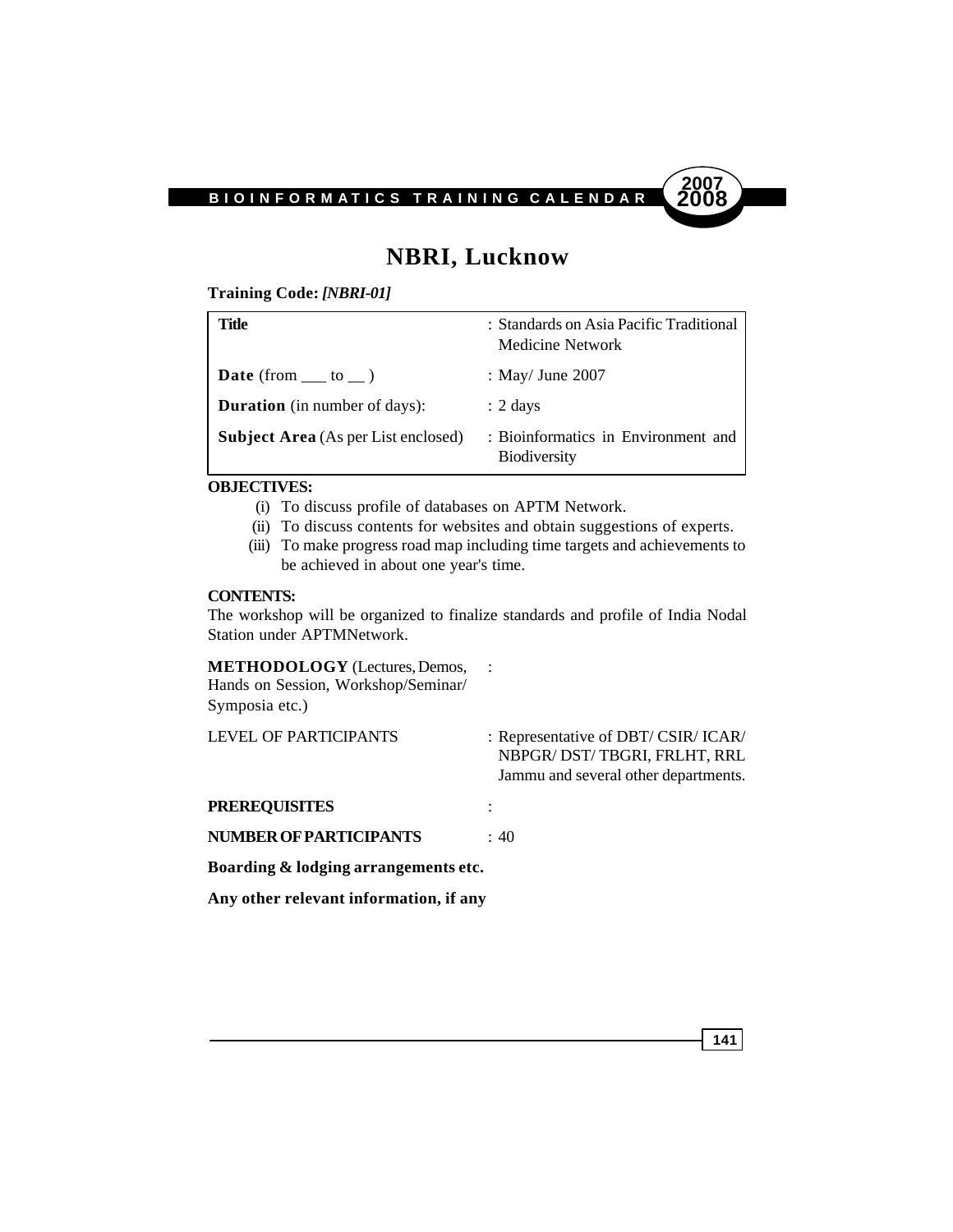#### **Training Code:** *[NBRI-02]*

| Title                                      | : Digitization of RET species of Indian<br>Botanic Gardens. |
|--------------------------------------------|-------------------------------------------------------------|
| <b>Date</b> (from $\_\_$ to $\_\)$ )       | : July/ Aug. $2007$                                         |
| <b>Duration</b> (in number of days):       | $\div$ 2                                                    |
| <b>Subject Area</b> (As per List enclosed) | : Bioinformatics in Environment and<br><b>Biodiversity</b>  |

#### **OBJECTIVES:**

- (i) To discuss digitization of RET species in Botanic Gardens
- (ii) To evolve methodology for developing software tool for identification of RET species.

**CONTENTS:** Under MIT sponsored project NBRI-BC shall be organizing a trainingcum-workshop on developing a database on botanical garden of India and also on developing a software tool for identification of RET species.

### **METHODOLOGY** (Lectures, Demos, :

Hands on Session, Workshop/Seminar/ Symposia etc.)

| <b>LEVEL OF PARTICIPANTS</b>  | : Scientists/ Curators/ Academicians<br>working in Botanical Gardens. |
|-------------------------------|-----------------------------------------------------------------------|
| <b>PREREOUISITES</b>          | : Members of IBGN                                                     |
| <b>NUMBER OF PARTICIPANTS</b> | : 40                                                                  |

**Boarding & lodging arrangements etc.**

**Any other relevant information, if any**

#### **REGISTRATION FEE** (if any):

| <b>Participants</b>                                | Without       | With          |
|----------------------------------------------------|---------------|---------------|
| from                                               | Accommodation | Accommodation |
| (India, SAARC Countries,<br>Other Countries, etc.) |               |               |

**142**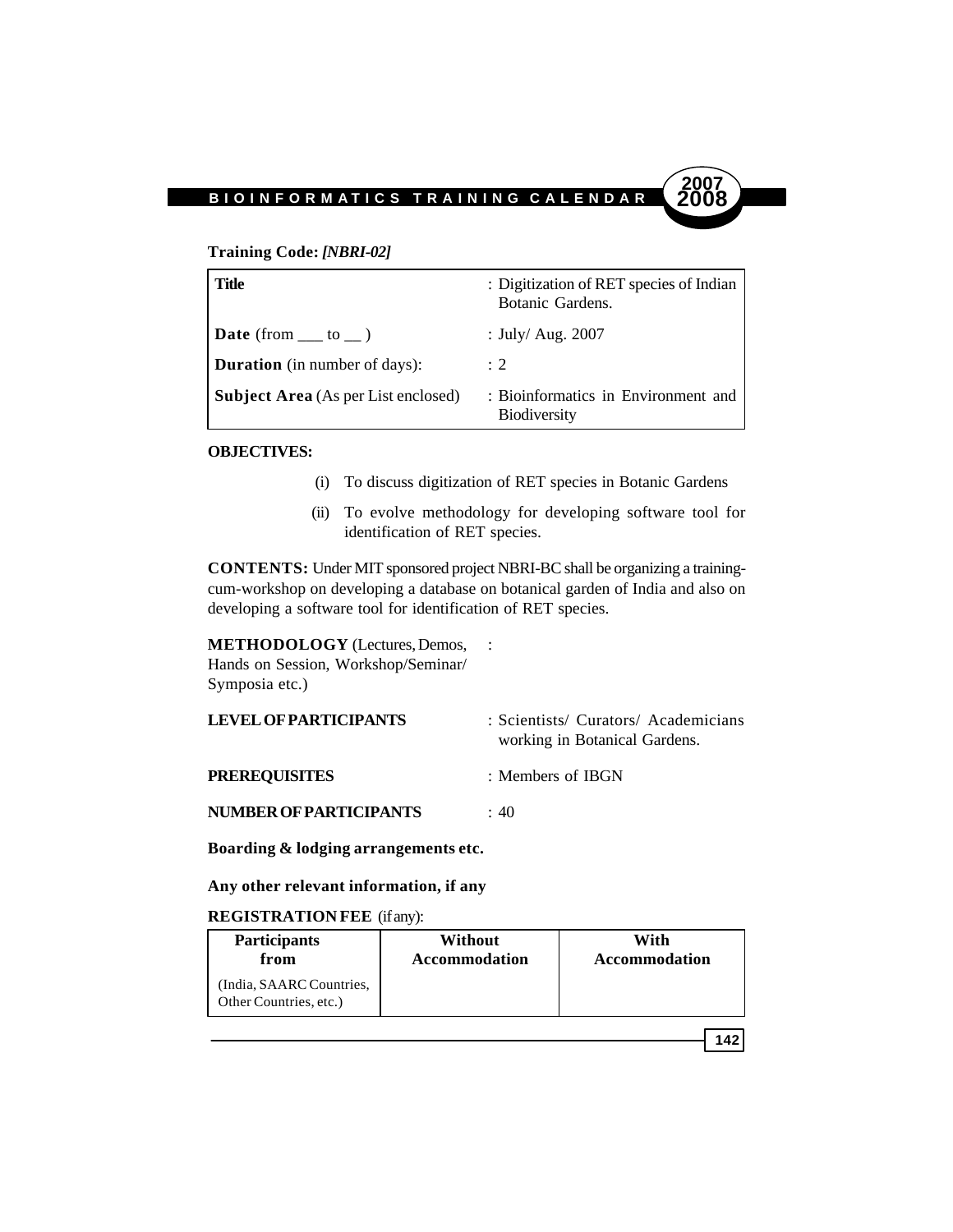

#### **Contact Address : DR. SUDERSHAN KUMAR,** Coordinator

|  | <b>Phone</b> : $0522 - 2205831 - 35$ Ext. 208/209,<br>0522-2204026/2204025/9415022174 |
|--|---------------------------------------------------------------------------------------|
|  | <b>Fax</b> : $0522 - 2205673$                                                         |
|  | <b>E-mail</b> : $sudershank@hotmail.com$                                              |
|  | $Web-Address : www.nbri-lko.org$                                                      |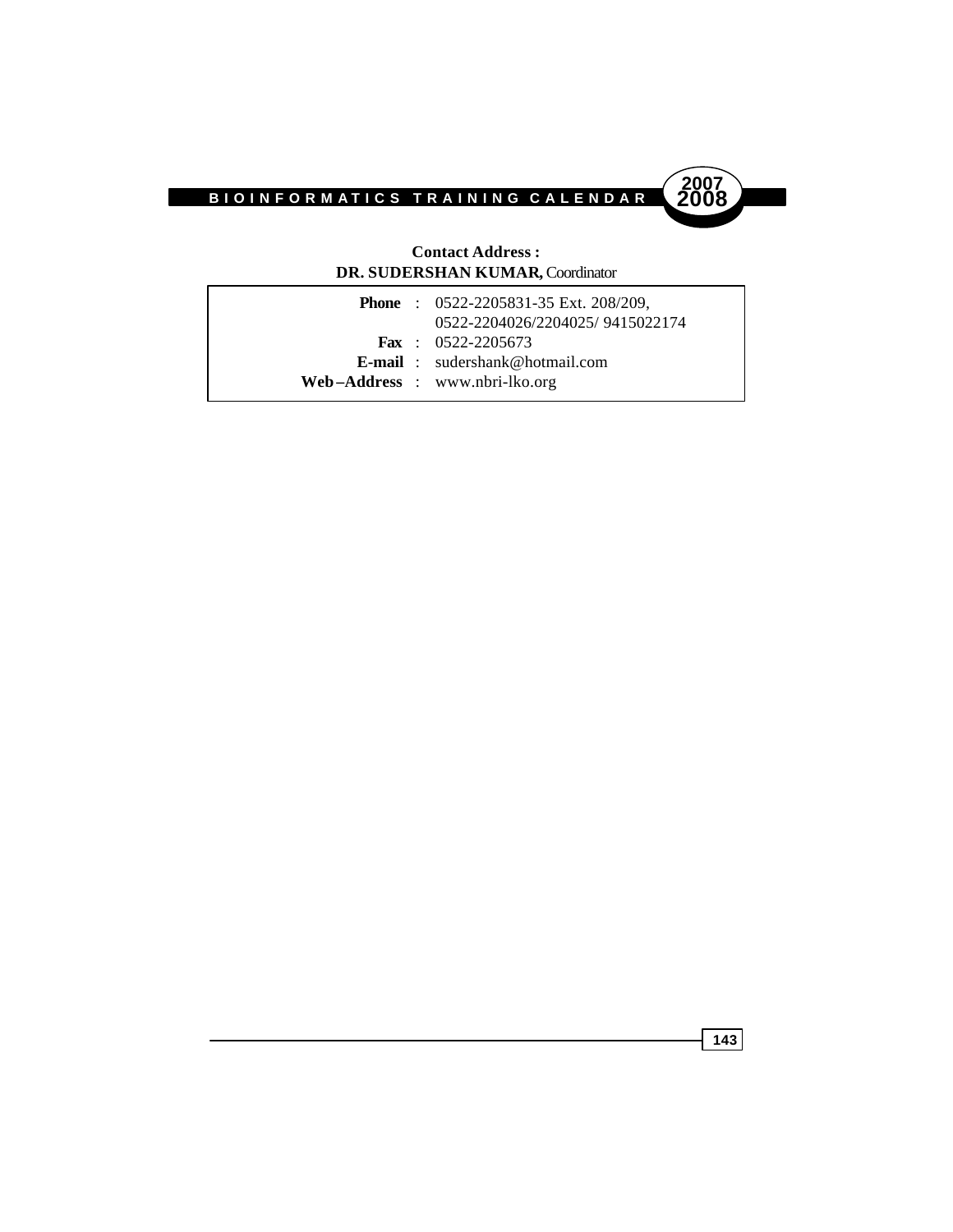# **National Dairy Research Institute, Karnal**

**Training Code:** *[NDRI-01]*

| Title                                      | : National Workshop on Genome<br>Analysis in Farm animals |
|--------------------------------------------|-----------------------------------------------------------|
| <b>Date</b> (from $\_\_\_$ to $\_\_$ )     | $: 18$ th to 22nd September 2007                          |
| <b>Duration</b> (in number of days):       | $: 5 \text{ days}$                                        |
| <b>Subject Area</b> (As per List enclosed) | : Genome and Proteome Analysis                            |

**OBJECTIVES:** To impart training on 'Techniques on Genome Analysis using various Molecular Markers' in farm animals

**CONTENTS:** Genome organization and Analysis Molecular Markers and their applications, DNA fingerprinting technology and applications, RT–PCR: Gene cloning, FISH and Chromosome painting, Gene Mapping and its applications, Transgenesis and its applications. In silico analysis of promoter sequence, DNA and Protein translation tools.

| <b>METHODOLOGY</b> (Lectures, Demos,<br>Hands on Session, Workshop/Seminar/<br>Symposia etc.) | : Workshop/ Hands on Session $&$<br>Lectures          |
|-----------------------------------------------------------------------------------------------|-------------------------------------------------------|
| <b>LEVEL OF PARTICIPANTS</b>                                                                  | : M.Sc./ Ph.D. students/ Research<br>Students/Faculry |
| <b>PREREQUISITES</b>                                                                          | $:$ Nil                                               |
| <b>NUMBER OF PARTICIPANTS</b>                                                                 | $\div$ 20                                             |
| <b>Boarding &amp; lodging arrangements etc.</b> Charges to borne by the participants          | (If accommodation required)                           |

**Any other relevant information, if any**

**REGISTRATION FEE** (if any):

| <b>Participants</b>                                | Without              | With                 |
|----------------------------------------------------|----------------------|----------------------|
| from                                               | Accommodation        | <b>Accommodation</b> |
| (India, SAARC Countries,<br>Other Countries, etc.) |                      |                      |
| India                                              | $Rs. 1200/-$ faculty |                      |
|                                                    | Rs. 800/- students   |                      |
| <b>SAARC</b> Countries                             | $Rs. 2000/-$         |                      |
| <b>Other Countries</b>                             | $Rs. 2500/-$         |                      |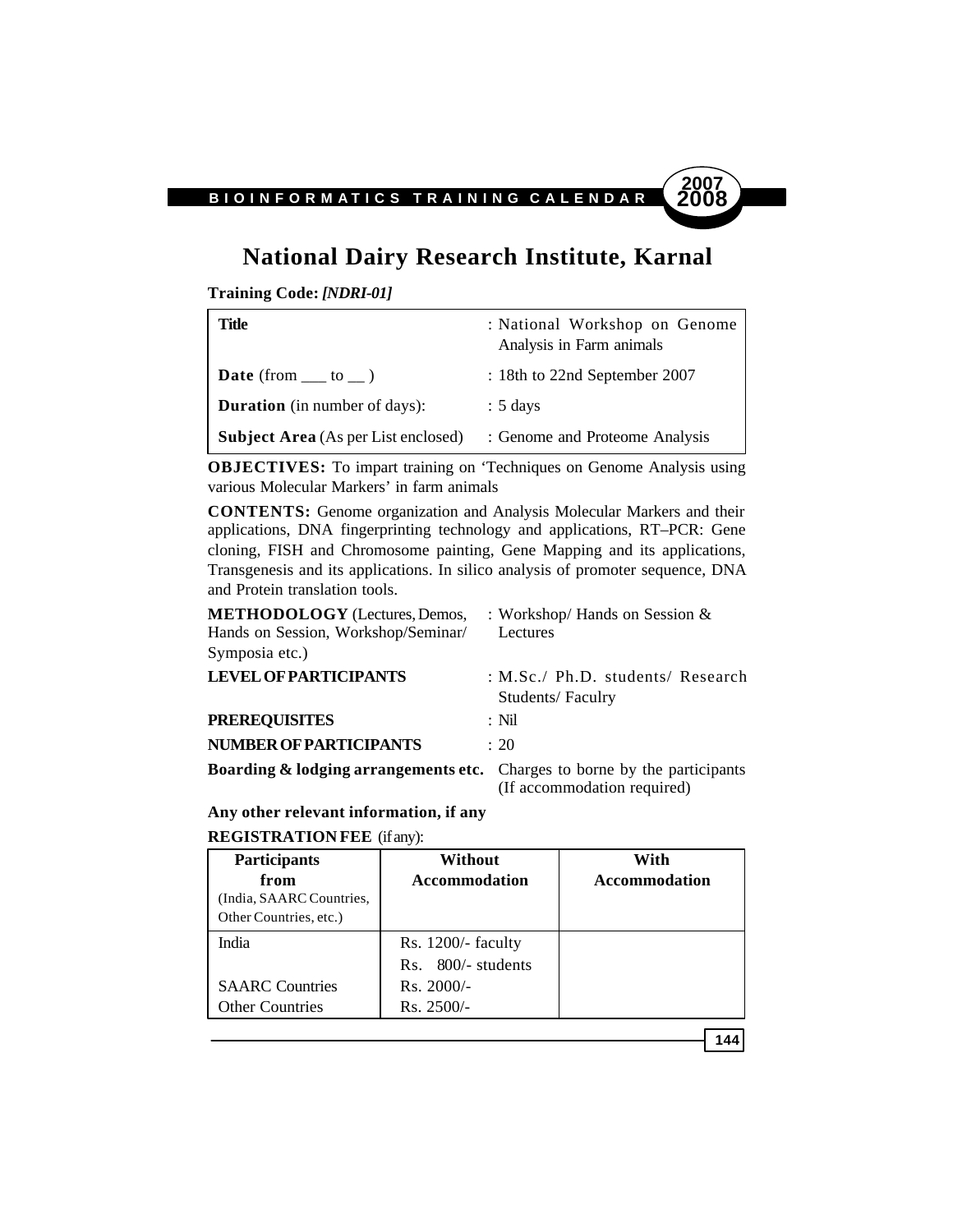

#### **Contact Address : Dr. D. K. JAIN,** Coordinator

|  | <b>Phone</b> : $91-0184-2259014$       |
|--|----------------------------------------|
|  | <b>Fax</b> : 91-0184-2250042           |
|  | <b>E-mail</b> : $dkin@rediffmail.com$  |
|  | $Web-Address : http://www.ndri.res.in$ |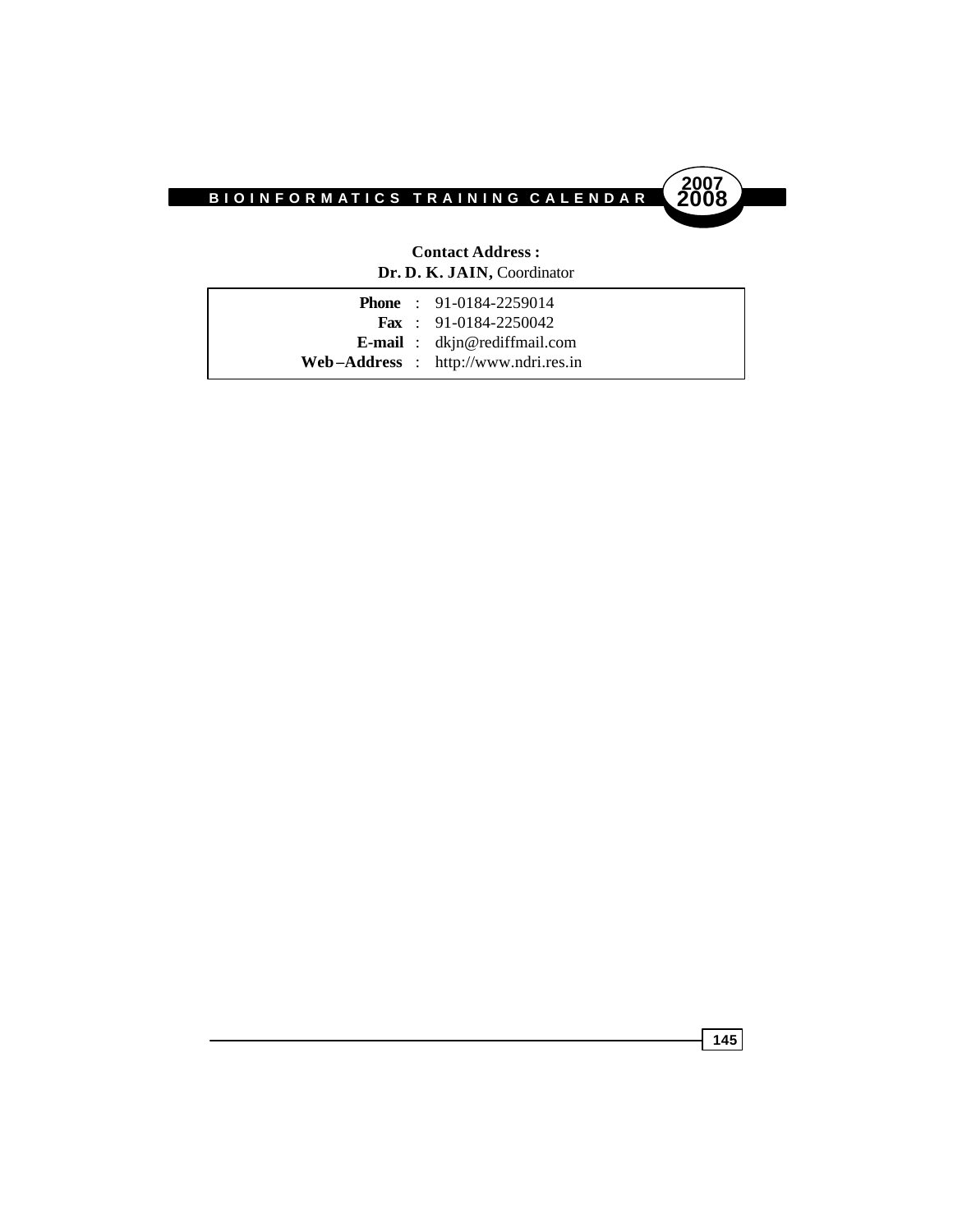

# **National JALMA Institute for Leprosy and other Mycobacterial Diseases**

**Training Code:** *[JALMA-01]*

| Title                                      | : Bioinformatics Orientation training<br>Programme                                                                                                                                                                                                                                                                                                               |
|--------------------------------------------|------------------------------------------------------------------------------------------------------------------------------------------------------------------------------------------------------------------------------------------------------------------------------------------------------------------------------------------------------------------|
| <b>Date</b> (from $\_\_$ to $\_\_$ )       | : Batch I - 26th Aug 2007 to 31st Aug<br>2007                                                                                                                                                                                                                                                                                                                    |
|                                            | Batch II- 24th Dec 2007 to 30th Dec<br>2007                                                                                                                                                                                                                                                                                                                      |
| <b>Duration</b> (in number of days):       | : 2 batches, each of one week                                                                                                                                                                                                                                                                                                                                    |
| <b>Subject Area</b> (As per List enclosed) | $: 1.$ Genome & Proteome analysis<br>2. Computational Biology<br>3. Ontologies and controlled<br>vocabularies<br>4. Networks, pathways and system<br>biology<br>5. Database and data mining<br>6. Bioinformatics in Medical Sciences<br>7. Bioinformatics in Agriculture/Plant<br><b>Sciences</b><br>8. Bioinformatics in Environment and<br><b>Biodiversity</b> |

**OBJECTIVES:** To provide an orientation training to post graduate and Research student in Life Sciences about the use of bio informatics tools in modern biology specially in Biotechnology, Molecular biology, Pharmaceuticals etc.

Most of the students participating in these programme would belongs to the places having very little facilities and expertise in the area of Bioinformatics so this small exposure will be very helpful to them to understand this emerging field of Modern Biology.

**CONTENTS:** (1) Introduction to Bioinformatics. (2) Introduction to Databases and database mining. (3) Sequence analysis. (3) Designing of different types of probes and primers. (4) Protein modeling and in-silico structural biology. (5) Bioinformatics applications in Medicine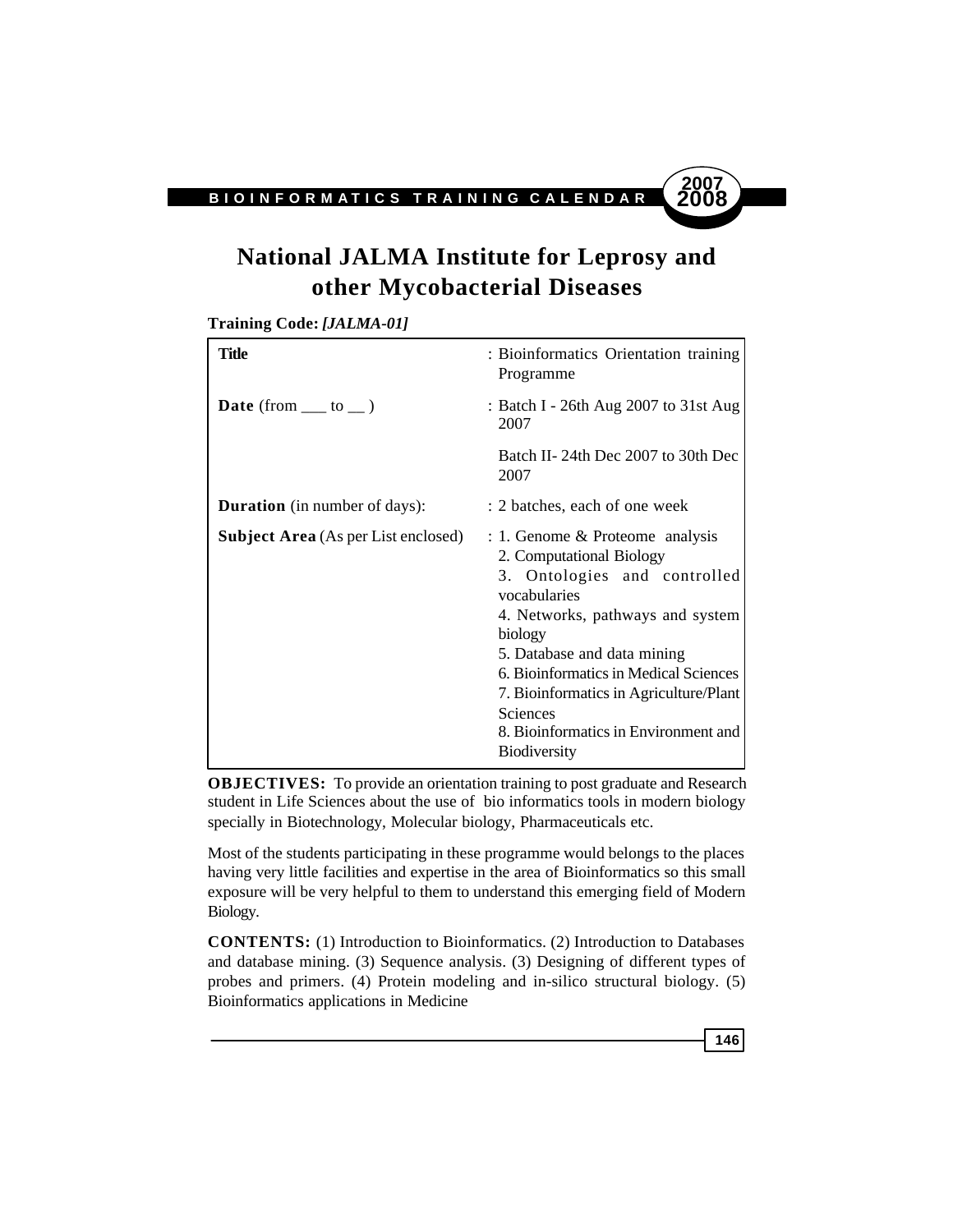

| <b>METHODOLOGY</b> (Lectures, Demos,<br>Hands on Session, Workshop/Seminar/<br>Symposia etc.) | : Lectures, Demonstrations and hands<br>on training                                                                |  |
|-----------------------------------------------------------------------------------------------|--------------------------------------------------------------------------------------------------------------------|--|
| <b>LEVEL OF PARTICIPANTS</b>                                                                  | : M.Sc, M.Tech, PhD in Life Sciences,<br>M.D. and faculty members from<br>universities, Colleges, Medical Colleges |  |
| <b>PREREQUISITES</b>                                                                          | $: \mathrm{NIL}$                                                                                                   |  |
| <b>NUMBER OF PARTICIPANTS</b>                                                                 | : Approx $-20$                                                                                                     |  |

| a) <b>Post Graduates</b> (M.Sc, M.Tech, M.D) |  |
|----------------------------------------------|--|
| b) Faculty, Research Scholars, Scientists    |  |

**Boarding & lodging arrangements etc.** Available only for Limited Number of participants

**Any other relevant information, if any** NIL

# **REGISTRATION FEE** (if any):

| <b>Participants</b><br>from                        | Without<br><b>Accommodation</b> | With<br><b>Accommodation</b> |
|----------------------------------------------------|---------------------------------|------------------------------|
| (India, SAARC Countries,<br>Other Countries, etc.) |                                 |                              |
| India                                              | Rs. 500.00                      | Rs.600.00                    |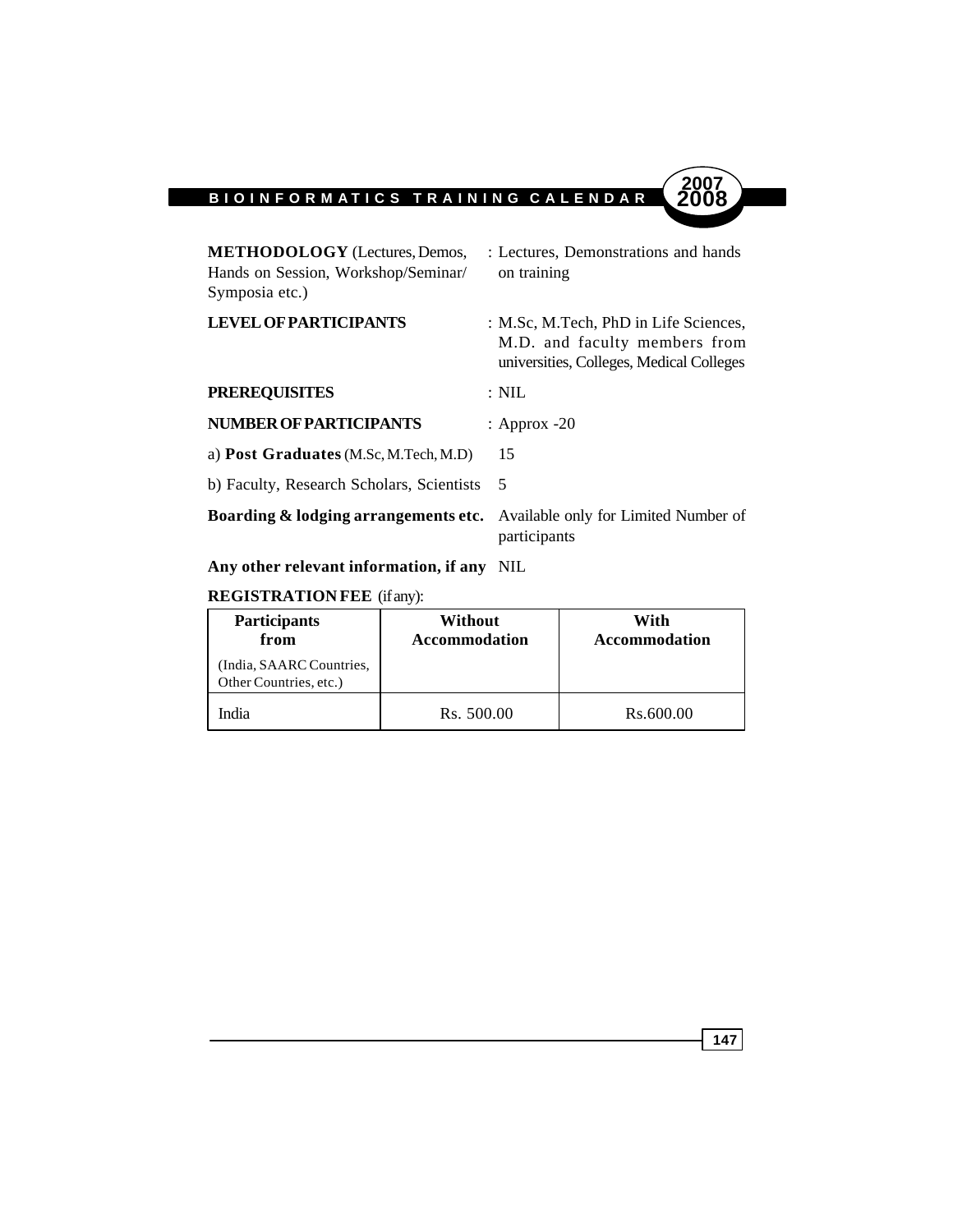#### **Training Code:** *[JALIMA-02]*

| Title                                      | : Project / Dissertation Training                                                                                                                                                                                                                                                                                   |
|--------------------------------------------|---------------------------------------------------------------------------------------------------------------------------------------------------------------------------------------------------------------------------------------------------------------------------------------------------------------------|
| <b>Date</b> (from $\_\_$ to $\_\)$ )       | : Jan 2008 to June 2008                                                                                                                                                                                                                                                                                             |
| <b>Duration</b> (in number of days):       | $: 6$ months                                                                                                                                                                                                                                                                                                        |
| <b>Subject Area</b> (As per List enclosed) | $: 1.$ Genome & Proteome analysis<br>2. Evolution and Phylogenetics<br>3. Ontologies and controlled<br>vocabularies<br>4. Networks, pathways and system<br>biology<br>5. Database and data mining<br>6. Bioinformatics in Medical<br><b>Sciences</b><br>7. Bioinformatics in Environment and<br><b>Biodiversity</b> |

**OBJECTIVES:** During this programme students will use this facility in collaboration to different laboratories in Institute such as Molecular Biology, Immunology, Biochemistry etc. to analyze the results. Most of the students participating in this program belong to the places having very little facilities and expertise in the area of Bioinformatics so this small exposure will be very helpful to them to understand this emerging field of modern Biology.

**CONTENTS:** (1) Introduction to Bioinformatics. (2) Introduction to Databases and database mining. (3) Sequence analysis. (3) Designing of different types of probes and primers. (4) Protein modeling and in-silico structural biology.

| <b>METHODOLOGY</b> (Lectures, Demos,<br>Hands on Session, Workshop/Seminar/<br>Symposia etc.) | : Lectures, Demonstrations and hands<br>on training                                   |
|-----------------------------------------------------------------------------------------------|---------------------------------------------------------------------------------------|
| <b>LEVEL OF PARTICIPANTS</b>                                                                  | : B.Sc., M.Sc., B.Tech., M.Tech., PhD<br>in Life Sciences and some faculty<br>members |
| <b>PREREQUISITES</b>                                                                          |                                                                                       |
| <b>NUMBER OF PARTICIPANTS</b><br>c) Graduates $(B.Sc, B.Tech)$                                | : Approx $-110$<br>50                                                                 |

**148**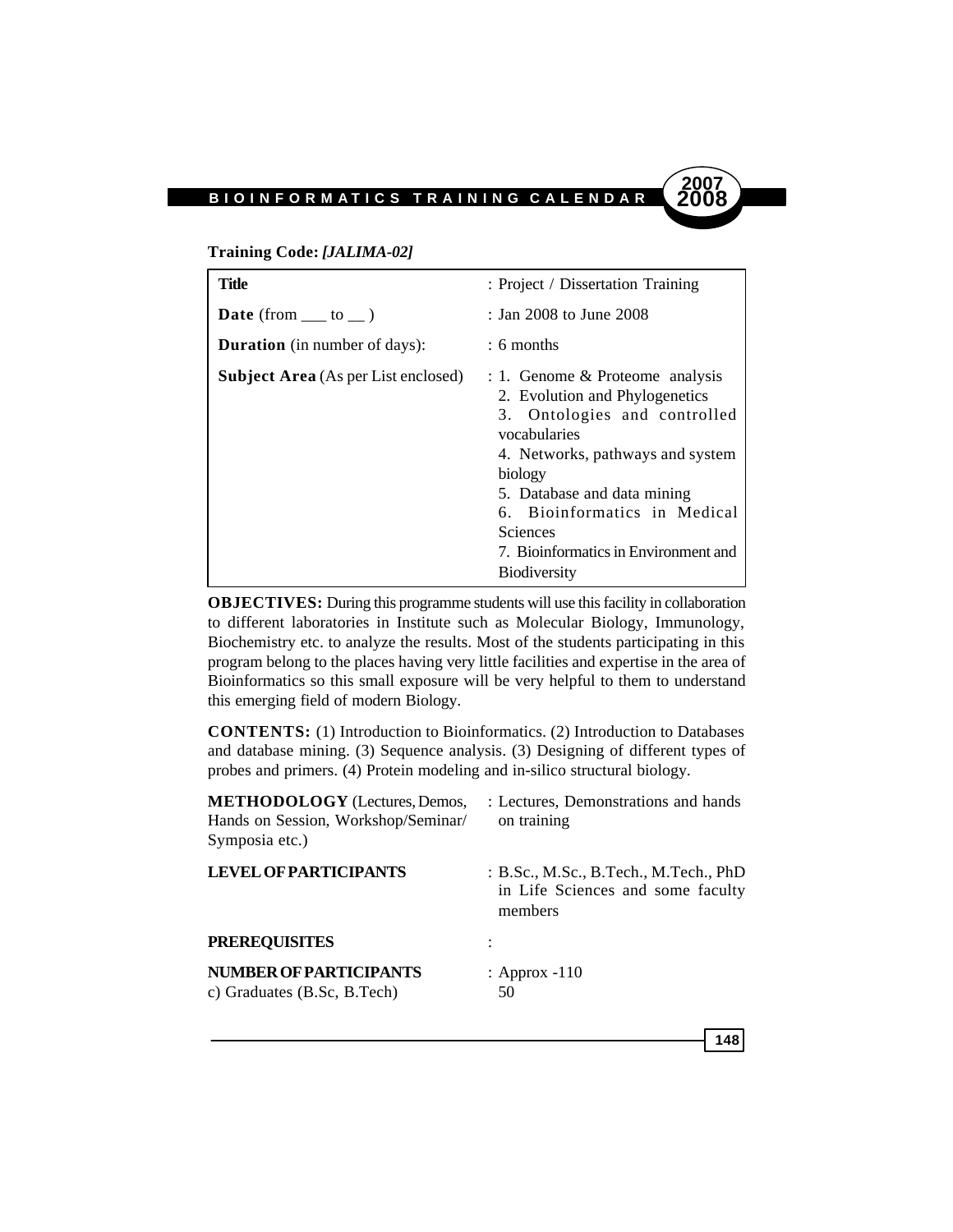

d) Post Graduates (M.Sc., M.Tech) 50 e) Faculty and Research Scholars 10

**Boarding & lodging arrangements etc.** Available only for Limited Number of Students

### **Any other relevant information, if any**

#### **REGISTRATION FEE** (if any):

| <b>Participants</b><br>from                        | Without<br><b>Accommodation</b> | With<br>Accommodation |
|----------------------------------------------------|---------------------------------|-----------------------|
| (India, SAARC Countries,<br>Other Countries, etc.) |                                 |                       |
| India                                              | Rs. 500.00                      | Rs. 650.00            |

#### **Contact Address : Dr. V. M. KATOCH,** Director

|  | <b>Phone</b> : $+91-562$ 2331756<br><b>Fax</b> : $+91-562$ 2331755 |
|--|--------------------------------------------------------------------|
|  | <b>E-mail</b> : vishwamohan_katoch@yahoo.co.in,                    |
|  | devchainan01@vahoo.com<br>Web-Address : www.jalma-icmr.org.in      |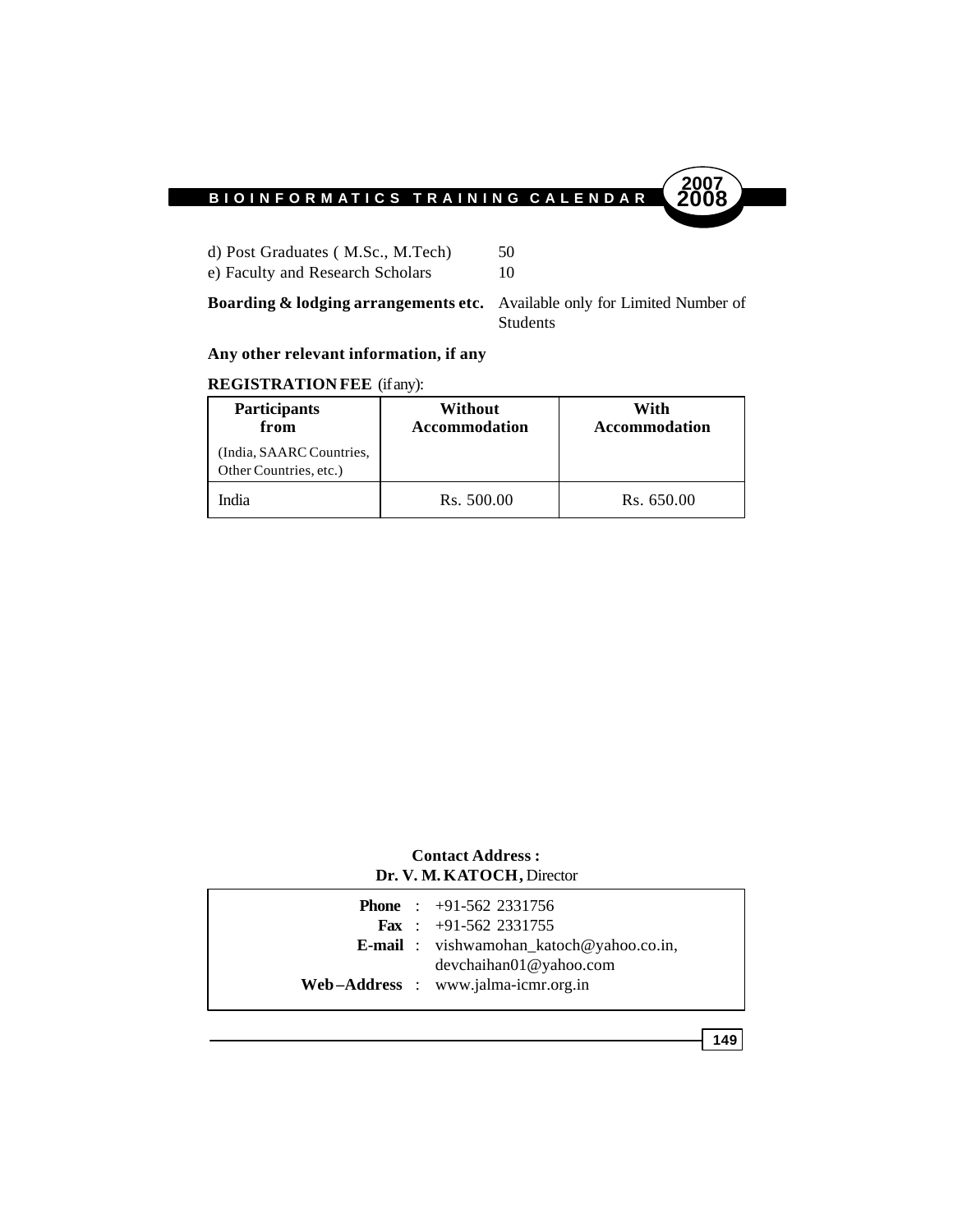# **North-Eastern Hill University, Shillong**

**Training Code:** *[NEHU-01]*

| Title                                      | : Inferring Biological Relationships: A<br><b>Bioinformatics Approach</b> |
|--------------------------------------------|---------------------------------------------------------------------------|
| <b>Date</b>                                | : 19th to 23rd November, 2007                                             |
| <b>Duration</b> (in number of days)        | $: 5 \text{ days}$                                                        |
| <b>Subject Area</b> (As per List enclosed) | : Genome & Proteome analysis/<br>Evolution and Phylogenetics              |

**OBJECTIVES:** To generate awareness and provide hands on training related to sequence analysis and comparative genomics from a bioinformatics perspective.

#### **CONTENTS:**

**Sequence Analysis**

- Collection and Storage of sequences in Public Databases
- Sequence File Formats
- Scoring Matrices, PSA, MSA
- Phylogenetic Analysis: Maximum Parsimony, UPGMA, NJ methods etc.
- Comparative Genomics: Basic Concepts, Applications and Need for whole genome alignment
- BLAST 2, Mega BLAST Algorithms.

**Gene Prediction** (Gene prediction in Microbial Genomes, Gene prediction in Eukaryotic Genomes, Evaluation of Gene Prediction Methods)

**Genome Analysis** (Genome Anatomy, Prokaryotic genomes, Eukaryotic Genomes, Genome Assembly and Annotation)

**Genome Databases of parasites and Pathogenic Organisms**

Malarial Parasite (PlasmoDB)

Genome Databases at NCBI, SANGER, TIGR etc.

DNA Micro array for Assaying Gene Expression

(Basic Principles, Correlation of gene expression data to biological expresses and Computational Analysis tools, Gene Expression Omnibus, Array Express, Stanford Micro array DB, Yale Micro array Databases)

**METHODOLOGY** (Lectures, Demos, : Lectures, Demos, Hands on Session Hands on Session, Workshop/Seminar/ Symposia etc.)

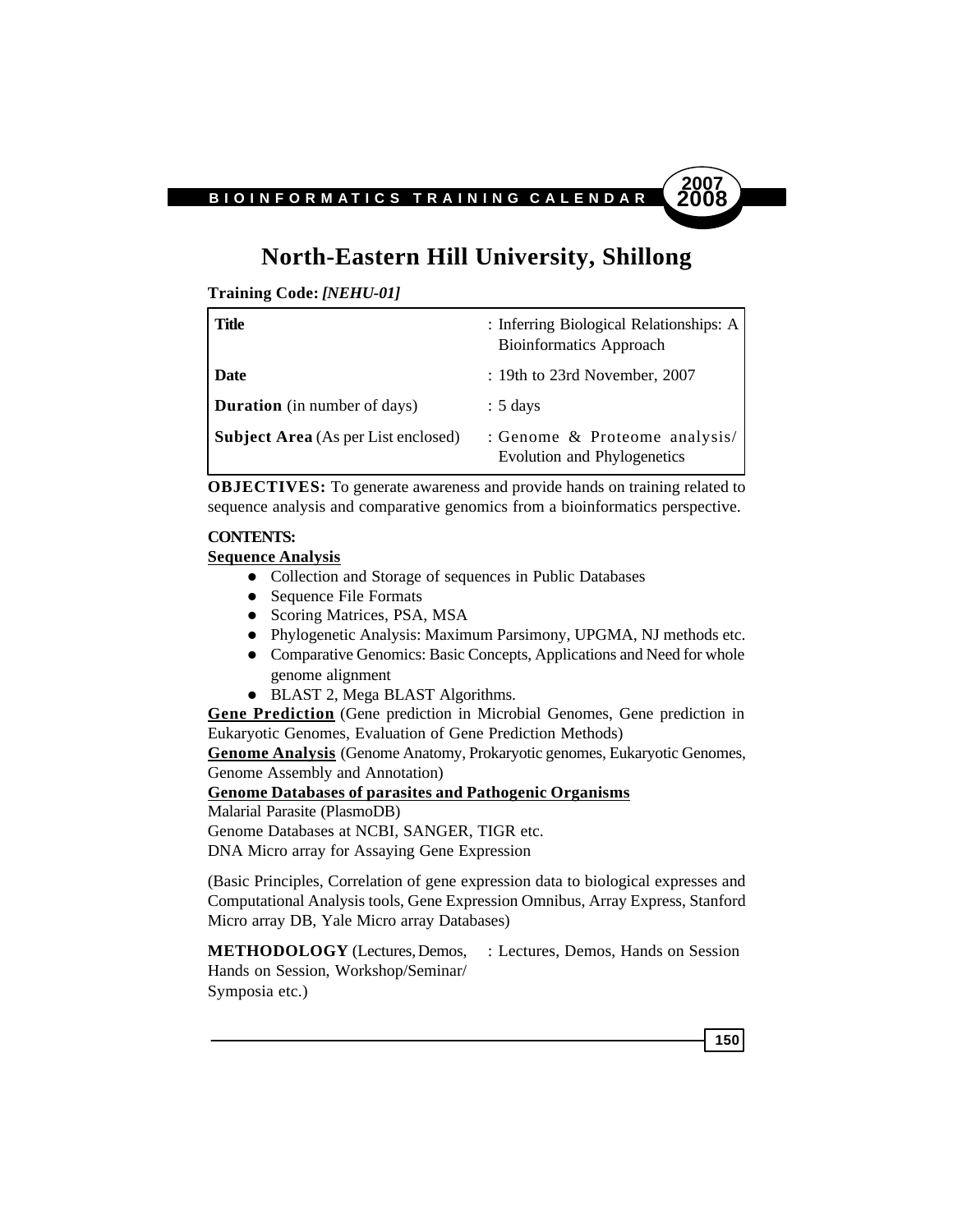

### **Any other relevant information, if any**

#### **REGISTRATION FEE** (if any):

| <b>Participants</b><br>from                        | Without<br><b>Accommodation</b> | With<br><b>Accommodation</b> |
|----------------------------------------------------|---------------------------------|------------------------------|
| (India, SAARC Countries,<br>Other Countries, etc.) |                                 |                              |
|                                                    | Rs. 1,000.00                    |                              |

**151**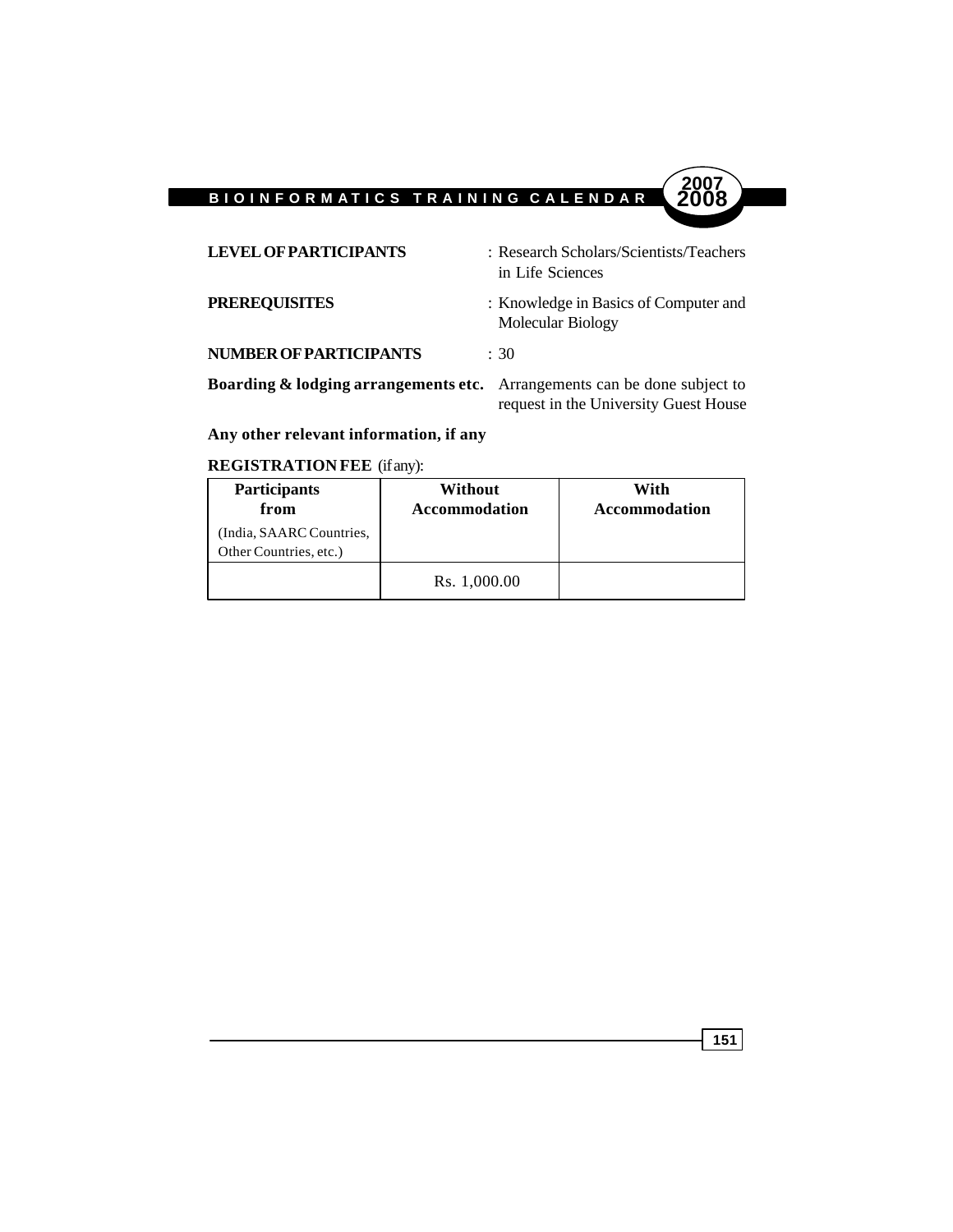#### **Training Code:** *[NEHU-02]*

| Title                                      | : Molecular Biology Databanks and<br>Integrated Data Analysis Tools: A<br><b>Bioinformatics Approach</b> |
|--------------------------------------------|----------------------------------------------------------------------------------------------------------|
| <b>Date</b>                                | : 10th to 14th March, $2008$                                                                             |
| <b>Duration</b> (in number of days)        | $: 5 \text{ days}$                                                                                       |
| <b>Subject Area</b> (As per List enclosed) | : Bioinformatics in Environment and<br><b>Biodiversity</b>                                               |

**OBJECTIVES** : To generate awareness and provide hands on training related to database development and information retrieval from public repositories housing biological information

#### **CONTENTS :**

#### **Basics of IT and computer fundamentals**

- Networking: LAN, WAN etc. (BUS, Star, Ring topology)
- Introduction to database development: MS ACCESS, ORACLE, My SQL
- Web Designing and its Importance: HTML, ASP
- O/S: DOS, UNIX, LINUX
- Biological Databases

Archival databases

- Sequence database: GENBANK, EMBL, DDBJ, Swissprot, TrEMBL etc.
- Genome Databases at NCBI, EBI, TIGR, SANGER

Derived Databases: Prosite, PRODOM, PFam, PRINTS, CATH, SCOP Biological Database Annotation, Design and Integration

Biodiversity Informatics

- Tree of Life
- GBIF
- Life 2000 Projects
- NCBI Taxonomy Resources

Information Retrieval System

- Sequence Retrieval
- Entrez at NCBI
- SRS at EBI

Submission of Sequences

- Bankit at NCBI
- Sequin at NCBI

**152**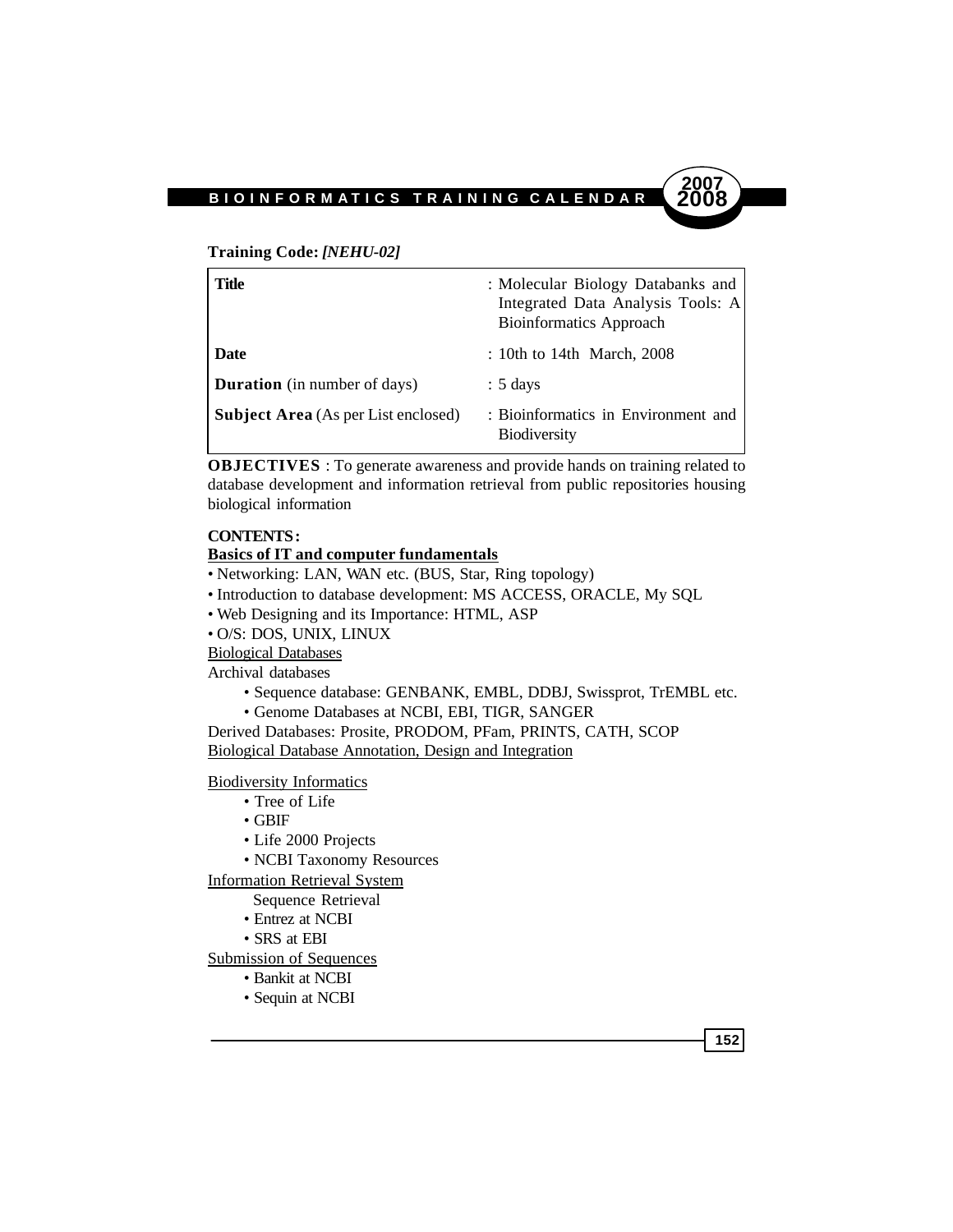

| • Webin at EBI<br>• Sakura at DDBJ                                                            |                                                                              |
|-----------------------------------------------------------------------------------------------|------------------------------------------------------------------------------|
| <b>METHODOLOGY</b> (Lectures, Demos,<br>Hands on Session, Workshop/Seminar/<br>Symposia etc.) | : Lectures, Demos, Hands on Session                                          |
| <b>LEVEL OF PARTICIPANTS</b>                                                                  | : Research Scholars/Scientists/Teachers<br>in Life Sciences                  |
| <b>PREREQUISITES</b>                                                                          | : Knowledge in Basics of Computer and<br>Molecular Biology                   |
| NUMBER OF PARTICIPANTS                                                                        | : 30                                                                         |
| Boarding & lodging arrangements etc.                                                          | Arrangements can be done subject to<br>request in the University Guest House |

# **Any other relevant information, if any**

### **REGISTRATION FEE** (if any):

| <b>Participants</b><br>from                        | Without<br><b>Accommodation</b> | With<br><b>Accommodation</b> |
|----------------------------------------------------|---------------------------------|------------------------------|
| (India, SAARC Countries,<br>Other Countries, etc.) |                                 |                              |
|                                                    | Rs. 1,000.00                    |                              |

### **Contact Address : Prof. PRAMOD TANDON,** Coordinator

|  | <b>Phone</b> : $+91\,364\,2550\,150/272\,1242/272\,1241$ |
|--|----------------------------------------------------------|
|  | <b>Fax</b> : $+91\,364\,2550\,150/2550\,300$             |
|  | <b>E-mail</b> : bioinfol@sancharnet.in                   |
|  | bicnehu@gmail.com                                        |
|  | $Web-Address : www.netu.ac.in/bic$                       |
|  |                                                          |

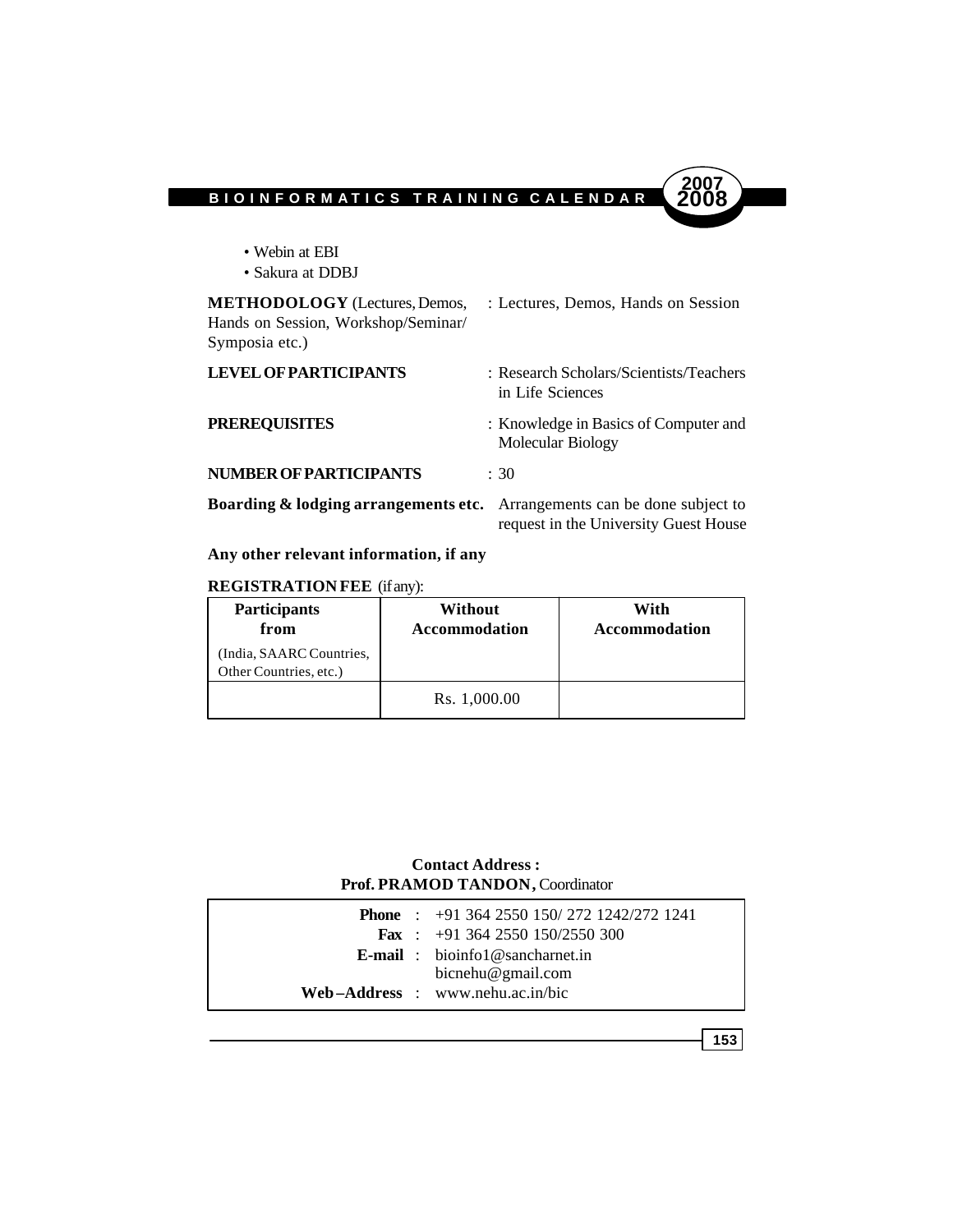# **National Institute of Immunology, New Delhi**

**Training Code:** *[NII-01]*

| Title                                      | : Discussion meeting on Computational<br>and Systems Biology |
|--------------------------------------------|--------------------------------------------------------------|
| <b>Date</b> (from $\_\_$ to $\_\)$ )       | : 25th April 2007 to 26th April 2007                         |
| <b>Duration</b> (in number of days):       | : Two days                                                   |
| <b>Subject Area</b> (As per List enclosed) | : Computational Biology                                      |

**OBJECTIVES:** To give an overview of the field

**CONTENTS:** Examples of the use of computational and systems biology for solving biologically relevant problems.

| <b>METHODOLOGY</b> (Lectures, Demos,<br>Hands on Session, Workshop/Seminar/            | : Lectures, Demos & Hands on<br><b>Sessions</b>               |
|----------------------------------------------------------------------------------------|---------------------------------------------------------------|
| Symposia etc.)                                                                         |                                                               |
| <b>LEVEL OF PARTICIPANTS</b>                                                           | : Researchers from Universities,<br>Institutes and industries |
| <b>PREREQUISITES</b>                                                                   |                                                               |
| NUMBER OF PARTICIPANTS                                                                 | $\div$ 20                                                     |
| <b>Boarding &amp; lodging arrangements etc.</b> Participants have to arrange their own | accommodation                                                 |

**Any other relevant information, if any**

**REGISTRATION FEE** (if any):

| Participants<br>from                               | Without<br><b>Accommodation</b> | With<br><b>Accommodation</b> |
|----------------------------------------------------|---------------------------------|------------------------------|
| (India, SAARC Countries,<br>Other Countries, etc.) |                                 |                              |
|                                                    | Nil                             |                              |

#### **Contact Address : DR. D. M. SALUNKE,** Coordinator

|  | <b>Phone</b> : $91-11-26717108$                             |
|--|-------------------------------------------------------------|
|  | <b>Fax</b> : 91-11-26162125                                 |
|  | <b>Email</b> : dinakar@nii.res.in, $de{\theta}$ @nii.res.in |
|  | $Web-Address : http://www.nii.res.in$                       |

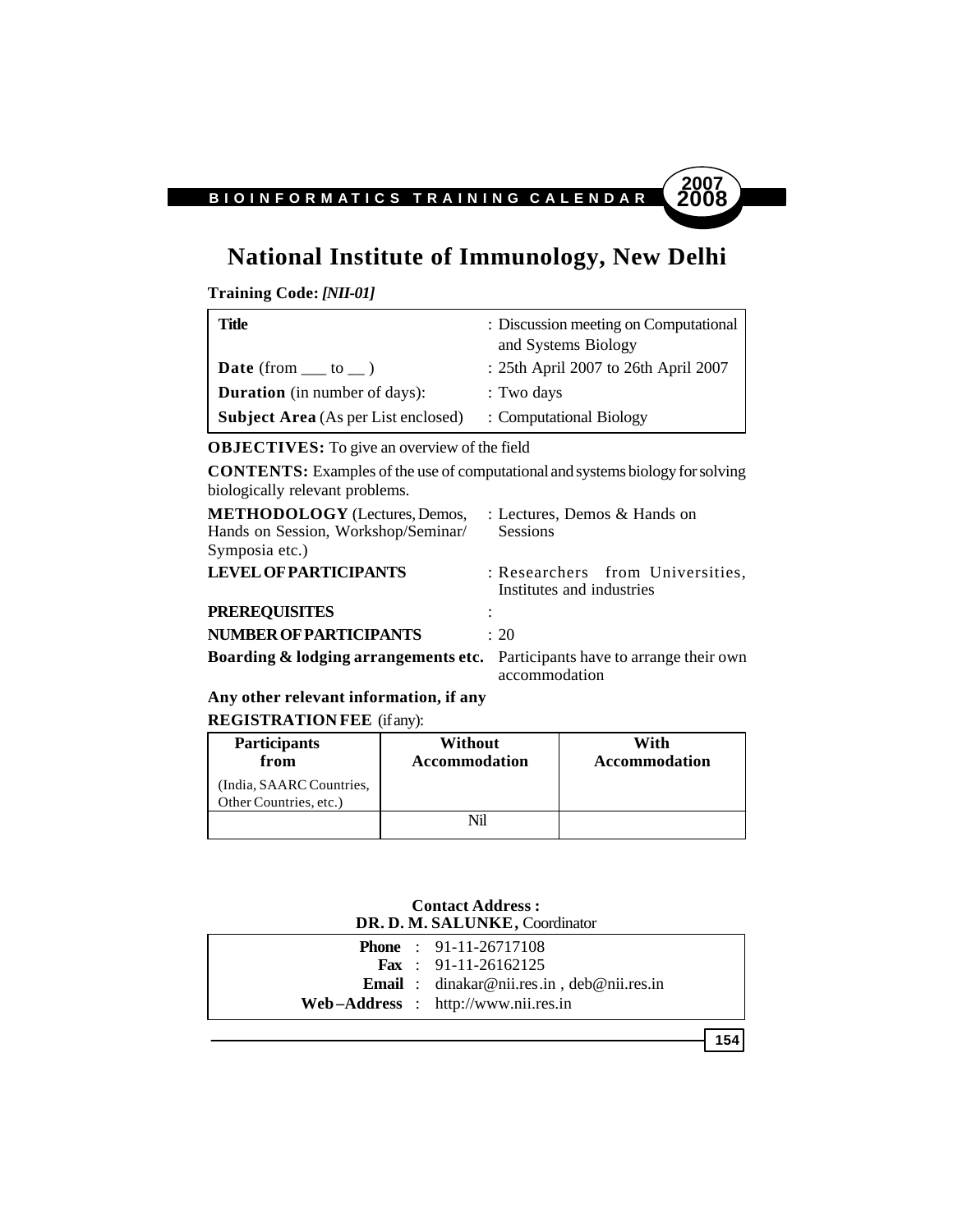

# **National Institute of Oceanography**

**Training Code:** *[NIO-01]*

| Title                                      | : National workshop on Biogeography<br>data management and its application<br>in Biodiversity Research |
|--------------------------------------------|--------------------------------------------------------------------------------------------------------|
| <b>Date</b> (from $\_\_$ to $\_\)$ )       | $: 12$ to 14 December 2007                                                                             |
| <b>Duration</b> (in number of days):       | : Three days                                                                                           |
| <b>Subject Area</b> (As per List enclosed) | : Bioinformatics in Environment and<br><b>Biodiversity</b>                                             |

**OBJECTIVES:** To expose researchers, academicians and students to the vast potential of biodiversity data and its management using bioinformatics and GIS tools

#### **CONTENTS:**

- · Basic concepts and importance of biogeography and biodiversity
- · Mapping of biogeography data using GIS tools
- · Hand on training in GIS software
- · Future applications of biogeography in biodiversity management

**METHODOLOGY** (Lectures, Demos, : Lectures, Hand on Sessions Hands on Session, Workshop/Seminar/ Symposia etc.)

| <b>LEVEL OF PARTICIPANTS</b> | : Post graduate students, Teachers,<br>Researchers                    |
|------------------------------|-----------------------------------------------------------------------|
| <b>PREREOUISITES</b>         | : Basic knowledge of computers,<br>understanding biodiversity concept |

#### **NUMBER OF PARTICIPANTS** : 25

#### **REGISTRATION FEE** (if any):

| <b>Participants</b><br>from                        | Without<br><b>Accommodation</b> | With<br><b>Accommodation</b> |
|----------------------------------------------------|---------------------------------|------------------------------|
| (India, SAARC Countries,<br>Other Countries, etc.) |                                 |                              |
| India                                              |                                 | $Rs. 1000/-$                 |
|                                                    |                                 | $155 -$                      |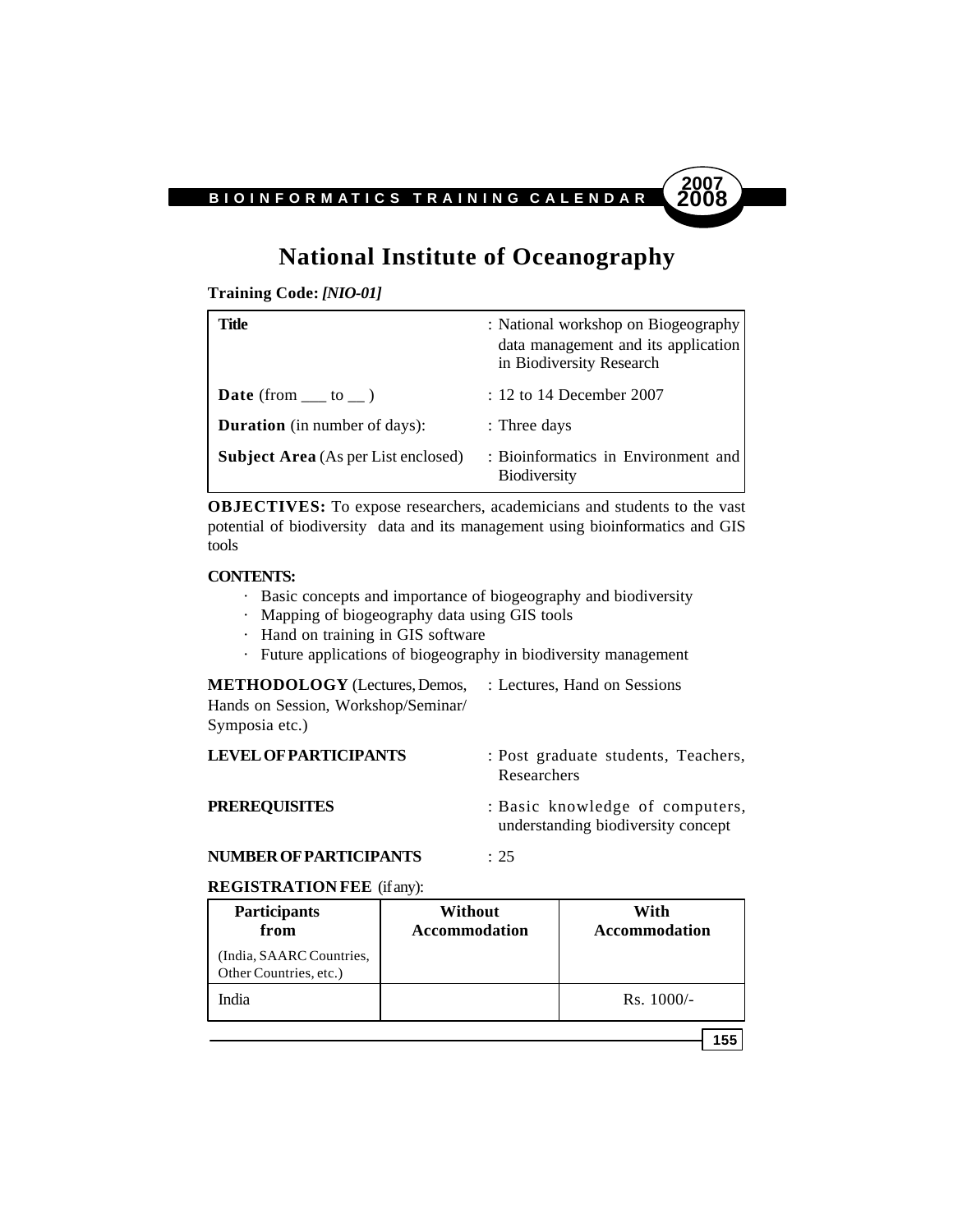

#### **Contact Address : DR. C.T. ACHUTHANKUTTY,** Coordinator

| <b>Phone</b> : $91 - 832 - 2450219 / 2450277$                 |
|---------------------------------------------------------------|
| <b>Fax</b> : $91 - 832 - 2450606$                             |
| <b>E-mail</b> : $\text{achu@nio.org}/\text{devanand@nio.org}$ |
| Web-Address: www.niobioinformatics.res.in                     |
|                                                               |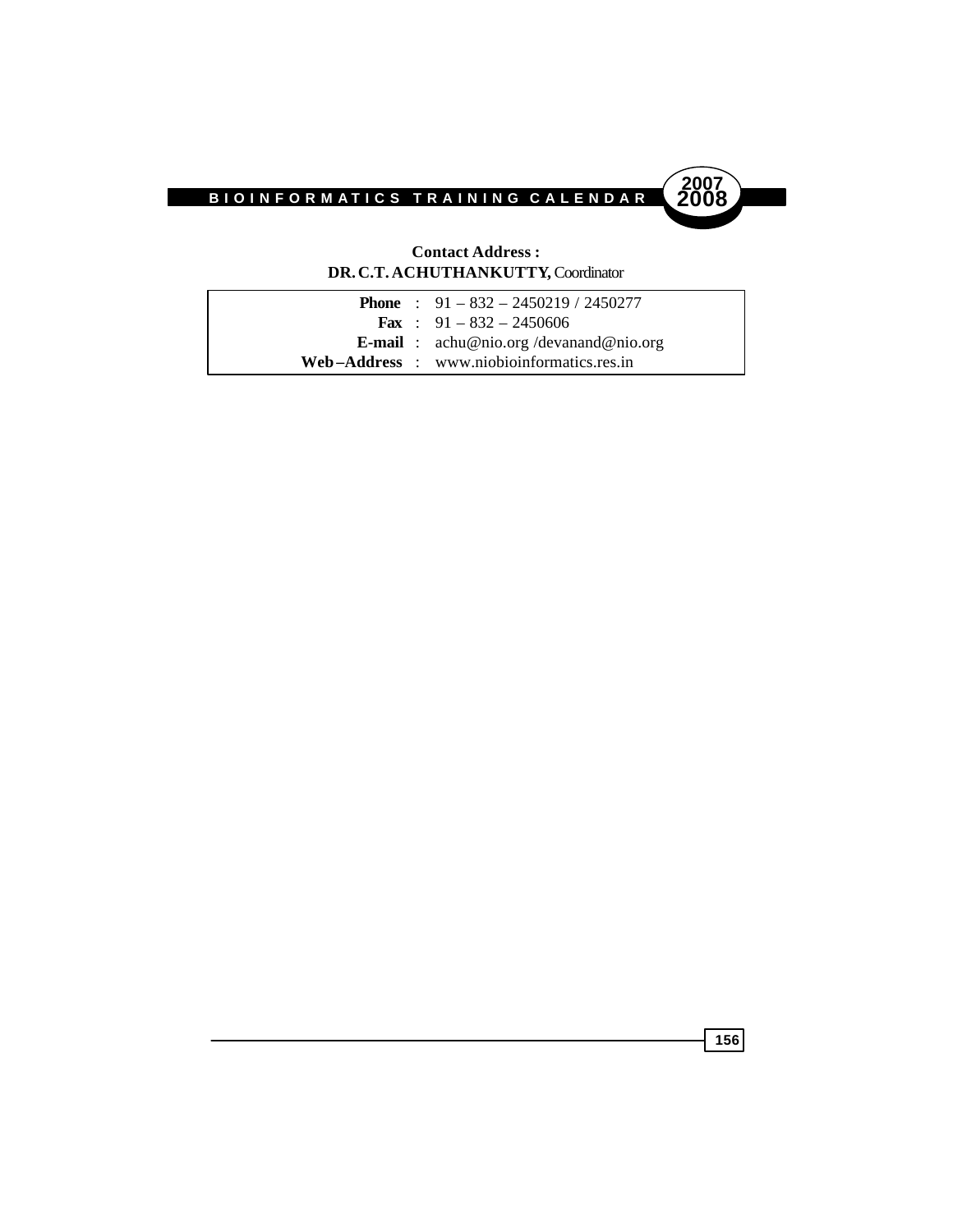# **National Institute of Pharmaceutical Education and Research**

**Training Code:** *[NIPER-01]*

| Title                                      | : SUMMER training in<br><b>BIOINFORMATIC</b> in Drug Design |
|--------------------------------------------|-------------------------------------------------------------|
| <b>Date</b> (from $\_\_$ to $\_\)$ )       | : 1st June 2007 to 31st July 2007                           |
| <b>Duration</b> (in number of days):       | $\therefore$ 60 days                                        |
| <b>Subject Area</b> (As per List enclosed) | : Bioinformatics in Medical Sciences                        |

**OBJECTIVES:** To teach the application of bioinformatics in structure prediction and performing molecular docking and de novo design.

#### **CONTENTS:**

- Sequence Analysis
- Homology Modeling
- Molecular Docking
- De Novo drug Design
- Pharmacoinformatics.

| <b>METHODOLOGY</b> (Lectures, Demos, : Hands on training<br>Hands on Session, Workshop/Seminar/<br>Symposia etc.) |                                                                           |
|-------------------------------------------------------------------------------------------------------------------|---------------------------------------------------------------------------|
| <b>LEVEL OF PARTICIPANTS</b>                                                                                      | : Masters students in Chemical /<br>biological / pharmaceutical sciences. |
| <b>PREREQUISITES</b>                                                                                              | : At least completed Masters degree 1st<br>year examinations.             |
| NUMBER OF PARTICIPANTS                                                                                            | : 10                                                                      |
| Deanding & Ladging annoncoments at a Equilities not evoilable                                                     |                                                                           |

**Boarding & lodging arrangements etc.** Facilities not available **Any other relevant information, if any**

**REGISTRATION FEE** (if any):

| <b>Participants</b><br>from                       | Without<br><b>Accommodation</b> | With<br><b>Accommodation</b> |
|---------------------------------------------------|---------------------------------|------------------------------|
| India, SAARC Countries,<br>Other Countries, etc.) |                                 |                              |
|                                                   | Rs. $10,000/$ - per month       |                              |

**157**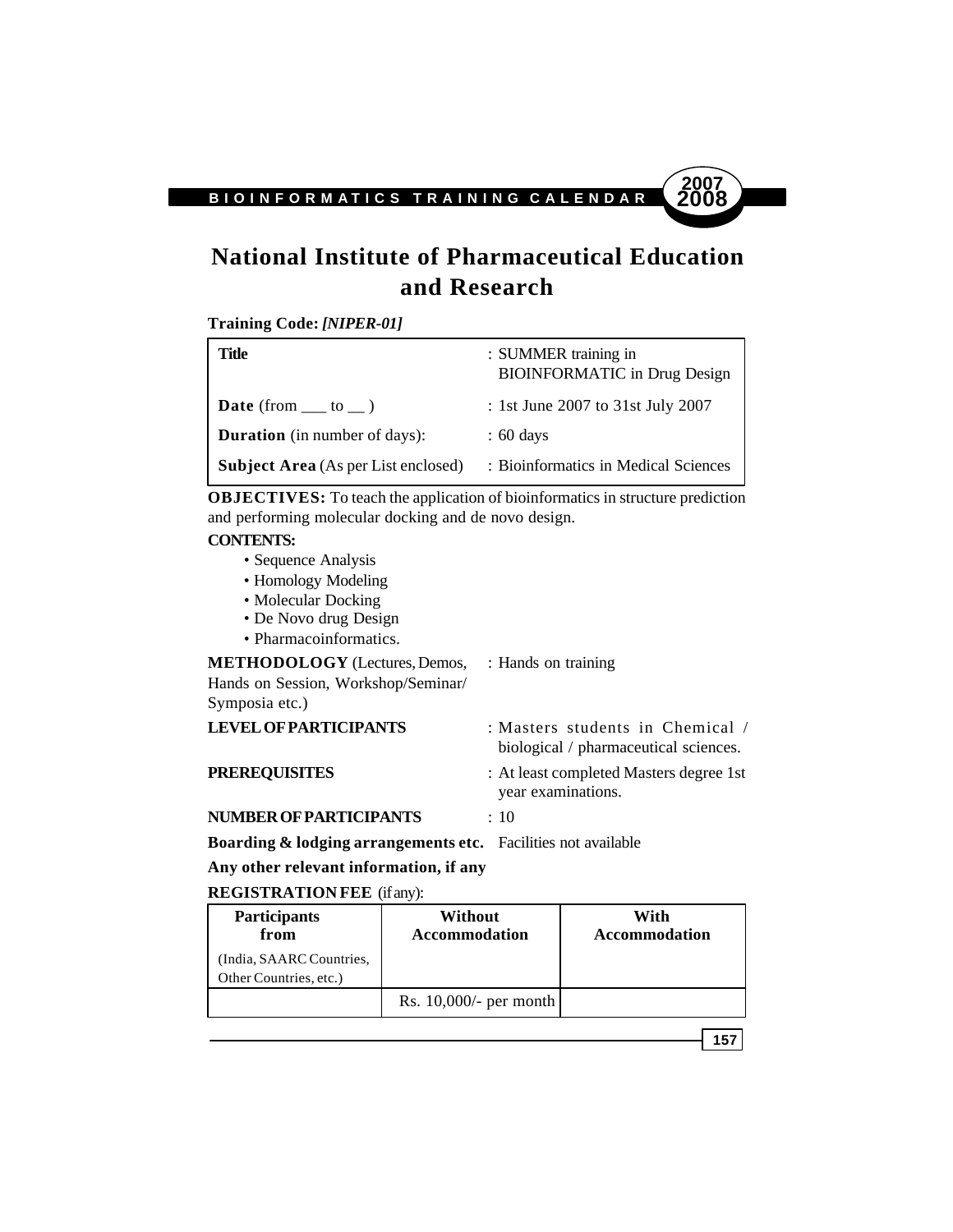#### **Training Code:** *[NIPER-02]*

| Title                                                     | : Symposium on Bioinformatics in<br>Pharmacology |
|-----------------------------------------------------------|--------------------------------------------------|
| Date (from $\rule{1em}{0.15mm}$ to $\rule{1em}{0.15mm}$ ) | $:$ 2nd Nov. 2007                                |
| Duration (in number of days):                             | $:$ One day                                      |
| Subject Area (As per List enclosed)                       | : Bioinformatics in Medical Sciences             |

**OBJECTIVES:** To introduce the topic of bioinformatics to Pharmacology and toxicology experts.

#### **CONTENTS:**

- Series of lectures by experts on topics related to
- Bioinformatics in pharmacology
- Bioinformatics in toxicology
- Bioinformatics in target identification
- Bioinformatics in target validation

| <b>METHODOLOGY</b> (Lectures, Demos,<br>Hands on Session, Workshop/Seminar/<br>Symposia etc.) | : Symposium As a part of Indian<br>Pharmacological Society<br>Annual meetings. |
|-----------------------------------------------------------------------------------------------|--------------------------------------------------------------------------------|
| <b>LEVEL OF PARTICIPANTS</b>                                                                  | : Members of Pharmacological Society<br>of India.                              |
| <b>PREREQUISITES</b>                                                                          | : Life member / annual member of IPS.                                          |
| <b>NUMBER OF PARTICIPANTS</b>                                                                 | : 800                                                                          |
| <b>Boarding &amp; lodging arrangements etc.</b> Facilities will be made along with IPS        | annual meetings                                                                |

#### **Any other relevant information, if any**

#### **REGISTRATION FEE** (if any):

| Participants<br>from                               | Without<br><b>Accommodation</b> | With<br><b>Accommodation</b> |
|----------------------------------------------------|---------------------------------|------------------------------|
| (India, SAARC Countries,<br>Other Countries, etc.) |                                 |                              |
|                                                    | Rs. $10,000/$ - per month       |                              |

$$
158
$$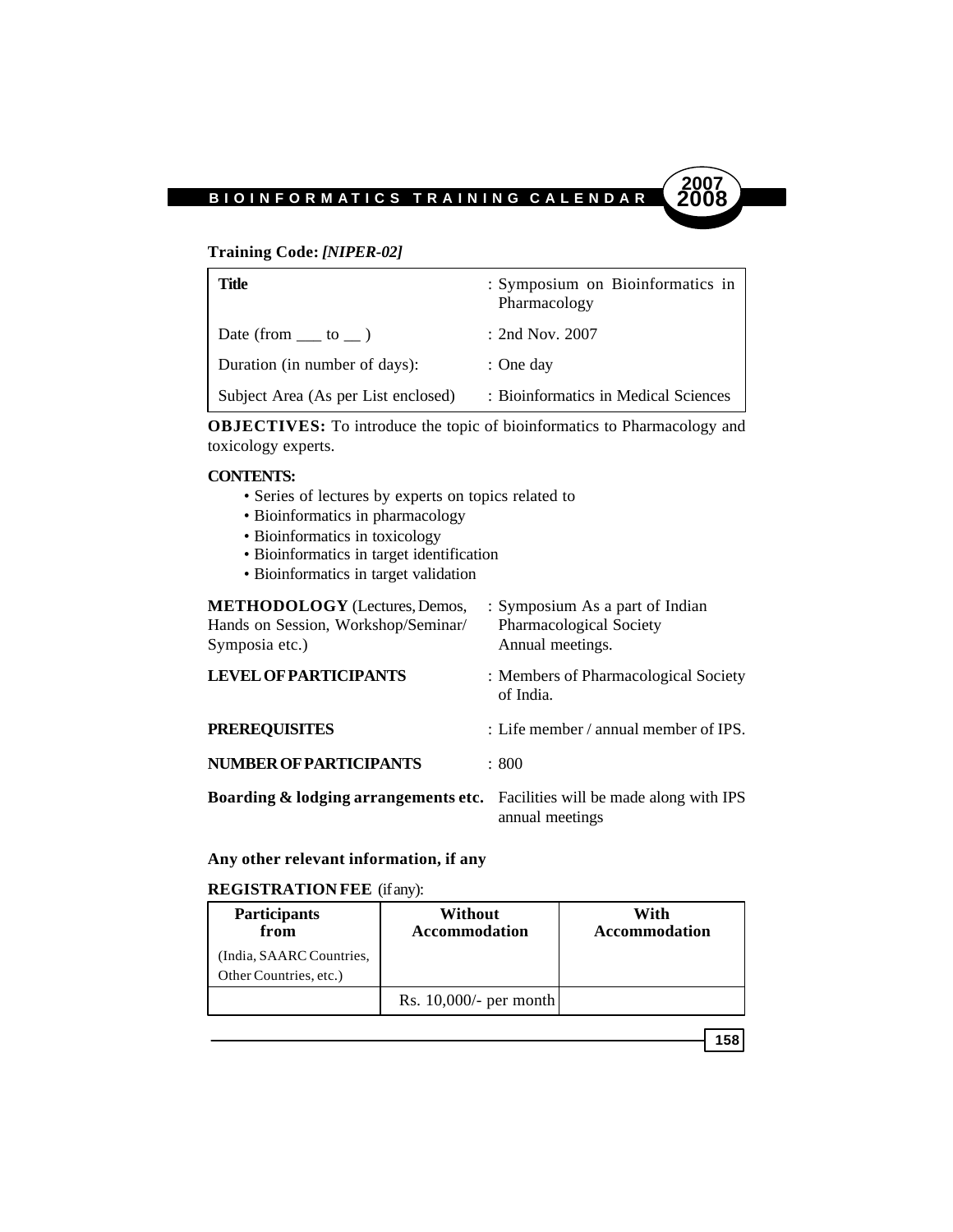

#### **Contact Address : Prof. P.V. BHARATAM,** Coordinator

|  | <b>Phone</b> : $0172 - 2214684$ Extn. 2018 |
|--|--------------------------------------------|
|  | <b>Fax</b> : $0172 - 2214692$              |
|  | <b>E-mail</b> : pybharatam@niper.ac.in     |
|  | $Web-Address: www.geocities.com/$          |
|  | bhratampy/bharatam.html                    |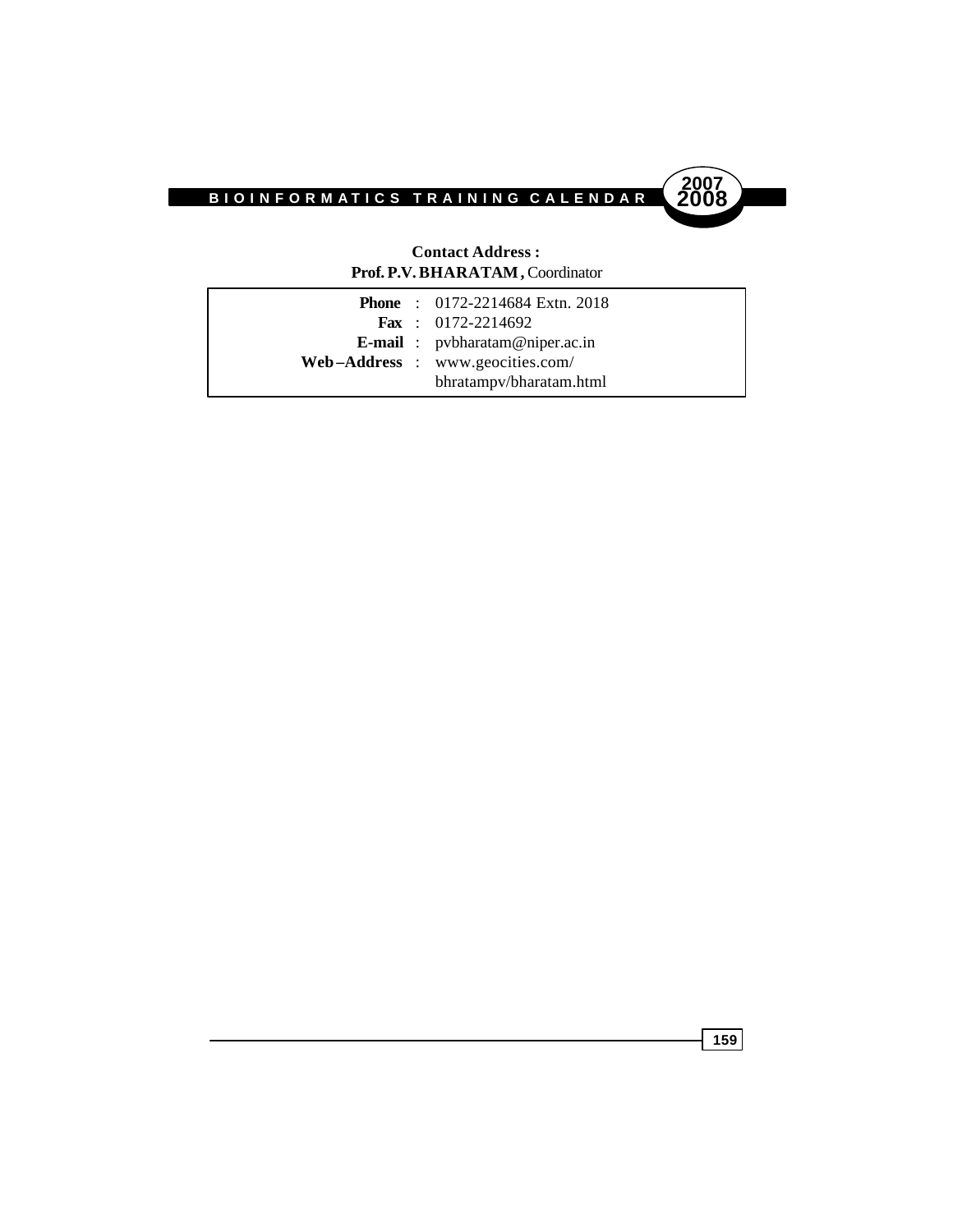

# **N.I.T.RAIPUR, RAIPUR (C.G.)**

**Training Code:** *[NITR-01]*

| Title                                | : National Workshop on Bioinfor-<br>matics in Environment and<br>Biodiversity. |
|--------------------------------------|--------------------------------------------------------------------------------|
| <b>Date</b> (from $\_\_$ to $\_\)$ ) | : 22 to 23 December 2007                                                       |
| <b>Duration</b> (in number of days): | $: 2 \text{ days}$                                                             |
| <b>Subject Area</b>                  | : Bioinformatics in Environment and<br><b>Biodiversity</b>                     |

**OBJECTIVES:** The seminar intent to distributed information among the participant in the field of Bioinformatics in Environment and Biodiversity as this state is having big diversity distribution.

**CONTENTS:** To be given during the seminar.

**METHODOLOGY** (Lectures, Demos, : Lectures, Demos and Hands on Hands on Session, Workshop/Seminar/ session. Symposia etc.)

**LEVEL OF PARTICIPANTS** : Student, scientist, Research scholar and Teachers.

**PREREQUISITES** : Nil

**NUMBER OF PARTICIPANTS** : 30 **REGISTRATION FEE** (if any):

| <b>Participants</b><br>from<br>(India, SAARC Countries,<br>Other Countries, etc.) | Without<br><b>Accommodation</b>              | With<br><b>Accommodation</b>                        |
|-----------------------------------------------------------------------------------|----------------------------------------------|-----------------------------------------------------|
| India<br><b>Others</b><br><b>Other Country</b>                                    | $Rs. 1000/-$<br>$Rs. 3000/-$<br>$Rs. 5000/-$ | $3000/-$<br>Rs.<br>$6000/-$<br>Rs.<br>$Rs. 10000/-$ |

#### **Contact Address : Dr. M. K. VERMA,** Coordinator

|                   | <b>Phone</b> : $91 - 0771 - 2254352$ , $0771 - 4062385$ |
|-------------------|---------------------------------------------------------|
| $\mathbf{F}$ ax : |                                                         |
|                   | <b>E-mail</b> : $divr@yahoo.co.in$                      |
| Web-Address :     |                                                         |
|                   |                                                         |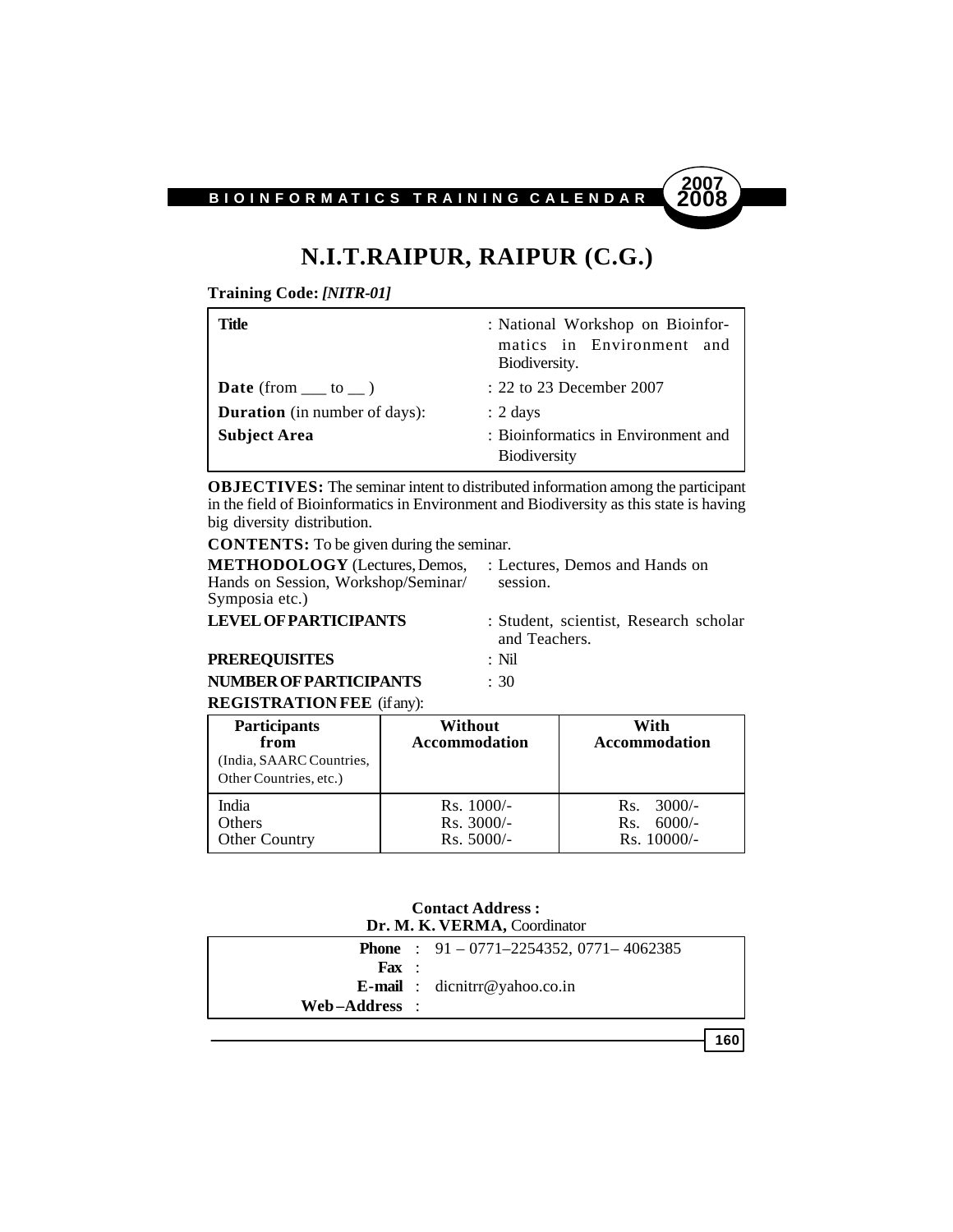

# **Orissa University of Agriculture and Technology, Bhubaneswar**

**Training Code:** *[OUAT-01]*

| <b>Title</b>                               | : Emerging Bioinformatics Tools and<br>Techniques in Agricultural Research. |
|--------------------------------------------|-----------------------------------------------------------------------------|
| Date                                       | : 15th-18th January, 2008                                                   |
| <b>Duration</b>                            | $: 4 \text{ days}$                                                          |
| <b>Subject Area</b> (As per List enclosed) | : Bioinformatics in Agriculture/Plant<br>Sciences.                          |

#### **OBJECTIVES:**

1. To provide knowledge on latest developments and trends in Bioinformatics. 2. To familiarize about popular tools and techniques of Bioinformatics and their use in Agricultural Research.

**CONTENTS:** Bioinformatics web resources and online tools, Sequence Analysis, Phylogeny Prediction , Creation of Agri-databases, Plant genome analysis and interpretation using statistical techniques, Proteome analysis, Computer basics and their applications in Bioinformatics.

| METHODOLOGY                  | : Lectures, Demos and Hands on      |
|------------------------------|-------------------------------------|
|                              | sessions.                           |
| <b>LEVEL OF PARTICIPANTS</b> | : Scientists, Research scholars and |
|                              | Post-Graduate students.             |
| <b>PREREQUISITES</b>         | : Basic knowledge in Biology and    |
|                              | Computer.                           |
|                              |                                     |

#### **NUMBER OF PARTICIPANTS** : 30 **REGISTRATION FEE**

| <b>Participants</b> | Without                                    | With                                                                  |
|---------------------|--------------------------------------------|-----------------------------------------------------------------------|
| from                | <b>Accommodation</b>                       | <b>Accommodation</b>                                                  |
| India               | $Rs.500/$ (students)<br>$Rs.750/$ (others) | Accommodation charges to<br>be paid extra as per<br>university rules. |

#### **Contact Address Dr.P. N. JAGADEV,** Coordinator

| $\mathbf{D} \mathbf{r} \cdot \mathbf{r} \cdot \mathbf{N} \cdot \mathbf{J} \mathbf{A} \mathbf{U} \mathbf{A} \mathbf{D} \mathbf{E} \mathbf{V} \cdot \mathbf{U}$ |  |                                               |
|---------------------------------------------------------------------------------------------------------------------------------------------------------------|--|-----------------------------------------------|
|                                                                                                                                                               |  | <b>Phone</b> : $0674-2530418$                 |
|                                                                                                                                                               |  | <b>Fax</b> : $0674-2391424$                   |
|                                                                                                                                                               |  | <b>E-mail</b> : hodbioinformatics@yahoo.co.in |
|                                                                                                                                                               |  | <b>Web Address</b> : http://ouat.ac.in        |
|                                                                                                                                                               |  |                                               |

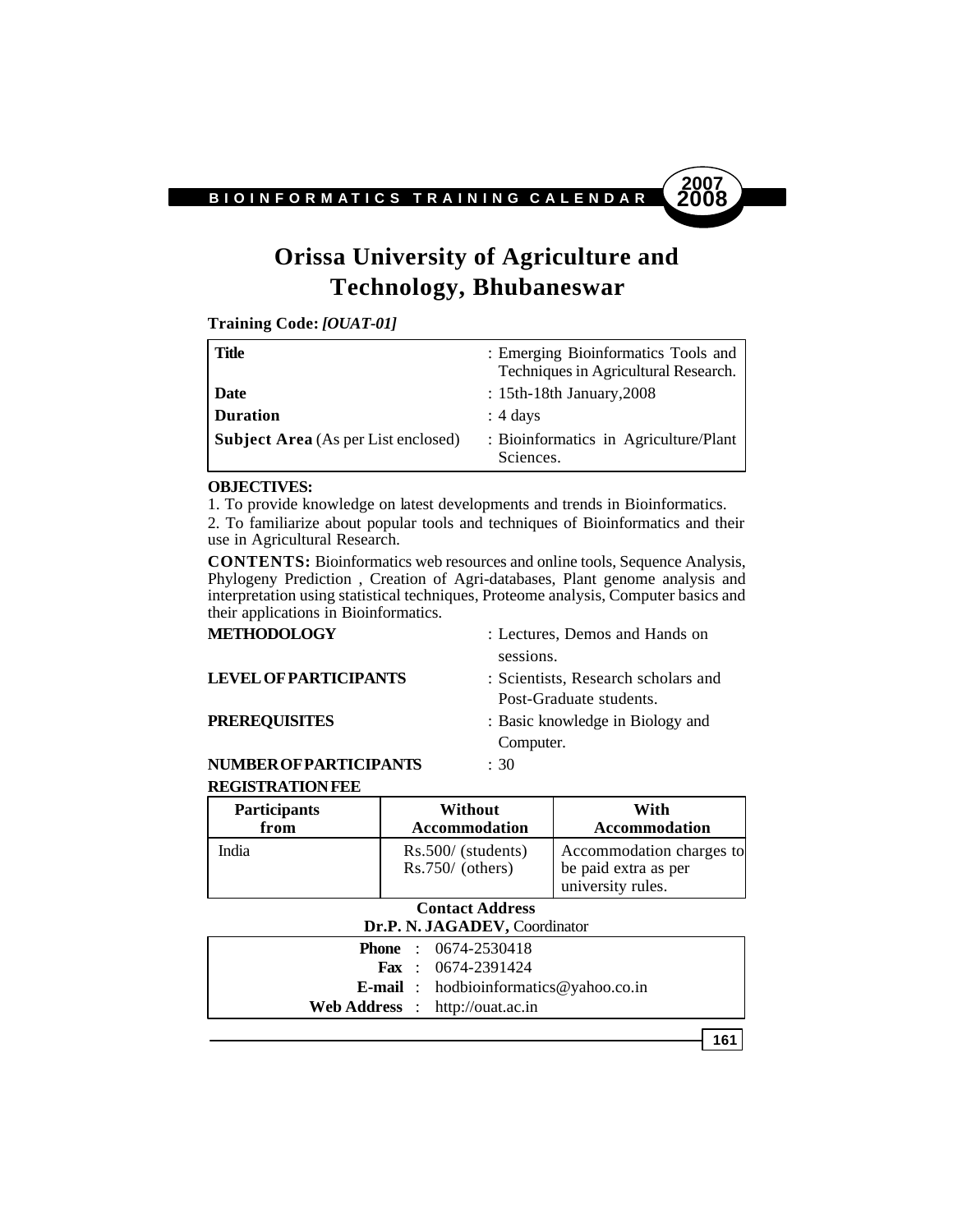

# **Presidency College, Chennai**

**Training Code:** *[PCC-01]*

| Title                                      | : Bioinformatics in drug discovery and<br>drug development |
|--------------------------------------------|------------------------------------------------------------|
| Date                                       | : August 1st to 14th $2007$                                |
| <b>Duration</b>                            | $: 12 \text{ days}$                                        |
| <b>Subject Area</b> (As per List enclosed) | : Bioinformatics & Medical Sciences                        |

#### **OBJECTIVES:**

- To expose the research scholars working on discovery of new drugs on the possible & useful applications of bioinformatics by series of expert -lectures.
- · To make the participants learn relevant software's like Molegro virtual docking(CLC Bio), etc.
- · To assess the trainees understanding of drug related bioinformatics software's by suitable evaluations.
- · To provide the trainees manual with e mail addresses of the experts and the BIF centre for further interaction.

#### **CONTENTS:**

- · Background information on drug and drug development Prerequisites of the drug & Steps involved in the development of new drug
- · Drug discovery Definition, need for new drugs, gestation period and research budget
- · Scientific methods involved in drug development in vitro, in vivo, pre approval clinical trials post approval clinical trials.
- · The application of Bioinformatics in the discovery of drugs
- Biomarker discovery Definition, application in antitumor research, genetic basis of drug resistance.

#### Applications of Bioinformatics in Drug Development

Pharmacogenomics (Genetic variation  $\&$  drug efficacy) – Definition, significance of genetic variation & efficacy of drug genetic basis of variations.

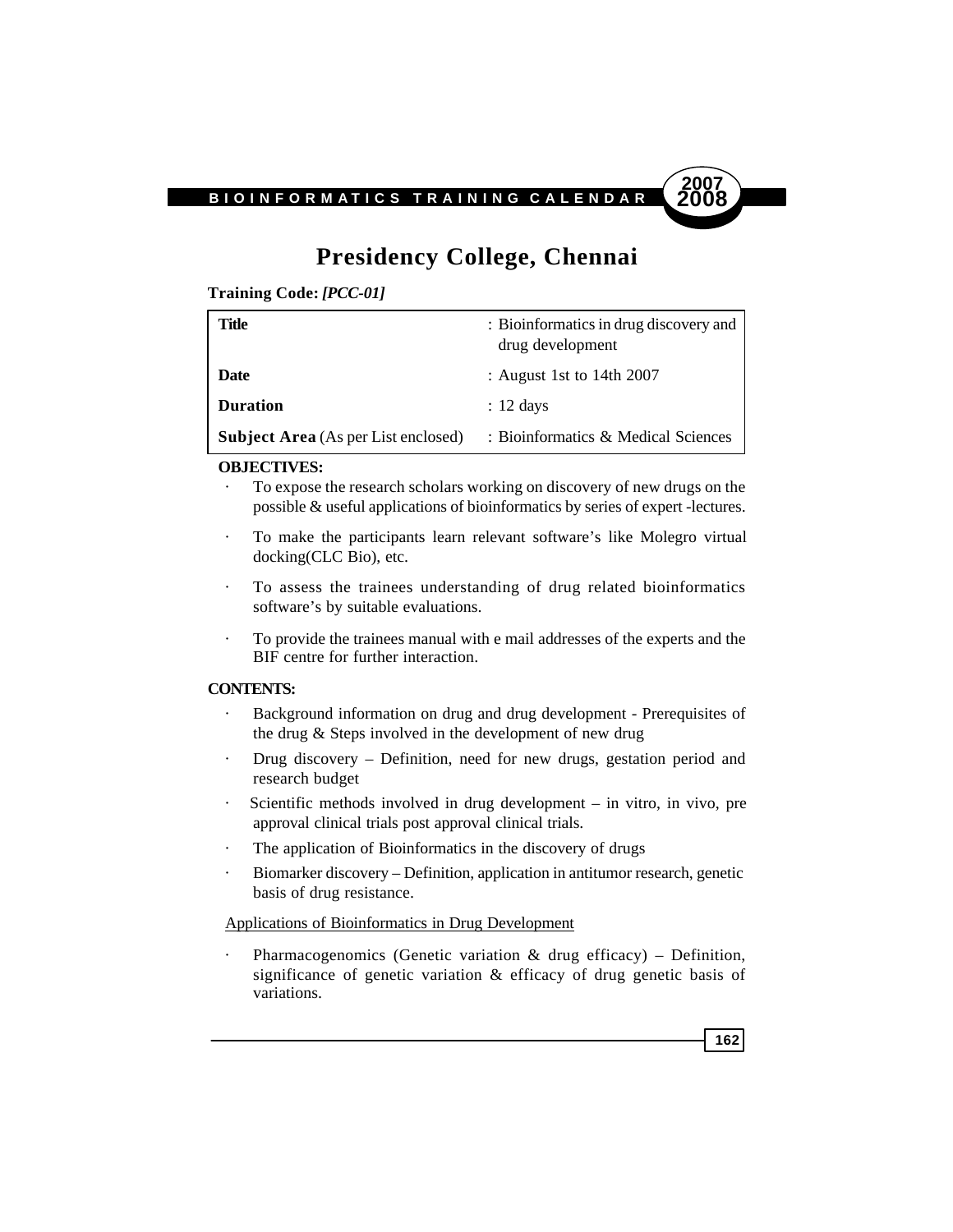- · Variation in drug life cycle management Importance of post marketing surveillance in relation to adverse drug reaction (ADR)
- · Impact of human genomic project information in drug discovery & development
- · The potential role of bioinformatics in discovery and development of drugs with minimal side effects but with maximum efficacy

| <b>METHODOLOGY</b>                                                                     | : Lectures and Hands on session                                       |
|----------------------------------------------------------------------------------------|-----------------------------------------------------------------------|
| <b>LEVEL OF PARTICIPANTS</b>                                                           | : Research Scholars of Biology,<br>Medicine, Biomedicine              |
| <b>PREREQUISITES</b>                                                                   | : Registered for a programme<br>discovery / development / elated work |
| NUMBER OF PARTICIPANTS                                                                 | $\cdot$ 25                                                            |
| <b>Boarding &amp; lodging arrangements etc.</b> : Boarding - Breakfast, Refreshments & |                                                                       |

Working lunch Lodging – at a Concessional Tariff

#### **REGISTRATION FEE** (if any):

| Participants<br>from                               | Without<br><b>Accommodation</b> | With<br><b>Accommodation</b> |
|----------------------------------------------------|---------------------------------|------------------------------|
| (India, SAARC Countries,<br>Other Countries, etc.) |                                 |                              |
|                                                    | Rs. 1500                        | Rs. 3000                     |

#### **Contact Address: Prof. Dr. S. RAJARAJAN,** Coordinator

|  | <b>Phone</b> : $044-28589621$ , Mob : $9282321575$ |
|--|----------------------------------------------------|
|  | <b>Fax</b> : $044-28589621$                        |
|  | <b>E-mail</b> : dragarajan@rediffmail.com          |
|  | Web-Address : www.bifcpresidencychennai.net.in     |
|  |                                                    |

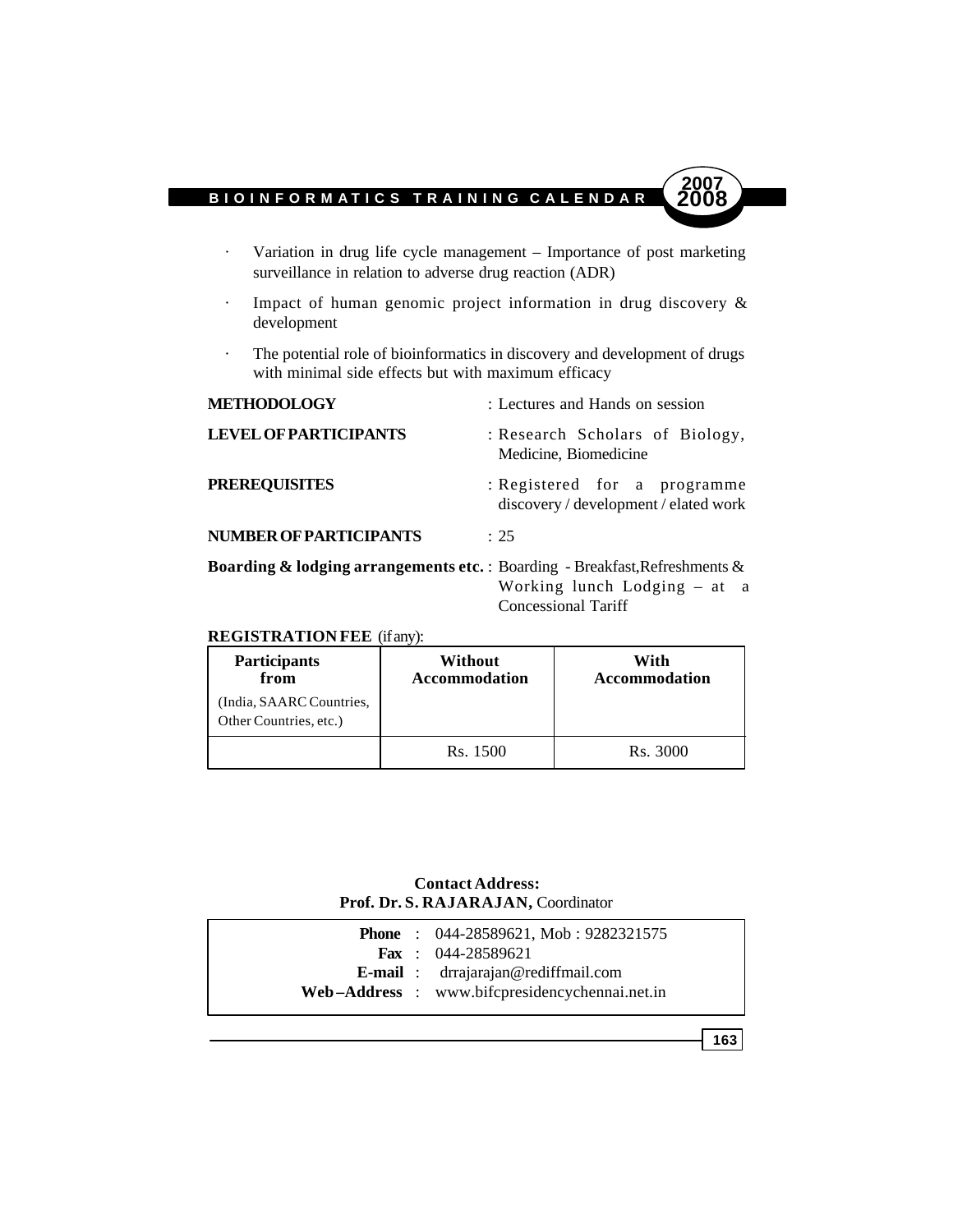

# **Pondicherry University**

**Training Code:** *[PU-01]*

| Title                                      | : Application of Bioinformatics in<br>Genome Research                                    |
|--------------------------------------------|------------------------------------------------------------------------------------------|
| <b>Date</b> (from $\_\_$ to $\_\)$ )       | : February 13-15, 2008                                                                   |
| <b>Duration</b> (in number of days):       | $: 3 \text{ days}$                                                                       |
| <b>Subject Area</b> (As per List enclosed) | : Genome & Proteome analysis<br><b>Computational Biology</b><br>Database and data mining |

**OBJECTIVES:** To create awareness towards application of bioinformatics among students and researchers in modern biology

**CONTENTS:** Bioinformatics tools, Databases, Genome Analysis, Proteome Analysis

| <b>METHODOLOGY</b> (Lectures, Demos, : Seminars/Lectures and Hands-on |         |
|-----------------------------------------------------------------------|---------|
| Hands on Session, Workshop/Seminar/                                   | session |
| Symposia etc.)                                                        |         |
|                                                                       |         |

| <b>LEVEL OF PARTICIPANTS</b>                | : National |
|---------------------------------------------|------------|
| <b>PREREQUISITES</b>                        | : Nil      |
| <b>NUMBER OF PARTICIPANTS</b>               | $\div$ 100 |
| $\sim$ $\sim$<br>$\cdots$ $\cdots$ $\cdots$ |            |

**Boarding & lodging arrangements etc.** Will be arranged on request and advance payment

### **Any other relevant information, if any**

#### **REGISTRATION FEE** (if any):

| <b>Participants</b><br>from                                                      | Without<br><b>Accommodation</b>                                                         | With<br><b>Accommodation</b>             |
|----------------------------------------------------------------------------------|-----------------------------------------------------------------------------------------|------------------------------------------|
| (India, SAARC Countries,<br>Other Countries, etc.)                               |                                                                                         |                                          |
| India.<br>Industry<br>Staff<br>Student<br><b>SAARC</b><br><b>Other Countries</b> | $Rs. 2500/-$<br>$Rs. 1500/-$<br>$Rs. 1000/-$<br><b>US\$ 75.00</b><br><b>US\$ 200.00</b> | <b>US\$ 100.00</b><br><b>US\$ 250.00</b> |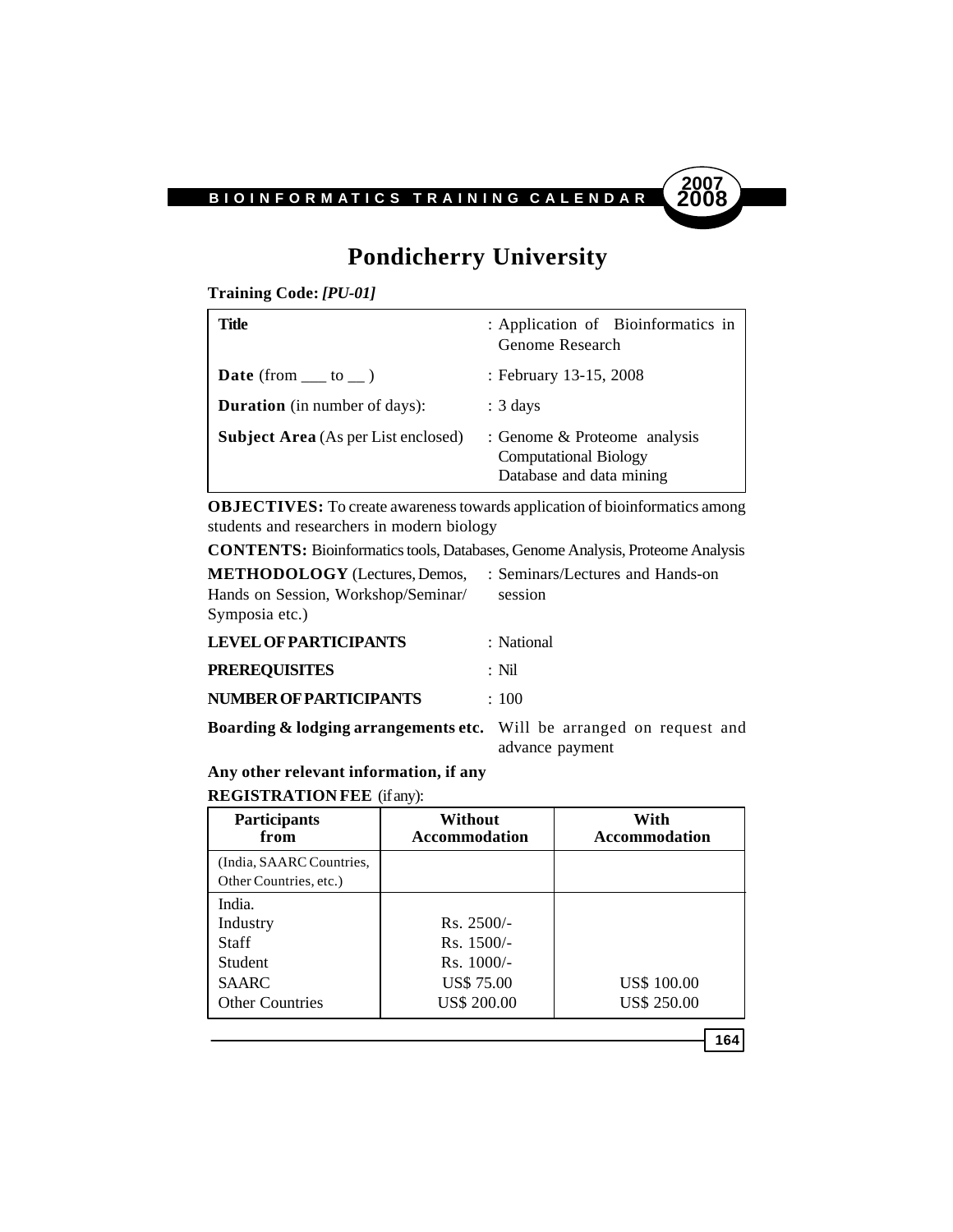



### **Contact Address : Prof. P.P. MATHUR,** Coordinator

|  | <b>Phone</b> : $0413-2655212$         |
|--|---------------------------------------|
|  | <b>Fax</b> : $0413 - 2655211$         |
|  | <b>E-mail</b> : bicpu2001@yahoo.co.in |
|  | Web-Address : www.bicpu.edu.in        |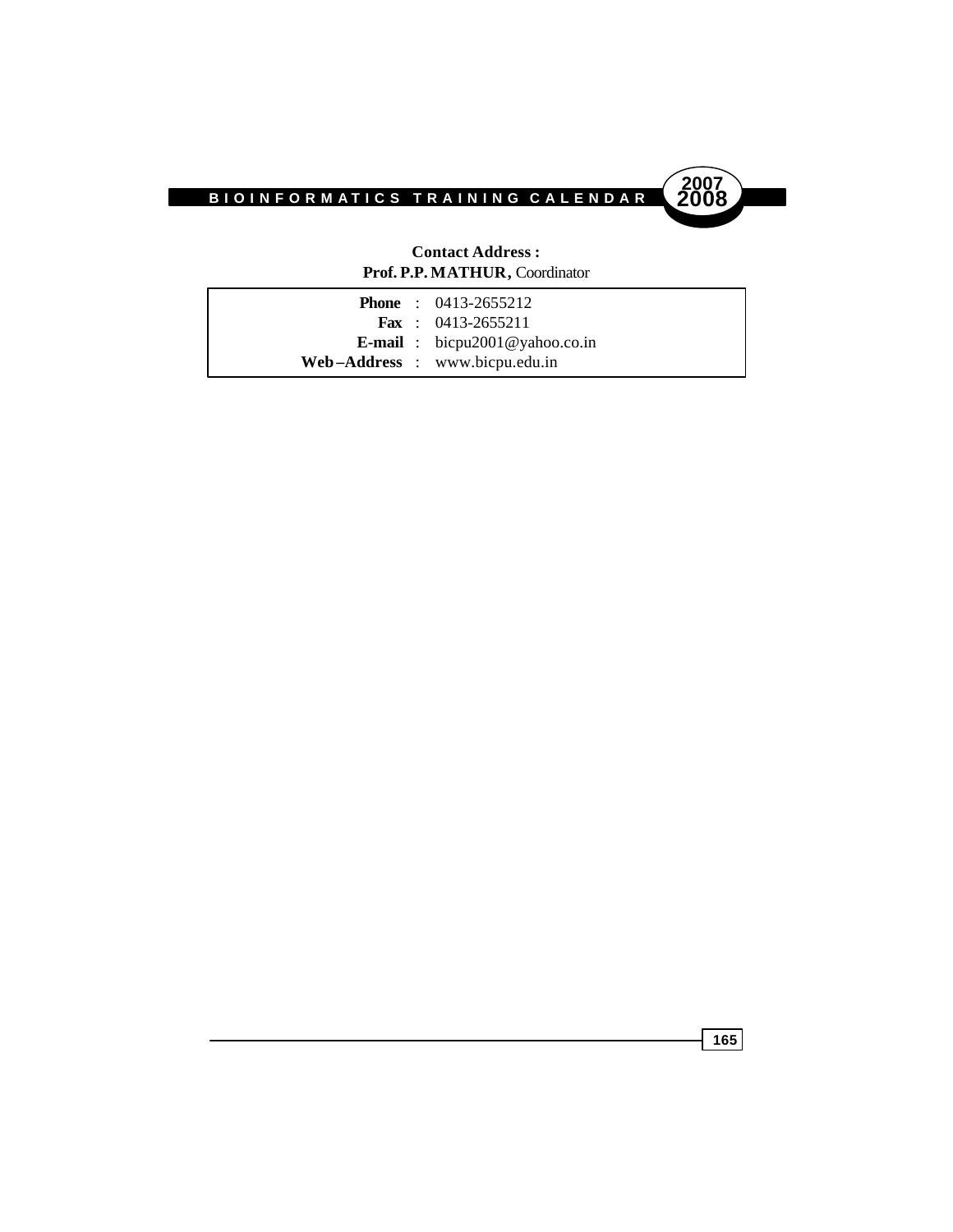

# **Rajiv Gandhi Center for Biotechnology, Trivandrum**

**Training Code:** *[RGCB-01]*

| Title                                      | : In-house Training on Molecular<br>Modeling Tools |
|--------------------------------------------|----------------------------------------------------|
| Date                                       | $: 15 - 11 - 2007$                                 |
| <b>Duration</b>                            | $: 1$ day                                          |
| <b>Subject Area</b> (As per List enclosed) | : Structural Bioinformatics                        |

**OBJECTIVES:** To give hands on training in molecular modeling tools

**CONTENTS:** Protein structure prediction methods, Molecular modeling, Molecular dynamics and Docking.

| <b>METHODOLOGY</b>                                  | : Demos and Hands on Session |
|-----------------------------------------------------|------------------------------|
| <b>LEVEL OF PARTICIPANTS</b>                        | : Research students          |
| <b>PREREQUISITES</b>                                | : Nil                        |
| <b>NUMBER OF PARTICIPANTS</b>                       | $\div$ 25                    |
| <b>Boarding &amp; lodging arrangements etc.</b> N/A |                              |

**Any other relevant information, if any** Nil

### **REGISTRATION FEE** (if any):

| <b>Participants</b>                                | Without              | With                 |
|----------------------------------------------------|----------------------|----------------------|
| from                                               | <b>Accommodation</b> | <b>Accommodation</b> |
| (India, SAARC Countries,<br>Other Countries, etc.) |                      |                      |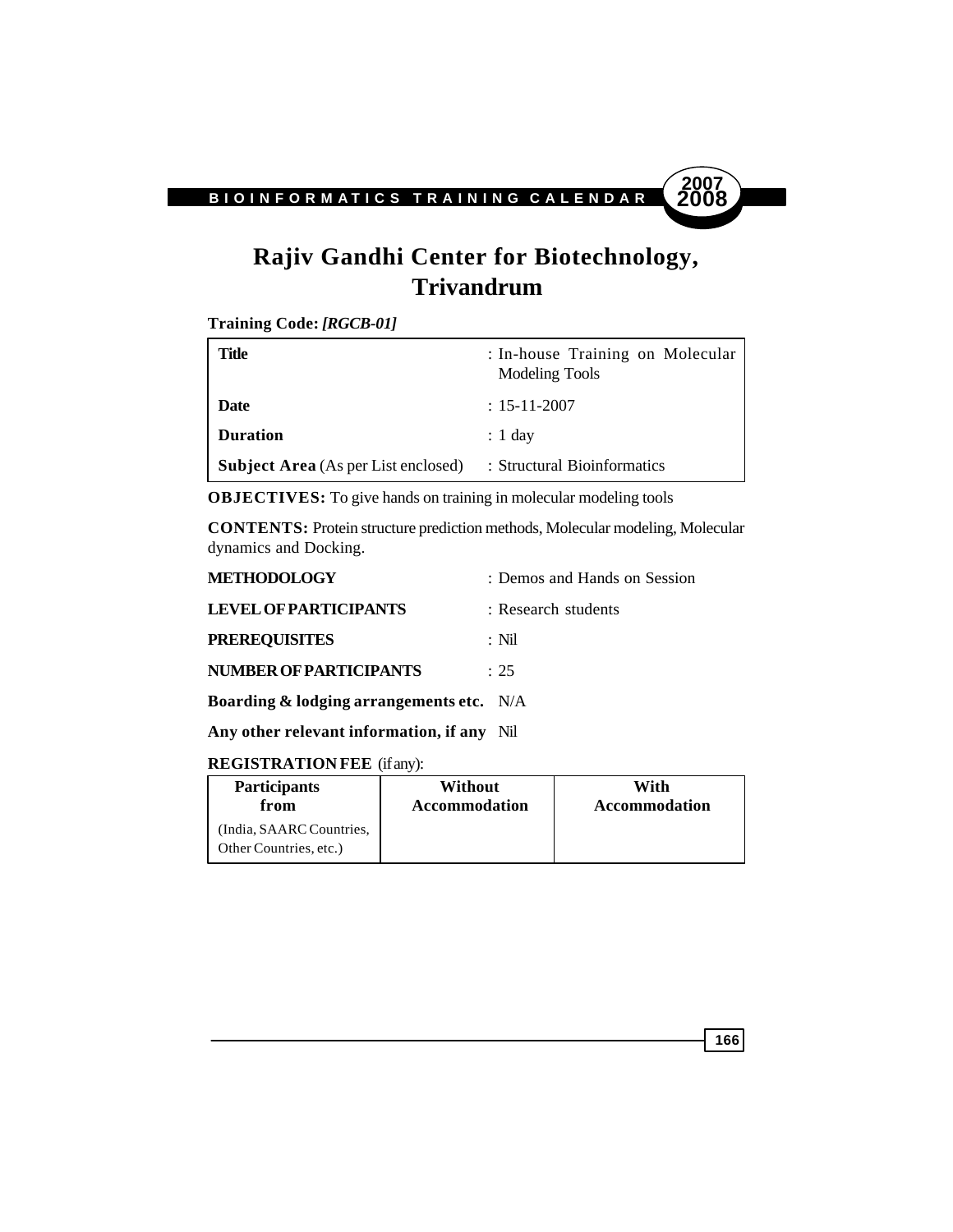**Training Code:** *[RGCB-02]*

| <b>Title</b>                                                            | : Genomics and Proteomics Application |
|-------------------------------------------------------------------------|---------------------------------------|
| <b>Date</b>                                                             | $: 23-01-2008$ to 24-01-2008          |
| <b>Duration</b>                                                         | $\therefore$ 2 days                   |
| <b>Subject Area</b> (As per List enclosed) : Genome & Proteome analysis |                                       |

**OBJECTIVES:** Providing exposure to the tools and techniques used in the area of Genomics and Proteomics

**CONTENTS:** Introduction to Bioinformatics: Information resources and databases, genomic sequencing, gene identification methods, applications in drug discovery, Introduction to proteomics, protein structure prediction and applications of mass spectroscopy

| <b>METHODOLOGY</b>                      | : Lectures, demonstration and paper<br>presentations |
|-----------------------------------------|------------------------------------------------------|
| LEVEL OF PARTICIPANTS                   | $\therefore$ M.Sc and above                          |
| <b>PREREQUISITES</b>                    | $\cdot$ Nil                                          |
| <b>NUMBER OF PARTICIPANTS</b>           | : 50                                                 |
| Boarding & lodging arrangements etc. NA |                                                      |
|                                         |                                                      |

**Any other relevant information, if any** Nil

#### **REGISTRATION FEE** (if any):

| <b>Participants</b><br>from                        | Without<br><b>Accommodation</b> | With<br><b>Accommodation</b> |
|----------------------------------------------------|---------------------------------|------------------------------|
| (India, SAARC Countries,<br>Other Countries, etc.) |                                 |                              |
| India                                              | Rs. 1500                        |                              |

#### **Contact Address : Dr. SATHISH MUNDAYOOR,** Coordinator

|  | <b>Phone</b> : $0471 - 2342315$   |
|--|-----------------------------------|
|  | <b>Fax</b> : $0471-2348096$       |
|  | <b>E-mail</b> : $disc@rgcbres.in$ |
|  | $Web-Address: www.rgcb.res.in$    |

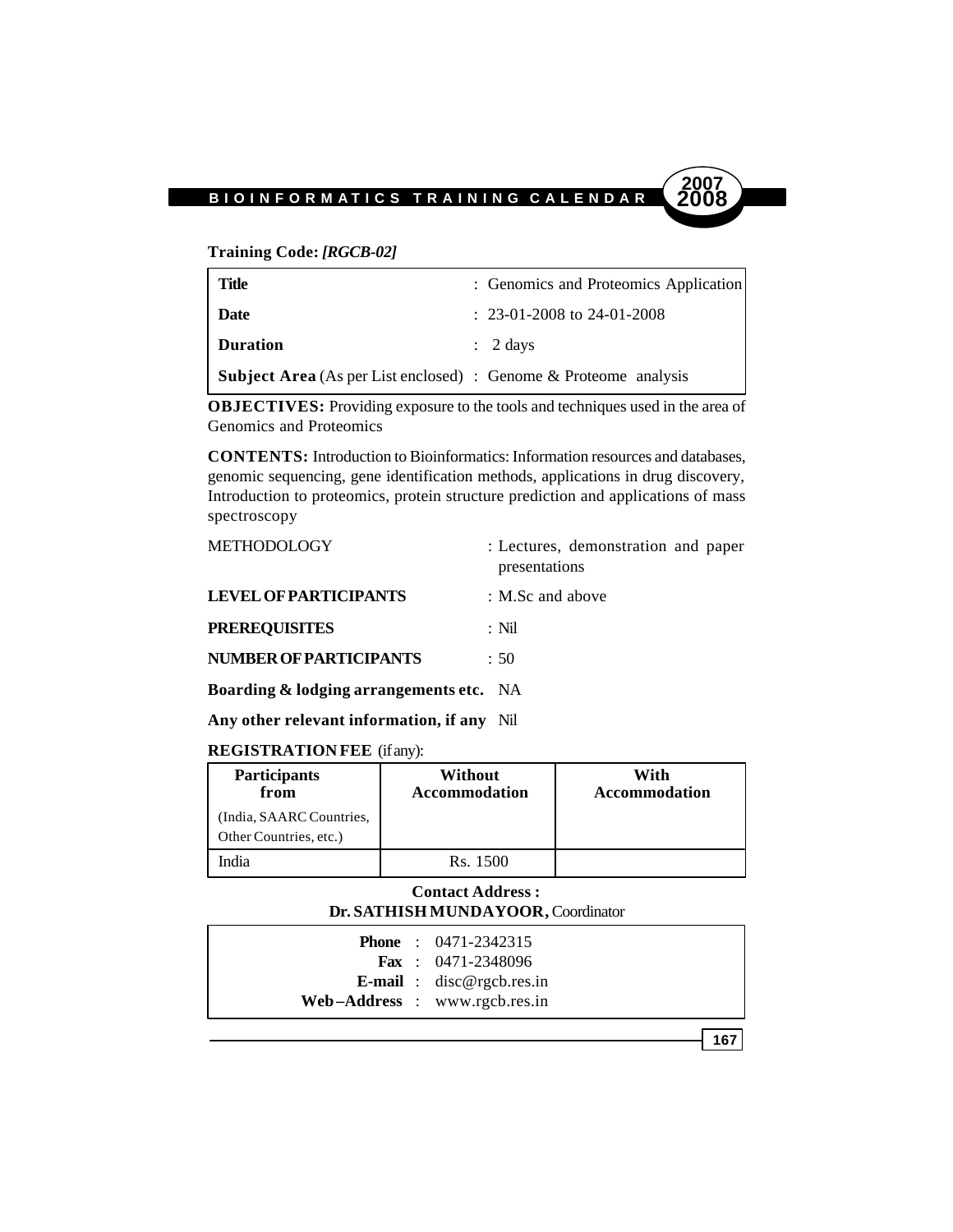

# **Sant Gadge Baba Amravati University, Amravati**

**Training Code:** *[SGBAU-01]*

| Title                                      | : Computer Basics & Applications in<br><b>Bioinformatics</b> |
|--------------------------------------------|--------------------------------------------------------------|
| <b>Date</b> (from $\_\_$ to $\_\_$ )       | : September 7-9, 2007                                        |
| <b>Duration</b> (in number of days):       | $: 3 \text{ days}$                                           |
| <b>Subject Area</b> (As per List enclosed) | : Database and data mining                                   |

**OBJECTIVES**: To create awareness among participants for use of Bioinformatics tools in their research works.

**CONTENTS:** Introduction to Bioinformatics and Biotechnology, Internet, Creating Database, Online search Databases.

| <b>METHODOLOGY</b> (Lectures, Demos,<br>Hands on Session, Workshop/Seminar/<br>Symposia etc.) | : Lectures, Demos and Hands on<br>session.              |
|-----------------------------------------------------------------------------------------------|---------------------------------------------------------|
| <b>LEVEL OF PARTICIPANTS</b>                                                                  | : Research Scholars, College Teachers<br>and Scientists |

| <b>PREREQUISITES</b> | : Must have basic knowledge of |
|----------------------|--------------------------------|
|                      | Computer.                      |

### **NUMBER OF PARTICIPANTS** : 10 – 15

#### **REGISTRATION FEE** : Rs. 500/ (including working Lunch)

| <b>Participants</b><br>from<br>(India, SAARC Countries,<br>Other Countries, etc.) | Without<br><b>Accommodation</b> | With<br><b>Accommodation</b>                           |
|-----------------------------------------------------------------------------------|---------------------------------|--------------------------------------------------------|
| India, SAARC Countries,<br>Other Countries, etc.                                  | Rs. 500                         | Boarding and lodging as<br>per University Guest House. |

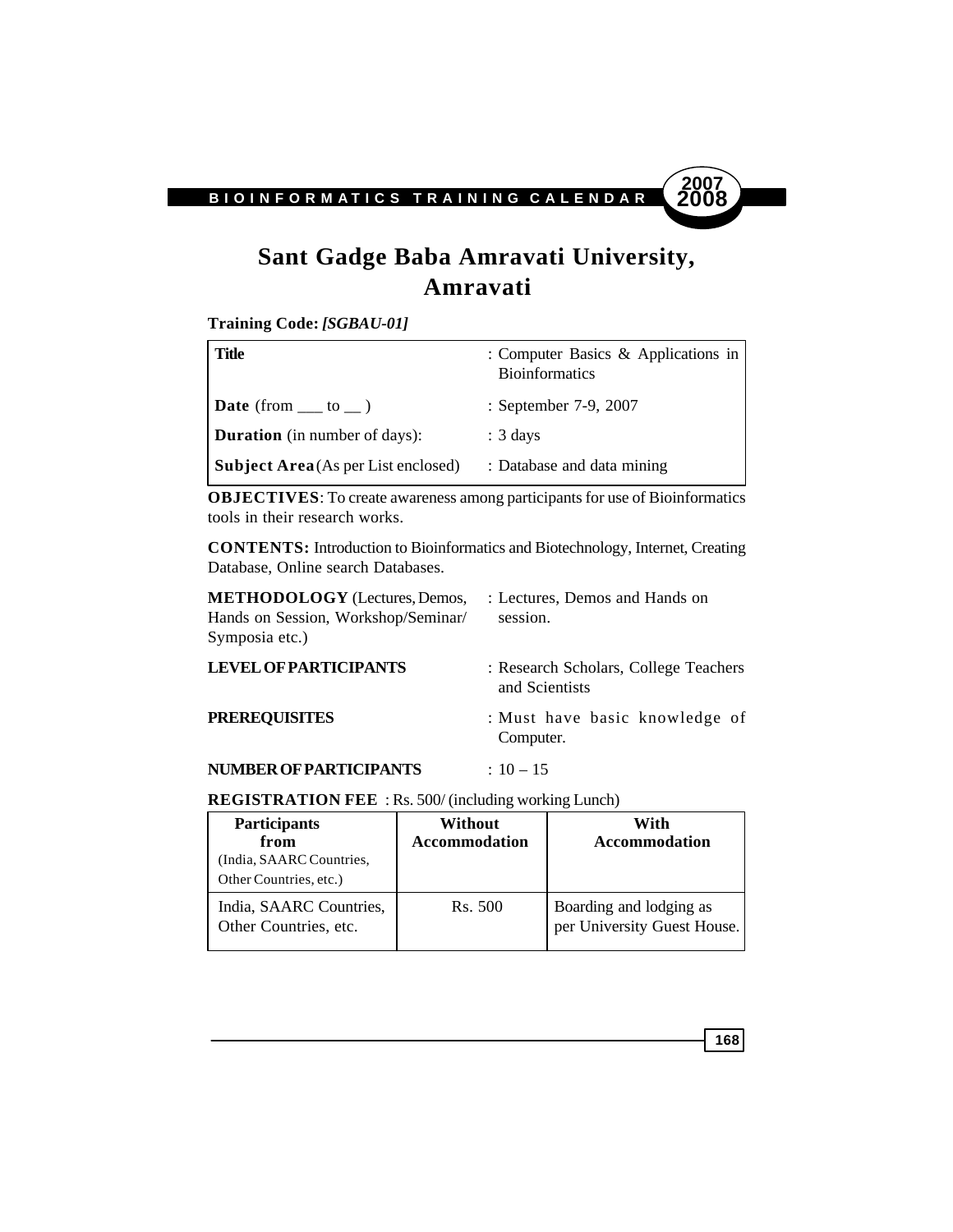**Training Code:** *[SGBAU-02]*

| <b>Title</b>                               | : Training programme on Bioinfor-<br>matics & Information Technology |
|--------------------------------------------|----------------------------------------------------------------------|
| <b>Date</b> (from $\_\_$ to $\_\)$ )       | : December, 28-30, 2007                                              |
| <b>Duration</b> (in number of days):       | $: 3 \text{ days}$                                                   |
| <b>Subject Area</b> (As per List enclosed) | : Genome & Proteome analysis /<br>Database and data mining           |

**OBJECTIVES**: To update the computer skill and knowledge of scientists & teaching faculties in the area of Bioinformatics, Information Technology & Information retrieval system.

**CONTENTS:** Bioinformatics & application of IT for R&D, CD ROM based databases retrieval, online database retrieval, Molecular modeling, Genomics, Proteomics, Biological Databases, Biological Sequence Analysis, Phylogeny.

**METHODOLOGY** (Lectures, Demos, : Lectures, Demos and Hands on Hands on Session, Workshop/Seminar/ session. Symposia etc.)

**2007**

**LEVEL OF PARTICIPANTS** : Research Scholars, Faculties from various discipline and Scientists

- **PREREQUISITES** : Must have basic knowledge of
	- Computer.

**NUMBER OF PARTICIPANTS** : 10 – 15

**REGISTRATION FEE** : Rs. 500/ (including working Lunch)

| <b>Participants</b><br>from<br>India, SAARC Countries,<br>Other Countries, etc.) | Without<br><b>Accommodation</b> | With<br>Accommodation                                  |
|----------------------------------------------------------------------------------|---------------------------------|--------------------------------------------------------|
|                                                                                  | Rs. 500                         | Boarding and lodging as per<br>University Guest House. |

#### **Contact Address : Dr. PRASAD A. WADEGAONKAR,** Coordinator

|               | <b>Phone</b> : $0721 - 2662207/08$ Ext. 267<br><b>Fax</b> : $0721 - 2662135$ , 2660949 |
|---------------|----------------------------------------------------------------------------------------|
|               | <b>E-mail</b> : prasadwadegaonkar@rediffmail.com                                       |
| Web–Address : | wadegaonkar@hotmail.com                                                                |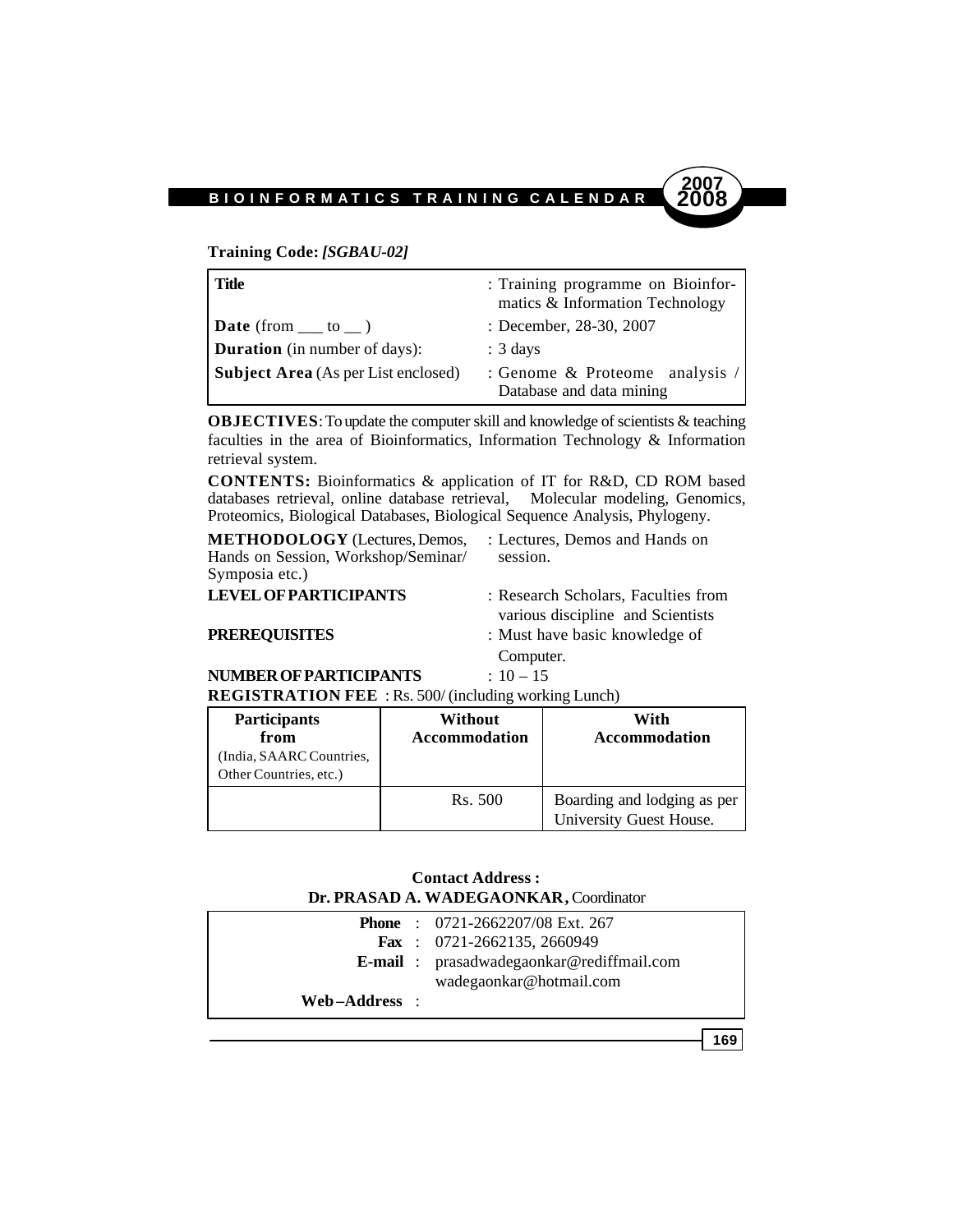

# **SVBPUA& T, Meerut**

**Training Code:** *[SVBPUAT-01]*

| Title                                      | : Database $\&$ software application in<br>Biological sciences |
|--------------------------------------------|----------------------------------------------------------------|
| $\vert$ Date (from __ to _)                | : Sep17, 2007 to Sept 30, 2007                                 |
| <b>Duration</b> (in number of days):       | $: 14 \text{ days}$                                            |
| <b>Subject Area</b> (As per List enclosed) | : Database $\&$ Data mining                                    |

**OBJECTIVES:** i) To familiarize the computational language, Biological database in Bioinformatics

> ii) Training on bioinformatics tools & software & their application indifferent fields of biological sciences

**CONTENTS:** Bioinformatics Web resources & tools, Role of computers and language in database, Use of software in protein and gene sequence alignment. Basics of Website development

| <b>METHODOLOGY</b> (Lectures, Demos,<br>Hands on Session, Workshop/Seminar/<br>Symposia etc.) | : Lectures, Demonstrations, Sequence<br>alignment analysis using software,<br>Hands on session        |
|-----------------------------------------------------------------------------------------------|-------------------------------------------------------------------------------------------------------|
| <b>LEVEL OF PARTICIPANTS</b>                                                                  | : Scientists, Research scholars, Post<br>graduate students in Biological science/<br>chemical/medical |
| <b>PREREQUISITES</b>                                                                          | : Minimum Science Graduate                                                                            |
| <b>NUMBER OF PARTICIPANTS</b>                                                                 | : 20                                                                                                  |

**REGISTRATION FEE** (if any):

| <b>Participants</b><br>from                        | Without<br><b>Accommodation</b>           | With<br><b>Accommodation</b> |
|----------------------------------------------------|-------------------------------------------|------------------------------|
| (India, SAARC Countries,<br>Other Countries, etc.) |                                           |                              |
| India                                              | Students Rs. 2000/-<br>Faculty Rs. 3000/- |                              |

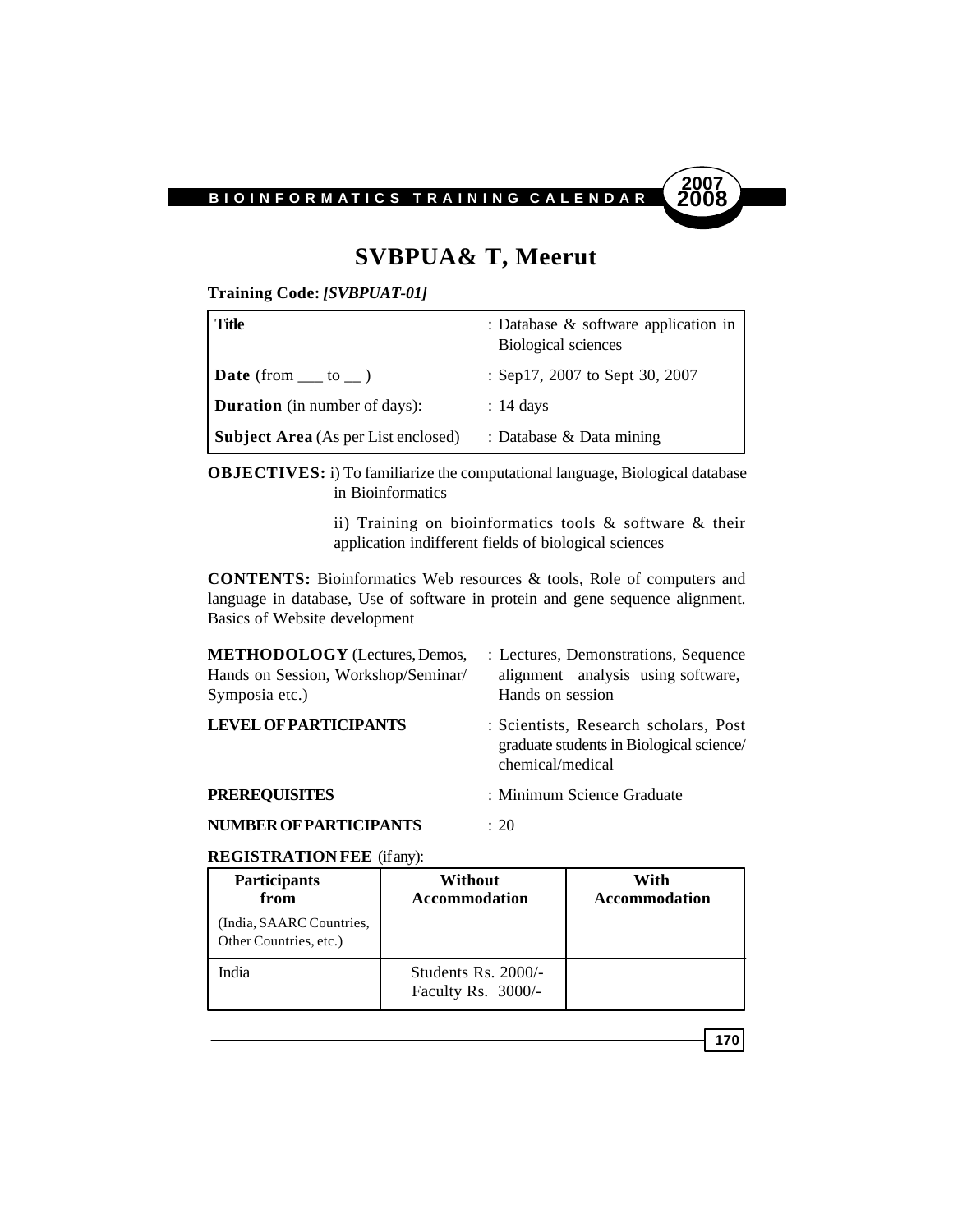



#### **Contact Address : Dr V.K.YADAV,** Coordinator

|               | <b>Phone</b> : $0121-2411536$        |
|---------------|--------------------------------------|
|               | <b>Fax</b> : $0121-2411505/2411515$  |
|               | <b>Email</b> : Vky_59@rediffmail.com |
| Web–Address : |                                      |

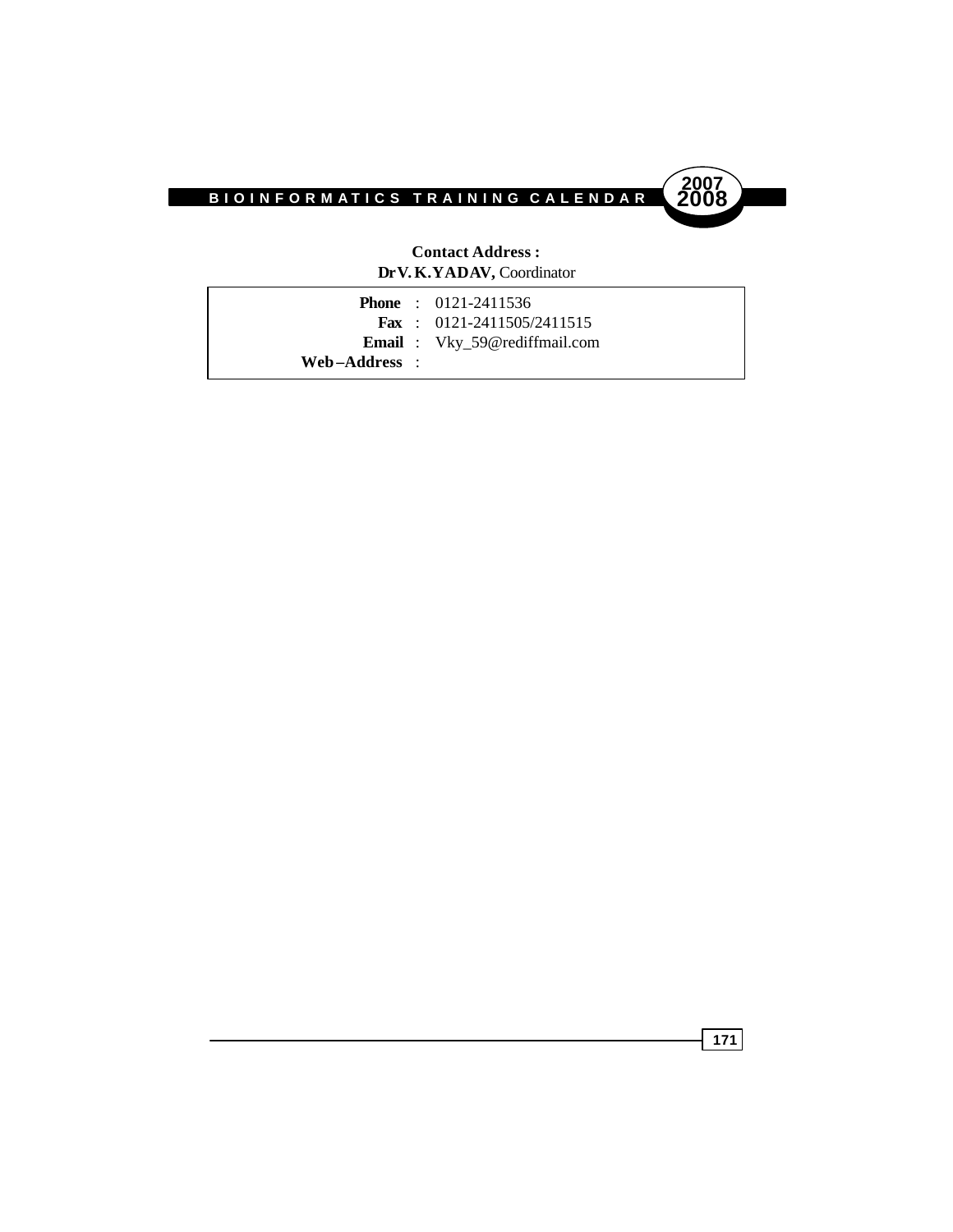

# **SVIMS University, Tirupati**

**Training Code:** *[SVIMS-01]*

| Title                                      | : In silico analysis of biomolecules<br>and drug designing           |  |
|--------------------------------------------|----------------------------------------------------------------------|--|
| <b>Date</b> (from $\_\_$ to $\_\)$ )       | : 8-10th August 2007                                                 |  |
| <b>Duration</b> (in number of days):       | $: 3 \text{ days}$                                                   |  |
| <b>Subject Area</b> (As per List enclosed) | : Genome & Proteome analysis and<br><b>Structural Bioinformatics</b> |  |

**OBJECTIVES**: To improve Bioinformatics teaching in biology teachers. To improve skills in bioinformatics applications in researchers involved in life science.

# **CONTENTS:** • Genomics & proteomics

- Biological sequence analysis
- Molecular modeling
- Docking studies

| <b>METHODOLOGY</b> (Lectures, Demos,<br>Hands on Session, Workshop/Seminar/<br>Symposia etc.) | : Lectures, demos and hands on<br>sessions                                                   |  |
|-----------------------------------------------------------------------------------------------|----------------------------------------------------------------------------------------------|--|
|                                                                                               |                                                                                              |  |
| <b>LEVEL OF PARTICIPANTS</b>                                                                  | : Research scholars / Lecturers from<br>universities and colleges.                           |  |
| <b>PREREQUISITES</b>                                                                          | : Printing of brochures, Scientific<br>programme details and manual                          |  |
| NUMBER OF PARTICIPANTS                                                                        | : 20                                                                                         |  |
| Boarding & lodging arrangements                                                               | : Working lunch, Tea will be served.                                                         |  |
|                                                                                               | Accommodation will be provided as<br>per the Request of participants with<br>minimal charges |  |

#### **Any other relevant information, if any**

#### **REGISTRATION FEE** (if any): Rs 500/-

| <b>Participants</b><br>from<br>(India, SAARC Countries,<br>Other Countries, etc.) | Without<br><b>Accommodation</b> | With<br><b>Accommodation</b> |
|-----------------------------------------------------------------------------------|---------------------------------|------------------------------|
| India                                                                             | $Rs 500/-$                      |                              |
|                                                                                   |                                 |                              |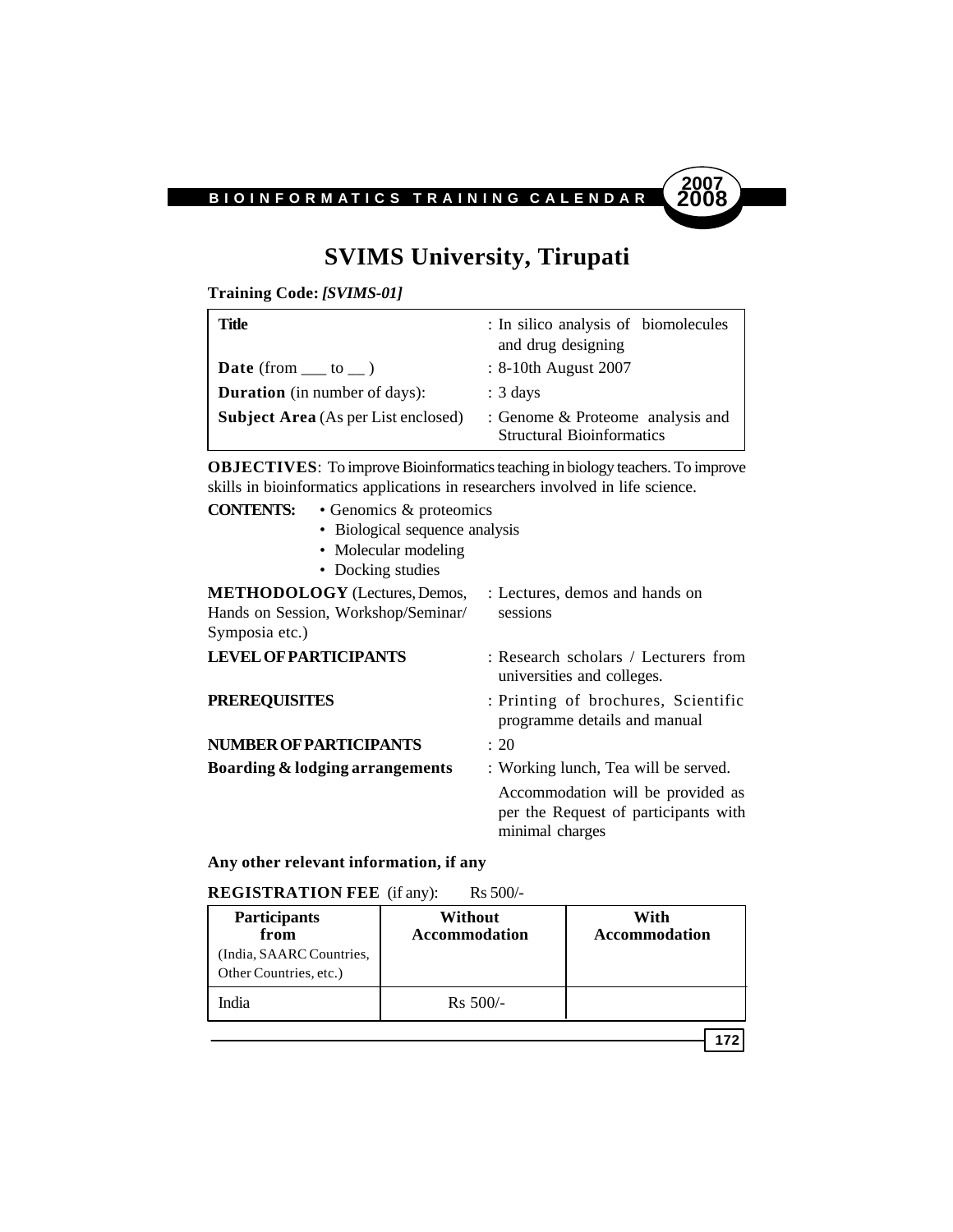#### **Training Code:** *[SVIMS-02]*

| Title                                      | : Drug designing: Problems and<br>prospects (National Conference) |  |
|--------------------------------------------|-------------------------------------------------------------------|--|
| <b>Date</b> (from $\_\_$ to $\_\)$ )       | $: 10th - 11th$ Jan, 2008                                         |  |
| <b>Duration</b> (in number of days):       | $: 2 \text{ days}$                                                |  |
| <b>Subject Area</b> (As per List enclosed) | : Structural Bioinformatics                                       |  |

**OBJECTIVES:** 1.To update the researchers and teachers working in the area of drug design

2.To provide a platform for exchange of ideas among researchers

| <b>CONTENTS:</b><br>Molecular modeling | <b>QSAR</b> Docking                                                                                                                   |
|----------------------------------------|---------------------------------------------------------------------------------------------------------------------------------------|
| <b>METHODOLOGY</b> (Lectures, Demos,   | : Lectures, paper/poster presentations                                                                                                |
| Hands on Session, Workshop/Seminar/    |                                                                                                                                       |
| Symposia etc.)                         |                                                                                                                                       |
| <b>LEVEL OF PARTICIPANTS</b>           | : Researchers, Students, Teachers                                                                                                     |
| <b>PREREQUISITES</b>                   | : Printing of brochures, Souvenir and<br>scientific program                                                                           |
| NUMBER OF PARTICIPANTS                 | $\div$ 20                                                                                                                             |
| Boarding & lodging arrangements etc.   | Working lunch and Tea will be served.<br>Accommodation as per the request of<br>participants will be provided with<br>minimal charges |

#### **Any other relevant information, if any REGISTRATION FEE** (if any): Rs 500/-

| Participants<br>from                               | Without<br><b>Accommodation</b> | With<br><b>Accommodation</b> |
|----------------------------------------------------|---------------------------------|------------------------------|
| (India, SAARC Countries,<br>Other Countries, etc.) |                                 |                              |
| ndia                                               | $Rs 500/-$                      |                              |

#### **Contact Address Dr. A. UMAMAHESWARI,** Coordinator

|               | <b>Phone</b> : 0877-2287727                  |
|---------------|----------------------------------------------|
|               | <b>Fax</b> : $0877 - 2286803$                |
|               | <b>E-mail</b> : aminenimaleswari@yahoo.co.in |
| Web–Address : |                                              |
|               |                                              |

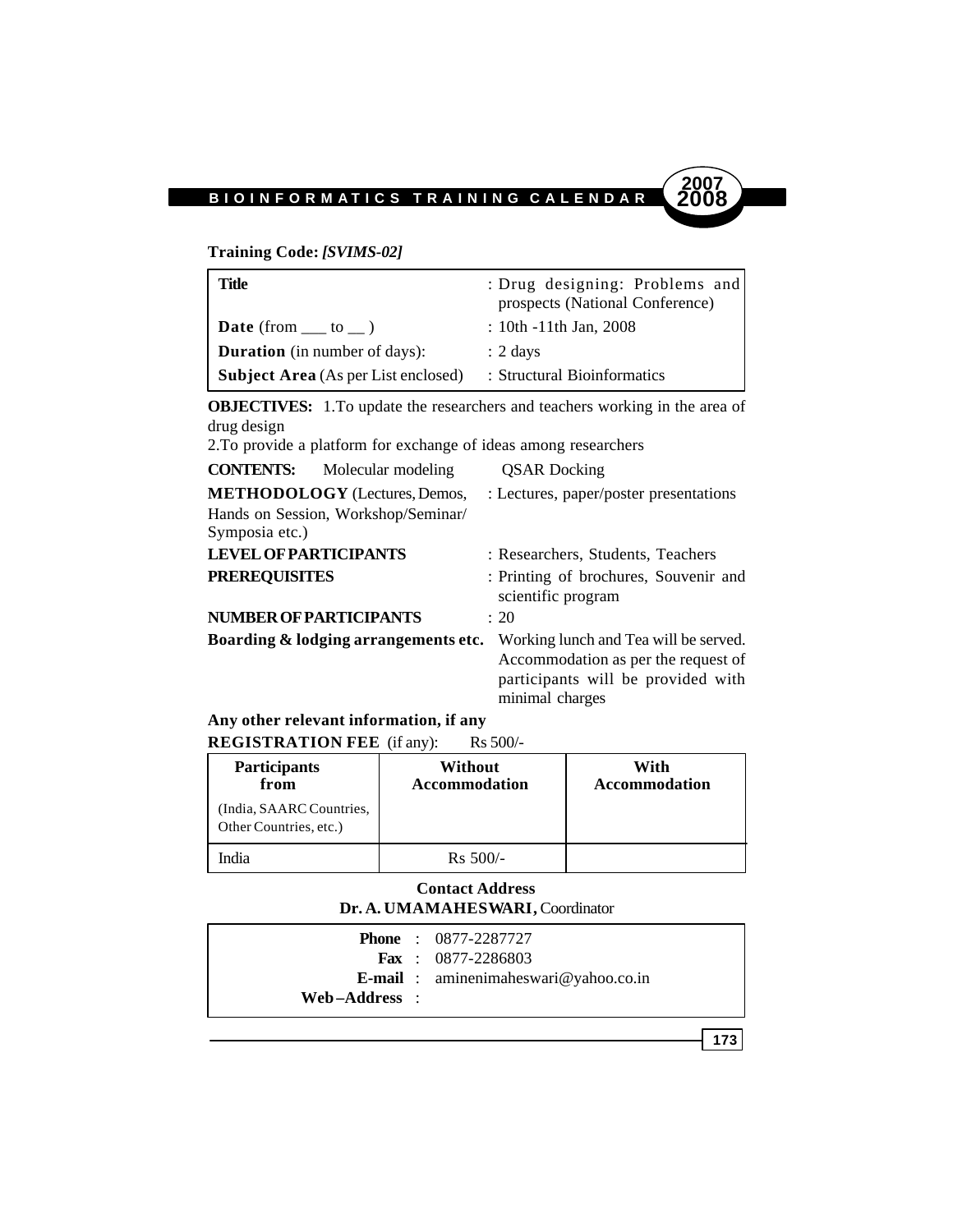

# **Sikkim State Council of Science and Technology**

**Training Code:** *[SCSTS-01]*

| Title                                      | : Introduction and Scope of Computa-<br>tional Biology |
|--------------------------------------------|--------------------------------------------------------|
| <b>Date</b> (from $\_\$ to $\_\)$ )        | : $17th - 19th$ September' 2007                        |
| <b>Duration</b> (in number of days):       | $: 3 \text{ days}$                                     |
| <b>Subject Area</b> (As per List enclosed) | : Computational Biology                                |

**OBJECTIVES:** The number of computer technologists is growing rapidly in the state. Hence, introducing computational biology to these technocrats would help to improve the human resource in the field of Bioinformatics.

**CONTENTS:** Introduction to Computational Biology, Algorithm, Sequence retrieval Analysis, Scope of Computational Biology.

| <b>METHODOLOGY</b> (Lectures, Demos,<br>Hands on Session, Workshop/Seminar/        | : Workshop (Lecturers and Demos)                                                    |
|------------------------------------------------------------------------------------|-------------------------------------------------------------------------------------|
| Symposia etc.)                                                                     |                                                                                     |
| <b>LEVEL OF PARTICIPANTS</b>                                                       | : Graduates, Post Graduates and Ph.D.<br>scholars, Line departments,<br>Researchers |
| <b>PREREQUISITES</b>                                                               | : Minimum Graduate with basic<br>computer knowledge                                 |
| <b>NUMBER OF PARTICIPANTS</b>                                                      | : 25                                                                                |
| <b>Boarding &amp; lodging arrangements etc.</b> Can be arranged on request but the | participants shall have to bear the<br>expenses                                     |

**Any other relevant information, if any**: **REGISTRATION FEE** (if any): Nil

| Participants                                       | Without              | With                                                                                           |
|----------------------------------------------------|----------------------|------------------------------------------------------------------------------------------------|
| from                                               | <b>Accommodation</b> | Accommodation                                                                                  |
| (India, SAARC Countries,<br>Other Countries, etc.) |                      | Accommodation shall be<br>arranged on request.<br>The participants shall make<br>the payments. |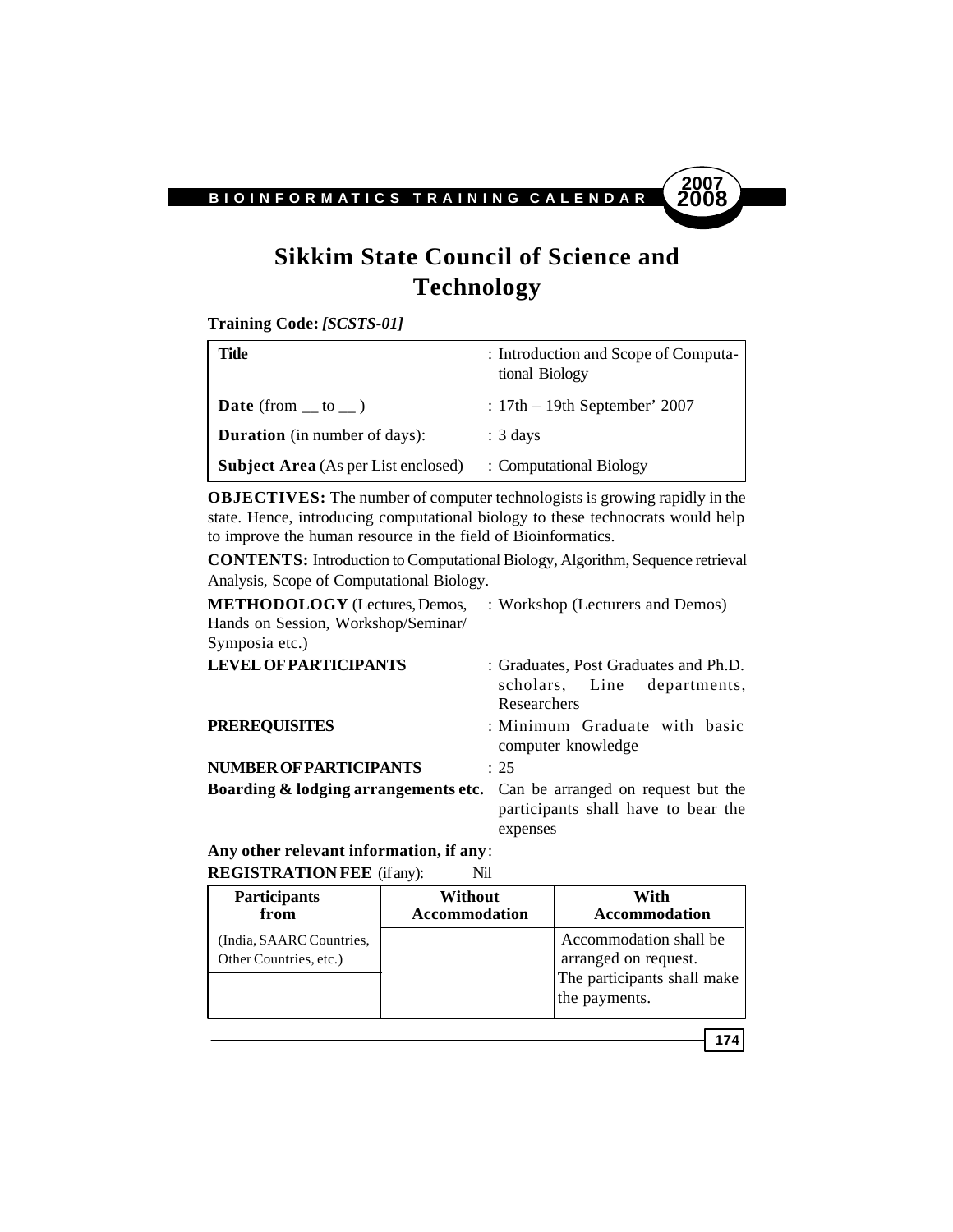#### **Training Code:** *[SCSTS-02]*

| Title                                      | : Environmental Genomics and<br><b>Biodiversity</b>        |
|--------------------------------------------|------------------------------------------------------------|
| <b>Date</b> (from $\_\$ to $\_\)$ )        | $: 19th - 21th$ November' 2007                             |
| <b>Duration</b> (in number of days):       | $: 3 \text{ days}$                                         |
| <b>Subject Area</b> (As per List enclosed) | : Bioinformatics in Environment and<br><b>Biodiversity</b> |

**OBJECTIVES:** To familiarize the participants with environmental bioinformatics and to create awareness on biodiversity.

**CONTENTS:** Environmental Genomics, Biological database management.

| <b>METHODOLOGY</b> (Lectures, Demos,<br>Hands on Session, Workshop/Seminar/<br>Symposia etc.) | : Workshop (Lecturers and Demos)                                                         |
|-----------------------------------------------------------------------------------------------|------------------------------------------------------------------------------------------|
| <b>LEVEL OF PARTICIPANTS</b>                                                                  | : Students, researchers, lecturers, line<br>departments, entrepreneurs and<br>ecologists |
| <b>PREREQUISITES</b>                                                                          | : Minimum graduate in life science with<br>knowledge of computer                         |
| <b>NUMBER OF PARTICIPANTS</b>                                                                 | : 25                                                                                     |
| <b>Boarding &amp; lodging arrangements etc.</b> Can be arranged on request but the            | participants shall have to bear the<br>expenses                                          |

**Any other relevant information, if any** --

#### **REGISTRATION FEE** (if any):Nil

| <b>Participants</b>                                | Without              | With                                                                                           |
|----------------------------------------------------|----------------------|------------------------------------------------------------------------------------------------|
| from                                               | <b>Accommodation</b> | <b>Accommodation</b>                                                                           |
| (India, SAARC Countries,<br>Other Countries, etc.) |                      | Accommodation shall be<br>arranged on request.<br>The participants shall make<br>the payments. |

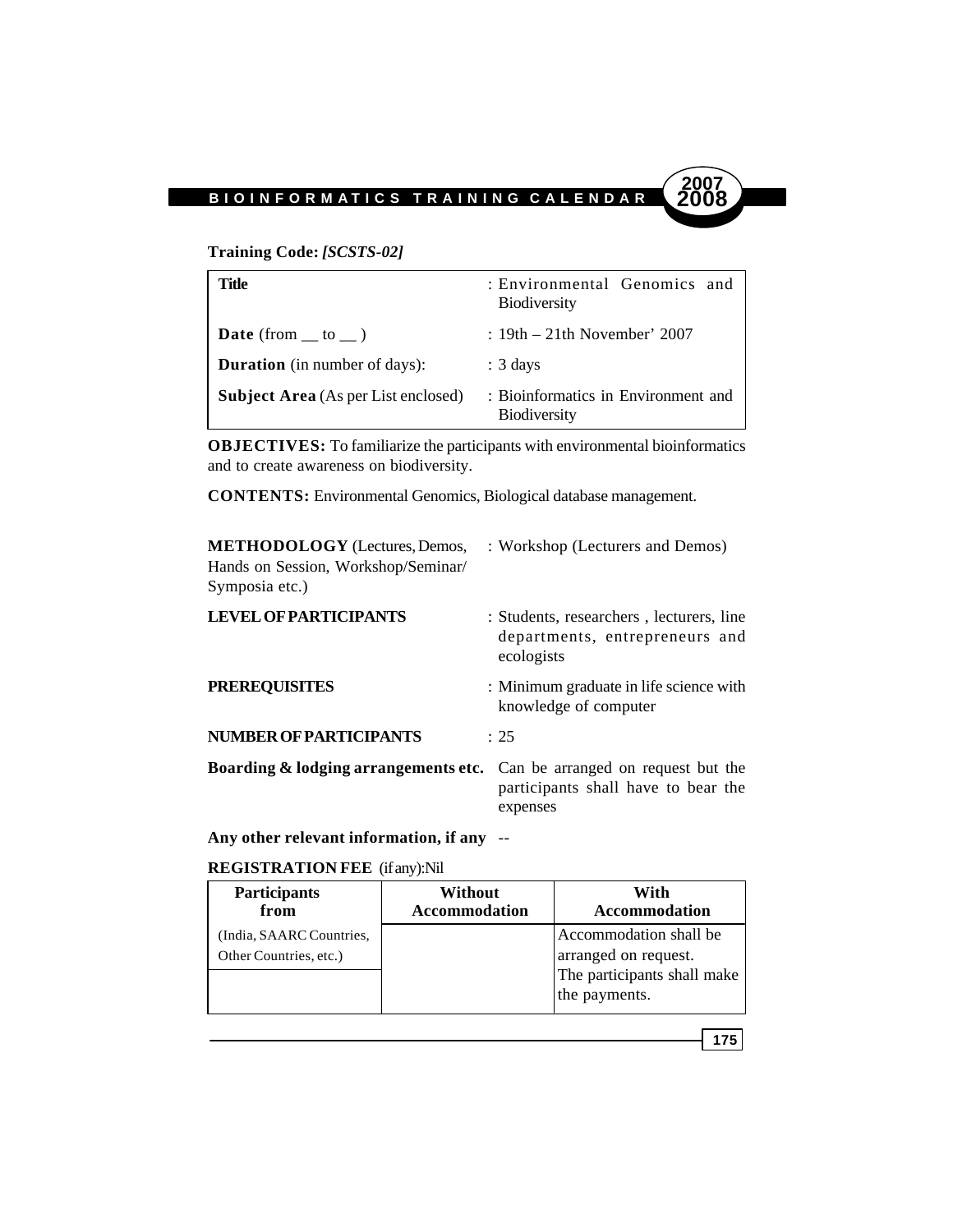



#### **Contact Address : Dr. B. C. BASISTHA,** Coordinator

|  | <b>Phone</b> : $+91-03592-205551, 228370$ |
|--|-------------------------------------------|
|  | <b>Fax</b> : $+91-03592-228764$           |
|  | <b>E-mail</b> : bits_skm@yahoo.com        |
|  | Web-Address : www.bitssikkim.gov.in       |
|  |                                           |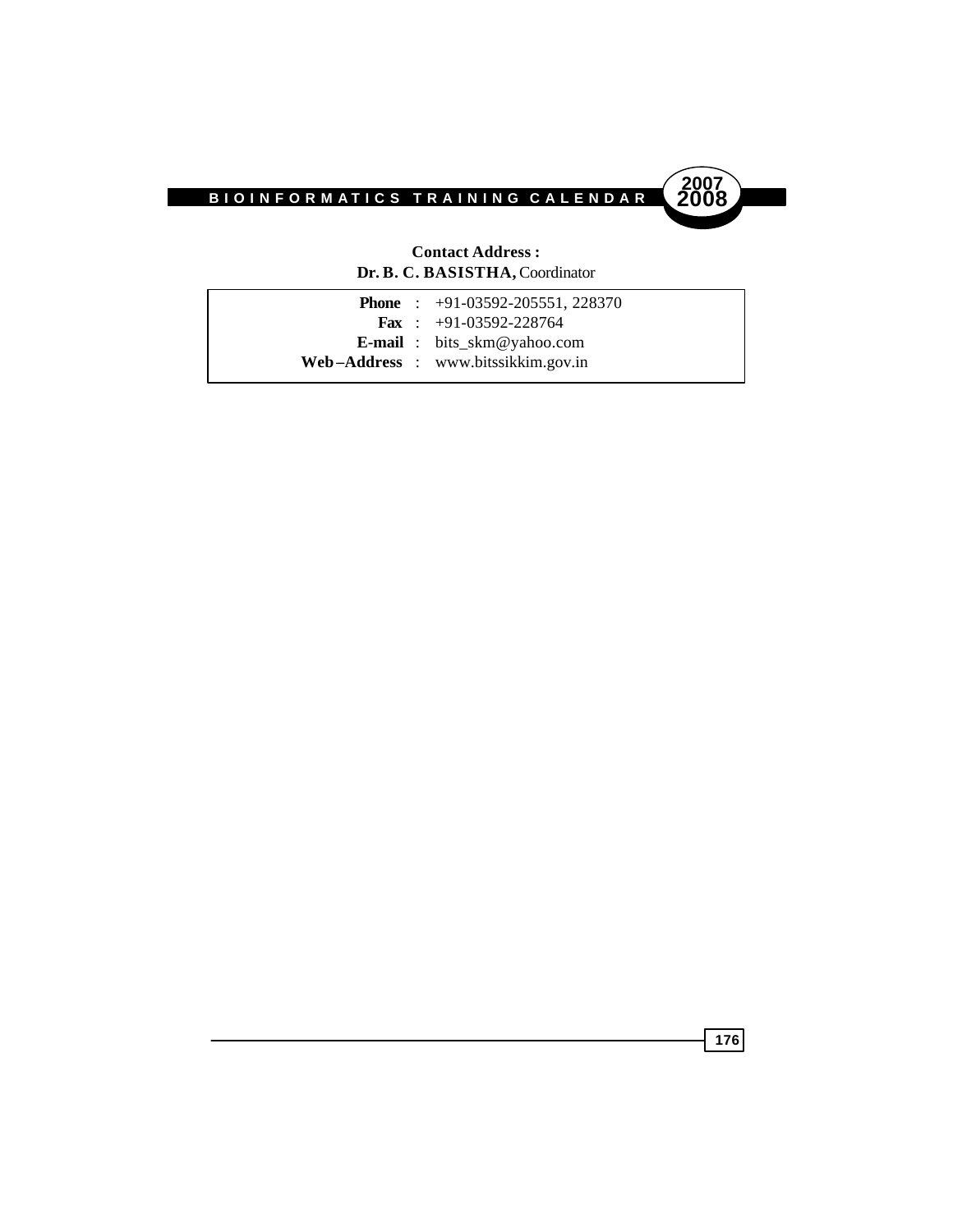## **T. M. Bhagalpur University, Bhagalpur**

**Training Code:** *[TMBU-01]*

| Title                                      | : Basics of tools & techniques in data<br>mining in bioinformatics. |
|--------------------------------------------|---------------------------------------------------------------------|
| <b>Date</b> (from $\_\_$ to $\_\)$ )       | : $26th - 28th$ July' $2007$                                        |
| <b>Duration</b> (in number of days):       | $: 3 \text{ days}$                                                  |
| <b>Subject Area</b> (As per List enclosed) | : Database and Data mining                                          |

**OBJECTIVES:** To train participants with tools and techniques in data mining.

**CONTENTS:** How data mining works, architecture for data mining, profitable applications And data mining software

**METHODOLOGY** (Lectures, Demos, Hands on Session, Workshop/Seminar/ Symposia etc.) : Lecturers, demonstration and hand on session

| <b>LEVEL OF PARTICIPANTS</b>  | : Students, research scholars, teachers<br>and technicians |  |
|-------------------------------|------------------------------------------------------------|--|
| <b>PREREQUISITES</b>          | $\therefore$ B.Sc. and above                               |  |
| <b>NUMBER OF PARTICIPANTS</b> | $\div$ 20                                                  |  |

**Boarding & lodging arrangements etc.**

**Any other relevant information, if any**

#### **REGISTRATION FEE** (if any):

| <b>Participants</b>                                | Without              | With          |
|----------------------------------------------------|----------------------|---------------|
| from                                               | <b>Accommodation</b> | Accommodation |
| (India, SAARC Countries,<br>Other Countries, etc.) |                      |               |
| India                                              | 1000                 | 2000          |
| <b>SAARC</b>                                       | 1500                 | 3000          |

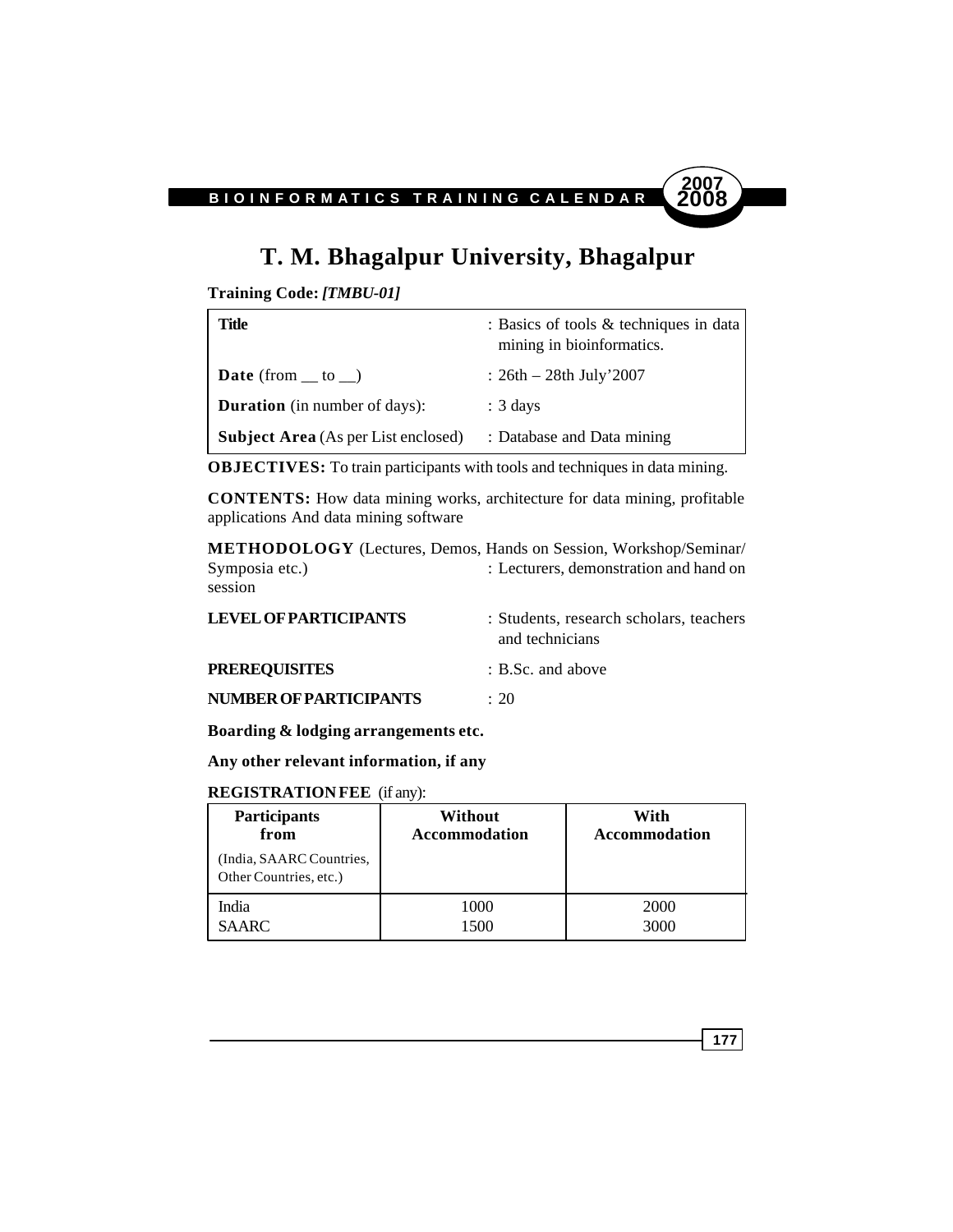#### **Training Code:** *[TMBU-02]*

| Title                                      | : Work shop on Molecular modeling |
|--------------------------------------------|-----------------------------------|
| <b>Date</b> (from $\_\$ to $\_\)$ )        | $: 22nd - 24th$ November'07       |
| <b>Duration</b> (in number of days):       | $: 3 \text{ days}$                |
| <b>Subject Area</b> (As per List enclosed) | : Structural Bioinformatics       |

**OBJECTIVES**: The workshop is aimed to teach the fundamentals of the computational methods of research as well as providing training in using the important software based on these areas.

**CONTENTS:** Introduction to Proteomics, proteins structure prediction, Bioinformatics and Molecular Modeling, Molecular Docking.

| <b>METHODOLOGY</b> (Lectures, Demos, | : Lectures, demonstration and hands on        |
|--------------------------------------|-----------------------------------------------|
| Hands on Session, Workshop/Seminar/  | session                                       |
| Symposia etc.)                       |                                               |
| <b>LEVEL OF PARTICIPANTS</b>         | : Teachers, research scholars and<br>students |
| <b>PREREQUISITES</b>                 | $\therefore$ M.Sc and above                   |
| NUMBER OF PARTICIPANTS               | : 20                                          |

**Boarding & lodging arrangements etc.**

**Any other relevant information, if any**

#### **REGISTRATION FEE** (if any):

| <b>Participants</b>                                | Without              | With                 |
|----------------------------------------------------|----------------------|----------------------|
| from                                               | <b>Accommodation</b> | <b>Accommodation</b> |
| (India, SAARC Countries,<br>Other Countries, etc.) |                      |                      |
| India                                              | 1000                 | 2000                 |
| <b>SAARC</b>                                       | 1500                 | 3000                 |

#### **Contact Address : Dr. R. P. UPADHYAYA,** Coordinator

|  | <b>Phone</b> : $+91-641-2501753+91-9431215481$    |
|--|---------------------------------------------------|
|  | <b>Fax</b> : $-2501932$                           |
|  | <b>E-mail</b> : ramprakash.upadyay@rediffmail.com |
|  | Web-Address : www.bioinformatics-tmbu.org.in      |

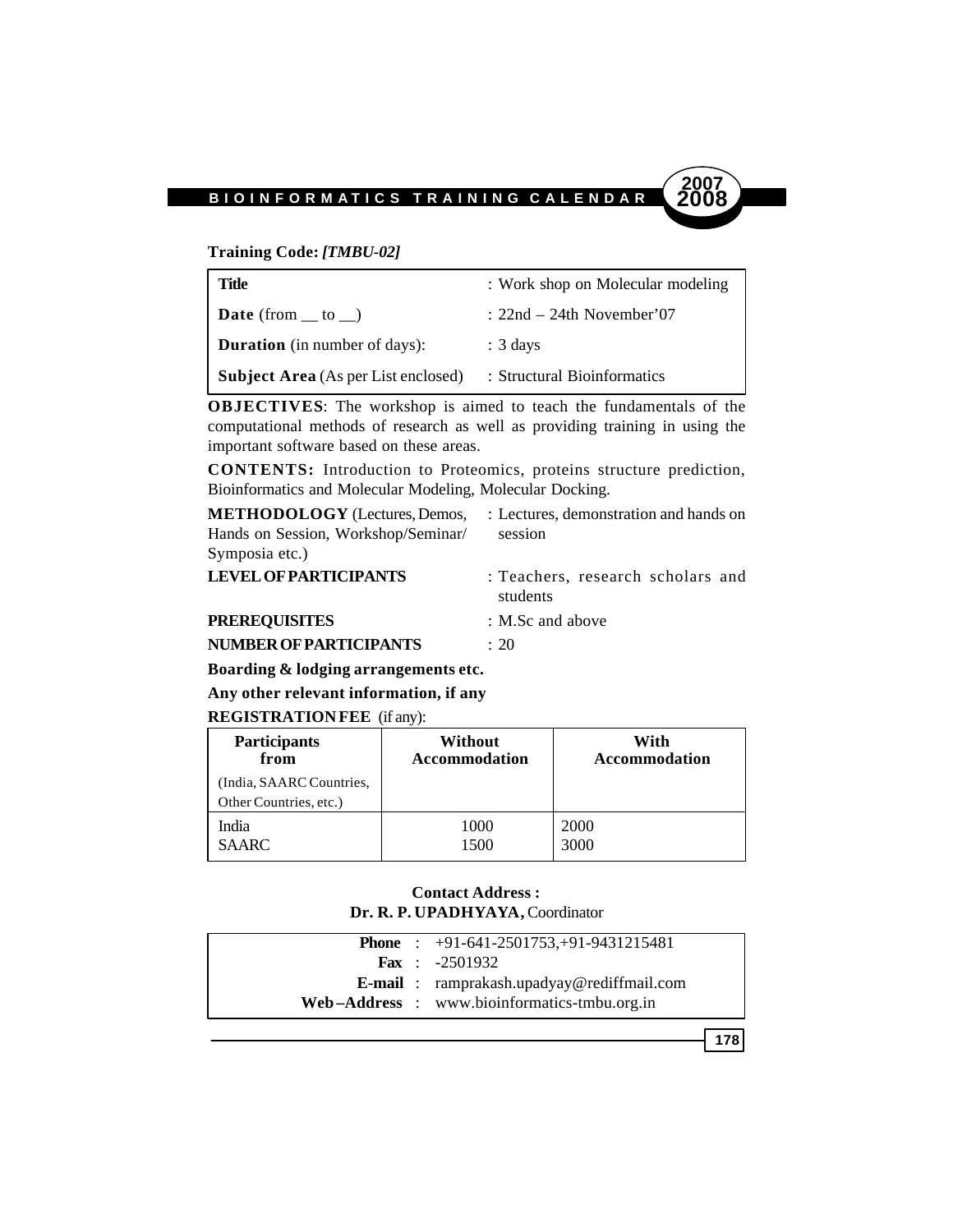## **Tamilnadu Agricultural University**

**Training Code:** *[TAU-01]*

| Title                               | : Training Programme on "Protein"<br>Modeling and Molecular Docking" |
|-------------------------------------|----------------------------------------------------------------------|
| <b>Date</b> (from $\_\$ to $\_\)$ ) | : 5-9, November, 2007                                                |
| <b>Duration</b>                     | $: 5$ Days                                                           |
| <b>Subject Area</b>                 | : Computational Biology                                              |

**OBJECTIVES:**To impart high level training in the field of Molecular Modeling and Computer Aided Drug Design to meet the requirements of drug and pharmaceutical Industry.

| <b>CONTENTS:</b><br>• Biological Database                                                     |                                              |  |  |
|-----------------------------------------------------------------------------------------------|----------------------------------------------|--|--|
| • Sequence Retrieval                                                                          |                                              |  |  |
| • Protein Visualization                                                                       |                                              |  |  |
| • Protein Modeling                                                                            |                                              |  |  |
| • Structure Refinement and Validation                                                         |                                              |  |  |
| • Molecular Docking                                                                           |                                              |  |  |
| • Receptor-Ligand Interactions                                                                |                                              |  |  |
| <b>METHODOLOGY</b> (Lectures, Demos,<br>Hands on Session, Workshop/Seminar/<br>Symposia etc.) | : Lectures, Demos and Hands on<br>Session    |  |  |
| <b>LEVEL OF PARTICIPANTS</b>                                                                  | : Students, Research Scholars and<br>Faculty |  |  |
| <b>PREREQUISITES</b>                                                                          | : M.Sc. / PhD. in Life sciences              |  |  |
| <b>NUMBER OF PARTICIPANTS</b>                                                                 | : 12                                         |  |  |
| <b>Boarding &amp; lodging arrangements etc.</b> : On Request                                  |                                              |  |  |
| Any other relevant information, if any:                                                       |                                              |  |  |

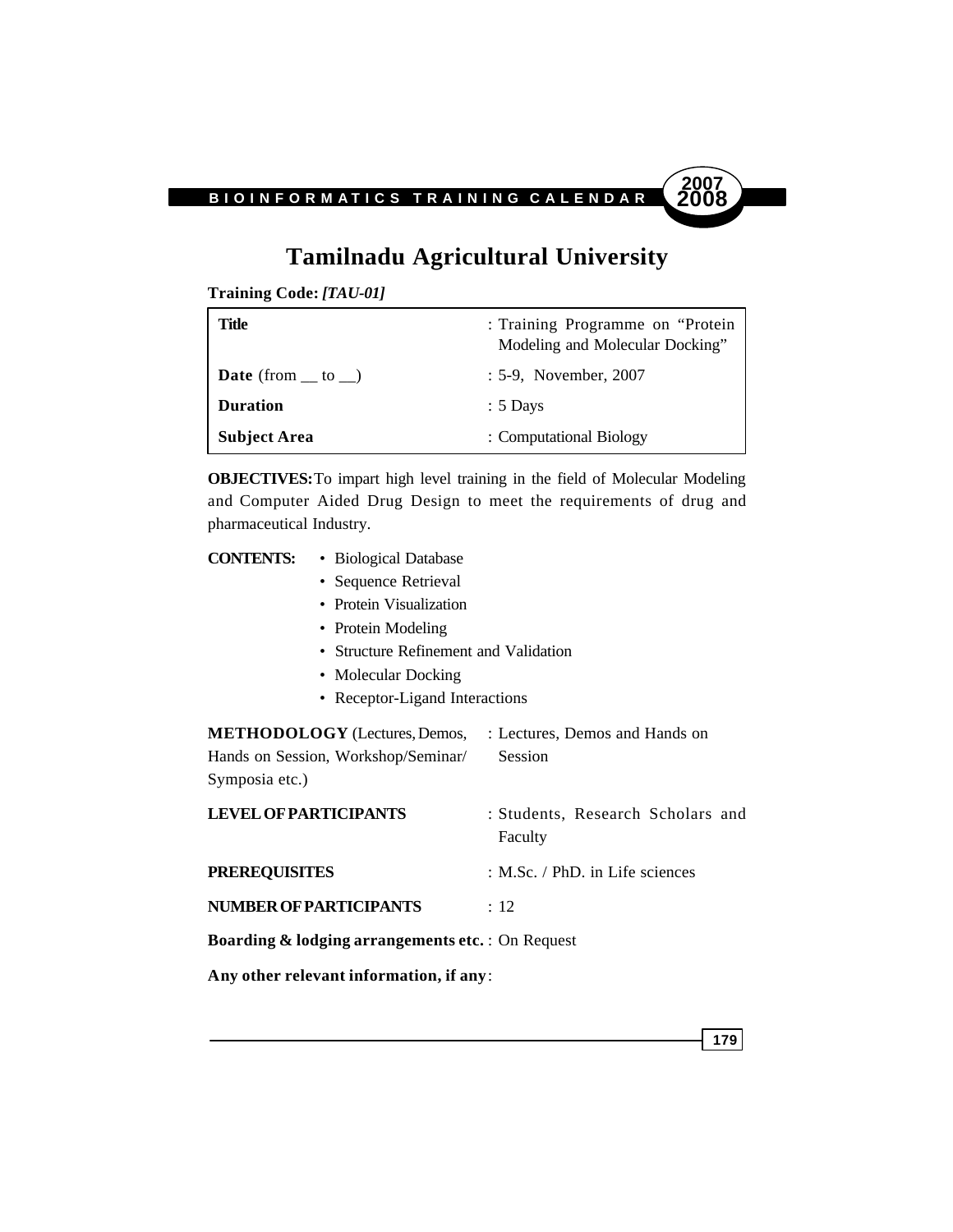

### **REGISTRATION FEE** (if any):

| <b>Participants</b><br>from | Without<br><b>Accommodation</b> | With<br><b>Accommodation</b> |
|-----------------------------|---------------------------------|------------------------------|
| (India, SAARC Countries,    |                                 |                              |
| Other Countries, etc.)      |                                 |                              |
| <b>Students</b>             | Rs. 1000                        |                              |
| Faculty, Research           | Rs. 1200                        |                              |
| <b>Scholars</b>             |                                 |                              |

#### **Contact Address : DR. P. BALASUBRAMANIAN,** Coordinator,

|  | <b>Phone</b> : $0422-6611453$      |
|--|------------------------------------|
|  | <b>Fax</b> : $0422 - 2431672$      |
|  | <b>E-mail</b> : biotech@tnau.ac.in |
|  | Web-Address : www.cpmbtnau.org     |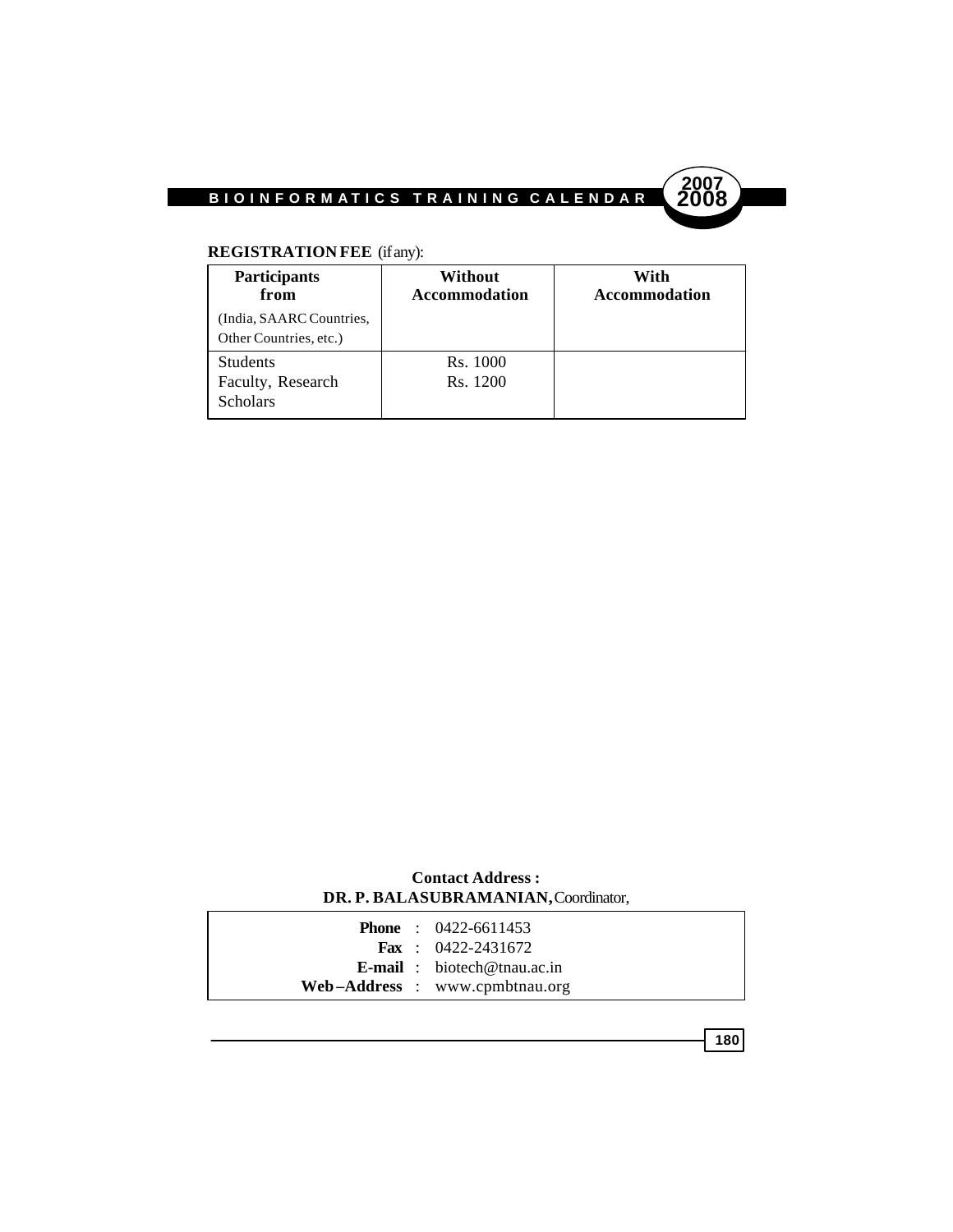## **Tropical Botanic Garden and Research Institute**

**Training Code:** *[TBGRI-01]*

| Title                                      | : Organization of biodiversity database<br>using Microsoft Access 2003 |
|--------------------------------------------|------------------------------------------------------------------------|
| Date                                       | $\pm$ 16th July to 20th July 2007                                      |
| <b>Duration</b> (in number of days):       | $: 5 \text{ days}$                                                     |
| <b>Subject Area</b> (As per List enclosed) | : Bioinformatics in Environment and<br><b>Biodiversity</b>             |

**OBJECTIVES**: To impart training to the researchers for organizing biodiversity databases using computational tools and interlinking of biodiversity information resources.

**CONTENTS:** Nature of biodiversity data, inventory of biodiversity databases, formulation of data format for biodiversity database organization, methods of database organization and MS access 2003.

| <b>METHODOLOGY</b>                                                                   | : Lectures, Demos, Hands on Session/<br>workshop                                                   |
|--------------------------------------------------------------------------------------|----------------------------------------------------------------------------------------------------|
| <b>LEVEL OF PARTICIPANTS</b>                                                         | : Teachers, Post Graduate and Ph.D.<br>students                                                    |
| <b>PREREQUISITES</b>                                                                 | : Knowledge in biodiversity and<br>computer operation                                              |
| <b>NUMBER OF PARTICIPANTS</b>                                                        | $\div$ 10                                                                                          |
| <b>Boarding &amp; lodging arrangements etc.</b> Participants will have to bear their | own expenses. However, on prior<br>intimation, arrangements of boarding<br>and lodging can be made |
|                                                                                      |                                                                                                    |

**Any other relevant information, if any** Nil **REGISTRATION FEE** (if any):

| <b>Participants</b><br>from                        | Without<br><b>Accommodation</b> | With<br><b>Accommodation</b> |
|----------------------------------------------------|---------------------------------|------------------------------|
| (India, SAARC Countries,<br>Other Countries, etc.) |                                 |                              |
|                                                    | $Rs. 200/-$                     | $Rs. 1000/-$                 |

**181**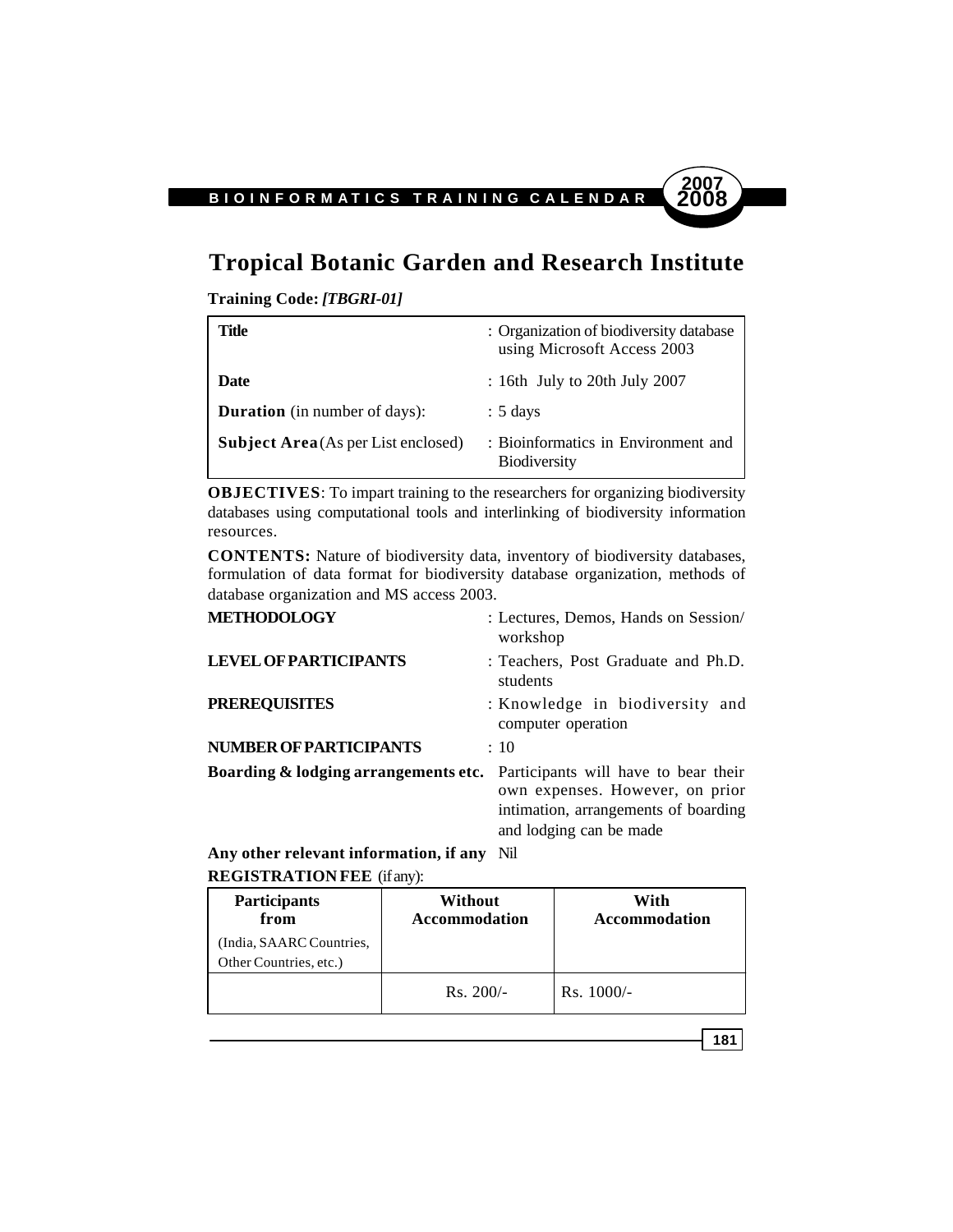#### **Training Code:** *[TBGRI-02]*

| <b>Title</b>                               | : Statistical analysis of biological data<br>using computational tools |  |
|--------------------------------------------|------------------------------------------------------------------------|--|
| <b>Date</b> (from $\_\$ to $\_\)$ )        | : 10th September, 2007 to 14th<br>September, 2007)                     |  |
| <b>Duration</b> (in number of days):       | $: 5 \text{ days}$                                                     |  |
| <b>Subject Area</b> (As per List enclosed) | : Computational Biology                                                |  |

**OBJECTIVES**: To impart training to the researchers for statistical analyzing of their research data with the help of computational tools.

**CONTENTS:** Nature of biological data, statistical approach in biological research, statistical analysis such as average, standard deviation, standard error, coefficient of variations, frequency distribution, one way and two way ANOVA, regression analysis, correlation analysis, T test, Duncan's Multiple Range test, etc. and creation of different types of graphic representation of data using Microsoft Excel.

| <b>METHODOLOGY</b>                                                                   | : Lectures, Demos, Hands on Session<br>workshop                                                    |
|--------------------------------------------------------------------------------------|----------------------------------------------------------------------------------------------------|
| <b>LEVEL OF PARTICIPANTS</b>                                                         | : Teachers, Post Graduate and Ph.D.<br>students                                                    |
| <b>PREREQUISITES</b>                                                                 | : Knowledge in computer operation                                                                  |
| <b>NUMBER OF PARTICIPANTS</b>                                                        | $\div$ 10                                                                                          |
| <b>Boarding &amp; lodging arrangements etc.</b> Participants will have to bear their | own expenses. However, on prior<br>intimation, arrangements of boarding<br>and lodging can be made |

**Any other relevant information, if any** Nil

#### **REGISTRATION FEE** (if any):

| <b>Participants</b><br>from                        | Without<br><b>Accommodation</b> | With<br><b>Accommodation</b> |
|----------------------------------------------------|---------------------------------|------------------------------|
| (India, SAARC Countries,<br>Other Countries, etc.) |                                 |                              |
|                                                    | $Rs. 200/-$                     | $Rs. 1000/-$                 |

**182**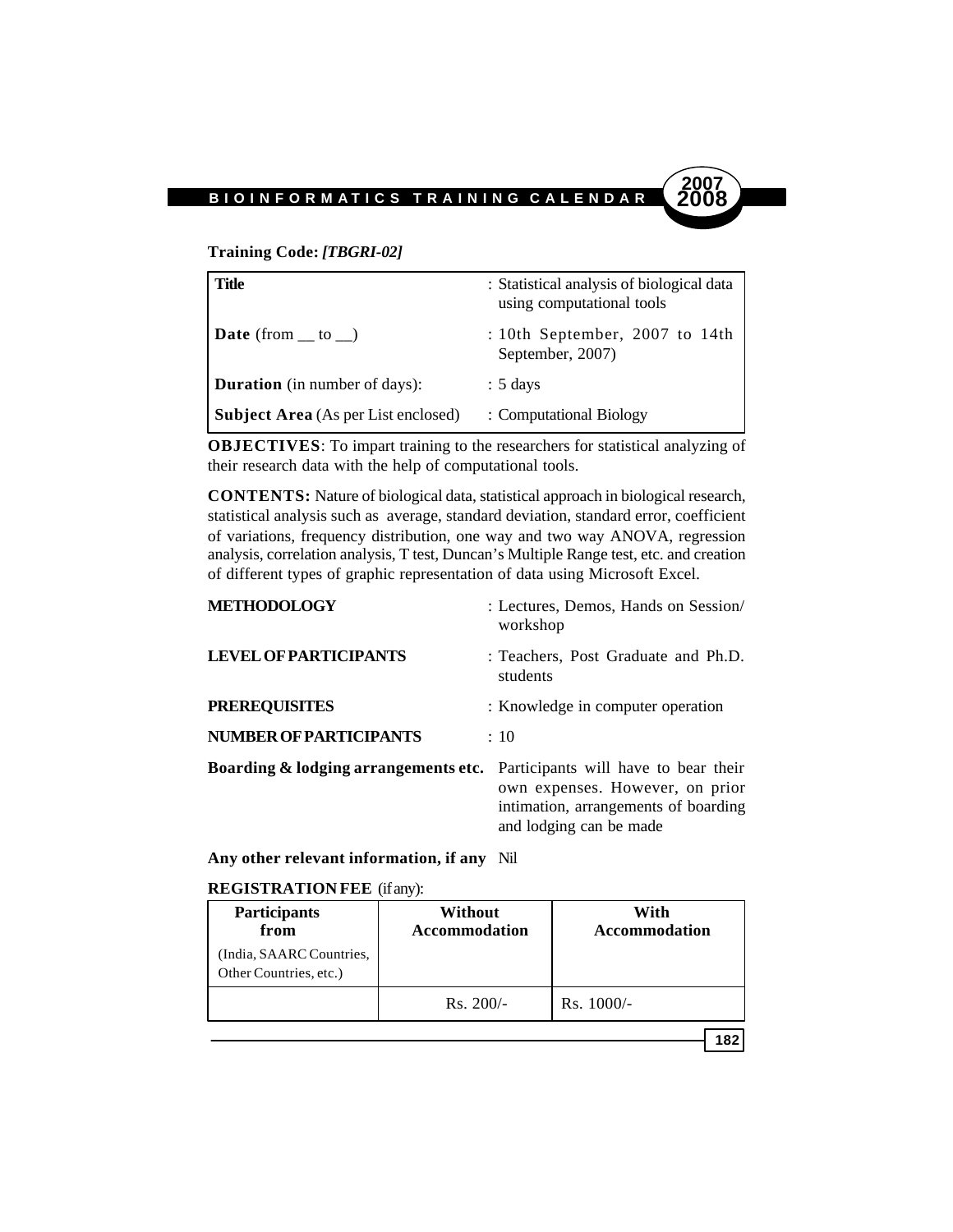#### **Training Code:** *[TBGRI-03]*

| Title                                      | : Organisation of biodiversity<br>databases, statistical analysis of<br>biological data and applications of<br>bioinformatics tools for biological<br>data management and interpretation. |
|--------------------------------------------|-------------------------------------------------------------------------------------------------------------------------------------------------------------------------------------------|
| <b>Date</b>                                | : $3^{\text{rd}}$ - $23^{\text{rd}}$ January 2008                                                                                                                                         |
| <b>Duration</b> (in number of days):       | $: 21 \text{ days}$                                                                                                                                                                       |
| <b>Subject Area</b> (As per List enclosed) | : Bioinformatics in Environment and<br><b>Biodiversity</b>                                                                                                                                |

**OBJECTIVES:** Empowering the college teachers by imparting training in biodiversity data management, statistical analysis of data in computers and interpretation of data using bioinformatics tools.

**CONTENTS:** Nature of biodiversity data, inventory of biodiversity databases, formulation of data format for biodiversity database organization, methods of database organization and MS Access 2003. Introduction to statistics, applications and limitations of statistics, statistical approach in biological research, statistical analysis such as average, standard deviation, standard error, coefficient of variations, frequency distribution, one way and two way ANOVA, regression analysis, correlation analysis, T test, Duncan's Multiple Range test, etc. and creation of different types of graphic representation of data using Microsoft Excel. Introduction to DNA bar coding, methodology of DNA bar coding and application of DNA bar coding.

| <b>METHODOLOGY</b>                                                                     | : Lectures, Demos, Hands on Session                                                                |
|----------------------------------------------------------------------------------------|----------------------------------------------------------------------------------------------------|
|                                                                                        | workshop                                                                                           |
| <b>LEVEL OF PARTICIPANTS</b>                                                           | : College teachers                                                                                 |
| <b>PREREQUISITES</b>                                                                   | : Knowledge in biodiversity and                                                                    |
|                                                                                        | computer operation                                                                                 |
| NUMBER OF PARTICIPANTS                                                                 | $\div$ 10                                                                                          |
| <b>Boarding &amp; lodging arrangements etc.</b> : Participants will have to bear their | own expenses. However, on prior<br>intimation, arrangements of boarding<br>and lodging can be made |
| Any other relevant information, if any: Nil                                            |                                                                                                    |

**183**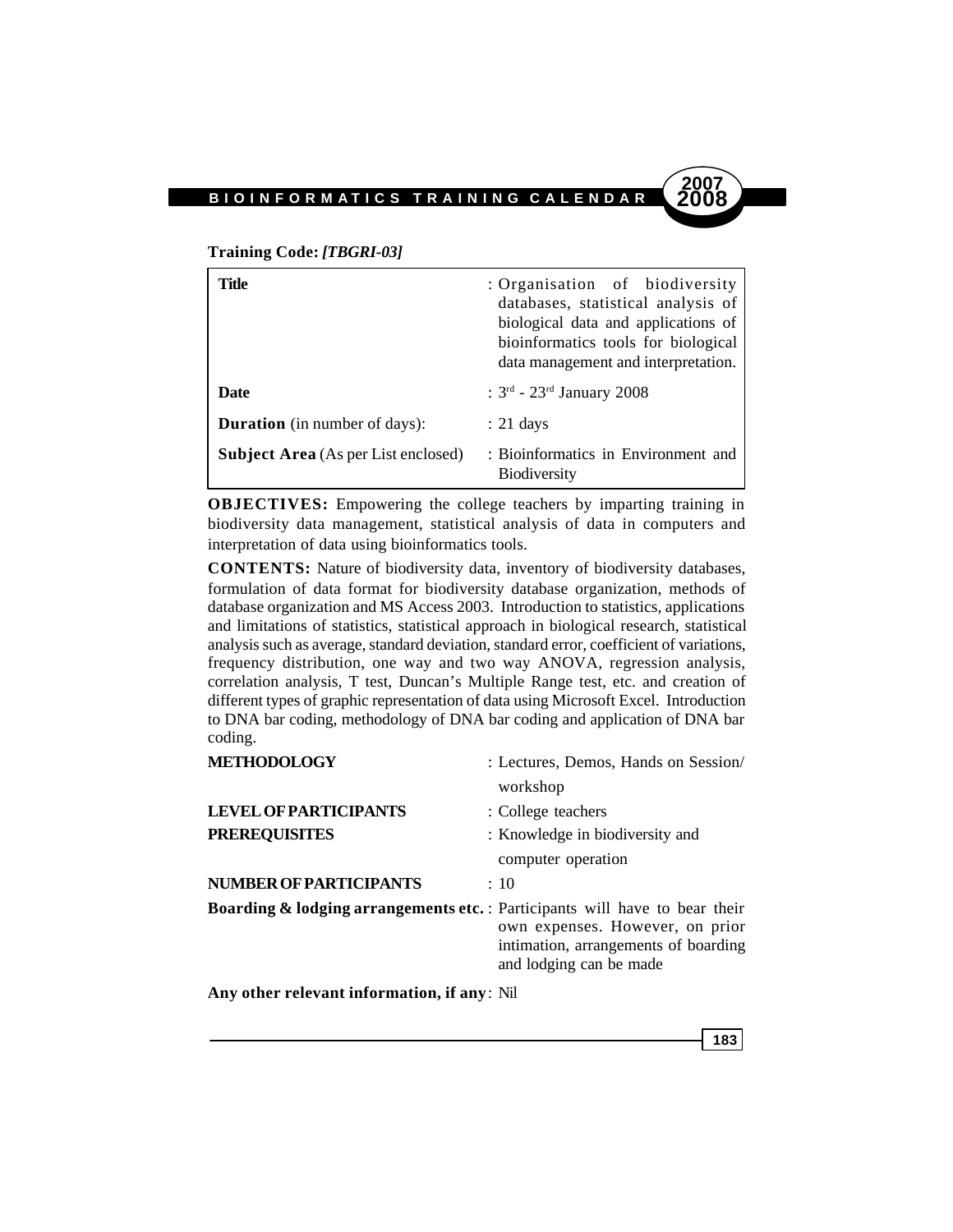

### **REGISTRATION FEE** (if any):

| <b>Participants</b>                                | Without              | With                 |
|----------------------------------------------------|----------------------|----------------------|
| from                                               | <b>Accommodation</b> | <b>Accommodation</b> |
| (India, SAARC Countries,<br>Other Countries, etc.) |                      |                      |

#### **Contact Address : Dr. P. N. KRISHNAN,** Coordinator

|                            | <b>Phone</b> : 0471 2753050, 0472 2869622,<br>0472 2869226 |
|----------------------------|------------------------------------------------------------|
|                            | Fax: 0471 2753050, 0472 2869246                            |
|                            | <b>E-mail</b> : tbgri@sancharnet.in                        |
| Web-Address : www.tbgri.in |                                                            |
|                            | www.bioinfotbgri.org                                       |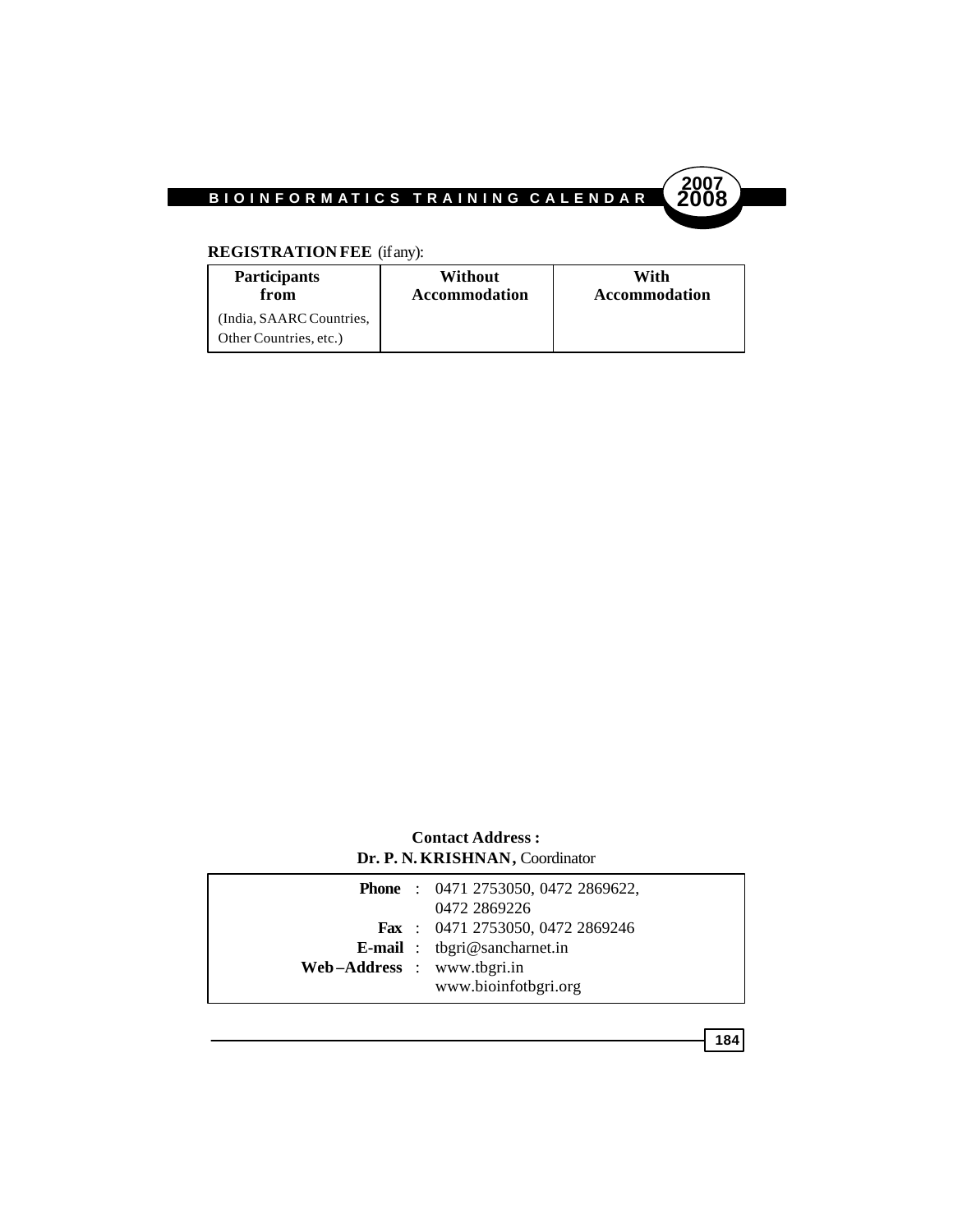# **2007**

**185**

## **University of Allahabad**

**Training Code:** *[BIFUA-01]*

| Title                                      | : International Workshop<br>on<br><b>Computational Systems Biology</b> |
|--------------------------------------------|------------------------------------------------------------------------|
| <b>Date</b> (from $\_\_$ to $\_\)$ )       | : September 25- 29, 2007                                               |
| <b>Duration</b> (in number of days):       | : Five days                                                            |
| <b>Subject Area</b> (As per List enclosed) | : Networks, Pathways and System<br>biology                             |

**OBJECTIVES:** Certain patterns in biologic sequences have been conserved during the course of evolution. Most of these have carried important biological functions. Metabolic pathways have evolutionary importance as they have been conserved among prokaryotes and among Eukaryotes. In understanding disease, the most common consideration is given to metabolic enzymes inasmuch as these proteins are the natural choice for designing drugs.The workshop is aimed to bring together molecular biologists, computational biologists and geneticists to understand and offer how to cure a disease by adopting a systems biologic approach.

**CONTENTS:** There will be invited Lectures from experts from different institutions(JNU, CDRI, ITRC, I I Sc, MKU, IITs to name a few) in the country. There will be lectures each day followed by demos in the Computing Labs. The last day there will be a Mini-symposium for some young academics for presenting their papers. The areas covered will be principally on , but not limited to, Metabolomics, Computational Biology, Systems Biology, Drug Designing, Functional Genomics and Molecular Modeling.

| <b>METHODOLOGY</b> (Lectures, Demos,<br>Hands on Session, Workshop/Seminar/<br>Symposia etc.) | : There will be Lectures from invited<br>speakers followed by presentations by<br>participants in the form of a workshop<br>and demos in the Computing labs.                                                                                                                                     |
|-----------------------------------------------------------------------------------------------|--------------------------------------------------------------------------------------------------------------------------------------------------------------------------------------------------------------------------------------------------------------------------------------------------|
| <b>LEVEL OF PARTICIPANTS</b>                                                                  | : The workshop is intended for<br>University Faculty, College teachers,<br>Mid-level scientists, research scholars<br>students interested<br>and<br>in.<br>computational biologic and Systems<br>biologic approach to understanding<br>human diseases as well as in the area<br>of metabolomics. |
| <b>PREREQUISITES</b>                                                                          | : Students enrolled in or having passed<br>in Master's Program in Biochemistry,                                                                                                                                                                                                                  |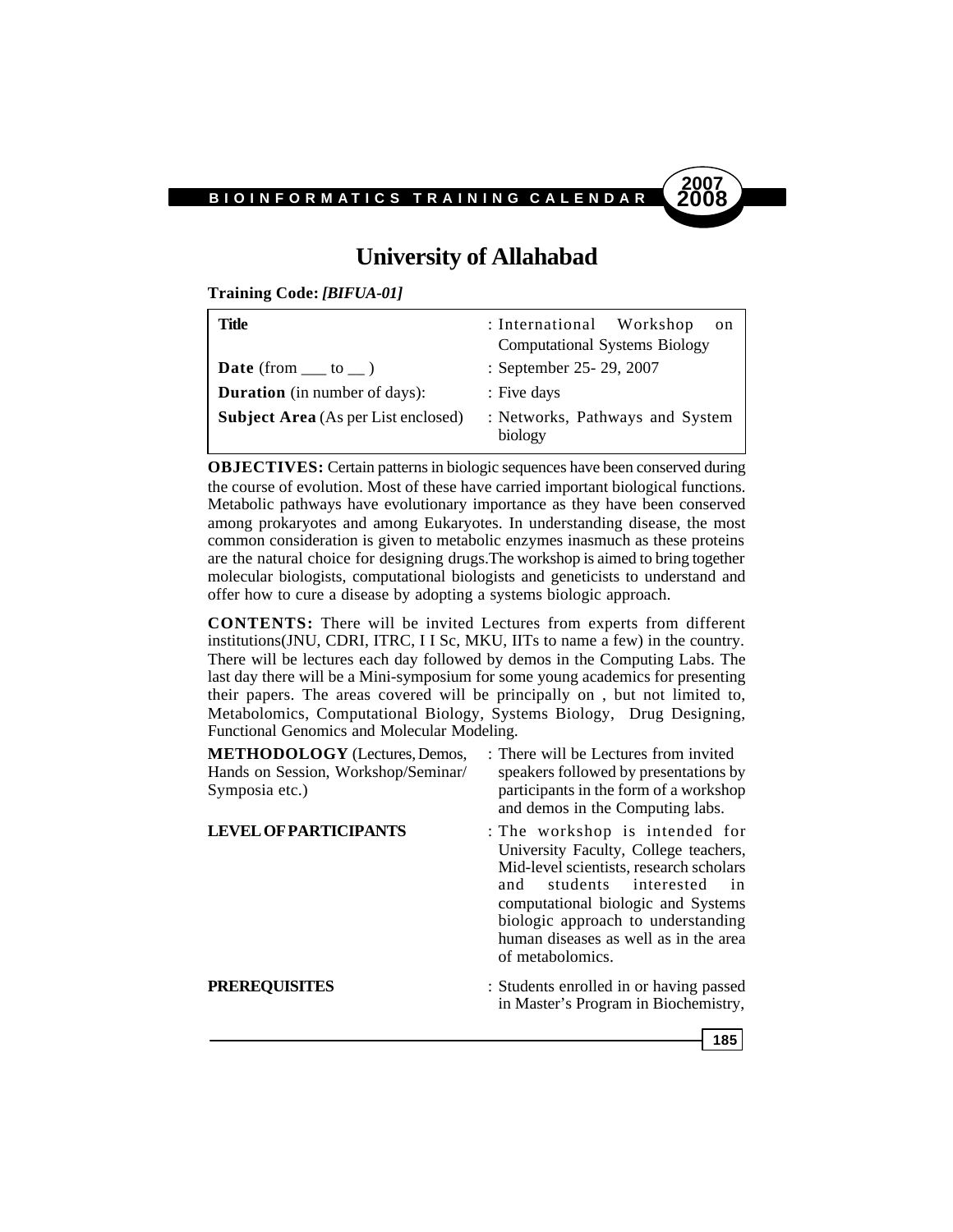Bioinformatics, Zoology, Botany Chemistry, Computer Science and Microbiology and B.Sc. in Applied Sciences as well as research scholars pursuing thesis work in any area of Bioinformatics, especially Metabolomics.

area may be sent to the Coordinator

by the deadline.

**2007**

| <b>NUMBER OF PARTICIPANTS</b>          | : 20 from India and 10 from SAARC<br>nations                                                                                                                    |
|----------------------------------------|-----------------------------------------------------------------------------------------------------------------------------------------------------------------|
| Boarding & lodging arrangements etc.   | Students will be accommodated in<br>student hostels. Outstation<br>participants will be required to pay<br>advance for booking accommodation<br>in city hotels. |
| Any other relevant information, if any | Announcement will be made on the<br>web as well as by DBT- circulars and<br>Calendar . Abstracts in the indicated                                               |

#### **REGISTRATION FEE** (if any):

| <b>Participants</b><br>from<br>(India, SAARC Countries,<br>Other Countries, etc.) | Without<br><b>Accommodation</b>         | With<br>Accommodation                  |
|-----------------------------------------------------------------------------------|-----------------------------------------|----------------------------------------|
| <b>Students</b><br>Faculty<br>Participants from<br><b>SAARC</b> Nations           | Rs. 500<br>Rs. 1000<br><b>US \$ 200</b> | Rs. 750<br>Rs. 2000<br><b>US \$400</b> |

#### **Contact Address : Prof. DWIJENDRA K GUPTA,** Coordinator

|  | <b>Phone</b> : 0532-2461861 (IIDS Office)           |
|--|-----------------------------------------------------|
|  | 09335150718 (Cell)                                  |
|  | <b>Fax</b> : 0532-2445733; 0532-2461157( VC Office) |
|  | E-mail: dwijenkumar@rediffmail.com                  |
|  | dwijenkumar@gmail.com                               |
|  | Web-Address : www.alldunipio.org                    |
|  |                                                     |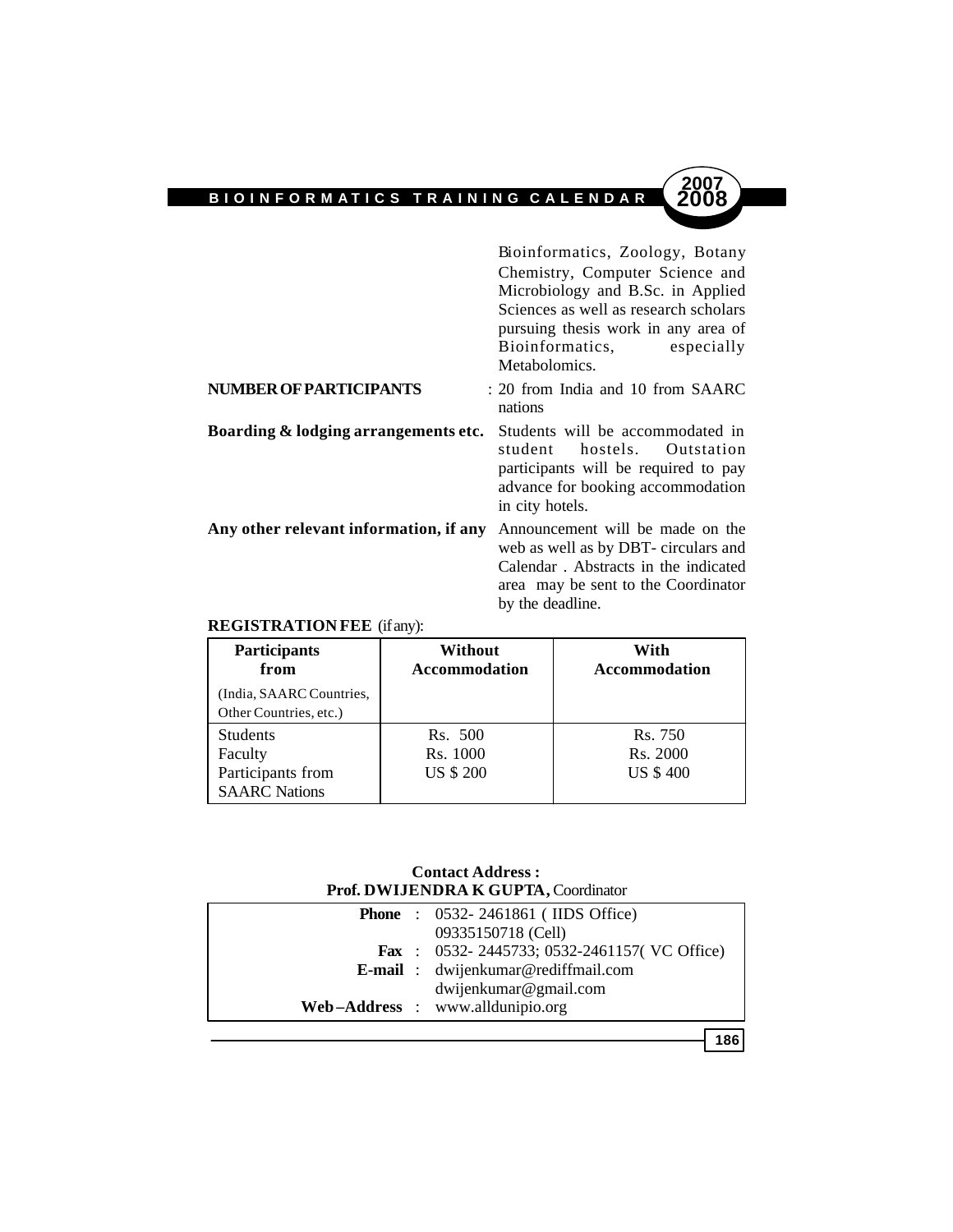

## **University of Calicut**

**Training Code:** *[CAUBT-01]*

| Title                                      | : Application of Bioinformatics tools<br>in Biological Research |
|--------------------------------------------|-----------------------------------------------------------------|
| <b>Date</b> (from $\_\_$ to $\_\)$ )       | : August 6 to 9, 2007                                           |
| <b>Duration</b> (in number of days):       | $\therefore$ 4 days                                             |
| <b>Subject Area</b> (As per List enclosed) | : Genomics $\&$ proteomics                                      |

**OBJECTIVES:** To create awareness on the application of Bioinformatics in biological research

**CONTENTS:** Bioinformatics: Genomics and Proteomics, Basic concept in database, Molecular modeling, sequence analysis and primer design

| <b>METHODOLOGY</b> (Lectures, Demos,                                    | : Lectures, Demos and Hands on                           |
|-------------------------------------------------------------------------|----------------------------------------------------------|
| Hands on Session, Workshop/Seminar/                                     | training                                                 |
| Symposia etc.)                                                          |                                                          |
| <b>LEVEL OF PARTICIPANTS</b>                                            | : Postgraduate teachers/research<br>scholars/PG students |
| <b>PREREQUISITES</b>                                                    | : Basic knowledge in Biology and<br>Computer             |
| <b>NUMBER OF PARTICIPANTS</b>                                           | $\div$ 20                                                |
| <b>Roarding &amp; lodging arrangements etc.</b> As per University rules |                                                          |

**Boarding & lodging arrangements etc.** As per University rules **Any other relevant information, if any**

**REGISTRATION FEE** (if any): As per University rules

| <b>Participants</b><br>from | Without<br><b>Accommodation</b> | With<br>Accommodation |
|-----------------------------|---------------------------------|-----------------------|
| (India, SAARC Countries,    |                                 |                       |
| Other Countries, etc.)      |                                 |                       |

#### **Contact Address : Dr. M. V. JOSEPH,** Coordinator

| <b>E-mail</b> : headandcoordinator@rediffmail.com; |
|----------------------------------------------------|
|                                                    |
| Web-Address : http://www.universityofcalicut.info/ |
|                                                    |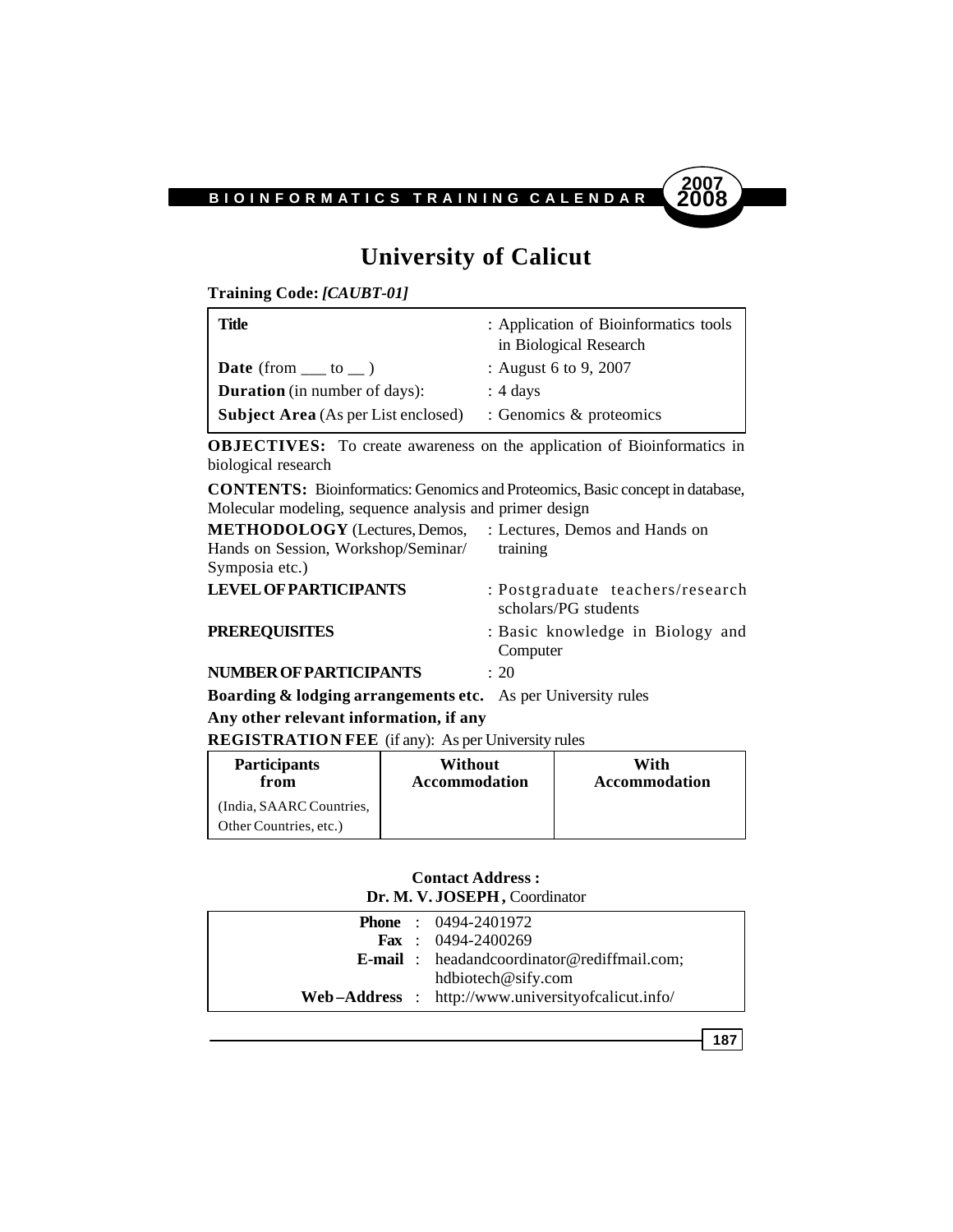# **2007**

## **University of Hyderabad, Hyderabad**

**Training Code:** *[HU-01]*

| Title                                      | : Instructional Workshop in Bioinfor-<br>matics |
|--------------------------------------------|-------------------------------------------------|
| <b>Date</b> (from $\_\_\_$ to $\_\_$ )     | : From December 16, 2007 to<br>$17 - Dec-07$    |
| <b>Duration</b> (in number of days):       | : Two days                                      |
| <b>Subject Area</b> (As per List enclosed) | : Structural Bioinformatics                     |

**OBJECTIVES:** This workshop aims providing training to the participants in application of statistical methods, Mathematical algorithm and biocomputing in working with the applications of Bioinformatics that include structure prediction, molecular modeling, docking and Drug design.

#### **CONTENTS:**

Statistical methods and Mathematical Algorithms for

- Molecular modeling and Protein Structure Prediction (Homology Modeling,, Threading, De Novo).
- Colecular mechanics
- Molecular Dynamics
- Molecular Docking
- Drug Design

**METHODOLOGY** (Lectures, Demos, : Workshop-Modeling and Drug Design Hands on Session, Workshop/Seminar/ Symposia etc.) **LEVEL OF PARTICIPANTS** : Any postgraduate/ doctoral candidates

| <b>PREREQUISITES</b>                                                                  | : Knowledge of computers and basic<br>biology or mathematics or statistics or<br>discipline related to bioinformatics. |
|---------------------------------------------------------------------------------------|------------------------------------------------------------------------------------------------------------------------|
| <b>NUMBER OF PARTICIPANTS</b>                                                         | : 40                                                                                                                   |
| <b>Boarding &amp; lodging arrangements etc.</b> Arranged for the participants seeking | the accommodation.                                                                                                     |
|                                                                                       |                                                                                                                        |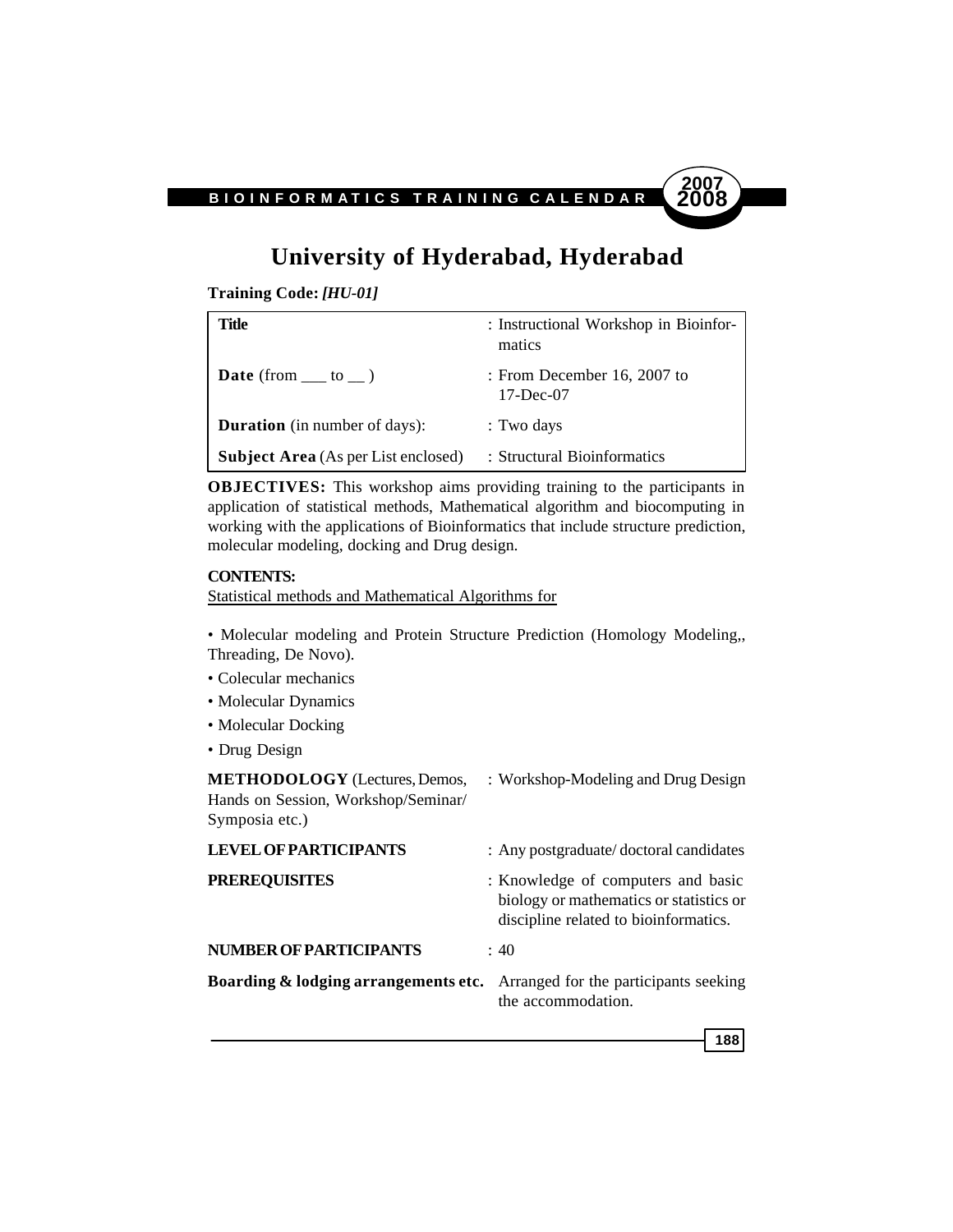**Any other relevant information, if any** The workshop carried out Jointly with C. R. Rao Advanced Institute of Mathematics, Statistics and Computer Sciences ( AIMSCS ), and cosponsored by Centre for DNA Finger Printing and Diagnostics (CDFD) and Tata Consultancy Services (TCS)

#### **REGISTRATION FEE** (if any):

| Participants<br>from     | Without<br><b>Accommodation</b> | With<br><b>Accommodation</b> |
|--------------------------|---------------------------------|------------------------------|
| (India, SAARC Countries, |                                 |                              |
| Other Countries, etc.)   |                                 |                              |
| <b>Students</b>          | $Rs. 2000/-$                    | Additional as per the type   |
| Faculty from Academic    | $Rs. 5000/-$                    | of accommodation             |
| <b>Institutions</b>      |                                 | required                     |
| Industry participants    | $Rs.10000/-$                    |                              |

**189**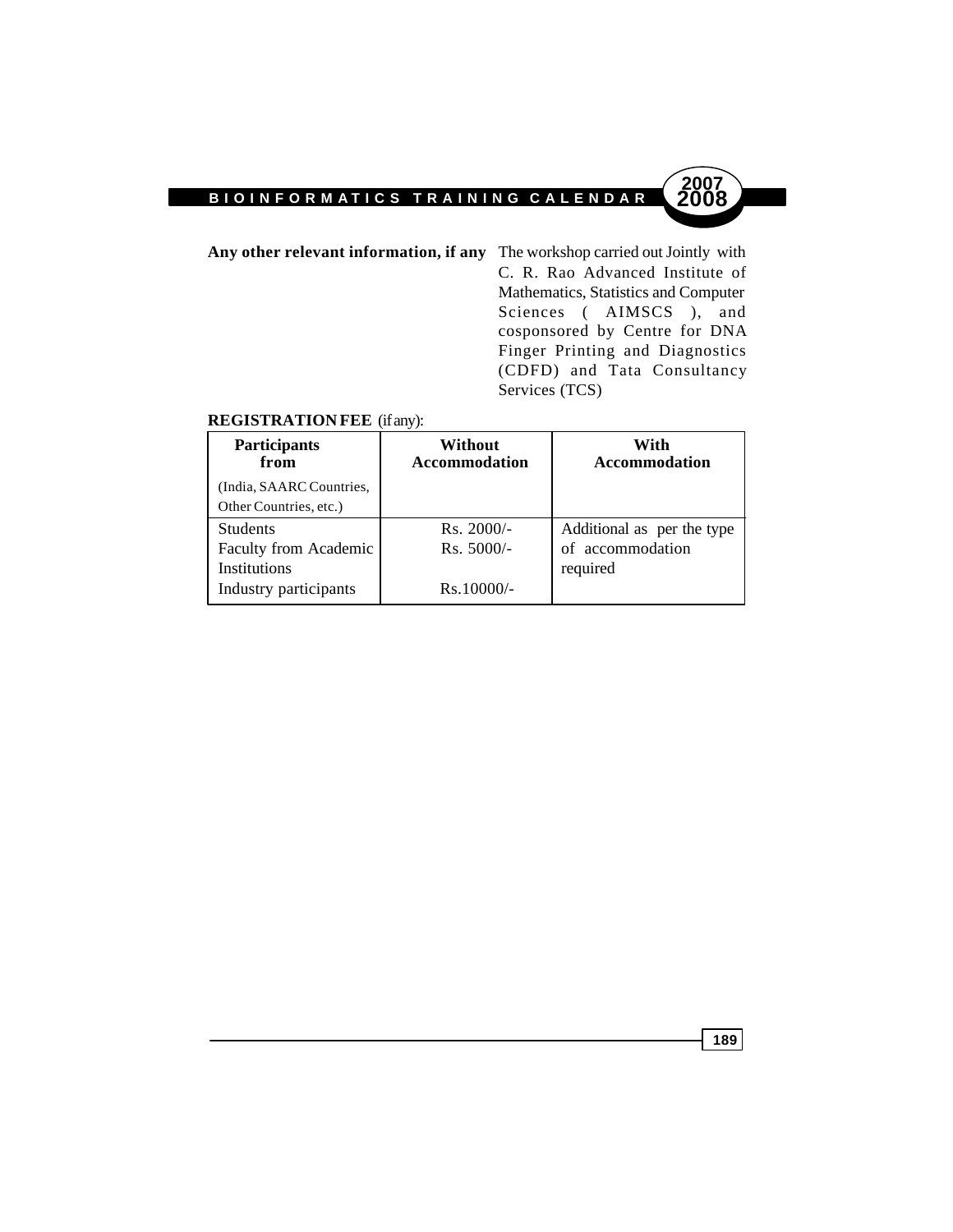

#### **Training Code:** *[HU-02]*

| Title                                      | : Instructional Workshop in Bioinfor-<br>matics |
|--------------------------------------------|-------------------------------------------------|
| <b>Date</b> (from $\_\_\_$ to $\_\_$ )     | : From December 18, 2007 to<br>$19-Dec-07$      |
| <b>Duration</b> (in number of days):       | : Two days                                      |
| <b>Subject Area</b> (As per List enclosed) | : Genome & Proteome analysis                    |

**OBJECTIVES:**This workshop aims providing training to the participants in application of statistical methods, Mathematical algorithm and biocomputing in working with the applications of Bioinformatics that include sequence analysis, pharmacogenomcis, immunoinfro-matics.

**CONTENTS:** Statistical methods and Mathematical Algorithms for

- microarray gene expression and proteomics.
- Biocomputing
- Structural Databases and Alignment Tools

**METHODOLOGY** (Lectures, Demos, : Workshop-Proteomics and Genomics Hands on Session, Workshop/Seminar/ Symposia etc.)

| <b>LEVEL OF PARTICIPANTS</b>           | : Any postgraduate/doctoral candidates                                                                                                                                                                                                                              |
|----------------------------------------|---------------------------------------------------------------------------------------------------------------------------------------------------------------------------------------------------------------------------------------------------------------------|
| <b>PREREQUISITES</b>                   | Knowledge of computers and basic<br>biology or mathematics or statistics or<br>discipline related to bioinformatics.                                                                                                                                                |
| <b>NUMBER OF PARTICIPANTS</b>          | : 40                                                                                                                                                                                                                                                                |
| Boarding & lodging arrangements etc.   | Arranged for the participants seeking<br>the accommodation.                                                                                                                                                                                                         |
| Any other relevant information, if any | The workshop carried out Jointly with<br>C. R. Rao Advanced Institute of<br>Mathematics, Statistics and Computer<br>Sciences (AIMSCS), and cosponsored<br>by Centre for DNA Finger Printing and<br>Diagnostics (CDFD) and Tata<br><b>Consultancy Services (TCS)</b> |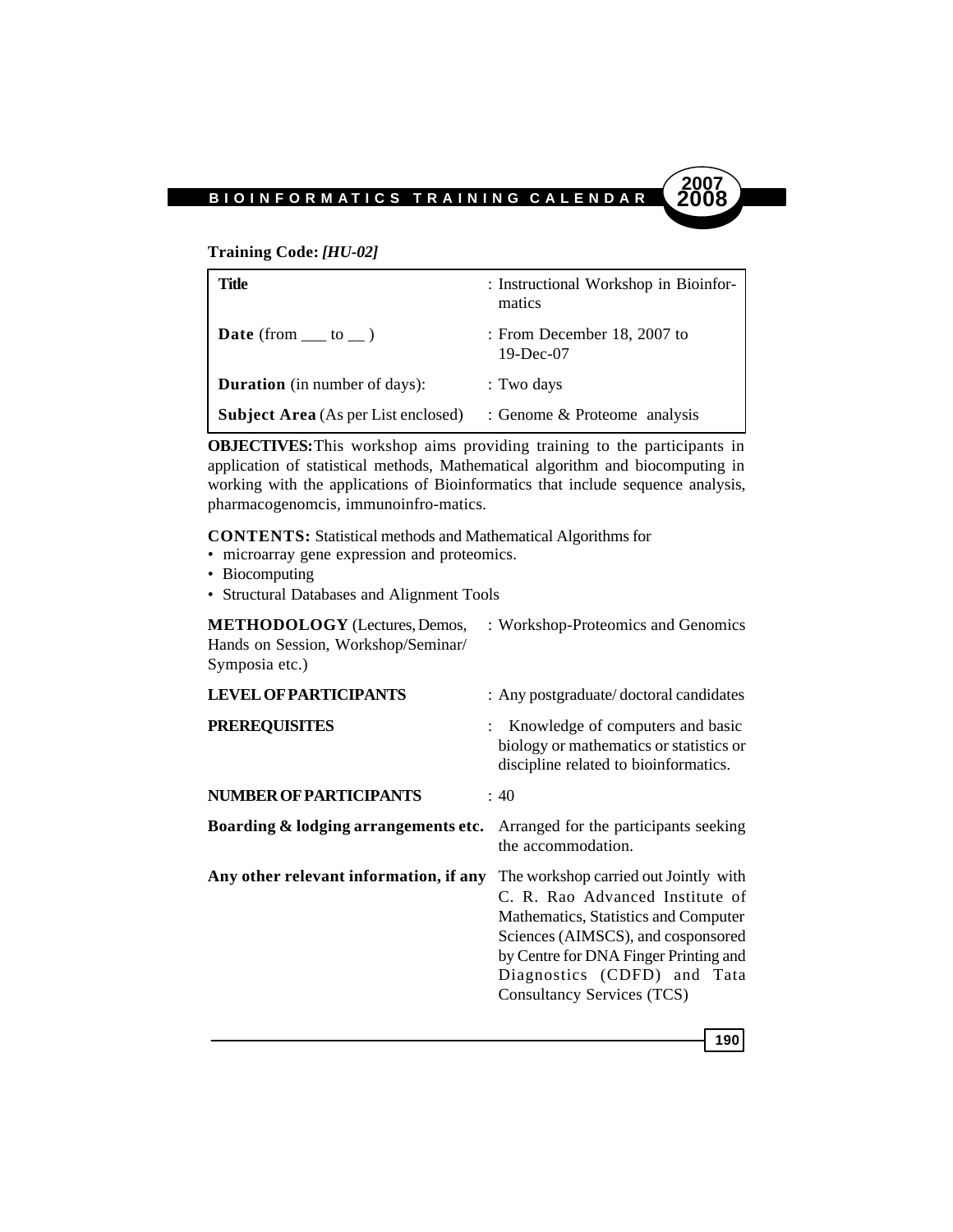

#### **REGISTRATION FEE** (if any):

| Participants<br>from     | Without<br><b>Accommodation</b> | With<br><b>Accommodation</b> |
|--------------------------|---------------------------------|------------------------------|
| (India, SAARC Countries, |                                 |                              |
| Other Countries, etc.)   |                                 |                              |
| <b>Students</b>          | $Rs. 2000/-$                    | Additional as per the type   |
| Faculty from Academic    | $Rs. 5000/-$                    | of accommodation             |
| <b>Institutions</b>      |                                 | required                     |
| Industry participants    | $Rs.10000/-$                    |                              |

#### **Contact Address : Prof. ANAND K. KONDAPI,** Coordinator

|               | <b>Phone</b> : 040-23134571             |
|---------------|-----------------------------------------|
|               | <b>Fax</b> : $040-23010145$             |
|               | <b>E-mail</b> : $akksl@uohyd.ernet.in,$ |
|               | bioinfromaticsuoh@yahoo.com             |
| Web-Address : |                                         |
|               |                                         |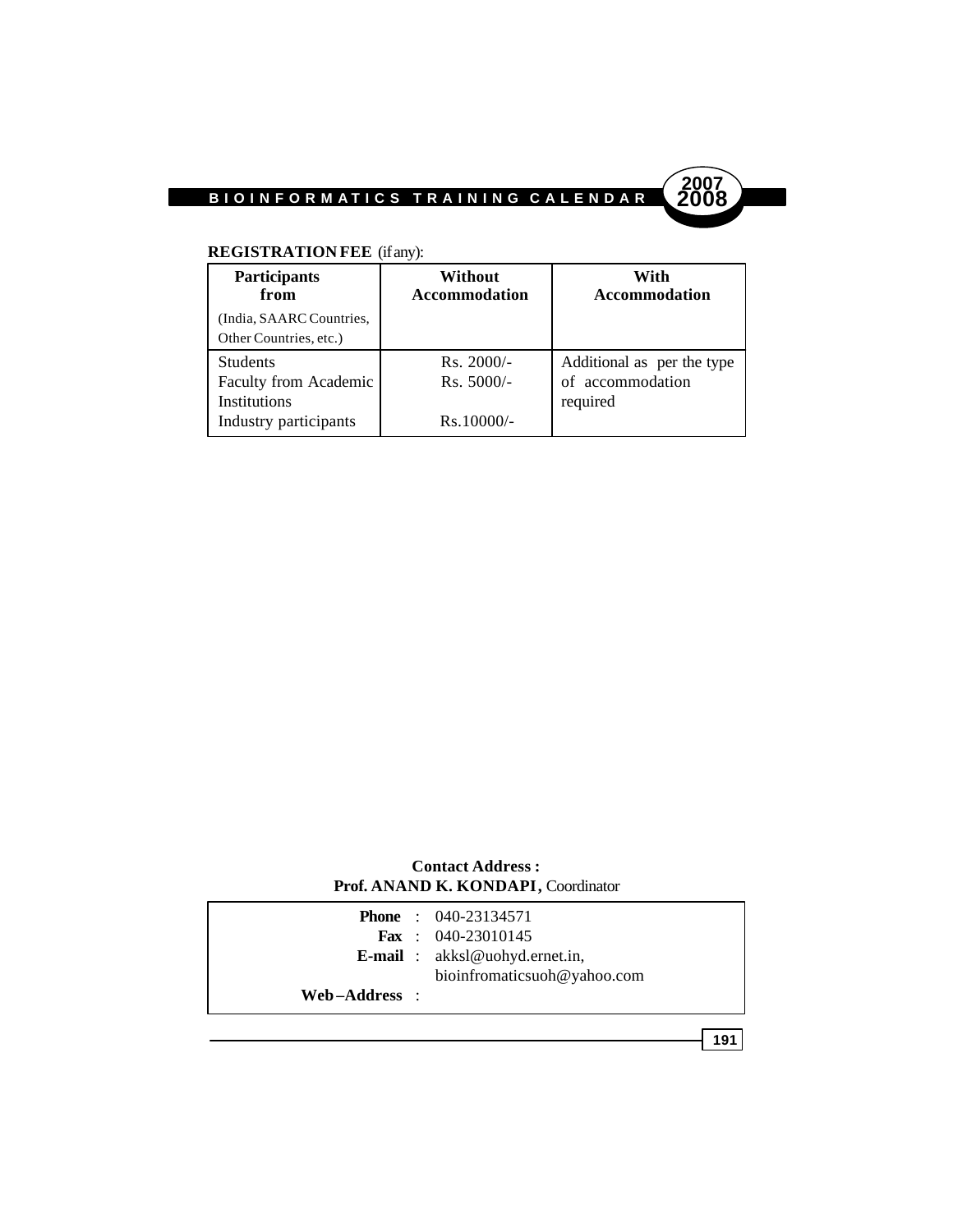

## **University of Jammu**

**Training Code:** *[JUBIF-01]*

| Title                                                                   | : Workshop on "Application of<br>Bioinformatics tools in analyzing<br>genomes and proteomes" |
|-------------------------------------------------------------------------|----------------------------------------------------------------------------------------------|
| <b>Date</b> (from $\_\$ to $\_\)$ )                                     | : 3rd December to 5th December 2007                                                          |
| <b>Duration</b> (in number of days)                                     | $: 3 \text{ days}$                                                                           |
| <b>Subject Area</b> (As per List enclosed) : Genome & Proteome analysis |                                                                                              |

**OBJECTIVES**: Create awareness among the students and faculty regarding the basics of bioinformatics and its applications in genome and proteome analysis. **CONTENTS:**

| <b>METHODOLOGY</b> (Lectures, Demos,<br>Hands on Session, Workshop/Seminar/<br>Symposia etc.) | $: 1.$ Lectures<br>2. Demonstrations |
|-----------------------------------------------------------------------------------------------|--------------------------------------|
| <b>LEVEL OF PARTICIPANTS</b>                                                                  | : 1. Research Scholars               |
|                                                                                               | 2. Faculty                           |
| <b>PREREQUISITES</b>                                                                          | : Biology background                 |
| <b>NUMBER OF PARTICIPANTS</b>                                                                 | $\cdot$ 20                           |

**Boarding & lodging arrangements etc.** University Guest House

#### **Any other relevant information, if any**

**REGISTRATION FEE** (if any): Rs. 500/- if approved by the DBT

| <b>Participants</b>                                | Without       | With                 |
|----------------------------------------------------|---------------|----------------------|
| from                                               | Accommodation | <b>Accommodation</b> |
| (India, SAARC Countries,<br>Other Countries, etc.) |               |                      |

#### **Contact Address : Prof. MANOJ K. DHAR,** Coordinator BIF,

|  | <b>Phone</b> : 0191-2456534                |
|--|--------------------------------------------|
|  | <b>Fax</b> : 0191-2456534                  |
|  | <b>E-mail</b> : manojkdhar@rediffmail.com, |
|  | hodbiotech@jammuuniversity.in              |
|  | Web-Address : www.jammuuniversity.in       |
|  |                                            |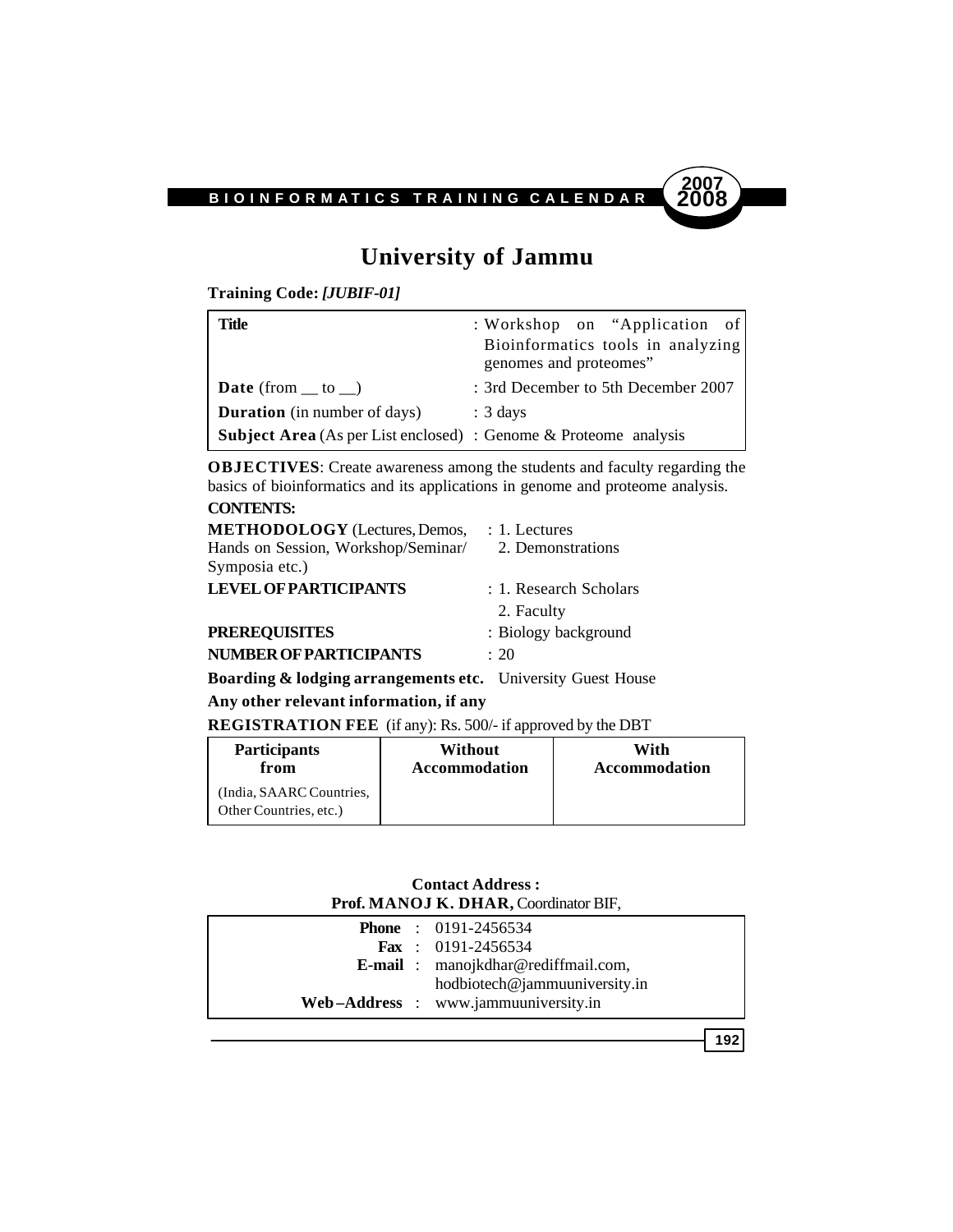

## **University of Kalyani, Kalyani**

**Training Code:** *[KU-01]*

| Title                                      | : National workshop on Structural<br><b>Bioinformatics</b> |
|--------------------------------------------|------------------------------------------------------------|
| <b>Date</b> (from $\_\_$ to $\_\)$ )       | $: 28th -30th$ November, 2007                              |
| <b>Duration</b> (in number of days)        | $:$ Three days                                             |
| <b>Subject Area</b> (As per List enclosed) | : Structural Bioinformatics                                |

**OBJECTIVES:** To train students /scientists in this subject especially from this locality.

**CONTENTS:** Macromolecule –ligand /inhibitor interaction, drug design

| <b>METHODOLOGY</b> (Lectures, Demos,<br>Hands on Session, Workshop/Seminar/<br>Symposia etc.) | : Lecture and Demos                                      |
|-----------------------------------------------------------------------------------------------|----------------------------------------------------------|
| <b>LEVEL OF PARTICIPANTS</b>                                                                  | : Scientists/Teachers and research<br>scholars           |
| <b>PREREQUISITES</b>                                                                          | : M.Sc.                                                  |
| <b>NUMBER OF PARTICIPANTS</b>                                                                 | $:$ Twenty                                               |
| <b>Boarding &amp; lodging arrangements etc.</b> If necessary, board and lodging would         | be provided                                              |
| Any other relevant information, if any                                                        | Overstaying would allow on the basis<br>of availability. |

#### **REGISTRATION FEE** (if any):

| Participants                                       | Without              | With                 |  |
|----------------------------------------------------|----------------------|----------------------|--|
| from                                               | <b>Accommodation</b> | <b>Accommodation</b> |  |
| (India, SAARC Countries,<br>Other Countries, etc.) |                      |                      |  |
| Research Scholar                                   | Rs. 750.00           | Rs.1000.00           |  |
| Scientists/Teachers                                | Rs. 1000.00          | Rs.1600.00           |  |

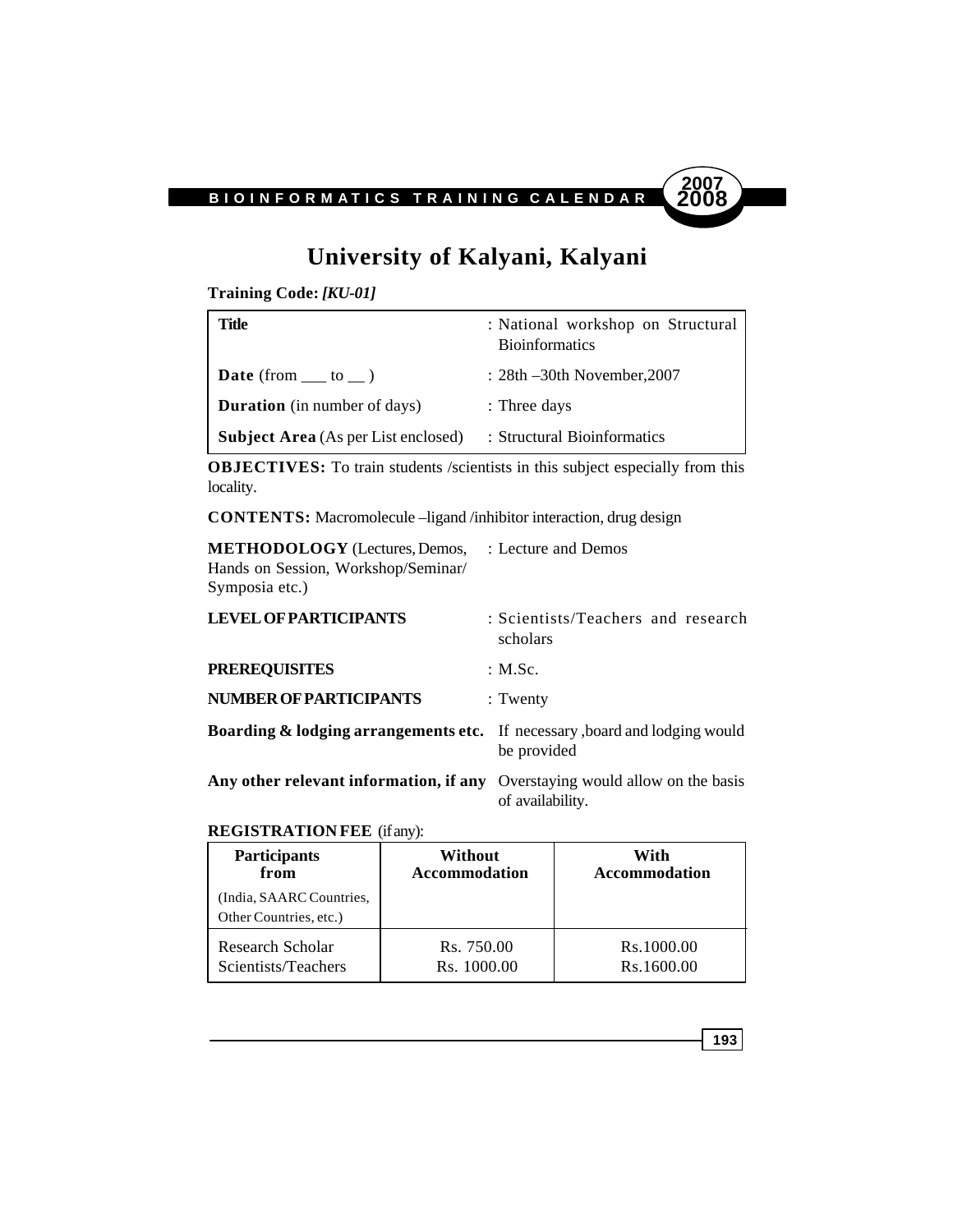

#### **Training Code:** *[KU-02]*

| Title                                  | : National workshop on System Biology                                             |
|----------------------------------------|-----------------------------------------------------------------------------------|
| <b>Date</b> (from $\_\_\_$ to $\_\_$ ) | : 18th $-20$ th February, 2008                                                    |
| <b>Duration</b> (in number of days):   | $\therefore$ Three days                                                           |
|                                        | <b>Subject Area</b> (As per List enclosed) : Network, Pathways and System Biology |

**OBJECTIVES:** To give a state of the art view and train the students /scientists in this subject.

**CONTENTS:** Details of present days system biology

| <b>METHODOLOGY</b> (Lectures, Demos, : Lecture and Demos<br>Hands on Session, Workshop/Seminar/<br>Symposia etc.) |                                                          |
|-------------------------------------------------------------------------------------------------------------------|----------------------------------------------------------|
| <b>LEVEL OF PARTICIPANTS</b>                                                                                      | : Scientists/Teachers and research<br>scholars           |
| <b>PREREQUISITES</b>                                                                                              | : M.Sc.                                                  |
| <b>NUMBER OF PARTICIPANTS</b>                                                                                     | $:$ Twenty                                               |
| <b>Boarding &amp; lodging arrangements etc.</b> If necessary, board and lodging would                             | be provided                                              |
| Any other relevant information, if any                                                                            | Overstaying would allow on the basis<br>of availability. |
|                                                                                                                   |                                                          |

**REGISTRATION FEE** (if any):

| <b>Participants</b>                                | Without              | With                 |
|----------------------------------------------------|----------------------|----------------------|
| from                                               | <b>Accommodation</b> | <b>Accommodation</b> |
| (India, SAARC Countries,<br>Other Countries, etc.) |                      |                      |
| Research Scholar                                   | Rs. 750.00           | Rs.1000.00           |
| Scientists/Teachers                                | Rs. 1000.00          | sRs.1600.00          |

#### **Contact Address : Dr. ALPANA SEAL,** Coordinator

|                   | <b>Phone</b> : $9830795655(M);03325823405(0);0332582$<br>8220(Ext.293)(o); 033 2321 2106, |
|-------------------|-------------------------------------------------------------------------------------------|
|                   | Fax: $033-25828282$                                                                       |
|                   | <b>E-mail</b> : btis_ku@yahoo.co.in;alpana_seal@hotmail.com                               |
| Web-Address: None |                                                                                           |

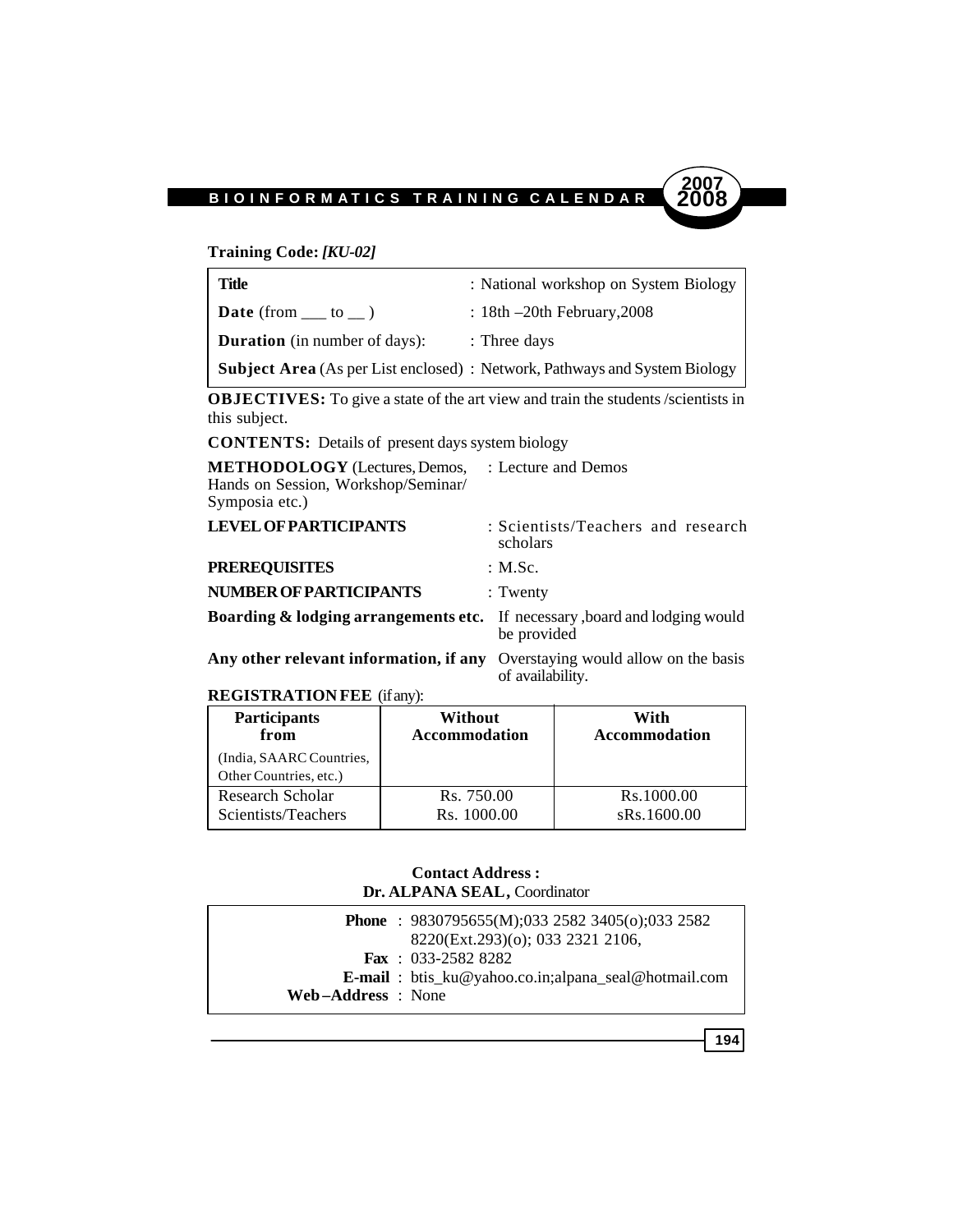

## **University of Kerala**

**Training Code:** *[KUBIF-01]*

| <b>Title</b>                                                                     | : Seminar on Bio-sequence Analysis |
|----------------------------------------------------------------------------------|------------------------------------|
| $\mathbf{Date}$ (from $\underline{\hspace{2cm}}$ to $\underline{\hspace{2cm}}$ ) | : 15-Jun-07                        |
| <b>Duration</b> (in number of days):                                             | : One day                          |
| <b>Subject Area</b> (As per List enclosed)                                       | : Genome & Proteome analysis       |

**OBJECTIVES**: To introduce to latest computational techniques for analysis of bio-sequences, both genomic and proteomic.

**CONTENTS**: miRNA Prediction, Gene finding using DSP, Protein subcellular localization prediction, CGR signatures of sequences

**METHODOLOGY** (Lectures, Demos, : Seminar Hands on Session, Workshop/Seminar/ Symposia etc.)

| <b>LEVEL OF PARTICIPANTS</b> | : Scientist, Research scholars,<br>Teachers, PG students |
|------------------------------|----------------------------------------------------------|
| <b>PREREQUISITES</b>         | : Exposure to sequence analysis at basic<br>level        |
| NUMBER OF PARTICIPANTS       | : 100                                                    |

**Boarding & lodging arrangements etc.**

**Any other relevant information, if any**

#### **REGISTRATION FEE** (if any):

| <b>Participants</b><br>from                        | Without<br><b>Accommodation</b>              | With<br><b>Accommodation</b> |
|----------------------------------------------------|----------------------------------------------|------------------------------|
| (India, SAARC Countries,<br>Other Countries, etc.) |                                              |                              |
| India<br><b>SAARC</b><br>Others                    | $Rs. 200/-$<br>US\$ 50/-<br><b>US\$ 75/-</b> | US\$ 200/-<br>US\$ 250/-     |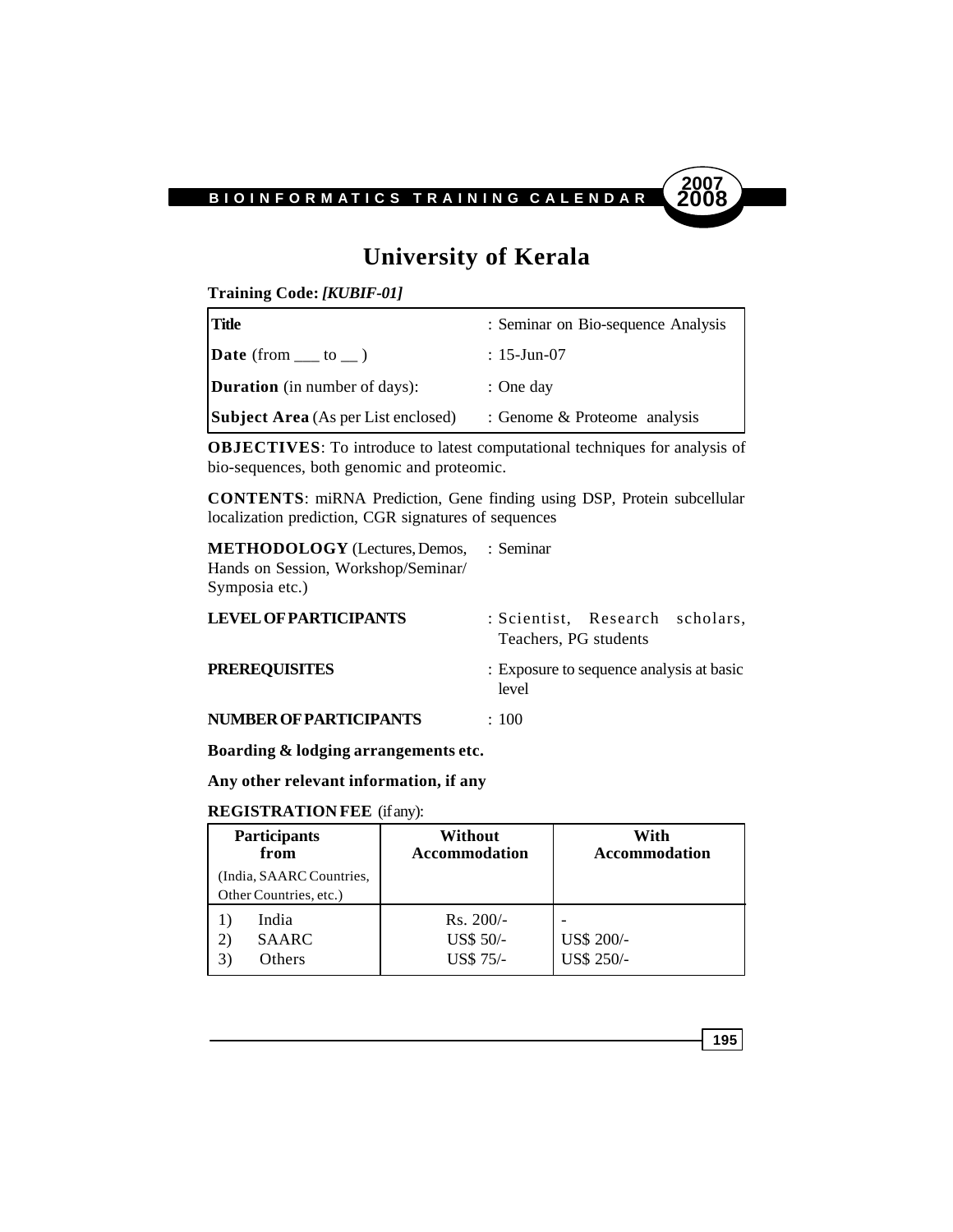#### **Training Code:** *[KUBIF-02]*

| Title                                      | : SciLab for Life Scientist |
|--------------------------------------------|-----------------------------|
| <b>Date</b> (from $\_\_$ to $\_\)$ )       | $: 20$ -Jul-07              |
| <b>Duration</b> (in number of days):       | $:$ One day                 |
| <b>Subject Area</b> (As per List enclosed) | : Computational Biology     |

**OBJECTIVES:** Give hands on training in SciLab, a free software for technical computing, to those working in life science research

**CONTENTS:** Basic arithmetic operations in SciLab, Basic statistical computing, Matrix operations, Graph plotting, Overview and advanced features

| <b>METHODOLOGY</b> (Lectures, Demos, | : Lectures, Workshop                                     |
|--------------------------------------|----------------------------------------------------------|
| Hands on Session, Workshop/Seminar/  |                                                          |
| Symposia etc.)                       |                                                          |
| <b>LEVEL OF PARTICIPANTS</b>         | : Scientist, Research scholars, Life<br>science students |
| <b>PREREQUISITES</b>                 | : Basic computer skills                                  |
| <b>NUMBER OF PARTICIPANTS</b>        | $\div$ 25                                                |

**Boarding & lodging arrangements etc.**

**Any other relevant information, if any**

#### **REGISTRATION FEE** (if any):

| <b>Participants</b><br>Without<br>from<br><b>Accommodation</b> |                                       | With<br><b>Accommodation</b> |
|----------------------------------------------------------------|---------------------------------------|------------------------------|
| (India, SAARC Countries,<br>Other Countries, etc.)             |                                       |                              |
| India<br><b>SAARC</b><br>21<br>Others                          | $Rs.400/-$<br>US\$ 75/-<br>US\$ 100/- | US\$ 250/-<br>US\$ 300/-     |

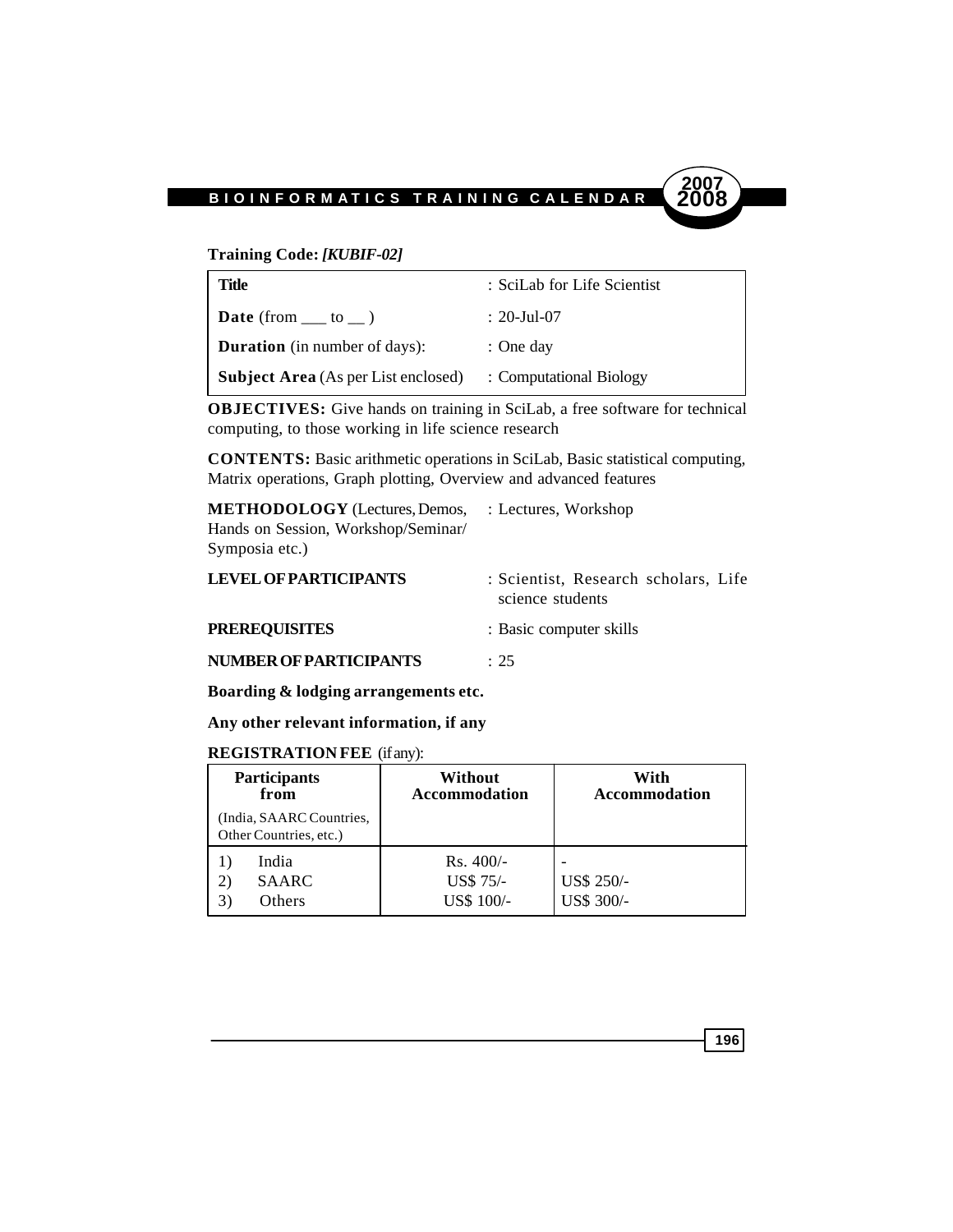#### **Training Code:** *[KUBIF-03]*

| <b>Title</b>                                                           | : Workshop on Molecular Visualization |
|------------------------------------------------------------------------|---------------------------------------|
| <b>Date</b> (from $\_\_\_$ to $\_\_$ )                                 | : $17$ -Aug-07                        |
| <b>Duration</b> (in number of days):                                   | $\therefore$ One day                  |
| <b>Subject Area</b> (As per List enclosed): Genome & Proteome analysis |                                       |

**OBJECTIVES:** To provide hands on training in visualization of proteins

**CONTENTS:** Hands on training on Rasmol, SWISS PDB viewer

| <b>METHODOLOGY</b> (Lectures, Demos, | : Lectures, Workshop                                                           |
|--------------------------------------|--------------------------------------------------------------------------------|
| Hands on Session, Workshop/Seminar/  |                                                                                |
| Symposia etc.)                       |                                                                                |
| <b>LEVEL OF PARTICIPANTS</b>         | : Scientist, Research scholars, Students<br>working with structure of proteins |
| <b>PREREQUISITES</b>                 | : Basic computer skill, Basic knowledge<br>in proteomics                       |
| <b>NUMBER OF PARTICIPANTS</b>        | : 40                                                                           |

**Boarding & lodging arrangements etc.**

**Any other relevant information, if any**

#### **REGISTRATION FEE** (if any):

| <b>Participants</b><br>from                        | Without<br><b>Accommodation</b>       | With<br><b>Accommodation</b> |
|----------------------------------------------------|---------------------------------------|------------------------------|
| (India, SAARC Countries,<br>Other Countries, etc.) |                                       |                              |
| India<br><b>SAARC</b><br>2)<br>Others              | $Rs.400/-$<br>US\$ 75/-<br>US\$ 100/- | US\$ 250/-<br>US\$ 300/-     |

**197**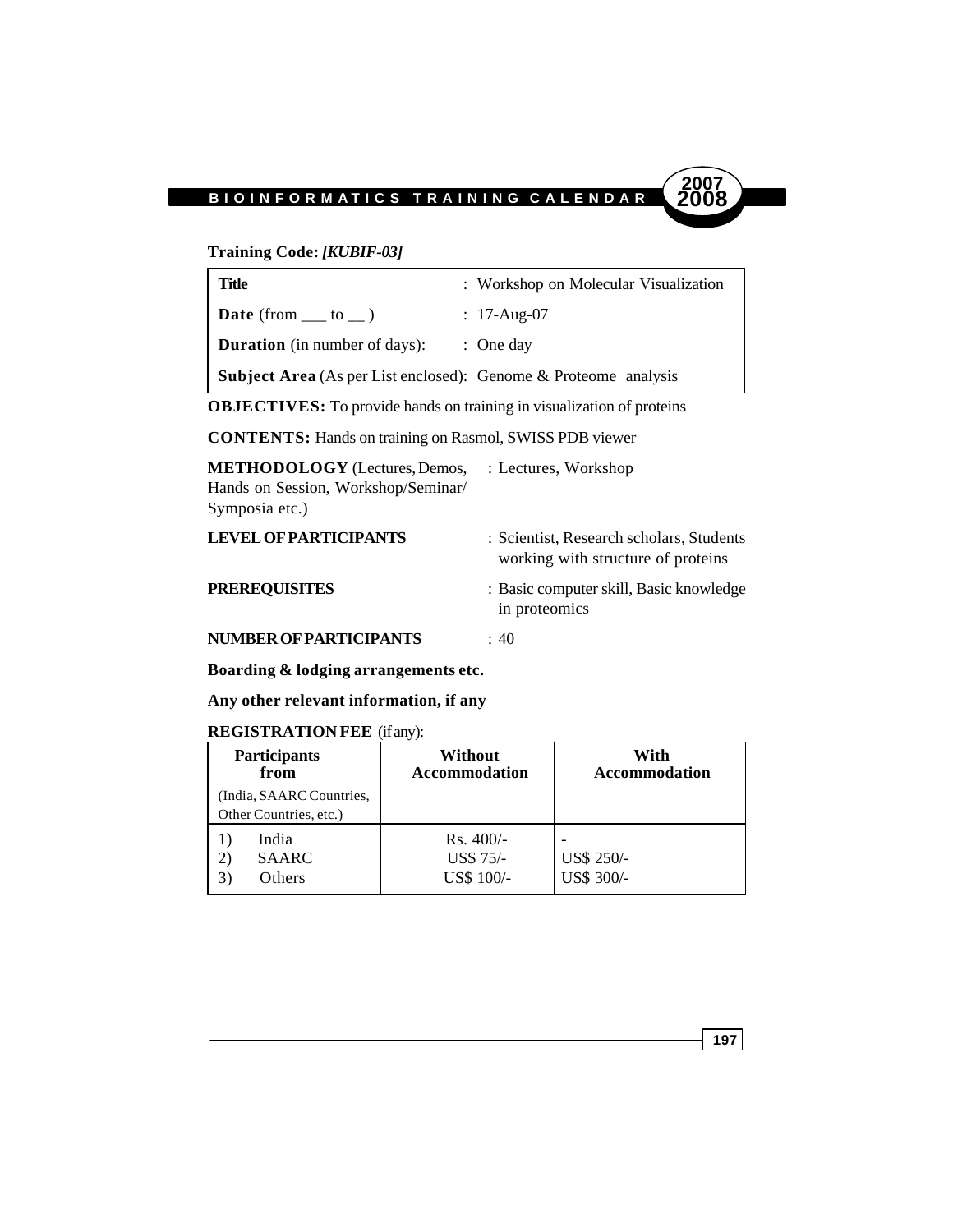#### **Training Code:** *[KUBIF-04]*

| Title                                      | : Perl for Bioinformatics |
|--------------------------------------------|---------------------------|
| <b>Date</b> (from $\_\_$ to $\_\)$ )       | : 14-Sep-07               |
| <b>Duration</b> (in number of days):       | $:$ One day               |
| <b>Subject Area</b> (As per List enclosed) | : Computational Biology   |

**OBJECTIVES:** Provide hands on training in perl, to enable the participants in writing computer programs for sequence analysis

**CONTENTS:** Perl programming language, Basic data types and control structures, Examples using bio-sequences, Introduction to Bioperl

| <b>METHODOLOGY</b> (Lectures, Demos,<br>Hands on Session, Workshop/Seminar/<br>Symposia etc.) | : Lectures, Workshop                                                             |
|-----------------------------------------------------------------------------------------------|----------------------------------------------------------------------------------|
| <b>LEVEL OF PARTICIPANTS</b>                                                                  | : Scientist, Research scholars, Life<br>science and computer science<br>students |
| <b>PREREQUISITES</b>                                                                          | : Basic computer skill, Basic knowledge<br>in proteomics                         |
| <b>NUMBER OF PARTICIPANTS</b>                                                                 | : 40                                                                             |

**Boarding & lodging arrangements etc.**

**Any other relevant information, if any**

#### **REGISTRATION FEE** (if any):

| <b>Participants</b><br>from                        | Without<br><b>Accommodation</b>              | With<br><b>Accommodation</b> |
|----------------------------------------------------|----------------------------------------------|------------------------------|
| (India, SAARC Countries,<br>Other Countries, etc.) |                                              |                              |
| India<br><b>SAARC</b><br>2)<br>Others              | $Rs.400/-$<br><b>US\$ 75/-</b><br>US\$ 100/- | US\$ 250/-<br>US\$ 300/-     |

**198**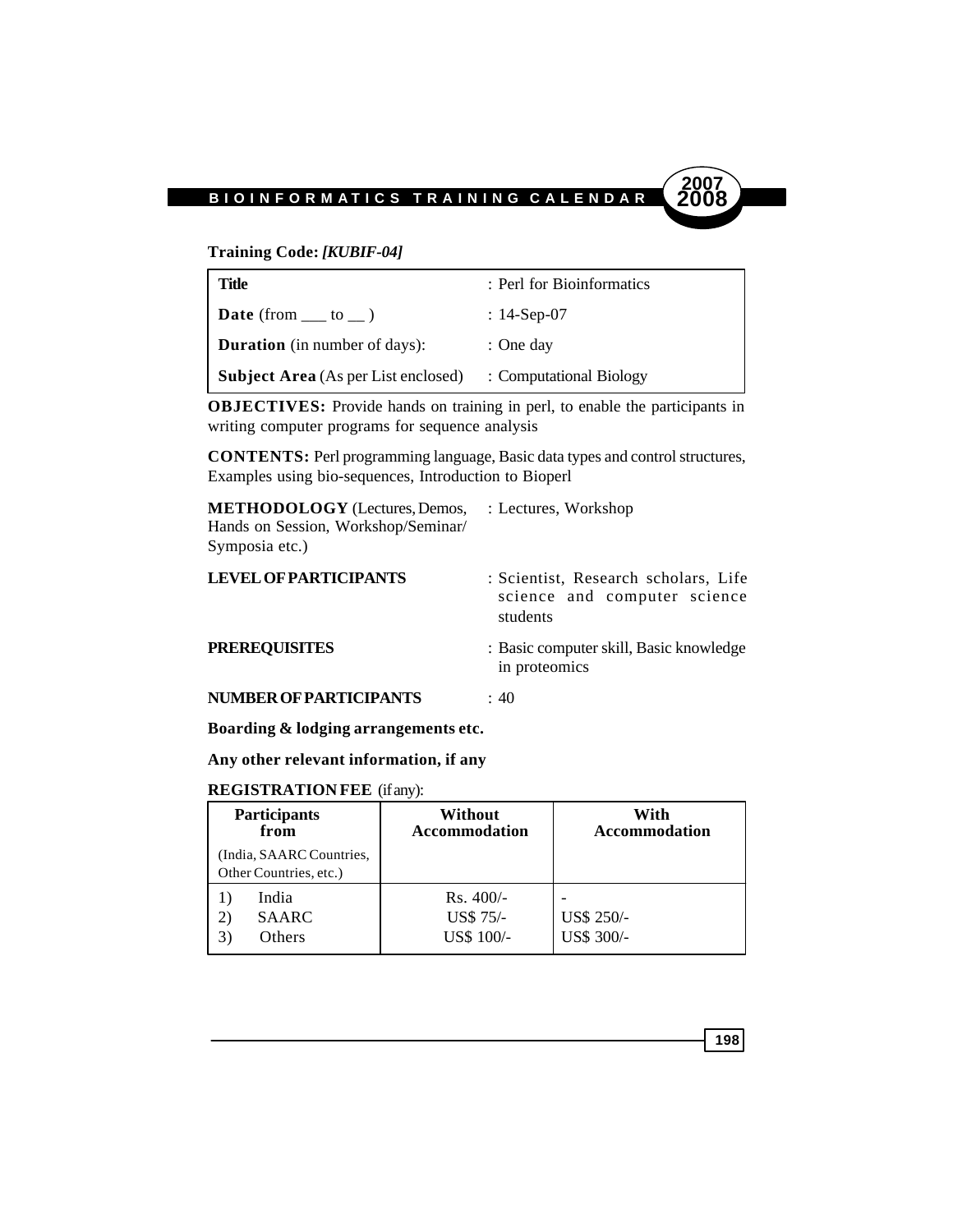

**Training Code:** *[KUBIF-05]*

| Title                                                              | : HMM for Bioinformatics |
|--------------------------------------------------------------------|--------------------------|
| <b>Date</b> (from $\_\_$ to $\_\)$ )                               | : 27-Oct-07              |
| <b>Duration</b> (in number of days):                               | $:$ One day              |
| <b>Subject Area</b> (As per List enclosed) : Computational Biology |                          |

**OBJECTIVES:** To expose participants to basic concepts of Hidden Markov Models and its application in Bioinformatics

**CONTENTS:** Markov chain, Hidden Markov Models, Four basic problems, Application in gene finding, Protein family/motif identification

| <b>METHODOLOGY</b> (Lectures, Demos, : Seminar and demo<br>Hands on Session, Workshop/Seminar/<br>Symposia etc.) |                                                                             |
|------------------------------------------------------------------------------------------------------------------|-----------------------------------------------------------------------------|
| <b>LEVEL OF PARTICIPANTS</b>                                                                                     | : Students, researchers and teachers<br>$intomoted in no \alpha of \Pi \Pi$ |

|                        | interested in usage of HMM |
|------------------------|----------------------------|
| <b>PREREQUISITES</b>   |                            |
| NUMBER OF PARTICIPANTS | $\div$ 100                 |

**Boarding & lodging arrangements etc.**

**Any other relevant information, if any**

#### **REGISTRATION FEE** (if any):

| <b>Participants</b><br>from                        | Without<br>Accommodation                     | With<br><b>Accommodation</b> |
|----------------------------------------------------|----------------------------------------------|------------------------------|
| (India, SAARC Countries,<br>Other Countries, etc.) |                                              |                              |
| India<br><b>SAARC</b><br>2)<br>Others              | $Rs. 200/-$<br>US\$ 50/-<br><b>US\$ 75/-</b> | US\$ 200/-<br>US\$ 250/-     |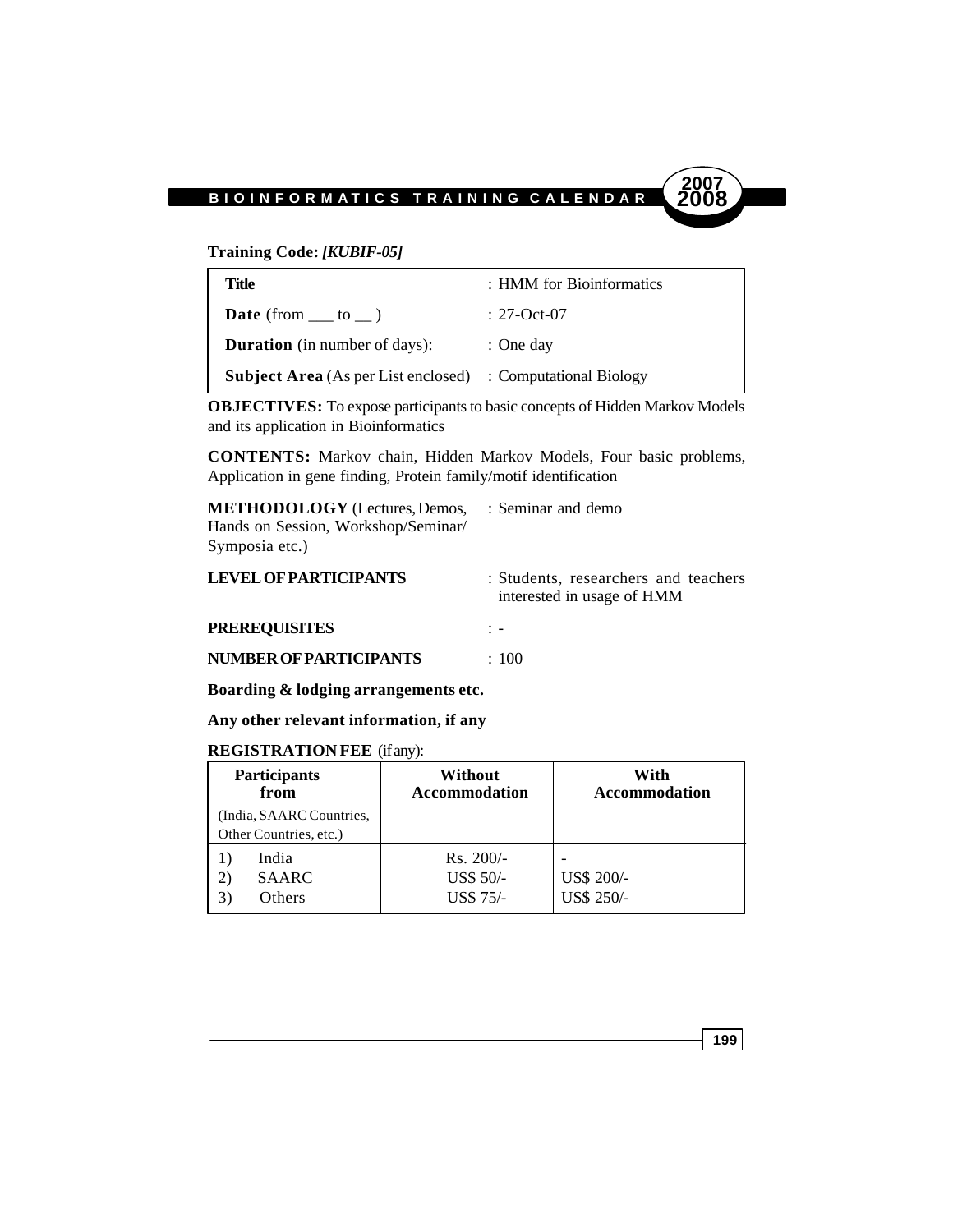#### **Training Code:** *[KUBIF-06]*

| Title                                      | : Indica Bioinformatica 08                                                                                                                         |
|--------------------------------------------|----------------------------------------------------------------------------------------------------------------------------------------------------|
| <b>Date</b> (from $\_\_$ to $\_\)$ )       | : 7-8 February 2008                                                                                                                                |
| <b>Duration</b> (in number of days):       | : Two days                                                                                                                                         |
| <b>Subject Area</b> (As per List enclosed) | : Genome & Proteome analysis,<br>Computational Biology, Structural<br>Bioinformatics, system biology,<br><b>Bioinformatics in Medical Sciences</b> |

**OBJECTIVES:** To provide a platform for sharing the new research initiatives in bioinformatics and computational biology

**CONTENTS:** Genome & Proteome Analysis, Computational Biology, Structural Bioinformatics, System Biology, Computer Aided Drug Design

**METHODOLOGY** (Lectures, Demos, : Lectures, Seminar Hands on Session, Workshop/Seminar/ Symposia etc.)

| <b>LEVEL OF PARTICIPANTS</b> | : Scientist. Research scholars    |  |
|------------------------------|-----------------------------------|--|
| <b>PREREQUISITES</b>         | : Knowledge in bioinformatics and |  |
|                              | computational biology             |  |

#### **NUMBER OF PARTICIPANTS** : 200

**Boarding & lodging arrangements etc.**

### **Any other relevant information, if any**

#### **REGISTRATION FEE** (if any):

| <b>Participants</b><br>from<br>(India, SAARC Countries,   | Without<br><b>Accommodation</b>         | With<br><b>Accommodation</b> |
|-----------------------------------------------------------|-----------------------------------------|------------------------------|
| Other Countries, etc.)<br>India<br><b>SAARC</b><br>Others | $Rs. 800/-$<br>US\$ 150/-<br>US\$ 200/- | US\$ 500/-<br>US\$ 600/-     |

#### **Contact Address : Dr. ACHUTHSANKAR S. NAIR,** Director,

| <b>Phone</b> : $0471-2412759$             |  |
|-------------------------------------------|--|
| <b>Fax</b> : $91-471-2307158$             |  |
| <b>E-mail</b> : $sankar.acuth@gmail.com$  |  |
| Web-Address: www.cbi.keralauniversity.edu |  |
|                                           |  |

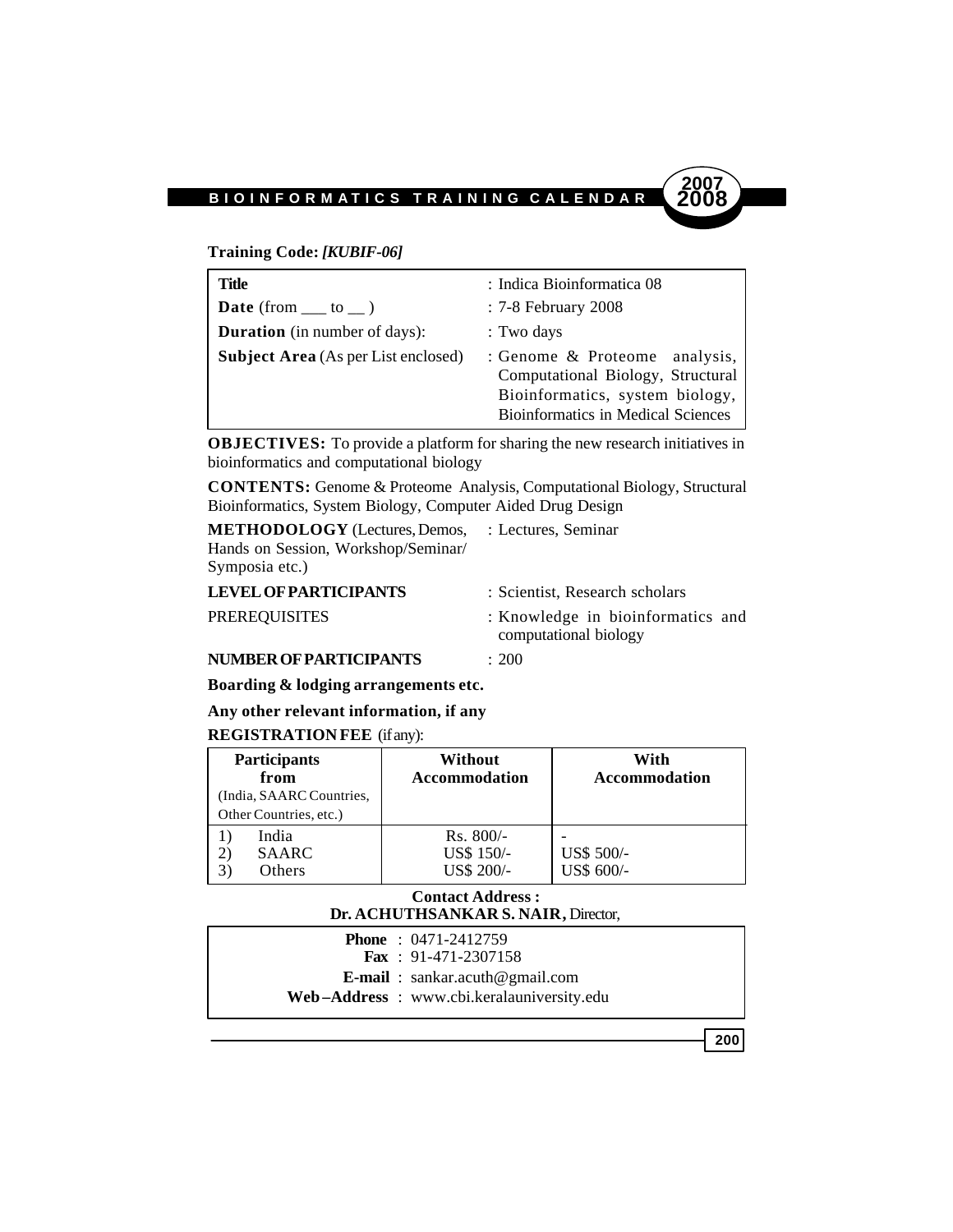

## **University of Madras**

**Training Code:** *[UM-01]*

| Title                                      | : Three dimensional X-ray crystal<br>structure determination<br>- of<br>biomolecules |
|--------------------------------------------|--------------------------------------------------------------------------------------|
| <b>Date</b> (from $\_\_$ to $\_\)$ )       | : 1st to 3rd August 2007                                                             |
| <b>Duration</b> (in number of days):       | : Four days                                                                          |
| <b>Subject Area</b> (As per List enclosed) | : Structural Bioinformatics                                                          |

#### **OBJECTIVES:**

1. To provide a curriculum development program to strengthen and enhance awareness in Structural Bioinformatics through effective science education programs.

2. To train highly skilled professionals for the biotechnology sector, and to provide bioinformatics experts who can focus on the heath-care aspects of diverse ethnic communities, and to study how health technologies, organizational structures and processes, and various social factors impact on the heath and well being of people.

3. To provide research and educational programs to support the efforts of local biotechnology companies in areas such as plant genomics, health and translational research, specifically with gene-related diseases, functional genomics, and proteomics.

#### **CONTENTS:**

- Seminar
- Theory/Demos
- Workshop/Hands on training
- to train a whole generation of specialist work-force to enable biotechnology methods to be understood, and applied by practitioners in a wide range of subject areas.
- · To promote awareness, communication and collaboration in all areas of biotechnology.
- · To generate a database to provide informed opinions on biotechnology to various state and central government bodies, as well as to national and transnational organizations.

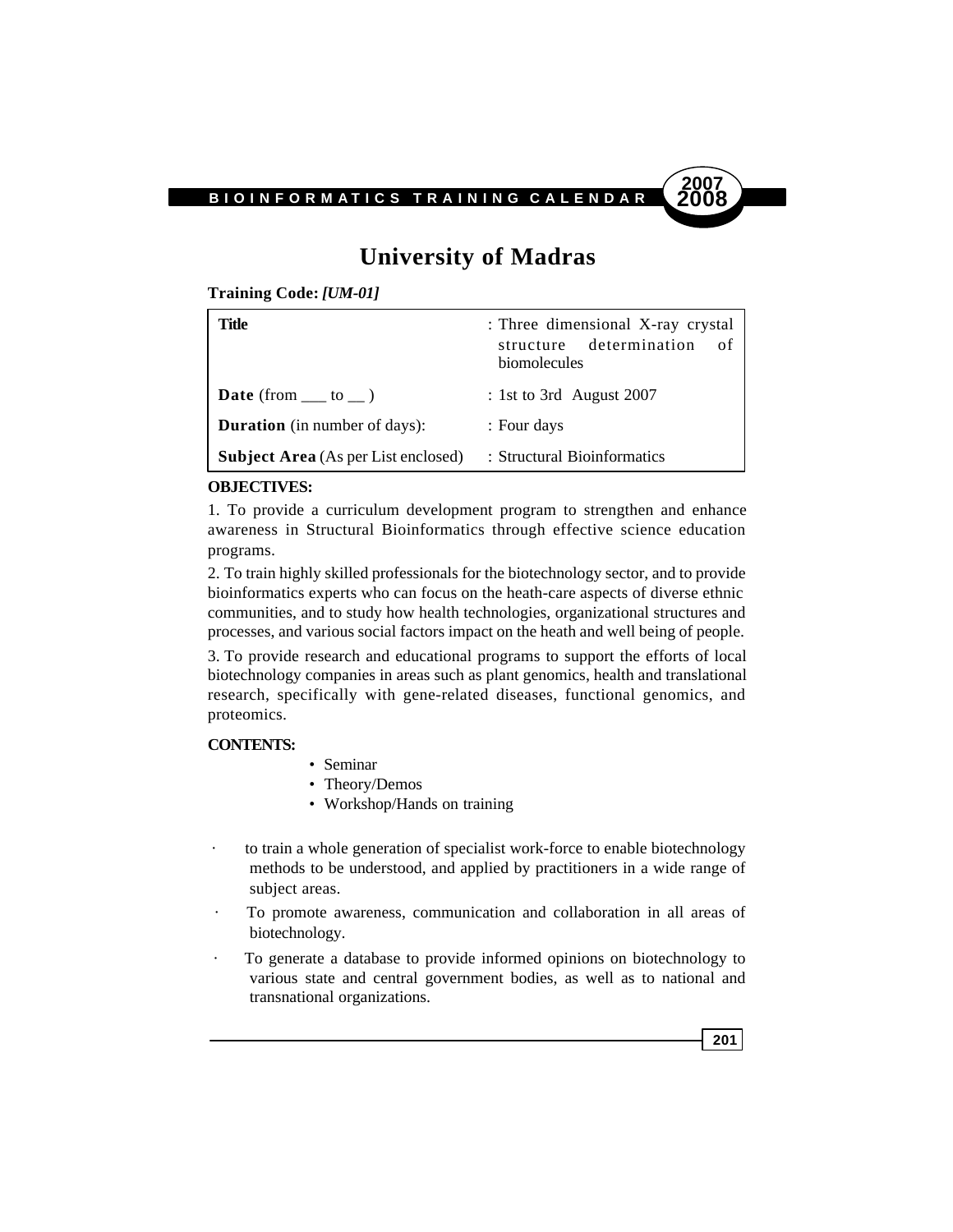Our objective is to bring the advances in cutting-edge biotechnology and related science education not only to students and teachers in the academia, but also to workers in industry, and ultimately to the man on the street. The target goal of the centre is to create and maintain appropriate databases that would accelerate the discovery process to facilitate acquisition of fresh biological insights as well as to create a national and global perspective from which unifying principles in biology could be discerned and disseminated to the wider society at large.

| <b>METHODOLOGY</b> (Lectures, Demos, | : Bioinformatics Seminar<br>$1 - 8 - 2007$                                                                                                        |
|--------------------------------------|---------------------------------------------------------------------------------------------------------------------------------------------------|
| Hands on Session, Workshop/Seminar/  | $2 - 8 - 2007$<br>Theory/Demos                                                                                                                    |
| Symposia etc.)                       | Hands on Session, Workshop 3-8-2007                                                                                                               |
| <b>LEVEL OF PARTICIPANTS</b>         | : Teachers in the Universities/Colleges,<br>Scientists, Technocrats, Research<br>Scholars, Post graduates, Graduates<br>in Biotech/Bioinformatics |
| <b>PREREQUISITES</b>                 | : Biology, Biotechnology, Bioinfor-<br>matics, computational biology,                                                                             |
| <b>NUMBER OF PARTICIPANTS</b>        | : 30                                                                                                                                              |

#### **Boarding & lodging arrangements etc.**

#### **Any other relevant information, if any**

#### **REGISTRATION FEE** (if any):Rs.1000/-

| <b>Participants</b><br>from<br>(India, SAARC Countries,<br>Other Countries, etc.) | Without<br><b>Accommodation</b> | With<br><b>Accommodation</b>                                                                              |
|-----------------------------------------------------------------------------------|---------------------------------|-----------------------------------------------------------------------------------------------------------|
| India                                                                             |                                 | Accommodation shall be<br>made available in the<br>University hostels/Guest<br>house for all participants |

**202**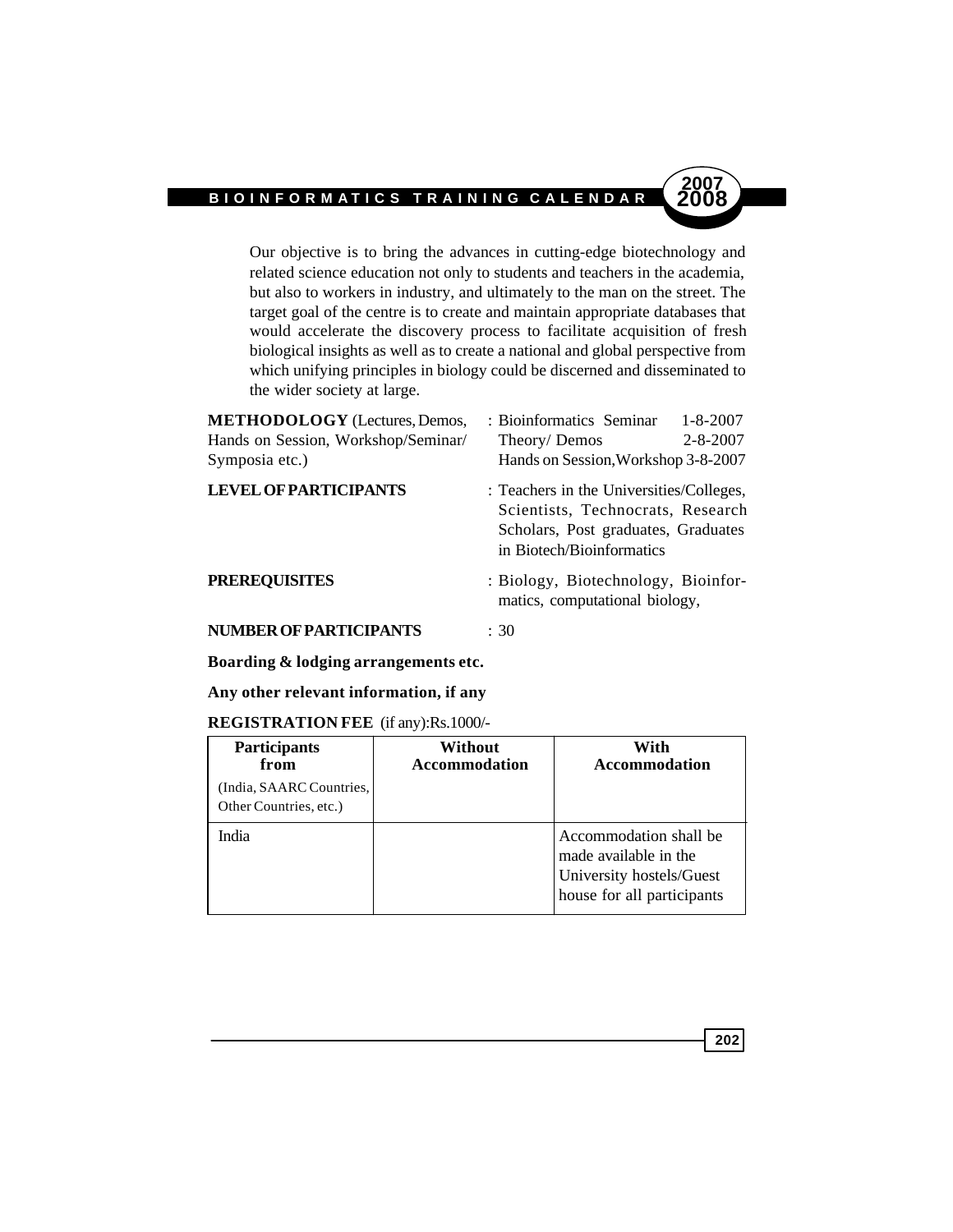#### **Training Code:** *[UM-02]*

| Title                                      | : Genome, proteome analysis of<br>viruses of shrimp                              |
|--------------------------------------------|----------------------------------------------------------------------------------|
| <b>Date</b> (from $\_\_\_$ to $\_\_$ )     | : 7th to 9th January 2008<br>(Genome, proteome analysis of<br>viruses of shrimp) |
| <b>Duration</b> (in number of days):       | : Four days                                                                      |
| <b>Subject Area</b> (As per List enclosed) | : Genome & Proteome analysis                                                     |

#### **OBJECTIVES:**

- 1. To provide a curriculum development program to strengthen and enhance awareness in this area (Structural Bioinformatics, Genome & Proteome analysis) through effective science education programs.
- 2. To train highly skilled professionals for the biotechnology sector, and to provide bioinformatic experts who can focus on the heath-care aspects of diverse ethnic communities, and to study how health technologies, organizational structures and processes, and various social factors impact on the heath and well being of people.
- 3. To provide research and educational programs to support the efforts of local biotechnology companies in areas such as plant genomics, health and translational research, specifically with gene-related diseases, functional genomics, and proteomics.

#### **CONTENTS:**

- Seminar
- Theory/Demos
- Worshop/Hands on training
- · to train a whole generation of specialist work-force to enable biotechnology methods to be understood, and applied by practitioners in a wide range of subject areas.
- · to promote awareness, communication and collaboration in all areas of biotechnology.
- · To generate a database to provide informed opinions on biotechnology to various state and central government bodies, as well as to national and transnational organizations.

Our objective is to bring the advances in cutting-edge biotechnology and related science education not only to students and teachers in the academia, but also to workers in industry, and ultimately to the man on the street. The target goal of the centre is to create and maintain appropriate databases that would accelerate the discovery process to facilitate acquisition of

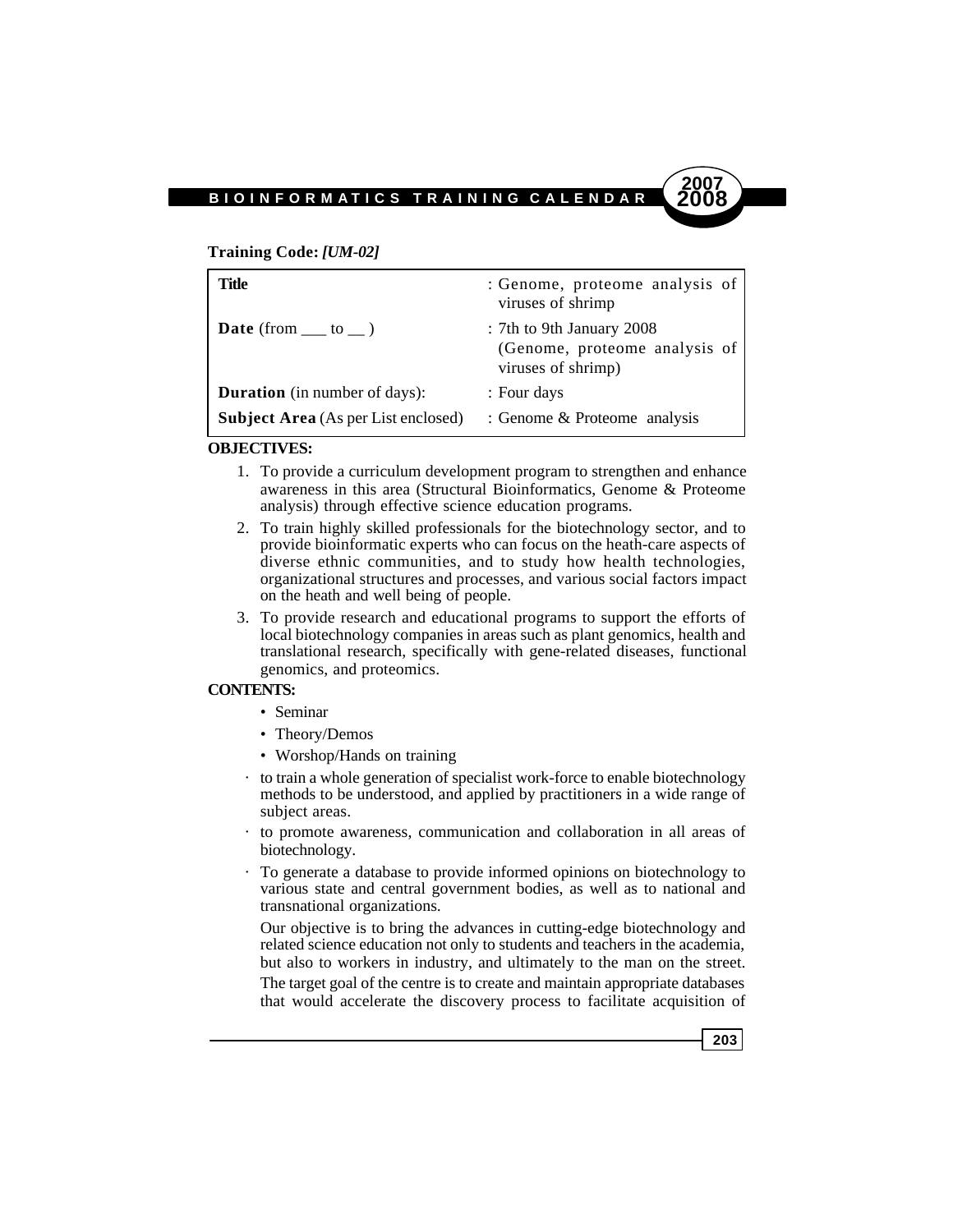fresh biological insights as well as to create a national and global perspective from which unifying principles in biology could be discerned and disseminated to the wider society at large.

| <b>METHODOLOGY</b> (Lectures, Demos, | : Bioinformatics Seminar                                                                                                                          |
|--------------------------------------|---------------------------------------------------------------------------------------------------------------------------------------------------|
| Hands on Session, Workshop/Seminar/  | $7 - 1 - 2008$                                                                                                                                    |
| Symposia etc.)                       | Theory/Demos $8-1-2008$<br>Hands on Session, Workshop<br>$9 - 1 - 2008$                                                                           |
| <b>LEVEL OF PARTICIPANTS</b>         | : Teachers in the Universities/Colleges,<br>Scientists, Technocrats, Research<br>Scholars, Post graduates, Graduates<br>in Biotech/Bioinformatics |
| <b>PREREQUISITES</b>                 | : Biology, Biotechnology, Bioinfor-<br>matics, computational biology,                                                                             |
| <b>NUMBER OF PARTICIPANTS</b>        | : 30                                                                                                                                              |

**Boarding & lodging arrangements etc.**

**Any other relevant information, if any**

**REGISTRATION FEE** (if any):Rs.1000/-

| <b>Participants</b><br>from<br>(India, SAARC Countries,<br>Other Countries, etc.) | Without<br><b>Accommodation</b> | With<br><b>Accommodation</b>                                                                              |
|-----------------------------------------------------------------------------------|---------------------------------|-----------------------------------------------------------------------------------------------------------|
| India,<br><b>SAARC</b> Countries<br>Other Countires etc.                          |                                 | Accommodation shall be<br>made available in the<br>University hostels/Guest<br>house for all participants |

#### **Contact Address : Dr P. RAMASAMY,** Coordinator **Prof. D. VELMURUGAN**, Joint Coordinator

|                          | <b>Phone</b> : $91-44-22351269$ Ext. 229 |
|--------------------------|------------------------------------------|
| $\mathbf{F}$ <b>ax</b> : |                                          |
|                          | <b>E-mail</b> : ramasamy_p@hotmail.com,  |
|                          | $d$ velu@yahoo.com                       |
| Web-Address:             |                                          |

**204**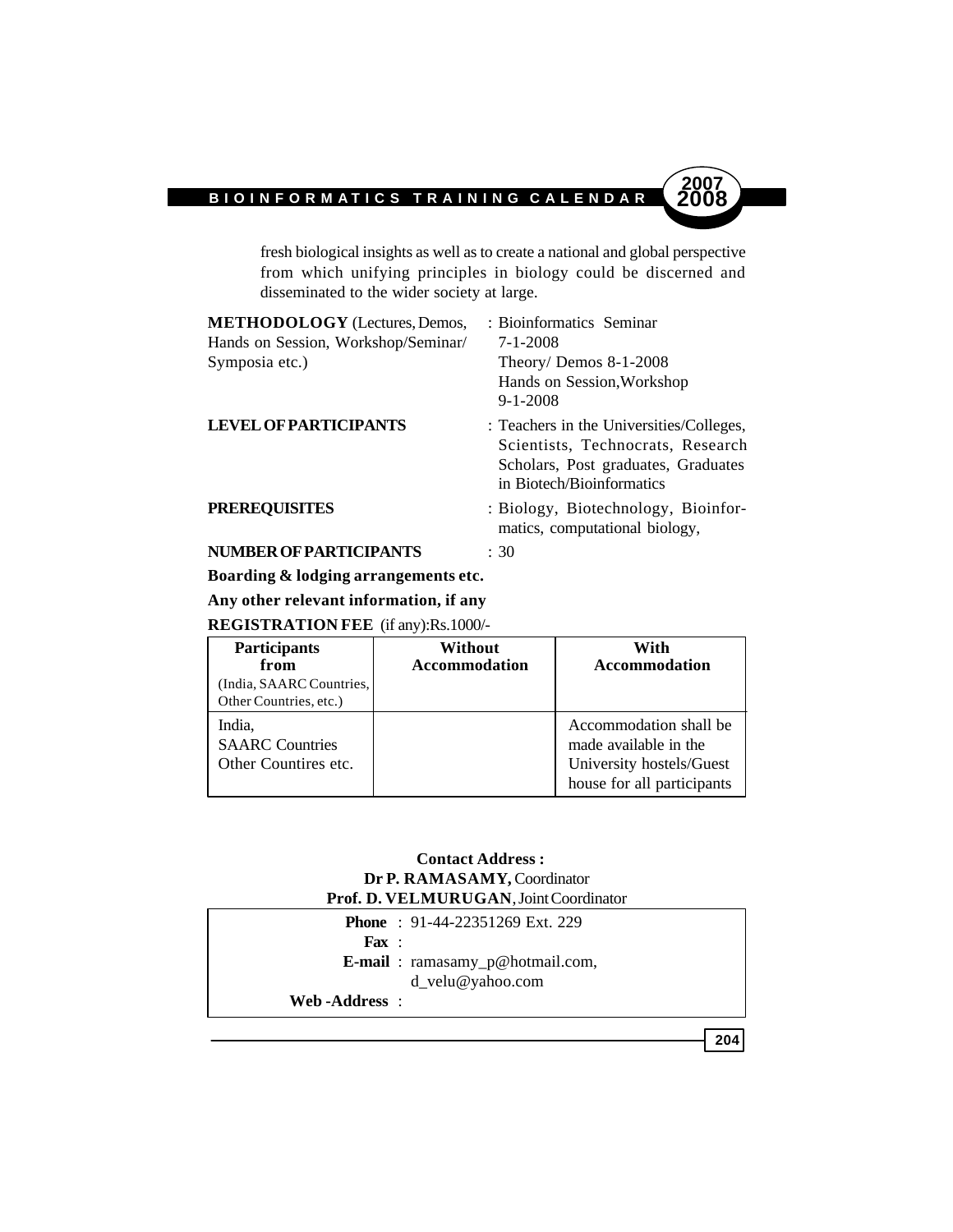

## **University of Pune**

**Training Code:** *[PUNE-01]*

| Title                                      | : Knowledge Discovery in Life<br><b>Sciences</b> |
|--------------------------------------------|--------------------------------------------------|
| $\mathbf{Date}$ (from __ to _)             | $: 17-21$ Dec, 2007                              |
| <b>Duration</b> (in number of days):       | $: 5 \text{ days}$                               |
| <b>Subject Area</b> (As per List enclosed) | : Bioinformatics in Medical Sciences             |

**OBJECTIVES:** Sharing the knowledge & the state of the art techniques in identification of target driven by genome and proteomes and designing of new chemical entities as lead in drug discovery process. Creating quality manpower for teaching and research jobs in academia & industry.

**CONTENTS:** Methodology of drug designing using bio and chemoinformatics tools and databases.

| <b>METHODOLOGY</b> (Lectures, Demos,<br>Hands on Session, Workshop/Seminar/<br>Symposia etc.) | : Workshop                                                                                                                                        |
|-----------------------------------------------------------------------------------------------|---------------------------------------------------------------------------------------------------------------------------------------------------|
| <b>LEVEL OF PARTICIPANTS</b>                                                                  | : Final year M.Sc/B.tech biotechnology/<br>pharamacology/research fellows/<br>teachers in life sciences, physical<br>sciences & medical sciences. |
| <b>PREREQUISITES</b>                                                                          | : Basic knowledge in Biology, chemistry<br>& computer usage.                                                                                      |
| <b>NUMBER OF PARTICIPANTS</b>                                                                 | $: 30-40$                                                                                                                                         |
| <b>Boarding &amp; lodging arrangements etc.</b> Not covered                                   |                                                                                                                                                   |

**Any other relevant information, if any**

| <b>Participants</b>                                | Without                                                                                 |          | With                 |
|----------------------------------------------------|-----------------------------------------------------------------------------------------|----------|----------------------|
| from                                               | <b>Accommodation</b>                                                                    |          | <b>Accommodation</b> |
| (India, SAARC Countries,<br>Other Countries, etc.) |                                                                                         |          |                      |
| India                                              | Academia                                                                                | Industry | No Accommodation     |
|                                                    | 3000                                                                                    | 5000     | provided             |
| <b>SAARC</b><br><b>Other Countries</b>             | 400 (USD)<br>600 (USD)<br>(Inclusive of course material<br>and lunches during workshop) |          |                      |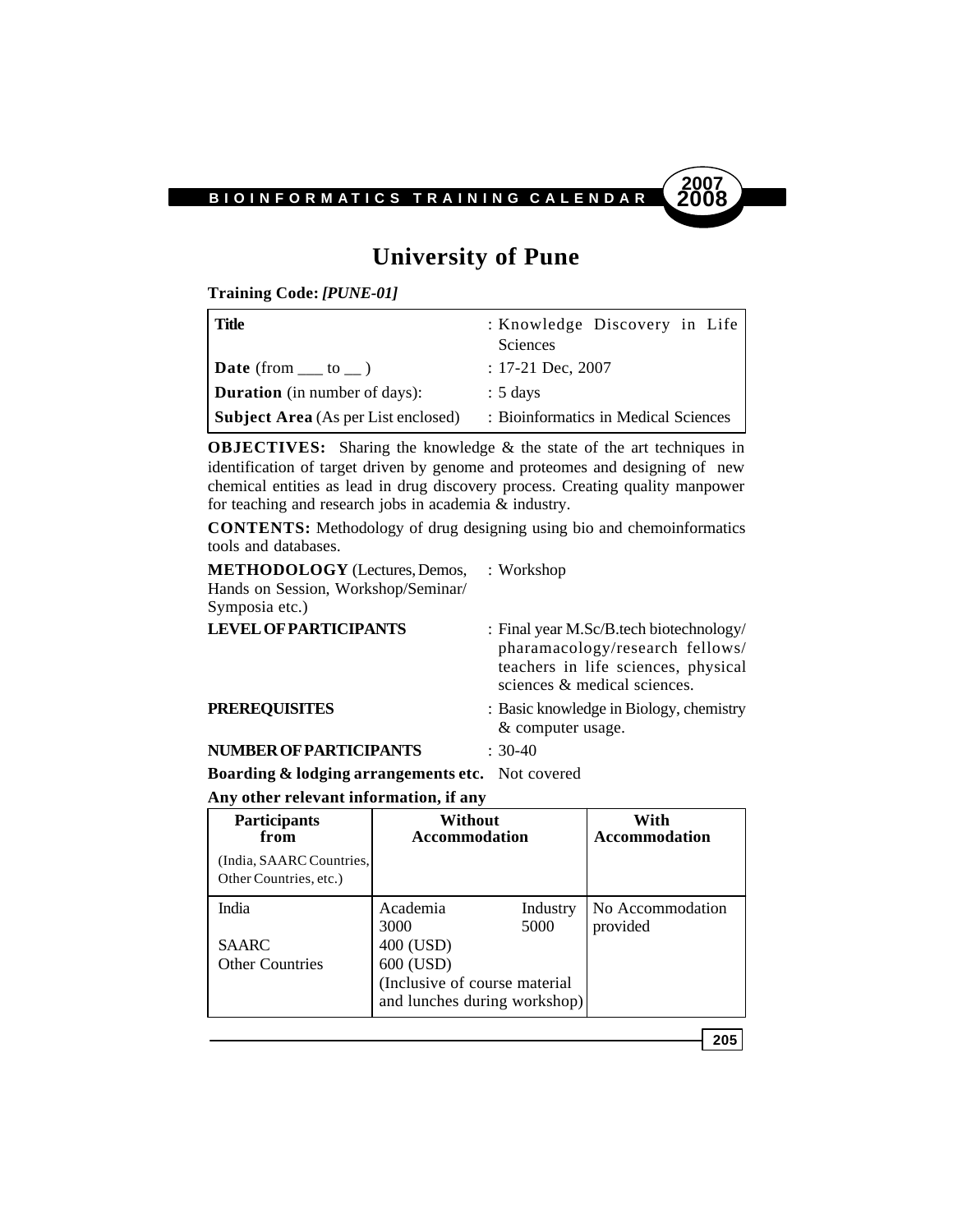



#### **Contact Address : Dr. INDIRA GHOSH,** Coordinator,

**Phone** : +91 20 2569 0195 , +91 20 25692978 **Fax** : 9.12026E+11 **E-mail** : director@bioinfo.ernet.in , Indira@bioinfo.ernet.in **Web –Address** : //bioinfo.ernet.in/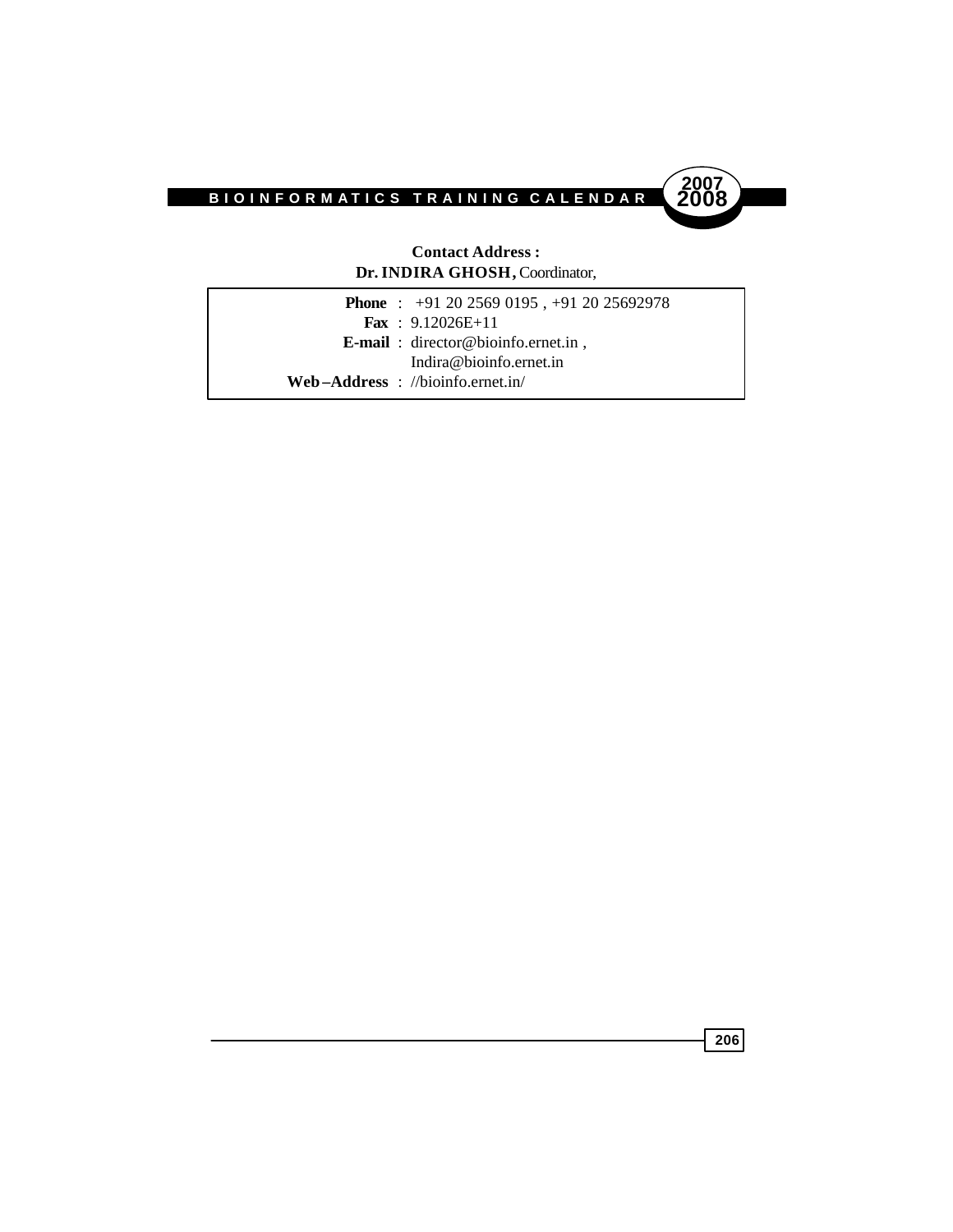

## **University of Rajasthan, Jaipur**

**Training Code:** *[UOR-01]*

| <b>Title</b>                               | : Bioinformatics: Introduction and<br>Applications           |
|--------------------------------------------|--------------------------------------------------------------|
| <b>Date</b> (from $\_\_$ to $\_\)$ )       | : 07 to 09 February 2008                                     |
| <b>Duration</b> (in number of days):       | $: 3 \text{ days}$                                           |
| <b>Subject Area</b> (As per List enclosed) | : Bioinformatics in Agriculture and<br><b>Plant Sciences</b> |

**OBJECTIVES:** To familiarize the participants with the concept and applications of bioinformatics in modern day Life Science

**CONTENTS:** Tools of Bioinformatics Primary and Secondary Data base Sequence analysis

**METHODOLOGY** (Lectures, Demos, : Lectures, Demonstrations Hands on Hands on Session, Workshop/Seminar/ sessions Symposia etc.)

| <b>LEVEL OF PARTICIPANTS</b>  | : M.Sc. and Ph.D. students or Faculty |
|-------------------------------|---------------------------------------|
| <b>PREREQUISITES</b>          | : $B.Sc.M.Sc./Ph.D.$                  |
| <b>NUMBER OF PARTICIPANTS</b> | $\div$ 15-20                          |

**Boarding & lodging arrangements etc.**

**Any other relevant information, if any**

#### **REGISTRATION FEE** (if any):

| <b>Participants</b><br>from<br>(India, SAARC Countries,<br>Other Countries, etc.) | Without<br><b>Accommodation</b>     | With<br><b>Accommodation</b> |
|-----------------------------------------------------------------------------------|-------------------------------------|------------------------------|
| India                                                                             | Rs. $500$ (with Lunch) Rs. $1000/-$ |                              |

#### **Contact Address : Professor S.L. KOTHARI,** Coordinator

|               | <b>Phone</b> : $0141\,2703439, 2554338$                         |
|---------------|-----------------------------------------------------------------|
|               | <b>Fax</b> : $01412703439$                                      |
|               | <b>E-mail</b> : slkothari@lycos.com, Kothari-sl@uniraj.ernet.in |
| Web–Address : |                                                                 |

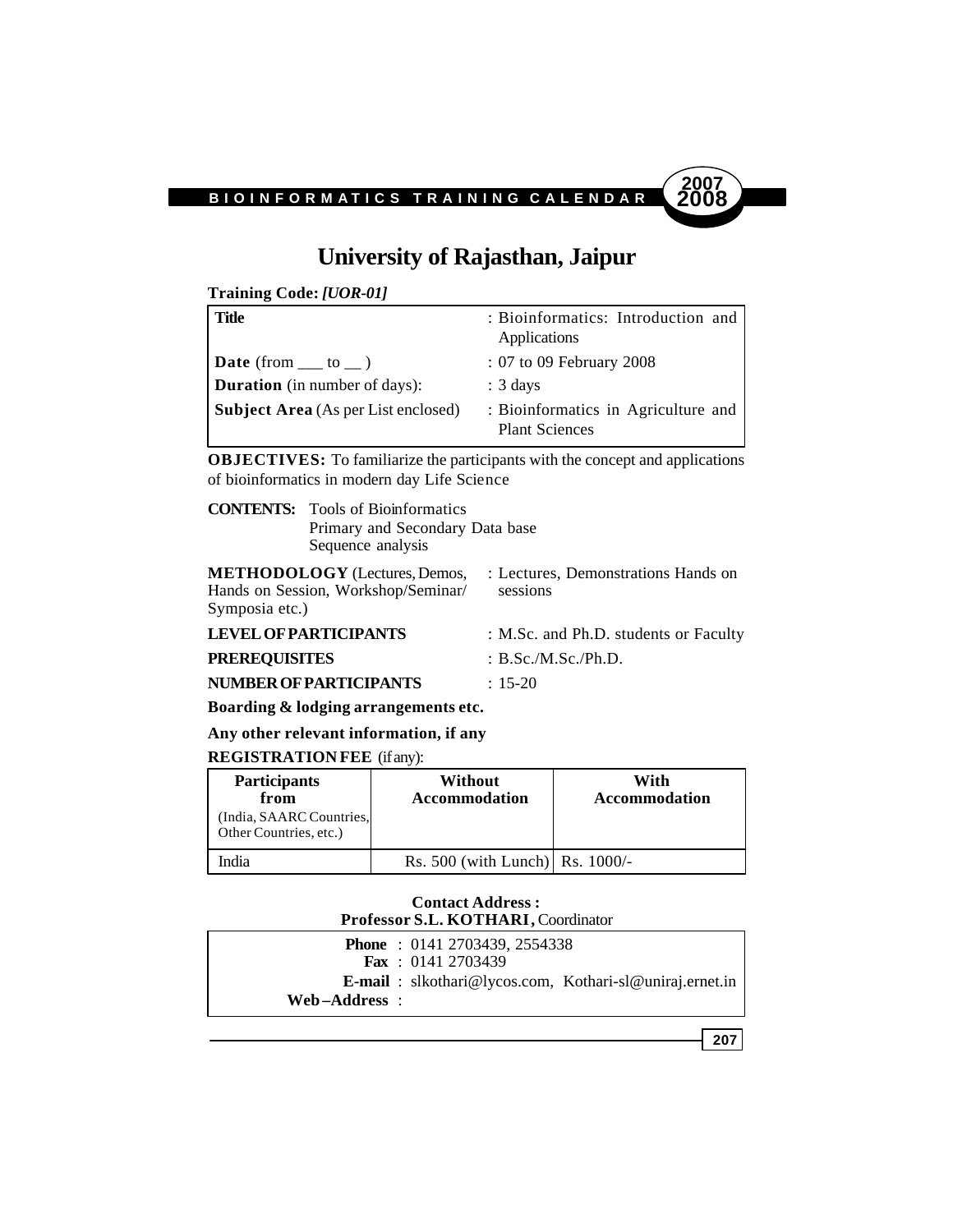

## **Vidyasagar University**

**Training Code:** *[VU-01]*

| Title                                      | : National Workshop on Application of<br>Bioinformatics in Molecular<br>Modeling, Data Analysis and System<br><b>Biology</b> |
|--------------------------------------------|------------------------------------------------------------------------------------------------------------------------------|
| <b>Date</b> (from $\_\_$ to $\_\)$ )       | $: 25/7/07 - 26/7/07$                                                                                                        |
| <b>Duration</b> (in number of days):       | : Two days                                                                                                                   |
| <b>Subject Area</b> (As per List enclosed) | : Structural Bioinformatics                                                                                                  |

**OBJECTIVES**: The course is basically aimed to give a brief overview about the structural aspects of Bioinformatics to PG students of biological sciences.

**CONTENTS**: Comparison of protein sequences through algorithm and / software's, multiple sequence alignment of proteins, structural comparison of proteins, drug designing. Brief overview will also be given to aspects of protein folding, methods of resolving 3D structural parts.

| <b>METHODOLOGY</b> (Lectures, Demos,<br>Hands on Session, Workshop/Seminar/<br>Symposia etc.) | : Lectures, Demos and Hands on<br>session. |
|-----------------------------------------------------------------------------------------------|--------------------------------------------|
| <b>LEVEL OF PARTICIPANTS</b>                                                                  | : PG students of biological sciences       |
| <b>PREREQUISITES</b>                                                                          | : Basic Knowledge on Computer              |
| <b>NUMBER OF PARTICIPANTS</b>                                                                 | $\div$ 20                                  |
| <b>Boarding &amp; lodging arrangements etc.</b> Boarding at University Guest House on         | payment basis.                             |

**Any other relevant information, if any** -

#### **REGISTRATION FEE** (if any):

| <b>Participants</b><br>from                        | Without<br><b>Accommodation</b> | With<br>Accommodation |
|----------------------------------------------------|---------------------------------|-----------------------|
| (India, SAARC Countries,<br>Other Countries, etc.) |                                 |                       |
|                                                    | Rs. 200.00                      | Rs. 300.00            |

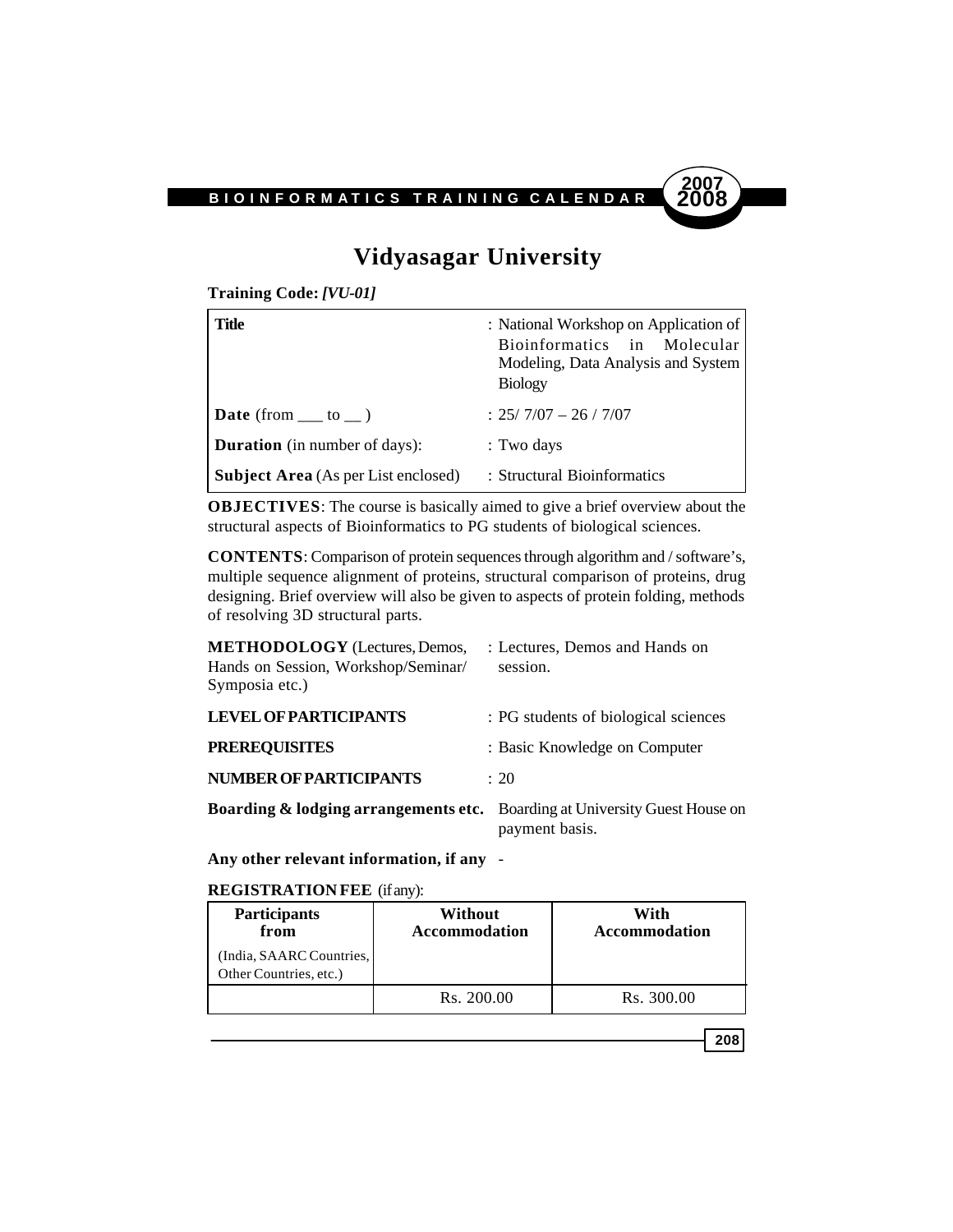#### **Training Code:** *[VU-02]*

| Title                                      | : National Workshop on<br>Application of Bioinformatics in<br>Molecular Modeling, Data Analysis<br>and System Biology |
|--------------------------------------------|-----------------------------------------------------------------------------------------------------------------------|
| <b>Date</b> (from $\_\_$ to $\_\)$ )       | $: 11/9/07 - 13/9/07$                                                                                                 |
| <b>Duration</b> (in number of days):       | : Three days                                                                                                          |
| <b>Subject Area</b> (As per List enclosed) | : Genome & Proteome analysis                                                                                          |

**OBJECTIVES**: This course has been designed for the teachers of different Colleges and Universities as this field is one of the major thrust areas and requires expertise on the basics of the subject. Analysis of the genome is increasingly gaining importance after completion of Human Genome Project, and also is becoming important to find out what proteins the genome codes for.

**CONTENTS**: Name of the genome, similarities/homology of related groups, finding the extent of homology, searching for coding and non coding regions open reading frames; global, local and multiple alignments, DNA-protein interactions; Proteome, Basic idea about protein structure, motifs, domain, working with VMD, handling pdb files, determination of 3D structure, matrices, RMS deviations, least square, distance matrix, superimposition of protein structures, multiple structure alignment of the ARS family using Psi-blast, prediction of protein structure.

| <b>METHODOLOGY</b> (Lectures, Demos,                                                  | : Lectures, Demos and Hands on    |
|---------------------------------------------------------------------------------------|-----------------------------------|
| Hands on Session, Workshop/Seminar/                                                   | session                           |
| Symposia etc.)                                                                        |                                   |
| <b>LEVEL OF PARTICIPANTS</b>                                                          | : College and University teachers |
| <b>PREREQUISITES</b>                                                                  | : Basic Knowledge on Computer     |
| <b>NUMBER OF PARTICIPANTS</b>                                                         | $\div$ 20                         |
| <b>Boarding &amp; lodging arrangements etc.</b> Boarding at University Guest House on | payment basis.                    |
|                                                                                       |                                   |

**Any other relevant information, if any** -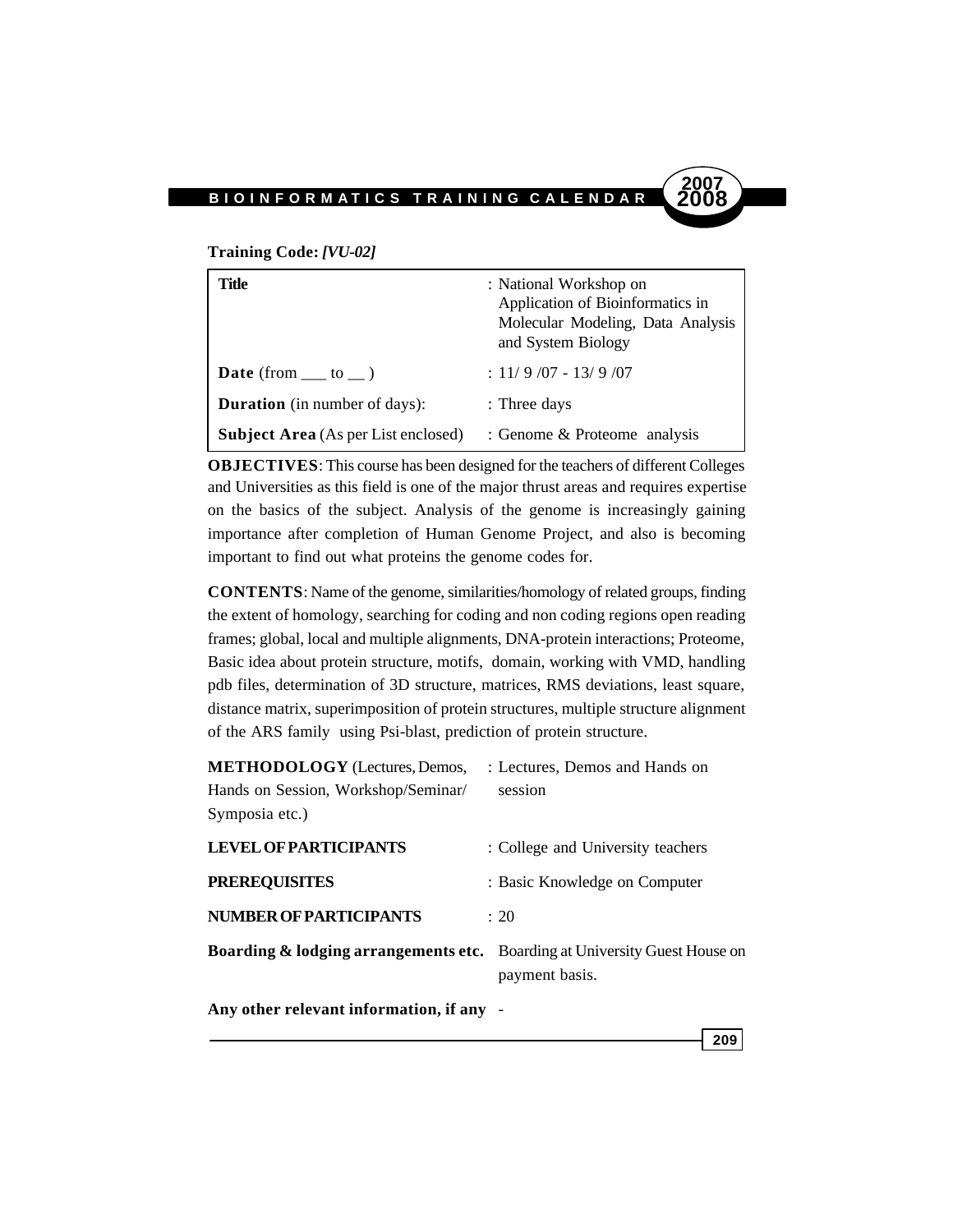



### **REGISTRATION FEE** (if any):

| <b>Participants</b><br>from                        | Without<br><b>Accommodation</b> | With<br><b>Accommodation</b> |
|----------------------------------------------------|---------------------------------|------------------------------|
| (India, SAARC Countries,<br>Other Countries, etc.) |                                 |                              |
|                                                    | Rs: 500.00                      | Rs: 700.00                   |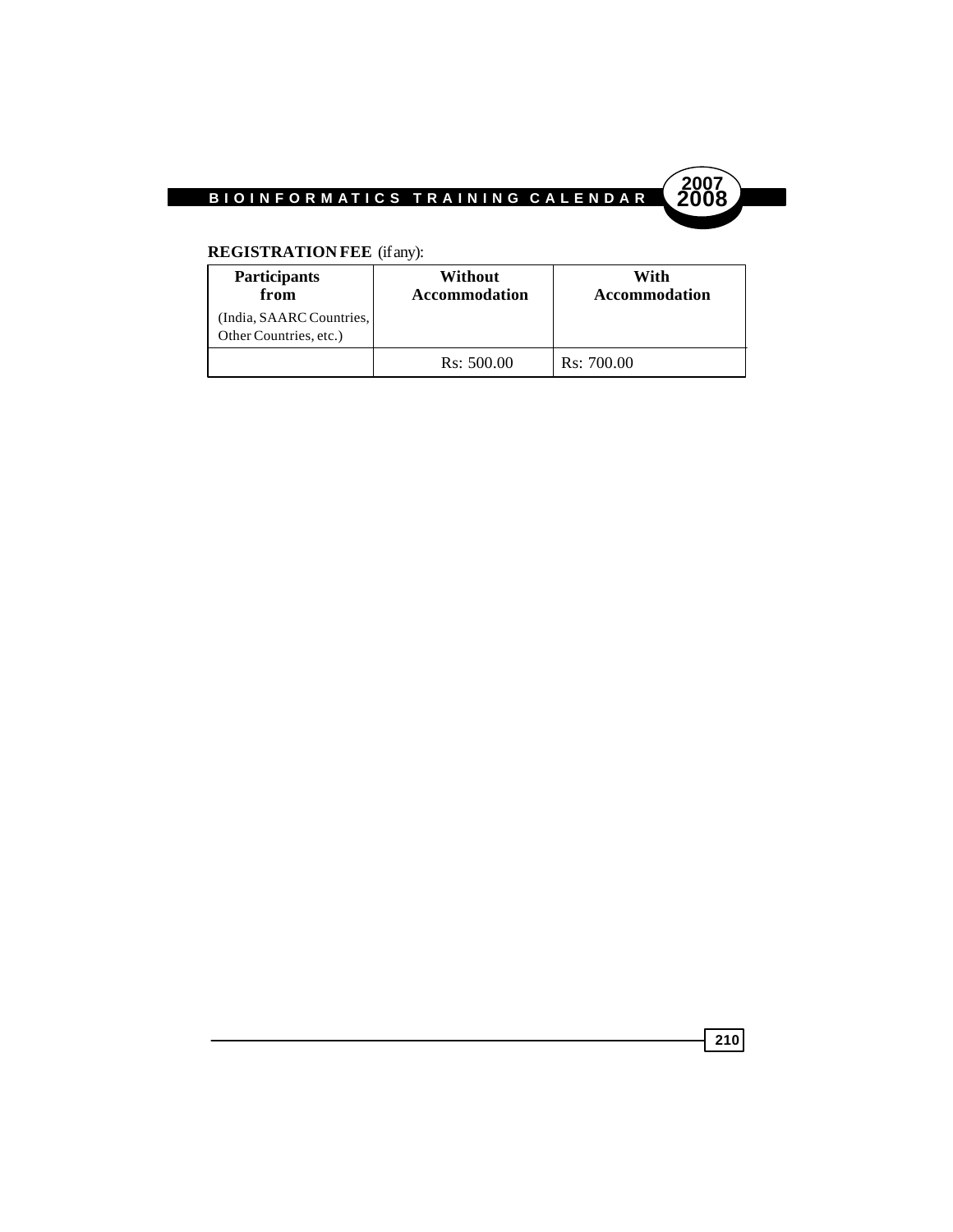#### **Training Code:** *[VU-03]*

| Title                                                                | : Workshop on Application of<br>Bioinformatics in Molecular Modeling,<br>Data Analysis and System Biology |
|----------------------------------------------------------------------|-----------------------------------------------------------------------------------------------------------|
| <b>Date</b> (from $\_\_$ to $\_\)$ )                                 | $: 27-28/11/07$                                                                                           |
| <b>Duration</b> (in number of days):                                 | $\therefore$ Two days                                                                                     |
| <b>Subject Area</b> (As per List enclosed): Database and data mining |                                                                                                           |

**OBJECTIVES:** Recent thrust in genomics and proteomics are generating enormous amounts of data, which needs to be properly organized for user-friendly retrieval and analysis of the desired data. The course is basically mint for higher secondary school teachers those who are wishing to pursue a carrier in research, will also help to show how to procure and utilize this huge array of information for their work.

**CONTENTS**: Research paper databases, pubmed, cross references like Entrez; Genomic data mining, NCBI database, ESTs, ORFs etc. Tools like MIT Genscan, Weizman gene card, Human genome project genome browser, EMBL, Ensemble, Parametric Sequence analysis in proteomic datamining, Expasy, Protscale, Psiblast to find distantly related proteins.

| <b>METHODOLOGY</b> (Lectures, Demos,<br>Hands on Session, Workshop/Seminar/           | : Lectures, Demos and Hands on<br>session. |
|---------------------------------------------------------------------------------------|--------------------------------------------|
| Symposia etc.)                                                                        |                                            |
| <b>LEVEL OF PARTICIPANTS</b>                                                          | : Higher secondary school teachers         |
| <b>PREREQUISITES</b>                                                                  | : Basic Knowledge on Computer              |
| <b>NUMBER OF PARTICIPANTS</b>                                                         | $\div$ 20                                  |
| <b>Boarding &amp; lodging arrangements etc.</b> Boarding at University Guest House on | payment basis.                             |

**Any other relevant information, if any** -

#### **REGISTRATION FEE** (if any):

| <b>Participants</b><br>from                        | Without<br><b>Accommodation</b> | With<br><b>Accommodation</b> |
|----------------------------------------------------|---------------------------------|------------------------------|
| (India, SAARC Countries,<br>Other Countries, etc.) |                                 |                              |
|                                                    | Rs. 250                         | Rs. 350                      |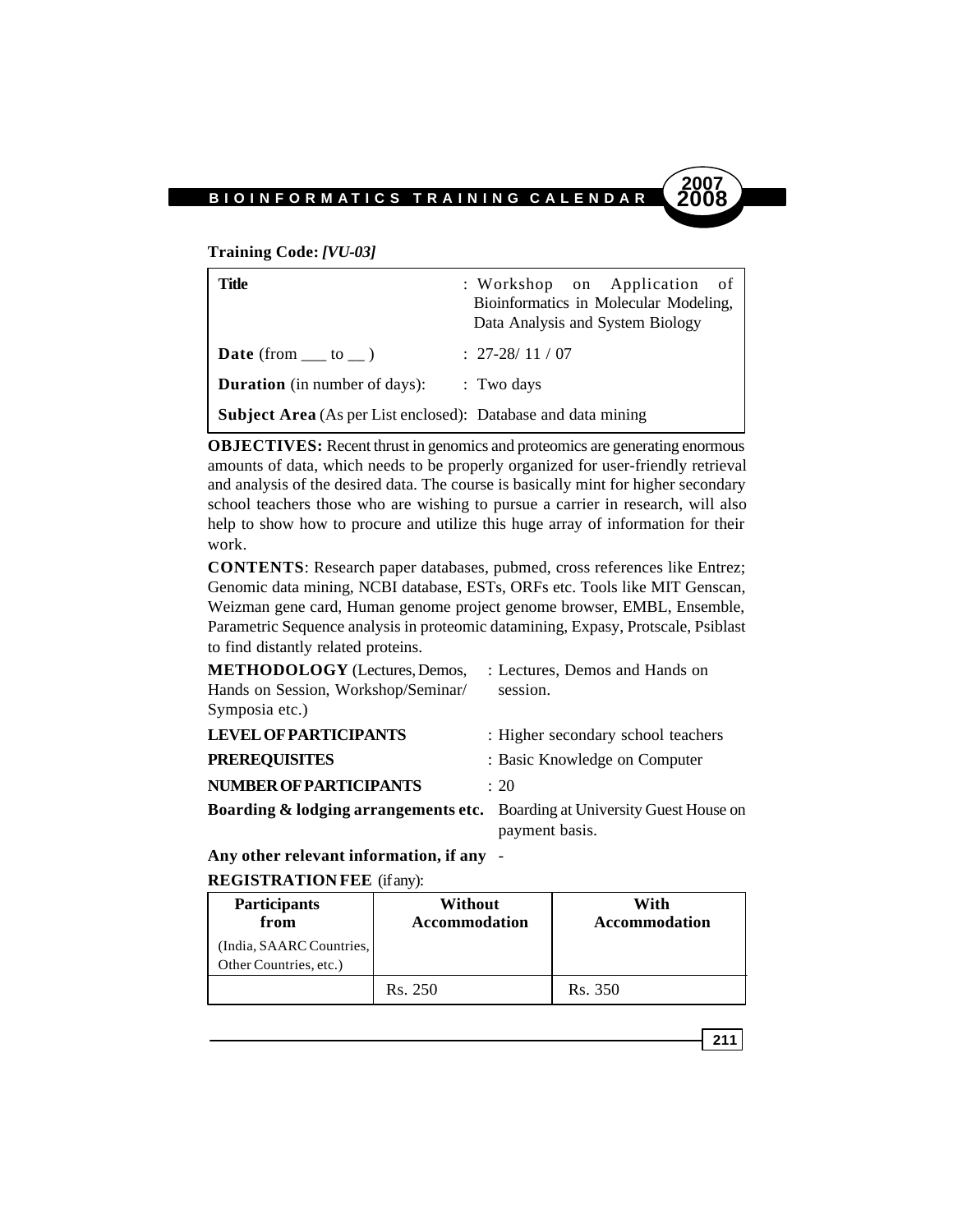**Training Code:** *[VU-04]*

| Title                                                              | : Workshop on Application of<br>Bioinformatics in Molecular Modeling,<br>Data Analysis and System Biology |
|--------------------------------------------------------------------|-----------------------------------------------------------------------------------------------------------|
| <b>Date</b> (from $\_\_$ to $\_\)$ )                               | $\div$ 8/01/08 - 9/01/08                                                                                  |
| <b>Duration</b> (in number of days):                               | : Two days                                                                                                |
| <b>Subject Area</b> (As per List enclosed) : Evolution & Phylogeny |                                                                                                           |

**OBJECTIVES**: Since Charles Darwin had put forward the theory of evolution and in this regard much study has been done. But the current thrust is to measure the evolutionary process in molecular level. Bioinformatics will lead the path of fact finding by analyzing the data. This course mainly aimed for the 10+2 level students.

**CONTENTS**: Brief idea about gene, gene expression, mutation, homology, structural Bioinformatics, sequence alignment, comparison and dendogram analysis, hands or approach of constructing a phylogenetic tree.

| <b>METHODOLOGY</b> (Lectures, Demos,                                                  | : Lectures, Demos and Hands on                        |
|---------------------------------------------------------------------------------------|-------------------------------------------------------|
| Hands on Session, Workshop/Seminar/                                                   | session.                                              |
| Symposia etc.)                                                                        |                                                       |
| <b>LEVEL OF PARTICIPANTS</b>                                                          | : H. S. students of Science from<br>different schools |
| <b>PREREQUISITES</b>                                                                  | : Basic Knowledge on Computer                         |
| NUMBER OF PARTICIPANTS                                                                | $\div 20$                                             |
| <b>Boarding &amp; lodging arrangements etc.</b> Boarding at University Guest House on | payment basis.                                        |

**Any other relevant information, if any** -

**REGISTRATION FEE** (if any):

| <b>Participants</b><br>from                        | Without<br><b>Accommodation</b> | With<br><b>Accommodation</b> |
|----------------------------------------------------|---------------------------------|------------------------------|
| (India, SAARC Countries,<br>Other Countries, etc.) |                                 |                              |
|                                                    | Rs. 100                         | Rs. 200                      |

$$
212
$$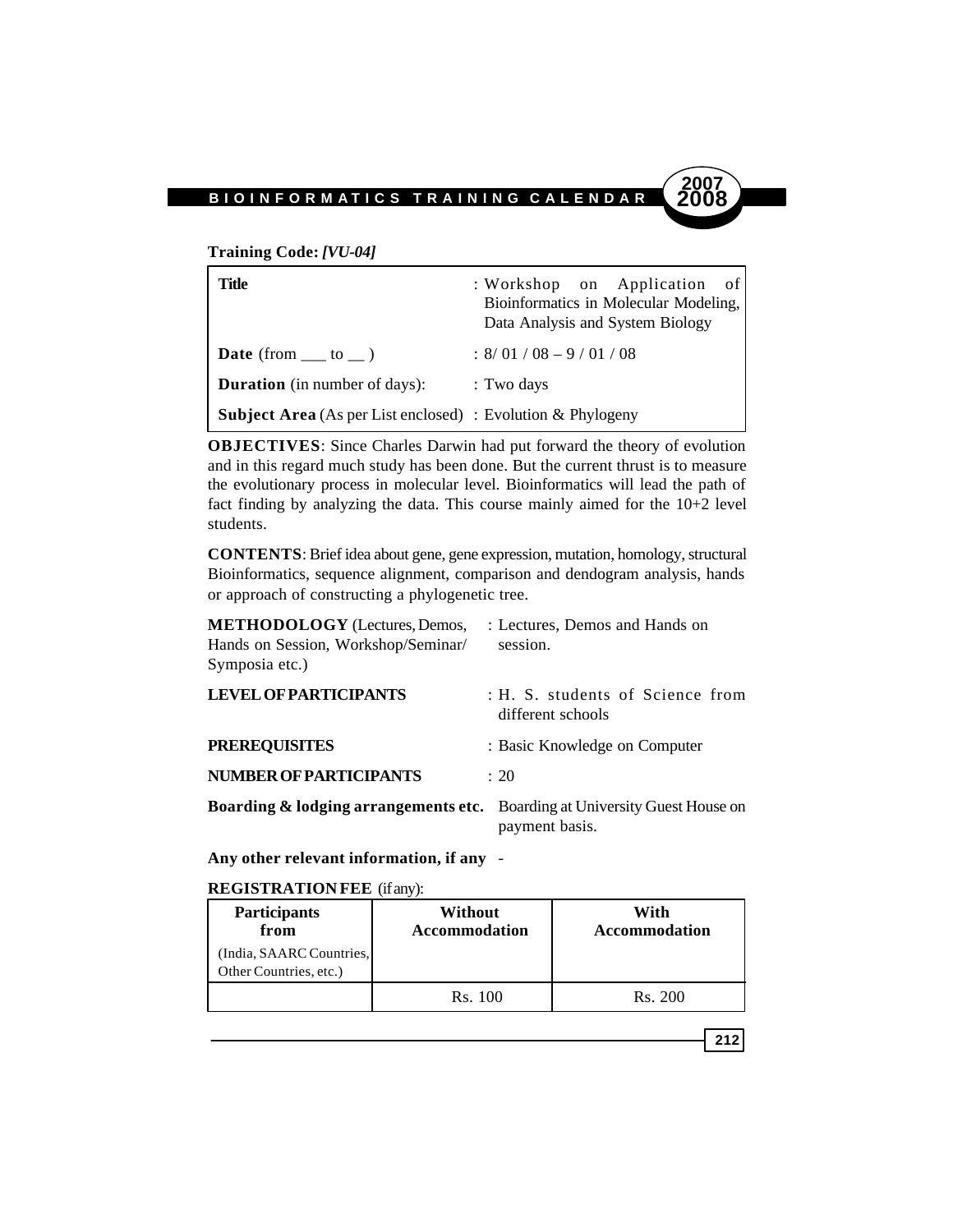

#### **Contact Address : Prof. B. R. PATI,** Coordinator, BIF

|               | <b>Phone</b> s: $03222 - 276555/554$ (Ext – 477) |
|---------------|--------------------------------------------------|
|               | <b>Fax</b> : $03222 - 275329 / 264338$           |
|               | <b>E-mail</b> : $b$ rpati@yahoo.com              |
| Web-Address : |                                                  |
|               |                                                  |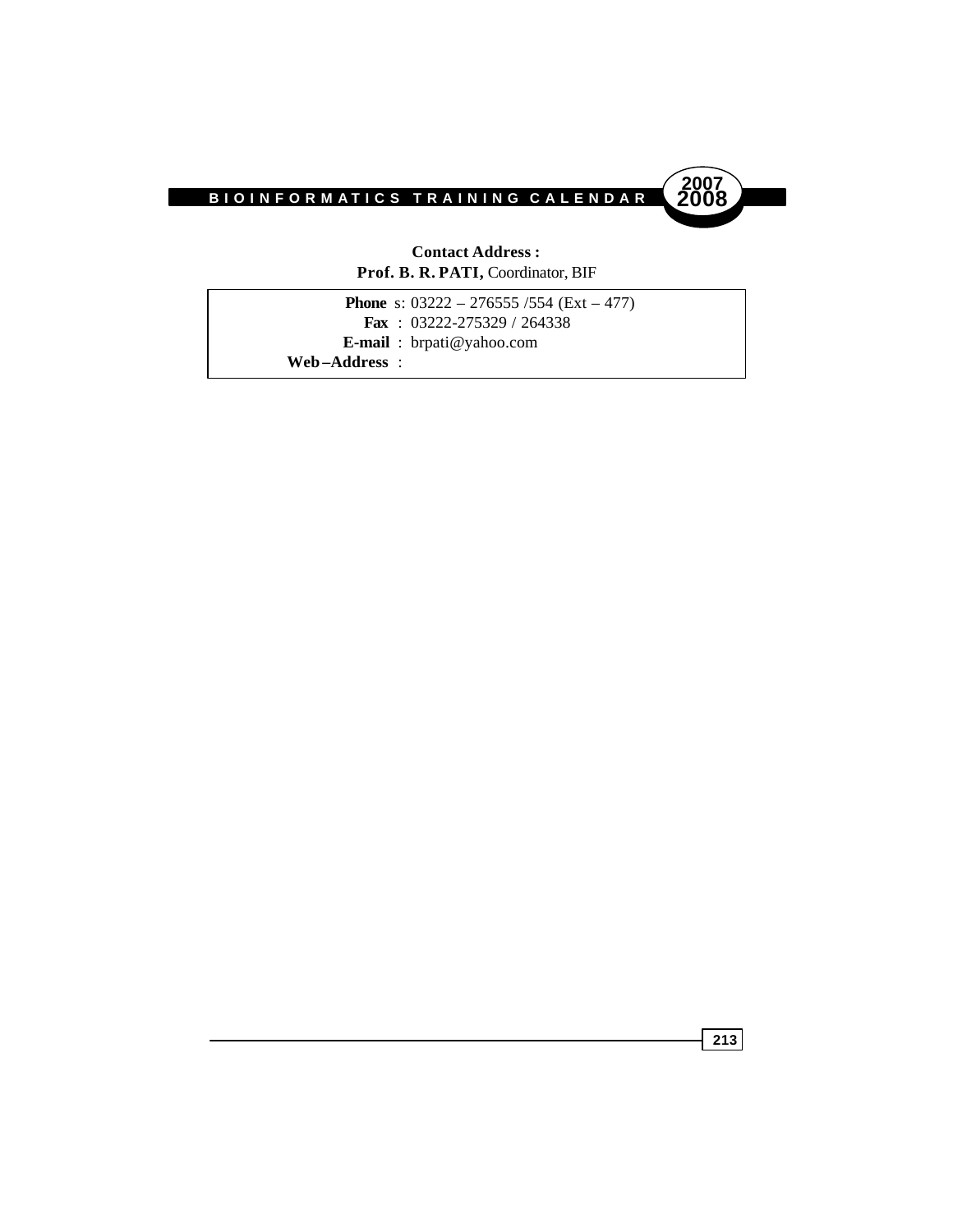# **West Bengal University of Technology, Kolkata**

#### **Training Code:** *[WBUT-01]*

| Title                                      | : Using R for BioStatistics                                |
|--------------------------------------------|------------------------------------------------------------|
| <b>Date</b> (from $\_\_$ to $\_\)$ )       | : June 22-23, 2007                                         |
| <b>Duration</b> (in number of days):       | : Two days                                                 |
| <b>Subject Area</b> (As per List enclosed) | : Bioinformatics in Environment and<br><b>Biodiversity</b> |

**OBJECTIVES**: Familiarization and use of Statistical methodologies for interpreting data sets in areas of environment and biodiversity. R is available in Open Source and hence would be given as a CD to each of the workshop participants who would be able to set up once they go back to their respective institutions.

#### **CONTENTS:**

| <b>METHODOLOGY</b> (Lectures, Demos, | : Lecture, Hands on Session |
|--------------------------------------|-----------------------------|
| Hands on Session, Workshop/Seminar/  |                             |
| Symposia etc.)                       |                             |

| <b>LEVEL OF PARTICIPANTS</b>  | : Lecturer, Pre and Post Doctoral<br>students, Postgraduate students |
|-------------------------------|----------------------------------------------------------------------|
| <b>PREREOUISITES</b>          |                                                                      |
| <b>NUMBER OF PARTICIPANTS</b> | $\div$ 20                                                            |

**Boarding & lodging arrangements etc.**

#### **Any other relevant information, if any**

#### **REGISTRATION FEE** (if any):

| <b>Participants</b>                                | Without              | With                 |
|----------------------------------------------------|----------------------|----------------------|
| from                                               | <b>Accommodation</b> | <b>Accommodation</b> |
| (India, SAARC Countries,<br>Other Countries, etc.) |                      |                      |
| India                                              | Rs.2000              | Rs.2500              |
| <b>SAARC</b>                                       | <b>US\$150</b>       | <b>US\$200</b>       |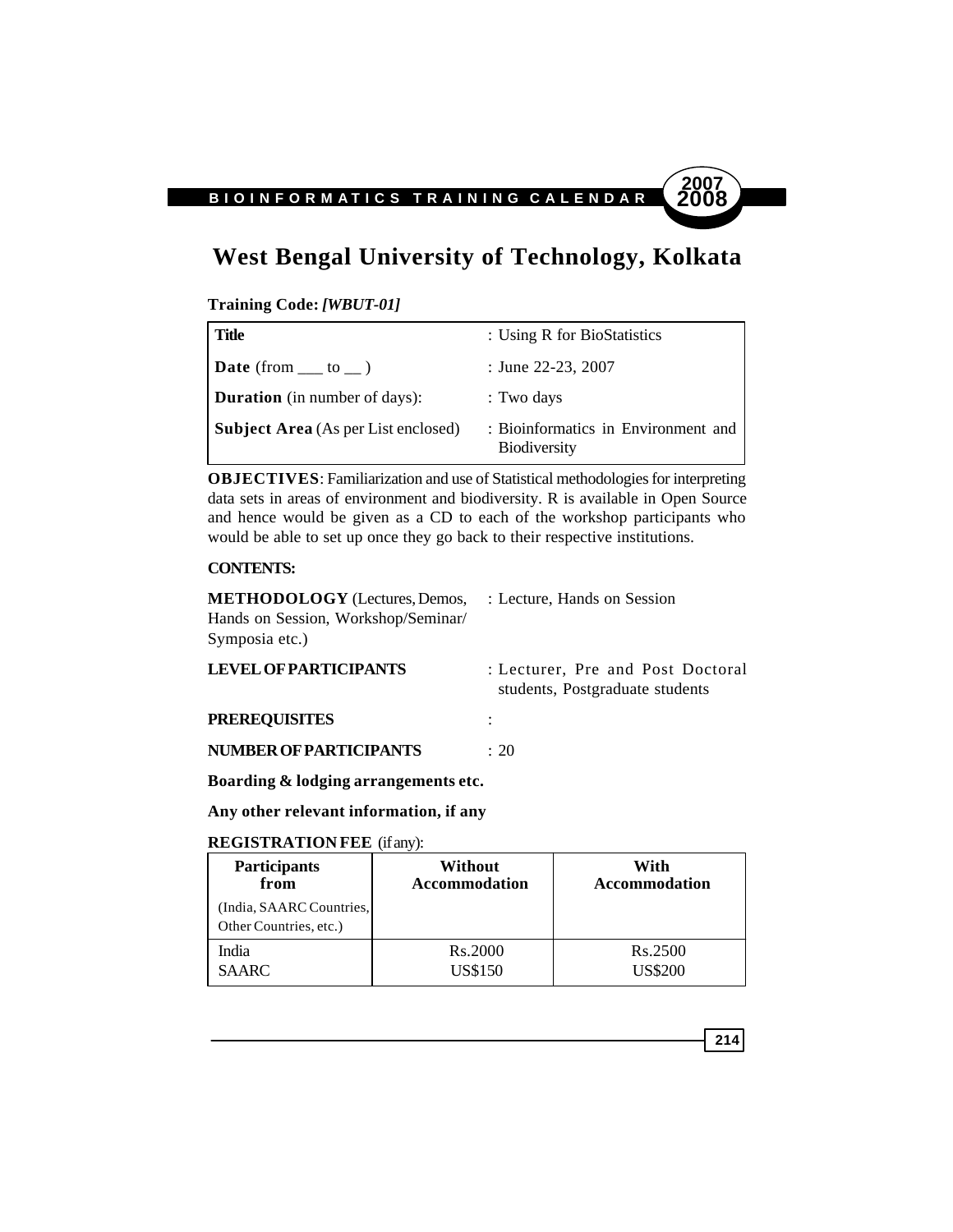#### **Training Code:** *[WBUT-02]*

| Title                                                              | : Introduction to Qt : Developing<br>applications in Computational Biology |
|--------------------------------------------------------------------|----------------------------------------------------------------------------|
| <b>Date</b> (from $\_\_\_$ to $\_\_$ )                             | : July 20-21, 2007                                                         |
| <b>Duration</b> (in number of days):                               | $\therefore$ Two days                                                      |
| <b>Subject Area</b> (As per List enclosed) : Computational Biology |                                                                            |

**OBJECTIVES:** A workshop that would showcase what Qt works. Explain the finer points in QT/C++ and its power API to do various kind of software project of highest standards. Qt API includes modules for UI, Networking, SQL, XML, SVG, and Open GL. It supports and comes with RAD tools.

**CONTENTS:** Overview of Qt- What can be done. Introduction to Qt programming – How can it be done?

| <b>METHODOLOGY</b> (Lectures, Demos,<br>Hands on Session, Workshop/Seminar/<br>Symposia etc.) | : Lecture, Hands on Session                                            |
|-----------------------------------------------------------------------------------------------|------------------------------------------------------------------------|
| <b>LEVEL OF PARTICIPANTS</b>                                                                  | : Lecturer, Pre- and Post- Doctoral<br>students, Postgraduate students |
| <b>PREREQUISITES</b>                                                                          | ÷                                                                      |
| <b>NUMBER OF PARTICIPANTS</b>                                                                 | : 20                                                                   |

**Boarding & lodging arrangements etc.**

**Any other relevant information, if any**

#### **REGISTRATION FEE** (if any):

| <b>Participants</b>                                | Without              | With                 |
|----------------------------------------------------|----------------------|----------------------|
| from                                               | <b>Accommodation</b> | <b>Accommodation</b> |
| (India, SAARC Countries,<br>Other Countries, etc.) |                      |                      |
| India                                              | Rs.2000              | R <sub>s</sub> .2500 |
| <b>SAARC</b>                                       | <b>US\$150</b>       | <b>JS\$200</b>       |

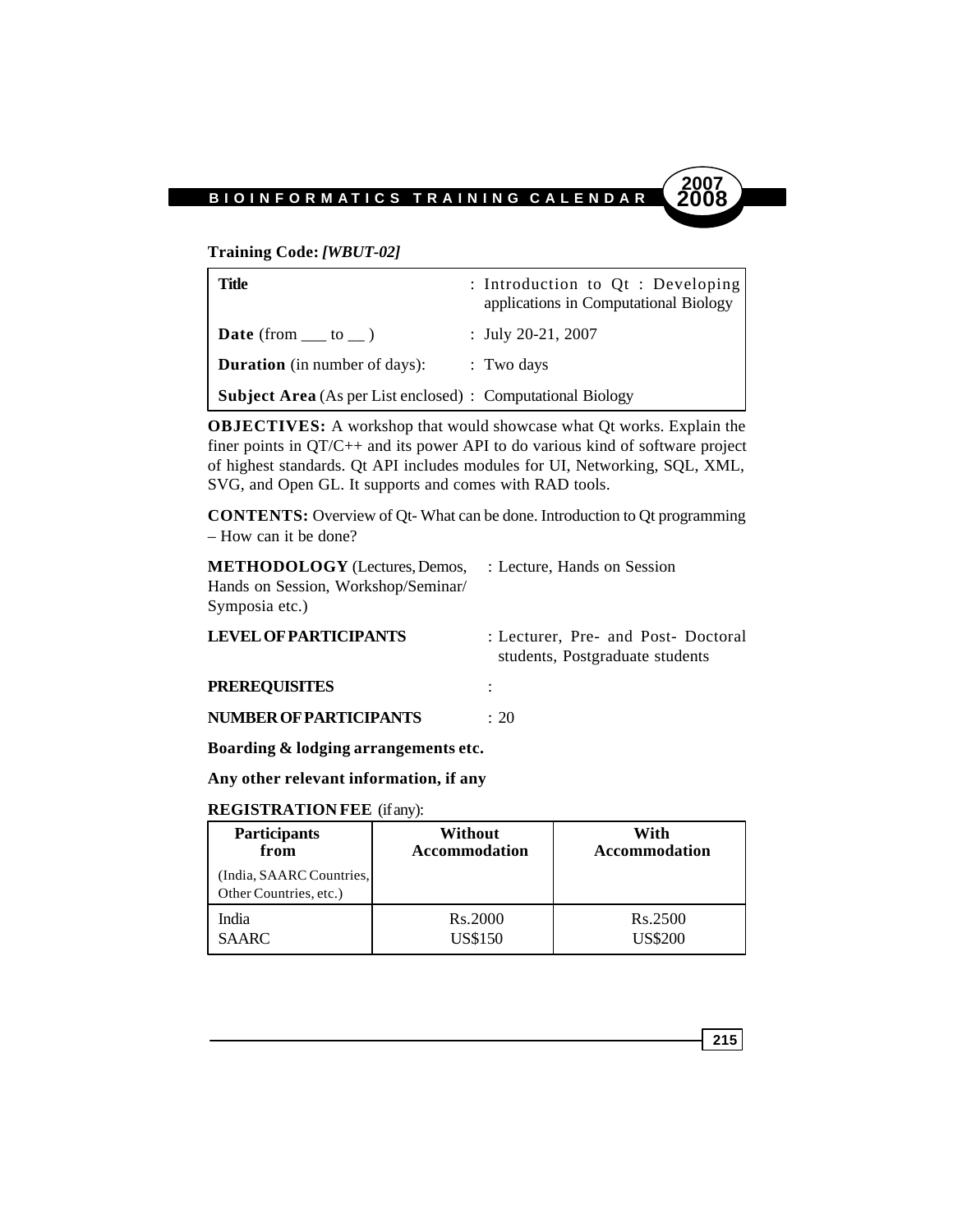#### **Training Code:** *[WBUT-03]*

| Title                                                        | : Use of ARB for Phylogenetic Analysis |
|--------------------------------------------------------------|----------------------------------------|
| <b>Date</b> (from $\_\_$ to $\_\_$ )                         | : August $20-21$ , $2007$              |
| <b>Duration</b> (in number of days):                         | : Two days                             |
| <b>Subject Area</b> (As per List enclosed) : Genome Analysis |                                        |

**OBJECTIVES**: Familiarization and use of ARB software for analysing sequence data.

### **CONTENTS** :

| <b>METHODOLOGY</b> (Lectures, Demos, | : Lecture, Hands on Session                                            |  |
|--------------------------------------|------------------------------------------------------------------------|--|
| Hands on Session, Workshop/Seminar/  |                                                                        |  |
| Symposia etc.)                       |                                                                        |  |
| <b>LEVEL OF PARTICIPANTS</b>         | : Lecturer, Pre- and Post- Doctoral<br>students, Postgraduate students |  |
| <b>PREREQUISITES</b>                 |                                                                        |  |
| <b>NUMBER OF PARTICIPANTS</b>        | $\div$ 20                                                              |  |
|                                      |                                                                        |  |

**Boarding & lodging arrangements etc.** Hostel accommodation is available

### **Any other relevant information, if any**

### **REGISTRATION FEE** (if any):

| <b>Participants</b>                               | Without              | With                 |
|---------------------------------------------------|----------------------|----------------------|
| from                                              | <b>Accommodation</b> | <b>Accommodation</b> |
| India, SAARC Countries,<br>Other Countries, etc.) |                      |                      |
| India                                             | <b>Rs.2000</b>       | Rs.2500              |
| SAARC                                             | <b>US\$150</b>       | US\$200              |

#### **Contact Address : Mr. SUBHRANSU SUPAKAR,** Coordinator

| <b>Phone</b> : $033-23217578$                |
|----------------------------------------------|
| <b>Fax</b> : $033-23341030$                  |
| <b>E-mail</b> : subhransu.supakar@wbut.ac.in |
| Web-Address: www.portal.wbut.ac.in           |
|                                              |

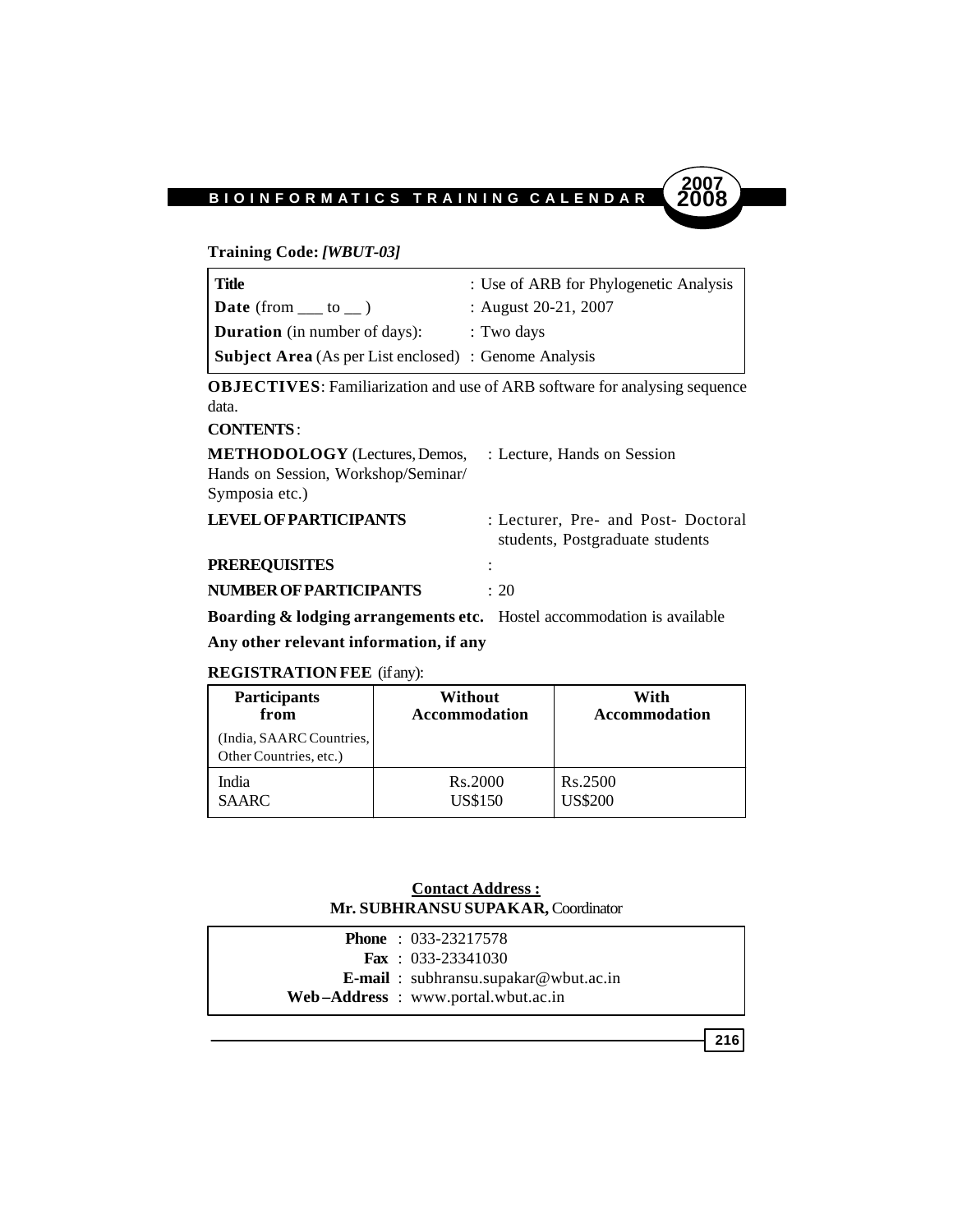

# **E-MAIL & WEB ADDRESSES OF BTISNET CENTRES**

| <b>ACTREC</b>                                     |                            |                                    |                                                 |
|---------------------------------------------------|----------------------------|------------------------------------|-------------------------------------------------|
|                                                   | Dr. Robin<br>Mukhopadhyaya | btis@actrec.res.in                 | www.actrec.gov.in                               |
| Alagappa University,<br>Tamilnadu                 | Dr. S. Karutha<br>Pandian  | vc_alagappa<br>@rediffmail.com     | www.<br>alagappabiotech.org                     |
| Aligarh Muslim<br>University                      | Dr. M. Saleemuddin         | alg_btisamua<br>@sancharnet.in     | http://www.<br>bioinformaticsamu.<br>tripod.com |
| All India Institute of<br><b>Medical Sciences</b> | Dr. Y. D. Sharma           | ydsharma<br>@hotmail.com           | www.aiims.ernet.in                              |
| Anna University                                   | Dr. P. Gautam              | tkothai<br>@annauniv.edu           | http://www.<br>annauniv.<br>edu/biotech         |
| A.P.S University                                  | Dr. Navita<br>Srivastava   | vcapsu<br>@lycos.com               |                                                 |
| Assam Agricultural<br>University, Jorhat          | Dr. Mahendra<br>Kumar Modi | mkmodi<br>@gmail.com               | www.aau.ac.in/btis                              |
| Assam Agricultural<br>University, Guwahati        | Dr. Probodh Borah          | borahp<br>@rediffmail.com          | www.aau.ac.in                                   |
| <b>Banaras Hindu</b><br>University                | Prof. Ashok Kumar          | coordinator_bhu<br>@rediffmail.com |                                                 |
| Banasthali Vidyapith                              | Prof. Vinay Sharma         | vinaysharma30<br>@yahoo.co.uk      | www.banasthali.org                              |
| <b>Bangalore University</b>                       | Prof. Geeta Bali           | baliccet<br>@vsnl.com              |                                                 |
| <b>Barkatullah University</b>                     | Dr. Anil Prakash           | ap_btsbpl<br>@sancharnet.in        | http://www.<br>bioinfobubpl.nic.in              |
| <b>Berhampur University</b>                       | Prof. S. B. Padhi          | saibala_padhi<br>@sify.com         |                                                 |
| <b>Bharathiar University</b>                      | Dr. P. Shanmughavel        | shanvel_99<br>@yahoo.com           | www.bu.ac.in                                    |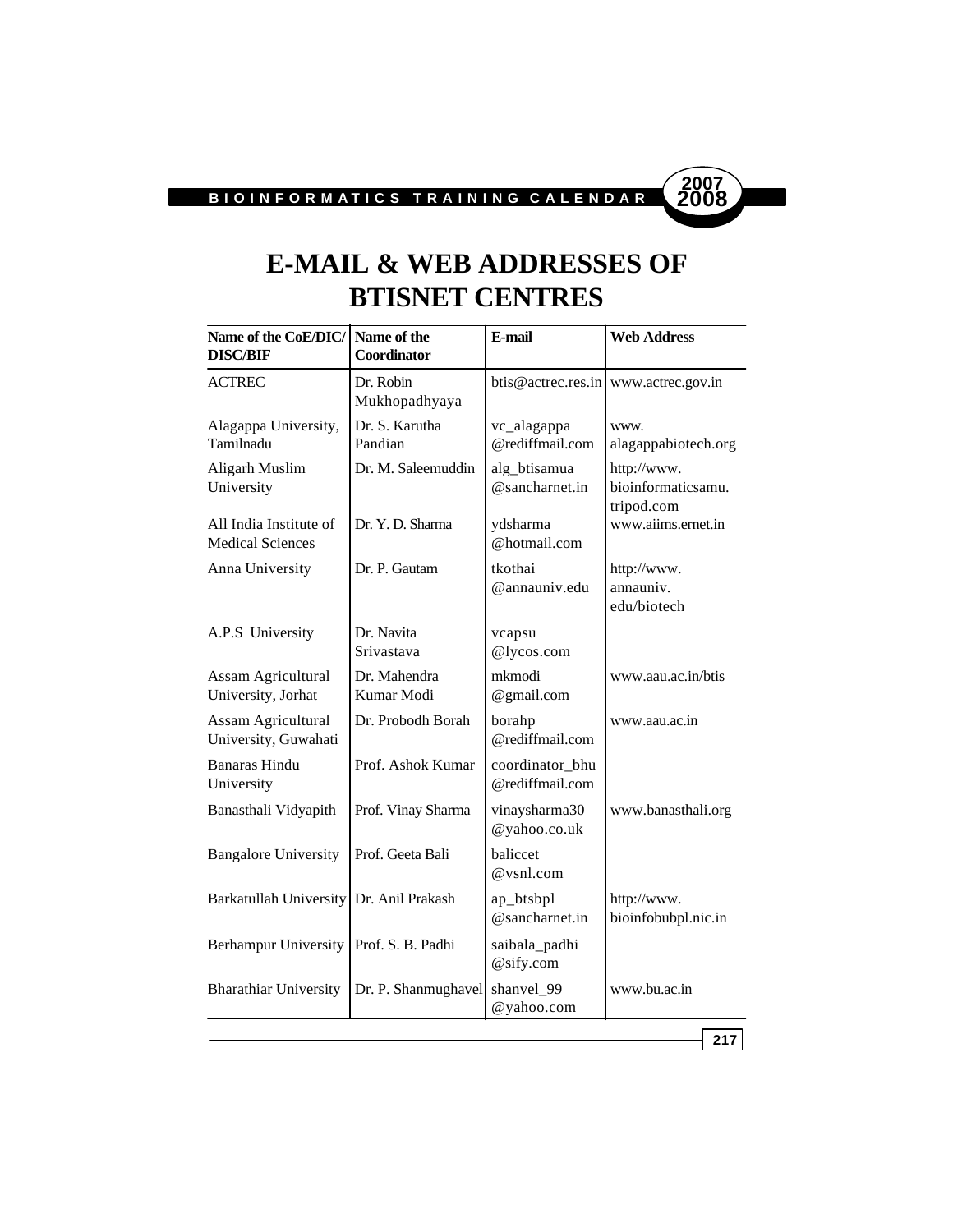

| Name of the CoE/DIC/<br><b>DISC/BIF</b>                           | Name of the<br>Coordinator | E-mail                          | <b>Web Address</b>                        |
|-------------------------------------------------------------------|----------------------------|---------------------------------|-------------------------------------------|
| Bharathidasan<br>University                                       | Dr. L. Uma                 | director<br>$@n$ fmc.res.in     | www.nfmc.res.in                           |
| <b>Biotech Consortium</b><br>India Limited                        | Dr. Purnima Sharma         | bcildelhi<br>@vsnl.com          | www.bcil.nic.in/<br>www.biotech.co.in     |
| Biotech Park in<br><b>Biotechnology City</b>                      | Dr. Vivek Dixit            | info@biotech<br>citylucknow.org | www.biotech<br>citylucknow.org            |
| Birla Institute of<br>Scientific Research,<br>Jaipur              | Dr. P. Ghosh               | bioinfo<br>@bisrjaipur.com      | www.bisr.res.in                           |
| Birla Institute of<br>Technology                                  | Dr. A. S. Vidyarthi        | btis_bit<br>@bitmesra.ac.in     | www.bitmesra.ac.in                        |
| <b>Bose Institute</b>                                             | Dr. P. Chakrabarti         | dicdbt@boseinst.<br>ernet.in    | http://<br>boseinst.ernet.in/bic          |
| CCS Haryana<br>Agricultural<br>University                         | Dr. Sudhir Kumar           | sudhir<br>@hau.ernet.in         | http://hau.ernet.in                       |
| Central Agricultural<br><b>Research Institute</b>                 | Dr. M. Balakrishnan        | mbkrishnan<br>@hotmail.com      | http://cari.res.in/<br>Sub DIC/index.html |
| <b>Central Drug</b><br><b>Research Institute</b>                  | Dr. P. K. Roy              | prodyutr<br>@yahoo.com          |                                           |
| Central Institute of<br>Fresh Water<br>Aquaculture (CIFA)         | Dr. A. K. Roy              | cifa@ori.nic.in                 | www.cifa.in                               |
| Central Institute of<br>Medicinal and<br><b>Aromatic Plants</b>   | Dr. Askoh Sharma           | ashoksharma<br>@cimap.res.in    | www.cimap.res.in                          |
| Centre for Cellular &<br>Molecular Biology                        | Dr. K. Guruprasad          | guru<br>@ccmb.res.in            | www.ccmb.res.in                           |
| <b>Central Plantation</b><br>Crops Research<br>Institute (CPCRI)  | Dr. George<br>V. Thomas    | bioinfcpcri<br>@yahoo.co.uk     | www.bioinfcpcri.org                       |
| Central Sericultural<br>Research and<br><b>Training Institute</b> | Dr. C. K. Kamble           | btis_csrti<br>@yahoo.com        | www.csrtimys.res.in                       |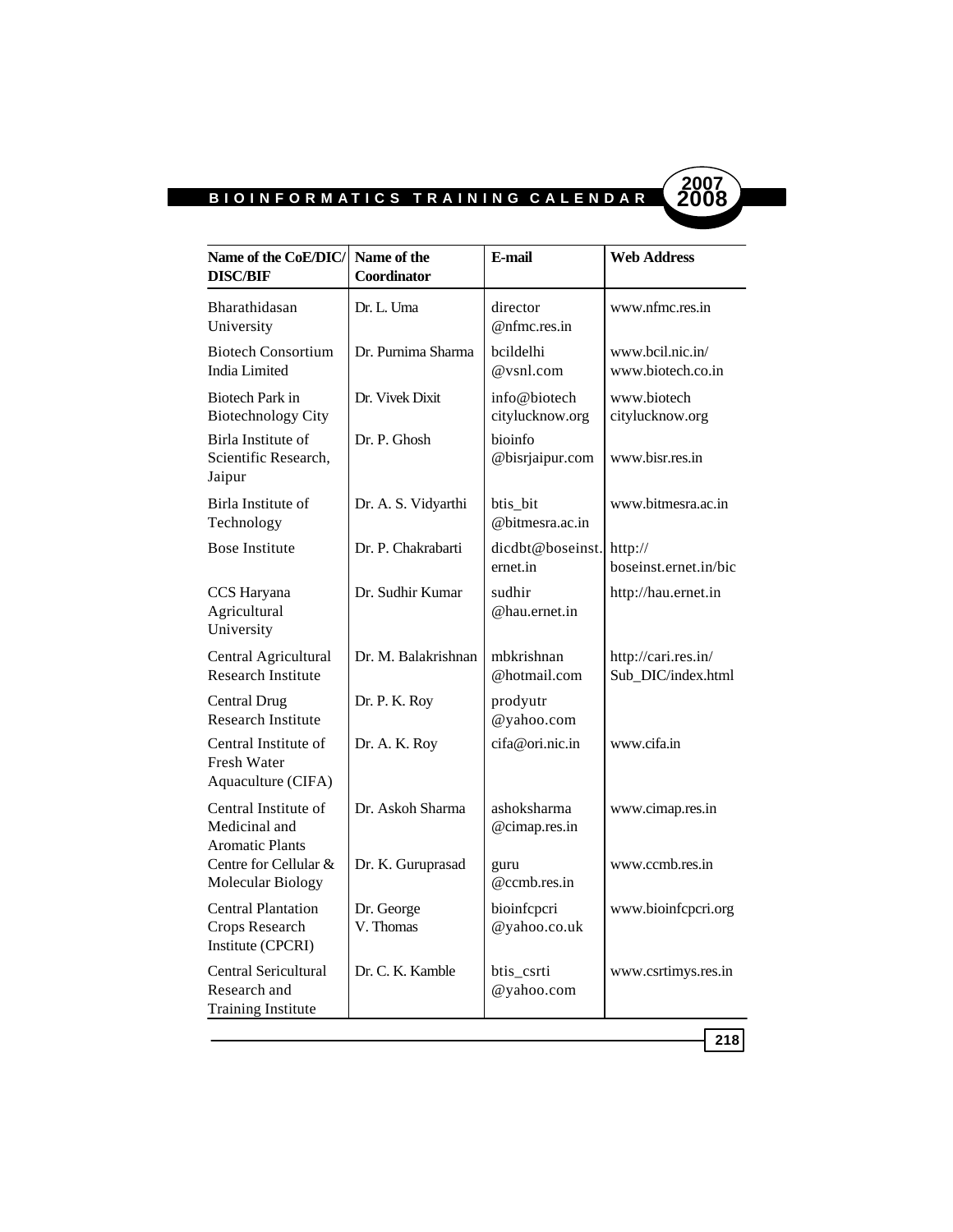ı



| Name of the CoE/DIC/<br><b>DISC/BIF</b>                           | Name of the<br>Coordinator      | E-mail                         | <b>Web Address</b>                                                     |
|-------------------------------------------------------------------|---------------------------------|--------------------------------|------------------------------------------------------------------------|
| Ch. Charan Singh<br>University                                    | Dr. H. S. Balyan                | hsbalyan<br>@rediffmail.com    |                                                                        |
| <b>CSK Himachal</b><br>Pradesh Krishi<br>Vishvavidyalaya          | Dr. T. R. Sharma                | sharmat88<br>@yahoo.com        | www.hillagric.<br>ernet.in/education/<br>coa/biotech/                  |
| Dr. B. R. Ambedkar<br>Center for<br><b>Biomedical Research</b>    | Dr. Madhu Chopra                | madhu_india<br>@hotmail.com    |                                                                        |
| Dr. Y. S. Parmar<br>University of<br>Horticulture and<br>Forestry | Dr. S. V. Bhardwaj              | satbhardwaj<br>@yahoo.com      |                                                                        |
| Devi Ahilya<br>Vishvavidyalaya                                    | Prof. Anil Kumar                | ak_sbt<br>@yahoo.com           | http://www.<br>davvbiotech.res.in                                      |
| <b>Engineering College</b>                                        | Prof. M. K. Verma               | mkseem670<br>@rediffmail.com   |                                                                        |
| Fakir Mohan<br>University                                         | Dr. Amarendra<br>Narayan        | misraan@<br>yahoo.co.uk        | www.<br>fmuniversity.org                                               |
| <b>Forest Research</b><br>Institute                               | Er. Neelesh Yadav               | negiss@icfre.org               |                                                                        |
| G. B. Pant University<br>of Agriculture and<br>Technology         | Dr. Soma Marla                  | gkgarg45<br>@rediffmail.com    | http://www.<br>gbpuat.ac.in/acads/<br>cbsh/Bioinformatics/<br>home.htm |
| <b>Guru Nanak Dev</b><br>University                               | Dr. Gurcharan Kaur              | bicamritsar<br>@yahoo.com      | www.gnduonline.org                                                     |
| Guru Jambheshwar<br>University of Science<br>& Technology         | Dr. Ashok<br>Chaudhury          | ashokchsudhury<br>@hotmail.com |                                                                        |
| <b>HNB</b> Garhwal<br>University                                  | Prof. Asha<br>Chandola -Saklani | ashachandola<br>@yahoo.co.in   |                                                                        |
| Himachal Pradesh<br>University                                    | Prof. T. C. Bhalla              | bhallatc<br>@rediffmail.com    |                                                                        |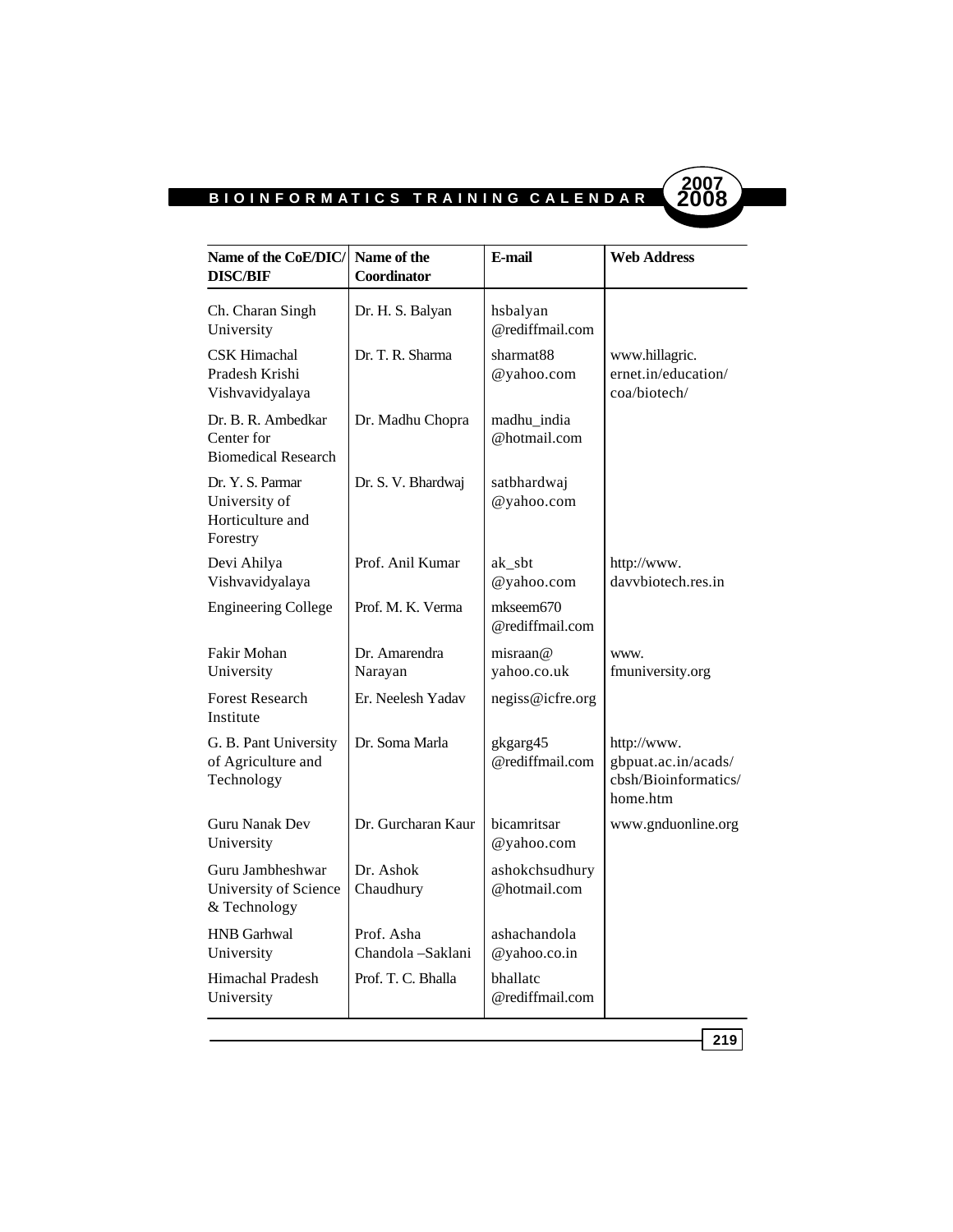

| Name of the CoE/DIC/<br><b>DISC/BIF</b>                                                              | Name of the<br>Coordinator                           | E-mail                                                   | <b>Web Address</b>                           |
|------------------------------------------------------------------------------------------------------|------------------------------------------------------|----------------------------------------------------------|----------------------------------------------|
| <b>Holy Cross College</b><br>for Women                                                               | Dr. (Mrs.) P. Daisy                                  | hcc_wc<br>@yahoo.co.in                                   |                                              |
| Indian Agricultural<br><b>Research Institute</b><br>Indira Gandhi<br>Agricultural<br>University      | Dr. H.<br>Chandrasekaran<br>Dr. Sanjay<br>K. Katiyar | nkalra<br>@iari,res.in<br>hazracr<br>@yahoo.co.in        | www.jari.res.in                              |
| Indian Institute of<br><b>Chemical Biology</b>                                                       | Dr. Chitra Dutta                                     | cdutta<br>@iicb.res.in                                   |                                              |
| Indian Institute<br>of Science                                                                       | Prof. S. Ramakumar                                   | ramak<br>@physics.iisc.<br>ernet.in                      | http://www.serc.<br>iisc.ernet.in/~ddw07     |
| Institute of Microbial<br>Technology                                                                 | Dr. G. P. S. Raghava                                 | raghava<br>$@$ imtech.res.in                             | http://www.imtech.<br>res.in/raghava/        |
| Indian Institute of<br>Spices Research                                                               | Dr. Santhosh<br>J. Eapen                             | disc@iisr.org                                            | www.iisr.org                                 |
| Indian Institute of<br>Technology Delhi                                                              | Dr. Ashok<br>Kumar Srivastava                        | hoddbeb<br>@dbeb.iitd.ac.in                              | www.iitd.ac.in                               |
| Indian Institute of<br>Technology,<br>Kharagpur                                                      | Dr. S.C. Kundu                                       | kundu<br>@hijli.iitkgp.<br>ernet.in                      | www.iitkgp.ernet.in                          |
| Indian Institute of<br>Technology, Madras                                                            | Dr. N. Manoj                                         | nmanoj<br>@iitm.ac.in                                    |                                              |
| <b>Indian Veterinary</b><br><b>Research Institute</b>                                                | Dr. Rajendra Singh                                   | <b>btis</b><br>@ivri.up.nic.in                           | www.ivri.nic.in                              |
| Institute of<br><b>Life Sciences</b><br>Institute of<br>Bioresources &<br>Sustainable<br>Development | Dr. Subrata K. Das<br>Dr. Sunil S. Thorat            | subratkdas<br>@hotmail.com<br>ibsd_imp<br>@sancharnet.in | www.ils.res.in<br>http://www.<br>ibsd.gov.in |
| Indian Institute of<br><b>Advance Research</b>                                                       | Dr. Desh<br>Deepal Singh                             | ddsingh<br>@iiar.res.in                                  |                                              |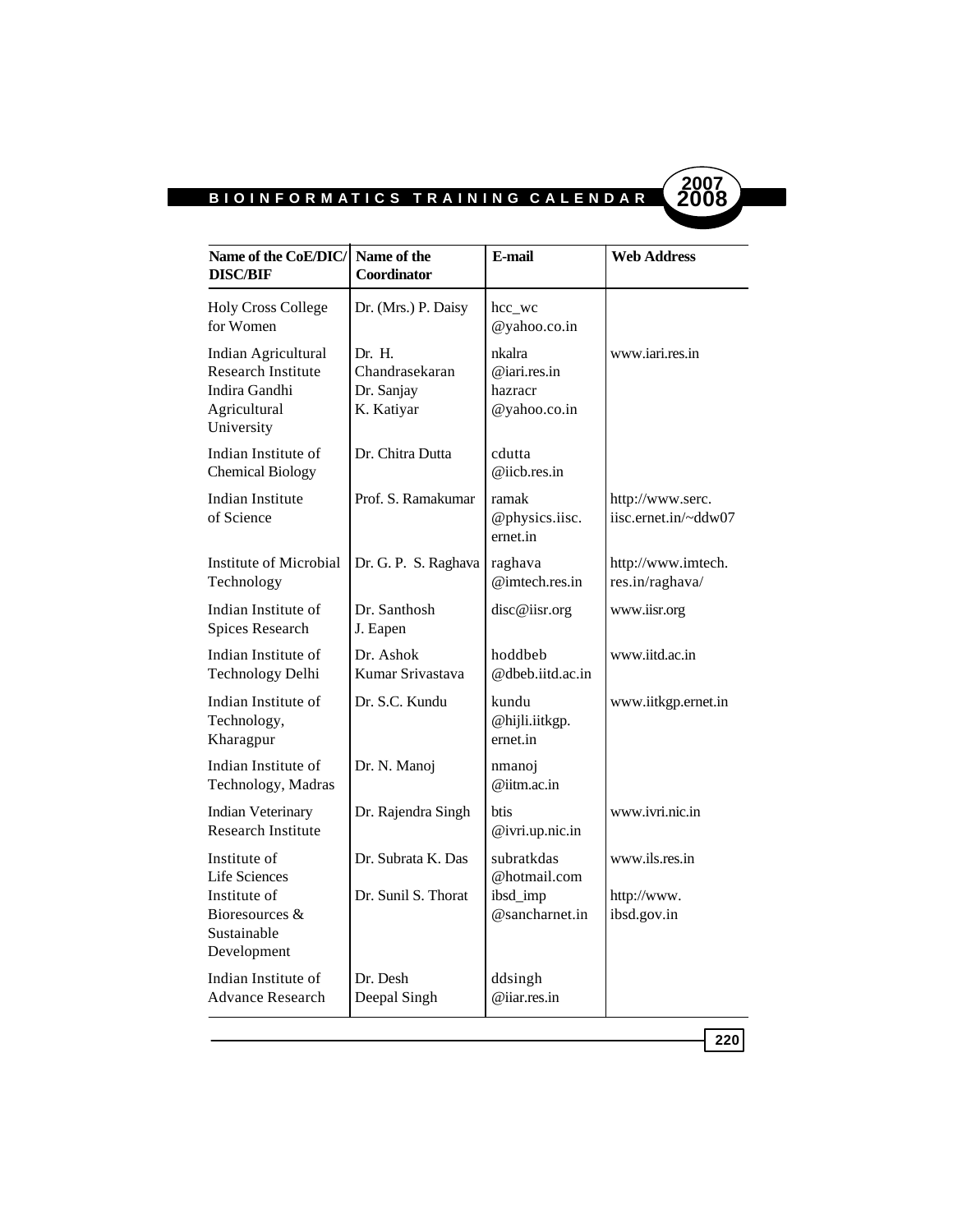$\overline{\phantom{a}}$ 



| Name of the CoE/DIC/<br><b>DISC/BIF</b>                           | Name of the<br>Coordinator | E-mail                                                       | <b>Web Address</b>             |
|-------------------------------------------------------------------|----------------------------|--------------------------------------------------------------|--------------------------------|
| Indian Institute of<br><b>Integrative Medicine</b>                | Dr. G. N. Qazi             | abr19787<br>@yahoo.com                                       | http://www.<br>rrljammu.org    |
| Jamia Millia Islamia<br>University                                | Prof. S. I. Ahson          | drsiahson<br>@yahoo.com                                      | www.jmi.nic.in                 |
| Jawaharlal Nehru<br>University                                    | Prof. Alok<br>Bhattacharya | alok0200<br>@mail.jnu.ac.in                                  | www.jnu.ac.in                  |
| Jiwaji University                                                 | Dr. Ishan Patro            | jiwajiuniversity<br>@rediffmail.com                          |                                |
| Kakatiya University                                               | Prof. A.<br>Sadanandam     | nandamas<br>@rediffmail.com                                  |                                |
| Kannur University                                                 | Dr. M. Haridas             | mharidasm<br>@rediffmail.com                                 | www.kannur<br>university.ac.in |
| Karnataka University                                              | Prof. B.B.Kaliwal          | karnatakuniversity<br>@yahoo.com                             |                                |
| Karnataka Veterinary,<br>Animal $\&$<br><b>Fisheries Sciences</b> | Dr. I. Karunasagar         | mircen<br>@sancharnet.in                                     | www.<br>mircenbiotech.com      |
| Kerala Agriculture<br>University                                  | Dr. R.<br>Keshavachandran  | kauhqr<br>@hub.nic.in                                        | www.kaubic.org                 |
| Kumaun University                                                 | Dr. Veena Pande            | vc@kumuni.<br>ren.nic.in<br>Veena biotech<br>@rediffmail.com |                                |
| <b>Lady Doak College</b>                                          | Dr. Mrs.<br>Shenbagarathai | shenbagarthai<br>@rediffmail.com                             | http://www.<br>ladydoak.org/   |
| Lucknow University                                                | Prof. U. N. Dwivedi        | upendradwivedi<br>@hotmail.com                               | www.lkouniv.ac.in              |
| M. S. Swaminathan<br><b>Research Foundation</b>                   | Mr. S.<br>Senthilkumaran   | senthil<br>@mssrf.res.in                                     | www.mssrf.org                  |
| M. S. Univeristy of<br>Baroda                                     | Dr. B. B. Chattoo          | chattoo<br>@bcmsu.ac.in                                      | www.bcmsu.ac.in                |
| Madras Christian<br>College                                       | Dr. D. Arul Samraj         | mccapro<br>@yahoo.com                                        |                                |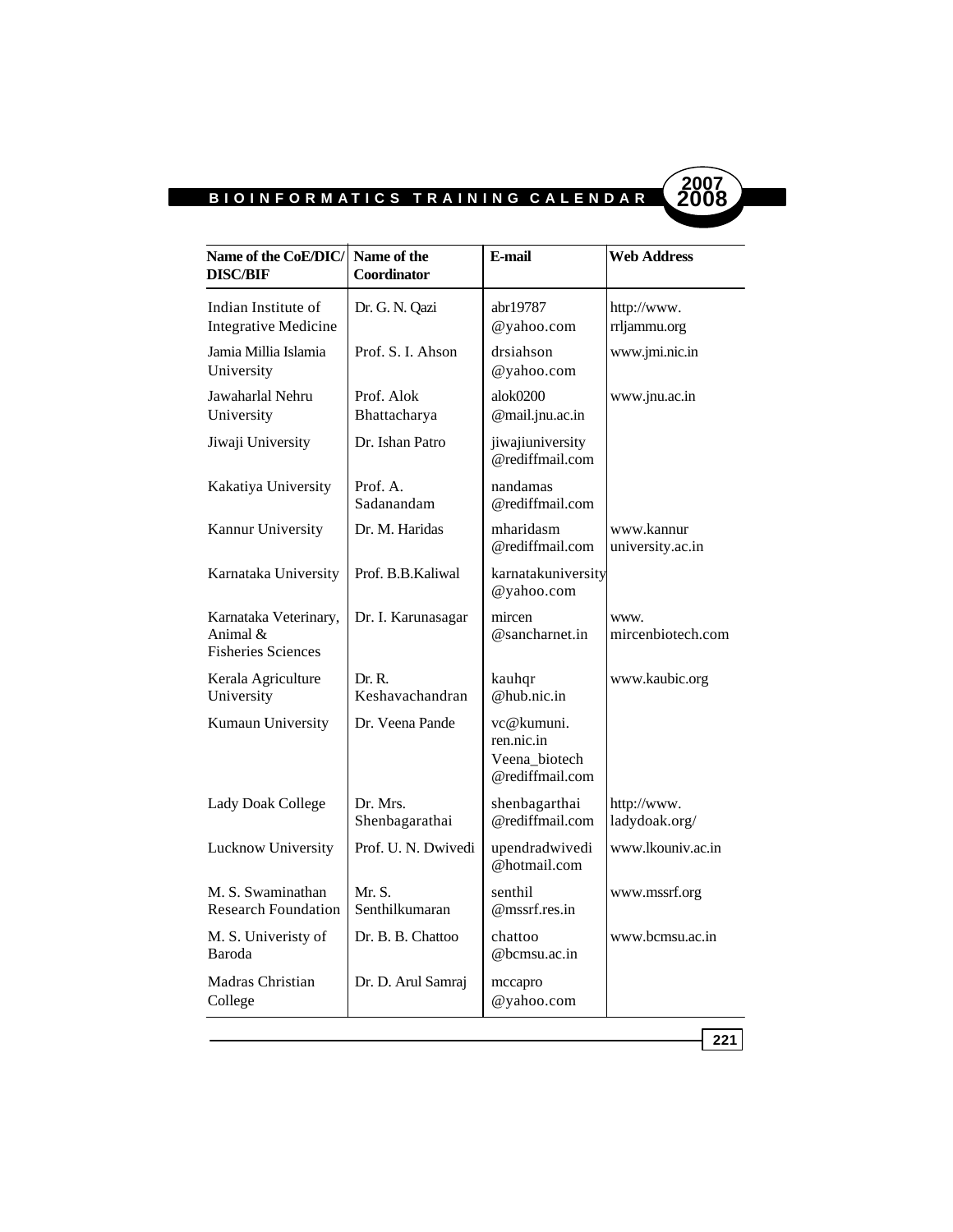

| Name of the CoE/DIC/<br><b>DISC/BIF</b>                                      | Name of the<br>Coordinator | E-mail                             | <b>Web Address</b>                                |
|------------------------------------------------------------------------------|----------------------------|------------------------------------|---------------------------------------------------|
| Madurai Kamaraj<br>University                                                | Dr. S. Krishnaswamy        | Krishna@mrna.<br>tn.nic.in         | http://www.<br>biotechmku.org                     |
| Maharani Lakshmi<br>Ammanni College<br>for women                             | Prof. M.B. Nagaveni        | ammannicollege<br>@yahoomail.com   |                                                   |
| Maharani's Science<br>College for Women                                      | Mrs. Kavitha B.            | mscw_bangalore1<br>@rediffmail.com |                                                   |
| Mahatma Gandhi<br>Institute of<br><b>Medical Sciences</b>                    | Dr. B. C. Harinath         | jbtdrc_wda<br>@sancharnet.in       | www.jbtdrc.org                                    |
| Manonmaniam<br>Sundaranar<br>University                                      | Dr. M. B.<br>Viswanathan   | vinaa<br>@rediffmail.com           |                                                   |
| Maulana Azad<br><b>National Institute</b><br>of Technology                   | Dr. K. R. Pardasani        | kamalrajp<br>@hotmail.com          |                                                   |
| Nagaland University                                                          | Prof.K. Kannan             | drkrishnamoorthy<br>@gmail.com     |                                                   |
| Narendra Deva<br>University of<br>Agriculture &<br>Technology                | Dr. S. M. IIyas            | smilyas@sify.com                   |                                                   |
| National Botanical<br><b>Research Institute</b>                              | Dr.<br>Sudershan Kumar     | s.kumar<br>@ntrires.in             | www.nbri-lko.org                                  |
| <b>National Brain</b><br><b>Research Centre</b>                              | Dr. Nandini C. Singh       | nandini<br>@nbrc.ac.in             | www.nbrc.ac.in                                    |
| National Dairy<br><b>Research Institute</b>                                  | Dr. D. K. Jain             | dkjn<br>@rediffmail.com            | http://www.ndri.res.in                            |
| <b>National Institute</b><br>of Immunology                                   | Dr. D. M. Salunke          | dinakar<br>@ni.res.in              | http://www.nii.res.in                             |
| National Institute of<br>Pharmaceutical<br>Education and<br>Research (NIPER) | Prof. P. Rama Rao          | pvbharatam<br>@niper.gov.in        | www.geocities.com/<br>bhratampv/<br>bharatam.html |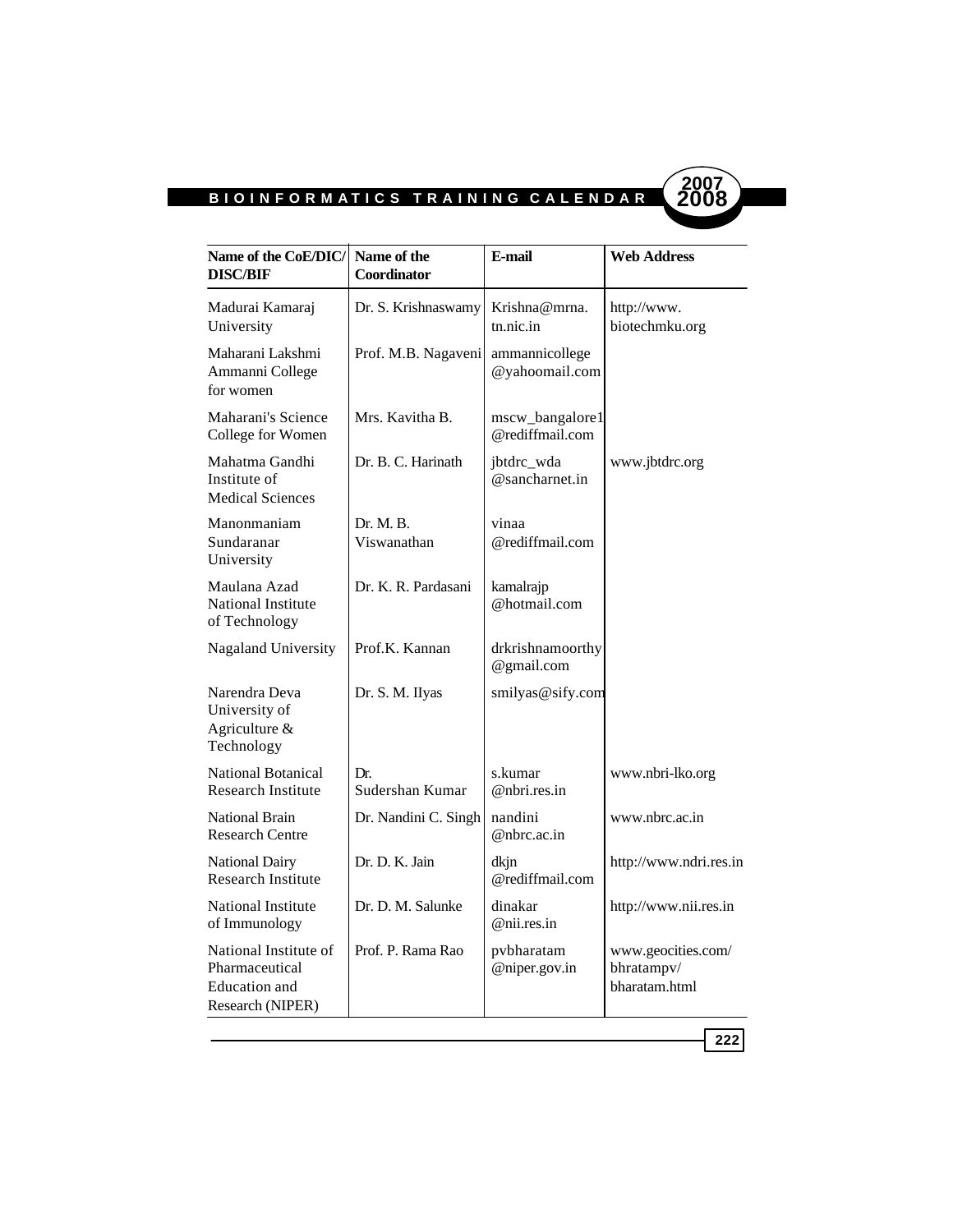ı



| Name of the CoE/DIC/<br><b>DISC/BIF</b>                                             | Name of the<br>Coordinator  | E-mail                                 | <b>Web Address</b>                   |
|-------------------------------------------------------------------------------------|-----------------------------|----------------------------------------|--------------------------------------|
| National Institute of<br><b>Plant Genome</b><br>Research                            | Dr. Gitanjali Yadav         | gitanjali.yadav<br>@gmail.com          |                                      |
| National Institute of<br>Oceanography                                               | Dr. C. T.<br>Achuthankutty  | achu@nio.org                           | www.niobioin<br>formatics.res.in     |
| National Institute of<br>Technology (NIT),<br>Rourkela                              | Dr. Gyan<br>Ranjan Satpathy | gyansatpathy<br>@gmail.com             |                                      |
| National JALMA<br>Institute for Leprosy<br>& other Mycobacterial<br><b>Diseases</b> | Dr. Vishwa<br>Mohan Katoch  | vishwamohan_<br>katoch<br>@yahoo.co.in | www.jalma-icmr.<br>org.in            |
| North Eastern<br><b>Hill University</b>                                             | Prof. P. Tandon             | bioinfo1<br>@sancharnet.in             | www.nehu.ac.in/bic                   |
| North Orissa<br>University                                                          | Prof. S. K. Dutta           | sk dutta<br>@yahoo.com                 |                                      |
| Orissa University<br>of Agriculture &<br>Technology                                 | Dr. P. N. Jagadev           | pnjagadev<br>@yahoo.co.in              | http://ouat.ac.in                    |
| Pondicherry<br>University                                                           | Dr. P. P. Mathur            | bicpu2001<br>@yahoo.co.in              | www.bicpu.edu.in                     |
| Presidency College,<br>Chennai                                                      | Prof. S. Rajarajan          | drrajan<br>@rediffmail.com             | www.bifcpresi<br>dencychennai.net.in |
| Presidency College,<br>Kolkata                                                      | Dr. Abhijit Datta           | abhijit_datta21<br>@yahoo.com          |                                      |
| Punjab Agricultural<br>University                                                   | Dr. P. Chhuneja             | scsharma_13<br>@yahoo.com              | www.pau.edu/sdic/<br>index1.htm      |
| Rajiv Gandhi Centre<br>for Biotechnology                                            | Dr. Sathish<br>Mundayoor    | sathish.<br>mundayoor<br>@gmail.com    | www.rgcb.res.in                      |
| Rajiv Gandhi<br>University                                                          | Prof. A.K Das               | arupbot<br>@rediffmail.com             |                                      |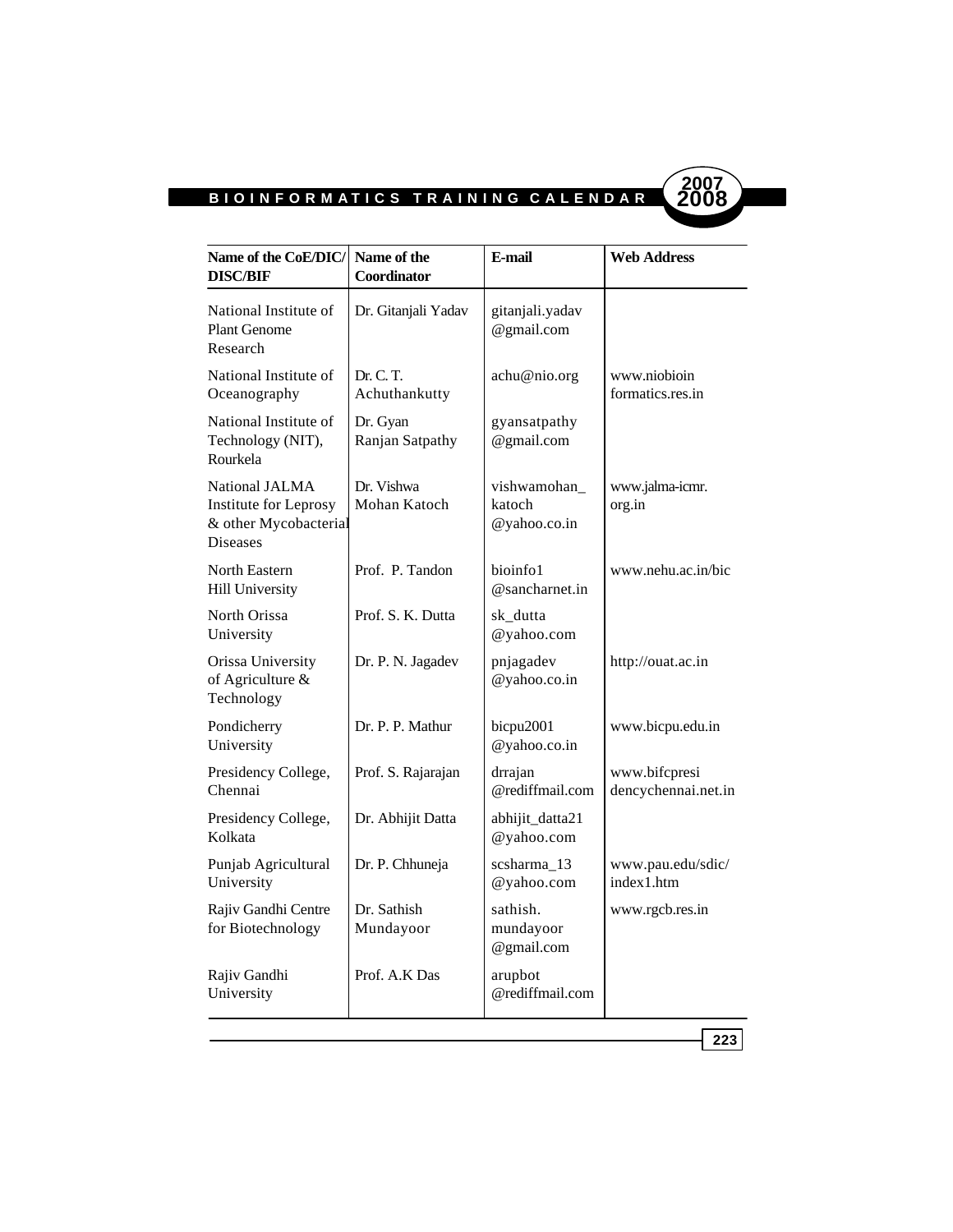

| Name of the CoE/DIC/<br><b>DISC/BIF</b>                                           | Name of the<br>Coordinator | E-mail                                     | <b>Web Address</b>                 |
|-----------------------------------------------------------------------------------|----------------------------|--------------------------------------------|------------------------------------|
| Sant Gadge Baba<br>Amravati University                                            | Dr. P. A.<br>Wadegaonkar   | prasadwade<br>gaonkar<br>@rediffmail.com   |                                    |
| Sanjay Gandhi<br>Postgraduate Institute<br>of Medical Sciences                    | Dr. Sita Naik              | sitanaik<br>@sgpgi.ac.in                   |                                    |
| Sardar Vallabh Bhai<br>Patel University of<br>Agriculture and<br>Technology       | Prof. V. K. Yadav          | yadav_mp<br>@hotmail.com                   |                                    |
| Sher-e-Kashmir Univ.<br>of Agricultural<br>Sciences &<br>Technology of<br>Kashmir | Dr. Nazir A Ganai          | drnazirahmad<br>@gmail.com                 |                                    |
| Sri Padmavati<br>Mahila<br>Visvavidyalayam                                        | Prof. M. N. Reddy          | mopuri_nr<br>@yahoo.com                    |                                    |
| Shri Mata Vaishno<br>devi University                                              | Dr. Akshay Tickoo          | sam vaishanavi<br>@hotmail.com             |                                    |
| Sri Venkateswara<br>College                                                       | Dr. N. Latha               | principal<br>@svcollege.net                |                                    |
| Sri Venkateswara<br>Institute of Medical<br>Science (SVIMS)                       | Dr.<br>A. Umamaheswari     | aminenimaheswari<br>@yahoo.co.in           |                                    |
| State Council of<br>Science & Technology<br>for Sikkim                            | Sh. B. C. Basistha         | btis skm<br>@yahoo.com                     | www.bitssikkim.<br>gov.in          |
| T. M. Bhagalpur<br>University                                                     | Dr. R. P. Upadhyaya        | ramprakash.<br>upadhyay<br>@rediffmail.com | www.bioinforma<br>tics-tmbu.org.in |
| Tamilnadu<br>Agricultural<br>University                                           | Dr.<br>P. Balasubramanian  | balasubrap<br>@hotmail.com                 | www.cpmbtnau.org                   |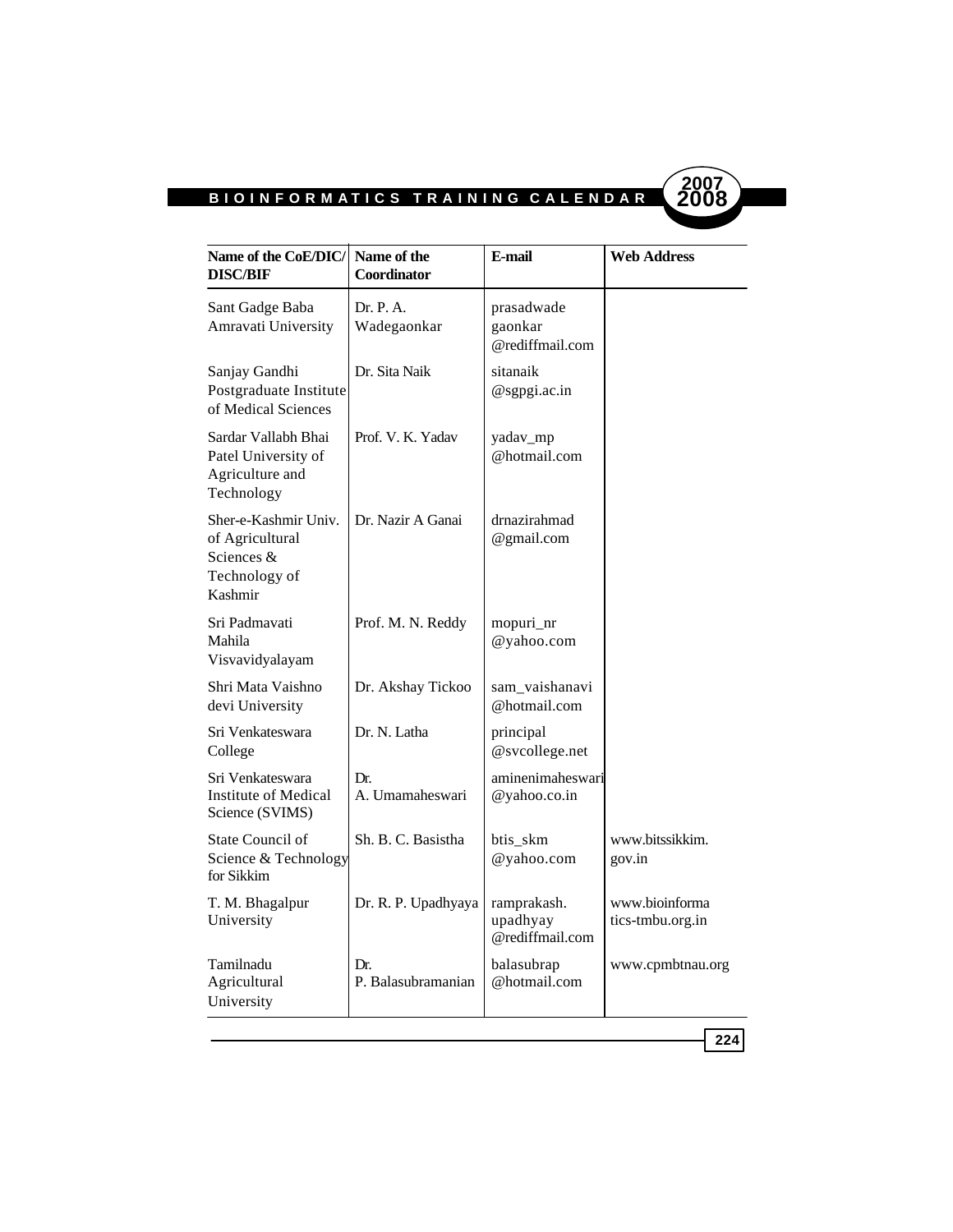ı



| Name of the CoE/DIC/<br><b>DISC/BIF</b>                              | Name of the<br>Coordinator  | E-mail                           | <b>Web Address</b>                           |
|----------------------------------------------------------------------|-----------------------------|----------------------------------|----------------------------------------------|
| Tamilnadu Veterinary<br>and Animal Science<br>University             | Dr. P. Dhanpalan            | btismvc@giasmd<br>01.vsnl.net.in | www.tanuvas.<br>tn.nic.in                    |
| <b>Tezpur University</b>                                             | Dr. B. K. Konwar            | bkkon<br>$@$ tezu.ernet.in       |                                              |
| <b>Tropical Botanical</b><br>Garden and<br><b>Research Institute</b> | Dr. P. N. Krishnan          | tbgri<br>@sancharnet.in          | www.tbgri.in                                 |
| University of<br>Allahabad                                           | Prof. Dwijendra<br>K. Gupta | dwijenkumar<br>@rediffmail.com   | www.alldunipio.org                           |
| University of Calcutta                                               | Dr.<br>Subhasis Mukherjee   | smbmbq<br>$@$ caluniv.ac.in      |                                              |
| University of Calicut                                                | Dr. M. V. Joseph            | hdbiotech<br>@sify.com           | http://www.<br>universityofcalicut.<br>info/ |
| University of Delhi                                                  | Prof. Anil K. Tyagi         | akt1003<br>@rediffmail.com       |                                              |
| University of<br>Hyderabad                                           | Dr. Appa Rao Podile         | seh<br>@uohyd.ernet.in           |                                              |
| University of Jammu                                                  | Prof. Manoj K. Dhar         | manojkdhar<br>@rediffmail.com    | www.jammu<br>university.in                   |
| University of Kalyani                                                | Dr. Alpana Seal             | Alpana_seal<br>@hotmail.com      |                                              |
| University of Kashmir                                                | Dr. Khurshid<br>I. Andrabi  | andrabik<br>@yahoo.com           |                                              |
| University of Kerala                                                 | Dr. Achuthsankar<br>S. Nair | sankar.achuth<br>@gmail.com      | www.cbi.kerala<br>university.edu             |
| University of Madras                                                 | Dr. P. Ramasamy             | ramasamy_p<br>@hotmail.com       |                                              |
| University of<br>North Bengal                                        | Dr. Arnab Sen               | regnbu<br>@sancharnet.in         |                                              |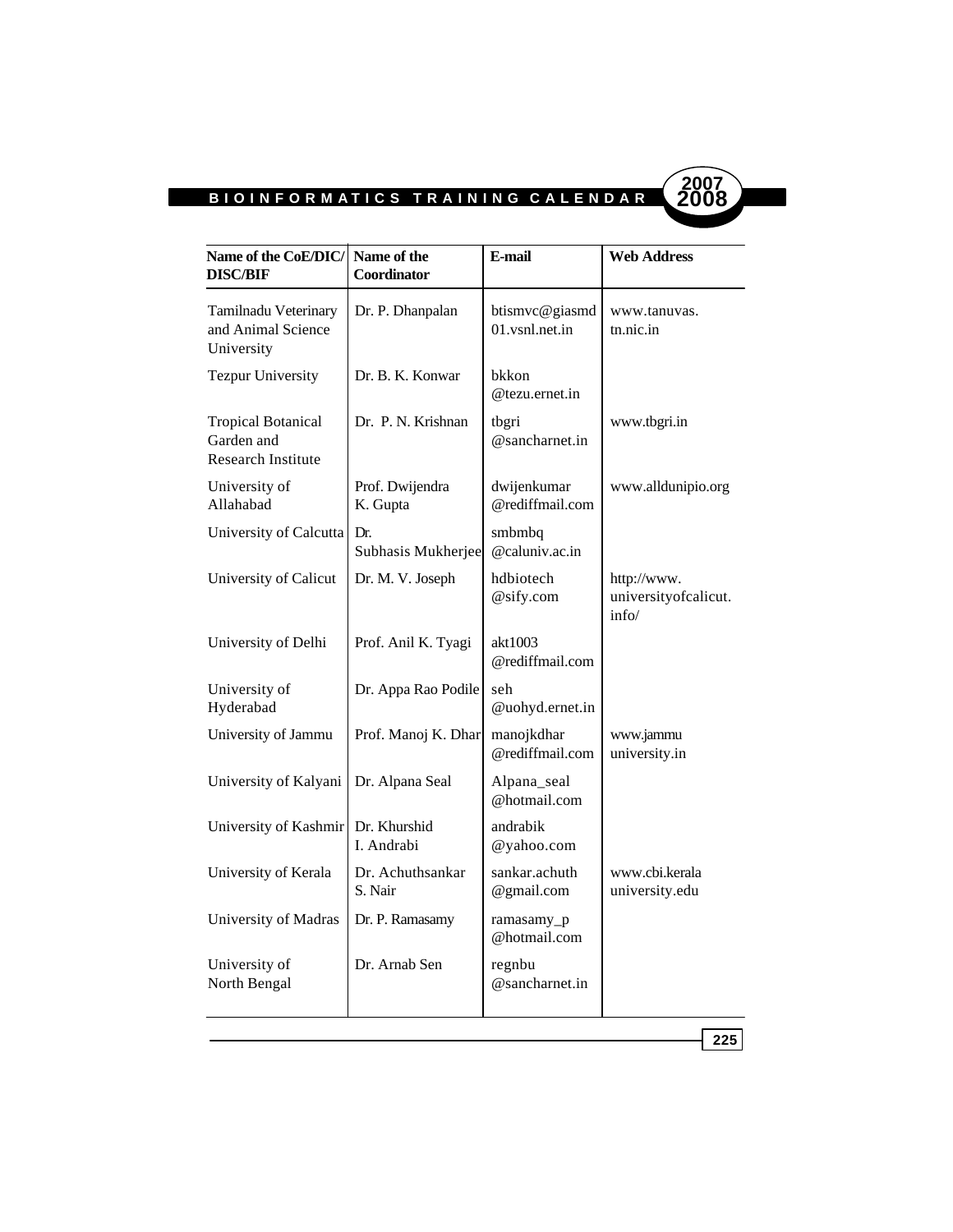

| University of<br>Rajasthan<br>University of Pune | Dr. S.L.Kothari              | slkotahari                    |                           |
|--------------------------------------------------|------------------------------|-------------------------------|---------------------------|
|                                                  |                              | @lycos.com                    |                           |
|                                                  | Dr. Indira Ghosh             | director<br>@bioinfo.ernet.in | //bioinfo.ernet.in/       |
| Vidyasagar University                            | Prof.<br>Bikas Ranjan Pati   | vidya295<br>@sanchernet.in    |                           |
| West Bengal<br>University of<br>Technology       | Prof. Ashok<br>Ranjan Thakur | abhowmik<br>@yahoo.com        | www.portal.<br>wbut.ac.in |
|                                                  |                              |                               |                           |
|                                                  |                              |                               |                           |